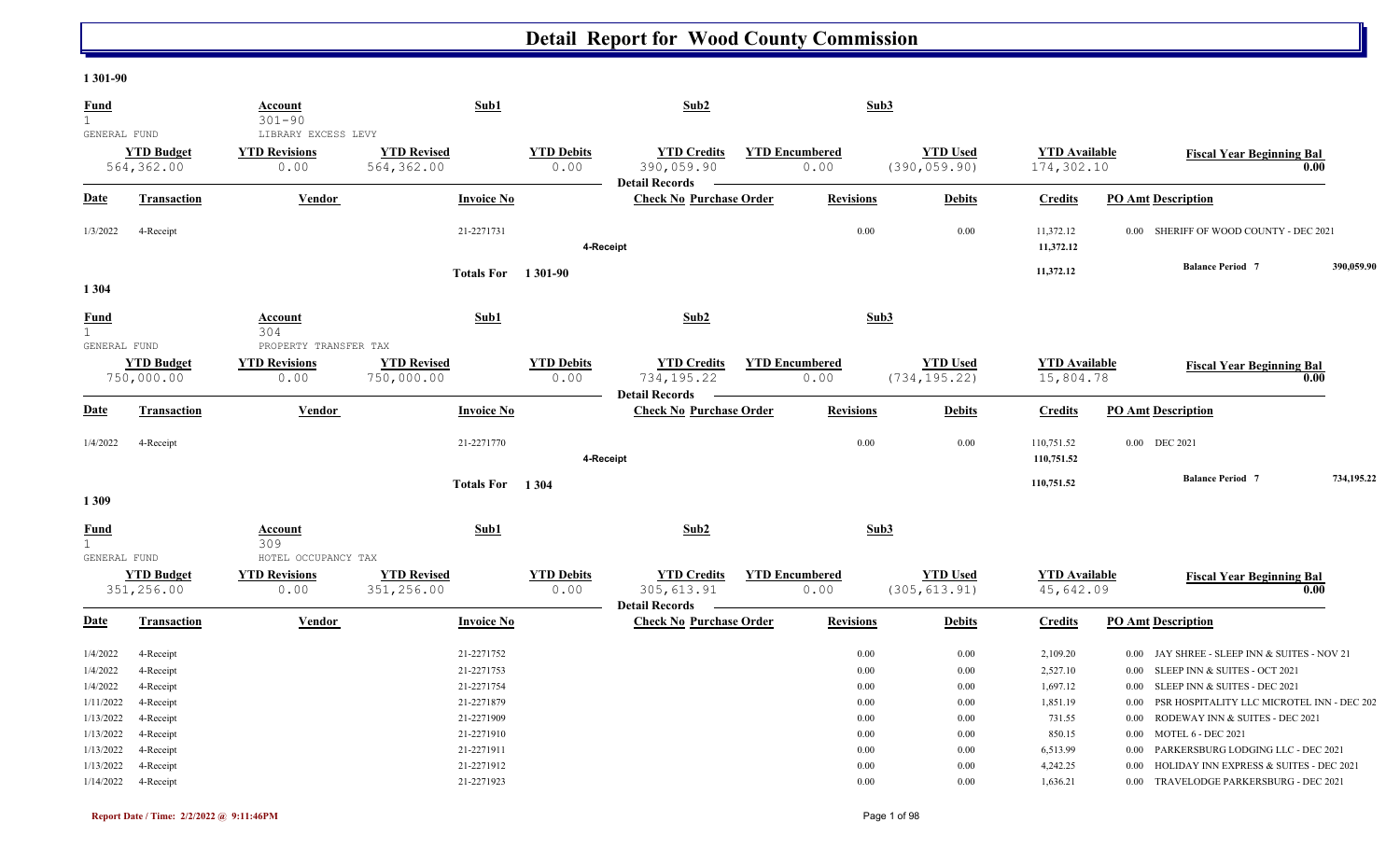|                                             |                                |                                 |                                 |                           | <b>Detail Report for Wood County Commission</b>         |                               |              |                 |                                   |                                                     |            |
|---------------------------------------------|--------------------------------|---------------------------------|---------------------------------|---------------------------|---------------------------------------------------------|-------------------------------|--------------|-----------------|-----------------------------------|-----------------------------------------------------|------------|
| 1/20/2022                                   | 4-Receipt                      |                                 | 21-2271995                      |                           |                                                         | $0.00\,$                      |              | 0.00            | 1,814.75                          | SHREE SWAMINARYAN LLC DBA QUALITY INN<br>$0.00\,$   |            |
| 1/20/2022                                   | 4-Receipt                      |                                 | 21-2271996                      |                           |                                                         | $0.00\,$                      |              | 0.00            | 3,354.58                          | GATEWAY HOSPITALITY MWH LLC - DEC 2021<br>0.00      |            |
| 1/20/2022                                   | 4-Receipt                      |                                 | 21-2271997                      |                           |                                                         | 0.00                          |              | 0.00            | 3,896.10                          | GATEWAY HOSPITALITY PARKERSBURG LLC - 1<br>$0.00\,$ |            |
| 1/24/2022                                   | 4-Receipt                      |                                 | 21-2272041                      |                           |                                                         | 0.00                          |              | 0.00            | 2,181.35                          | KC HOTELS LLC - DEC 2022<br>$0.00\,$                |            |
|                                             |                                |                                 |                                 |                           | 4-Receipt                                               |                               |              |                 | 33,405.54                         |                                                     |            |
|                                             |                                |                                 | Totals For 1309                 |                           |                                                         |                               |              |                 | 33,405.54                         | <b>Balance Period 7</b>                             | 305,613.91 |
| 1 3 1 8                                     |                                |                                 |                                 |                           |                                                         |                               |              |                 |                                   |                                                     |            |
| <b>Fund</b><br>1                            |                                | <b>Account</b><br>318           | Sub1                            |                           | Sub2                                                    |                               | Sub3         |                 |                                   |                                                     |            |
| GENERAL FUND                                |                                | BUILDING PERMITS                |                                 |                           |                                                         |                               |              |                 |                                   |                                                     |            |
|                                             | <b>YTD Budget</b><br>48,000.00 | <b>YTD Revisions</b><br>0.00    | <b>YTD Revised</b><br>48,000.00 | <b>YTD Debits</b><br>0.00 | <b>YTD Credits</b><br>27, 181. 25                       | <b>YTD Encumbered</b><br>0.00 | (27, 181.25) | <b>YTD Used</b> | <b>YTD</b> Available<br>20,818.75 | <b>Fiscal Year Beginning Bal</b>                    | 0.00       |
| <u>Date</u>                                 | <b>Transaction</b>             | <b>Vendor</b>                   | <b>Invoice No</b>               |                           | <b>Detail Records</b><br><b>Check No Purchase Order</b> | <b>Revisions</b>              |              | <b>Debits</b>   | <b>Credits</b>                    | <b>PO Amt Description</b>                           |            |
| 1/11/2022                                   | 4-Receipt                      |                                 | 21-2271859                      |                           |                                                         | $0.00\,$                      |              | 0.00            | 3,760.00                          | 0.00 W5762                                          |            |
| 1/11/2022                                   | 4-Receipt                      |                                 | 21-2271860                      |                           |                                                         | $0.00\,$                      |              | 0.00            | 197.50                            | 0.00 W5764                                          |            |
| 1/11/2022                                   | 4-Receipt                      |                                 | 21-2271861                      |                           |                                                         | 0.00                          |              | 0.00            | 30.00                             | W5765<br>$0.00\,$                                   |            |
| 1/11/2022                                   | 4-Receipt                      |                                 | 21-2271862                      |                           |                                                         | 0.00                          |              | 0.00            | 480.00                            | W5767<br>$0.00\,$                                   |            |
| 1/11/2022                                   | 4-Receipt                      |                                 | 21-2271863                      |                           |                                                         | 0.00                          |              | 0.00            | 535.00                            | 0.00<br>W5763                                       |            |
| 1/11/2022                                   | 4-Receipt                      |                                 | 21-2271864                      |                           |                                                         | 0.00                          |              | 0.00            | 17.50                             | 0.00 W5761                                          |            |
| 1/14/2022                                   | 4-Receipt                      |                                 | 21-2271936                      |                           |                                                         | 0.00                          |              | 0.00            | 35.00                             | 0.00 W5768                                          |            |
| 1/14/2022                                   | 4-Receipt                      |                                 | 21-2271937                      |                           |                                                         | 0.00                          |              | 0.00            | 35.00                             | 0.00 W5769                                          |            |
| 1/14/2022                                   | 4-Receipt                      |                                 | 21-2271938                      |                           |                                                         | 0.00                          |              | 0.00            | 17.50                             | $0.00$ W5770                                        |            |
| 1/14/2022                                   | 4-Receipt                      |                                 | 21-2271939                      |                           |                                                         | 0.00                          |              | 0.00            | 35.00                             | 0.00 W5766                                          |            |
| 1/19/2022                                   | 4-Receipt                      |                                 | 21-2271957                      |                           |                                                         | 0.00                          |              | 0.00            | 166.25                            | 0.00 W5771                                          |            |
| 1/20/2022                                   | 4-Receipt                      |                                 | 21-2272002                      |                           |                                                         | 0.00                          |              | 0.00            | 10.00                             | 0.00 W5772                                          |            |
|                                             |                                |                                 | 21-2272040                      |                           |                                                         | $0.00\,$                      |              | 0.00            |                                   | 0.00 W5773                                          |            |
| 1/24/2022                                   | 4-Receipt                      |                                 |                                 |                           | 4-Receipt                                               |                               |              |                 | 410.00<br>5,728.75                |                                                     |            |
|                                             |                                |                                 | Totals For 1318                 |                           |                                                         |                               |              |                 | 5,728.75                          | <b>Balance Period 7</b>                             | 27,181.25  |
| 1319                                        |                                |                                 |                                 |                           |                                                         |                               |              |                 |                                   |                                                     |            |
| <b>Fund</b><br>$\mathbf{1}$<br>GENERAL FUND |                                | Account<br>319<br>MISC. PERMITS | Sub1                            |                           | Sub2                                                    |                               | Sub3         |                 |                                   |                                                     |            |
|                                             | <b>YTD Budget</b>              | <b>YTD Revisions</b>            | <b>YTD Revised</b>              | <b>YTD Debits</b>         | <b>YTD Credits</b>                                      | <b>YTD Encumbered</b>         |              | <b>YTD Used</b> | <b>YTD</b> Available              | <b>Fiscal Year Beginning Bal</b>                    |            |
|                                             | 800.00                         | 0.00                            | 800.00                          | 0.00                      | 851.10<br>Detail Records -                              | 0.00                          |              | (851.10)        | (51.10)                           |                                                     | 0.00       |
| <u>Date</u>                                 | <b>Transaction</b>             | <b>Vendor</b>                   | <b>Invoice No</b>               |                           | <b>Check No Purchase Order</b>                          | <b>Revisions</b>              |              | <b>Debits</b>   | <b>Credits</b>                    | <b>PO Amt Description</b>                           |            |
| 1/6/2022                                    | 4-Receipt                      |                                 | 21-2271798                      |                           |                                                         | 0.00                          |              | 0.00            | 14.00                             | 0.00 ASSESSOR - DEC 2021                            |            |
| 1/11/2022                                   | 4-Receipt                      |                                 | 21-2271865                      |                           |                                                         | 0.00                          |              | 0.00            | 25.00                             | $0.00\quad$ NORMAN                                  |            |
| 1/11/2022                                   | 4-Receipt                      |                                 | 21-2271866                      |                           |                                                         | 0.00                          |              | 0.00            | 25.00                             | $0.00\quad \, \mathrm{REED}$                        |            |
|                                             | 1/11/2022 4-Receipt            |                                 | 21-2271870                      |                           |                                                         | 0.00                          |              | 0.00            | 25.00                             | $0.00\quad$ ADAMS                                   |            |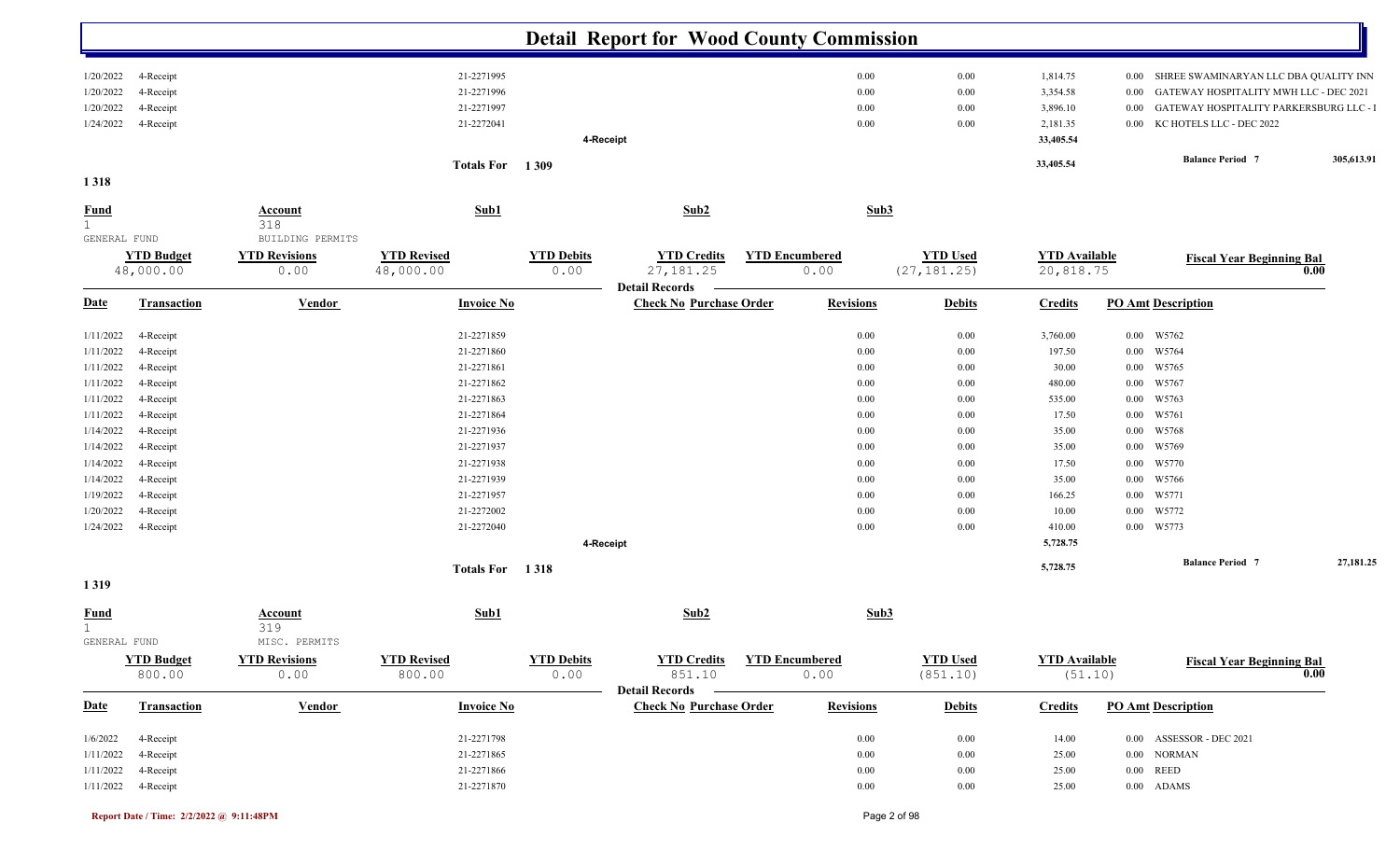|                             |                               |                              |                                |                           | <b>Detail Report for Wood County Commission</b>          |                               |                  |                                 |                                      |                                          |           |
|-----------------------------|-------------------------------|------------------------------|--------------------------------|---------------------------|----------------------------------------------------------|-------------------------------|------------------|---------------------------------|--------------------------------------|------------------------------------------|-----------|
| 1/11/2022                   | 4-Receipt                     |                              | 21-2271876                     |                           |                                                          |                               | $0.00\,$         | 0.00                            | 25.00                                | $0.00$ MOV                               |           |
| 1/11/2022                   | 4-Receipt                     |                              | 21-2271877                     |                           |                                                          |                               | $0.00\,$         | 0.00                            | 100.00                               | <b>BOWLES RICE</b><br>0.00               |           |
| 1/11/2022                   | 4-Receipt                     |                              | 21-2271878                     |                           |                                                          |                               | 0.00             | 0.00                            | 25.00                                | <b>MCCAULEY</b><br>$0.00\,$              |           |
| 1/24/2022                   | 4-Receipt                     |                              | 21-2272037                     |                           |                                                          |                               | 0.00             | 0.00                            | 25.00                                | <b>DOUGLASS</b><br>$0.00\,$              |           |
| 1/24/2022                   | 4-Receipt                     |                              | 21-2272038                     |                           |                                                          |                               | 0.00             | 0.00                            | 50.00                                | PICKERING<br>$0.00\,$                    |           |
|                             |                               |                              |                                |                           | 4-Receipt                                                |                               |                  |                                 | 314.00                               |                                          |           |
|                             |                               |                              | Totals For 1319                |                           |                                                          |                               |                  |                                 | 314.00                               | <b>Balance Period 7</b>                  | 851.10    |
| 1 3 24 1 2 7 3              |                               |                              |                                |                           |                                                          |                               |                  |                                 |                                      |                                          |           |
| <u>Fund</u><br>$\mathbf{1}$ |                               | <b>Account</b><br>324        | Sub1<br>1273                   |                           | Sub2                                                     |                               | Sub3             |                                 |                                      |                                          |           |
| GENERAL FUND                |                               | OTHER GRANTS                 |                                | PROJECT LIFESAVER         |                                                          |                               |                  |                                 |                                      |                                          |           |
|                             | <b>YTD Budget</b><br>0.00     | <b>YTD Revisions</b><br>0.00 | <b>YTD Revised</b><br>0.00     | <b>YTD Debits</b><br>0.00 | <b>YTD Credits</b><br>430.00                             | <b>YTD Encumbered</b><br>0.00 |                  | <b>YTD Used</b><br>(430.00)     | <b>YTD Available</b><br>(430.00)     | <b>Fiscal Year Beginning Bal</b><br>0.00 |           |
|                             |                               |                              |                                |                           | <b>Detail Records</b>                                    |                               |                  |                                 |                                      |                                          |           |
| <b>Date</b>                 | Transaction                   | Vendor                       | <b>Invoice No</b>              |                           | <b>Check No Purchase Order</b>                           |                               | <b>Revisions</b> | <b>Debits</b>                   | <b>Credits</b>                       | <b>PO Amt Description</b>                |           |
| 1/4/2022                    | 4-Receipt                     |                              | 21-2271755                     |                           | 4-Receipt                                                |                               | 0.00             | 0.00                            | 100.00<br>100.00                     | 0.00 JAENELLE RICHARDS                   |           |
|                             |                               |                              |                                |                           |                                                          |                               |                  |                                 | 100.00                               | <b>Balance Period 7</b>                  | 430.00    |
| 1327                        |                               |                              |                                | Totals For 1324 1273      |                                                          |                               |                  |                                 |                                      |                                          |           |
| Fund<br>1                   |                               | Account<br>327               | Sub1                           |                           | Sub2                                                     |                               | Sub3             |                                 |                                      |                                          |           |
| GENERAL FUND                |                               | CHARGES FOR SERVICES         |                                |                           |                                                          |                               |                  |                                 |                                      |                                          |           |
|                             | <b>YTD Budget</b><br>5,000.00 | <b>YTD Revisions</b><br>0.00 | <b>YTD Revised</b><br>5,000.00 | <b>YTD Debits</b><br>0.00 | <b>YTD Credits</b><br>38,786.25<br><b>Detail Records</b> | <b>YTD Encumbered</b><br>0.00 |                  | <b>YTD Used</b><br>(38, 786.25) | <b>YTD Available</b><br>(33, 786.25) | <b>Fiscal Year Beginning Bal</b><br>0.00 |           |
| <u>Date</u>                 | <b>Transaction</b>            | <b>Vendor</b>                | <b>Invoice No</b>              |                           | <b>Check No Purchase Order</b>                           |                               | <b>Revisions</b> | <b>Debits</b>                   | <b>Credits</b>                       | <b>PO Amt Description</b>                |           |
| 1/5/2022                    | 4-Receipt                     |                              | 21-2271788                     |                           |                                                          |                               | $0.00\,$         | 0.00                            | 5.00                                 | <b>ANDREW SIMAYS</b><br>$0.00\,$         |           |
| 1/11/2022                   | 4-Receipt                     |                              | 21-2271847                     |                           |                                                          |                               | 0.00             | 0.00                            | 5.00                                 | <b>JESSICA WIELITZKA</b><br>0.00         |           |
| 1/12/2022                   | 4-Receipt                     |                              | 21-2271891                     |                           |                                                          |                               | 0.00             | 0.00                            | 5.00                                 | <b>MICHELLE WELCH</b><br>$0.00\,$        |           |
| 1/12/2022                   | 4-Receipt                     |                              | 21-2271895                     |                           |                                                          |                               | 0.00             | 0.00                            | 5.00                                 | RICHARD WALLACE<br>0.00                  |           |
| 1/13/2022                   | 4-Receipt                     |                              | 21-2271920                     |                           |                                                          |                               | 0.00             | 0.00                            | 5.00                                 | <b>BRANDON MCPHERSON</b><br>0.00         |           |
| 1/19/2022                   | 4-Receipt                     |                              | 21-2271950                     |                           |                                                          |                               | $0.00\,$         | $0.00\,$                        | 5.00                                 | <b>STEPHANIE NELSON</b><br>0.00          |           |
| 1/20/2022                   | 4-Receipt                     |                              | 21-2271989                     |                           |                                                          |                               | 0.00             | 0.00                            | 5.00                                 | <b>SHIRLEY FERRELL</b><br>0.00           |           |
| 1/24/2022                   | 4-Receipt                     |                              | 21-2272036                     |                           |                                                          |                               | 0.00             | 0.00                            | 5.00                                 | 0.00 ELI TRACEWELL                       |           |
|                             |                               |                              |                                |                           | 4-Receipt                                                |                               |                  |                                 | 40.00                                |                                          |           |
|                             |                               |                              | Totals For 1327                |                           |                                                          |                               |                  |                                 | 40.00                                | <b>Balance Period 7</b>                  | 38,786.25 |

**1 329**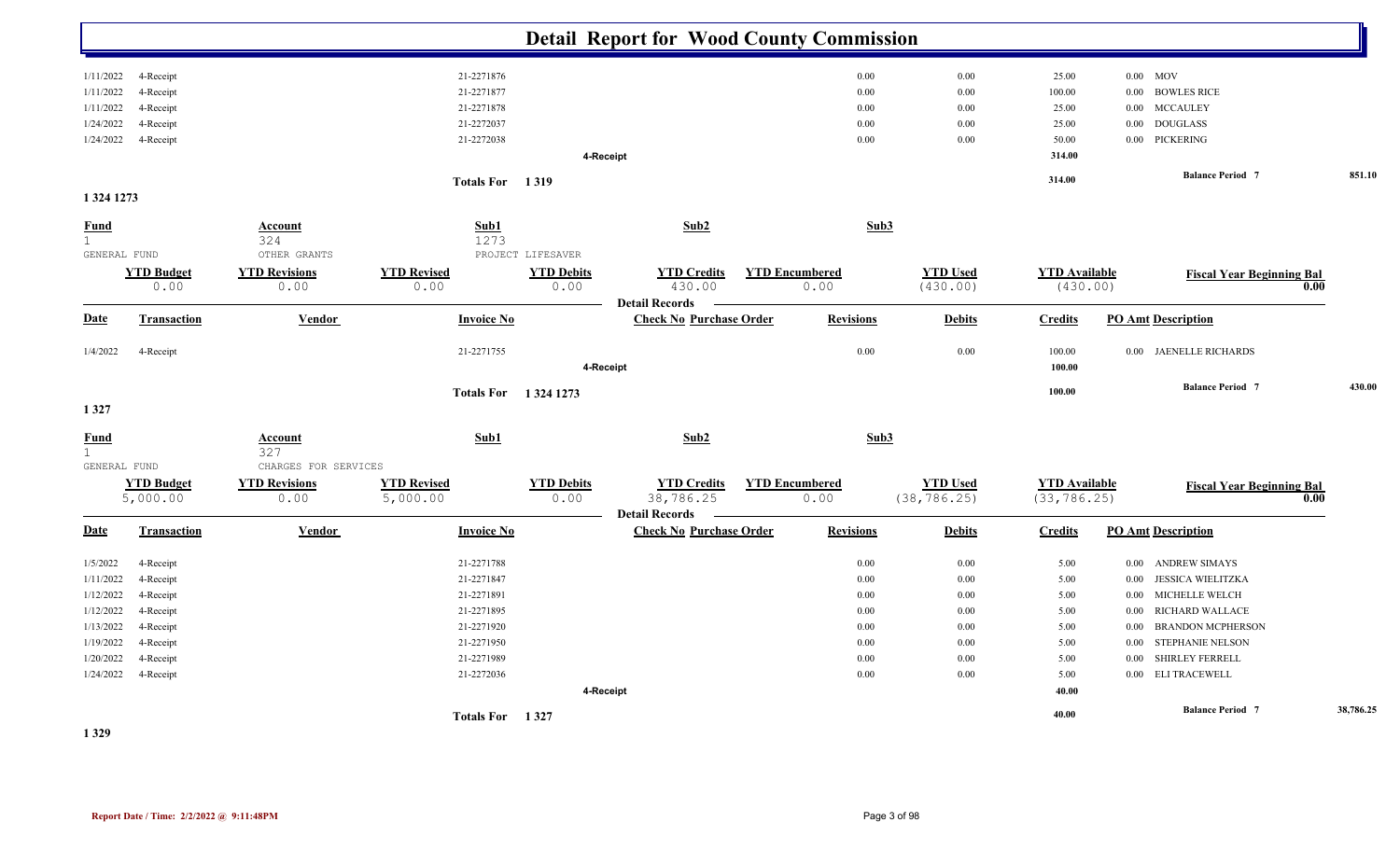| <b>Fund</b><br>$\mathbf 1$                  |                                 | Account<br>329                                         | Sub1                             |                           | Sub2                                                       |                               | Sub3                             |                                    |                                  |            |
|---------------------------------------------|---------------------------------|--------------------------------------------------------|----------------------------------|---------------------------|------------------------------------------------------------|-------------------------------|----------------------------------|------------------------------------|----------------------------------|------------|
| GENERAL FUND                                | <b>YTD Budget</b><br>30,000.00  | SHF SERVICE OF PROCESS<br><b>YTD Revisions</b><br>0.00 | <b>YTD Revised</b><br>30,000.00  | <b>YTD Debits</b><br>0.00 | <b>YTD Credits</b><br>21,343.00<br><b>Detail Records</b>   | <b>YTD Encumbered</b><br>0.00 | <b>YTD Used</b><br>(21, 343.00)  | <b>YTD</b> Available<br>8,657.00   | <b>Fiscal Year Beginning Bal</b> | 0.00       |
| <b>Date</b>                                 | <b>Transaction</b>              | Vendor                                                 | <b>Invoice No</b>                |                           | <b>Check No Purchase Order</b>                             | <b>Revisions</b>              | <b>Debits</b>                    | <b>Credits</b>                     | <b>PO Amt Description</b>        |            |
| 1/13/2022                                   | 4-Receipt                       |                                                        | 21-2271908                       | 4-Receipt                 |                                                            |                               | 0.00<br>0.00                     | 3,327.00<br>3,327.00               | 0.00 SHERIFF OF WOOD COUNTY      |            |
| 1 3 3 0                                     |                                 |                                                        | <b>Totals For</b>                | 1 3 2 9                   |                                                            |                               |                                  | 3,327.00                           | <b>Balance Period 7</b>          | 21,343.00  |
| <b>Fund</b><br>$\mathbf{1}$<br>GENERAL FUND |                                 | Account<br>330<br>SHERIFF'S EARNINGS                   | Sub1                             |                           | Sub2                                                       |                               | Sub3                             |                                    |                                  |            |
|                                             | <b>YTD Budget</b><br>10,000.00  | <b>YTD Revisions</b><br>0.00                           | <b>YTD Revised</b><br>10,000.00  | <b>YTD Debits</b><br>0.00 | <b>YTD Credits</b><br>6,947.50                             | <b>YTD Encumbered</b><br>0.00 | <b>YTD Used</b><br>(6, 947.50)   | <b>YTD</b> Available<br>3,052.50   | <b>Fiscal Year Beginning Bal</b> | 0.00       |
| <b>Date</b>                                 | <b>Transaction</b>              | <b>Vendor</b>                                          | <b>Invoice No</b>                |                           | <b>Detail Records</b><br><b>Check No Purchase Order</b>    | <b>Revisions</b>              | <b>Debits</b>                    | <b>Credits</b>                     | <b>PO Amt Description</b>        |            |
| 1/6/2022                                    | 4-Receipt                       |                                                        | 21-2271805                       | 4-Receipt                 |                                                            |                               | 0.00<br>0.00                     | 1,100.00<br>1,100.00               | 0.00 CELESTE - DEC 2021          |            |
| 1331                                        |                                 |                                                        | Totals For 1330                  |                           |                                                            |                               |                                  | 1,100.00                           | <b>Balance Period 7</b>          | 6,947.50   |
| <b>Fund</b><br>$\mathbf{1}$<br>GENERAL FUND |                                 | <b>Account</b><br>331<br>COUNTY CLERK'S EARNINGS       | Sub1                             |                           | Sub2                                                       |                               | Sub3                             |                                    |                                  |            |
|                                             | <b>YTD Budget</b><br>260,000.00 | <b>YTD Revisions</b><br>0.00                           | <b>YTD Revised</b><br>260,000.00 | <b>YTD Debits</b><br>0.00 | <b>YTD Credits</b><br>176, 313.97<br><b>Detail Records</b> | <b>YTD Encumbered</b><br>0.00 | <b>YTD Used</b><br>(176, 313.97) | <b>YTD</b> Available<br>83,686.03  | <b>Fiscal Year Beginning Bal</b> | 0.00       |
| <b>Date</b>                                 | Transaction                     | Vendor                                                 | <b>Invoice No</b>                |                           | <b>Check No Purchase Order</b>                             | <b>Revisions</b>              | <b>Debits</b>                    | <b>Credits</b>                     | <b>PO Amt Description</b>        |            |
| 1/4/2022                                    | 4-Receipt                       |                                                        | 21-2271770                       | 4-Receipt                 |                                                            |                               | 0.00<br>0.00                     | 25,484.89<br>25,484.89             | 0.00 DEC 2021                    |            |
| 1 3 3 2                                     |                                 |                                                        | Totals For 1331                  |                           |                                                            |                               |                                  | 25,484.89                          | <b>Balance Period 7</b>          | 176,313.97 |
| <b>Fund</b><br>$\mathbf{1}$                 |                                 | <b>Account</b><br>332                                  | Sub1                             |                           | Sub2                                                       |                               | Sub3                             |                                    |                                  |            |
| GENERAL FUND                                | <b>YTD Budget</b><br>50,000.00  | CIRCUIT CLERK EARNINGS<br><b>YTD Revisions</b><br>0.00 | <b>YTD Revised</b><br>50,000.00  | <b>YTD Debits</b><br>0.00 | <b>YTD Credits</b><br>34,868.20                            | <b>YTD Encumbered</b><br>0.00 | <b>YTD Used</b><br>(34, 868.20)  | <b>YTD</b> Available<br>15, 131.80 | <b>Fiscal Year Beginning Bal</b> | 0.00       |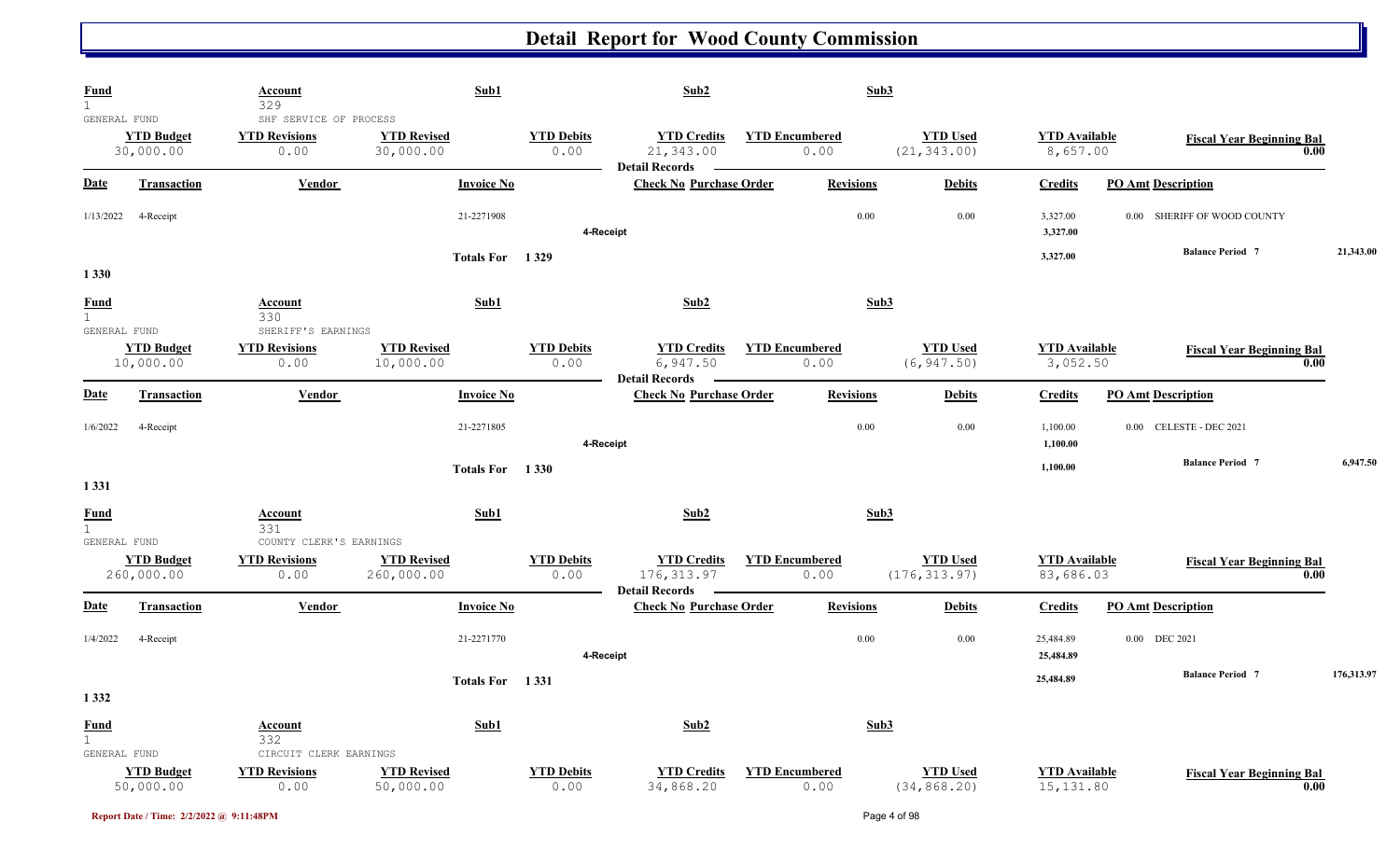|                                       |                               |                                                    |                                |                           | <b>Detail Records</b>                                   |                               |                  |                               |                                  |                                  |           |
|---------------------------------------|-------------------------------|----------------------------------------------------|--------------------------------|---------------------------|---------------------------------------------------------|-------------------------------|------------------|-------------------------------|----------------------------------|----------------------------------|-----------|
| <b>Date</b>                           | <b>Transaction</b>            | <b>Vendor</b>                                      | <b>Invoice No</b>              |                           | <b>Check No Purchase Order</b>                          |                               | <b>Revisions</b> | <b>Debits</b>                 | <b>Credits</b>                   | <b>PO Amt Description</b>        |           |
| 1/6/2022                              | 4-Receipt                     |                                                    | 21-2271805                     | 4-Receipt                 |                                                         |                               | 0.00             | 0.00                          | 4,174.50<br>4,174.50             | 0.00 CELESTE - DEC 2021          |           |
|                                       |                               |                                                    | Totals For 1332                |                           |                                                         |                               |                  |                               | 4,174.50                         | <b>Balance Period 7</b>          | 34,868.20 |
| 1333                                  |                               |                                                    |                                |                           |                                                         |                               |                  |                               |                                  |                                  |           |
| <b>Fund</b><br>1<br>GENERAL FUND      |                               | <b>Account</b><br>333<br>PROSECUTING ATTY EARNINGS | Sub1                           |                           | Sub2                                                    |                               | Sub3             |                               |                                  |                                  |           |
|                                       |                               |                                                    | <b>YTD Revised</b>             |                           |                                                         |                               |                  | <b>YTD Used</b>               |                                  |                                  |           |
|                                       | <b>YTD Budget</b><br>5,000.00 | <b>YTD Revisions</b><br>0.00                       | 5,000.00                       | <b>YTD Debits</b><br>0.00 | <b>YTD Credits</b><br>1,999.69<br><b>Detail Records</b> | <b>YTD Encumbered</b><br>0.00 |                  | (1, 999.69)                   | <b>YTD</b> Available<br>3,000.31 | <b>Fiscal Year Beginning Bal</b> | 0.00      |
| <b>Date</b>                           | <b>Transaction</b>            | Vendor                                             | <b>Invoice No</b>              |                           | <b>Check No Purchase Order</b>                          |                               | <b>Revisions</b> | <b>Debits</b>                 | <b>Credits</b>                   | <b>PO Amt Description</b>        |           |
| 1/5/2022                              | 4-Receipt                     |                                                    | 21-2271779                     | 4-Receipt                 |                                                         |                               | 0.00             | $0.00\,$                      | 225.00<br>225.00                 | 0.00 MAGISTRATE - DEC 2021       |           |
|                                       |                               |                                                    | Totals For 1333                |                           |                                                         |                               |                  |                               | 225.00                           | <b>Balance Period 7</b>          | 1,999.69  |
| 1 3 3 4                               |                               |                                                    |                                |                           |                                                         |                               |                  |                               |                                  |                                  |           |
| $rac{\text{Fund}}{1}$<br>GENERAL FUND |                               | Account<br>334<br>ACCIDENT REPORTS                 | Sub1                           |                           | Sub2                                                    |                               | Sub3             |                               |                                  |                                  |           |
|                                       | <b>YTD Budget</b><br>3,500.00 | <b>YTD Revisions</b><br>0.00                       | <b>YTD Revised</b><br>3,500.00 | <b>YTD Debits</b><br>0.00 | <b>YTD Credits</b><br>2,000.00<br><b>Detail Records</b> | <b>YTD Encumbered</b><br>0.00 |                  | <b>YTD Used</b><br>(2,000.00) | <b>YTD</b> Available<br>1,500.00 | <b>Fiscal Year Beginning Bal</b> | 0.00      |
| <b>Date</b>                           | Transaction                   | <b>Vendor</b>                                      | <b>Invoice No</b>              |                           | <b>Check No Purchase Order</b>                          |                               | <b>Revisions</b> | <b>Debits</b>                 | <b>Credits</b>                   | <b>PO Amt Description</b>        |           |
| 1/3/2022                              | 4-Receipt                     |                                                    | 21-2271734                     |                           |                                                         |                               | 0.00             | 0.00                          | 5.00                             | <b>TERRY MCCAIN</b><br>0.00      |           |
| 1/3/2022                              | 4-Receipt                     |                                                    | 21-2271735                     |                           |                                                         |                               | 0.00             | 0.00                          | 5.00                             | LEXISNEXIS<br>$0.00\,$           |           |
| 1/3/2022                              | 4-Receipt                     |                                                    | 21-2271736                     |                           |                                                         |                               | 0.00             | $0.00\,$                      | 5.00                             | 0.00 LEXISNEXIS                  |           |
| 1/3/2022                              | 4-Receipt                     |                                                    | 21-2271737                     |                           |                                                         |                               | 0.00             | 0.00                          | 5.00                             | <b>LEXISNEXIS</b><br>0.00        |           |
| 1/3/2022                              | 4-Receipt                     |                                                    | 21-2271738                     |                           |                                                         |                               | 0.00             | 0.00                          | 5.00                             | <b>LEXISNEXIS</b><br>$0.00\,$    |           |
| 1/3/2022                              | 4-Receipt                     |                                                    | 21-2271739                     |                           |                                                         |                               | 0.00             | $0.00\,$                      | 5.00                             | LEXISNEXIS<br>$0.00\,$           |           |
| 1/4/2022                              | 4-Receipt                     |                                                    | 21-2271758                     |                           |                                                         |                               | 0.00             | 0.00                          | 5.00                             | LEXISNEXIS<br>0.00               |           |
| 1/5/2022                              | 4-Receipt                     |                                                    | 21-2271773                     |                           |                                                         |                               | 0.00             | $0.00\,$                      | 5.00                             | <b>ANGIE THOMPSON</b><br>0.00    |           |
| 1/5/2022                              | 4-Receipt                     |                                                    | 21-2271782                     |                           |                                                         |                               | 0.00             | 0.00                          | 5.00                             | 0.00 THOMAS KIDD                 |           |
|                                       | 1/6/2022 4-Receipt            |                                                    | 21-2271808                     |                           |                                                         |                               | $0.00\,$         | $0.00\,$                      | 5.00                             | 0.00 BRADON PERDUE               |           |
|                                       | 1/10/2022 4-Receipt           |                                                    | 21-2271819                     |                           |                                                         |                               | 0.00             | $0.00\,$                      | 5.00                             | 0.00 ROCKY GRIFFIN               |           |
|                                       | 1/10/2022 4-Receipt           |                                                    | 21-2271827                     |                           |                                                         |                               | $0.00\,$         | $0.00\,$                      | 5.00                             | 0.00 LEXISNEXIS                  |           |
|                                       | 1/10/2022 4-Receipt           |                                                    | 21-2271829                     |                           |                                                         |                               | 0.00             | $0.00\,$                      | 5.00                             | 0.00 LEXISNEXIS                  |           |
|                                       | 1/10/2022 4-Receipt           |                                                    | 21-2271830                     |                           |                                                         |                               | 0.00             | $0.00\,$                      | 5.00                             | 0.00 LEXISNEXIS                  |           |
|                                       | 1/10/2022 4-Receipt           |                                                    | 21-2271831                     |                           |                                                         |                               | 0.00             | $0.00\,$                      | 5.00                             | 0.00 LEXISNEXIS                  |           |
|                                       | 1/10/2022 4-Receipt           |                                                    | 21-2271833                     |                           |                                                         |                               | 0.00             | $0.00\,$                      | 5.00                             | $0.00$ $\,$ LEXISNEXIS           |           |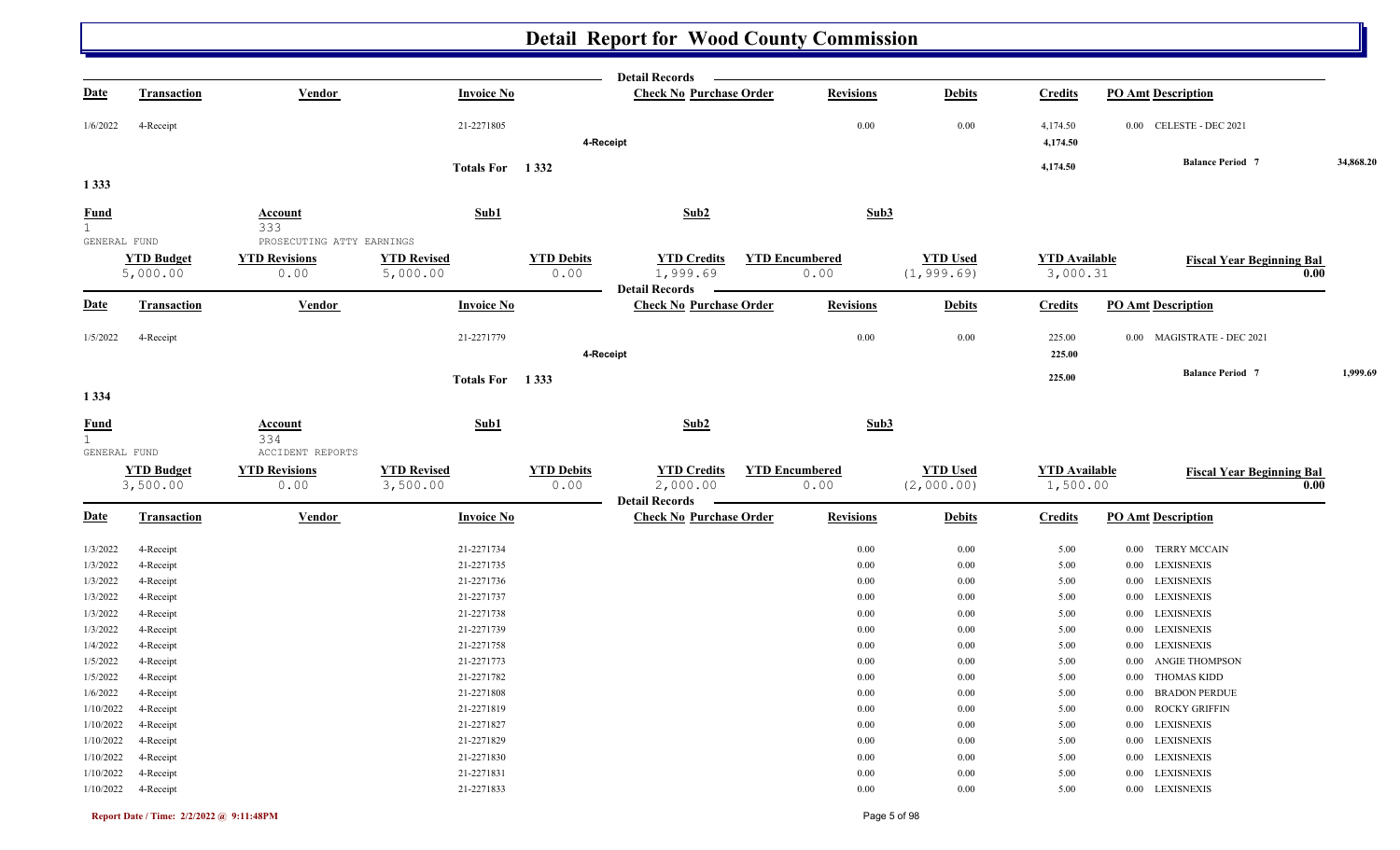|                             |                                |                              |                                 |                           |                                                         | <b>Detail Report for Wood County Commission</b> |                                |                                  |                               |                                        |          |
|-----------------------------|--------------------------------|------------------------------|---------------------------------|---------------------------|---------------------------------------------------------|-------------------------------------------------|--------------------------------|----------------------------------|-------------------------------|----------------------------------------|----------|
| 1/10/2022                   | 4-Receipt                      |                              | 21-2271835                      |                           |                                                         | 0.00                                            | 0.00                           | 5.00                             | 0.00 LEXISNEXIS               |                                        |          |
| 1/11/2022                   | 4-Receipt                      |                              | 21-2271843                      |                           |                                                         | 0.00                                            | 0.00                           | 5.00                             | <b>LEXISNEXIS</b><br>$0.00\,$ |                                        |          |
| 1/11/2022                   | 4-Receipt                      |                              | 21-2271845                      |                           |                                                         | 0.00                                            | 0.00                           | 5.00                             | <b>LEXISNEXIS</b><br>$0.00\,$ |                                        |          |
| 1/11/2022                   | 4-Receipt                      |                              | 21-2271881                      |                           |                                                         | 0.00                                            | 0.00                           | 5.00                             | <b>ZACK SEEVER</b><br>0.00    |                                        |          |
| 1/13/2022                   | 4-Receipt                      |                              | 21-2271900                      |                           |                                                         | 0.00                                            | 0.00                           | 5.00                             | 0.00                          | <b>GEORGE HAMILTON</b>                 |          |
| 1/13/2022                   | 4-Receipt                      |                              | 21-2271915                      |                           |                                                         | 0.00                                            | 0.00                           | 5.00                             | <b>PAM REEDER</b><br>0.00     |                                        |          |
| 1/14/2022                   | 4-Receipt                      |                              | 21-2271927                      |                           |                                                         | 0.00                                            | 0.00                           | 5.00                             | 0.00                          | <b>CURT LAUGHMAN</b>                   |          |
| 1/14/2022                   | 4-Receipt                      |                              | 21-2271929                      |                           |                                                         | 0.00                                            | 0.00                           | 5.00                             | PROGRESSIVE<br>0.00           |                                        |          |
| 1/14/2022                   | 4-Receipt                      |                              | 21-2271930                      |                           |                                                         | 0.00                                            | 0.00                           | 5.00                             | <b>LEXISNEXIS</b><br>0.00     |                                        |          |
| 1/19/2022                   | 4-Receipt                      |                              | 21-2271946                      |                           |                                                         | 0.00                                            | 0.00                           | 5.00                             | 0.00                          | METROPOLITAN                           |          |
| 1/19/2022                   | 4-Receipt                      |                              | 21-2271949                      |                           |                                                         | 0.00                                            | 0.00                           | 5.00                             | 0.00                          | METROPOLITAN                           |          |
| 1/19/2022                   | 4-Receipt                      |                              | 21-2271951                      |                           |                                                         | 0.00                                            | 0.00                           | 5.00                             | <b>LEXISNEXIS</b><br>0.00     |                                        |          |
| 1/19/2022                   | 4-Receipt                      |                              | 21-2271952                      |                           |                                                         | 0.00                                            | 0.00                           | 5.00                             | <b>LEXISNEXIS</b><br>0.00     |                                        |          |
| 1/19/2022                   | 4-Receipt                      |                              | 21-2271953                      |                           |                                                         | 0.00                                            | 0.00                           | 5.00                             | <b>LEXISNEXIS</b><br>0.00     |                                        |          |
| 1/19/2022                   | 4-Receipt                      |                              | 21-2271954                      |                           |                                                         | 0.00                                            | 0.00                           | 5.00                             | <b>LEXIXNEXIS</b><br>0.00     |                                        |          |
| 1/19/2022                   | 4-Receipt                      |                              | 21-2271959                      |                           |                                                         | 0.00                                            | 0.00                           | 5.00                             | 0.00                          | <b>JUSTIN PERSINGER</b>                |          |
| 1/20/2022                   | 4-Receipt                      |                              | 21-2271982                      |                           |                                                         | 0.00                                            | 0.00                           | 5.00                             | 0.00                          | <b>BRADLEY INGHAM</b>                  |          |
| 1/20/2022                   | 4-Receipt                      |                              | 21-2271990                      |                           |                                                         | 0.00                                            | 0.00                           | 5.00                             | <b>LEXISNEXIS</b><br>0.00     |                                        |          |
| 1/20/2022                   | 4-Receipt                      |                              | 21-2271991                      |                           |                                                         | 0.00                                            | 0.00                           | 5.00                             | <b>RICK KAPPLE</b><br>0.00    |                                        |          |
| 1/20/2022                   | 4-Receipt                      |                              | 21-2271994                      |                           |                                                         | 0.00                                            | 0.00                           | 5.00                             | <b>LEXISNEXIS</b><br>0.00     |                                        |          |
| 1/24/2022                   | 4-Receipt                      |                              | 21-2272031                      |                           |                                                         | 0.00                                            | 0.00                           | 5.00                             | TIM DODD CA<br>0.00           |                                        |          |
| 1/24/2022                   | 4-Receipt                      |                              | 21-2272033                      |                           |                                                         | 0.00                                            | 0.00                           | 5.00                             | 0.00                          | LIDIA SKINNER CC                       |          |
| 1/24/2022                   | 4-Receipt                      |                              | 21-2272034                      |                           |                                                         | $0.00\,$                                        | 0.00                           | 5.00                             | $0.00\,$                      | TAMRA LOTT CC                          |          |
| 1/24/2022                   | 4-Receipt                      |                              | 21-2272039                      |                           |                                                         | 0.00                                            | 0.00                           | 5.00                             | <b>SUNNY ROADS</b><br>0.00    |                                        |          |
| 1/24/2022                   | 4-Receipt                      |                              | 21-2272045                      |                           |                                                         | 0.00                                            | 0.00                           | 5.00                             | 0.00                          | <b>F&amp;M FIRE CASUALTY</b>           |          |
| 1/24/2022                   | 4-Receipt                      |                              | 21-2272046                      |                           |                                                         | 0.00                                            | 0.00                           | 5.00                             | 0.00 LEXISNEXIS               |                                        |          |
|                             |                                |                              |                                 | 4-Receipt                 |                                                         |                                                 |                                | 210.00                           |                               |                                        |          |
|                             |                                |                              | Totals For 1334                 |                           |                                                         |                                                 |                                | 210.00                           |                               | <b>Balance Period 7</b>                | 2,000.00 |
| 1 3 3 5                     |                                |                              |                                 |                           |                                                         |                                                 |                                |                                  |                               |                                        |          |
| <u>Fund</u><br>$\mathbf{1}$ |                                | <b>Account</b><br>335        | Sub1                            |                           | Sub2                                                    | Sub3                                            |                                |                                  |                               |                                        |          |
| GENERAL FUND                |                                | MOTOR VEHICLE LICENSE FEE    |                                 |                           |                                                         |                                                 |                                |                                  |                               |                                        |          |
|                             | <b>YTD Budget</b><br>12,000.00 | <b>YTD Revisions</b><br>0.00 | <b>YTD Revised</b><br>12,000.00 | <b>YTD Debits</b><br>0.00 | <b>YTD Credits</b><br>6,505.00<br><b>Detail Records</b> | <b>YTD Encumbered</b><br>0.00                   | <b>YTD Used</b><br>(6, 505.00) | <b>YTD Available</b><br>5,495.00 |                               | <b>Fiscal Year Beginning Bal</b>       | 0.00     |
| <u>Date</u>                 | <b>Transaction</b>             | <b>Vendor</b>                | <b>Invoice No</b>               |                           | <b>Check No Purchase Order</b>                          | <b>Revisions</b>                                | <b>Debits</b>                  | <b>Credits</b>                   | <b>PO Amt Description</b>     |                                        |          |
| 1/3/2022                    | 4-Receipt                      |                              | 21-2271743                      | 4-Receipt                 |                                                         | 0.00                                            | 0.00                           | 811.50<br>811.50                 |                               | 0.00 SHERIFF OF WOOD COUNTY - DEC 2021 |          |
|                             |                                |                              | Totals For 1335                 |                           |                                                         |                                                 |                                | 811.50                           |                               | <b>Balance Period 7</b>                | 6,505.00 |
| $\sim$ $\sim$ $\sim$        |                                |                              |                                 |                           |                                                         |                                                 |                                |                                  |                               |                                        |          |

**1 337**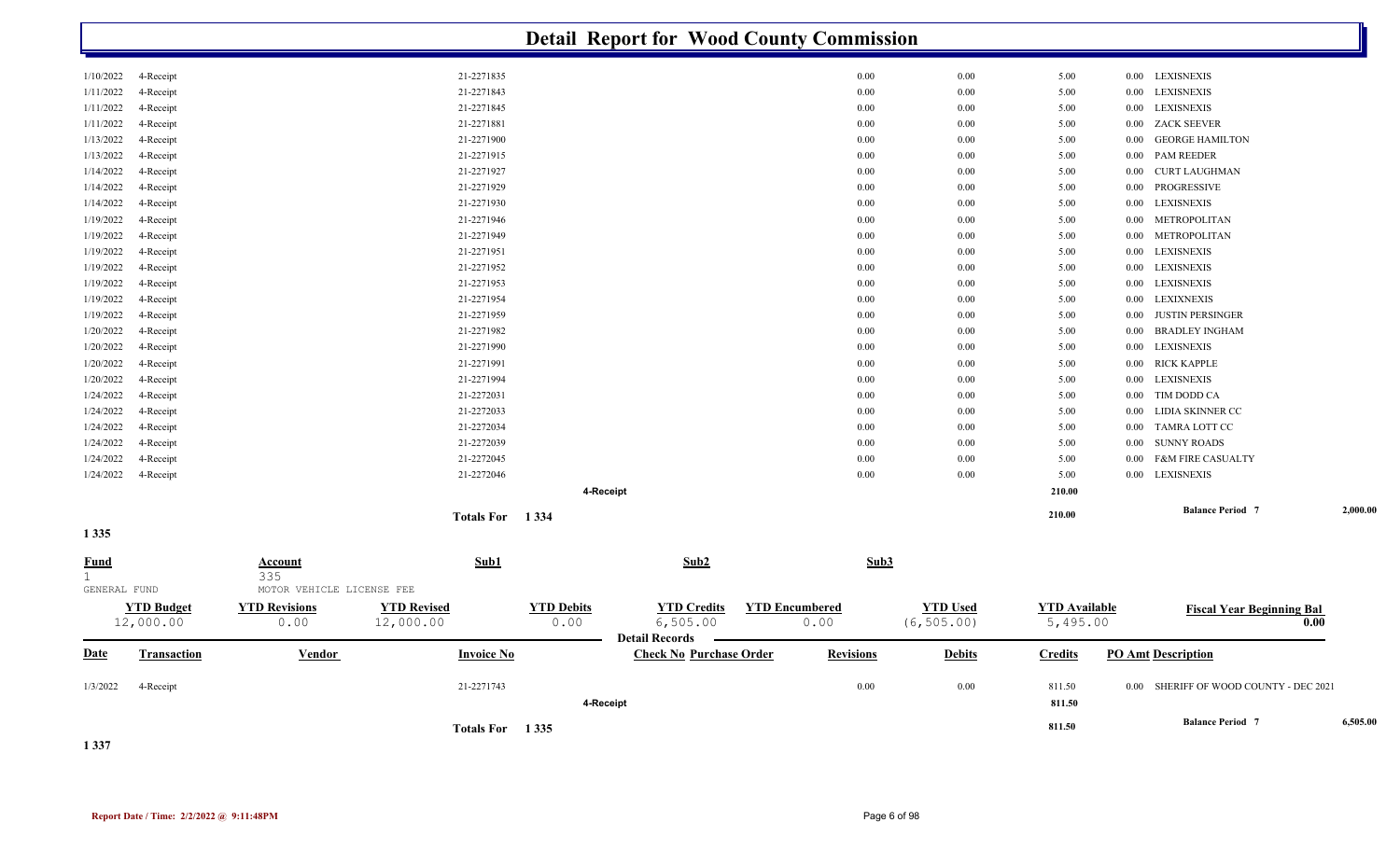| <b>Fund</b><br>$\mathbf{1}$                                   | Account<br>337                                             | Sub1                                 |                                                | Sub2                                                              |                       | Sub3             |                                |                                     |                                                 |          |
|---------------------------------------------------------------|------------------------------------------------------------|--------------------------------------|------------------------------------------------|-------------------------------------------------------------------|-----------------------|------------------|--------------------------------|-------------------------------------|-------------------------------------------------|----------|
| GENERAL FUND<br><b>YTD Budget</b><br>11,000.00                | COUNTY CLERK DEED FEES<br><b>YTD Revisions</b><br>0.00     | <b>YTD Revised</b><br>11,000.00      | <b>YTD Debits</b><br>0.00                      | <b>YTD Credits</b><br>7,868.00<br><b>Detail Records</b>           | <b>YTD Encumbered</b> | 0.00             | <b>YTD Used</b><br>(7, 868.00) | <b>YTD Available</b><br>3,132.00    | <b>Fiscal Year Beginning Bal</b>                | 0.00     |
| Date<br><b>Transaction</b>                                    | Vendor                                                     | <b>Invoice No</b>                    |                                                | <b>Check No Purchase Order</b>                                    |                       | <b>Revisions</b> | <b>Debits</b>                  | <b>Credits</b>                      | <b>PO Amt Description</b>                       |          |
| 1/4/2022<br>4-Receipt                                         |                                                            | 21-2271770                           |                                                | 4-Receipt                                                         |                       | 0.00             | 0.00                           | 1,230.00<br>1,230.00                | 0.00 DEC 2021                                   |          |
|                                                               |                                                            | Totals For 1337                      |                                                |                                                                   |                       |                  |                                | 1,230.00                            | <b>Balance Period 7</b>                         | 7,868.00 |
| 1 340 17<br>Fund                                              | Account                                                    | Sub1                                 |                                                | Sub2                                                              |                       | Sub3             |                                |                                     |                                                 |          |
| $\mathbf{1}$<br>GENERAL FUND<br><b>YTD Budget</b><br>4,000.00 | 340<br>RENTS & CONCESSIONS<br><b>YTD Revisions</b><br>0.00 | 17<br><b>YTD Revised</b><br>4,000.00 | SHELTER/ROOM RENT<br><b>YTD Debits</b><br>0.00 | <b>YTD Credits</b><br>5,609.00                                    | <b>YTD Encumbered</b> | 0.00             | <b>YTD Used</b><br>(5,609.00)  | <b>YTD</b> Available<br>(1, 609.00) | <b>Fiscal Year Beginning Bal</b>                | 0.00     |
| Date<br><b>Transaction</b>                                    | Vendor                                                     | <b>Invoice No</b>                    |                                                | <b>Detail Records</b><br>$\sim$<br><b>Check No Purchase Order</b> |                       | <b>Revisions</b> | <b>Debits</b>                  | <b>Credits</b>                      | <b>PO Amt Description</b>                       |          |
| 1/14/2022<br>4-Receipt<br>1/20/2022<br>4-Receipt              |                                                            | 21-2271933<br>21-2272006             |                                                | 4-Receipt                                                         |                       | 0.00<br>0.00     | 0.00<br>0.00                   | 250.00<br>225.00<br>475.00          | WOOD COUNTY COMMISSION<br>0.00<br>$0.00$ STEALE |          |
| 1 3 6 1                                                       |                                                            | <b>Totals For</b> 1340 17            |                                                |                                                                   |                       |                  |                                | 475.00                              | <b>Balance Period 7</b>                         | 5,609.00 |
| <b>Fund</b><br>$\mathbf{1}$                                   | Account<br>361                                             | Sub1                                 |                                                | Sub2                                                              |                       | Sub3             |                                |                                     |                                                 |          |
| GENERAL FUND<br><b>YTD Budget</b><br>7,000.00                 | FINES, FEES & COURT COSTS<br><b>YTD Revisions</b><br>0.00  | <b>YTD Revised</b><br>7,000.00       | <b>YTD Debits</b><br>0.00                      | <b>YTD Credits</b><br>2,510.50<br><b>Detail Records</b>           | <b>YTD Encumbered</b> | 0.00             | <b>YTD Used</b><br>(2, 510.50) | <b>YTD</b> Available<br>4,489.50    | <b>Fiscal Year Beginning Bal</b>                | 0.00     |
| <b>Date</b><br><b>Transaction</b>                             | Vendor                                                     | <b>Invoice No</b>                    |                                                | <b>Check No Purchase Order</b>                                    |                       | <b>Revisions</b> | <b>Debits</b>                  | Credits                             | <b>PO Amt Description</b>                       |          |
| 1/5/2022<br>4-Receipt<br>1/5/2022<br>4-Receipt                |                                                            | 21-2271775<br>21-2271777             |                                                | 4-Receipt                                                         |                       | 0.00<br>0.00     | 0.00<br>0.00                   | 25.00<br>275.00<br>300.00           | 0.00 MAGISTRATE - DEC 2021<br>0.00 MAGISTRATE   |          |
| .                                                             |                                                            | Totals For 1361                      |                                                |                                                                   |                       |                  |                                | 300.00                              | <b>Balance Period 7</b>                         | 2,510.50 |

**1 366**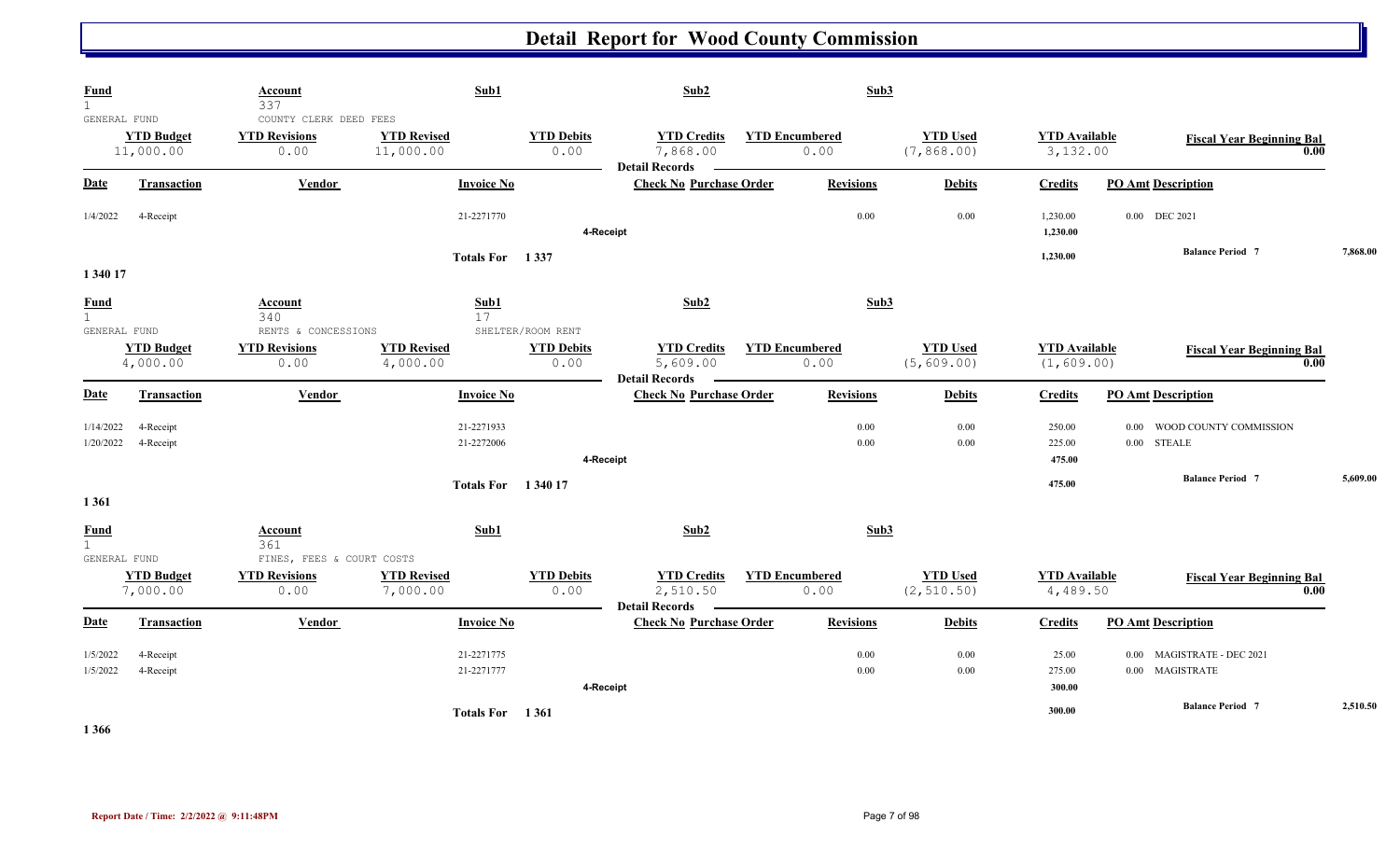| <b>Fund</b><br>$\mathbf{1}$<br>GENERAL FUND                            |                                                                                                                              | <b>Account</b><br>366<br>MISC REVENUE    | Sub1                                                                                                         |                           | Sub2                                                      |                               | Sub3                                                                 |                                                                              |                                                                                    |                                                                                                                                                                                                                            |      |          |
|------------------------------------------------------------------------|------------------------------------------------------------------------------------------------------------------------------|------------------------------------------|--------------------------------------------------------------------------------------------------------------|---------------------------|-----------------------------------------------------------|-------------------------------|----------------------------------------------------------------------|------------------------------------------------------------------------------|------------------------------------------------------------------------------------|----------------------------------------------------------------------------------------------------------------------------------------------------------------------------------------------------------------------------|------|----------|
|                                                                        | <b>YTD Budget</b><br>500.00                                                                                                  | <b>YTD Revisions</b><br>0.00             | <b>YTD Revised</b><br>500.00                                                                                 | <b>YTD Debits</b><br>0.00 | <b>YTD Credits</b><br>1,542.85<br><b>Detail Records</b>   | <b>YTD Encumbered</b><br>0.00 |                                                                      | <b>YTD Used</b><br>(1, 542.85)                                               | <b>YTD</b> Available<br>(1, 042.85)                                                | <b>Fiscal Year Beginning Bal</b>                                                                                                                                                                                           | 0.00 |          |
| <b>Date</b>                                                            | Transaction                                                                                                                  | <b>Vendor</b>                            | <b>Invoice No</b>                                                                                            |                           | <b>Check No Purchase Order</b>                            |                               | <b>Revisions</b>                                                     | <b>Debits</b>                                                                | <b>Credits</b>                                                                     | <b>PO Amt Description</b>                                                                                                                                                                                                  |      |          |
| 1/12/2022                                                              | 4-Receipt                                                                                                                    |                                          | 21-2271893                                                                                                   | 4-Receipt                 |                                                           |                               | 0.00                                                                 | 0.00                                                                         | 50.50<br>50.50                                                                     | 0.00 VIEWER                                                                                                                                                                                                                |      |          |
| 1369                                                                   |                                                                                                                              |                                          | <b>Totals For</b>                                                                                            | 1 3 6 6                   |                                                           |                               |                                                                      |                                                                              | 50.50                                                                              | <b>Balance Period 7</b>                                                                                                                                                                                                    |      | 1,542.85 |
| <b>Fund</b><br>1<br>GENERAL FUND                                       |                                                                                                                              | Account<br>369<br>COMMISSIONS            | Sub1                                                                                                         |                           | Sub2                                                      |                               | Sub3                                                                 |                                                                              |                                                                                    |                                                                                                                                                                                                                            |      |          |
|                                                                        | <b>YTD Budget</b><br>0.00                                                                                                    | <b>YTD Revisions</b><br>0.00             | <b>YTD Revised</b><br>0.00                                                                                   | <b>YTD Debits</b><br>0.00 | <b>YTD Credits</b><br>2,784.40<br><b>Detail Records</b>   | <b>YTD Encumbered</b><br>0.00 |                                                                      | <b>YTD Used</b><br>(2, 784.40)                                               | <b>YTD Available</b><br>(2, 784.40)                                                | <b>Fiscal Year Beginning Bal</b>                                                                                                                                                                                           | 0.00 |          |
| <b>Date</b>                                                            | <b>Transaction</b>                                                                                                           | <b>Vendor</b>                            | <b>Invoice No</b>                                                                                            |                           | <b>Check No Purchase Order</b>                            |                               | <b>Revisions</b>                                                     | <b>Debits</b>                                                                | <b>Credits</b>                                                                     | <b>PO Amt Description</b>                                                                                                                                                                                                  |      |          |
| 1/6/2022                                                               | 4-Receipt                                                                                                                    |                                          | 21-2271796                                                                                                   | 4-Receipt                 |                                                           |                               | 0.00                                                                 | 0.00                                                                         | 42.60<br>42.60                                                                     | 0.00 ASSESSOR - DEC 2021                                                                                                                                                                                                   |      |          |
| 1382                                                                   |                                                                                                                              |                                          | Totals For 1369                                                                                              |                           |                                                           |                               |                                                                      |                                                                              | 42.60                                                                              | <b>Balance Period 7</b>                                                                                                                                                                                                    |      | 2,784.40 |
| <b>Fund</b><br>$\mathbf{1}$<br>GENERAL FUND                            |                                                                                                                              | Account<br>382<br>REFUNDS/REIMBURSEMENTS | Sub1                                                                                                         |                           | Sub2                                                      |                               | Sub3                                                                 |                                                                              |                                                                                    |                                                                                                                                                                                                                            |      |          |
|                                                                        | <b>YTD Budget</b><br>250,000.00                                                                                              | <b>YTD</b> Revisions<br>0.00             | <b>YTD Revised</b><br>250,000.00                                                                             | <b>YTD Debits</b><br>0.00 | <b>YTD Credits</b><br>120,262.39<br><b>Detail Records</b> | <b>YTD Encumbered</b><br>0.00 |                                                                      | <b>YTD Used</b><br>(120, 262.39)                                             | <b>YTD</b> Available<br>129,737.61                                                 | <b>Fiscal Year Beginning Bal</b>                                                                                                                                                                                           | 0.00 |          |
| <b>Date</b>                                                            | <b>Transaction</b>                                                                                                           | Vendor                                   | <b>Invoice No</b>                                                                                            |                           | <b>Check No Purchase Order</b>                            |                               | <b>Revisions</b>                                                     | <b>Debits</b>                                                                | <b>Credits</b>                                                                     | <b>PO Amt Description</b>                                                                                                                                                                                                  |      |          |
| 1/4/2022<br>1/5/2022<br>1/6/2022<br>1/6/2022<br>1/11/2022<br>1/14/2022 | 4-Receipt<br>4-Receipt<br>4-Receipt<br>4-Receipt<br>$1/10/2022$ 4-Receipt<br>4-Receipt<br>$1/11/2022$ 4-Receipt<br>4-Receipt |                                          | 21-2271751<br>21-2271780<br>21-2271803<br>21-2271804<br>21-2271838<br>21-2271851<br>21-2271871<br>21-2271932 |                           |                                                           |                               | 0.00<br>0.00<br>0.00<br>0.00<br>0.00<br>$0.00\,$<br>$0.00\,$<br>0.00 | 0.00<br>0.00<br>$0.00\,$<br>0.00<br>0.00<br>$0.00\,$<br>$0.00\,$<br>$0.00\,$ | 346.00<br>320.00<br>1,008.14<br>819.07<br>293.72<br>4,250.00<br>3,184.62<br>506.73 | TOM ALLEN<br>0.00<br><b>CURTIS SAMS</b><br>$0.00\,$<br>HIGHMARK REFUND<br>$0.00\,$<br>0.00 PROS ATTY<br>0.00 CHRISTINA EVANS<br>WOOD CO AIRPORT AUTHORITY<br>$0.00\,$<br>0.00 WVCORP<br>WOOD COUNTY COMMISSION<br>$0.00\,$ |      |          |
| 1/14/2022                                                              | 4-Receipt<br>1/19/2022 4-Receipt                                                                                             |                                          | 21-2271934<br>21-2271958                                                                                     |                           |                                                           |                               | $0.00\,$<br>$0.00\,$                                                 | $0.00\,$<br>$0.00\,$                                                         | 52.00<br>59.20                                                                     | 0.00 PETERSEN STREET SIGN<br>0.00 DANIELLE JOHNSON                                                                                                                                                                         |      |          |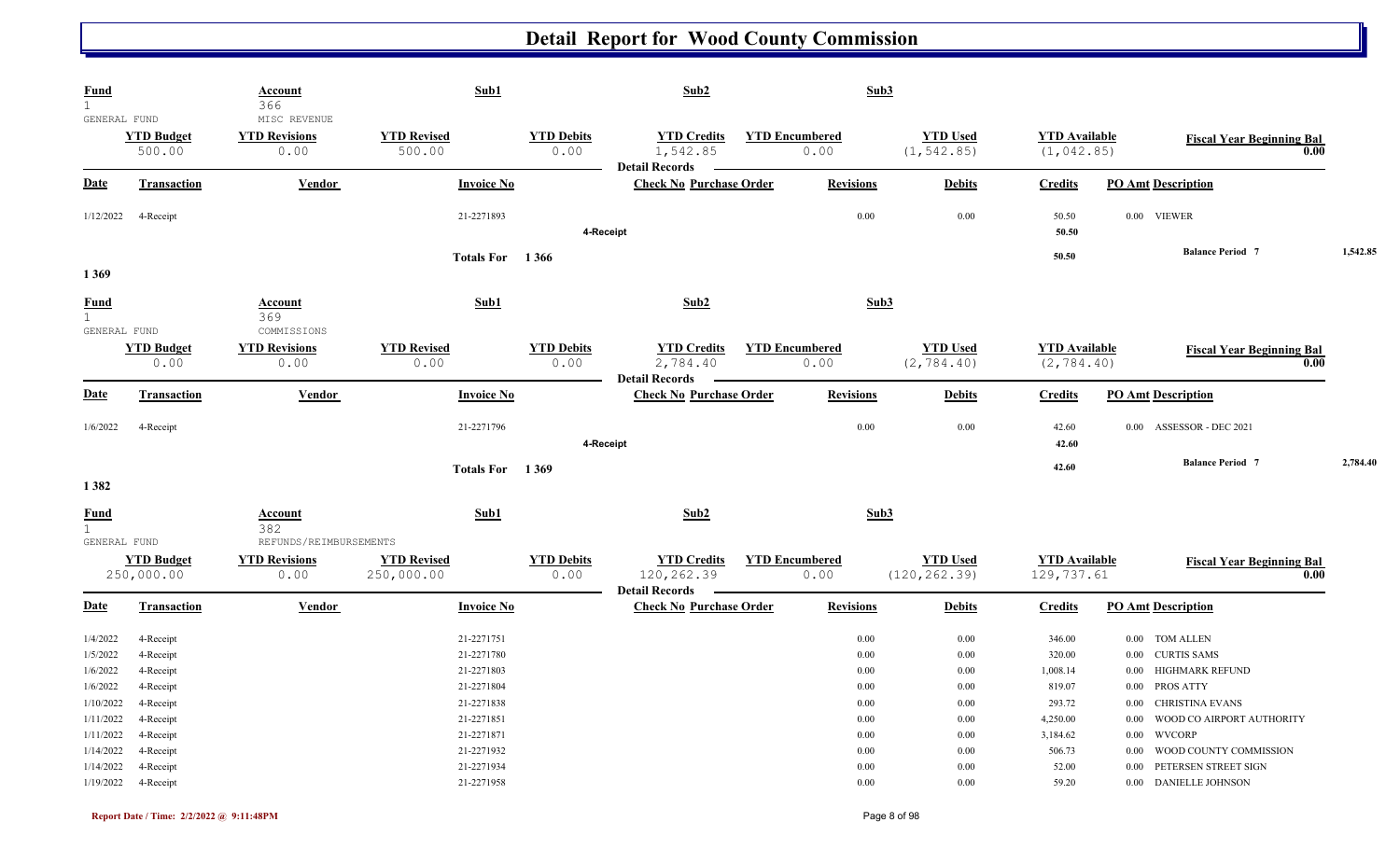|                             |                               |                                  |                                |                           | 4-Receipt                                               |                       |                  |                                | 10,839.48                      |      |                           |                                          |            |
|-----------------------------|-------------------------------|----------------------------------|--------------------------------|---------------------------|---------------------------------------------------------|-----------------------|------------------|--------------------------------|--------------------------------|------|---------------------------|------------------------------------------|------------|
| 1 3 8 3                     |                               |                                  | Totals For 1382                |                           |                                                         |                       |                  |                                | 10,839.48                      |      | <b>Balance Period 7</b>   |                                          | 120,262.39 |
| <b>Fund</b><br>GENERAL FUND |                               | <b>Account</b><br>383<br>PARKING | Sub1                           |                           | Sub2                                                    |                       | Sub3             |                                |                                |      |                           |                                          |            |
|                             | <b>YTD Budget</b><br>4,000.00 | <b>YTD Revisions</b><br>0.00     | <b>YTD Revised</b><br>4,000.00 | <b>YTD Debits</b><br>0.00 | <b>YTD Credits</b><br>3,200.75<br><b>Detail Records</b> | <b>YTD Encumbered</b> | 0.00             | <b>YTD Used</b><br>(3, 200.75) | <b>YTD</b> Available<br>799.25 |      |                           | <b>Fiscal Year Beginning Bal</b><br>0.00 |            |
| <b>Date</b>                 | <b>Transaction</b>            | <b>Vendor</b>                    | <b>Invoice No</b>              |                           | <b>Check No Purchase Order</b>                          |                       | <b>Revisions</b> | <b>Debits</b>                  | <b>Credits</b>                 |      | <b>PO Amt Description</b> |                                          |            |
| 1/4/2022                    | 4-Receipt                     |                                  | 21-2271750                     |                           |                                                         |                       | 0.00             | 0.00                           | 25.50                          |      | $0.00$ $01/03/2022$       |                                          |            |
| 1/5/2022                    | 4-Receipt                     |                                  | 21-2271772                     |                           |                                                         |                       | 0.00             | 0.00                           | 20.50                          |      | 0.00 01/04/2022           |                                          |            |
| 1/5/2022                    | 4-Receipt                     |                                  | 21-2271791                     |                           |                                                         |                       | 0.00             | 0.00                           | 30.50                          |      | 0.00 01/05/2022           |                                          |            |
| 1/11/2022                   | 4-Receipt                     |                                  | 21-2271842                     |                           |                                                         |                       | 0.00             | 0.00                           | 21.75                          | 0.00 | 01/10/2022                |                                          |            |
| 1/13/2022                   | 4-Receipt                     |                                  | 21-2271905                     |                           |                                                         |                       | 0.00             | 0.00                           | 28.75                          |      | $0.00$ $01/11/2022$       |                                          |            |
| 1/13/2022                   | 4-Receipt                     |                                  | 21-2271906                     |                           |                                                         |                       | 0.00             | 0.00                           | 239.50                         |      | 0.00 R&W HOTELS           |                                          |            |
| 1/20/2022                   | 4-Receipt                     |                                  | 21-2271992                     |                           |                                                         |                       | 0.00             | 0.00                           | 10.75                          |      | $0.00$ $01/19/2022$       |                                          |            |
|                             |                               |                                  |                                |                           | 4-Receipt                                               |                       |                  |                                | 377.25                         |      |                           |                                          |            |
|                             |                               |                                  | Totals For 1383                |                           |                                                         |                       |                  |                                | 377.25                         |      | <b>Balance Period</b> 7   |                                          | 3,200.75   |
| 1 3 8 3 1 6                 |                               |                                  |                                |                           |                                                         |                       |                  |                                |                                |      |                           |                                          |            |

| <b>Fund</b>  |                                | Account<br>383               | Sub1<br>16                      |                           | Sub2                                                    | Sub3                          |                                |                                   |                           |                                          |
|--------------|--------------------------------|------------------------------|---------------------------------|---------------------------|---------------------------------------------------------|-------------------------------|--------------------------------|-----------------------------------|---------------------------|------------------------------------------|
| GENERAL FUND |                                | PARKING                      | <b>RENT</b>                     |                           |                                                         |                               |                                |                                   |                           |                                          |
|              | <b>YTD Budget</b><br>20,000.00 | <b>YTD Revisions</b><br>0.00 | <b>YTD Revised</b><br>20,000.00 | <b>YTD Debits</b><br>0.00 | <b>YTD Credits</b><br>5,100.00<br><b>Detail Records</b> | <b>YTD Encumbered</b><br>0.00 | <b>YTD Used</b><br>(5, 100.00) | <b>YTD Available</b><br>14,900.00 |                           | <b>Fiscal Year Beginning Bal</b><br>0.00 |
| <u>Date</u>  | <b>Transaction</b>             | <b>Vendor</b>                | <b>Invoice No</b>               |                           | <b>Check No Purchase Order</b>                          | <b>Revisions</b>              | <b>Debits</b>                  | <b>Credits</b>                    | <b>PO Amt Description</b> |                                          |
| 1/11/2022    | 4-Receipt                      |                              | 21-2271867                      |                           |                                                         | 0.00                          | $0.00\,$                       | 50.00                             | $0.00$ WISE               |                                          |
| 1/11/2022    | 4-Receipt                      |                              | 21-2271868                      |                           |                                                         | 0.00                          | $0.00\,$                       | 300.00                            | 0.00 ADKINS               |                                          |
| 1/11/2022    | 4-Receipt                      |                              | 21-2271869                      |                           |                                                         | 0.00                          | $0.00\,$                       | 50.00                             | $0.00$ DIXON              |                                          |
| 1/11/2022    | 4-Receipt                      |                              | 21-2271872                      |                           |                                                         | 0.00                          | $0.00\,$                       | 50.00                             | 0.00 OBLINGER             |                                          |
| 1/11/2022    | 4-Receipt                      |                              | 21-2271873                      |                           |                                                         | 0.00                          | $0.00\,$                       | 50.00                             | 0.00 RIFFLE               |                                          |
| 1/11/2022    | 4-Receipt                      |                              | 21-2271874                      |                           |                                                         | 0.00                          | 0.00                           | 100.00                            | 0.00 PITCHFORD            |                                          |
| 1/11/2022    | 4-Receipt                      |                              | 21-2271875                      |                           |                                                         | 0.00                          | $0.00\,$                       | 50.00                             | $0.00$ BOSO               |                                          |
| 1/14/2022    | 4-Receipt                      |                              | 21-2271935                      |                           |                                                         | 0.00                          | $0.00\,$                       | 50.00                             | 0.00 RADCLIFF             |                                          |
| 1/20/2022    | 4-Receipt                      |                              | 21-2272007                      |                           |                                                         | 0.00                          | 0.00                           | 50.00                             | 0.00 MCDANIELS            |                                          |
|              |                                |                              |                                 | 4-Receipt                 |                                                         |                               |                                | 750.00                            |                           |                                          |
|              |                                |                              | <b>Totals For</b>               | 1 3 8 3 1 6               |                                                         |                               |                                | 750.00                            | <b>Balance Period 7</b>   | 5,100.00                                 |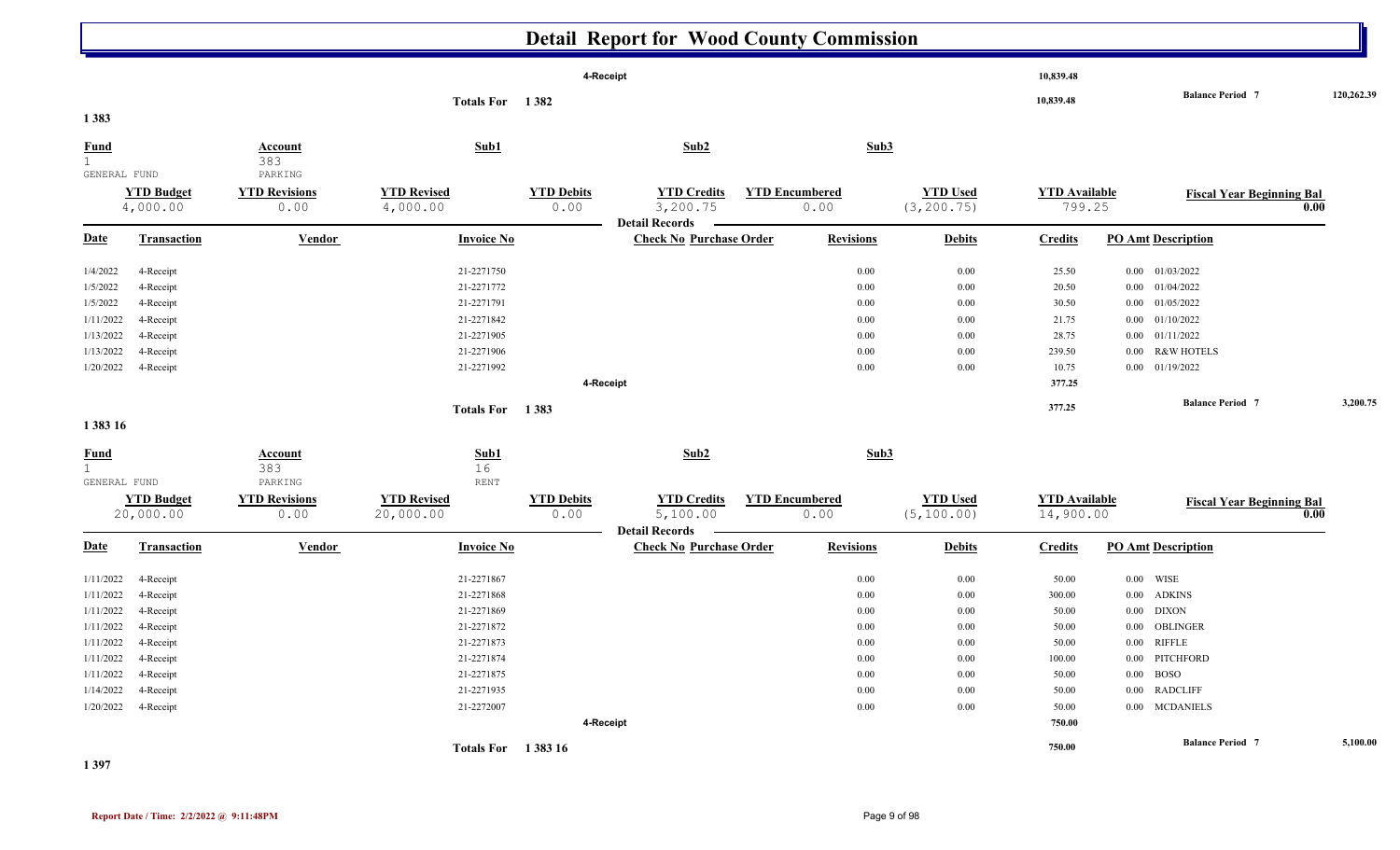| <b>Fund</b><br>$\mathbf{1}$                 |                                 | Account<br>397                               | Sub1                                   |                                | Sub2                                                                 |                               | Sub3                             |                                       |                           |                                          |
|---------------------------------------------|---------------------------------|----------------------------------------------|----------------------------------------|--------------------------------|----------------------------------------------------------------------|-------------------------------|----------------------------------|---------------------------------------|---------------------------|------------------------------------------|
| GENERAL FUND                                | <b>YTD Budget</b><br>0.00       | PAYROLL REIM<br><b>YTD Revisions</b><br>0.00 | <b>YTD Revised</b><br>0.00             | <b>YTD Debits</b><br>0.00      | <b>YTD Credits</b><br>166,803.22                                     | <b>YTD Encumbered</b><br>0.00 | <b>YTD Used</b><br>(166, 803.22) | <b>YTD</b> Available<br>(166, 803.22) |                           | <b>Fiscal Year Beginning Bal</b><br>0.00 |
| Date                                        | <b>Transaction</b>              | <b>Vendor</b>                                | <b>Invoice No</b>                      |                                | <b>Detail Records</b><br><b>Check No Purchase Order</b>              | <b>Revisions</b>              | <b>Debits</b>                    | <b>Credits</b>                        | <b>PO Amt Description</b> |                                          |
| 1/10/2022                                   | 4-Receipt                       |                                              | 21-2271836                             | 4-Receipt                      |                                                                      |                               | 0.00<br>0.00                     | 166,724.58<br>166,724.58              | 0.00 E911 - DEC 2021      |                                          |
| 1 397 731                                   |                                 |                                              | Totals For 1397                        |                                |                                                                      |                               |                                  | 166,724.58                            | <b>Balance Period 7</b>   | 166,803.22                               |
| <b>Fund</b><br>$\mathbf{1}$<br>GENERAL FUND |                                 | Account<br>397<br>PAYROLL REIM               | Sub1<br>731                            | COMMUNITY CORRECTIONS          | Sub2                                                                 |                               | Sub3                             |                                       |                           |                                          |
|                                             | <b>YTD Budget</b><br>899,174.00 | <b>YTD Revisions</b><br>0.00                 | <b>YTD Revised</b><br>899,174.00       | <b>YTD Debits</b><br>0.00      | <b>YTD Credits</b><br>30, 369. 31<br><b>Detail Records</b><br>$\sim$ | <b>YTD Encumbered</b><br>0.00 | <b>YTD Used</b><br>(30, 369.31)  | <b>YTD</b> Available<br>868,804.69    |                           | <b>Fiscal Year Beginning Bal</b><br>0.00 |
| <b>Date</b>                                 | <b>Transaction</b>              | Vendor                                       | <b>Invoice No</b>                      |                                | <b>Check No Purchase Order</b>                                       | <b>Revisions</b>              | <b>Debits</b>                    | <b>Credits</b>                        | <b>PO Amt Description</b> |                                          |
| 1/20/2022                                   | 4-Receipt                       |                                              | 21-2272005                             | 4-Receipt                      |                                                                      |                               | 0.00<br>0.00                     | 3,868.85<br>3,868.85                  | $0.00$ WVDTL              |                                          |
| 1399                                        |                                 |                                              | <b>Totals For</b> 1397731              |                                |                                                                      |                               |                                  | 3,868.85                              | <b>Balance Period 7</b>   | 30,369.31                                |
| <b>Fund</b><br>$\mathbf{1}$<br>GENERAL FUND |                                 | <b>Account</b><br>399                        | Sub1<br>TRANSFERS ASSESSOR'S VALUATION |                                | Sub2                                                                 |                               | Sub3                             |                                       |                           |                                          |
|                                             | <b>YTD Budget</b><br>757,150.00 | <b>YTD Revisions</b><br>0.00                 | <b>YTD Revised</b><br>757,150.00       | <b>YTD Debits</b><br>0.00      | <b>YTD Credits</b><br>442, 181.35<br><b>Detail Records</b>           | <b>YTD Encumbered</b><br>0.00 | <b>YTD Used</b><br>(442, 181.35) | <b>YTD</b> Available<br>314,968.65    |                           | <b>Fiscal Year Beginning Bal</b><br>0.00 |
| <b>Date</b>                                 | Transaction                     | Vendor                                       | <b>Invoice No</b>                      |                                | <b>Check No Purchase Order</b>                                       | <b>Revisions</b>              | <b>Debits</b>                    | <b>Credits</b>                        | <b>PO Amt Description</b> |                                          |
| 1/10/2022                                   | 4-Receipt                       |                                              | 21-2271837                             | 4-Receipt                      |                                                                      |                               | 0.00<br>0.00                     | 64,648.14<br>64,648.14                | 0.00 ASSESSOR             |                                          |
| 1 401 10 101                                |                                 |                                              | Totals For 1399                        |                                |                                                                      |                               |                                  | 64,648.14                             | <b>Balance Period 7</b>   | 442,181.35                               |
| $rac{\text{Fund}}{1}$<br>GENERAL FUND       |                                 | <b>Account</b><br>401<br>COUNTY COMMISSION   | Sub1<br>10                             | PERSONAL SERVICES              | Sub2<br>101                                                          | ELECTED OFFICIALS             | Sub3                             |                                       |                           |                                          |
|                                             | <b>YTD Budget</b><br>124,185.00 | <b>YTD Revisions</b><br>0.00                 | <b>YTD Revised</b><br>124,185.00       | <b>YTD Debits</b><br>72,441.18 | <b>YTD Credits</b><br>0.00                                           | <b>YTD Encumbered</b><br>0.00 | <b>YTD Used</b><br>(72, 441.18)  | <b>YTD</b> Available<br>51,743.82     |                           | <b>Fiscal Year Beginning Bal</b><br>0.00 |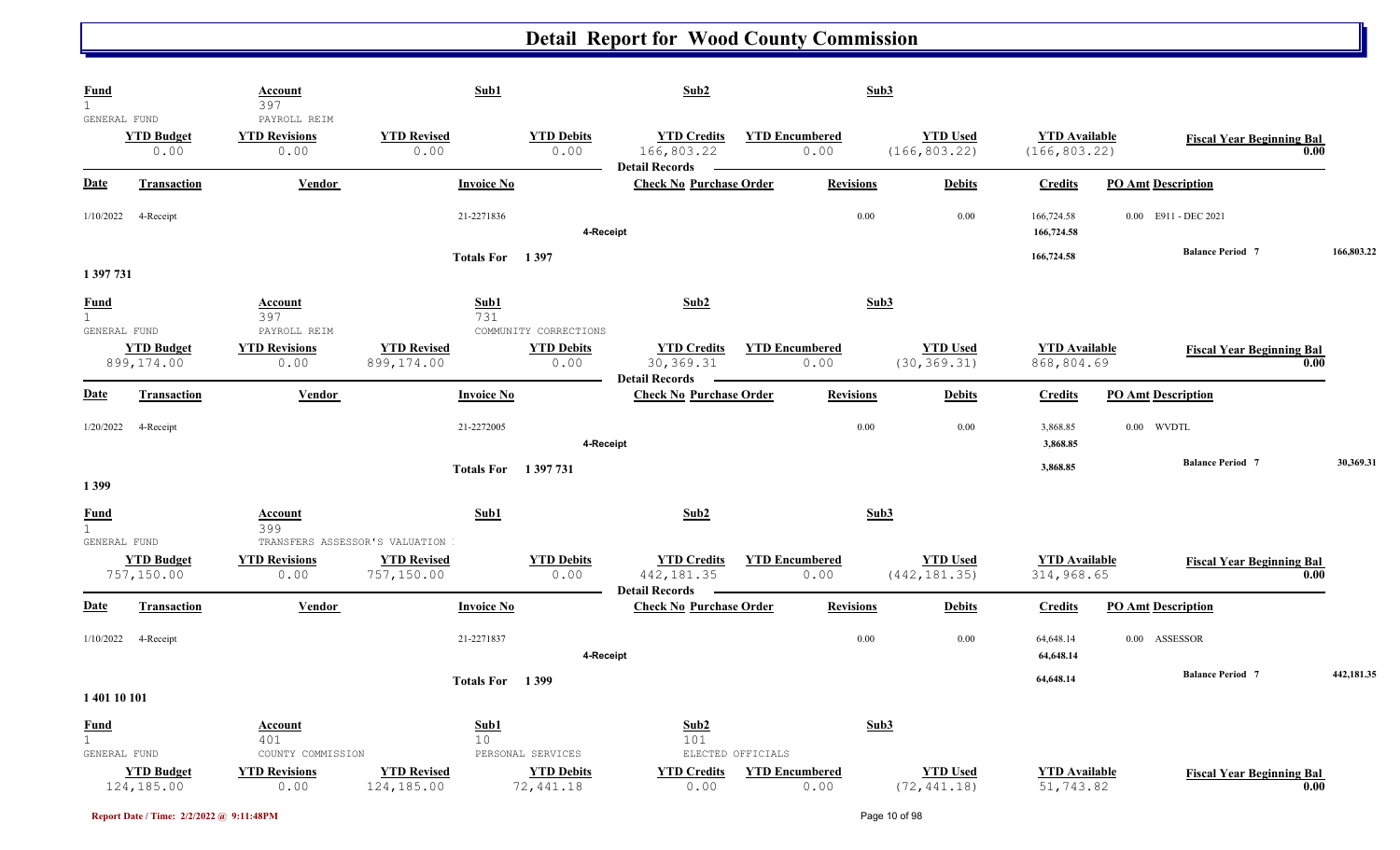|              |                    |                                           |                                                              | <b>Detail Records</b>                   |                       |                 |                      |                                      |            |
|--------------|--------------------|-------------------------------------------|--------------------------------------------------------------|-----------------------------------------|-----------------------|-----------------|----------------------|--------------------------------------|------------|
| <u>Date</u>  | <b>Transaction</b> | Vendor                                    | <b>Invoice No</b>                                            | <b>Check No Purchase Order</b>          | <b>Revisions</b>      | <b>Debits</b>   | <b>Credits</b>       | <b>PO Amt Description</b>            |            |
| 1/14/2022    | 2-Invoice          | COLOMBO JAMES E.                          | 10-00275594-REG                                              | 275594                                  | 0.00                  | 1,724.79        | 0.00                 | 0.00 COLOMBO JAMES E.                |            |
| 1/14/2022    | 2-Invoice          | COUCH DAVID BLAIR                         | 10-00275595-REG                                              | 275595                                  | 0.00                  | 1,724.79        | 0.00                 | <b>COUCH DAVID BLAIR</b><br>$0.00\,$ |            |
| 1/14/2022    | 2-Invoice          | TEBAY ROBERT K.                           | 10-00275601-REG                                              | 275601                                  | 0.00                  | 1,724.79        | 0.00                 | TEBAY ROBERT K.<br>$0.00\,$          |            |
| 1/31/2022    | 2-Invoice          | COLOMBO JAMES E.                          | 10-00275804-REG                                              | 275804                                  | 0.00                  | 1,724.79        | 0.00                 | COLOMBO JAMES E.<br>0.00             |            |
| 1/31/2022    | 2-Invoice          | <b>COUCH DAVID BLAIR</b>                  | 10-00275805-REG                                              | 275805                                  | 0.00                  | 1,724.79        | 0.00                 | <b>COUCH DAVID BLAIR</b><br>0.00     |            |
| 1/31/2022    | 2-Invoice          | TEBAY ROBERT K.                           | 10-00275811-REG                                              | 275811                                  | 0.00                  | 1,724.79        | 0.00                 | TEBAY ROBERT K.<br>$0.00\,$          |            |
|              |                    |                                           |                                                              | 2-Invoice                               |                       | 10,348.74       |                      |                                      |            |
|              |                    |                                           | <b>Totals For</b> 1401 10 101                                |                                         |                       | 10,348.74       |                      | <b>Balance Period 7</b>              | 72,441.18  |
| 1 401 10 103 |                    |                                           |                                                              |                                         |                       |                 |                      |                                      |            |
| Fund         |                    | Account<br>401                            | Sub1<br>10                                                   | Sub2<br>103                             | Sub3                  |                 |                      |                                      |            |
| GENERAL FUND | <b>YTD Budget</b>  | COUNTY COMMISSION<br><b>YTD Revisions</b> | PERSONAL SERVICES<br><b>YTD Revised</b><br><b>YTD Debits</b> | SALARIES-DEPUTIES<br><b>YTD Credits</b> | <b>YTD Encumbered</b> | <b>YTD Used</b> | <b>YTD Available</b> |                                      |            |
|              | 390,730.00         | 0.00<br>390,730.00                        | 201,690.88                                                   | 0.00                                    | 0.00                  | (201, 690.88)   | 189,039.12           | <b>Fiscal Year Beginning Bal</b>     | 0.00       |
|              |                    |                                           |                                                              | <b>Detail Records</b>                   |                       |                 |                      |                                      |            |
| <u>Date</u>  | <b>Transaction</b> | Vendor                                    | <b>Invoice No</b>                                            | <b>Check No Purchase Order</b>          | <b>Revisions</b>      | <b>Debits</b>   | <b>Credits</b>       | <b>PO Amt Description</b>            |            |
| 1/14/2022    | 2-Invoice          | BECKETT CAROLYN J.                        | 10-00275592-REG                                              | 275592                                  | 0.00                  | 1,550.00        | 0.00                 | BECKETT CAROLYN J.<br>0.00           |            |
| 1/14/2022    | 2-Invoice          | <b>BRUST PAMELA J.</b>                    | 10-00275593-REG                                              | 275593                                  | 0.00                  | 1,509.38        | 0.00                 | <b>BRUST PAMELA J.</b><br>$0.00\,$   |            |
| 1/14/2022    | 2-Invoice          | GRAHAM ANGELA M.                          | 10-00275596-REG                                              | 275596                                  | 0.00                  | 1,859.38        | 0.00                 | 0.00 GRAHAM ANGELA M.                |            |
| 1/14/2022    | 2-Invoice          | HUPP MICHAEL GALE                         | 10-00275597-REG                                              | 275597                                  | 0.00                  | 495.00          | $0.00\,$             | HUPP MICHAEL GALE<br>0.00            |            |
| 1/14/2022    | 2-Invoice          | JACKSON DARRELL V                         | 10-00275598-REG                                              | 275598                                  | 0.00                  | 1,458.34        | $0.00\,$             | JACKSON DARRELL V<br>0.00            |            |
| 1/14/2022    | 2-Invoice          | ROBINSON SARAH JANE                       | 10-00275599-REG                                              | 275599                                  | 0.00                  | 1,596.88        | 0.00                 | ROBINSON SARAH JANE<br>0.00          |            |
| 1/14/2022    | 2-Invoice          | SEUFER MARTIN A.                          | 10-00275600-REG                                              | 275600                                  | 0.00                  | 3,434.38        | 0.00                 | SEUFER MARTIN A.<br>0.00             |            |
| 1/14/2022    | 2-Invoice          | WHITTAKER CHRISTOPHER H.                  | 10-00275602-REG                                              | 275602                                  | 0.00                  | 2,406.26        | 0.00                 | WHITTAKER CHRISTOPHER H.<br>0.00     |            |
| 1/31/2022    | 2-Invoice          | BECKETT CAROLYN J.                        | 10-00275802-REG                                              | 275802                                  | 0.00                  | 1,550.00        | 0.00                 | <b>BECKETT CAROLYN J.</b><br>0.00    |            |
| 1/31/2022    | 2-Invoice          | <b>BRUST PAMELA J.</b>                    | 10-00275803-REG                                              | 275803                                  | 0.00                  | 1,509.38        | $0.00\,$             | <b>BRUST PAMELA J.</b><br>0.00       |            |
| 1/31/2022    | 2-Invoice          | GRAHAM ANGELA M.                          | 10-00275806-REG                                              | 275806                                  | 0.00                  | 1,859.38        | $0.00\,$             | GRAHAM ANGELA M.<br>$0.00\,$         |            |
| 1/31/2022    | 2-Invoice          | HUPP MICHAEL GALE                         | 10-00275807-REG                                              | 275807                                  | 0.00                  | 396.00          | $0.00\,$             | HUPP MICHAEL GALE<br>0.00            |            |
| 1/31/2022    | 2-Invoice          | JACKSON DARRELL V                         | 10-00275808-REG                                              | 275808                                  | 0.00                  | 1,458.34        | $0.00\,$             | JACKSON DARRELL V<br>0.00            |            |
| 1/31/2022    | 2-Invoice          | ROBINSON SARAH JANE                       | 10-00275809-REG                                              | 275809                                  | 0.00                  | 1,596.88        | 0.00                 | ROBINSON SARAH JANE<br>0.00          |            |
| 1/31/2022    | 2-Invoice          | SEUFER MARTIN A.                          | 10-00275810-REG                                              | 275810                                  | 0.00                  | 3,434.38        | 0.00                 | SEUFER MARTIN A.<br>0.00             |            |
| 1/31/2022    | 2-Invoice          | WHITTAKER CHRISTOPHER H.                  | 10-00275812-REG                                              | 275812                                  | 0.00                  | 2,406.26        | 0.00                 | WHITTAKER CHRISTOPHER H.<br>0.00     |            |
|              |                    |                                           |                                                              | 2-Invoice                               |                       | 28,520.24       |                      |                                      |            |
|              |                    |                                           | Totals For 1401 10 103                                       |                                         |                       | 28,520.24       |                      | <b>Balance Period 7</b>              | 201,690.88 |

**1 401 10 104**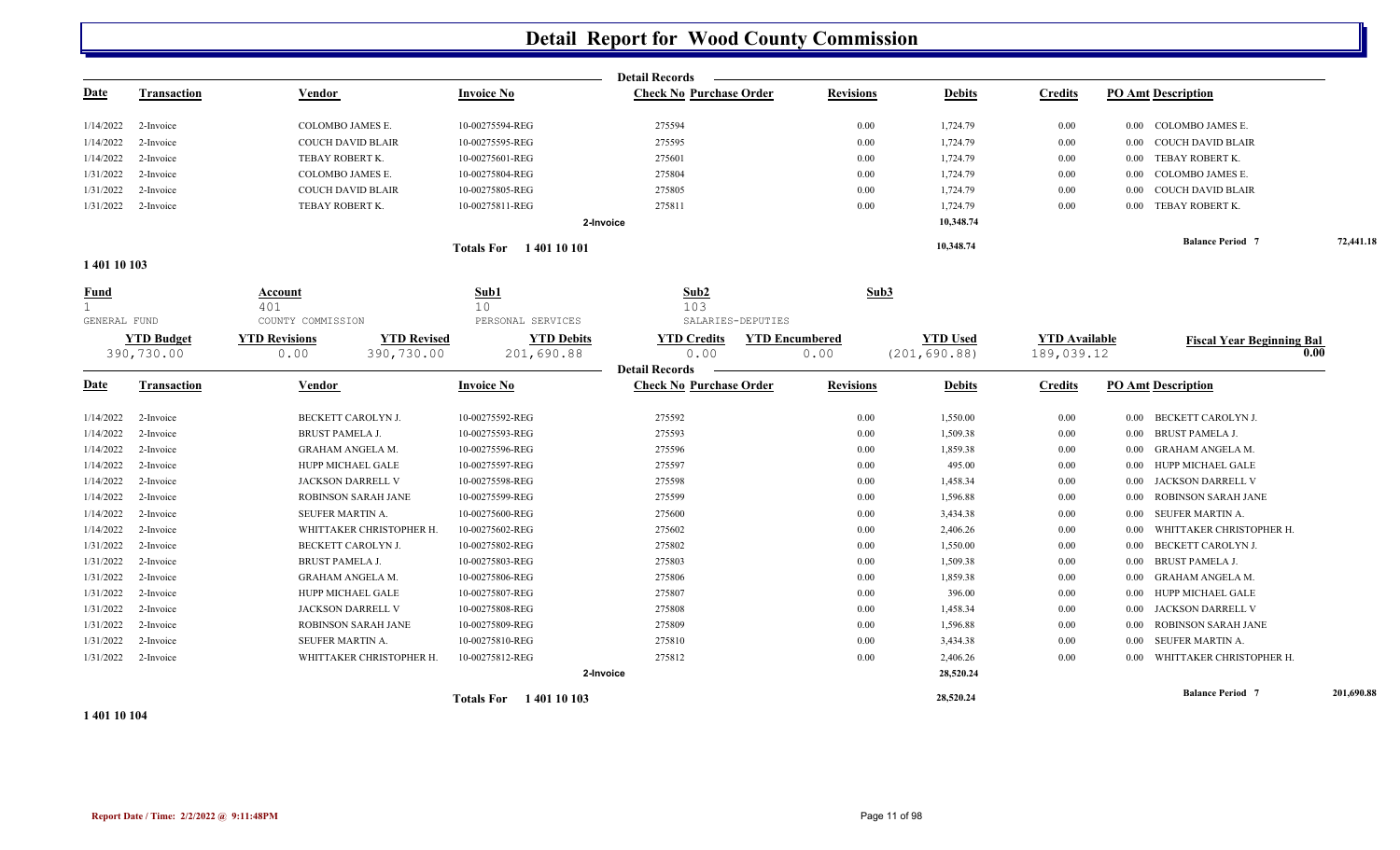| <u>Fund</u><br>$\mathbf{1}$<br>GENERAL FUND                                                   |                                                                                                      | <b>Account</b><br>401<br>COUNTY COMMISSION                                                                                                                                                         | Sub1<br>10<br>PERSONAL SERVICES                                                                      | Sub2<br>104<br>SOCIAL SECURITY                                                      | Sub3                                                         |                                                                                              |                                                                      |                                                                                                                                                                                                                       |           |
|-----------------------------------------------------------------------------------------------|------------------------------------------------------------------------------------------------------|----------------------------------------------------------------------------------------------------------------------------------------------------------------------------------------------------|------------------------------------------------------------------------------------------------------|-------------------------------------------------------------------------------------|--------------------------------------------------------------|----------------------------------------------------------------------------------------------|----------------------------------------------------------------------|-----------------------------------------------------------------------------------------------------------------------------------------------------------------------------------------------------------------------|-----------|
|                                                                                               | <b>YTD Budget</b><br>39,391.00                                                                       | <b>YTD Revisions</b><br>0.00                                                                                                                                                                       | <b>YTD Revised</b><br><b>YTD Debits</b><br>39,391.00<br>20,085.82                                    | <b>YTD Credits</b><br>0.00                                                          | <b>YTD Encumbered</b><br>0.00                                | <b>YTD Used</b><br>(20, 085.82)                                                              | <b>YTD</b> Available<br>19,305.18                                    | <b>Fiscal Year Beginning Bal</b>                                                                                                                                                                                      | 0.00      |
| Date                                                                                          | Transaction                                                                                          | Vendor                                                                                                                                                                                             | <b>Invoice No</b>                                                                                    | <b>Detail Records</b><br><b>Check No Purchase Order</b>                             | <b>Revisions</b>                                             | <b>Debits</b>                                                                                | <b>Credits</b>                                                       | <b>PO Amt Description</b>                                                                                                                                                                                             |           |
| 1/14/2022<br>1/14/2022<br>1/31/2022                                                           | 2-Invoice<br>2-Invoice<br>2-Invoice                                                                  | DEPARTMENT OF TREASURY<br>DEPARTMENT OF TREASURY<br>DEPARTMENT OF TREASURY                                                                                                                         | 20220114-00<br>20220114-00<br>20220131-00                                                            | 3813<br>3813<br>3824                                                                | 0.00<br>0.00<br>0.00                                         | 1,121.69<br>262.34<br>1,131.18                                                               | 0.00<br>0.00<br>0.00                                                 | $0.00$ FICA<br>$0.00$ MED<br><b>FICA</b><br>$0.00\,$                                                                                                                                                                  |           |
| 1/31/2022                                                                                     | 2-Invoice                                                                                            | DEPARTMENT OF TREASURY                                                                                                                                                                             | 20220131-00                                                                                          | 3824<br>2-Invoice                                                                   | 0.00                                                         | 264.55<br>2,779.76                                                                           | 0.00                                                                 | $0.00\,$<br>MED                                                                                                                                                                                                       |           |
| 1 401 10 105                                                                                  |                                                                                                      |                                                                                                                                                                                                    | Totals For 1401 10 104                                                                               |                                                                                     |                                                              | 2,779.76                                                                                     |                                                                      | <b>Balance Period 7</b>                                                                                                                                                                                               | 20,085.82 |
| <b>Fund</b><br>$\mathbf{1}$<br>GENERAL FUND                                                   | <b>YTD Budget</b><br>159,770.00                                                                      | Account<br>401<br>COUNTY COMMISSION<br><b>YTD Revisions</b><br>159,770.00<br>0.00                                                                                                                  | Sub1<br>10 <sup>°</sup><br>PERSONAL SERVICES<br><b>YTD Revised</b><br><b>YTD Debits</b><br>91,787.35 | Sub2<br>105<br>INSURANCE PREMIUM<br><b>YTD Credits</b><br>0.00                      | Sub3<br><b>YTD Encumbered</b><br>0.00                        | <b>YTD Used</b><br>(91, 787.35)                                                              | <b>YTD Available</b><br>67,982.65                                    | <b>Fiscal Year Beginning Bal</b>                                                                                                                                                                                      | 0.00      |
| <b>Date</b>                                                                                   | <b>Transaction</b>                                                                                   | Vendor                                                                                                                                                                                             | <b>Invoice No</b>                                                                                    | <b>Detail Records</b><br><b>Check No Purchase Order</b>                             | <b>Revisions</b>                                             | <b>Debits</b>                                                                                | <b>Credits</b>                                                       | <b>PO Amt Description</b>                                                                                                                                                                                             |           |
| 1/3/2022<br>1/3/2022<br>1/4/2022<br>1/4/2022<br>1/4/2022<br>1/4/2022<br>1/4/2022<br>1/13/2022 | 2-Invoice<br>2-Invoice<br>2-Invoice<br>2-Invoice<br>2-Invoice<br>2-Invoice<br>2-Invoice<br>2-Invoice | HIGHMARK WEST VIRGINIA<br>HIGHMARK WEST VIRGINIA<br><b>MUTUAL OF OMAHA</b><br>MUTUAL OF OMAHA<br>MUTUAL OF OMAHA<br>VISION SERVICE PLAN (WV)<br>VISION SERVICE PLAN (WV)<br>HIGHMARK WEST VIRGINIA | 01012022<br>01012022<br>1285351121<br>1285351121<br>1285351121<br>12022<br>12022<br>F220111A5142     | 3802<br>3802<br>173044<br>173044<br>173044<br>173051<br>173051<br>3816<br>2-Invoice | 0.00<br>0.00<br>0.00<br>0.00<br>0.00<br>0.00<br>0.00<br>0.00 | 10,947.98<br>3,154.90<br>18.44<br>(24.67)<br>87.19<br>29.88<br>153.60<br>162.08<br>14,529.40 | 0.00<br>0.00<br>0.00<br>0.00<br>$0.00\,$<br>0.00<br>$0.00\,$<br>0.00 | 0.00 HEALTH PREMIUM<br><b>ADJUSTMENTS</b><br>0.00<br><b>BASIC LIFE</b><br>0.00<br><b>ADJUSTMENT</b><br>$0.00\,$<br>LTD<br>$0.00\,$<br><b>SINGLE VISION</b><br>0.00<br><b>FAMILY VISION</b><br>0.00<br>$0.00\,$<br>HRA |           |
|                                                                                               |                                                                                                      |                                                                                                                                                                                                    | <b>Totals For</b> 1401 10 105                                                                        |                                                                                     |                                                              | 14,529.40                                                                                    |                                                                      | <b>Balance Period 7</b>                                                                                                                                                                                               | 91,787.35 |
| 140110106                                                                                     |                                                                                                      |                                                                                                                                                                                                    |                                                                                                      |                                                                                     |                                                              |                                                                                              |                                                                      |                                                                                                                                                                                                                       |           |
| <u>Fund</u><br>$\mathbf{1}$<br>GENERAL FUND                                                   | <b>YTD Budget</b><br>51,491.00                                                                       | Account<br>401<br>COUNTY COMMISSION<br><b>YTD Revisions</b><br>0.00                                                                                                                                | Sub1<br>10<br>PERSONAL SERVICES<br><b>YTD Revised</b><br><b>YTD Debits</b><br>22,346.53<br>51,491.00 | Sub2<br>106<br>RETIREMENT<br><b>YTD Credits</b><br>0.00<br><b>Detail Records</b>    | Sub3<br><b>YTD Encumbered</b><br>0.00                        | <b>YTD Used</b><br>(22, 346.53)                                                              | <b>YTD Available</b><br>29, 144. 47                                  | <b>Fiscal Year Beginning Bal</b>                                                                                                                                                                                      | 0.00      |
| <b>Date</b>                                                                                   | Transaction                                                                                          | Vendor                                                                                                                                                                                             | <b>Invoice No</b>                                                                                    | <b>Check No Purchase Order</b>                                                      | <b>Revisions</b>                                             | <b>Debits</b>                                                                                | <b>Credits</b>                                                       | <b>PO Amt Description</b>                                                                                                                                                                                             |           |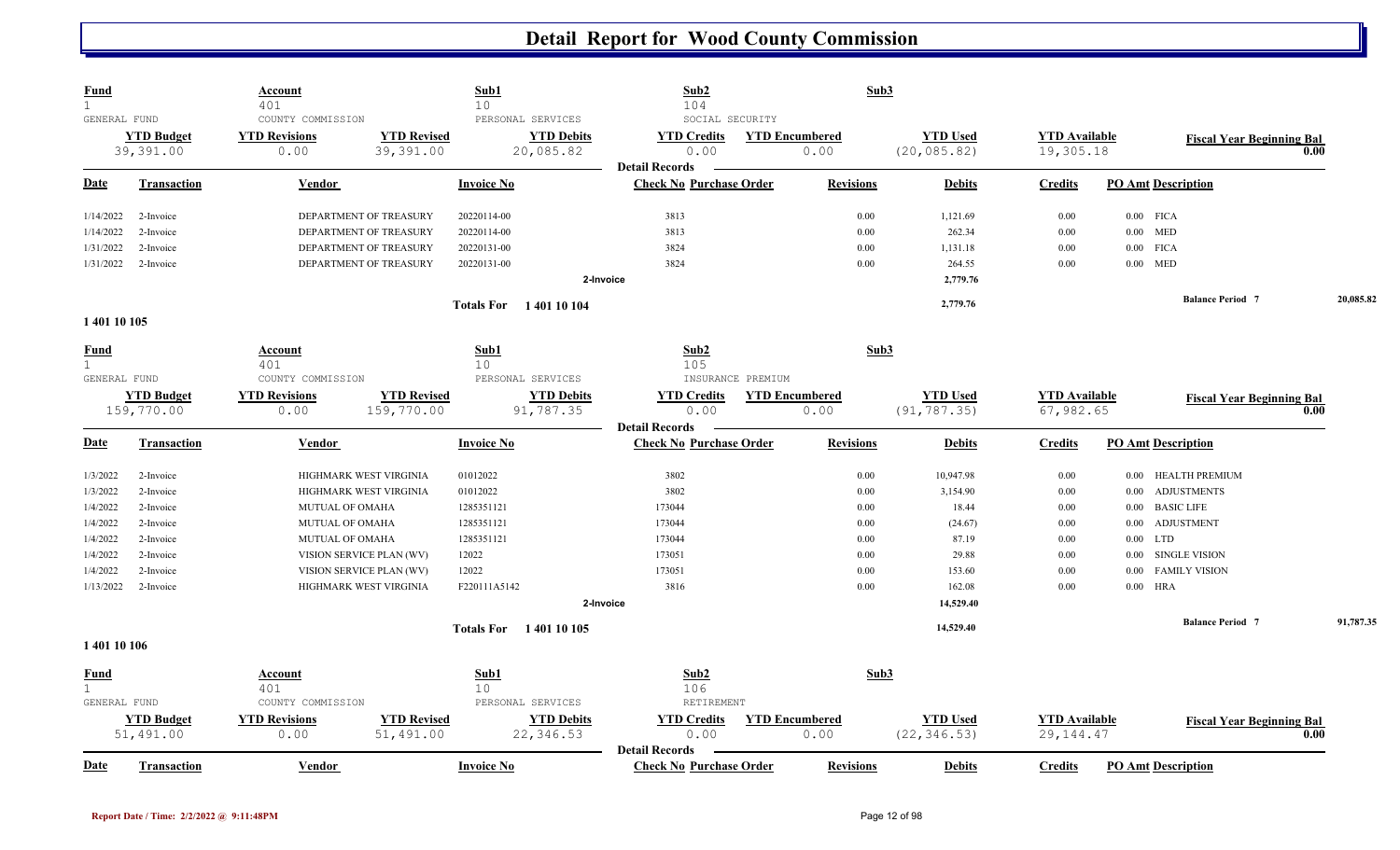|                                             |                                |                                                                 |                                     | <b>Detail Report for Wood County Commission</b>     |                               |                                                  |                                   |                                                  |           |
|---------------------------------------------|--------------------------------|-----------------------------------------------------------------|-------------------------------------|-----------------------------------------------------|-------------------------------|--------------------------------------------------|-----------------------------------|--------------------------------------------------|-----------|
| 1/14/2022<br>1/31/2022                      | 2-Invoice<br>2-Invoice         | WV PUBLIC EMP RETIREMENT<br>WV PUBLIC EMP RETIREMENT            | 20220114-00<br>20220131-00          | 2-Invoice                                           |                               | 0.00<br>1,553.93<br>0.00<br>1,553.93<br>3,107.86 | 0.00<br>0.00                      | 0.00 RETIREMENT<br><b>RETIREMENT</b><br>$0.00\,$ |           |
| 1 401 40 211                                |                                |                                                                 | <b>Totals For</b><br>140110106      |                                                     |                               | 3,107.86                                         |                                   | <b>Balance Period 7</b>                          | 22,346.53 |
| <u>Fund</u><br>$\mathbf{1}$<br>GENERAL FUND |                                | Account<br>401<br>COUNTY COMMISSION                             | Sub1<br>40<br>CONTRACTURAL SERVICES | Sub2<br>211<br>TELEPHONES                           |                               | Sub3                                             |                                   |                                                  |           |
|                                             | <b>YTD Budget</b><br>65,000.00 | <b>YTD Revisions</b><br><b>YTD Revised</b><br>65,000.00<br>0.00 | <b>YTD Debits</b><br>20,769.96      | <b>YTD Credits</b><br>0.00<br><b>Detail Records</b> | <b>YTD Encumbered</b><br>0.00 | <b>YTD Used</b><br>(20, 769.96)                  | <b>YTD</b> Available<br>44,230.04 | <b>Fiscal Year Beginning Bal</b>                 | 0.00      |
| <u>Date</u>                                 | <b>Transaction</b>             | Vendor                                                          | <b>Invoice No</b>                   | <b>Check No Purchase Order</b>                      | <b>Revisions</b>              | <b>Debits</b>                                    | <b>Credits</b>                    | <b>PO Amt Description</b>                        |           |
| 1/11/2022                                   | 2-Invoice                      | MILLER COMMUNICATIONS IN                                        | 118061                              | 173068                                              |                               | $0.00\,$<br>100.00                               | 0.00                              | $0.00\,$<br>LIMESTONE                            |           |
| 1/11/2022                                   | 2-Invoice                      | <b>VERIZON WIRELESS</b>                                         | 01172022                            | 173085                                              |                               | 0.00                                             | 50.38<br>0.00                     | 0.00<br><b>BLAIR</b>                             |           |
| 1/11/2022                                   | 2-Invoice                      | <b>VERIZON WIRELESS</b>                                         | 01172022                            | 173085                                              |                               | 0.00                                             | 50.38<br>0.00                     | $0.00\,$<br>$\mathbf{I}$                         |           |
| 1/11/2022                                   | 2-Invoice                      | <b>VERIZON WIRELESS</b>                                         | 01172022                            | 173085                                              |                               | 0.00                                             | 50.46<br>0.00                     | $0.00\,$<br>MARTY                                |           |
| 1/11/2022                                   | 2-Invoice                      | <b>VERIZON WIRELESS</b>                                         | 01172022                            | 173085                                              |                               | 0.00                                             | 50.37<br>0.00                     | <b>VIRUS BROADBAND</b><br>$0.00\,$               |           |
| 1/11/2022                                   | 2-Invoice                      | <b>VERIZON WIRELESS</b>                                         | 01172022                            | 173085                                              |                               | 0.00                                             | 50.36<br>0.00                     | <b>VIRUS BROADBAND</b><br>0.00                   |           |
| 1/11/2022                                   | 2-Invoice                      | <b>VERIZON WIRELESS</b>                                         | 01172022                            | 173085                                              |                               | 0.00                                             | 20.54<br>0.00                     | IT IPAD<br>0.00                                  |           |
| 1/11/2022                                   | 2-Invoice                      | <b>VERIZON WIRELESS</b>                                         | 01172022                            | 173085                                              |                               | 0.00                                             | 40.01<br>0.00                     | 0.00<br><b>BROADBAND</b>                         |           |
| 1/11/2022                                   | 2-Invoice                      | <b>VERIZON WIRELESS</b>                                         | 01172022                            | 173085                                              |                               | 0.00                                             | 40.01<br>0.00                     | <b>BROADBAND</b><br>$0.00\,$                     |           |
| 1/11/2022                                   | 2-Invoice                      | <b>VERIZON WIRELESS</b>                                         | 01172022                            | 173085                                              |                               | 0.00                                             | 29.62<br>0.00                     | 0.00<br>SARAH                                    |           |
| 1/11/2022                                   | 2-Invoice                      | <b>VERIZON WIRELESS</b>                                         | 01172022                            | 173085                                              |                               | 0.00                                             | 29.62<br>0.00                     | <b>DRIVE THRU - VIRUS CELL</b><br>0.00           |           |
| 1/11/2022                                   | 2-Invoice                      | <b>VERIZON WIRELESS</b>                                         | 01172022                            | 173085                                              |                               | 0.00                                             | 29.62<br>0.00                     | <b>MOUNTWOOD</b><br>$0.00\,$                     |           |
| 1/11/2022                                   | 2-Invoice                      | <b>VERIZON WIRELESS</b>                                         | 01172022                            | 173085                                              |                               | 0.00                                             | 40.01<br>0.00                     | <b>IPAD</b><br>$0.00\,$                          |           |
| 1/11/2022                                   | 2-Invoice                      | <b>VERIZON WIRELESS</b>                                         | 01172022                            | 173085                                              |                               | 0.00                                             | 40.01<br>0.00                     | <b>IPAD</b><br>$0.00\,$                          |           |
| 1/11/2022                                   | 2-Invoice                      | <b>VERIZON WIRELESS</b>                                         | 01172022                            | 173085                                              |                               | 0.00                                             | 40.01<br>0.00                     | <b>IPAD</b><br>0.00                              |           |
| 1/11/2022                                   | 2-Invoice                      | <b>VERIZON WIRELESS</b>                                         | 01172022                            | 173085                                              |                               | 0.00                                             | 40.01<br>0.00                     | <b>IPAD</b><br>0.00                              |           |
| 1/21/2022                                   | 2-Invoice                      | <b>FRONTIER</b>                                                 | 5050Z889-S-2201                     | 173122                                              |                               | 0.00<br>328.00                                   | 0.00                              | 5050Z889S3<br>$0.00\,$                           |           |
|                                             |                                |                                                                 |                                     | 2-Invoice                                           |                               | 1,029.41                                         |                                   |                                                  |           |
| 1/13/2022                                   | 5-Journal Entry                | <b>FRONTIER</b>                                                 | 20220111035001                      |                                                     |                               | 0.00<br>302.52                                   | 0.00                              | 0.00<br>WOOD CO FINANCE-4019-FRONTIER COMM COI   |           |
| 1/13/2022                                   | 5-Journal Entry                | <b>FRONTIER</b>                                                 | 20220111036001                      |                                                     |                               | 250.29<br>0.00                                   | 0.00                              | WOOD CO FINANCE-4019-FRONTIER COMM COI<br>0.00   |           |
| 1/13/2022                                   | 5-Journal Entry                | <b>FRONTIER</b>                                                 | 20220111038001                      |                                                     |                               | 0.00                                             | 65.64<br>0.00                     | WOOD CO FINANCE-4019-FRONTIER COMM COI<br>0.00   |           |
| 1/13/2022                                   | 5-Journal Entry                | <b>FRONTIER</b>                                                 | 20220111047001                      |                                                     |                               | 1,183.59<br>0.00                                 | 0.00                              | WOOD CO FINANCE-4019-FRONTIER COMM COI<br>0.00   |           |
| 1/13/2022                                   | 5-Journal Entry                | <b>FRONTIER</b>                                                 | 20220111049001                      |                                                     |                               | 0.00<br>215.65                                   | 0.00                              | WOOD CO FINANCE-4019-FRONTIER COMM COI<br>0.00   |           |
|                                             |                                |                                                                 |                                     | 5-Journal Entry                                     |                               | 2,017.69                                         |                                   |                                                  |           |
|                                             |                                |                                                                 | <b>Totals For</b> 140140211         |                                                     |                               | 3,047.10                                         |                                   | <b>Balance Period 7</b>                          | 20,769.96 |

#### **1 401 40 213 1310**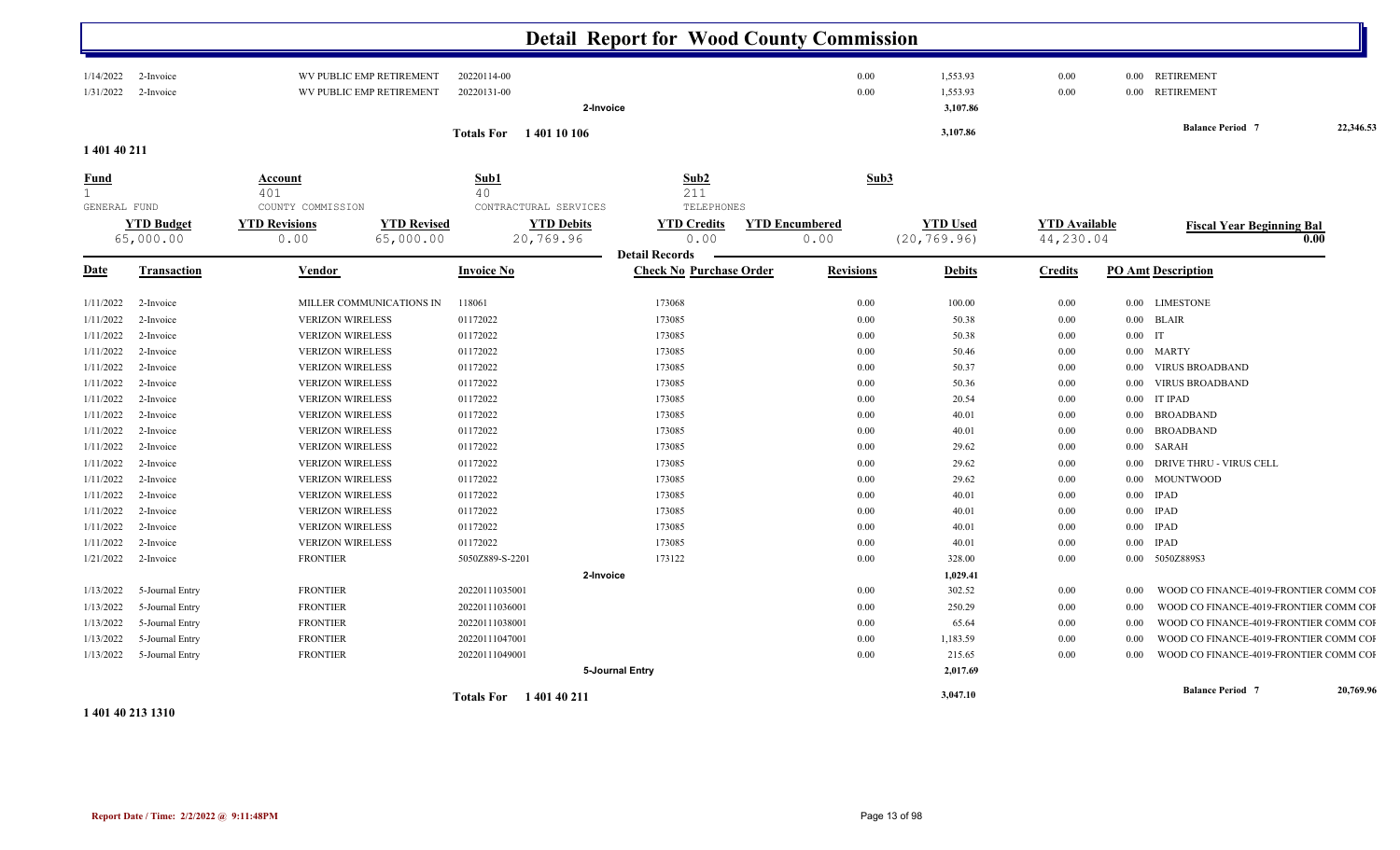| Fund<br>$\mathbf{1}$        |                                                | Account<br>401                                    | Sub1<br>40                                                                                | Sub2<br>213                                                      |                               | Sub3<br>1310                                                  |                                  |                                          |          |
|-----------------------------|------------------------------------------------|---------------------------------------------------|-------------------------------------------------------------------------------------------|------------------------------------------------------------------|-------------------------------|---------------------------------------------------------------|----------------------------------|------------------------------------------|----------|
|                             | GENERAL FUND<br><b>YTD Budget</b><br>9,000.00  | COUNTY COMMISSION<br><b>YTD Revisions</b><br>0.00 | CONTRACTURAL SERVICES<br><b>YTD Revised</b><br><b>YTD Debits</b><br>9,000.00<br>3,087.97  | UTILITIES<br><b>YTD Credits</b><br>0.00<br><b>Detail Records</b> | <b>YTD Encumbered</b><br>0.00 | <b>GAS-COURTHOUSE</b><br><b>YTD Used</b><br>(3,087.97)        | <b>YTD</b> Available<br>5,912.03 | <b>Fiscal Year Beginning Bal</b><br>0.00 |          |
| <b>Date</b>                 | <b>Transaction</b>                             | Vendor                                            | <b>Invoice No</b>                                                                         | <b>Check No Purchase Order</b>                                   | <b>Revisions</b>              | <b>Debits</b>                                                 | <b>Credits</b>                   | <b>PO Amt Description</b>                |          |
| 1/11/2022                   | 2-Invoice                                      | <b>DOMINION HOPE</b>                              | 01182022C                                                                                 | 173060<br>2-Invoice                                              | 0.00                          | 1,722.84<br>1,722.84                                          | 0.00                             | 0.00 ACCT NO 4 1000 0009 1804            |          |
|                             | 1 401 40 213 1313                              |                                                   | <b>Totals For</b>                                                                         | 1401402131310                                                    |                               | 1,722.84                                                      |                                  | <b>Balance Period 7</b>                  | 3,087.97 |
| <u>Fund</u><br>$\mathbf{1}$ |                                                | <b>Account</b><br>401                             | Sub1<br>40                                                                                | Sub2<br>213                                                      |                               | Sub3<br>1313                                                  |                                  |                                          |          |
|                             | GENERAL FUND<br><b>YTD Budget</b><br>4,000.00  | COUNTY COMMISSION<br><b>YTD Revisions</b><br>0.00 | CONTRACTURAL SERVICES<br><b>YTD Revised</b><br><b>YTD Debits</b><br>4,000.00<br>1,164.00  | UTILITIES<br><b>YTD Credits</b><br>0.00                          | <b>YTD Encumbered</b><br>0.00 | <b>GAS MAINTENANCE BLDG</b><br><b>YTD Used</b><br>(1, 164.00) | <b>YTD</b> Available<br>2,836.00 | <b>Fiscal Year Beginning Bal</b><br>0.00 |          |
| <b>Date</b>                 | <b>Transaction</b>                             | Vendor                                            | <b>Invoice No</b>                                                                         | <b>Detail Records</b><br><b>Check No Purchase Order</b>          | <b>Revisions</b>              | <b>Debits</b>                                                 | <b>Credits</b>                   | <b>PO Amt Description</b>                |          |
| 1/4/2022                    | 2-Invoice                                      | <b>DOMINION HOPE</b>                              | 01182022                                                                                  | 173036<br>2-Invoice                                              | 0.00                          | 661.10<br>661.10                                              | 0.00                             | 0.00 9 1000 0009 1811                    |          |
|                             | 1 401 40 213 1315                              |                                                   | Totals For 140140 213 1313                                                                |                                                                  |                               | 661.10                                                        |                                  | <b>Balance Period 7</b>                  | 1.164.00 |
| <u>Fund</u><br>$\mathbf 1$  |                                                | Account<br>401                                    | Sub1<br>40                                                                                | Sub2<br>213                                                      |                               | Sub3<br>1315                                                  |                                  |                                          |          |
|                             | GENERAL FUND<br><b>YTD Budget</b><br>6, 200.00 | COUNTY COMMISSION<br><b>YTD Revisions</b><br>0.00 | CONTRACTURAL SERVICES<br><b>YTD Revised</b><br><b>YTD Debits</b><br>6, 200.00<br>1,953.56 | UTILITIES<br><b>YTD Credits</b><br>0.00                          | <b>YTD Encumbered</b><br>0.00 | <b>132 COURT SQUARE</b><br><b>YTD Used</b><br>(1, 953.56)     | <b>YTD</b> Available<br>4,246.44 | <b>Fiscal Year Beginning Bal</b><br>0.00 |          |
| <b>Date</b>                 | <b>Transaction</b>                             | Vendor                                            | <b>Invoice No</b>                                                                         | <b>Detail Records</b><br><b>Check No Purchase Order</b>          | <b>Revisions</b>              | <b>Debits</b>                                                 | <b>Credits</b>                   | <b>PO Amt Description</b>                |          |
| 1/11/2022                   | 2-Invoice                                      | <b>DOMINION HOPE</b>                              | 01182022B                                                                                 | 173060<br>2-Invoice                                              | 0.00                          | 1,531.24<br>1,531.24                                          | 0.00                             | 0.00 8 5000 0097 4785                    |          |
|                             | 1 401 40 213 1318                              |                                                   | Totals For 1401 40 213 1315                                                               |                                                                  |                               | 1,531.24                                                      |                                  | <b>Balance Period 7</b>                  | 1,953.56 |
| <b>Fund</b><br>$\mathbf{1}$ | GENERAL FUND                                   | Account<br>401<br>COUNTY COMMISSION               | Sub1<br>40<br>CONTRACTURAL SERVICES                                                       | Sub2<br>213<br>UTILITIES                                         |                               | Sub3<br>1318<br>328 1/2 2ND STREET                            |                                  |                                          |          |
|                             | <b>YTD Budget</b><br>0.00                      | <b>YTD Revisions</b><br>0.00                      | <b>YTD Debits</b><br><b>YTD Revised</b><br>314.74<br>0.00                                 | <b>YTD Credits</b><br>0.00                                       | <b>YTD Encumbered</b><br>0.00 | <b>YTD Used</b><br>(314.74)                                   | <b>YTD Available</b><br>(314.74) | <b>Fiscal Year Beginning Bal</b><br>0.00 |          |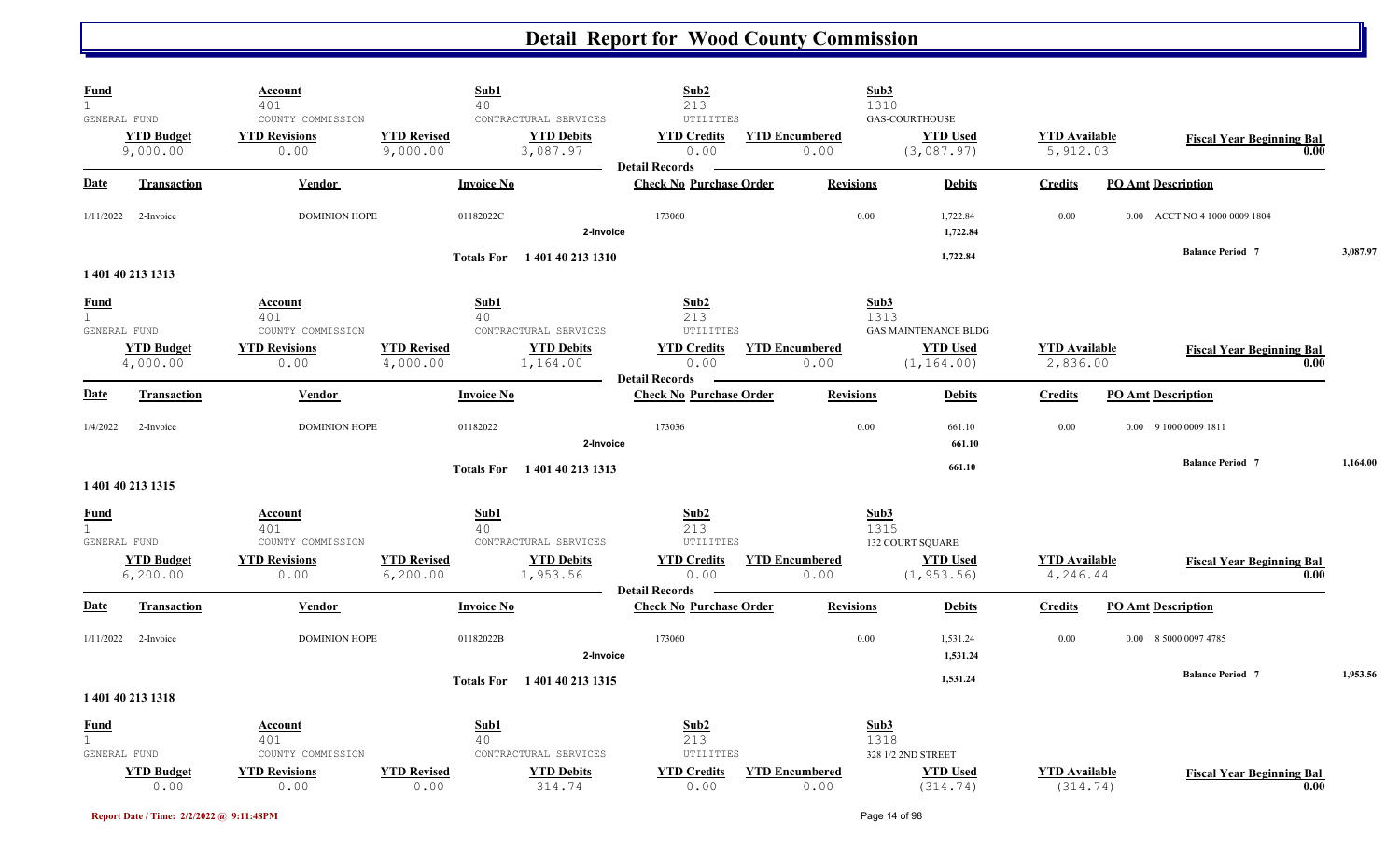|              |                                |                              |                                 |                                | <b>Detail Records</b>          |                               |                                 |                                  |                           |                                          |           |
|--------------|--------------------------------|------------------------------|---------------------------------|--------------------------------|--------------------------------|-------------------------------|---------------------------------|----------------------------------|---------------------------|------------------------------------------|-----------|
| <b>Date</b>  | <b>Transaction</b>             | Vendor                       | <b>Invoice No</b>               |                                | <b>Check No Purchase Order</b> | <b>Revisions</b>              | <b>Debits</b>                   | <b>Credits</b>                   | <b>PO Amt Description</b> |                                          |           |
| 1/4/2022     | 2-Invoice                      | <b>DOMINION HOPE</b>         | 01182022                        | 2-Invoice                      | 173036                         | 0.00                          | 184.76<br>184.76                | 0.00                             | 0.00 5 5000 0867 5889     |                                          |           |
|              |                                |                              |                                 |                                |                                |                               | 184.76                          |                                  | <b>Balance Period 7</b>   |                                          | 314.74    |
|              | 1 401 40 213 1319              |                              |                                 | Totals For 140140 213 1318     |                                |                               |                                 |                                  |                           |                                          |           |
| <b>Fund</b>  |                                | <b>Account</b>               | Sub1                            |                                | Sub2                           |                               | Sub3                            |                                  |                           |                                          |           |
| 1            |                                | 401                          | 40                              |                                | 213                            |                               | 1319                            |                                  |                           |                                          |           |
| GENERAL FUND |                                | COUNTY COMMISSION            |                                 | CONTRACTURAL SERVICES          | UTILITIES                      |                               | TOWNE SQ 315 MARKET             |                                  |                           |                                          |           |
|              | <b>YTD Budget</b>              | <b>YTD Revisions</b>         | <b>YTD Revised</b>              | <b>YTD Debits</b>              | <b>YTD Credits</b>             | <b>YTD Encumbered</b>         | <b>YTD Used</b>                 | <b>YTD Available</b>             |                           | <b>Fiscal Year Beginning Bal</b>         |           |
|              | 2,000.00                       | 0.00                         | 2,000.00                        | 1,406.16                       | 0.00                           | 0.00                          | (1, 406.16)                     | 593.84                           |                           | 0.00                                     |           |
|              |                                |                              |                                 |                                | <b>Detail Records</b>          |                               |                                 |                                  |                           |                                          |           |
| <b>Date</b>  | <b>Transaction</b>             | Vendor                       | <b>Invoice No</b>               |                                | <b>Check No Purchase Order</b> | <b>Revisions</b>              | <b>Debits</b>                   | <b>Credits</b>                   | <b>PO Amt Description</b> |                                          |           |
| 1/4/2022     | 2-Invoice                      | <b>DOMINION HOPE</b>         | 01182022                        |                                | 173036                         | $0.00\,$                      | 429.37                          | 0.00                             | 0.00 5 5000 2440 7220     |                                          |           |
|              |                                |                              |                                 | 2-Invoice                      |                                |                               | 429.37                          |                                  |                           |                                          |           |
|              |                                |                              |                                 | Totals For 1401 40 213 1319    |                                |                               | 429.37                          |                                  | <b>Balance Period 7</b>   |                                          | 1,406.16  |
|              | 1 401 40 213 1320              |                              |                                 |                                |                                |                               |                                 |                                  |                           |                                          |           |
| <b>Fund</b>  |                                | Account                      | Sub1                            |                                | Sub2                           |                               | Sub3                            |                                  |                           |                                          |           |
| 1            |                                | 401                          | 40                              |                                | 213                            |                               | 1320                            |                                  |                           |                                          |           |
| GENERAL FUND |                                | COUNTY COMMISSION            |                                 | CONTRACTURAL SERVICES          | UTILITIES                      |                               | ELECTRIC-COURTHOUSE             |                                  |                           |                                          |           |
|              | <b>YTD Budget</b>              | <b>YTD Revisions</b>         | <b>YTD Revised</b>              | <b>YTD Debits</b>              | <b>YTD Credits</b>             | <b>YTD Encumbered</b>         | <b>YTD Used</b>                 | <b>YTD</b> Available             |                           | <b>Fiscal Year Beginning Bal</b>         |           |
|              | 3,200.00                       | 0.00                         | 3,200.00                        | 18,703.51                      | 0.00<br><b>Detail Records</b>  | 0.00                          | (18, 703.51)                    | (15, 503.51)                     |                           | 0.00                                     |           |
| <b>Date</b>  | <b>Transaction</b>             | Vendor                       | <b>Invoice No</b>               |                                | <b>Check No Purchase Order</b> | <b>Revisions</b>              | <b>Debits</b>                   | <b>Credits</b>                   | <b>PO Amt Description</b> |                                          |           |
| 1/4/2022     | 2-Invoice                      | <b>MON POWER</b>             | 01182022C                       |                                | 3807                           | $0.00\,$                      | 5.00                            | $0.00\,$                         | 0.00 110 082 670 347      |                                          |           |
| 1/4/2022     | 2-Invoice                      | <b>MON POWER</b>             | 01182022C                       |                                | 3807                           | 0.00                          | 1,695.22                        | 0.00                             | 0.00 110 082 835 635      |                                          |           |
| 1/4/2022     | 2-Invoice                      | <b>MON POWER</b>             | 01182022C                       |                                | 3807                           | 0.00                          | 65.93                           | 0.00                             | 0.00 110 083 939 485      |                                          |           |
| 1/27/2022    | 2-Invoice                      | <b>MON POWER</b>             | 02142022                        |                                | 3821                           | 0.00                          | 5.00                            | 0.00                             | 0.00 110 082 670 347      |                                          |           |
| 1/27/2022    | 2-Invoice                      | <b>MON POWER</b>             | 02142022                        |                                | 3821                           | 0.00                          | 1,951.06                        | 0.00                             | 110 082 835 635<br>0.00   |                                          |           |
| 1/27/2022    | 2-Invoice                      | <b>MON POWER</b>             | 02142022                        |                                | 3821                           | 0.00                          | 65.03                           | 0.00                             | 0.00 110 083 939 485      |                                          |           |
|              |                                |                              |                                 | 2-Invoice                      |                                |                               | 3,787.24                        |                                  |                           |                                          |           |
|              |                                |                              |                                 | Totals For 1401 40 213 1320    |                                |                               | 3,787.24                        |                                  | <b>Balance Period 7</b>   |                                          | 18,703.51 |
|              | 1 401 40 213 1323              |                              |                                 |                                |                                |                               |                                 |                                  |                           |                                          |           |
| <b>Fund</b>  |                                | Account                      | Sub1                            |                                | Sub2                           |                               | Sub3                            |                                  |                           |                                          |           |
| 1            |                                | 401                          | 40                              |                                | 213                            |                               | 1323                            |                                  |                           |                                          |           |
| GENERAL FUND |                                | COUNTY COMMISSION            |                                 | CONTRACTURAL SERVICES          | UTILITIES                      |                               | ELECTRIC-ANNEX                  |                                  |                           |                                          |           |
|              | <b>YTD Budget</b><br>34,000.00 | <b>YTD Revisions</b><br>0.00 | <b>YTD Revised</b><br>34,000.00 | <b>YTD Debits</b><br>29,633.48 | <b>YTD Credits</b><br>0.00     | <b>YTD Encumbered</b><br>0.00 | <b>YTD Used</b><br>(29, 633.48) | <b>YTD Available</b><br>4,366.52 |                           | <b>Fiscal Year Beginning Bal</b><br>0.00 |           |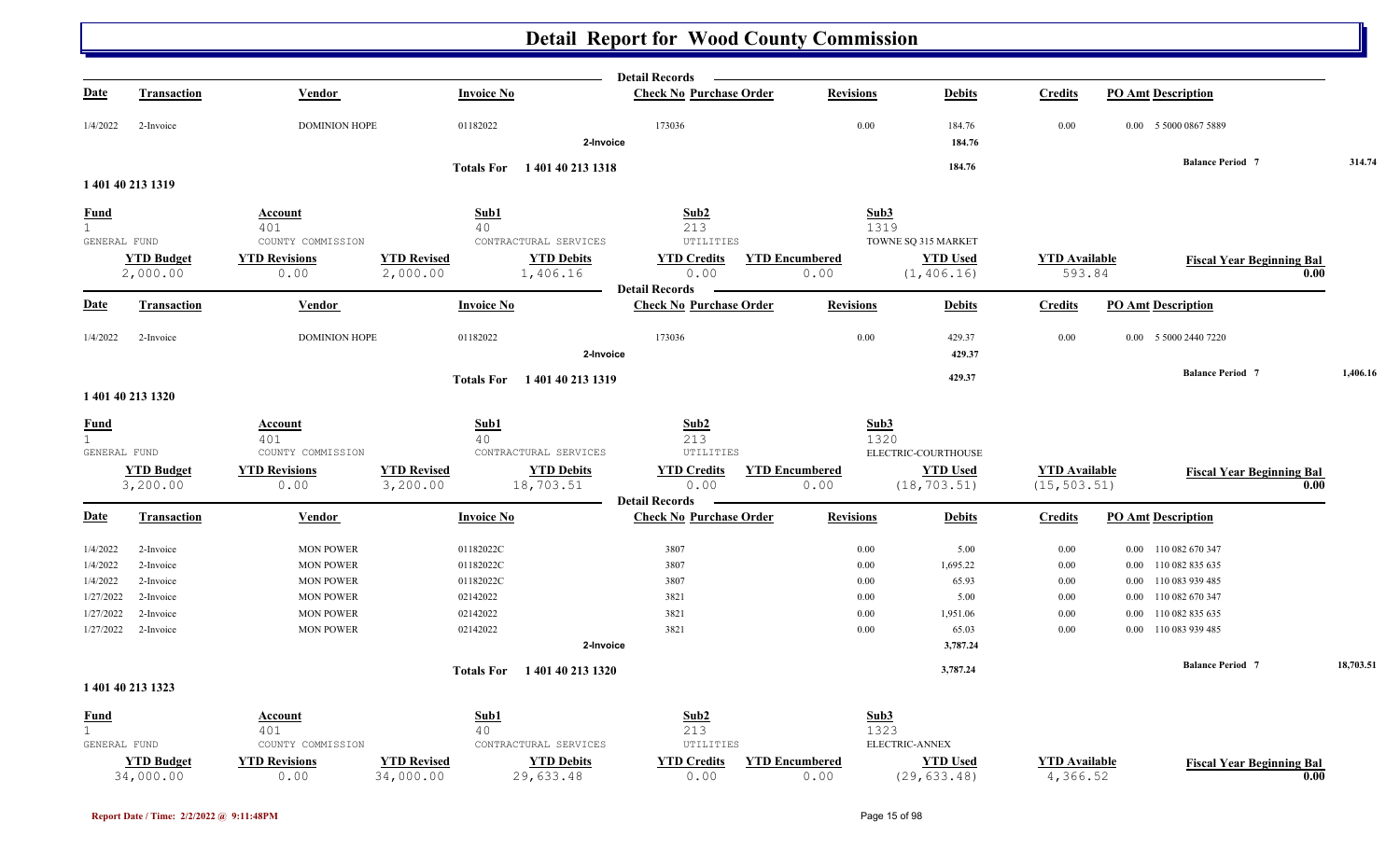|                   |                                |                              |                                                                  | <b>Detail Records</b>           |                               |                                  |                                      |                           |                                          |           |
|-------------------|--------------------------------|------------------------------|------------------------------------------------------------------|---------------------------------|-------------------------------|----------------------------------|--------------------------------------|---------------------------|------------------------------------------|-----------|
| <b>Date</b>       | <b>Transaction</b>             | Vendor                       | <b>Invoice No</b>                                                | <b>Check No Purchase Order</b>  | <b>Revisions</b>              | <b>Debits</b>                    | <b>Credits</b>                       | <b>PO Amt Description</b> |                                          |           |
| 1/4/2022          | 2-Invoice                      | <b>MON POWER</b>             | 01182022C                                                        | 3807                            | 0.00                          | 4,333.74                         | 0.00                                 | 0.00 110 082 835 262      |                                          |           |
| 1/27/2022         | 2-Invoice                      | <b>MON POWER</b>             | 02142022                                                         | 3821                            | 0.00                          | 4,981.03                         | 0.00                                 | 0.00 110 082 835 262      |                                          |           |
|                   |                                |                              |                                                                  | 2-Invoice                       |                               | 9,314.77                         |                                      |                           |                                          |           |
|                   |                                |                              | Totals For 140140 213 1323                                       |                                 |                               | 9,314.77                         |                                      |                           | <b>Balance Period 7</b>                  | 29,633.48 |
|                   | 1 401 40 213 1324              |                              |                                                                  |                                 |                               |                                  |                                      |                           |                                          |           |
| <u>Fund</u>       |                                | <b>Account</b>               | Sub1                                                             | Sub2                            | Sub3                          |                                  |                                      |                           |                                          |           |
| 1<br>GENERAL FUND |                                | 401<br>COUNTY COMMISSION     | 40<br>CONTRACTURAL SERVICES                                      | 213<br>UTILITIES                | 1324                          | ELECTRIC MAINTENANCE BLD         |                                      |                           |                                          |           |
|                   | <b>YTD Budget</b>              | <b>YTD Revisions</b>         | <b>YTD Revised</b><br><b>YTD Debits</b>                          | <b>YTD Credits</b>              | <b>YTD Encumbered</b>         | <b>YTD Used</b>                  | <b>YTD</b> Available                 |                           |                                          |           |
|                   | 52,000.00                      | 0.00                         | 52,000.00<br>5,696.33                                            | 0.00                            | 0.00                          | (5,696.33)                       | 46,303.67                            |                           | <b>Fiscal Year Beginning Bal</b><br>0.00 |           |
|                   |                                |                              |                                                                  | <b>Detail Records</b>           |                               |                                  |                                      |                           |                                          |           |
| Date              | <b>Transaction</b>             | <b>Vendor</b>                | <b>Invoice No</b>                                                | <b>Check No Purchase Order</b>  | <b>Revisions</b>              | <b>Debits</b>                    | <b>Credits</b>                       | <b>PO Amt Description</b> |                                          |           |
| 1/4/2022          | 2-Invoice                      | <b>MON POWER</b>             | 01182022C                                                        | 3807                            | 0.00                          | 468.66                           | 0.00                                 | 0.00 110 082 834 638      |                                          |           |
| 1/27/2022         | 2-Invoice                      | <b>MON POWER</b>             | 02142022                                                         | 3821                            | 0.00                          | 595.70                           | 0.00                                 | 0.00 110 082 834 638      |                                          |           |
|                   |                                |                              |                                                                  | 2-Invoice                       |                               | 1,064.36                         |                                      |                           |                                          |           |
|                   |                                |                              | Totals For 1401 40 213 1324                                      |                                 |                               | 1,064.36                         |                                      |                           | <b>Balance Period 7</b>                  | 5,696.33  |
|                   | 1 401 40 213 1329              |                              |                                                                  |                                 |                               |                                  |                                      |                           |                                          |           |
| <u>Fund</u>       |                                | <u>Account</u>               | Sub1                                                             | Sub2                            | Sub3                          |                                  |                                      |                           |                                          |           |
| $\mathbf 1$       |                                | 401                          | 40                                                               | 213                             | 1329                          |                                  |                                      |                           |                                          |           |
| GENERAL FUND      |                                | COUNTY COMMISSION            | CONTRACTURAL SERVICES                                            | UTILITIES<br><b>YTD Credits</b> |                               | TOWNE SQ 315 MARKET              |                                      |                           |                                          |           |
|                   | <b>YTD Budget</b><br>9,500.00  | <b>YTD Revisions</b><br>0.00 | <b>YTD Revised</b><br><b>YTD Debits</b><br>9,500.00<br>30,892.76 | 0.00                            | <b>YTD Encumbered</b><br>0.00 | <b>YTD Used</b><br>(30, 892, 76) | <b>YTD</b> Available<br>(21, 392.76) |                           | <b>Fiscal Year Beginning Bal</b><br>0.00 |           |
|                   |                                |                              |                                                                  | <b>Detail Records</b>           |                               |                                  |                                      |                           |                                          |           |
| Date              | <b>Transaction</b>             | Vendor                       | <b>Invoice No</b>                                                | <b>Check No Purchase Order</b>  | <b>Revisions</b>              | <b>Debits</b>                    | <b>Credits</b>                       | <b>PO Amt Description</b> |                                          |           |
| 1/4/2022          | 2-Invoice                      | <b>MON POWER</b>             | 01182022C                                                        | 3807                            | 0.00                          | 1,577.38                         | $0.00\,$                             | 0.00 110 082 836 260      |                                          |           |
| 1/4/2022          | 2-Invoice                      | <b>MON POWER</b>             | 01182022C                                                        | 3807                            | 0.00                          | 2,284.47                         | 0.00                                 | 0.00                      | 110 082 837 110                          |           |
| 1/27/2022         | 2-Invoice                      | <b>MON POWER</b>             | 02142022                                                         | 3821                            | 0.00                          | 1,407.91                         | 0.00                                 | 0.00                      | 110 082 836 260                          |           |
| 1/27/2022         | 2-Invoice                      | <b>MON POWER</b>             | 02142022                                                         | 3821                            | 0.00                          | 2,736.27                         | 0.00                                 | 0.00 110 082 837 110      |                                          |           |
|                   |                                |                              |                                                                  | 2-Invoice                       |                               | 8,006.03                         |                                      |                           |                                          |           |
|                   |                                |                              | Totals For 1401 40 213 1329                                      |                                 |                               | 8.006.03                         |                                      |                           | <b>Balance Period 7</b>                  | 30,892.76 |
|                   | 1 401 40 213 1330              |                              |                                                                  |                                 |                               |                                  |                                      |                           |                                          |           |
| <b>Fund</b>       |                                | Account                      | Sub1                                                             | Sub2                            | Sub3                          |                                  |                                      |                           |                                          |           |
| $\mathbf{1}$      |                                | 401                          | 40                                                               | 213                             | 1330                          |                                  |                                      |                           |                                          |           |
| GENERAL FUND      |                                | COUNTY COMMISSION            | CONTRACTURAL SERVICES                                            | UTILITIES                       |                               | <b>WATER-COURTHOUSE</b>          |                                      |                           |                                          |           |
|                   | <b>YTD Budget</b><br>57,000.00 | <b>YTD Revisions</b><br>0.00 | <b>YTD Revised</b><br><b>YTD Debits</b><br>57,000.00<br>1,415.71 | <b>YTD Credits</b><br>0.00      | <b>YTD Encumbered</b><br>0.00 | <b>YTD Used</b><br>(1, 415.71)   | <b>YTD</b> Available<br>55,584.29    |                           | <b>Fiscal Year Beginning Bal</b><br>0.00 |           |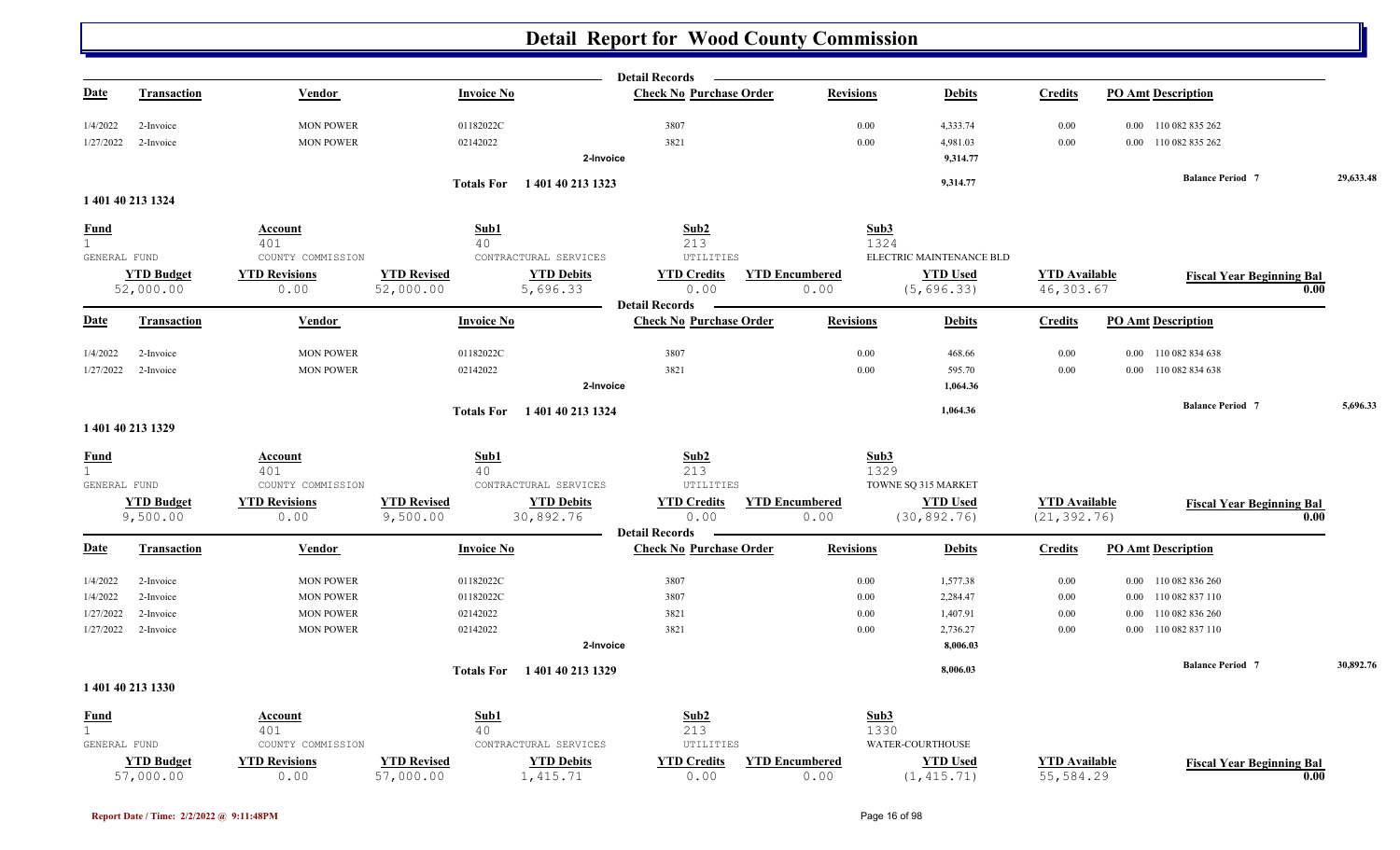|                              |                               |                              |                                          |                               | <b>Detail Records</b>          |                               |                                |                                  |          |                                       |          |
|------------------------------|-------------------------------|------------------------------|------------------------------------------|-------------------------------|--------------------------------|-------------------------------|--------------------------------|----------------------------------|----------|---------------------------------------|----------|
| <u>Date</u>                  | <b>Transaction</b>            | Vendor                       |                                          | <b>Invoice No</b>             | <b>Check No Purchase Order</b> | <b>Revisions</b>              | <b>Debits</b>                  | <b>Credits</b>                   |          | <b>PO Amt Description</b>             |          |
| 1/13/2022                    | 5-Journal Entry               |                              | PARKERSBURG UTILITY BOARD 20220111026001 |                               |                                | 0.00                          | 10.50                          | $0.00\,$                         | $0.00\,$ | BARBARA JOHNSTON-3722-PARKERSBURG UTI |          |
| 1/13/2022                    | 5-Journal Entry               | PARKERSBURG UTILITY BOARD    |                                          | 20220111027001                |                                | 0.00                          | 150.86                         | $0.00\,$                         | 0.00     | BARBARA JOHNSTON-3722-PARKERSBURG UTI |          |
| 1/13/2022                    | 5-Journal Entry               |                              | PARKERSBURG UTILITY BOARD 20220111028001 |                               |                                | 0.00                          | 10.50                          | 0.00                             | 0.00     | BARBARA JOHNSTON-3722-PARKERSBURG UTI |          |
|                              |                               |                              |                                          |                               | 5-Journal Entry                |                               | 171.86                         |                                  |          |                                       |          |
|                              |                               |                              |                                          | Totals For 140140 213 1330    |                                |                               | 171.86                         |                                  |          | <b>Balance Period 7</b>               | 1,415.71 |
|                              | 1 401 40 213 1333             |                              |                                          |                               |                                |                               |                                |                                  |          |                                       |          |
| Fund                         |                               | Account                      |                                          | Sub1                          | Sub2                           | Sub3                          |                                |                                  |          |                                       |          |
| 1.                           |                               | 401                          |                                          | 40                            | 213                            | 1333                          |                                |                                  |          |                                       |          |
| GENERAL FUND                 |                               | COUNTY COMMISSION            |                                          | CONTRACTURAL SERVICES         | UTILITIES                      |                               | <b>WATER-ANNEX</b>             |                                  |          |                                       |          |
|                              | <b>YTD Budget</b><br>3,200.00 | <b>YTD Revisions</b><br>0.00 | <b>YTD Revised</b><br>3,200.00           | <b>YTD Debits</b><br>2,281.82 | <b>YTD Credits</b><br>0.00     | <b>YTD Encumbered</b><br>0.00 | <b>YTD Used</b><br>(2, 281.82) | <b>YTD Available</b><br>918.18   |          | <b>Fiscal Year Beginning Bal</b>      | 0.00     |
|                              |                               |                              |                                          |                               | <b>Detail Records</b>          |                               |                                |                                  |          |                                       |          |
| <u>Date</u>                  | <b>Transaction</b>            | <b>Vendor</b>                |                                          | <b>Invoice No</b>             | <b>Check No Purchase Order</b> | <b>Revisions</b>              | <b>Debits</b>                  | <b>Credits</b>                   |          | <b>PO Amt Description</b>             |          |
| 1/13/2022                    | 5-Journal Entry               |                              | PARKERSBURG UTILITY BOARD 20220111023001 |                               |                                | 0.00                          | 80.21                          | 0.00                             | 0.00     | BARBARA JOHNSTON-3722-PARKERSBURG UTI |          |
| 1/13/2022                    | 5-Journal Entry               | PARKERSBURG UTILITY BOARD    |                                          | 20220111024001                |                                | 0.00                          | 17.66                          | 0.00                             | 0.00     | BARBARA JOHNSTON-3722-PARKERSBURG UTI |          |
| 1/13/2022                    | 5-Journal Entry               |                              | PARKERSBURG UTILITY BOARD 20220111025001 |                               |                                | 0.00                          | 178.80                         | 0.00                             | 0.00     | BARBARA JOHNSTON-3722-PARKERSBURG UTI |          |
| 1/13/2022                    | 5-Journal Entry               |                              | PARKERSBURG UTILITY BOARD 20220111029001 |                               |                                | 0.00                          | 140.82                         | 0.00                             | 0.00     | BARBARA JOHNSTON-3722-PARKERSBURG UTI |          |
|                              |                               |                              |                                          |                               | 5-Journal Entry                |                               | 417.49                         |                                  |          |                                       |          |
|                              |                               |                              | <b>Totals For</b>                        | 1 401 40 213 1333             |                                |                               | 417.49                         |                                  |          | <b>Balance Period 7</b>               | 2,281.82 |
|                              | 1 401 40 213 1334             |                              |                                          |                               |                                |                               |                                |                                  |          |                                       |          |
| <u>Fund</u>                  |                               | Account                      |                                          | Sub1                          | Sub2                           | Sub3                          |                                |                                  |          |                                       |          |
| $\mathbf{1}$<br>GENERAL FUND |                               | 401<br>COUNTY COMMISSION     |                                          | 40<br>CONTRACTURAL SERVICES   | 213<br>UTILITIES               | 1334                          | WATER-LAW ENFORCEMNT B         |                                  |          |                                       |          |
|                              |                               |                              |                                          |                               |                                |                               |                                |                                  |          |                                       |          |
|                              | <b>YTD Budget</b><br>4,500.00 | <b>YTD Revisions</b><br>0.00 | <b>YTD Revised</b><br>4,500.00           | <b>YTD Debits</b><br>479.99   | <b>YTD Credits</b><br>0.00     | <b>YTD Encumbered</b><br>0.00 | <b>YTD Used</b><br>(479.99)    | <b>YTD</b> Available<br>4,020.01 |          | <b>Fiscal Year Beginning Bal</b>      | 0.00     |
|                              |                               |                              |                                          |                               | <b>Detail Records</b>          |                               |                                |                                  |          |                                       |          |
| <b>Date</b>                  | <b>Transaction</b>            | Vendor                       |                                          | <b>Invoice No</b>             | <b>Check No Purchase Order</b> | <b>Revisions</b>              | <b>Debits</b>                  | <b>Credits</b>                   |          | <b>PO Amt Description</b>             |          |
| 1/13/2022                    | 5-Journal Entry               |                              | PARKERSBURG UTILITY BOARD 20220111030001 |                               |                                | 0.00                          | 70.84                          | 0.00                             | 0.00     | BARBARA JOHNSTON-3722-PARKERSBURG UTI |          |
|                              |                               |                              |                                          |                               | 5-Journal Entry                |                               | 70.84                          |                                  |          |                                       |          |
|                              |                               |                              |                                          | Totals For 1401 40 213 1334   |                                |                               | 70.84                          |                                  |          | <b>Balance Period 7</b>               | 479.99   |
|                              | 1 401 40 213 1337             |                              |                                          |                               |                                |                               |                                |                                  |          |                                       |          |
| <u>Fund</u>                  |                               | <u>Account</u>               |                                          | Sub1                          | Sub2                           | Sub <sub>3</sub>              |                                |                                  |          |                                       |          |
| $\mathbf{1}$                 |                               | 401                          |                                          | 40                            | 213                            | 1337                          |                                |                                  |          |                                       |          |
| GENERAL FUND                 |                               | COUNTY COMMISSION            |                                          | CONTRACTURAL SERVICES         | UTILITIES                      |                               | WATER-SIDS 300 MARKET          |                                  |          |                                       |          |
|                              | <b>YTD Budget</b>             | <b>YTD Revisions</b>         | <b>YTD Revised</b>                       | <b>YTD Debits</b>             | <b>YTD Credits</b>             | <b>YTD Encumbered</b>         | <b>YTD Used</b>                | <b>YTD</b> Available             |          | <b>Fiscal Year Beginning Bal</b>      |          |
|                              | 1,800.00                      | 0.00                         | 1,800.00                                 | 1,082.92                      | 0.00                           | 0.00                          | (1, 082.92)                    | 717.08                           |          |                                       | 0.00     |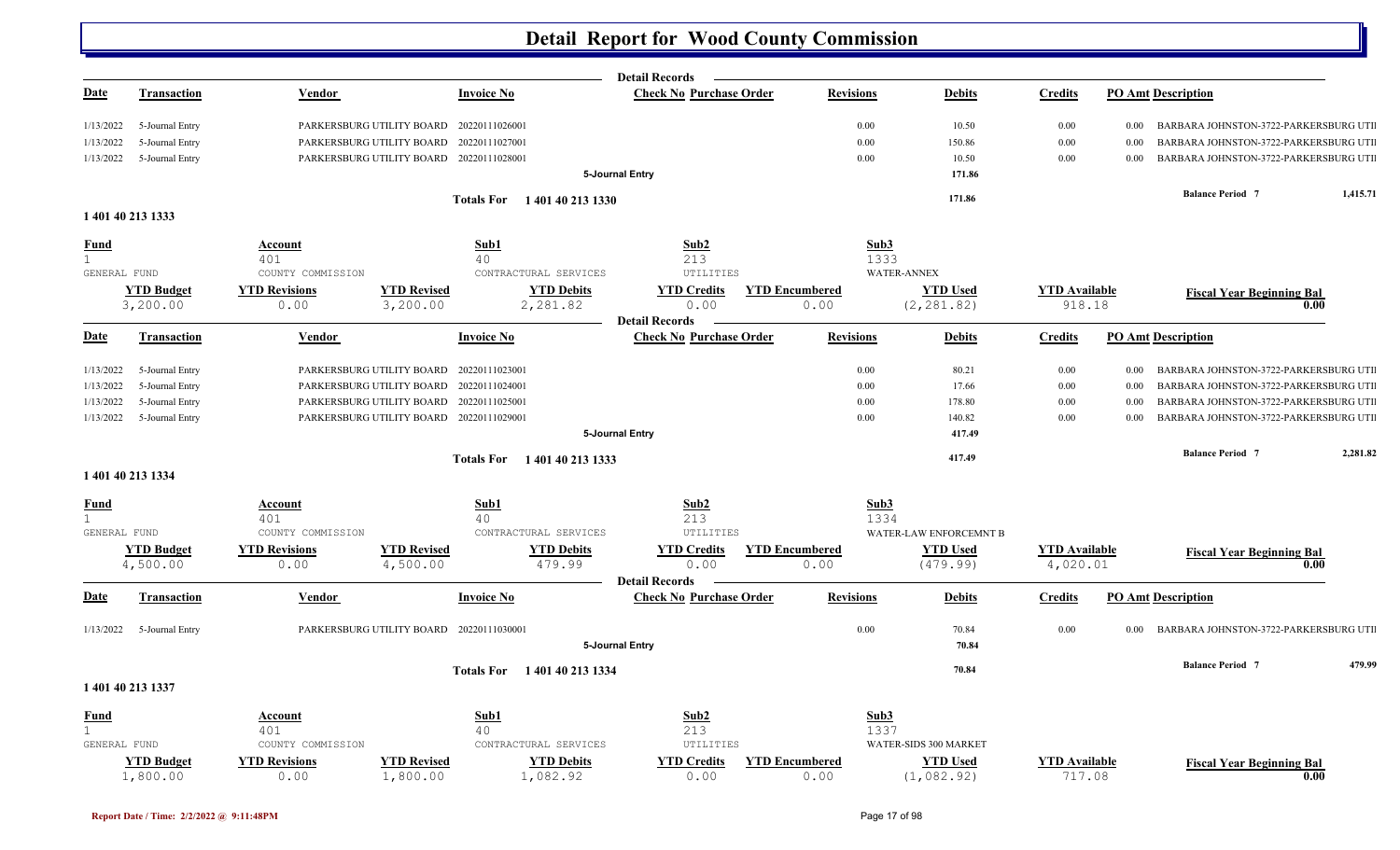|                              |                               |                                           |                                                                 | <b>Detail Records</b>           |                               |                                     |                                  |                                                       |          |
|------------------------------|-------------------------------|-------------------------------------------|-----------------------------------------------------------------|---------------------------------|-------------------------------|-------------------------------------|----------------------------------|-------------------------------------------------------|----------|
| <b>Date</b>                  | <b>Transaction</b>            | <b>Vendor</b>                             | <b>Invoice No</b>                                               | <b>Check No Purchase Order</b>  | <b>Revisions</b>              | <b>Debits</b>                       | <b>Credits</b>                   | <b>PO Amt Description</b>                             |          |
| 1/13/2022                    | 5-Journal Entry               |                                           | PARKERSBURG UTILITY BOARD 20220111022001                        | 5-Journal Entry                 | 0.00                          | 170.44<br>170.44                    | 0.00                             | BARBARA JOHNSTON-3722-PARKERSBURG UTI<br>$0.00\,$     |          |
|                              |                               |                                           |                                                                 |                                 |                               | 170.44                              |                                  | <b>Balance Period 7</b>                               | 1,082.92 |
|                              | 1 401 40 213 1342             |                                           | <b>Totals For</b><br>1 401 40 213 1337                          |                                 |                               |                                     |                                  |                                                       |          |
| <b>Fund</b>                  |                               | Account                                   | Sub1                                                            | Sub2                            | Sub3                          |                                     |                                  |                                                       |          |
| $\mathbf{1}$<br>GENERAL FUND |                               | 401<br>COUNTY COMMISSION                  | 40<br>CONTRACTURAL SERVICES                                     | 213<br>UTILITIES                | 1342                          | <b>WATER-HINTGEN</b>                |                                  |                                                       |          |
|                              | <b>YTD Budget</b>             | <b>YTD Revisions</b>                      | <b>YTD Revised</b><br><b>YTD Debits</b>                         | <b>YTD Credits</b>              | <b>YTD Encumbered</b>         | <b>YTD Used</b>                     | <b>YTD Available</b>             |                                                       |          |
|                              | 2,300.00                      | 0.00                                      | 2,300.00<br>1,118.82                                            | 0.00                            | 0.00                          | (1, 118.82)                         | 1,181.18                         | <b>Fiscal Year Beginning Bal</b><br>0.00              |          |
|                              |                               |                                           |                                                                 | <b>Detail Records</b>           |                               |                                     |                                  |                                                       |          |
| <b>Date</b>                  | <b>Transaction</b>            | <b>Vendor</b>                             | <b>Invoice No</b>                                               | <b>Check No Purchase Order</b>  | <b>Revisions</b>              | <b>Debits</b>                       | <b>Credits</b>                   | <b>PO Amt Description</b>                             |          |
| 1/13/2022                    | 5-Journal Entry               |                                           | PARKERSBURG UTILITY BOARD 20220111031001                        |                                 | 0.00                          | 191.80                              | 0.00                             | BARBARA JOHNSTON-3722-PARKERSBURG UTI<br>$0.00\,$     |          |
|                              |                               |                                           |                                                                 | 5-Journal Entry                 |                               | 191.80                              |                                  |                                                       |          |
|                              |                               |                                           | Totals For 140140 213 1342                                      |                                 |                               | 191.80                              |                                  | <b>Balance Period 7</b>                               | 1,118.82 |
|                              | 1 401 40 213 1343             |                                           |                                                                 |                                 |                               |                                     |                                  |                                                       |          |
| <b>Fund</b>                  |                               | Account                                   | Sub1                                                            | Sub2                            | Sub3                          |                                     |                                  |                                                       |          |
| 1                            |                               | 401                                       | 40                                                              | 213                             | 1343                          |                                     |                                  |                                                       |          |
| GENERAL FUND                 |                               | COUNTY COMMISSION                         | CONTRACTURAL SERVICES                                           | UTILITIES                       |                               | <b>GAS-HINTGEN</b>                  |                                  |                                                       |          |
|                              | <b>YTD Budget</b><br>3,000.00 | <b>YTD Revisions</b><br>0.00              | <b>YTD Revised</b><br><b>YTD Debits</b><br>3,000.00<br>1,803.31 | <b>YTD Credits</b><br>0.00      | <b>YTD Encumbered</b><br>0.00 | <b>YTD Used</b><br>(1, 803.31)      | <b>YTD</b> Available<br>1,196.69 | <b>Fiscal Year Beginning Bal</b><br>0.00              |          |
|                              |                               |                                           |                                                                 | <b>Detail Records</b>           |                               |                                     |                                  |                                                       |          |
| <b>Date</b>                  | <b>Transaction</b>            | <b>Vendor</b>                             | <b>Invoice No</b>                                               | <b>Check No Purchase Order</b>  | <b>Revisions</b>              | <b>Debits</b>                       | <b>Credits</b>                   | <b>PO Amt Description</b>                             |          |
| 1/4/2022                     | 2-Invoice                     | <b>DOMINION HOPE</b>                      | 01182022                                                        | 173036                          | 0.00                          | 736.83                              | 0.00                             | 0.00 5 5000 4832 6846                                 |          |
|                              |                               |                                           |                                                                 | 2-Invoice                       |                               | 736.83                              |                                  |                                                       |          |
|                              |                               |                                           | 1 401 40 213 1343<br><b>Totals For</b>                          |                                 |                               | 736.83                              |                                  | <b>Balance Period 7</b>                               | 1,803.31 |
|                              | 1 401 40 213 1344             |                                           |                                                                 |                                 |                               |                                     |                                  |                                                       |          |
| <b>Fund</b>                  |                               | <b>Account</b>                            | Sub1                                                            | Sub <sub>2</sub>                | Sub3                          |                                     |                                  |                                                       |          |
| $\mathbf 1$                  |                               | 401                                       | 40<br>CONTRACTURAL SERVICES                                     | 213                             | 1344                          |                                     |                                  |                                                       |          |
| GENERAL FUND                 | <b>YTD Budget</b>             | COUNTY COMMISSION<br><b>YTD Revisions</b> | <b>YTD Revised</b><br><b>YTD Debits</b>                         | UTILITIES<br><b>YTD Credits</b> | <b>YTD Encumbered</b>         | ELECTRIC-HINTGEN<br><b>YTD Used</b> | <b>YTD Available</b>             |                                                       |          |
|                              | 4,000.00                      | 0.00                                      | 4,000.00<br>45,834.34                                           | 0.00                            | 0.00                          | (45, 834.34)                        | (41, 834.34)                     | <b>Fiscal Year Beginning Bal</b><br>$\overline{0.00}$ |          |
|                              |                               |                                           |                                                                 | <b>Detail Records</b>           |                               |                                     |                                  |                                                       |          |
| <u>Date</u>                  | <b>Transaction</b>            | <b>Vendor</b>                             | <b>Invoice No</b>                                               | <b>Check No Purchase Order</b>  | <b>Revisions</b>              | <b>Debits</b>                       | <b>Credits</b>                   | <b>PO Amt Description</b>                             |          |
| 1/4/2022                     | 2-Invoice                     | <b>MON POWER</b>                          | 01182022C                                                       | 3807                            | $0.00\,$                      | 5,096.54                            | 0.00                             | 0.00 110 082 832 707                                  |          |
| 1/4/2022                     | 2-Invoice                     | <b>MON POWER</b>                          | 01182022C                                                       | 3807                            | 0.00                          | 75.92                               | $0.00\,$                         | 0.00 110 094 777 098                                  |          |
| 1/4/2022                     | 2-Invoice                     | <b>MON POWER</b>                          | 01182022C                                                       | 3807                            | $0.00\,$                      | 28.25                               | 0.00                             | 0.00 110 095 877 012                                  |          |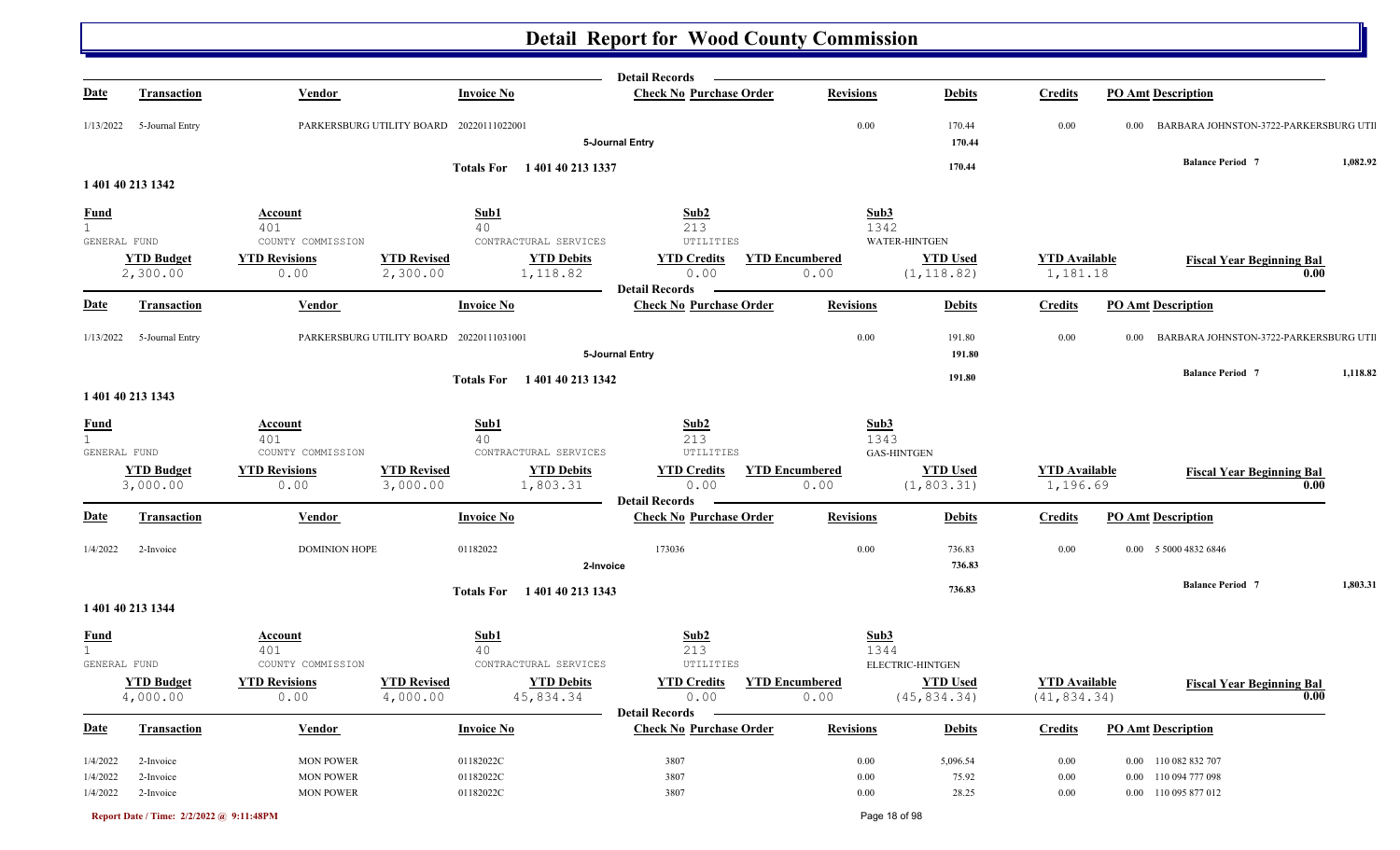|                                   |                      |                                            | <b>Detail Report for Wood County Commission</b>         |                               |                            |                                  |          |                                                   |           |
|-----------------------------------|----------------------|--------------------------------------------|---------------------------------------------------------|-------------------------------|----------------------------|----------------------------------|----------|---------------------------------------------------|-----------|
| 1/27/2022<br>2-Invoice            | <b>MON POWER</b>     | 02142022                                   | 3821                                                    | $0.00\,$                      | 5,855.59                   | 0.00                             |          | 0.00 110 082 832 707                              |           |
| 1/27/2022                         | <b>MON POWER</b>     | 02142022                                   | 3821                                                    | $0.00\,$                      | 82.83                      | 0.00                             |          | 0.00 110 094 777 098                              |           |
| 2-Invoice                         |                      |                                            |                                                         |                               |                            |                                  |          |                                                   |           |
| 1/27/2022<br>2-Invoice            | <b>MON POWER</b>     | 02142022                                   | 3821                                                    | $0.00\,$                      | 30.79                      | $0.00\,$                         |          | 0.00 110 095 877 012                              |           |
|                                   |                      |                                            | 2-Invoice                                               |                               | 11,169.92                  |                                  |          |                                                   |           |
|                                   |                      | Totals For 1401 40 213 1344                |                                                         |                               | 11,169.92                  |                                  |          | <b>Balance Period 7</b>                           | 45,834.34 |
| 1 401 40 218                      |                      |                                            |                                                         |                               |                            |                                  |          |                                                   |           |
| <b>Fund</b>                       | <b>Account</b>       | Sub1                                       | Sub2                                                    | Sub3                          |                            |                                  |          |                                                   |           |
| $\mathbf{1}$                      | 401                  | 40                                         | 218                                                     |                               |                            |                                  |          |                                                   |           |
| GENERAL FUND                      | COUNTY COMMISSION    | CONTRACTURAL SERVICES                      | POSTAGE                                                 |                               |                            |                                  |          |                                                   |           |
| <b>YTD Budget</b>                 | <b>YTD Revisions</b> | <b>YTD Revised</b><br><b>YTD Debits</b>    | <b>YTD Credits</b>                                      | <b>YTD Encumbered</b>         | <b>YTD Used</b>            | <b>YTD</b> Available             |          | <b>Fiscal Year Beginning Bal</b>                  |           |
| 85,000.00                         | 0.00                 | 85,000.00<br>57,613.32                     | 0.00                                                    | 0.00                          | (57, 613.32)               | 27,386.68                        |          |                                                   | 0.00      |
| <u>Date</u><br><b>Transaction</b> | <b>Vendor</b>        | <b>Invoice No</b>                          | <b>Detail Records</b><br><b>Check No Purchase Order</b> | <b>Revisions</b>              | <b>Debits</b>              | <b>Credits</b>                   |          | <b>PO Amt Description</b>                         |           |
| 5-Journal Entry<br>1/13/2022      | <b>S W RESOURCES</b> | 20220111046001                             |                                                         | $0.00\,$                      | 5,461.89                   | 0.00                             | 0.00     | WOOD CO FINANCE-4019-SW RESOURCES, INC            |           |
|                                   |                      |                                            | 85104                                                   |                               |                            |                                  |          |                                                   |           |
| 1/13/2022<br>5-Journal Entry      |                      | UNITED STATES POSTAL SERVIC 20220111001001 |                                                         | $0.00\,$                      | 406.00                     | 0.00                             |          | (406.00) STAMPS FOR JUROR PKTS FOR JAN. TERM CELE |           |
|                                   |                      |                                            | 5-Journal Entry                                         |                               | 5,867.89                   |                                  |          |                                                   |           |
|                                   |                      | <b>Totals For</b> 140140218                |                                                         |                               | 5,867.89                   |                                  | (406.00) | <b>Balance Period 7</b>                           | 57,613.32 |
| 1 401 40 219                      |                      |                                            |                                                         |                               |                            |                                  |          |                                                   |           |
| <u>Fund</u>                       | <b>Account</b>       | Sub1                                       | Sub2                                                    | Sub3                          |                            |                                  |          |                                                   |           |
| 1<br>GENERAL FUND                 | 401                  | 40                                         | 219                                                     |                               |                            |                                  |          |                                                   |           |
|                                   | COUNTY COMMISSION    | CONTRACTURAL SERVICES                      | BLDGS/EQUIP RENT                                        |                               |                            |                                  |          |                                                   |           |
| <b>YTD Budget</b>                 | <b>YTD Revisions</b> | <b>YTD Revised</b><br><b>YTD Debits</b>    | <b>YTD Credits</b><br>0.00                              | <b>YTD Encumbered</b><br>0.00 | <b>YTD Used</b><br>(43.20) | <b>YTD</b> Available<br>2,956.80 |          | <b>Fiscal Year Beginning Bal</b>                  | 0.00      |
| 3,000.00                          | 0.00                 | 3,000.00<br>43.20                          | <b>Detail Records</b>                                   |                               |                            |                                  |          |                                                   |           |
| <b>Date</b><br><b>Transaction</b> | <b>Vendor</b>        | <b>Invoice No</b>                          | <b>Check No Purchase Order</b>                          | <b>Revisions</b>              | <b>Debits</b>              | <b>Credits</b>                   |          | <b>PO Amt Description</b>                         |           |
|                                   |                      |                                            | 173058                                                  | 0.00                          |                            |                                  |          |                                                   |           |
| 1/11/2022<br>2-Invoice            | CITY OF PARKERSBURG  | 01312022                                   |                                                         |                               | 21.60<br>21.60             | 0.00                             |          | 0.00 4TH QUARTER                                  |           |
|                                   |                      |                                            | 2-Invoice                                               |                               |                            |                                  |          |                                                   |           |
|                                   |                      | <b>Totals For</b> 140140219                |                                                         |                               | 21.60                      |                                  |          | <b>Balance Period 7</b>                           | 43.20     |
| 1 401 40 220                      |                      |                                            |                                                         |                               |                            |                                  |          |                                                   |           |
| <b>Fund</b>                       | <b>Account</b>       | Sub1                                       | Sub <sub>2</sub>                                        | Sub3                          |                            |                                  |          |                                                   |           |
|                                   | 401                  | 40                                         | 220                                                     |                               |                            |                                  |          |                                                   |           |
| GENERAL FUND                      | COUNTY COMMISSION    | CONTRACTURAL SERVICES                      | ADVERTISING                                             |                               |                            |                                  |          |                                                   |           |
| <b>YTD Budget</b>                 | <b>YTD Revisions</b> | <b>YTD Revised</b><br><b>YTD Debits</b>    | <b>YTD Credits</b>                                      | <b>YTD Encumbered</b>         | <b>YTD Used</b>            | <b>YTD</b> Available             |          | <b>Fiscal Year Beginning Bal</b>                  |           |
| 4,000.00                          | 733.00               | 4,733.00<br>1,059.28                       | 0.00                                                    | 309.92                        | (1, 059.28)                | 3,363.80                         |          |                                                   | 0.00      |
|                                   |                      |                                            | <b>Detail Records</b>                                   |                               |                            |                                  |          |                                                   |           |
| <b>Date</b><br><b>Transaction</b> | <b>Vendor</b>        | <b>Invoice No</b>                          | <b>Check No Purchase Order</b>                          | <b>Revisions</b>              | <b>Debits</b>              | <b>Credits</b>                   |          | <b>PO Amt Description</b>                         |           |
|                                   |                      |                                            |                                                         |                               |                            |                                  |          | 116.89 Board of Review legal                      |           |
| 1/31/2022<br>1-Purchase Order     |                      | PARKERSBURG NEWS & SENTINI                 | 85386<br>1-Purchase Order                               | $0.00\,$                      | $0.00\,$                   | 0.00                             |          |                                                   |           |
|                                   |                      |                                            |                                                         |                               |                            |                                  |          |                                                   |           |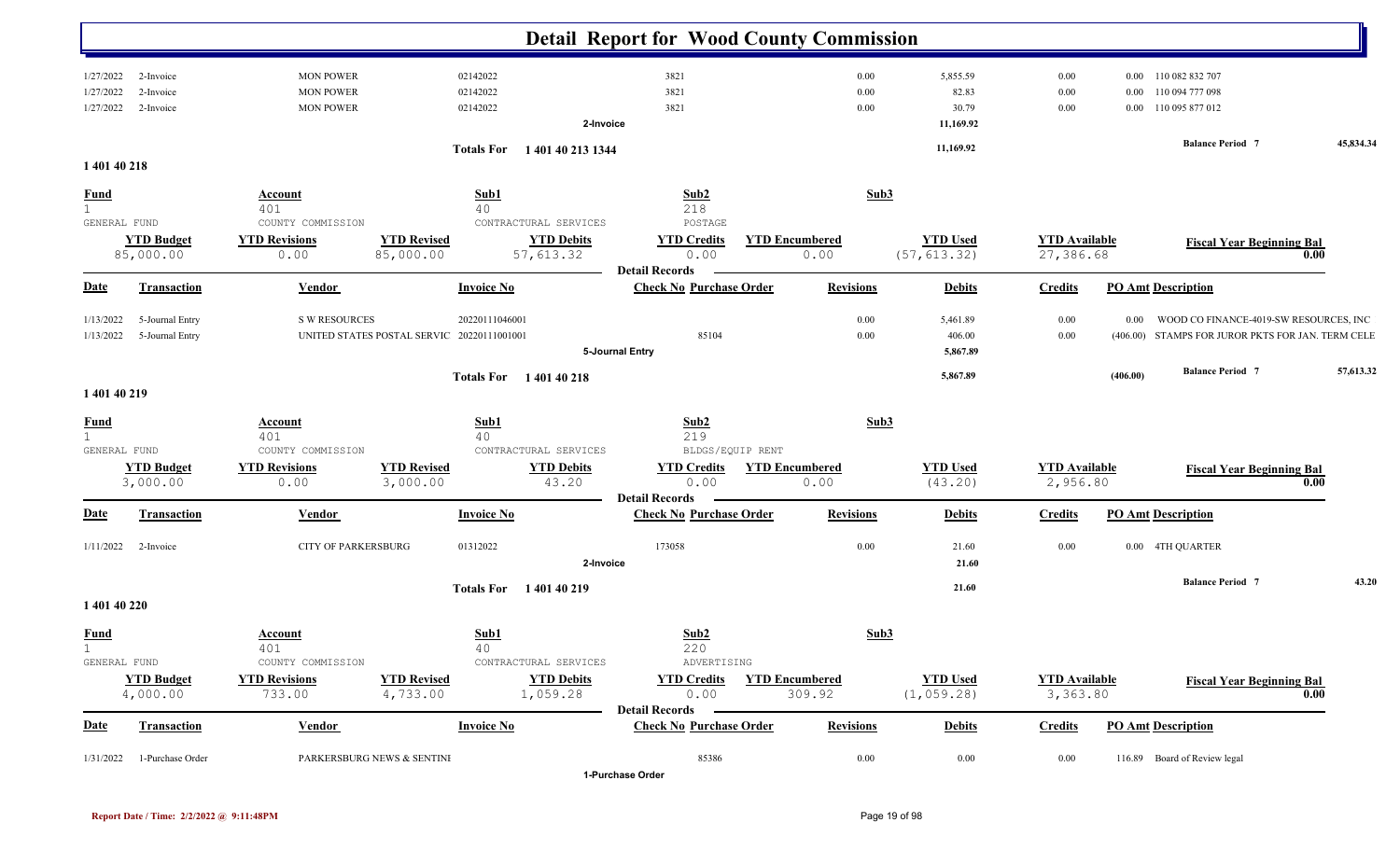|                              |                                |                              |                                  | <b>Totals For</b> 140140220     |                                |                               |                                 |                                      | 116.89   | <b>Balance Period 7</b>          | 1,059.28  |
|------------------------------|--------------------------------|------------------------------|----------------------------------|---------------------------------|--------------------------------|-------------------------------|---------------------------------|--------------------------------------|----------|----------------------------------|-----------|
| 1 401 40 221                 |                                |                              |                                  |                                 |                                |                               |                                 |                                      |          |                                  |           |
| <b>Fund</b>                  |                                | Account                      | Sub1                             |                                 | Sub2                           | Sub3                          |                                 |                                      |          |                                  |           |
| $\mathbf{1}$<br>GENERAL FUND |                                | 401<br>COUNTY COMMISSION     | 40                               | CONTRACTURAL SERVICES           | 221<br>TRAINING & EDUCATION    |                               |                                 |                                      |          |                                  |           |
|                              | <b>YTD Budget</b>              | <b>YTD Revisions</b>         | <b>YTD Revised</b>               | <b>YTD Debits</b>               | <b>YTD Credits</b>             | <b>YTD Encumbered</b>         | <b>YTD Used</b>                 | <b>YTD Available</b>                 |          |                                  |           |
|                              | 3,500.00                       | 528.00                       | 4,028.00                         | 976.52                          | 0.00                           | 1,618.44                      | (976.52)                        | 1,433.04                             |          | <b>Fiscal Year Beginning Bal</b> | 0.00      |
|                              |                                |                              |                                  |                                 | <b>Detail Records</b>          |                               |                                 |                                      |          |                                  |           |
| <b>Date</b>                  | <b>Transaction</b>             | <b>Vendor</b>                | <b>Invoice No</b>                |                                 | <b>Check No Purchase Order</b> | <b>Revisions</b>              | <b>Debits</b>                   | <b>Credits</b>                       |          | <b>PO Amt Description</b>        |           |
| 1/24/2022                    | 1-Purchase Order               | UNITED BANKCARD CENTER       |                                  |                                 | 85352                          | 0.00                          | 0.00                            | 0.00                                 | 800.00   | <b>CCNA Training Course</b>      |           |
|                              |                                |                              |                                  |                                 | 1-Purchase Order               |                               |                                 |                                      |          |                                  |           |
|                              |                                |                              | <b>Totals For</b>                | 140140221                       |                                |                               |                                 |                                      | 800.00   | <b>Balance Period 7</b>          | 976.52    |
| 1 401 40 223                 |                                |                              |                                  |                                 |                                |                               |                                 |                                      |          |                                  |           |
| <b>Fund</b>                  |                                | Account                      | Sub1                             |                                 | Sub2                           | Sub3                          |                                 |                                      |          |                                  |           |
| $\mathbf{1}$                 |                                | 401                          | 40                               |                                 | 223                            |                               |                                 |                                      |          |                                  |           |
| GENERAL FUND                 |                                | COUNTY COMMISSION            |                                  | CONTRACTURAL SERVICES           | PROFESSIONAL SERVICES          |                               |                                 |                                      |          |                                  |           |
|                              | <b>YTD Budget</b><br>56,000.00 | <b>YTD Revisions</b><br>0.00 | <b>YTD Revised</b><br>56,000.00  | <b>YTD Debits</b><br>87, 129.24 | <b>YTD Credits</b><br>0.00     | <b>YTD Encumbered</b><br>0.00 | <b>YTD Used</b><br>(87, 129.24) | <b>YTD Available</b><br>(31, 129.24) |          | <b>Fiscal Year Beginning Bal</b> | 0.00      |
|                              |                                |                              |                                  |                                 | <b>Detail Records</b>          |                               |                                 |                                      |          |                                  |           |
| <b>Date</b>                  | <b>Transaction</b>             | <b>Vendor</b>                | <b>Invoice No</b>                |                                 | <b>Check No Purchase Order</b> | <b>Revisions</b>              | <b>Debits</b>                   | <b>Credits</b>                       |          | <b>PO Amt Description</b>        |           |
| 1/4/2022                     | 2-Invoice                      |                              | PULLIN FOWLER FLANAGAN BR 139887 |                                 | 173046                         | 0.00                          | 1,094.00                        | 0.00                                 |          | $0.00$ FILE # WCC - 09151923     |           |
| 1/14/2022                    | 2-Invoice                      | TIANO-KNOPP ASSOC., INC.     | 01132022                         |                                 | 173113                         | 0.00                          | 500.00                          | 0.00                                 | $0.00\,$ | CARES ACT - DEC 2021             |           |
|                              |                                |                              |                                  | 2-Invoice                       |                                |                               | 1,594.00                        |                                      |          |                                  |           |
|                              |                                |                              | <b>Totals For</b>                | 1 401 40 223                    |                                |                               | 1,594.00                        |                                      |          | <b>Balance Period 7</b>          | 87,129.24 |
|                              | 1 401 40 226 2601              |                              |                                  |                                 |                                |                               |                                 |                                      |          |                                  |           |
| <b>Fund</b>                  |                                | Account                      | Sub1                             |                                 | Sub2                           | Sub3                          |                                 |                                      |          |                                  |           |
| $\mathbf{1}$                 |                                | 401                          | 40                               |                                 | 226                            | 2601                          |                                 |                                      |          |                                  |           |
| GENERAL FUND                 |                                | COUNTY COMMISSION            |                                  | CONTRACTURAL SERVICES           | INSURANCE & BONDS              |                               | <b>UNEMPLOYMENT</b>             |                                      |          |                                  |           |
|                              | <b>YTD Budget</b><br>20,000.00 | <b>YTD Revisions</b>         | <b>YTD Revised</b>               | <b>YTD Debits</b>               | <b>YTD Credits</b><br>0.00     | <b>YTD Encumbered</b>         | <b>YTD Used</b>                 | <b>YTD Available</b>                 |          | <b>Fiscal Year Beginning Bal</b> | 0.00      |
|                              |                                | 0.00                         | 20,000.00                        | 9,409.50                        | <b>Detail Records</b>          | 0.00                          | (9, 409.50)                     | 10,590.50                            |          |                                  |           |
| Date                         | <b>Transaction</b>             | Vendor                       | <b>Invoice No</b>                |                                 | <b>Check No Purchase Order</b> | <b>Revisions</b>              | <b>Debits</b>                   | <b>Credits</b>                       |          | <b>PO Amt Description</b>        |           |
| 1/21/2022                    | 2-Invoice                      | WORKFORCE WEST VIRGINIA      | 01102022                         |                                 | 173132                         | 0.00                          | 6,943.13                        | 0.00                                 |          | 0.00 4TH QUARTER - 80500-9       |           |
|                              |                                |                              |                                  | 2-Invoice                       |                                |                               | 6,943.13                        |                                      |          |                                  |           |
|                              |                                |                              | <b>Totals For</b>                | 1401402262601                   |                                |                               | 6,943.13                        |                                      |          | <b>Balance Period 7</b>          | 9,409.50  |

**1 401 40 230**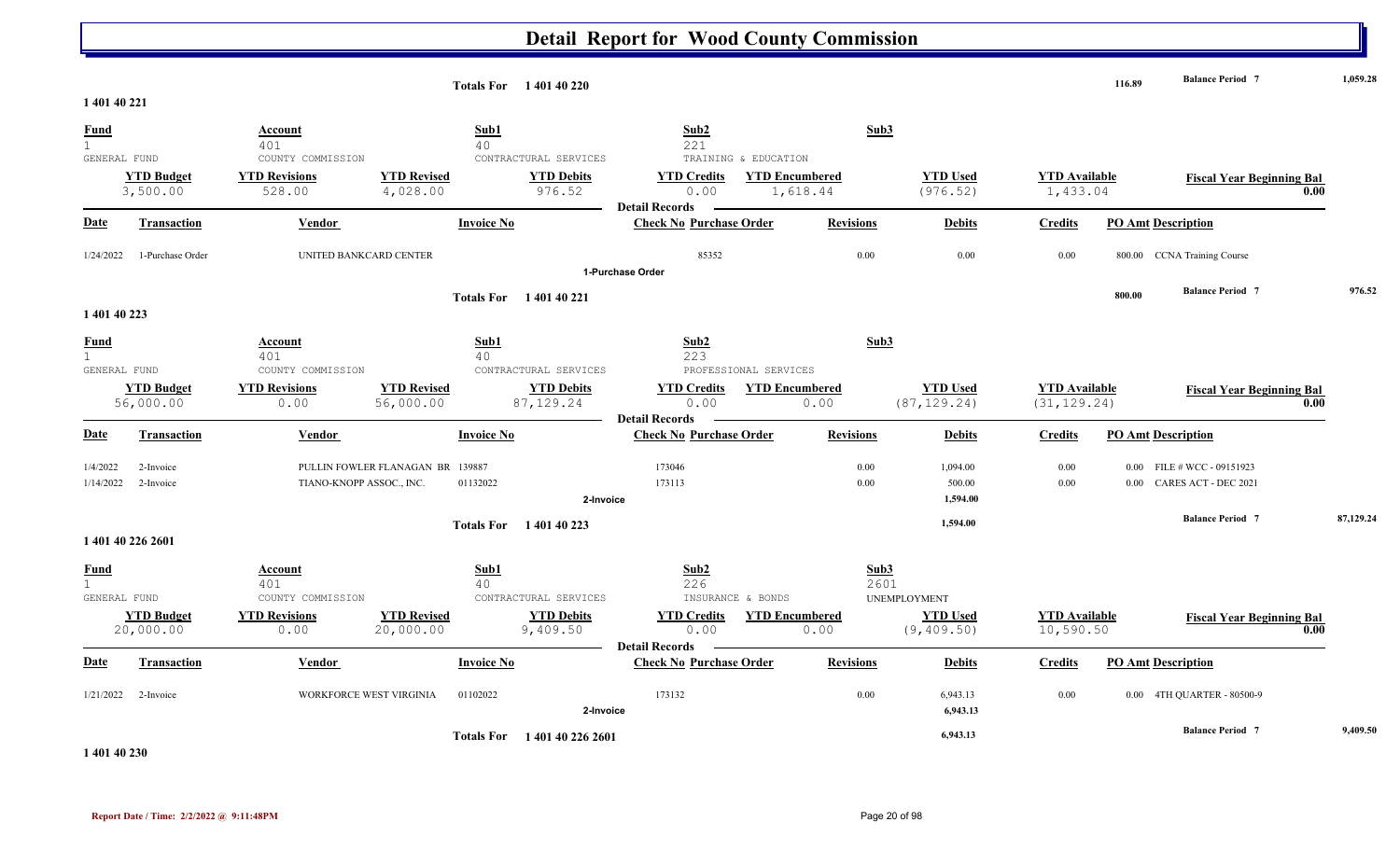| <b>YTD Revised</b><br><b>YTD Debits</b><br><b>YTD Encumbered</b><br><b>YTD Used</b><br><b>YTD Available</b><br><b>YTD Budget</b><br><b>YTD Revisions</b><br><b>YTD Credits</b><br>250,000.00<br>250,000.00<br>128,829.67<br>0.00<br>5,050.00<br>(128, 829.67)<br>116, 120.33<br>0.00<br><b>Detail Records</b><br><b>Check No Purchase Order</b><br><b>PO Amt Description</b><br>Date<br><b>Invoice No</b><br>Revisions<br><b>Debits</b><br><b>Credits</b><br>Transaction<br>Vendor<br>173037<br>0.00<br>185.78<br>1/4/2022<br>DONNELLON MCCARTHY ENTER<br>460896004<br>0.00<br>0.00 1640675<br>2-Invoice<br>0.00<br>WC03<br>1/4/2022<br><b>TAYLOR'S TRASH REMOVAL</b><br>122021<br>173048<br>130.99<br>0.00<br>0.00<br>2-Invoice<br>TAYLOR'S TRASH REMOVAL<br>122021<br>173048<br>0.00<br>130.99<br>0.00<br>WC05<br>1/4/2022<br>2-Invoice<br>0.00<br>460634439<br>173050<br>0.00<br>95.00<br>1306206<br>1/4/2022<br>US BANK EQUIPMENT FINANCE<br>0.00<br>$0.00\,$<br>2-Invoice<br>5063503273<br>173076<br>0.00<br>14886209<br>1/11/2022<br><b>RICOH USA INC</b><br>237.56<br>0.00<br>2-Invoice<br>0.00<br>461.00<br>1/11/2022<br>SOFTWARE SYSTEMS INC<br>35721<br>173079<br>0.00<br>0.00<br>0.00 MAINTENANCE CHARGE<br>2-Invoice<br>01022022<br>0.00<br>122.07<br>1/14/2022<br>2-Invoice<br><b>DISH NETWORK</b><br>173096<br>0.00<br>0.00<br>8255 7070 8148 7964<br>0.00<br>256.87<br>1197275<br>1/14/2022<br>2-Invoice<br>DONNELLON MCCARTHY ENTER 74981371<br>173097<br>0.00<br>$0.00\,$<br>0.00<br>1/14/2022<br><b>NOLAN'S SERVICES LLC</b><br>6715<br>173107<br>7,948.47<br>0.00<br>2-Invoice<br>0.00<br>NOLAN'S SERVICES LLC<br>6716<br>173107<br>0.00<br>7,121.67<br>0.00<br>1/14/2022<br>2-Invoice<br>0.00<br><b>CWS</b><br>652940<br>0.00<br>458.54<br>WCC36<br>1/21/2022<br>2-Invoice<br>173120<br>0.00<br>0.00<br>DONNELLON MCCARTHY ENTER 462374976<br>173121<br>0.00<br>1306206<br>1/21/2022<br>764.00<br>0.00<br>$0.00\,$<br>2-Invoice<br>173126<br><b>STORAGE</b><br>1/21/2022<br>RECORDS IMAGING & STORAGE<br>037035<br>0.00<br>937.63<br>0.00<br>2-Invoice<br>$0.00\,$<br><b>SUDDENLINK</b><br>02112022<br>173128<br>0.00<br>155.22<br>07712-100900-01-3<br>1/21/2022<br>2-Invoice<br>0.00<br>0.00<br>462274051<br>0.00<br>2,421.78<br>1306206<br>1/21/2022<br>US BANK EQUIPMENT FINANCE<br>173129<br>0.00<br>$0.00\,$<br>2-Invoice<br>01242022<br>1,200.00<br>1/25/2022<br>173136<br>0.00<br>COMPLIANCE<br>2-Invoice<br><b>MARIA HARDY</b><br>0.00<br>$0.00\,$<br>1/25/2022<br>NOLAN'S SERVICES LLC<br>6723<br>173138<br>0.00<br>1,900.00<br>0.00<br>0.00<br>2-Invoice<br>012022<br>173140<br>0.00<br>138.36<br>0.00<br>0.00<br>WC03<br>1/25/2022<br>2-Invoice<br>TAYLOR'S TRASH REMOVAL<br>WC05<br>012022<br>138.36<br>TAYLOR'S TRASH REMOVAL<br>173140<br>0.00<br>0.00<br>$0.00\,$<br>1/25/2022<br>2-Invoice<br>045733<br>173142<br>0.00<br>22.00<br>WATER<br>1/25/2022<br><b>WATERBOY LLC</b><br>0.00<br>0.00<br>2-Invoice<br>2-Invoice<br>24,826.29<br>300.00<br>5-Journal Entry<br><b>EMAR CORPORATION</b><br>20220111064001<br>0.00<br>0.00<br>1/13/2022<br>0.00<br>0.00<br>456.87<br>1/13/2022<br>5-Journal Entry<br><b>EMAR CORPORATION</b><br>20220111065001<br>0.00<br>0.00<br>1/13/2022<br>5-Journal Entry<br><b>EMAR CORPORATION</b><br>20220111067001<br>0.00<br>300.00<br>0.00<br>0.00<br>0.00<br>237.50<br>1/13/2022<br>5-Journal Entry<br><b>EMAR CORPORATION</b><br>20220111068001<br>0.00<br>0.00<br>5-Journal Entry<br>0.00<br>75.00<br>1/13/2022 | <b>Fiscal Year Beginning Bal</b><br>0.00 |
|---------------------------------------------------------------------------------------------------------------------------------------------------------------------------------------------------------------------------------------------------------------------------------------------------------------------------------------------------------------------------------------------------------------------------------------------------------------------------------------------------------------------------------------------------------------------------------------------------------------------------------------------------------------------------------------------------------------------------------------------------------------------------------------------------------------------------------------------------------------------------------------------------------------------------------------------------------------------------------------------------------------------------------------------------------------------------------------------------------------------------------------------------------------------------------------------------------------------------------------------------------------------------------------------------------------------------------------------------------------------------------------------------------------------------------------------------------------------------------------------------------------------------------------------------------------------------------------------------------------------------------------------------------------------------------------------------------------------------------------------------------------------------------------------------------------------------------------------------------------------------------------------------------------------------------------------------------------------------------------------------------------------------------------------------------------------------------------------------------------------------------------------------------------------------------------------------------------------------------------------------------------------------------------------------------------------------------------------------------------------------------------------------------------------------------------------------------------------------------------------------------------------------------------------------------------------------------------------------------------------------------------------------------------------------------------------------------------------------------------------------------------------------------------------------------------------------------------------------------------------------------------------------------------------------------------------------------------------------------------------------------------------------------------------------------------------------------------------------------------------------------------------------------------------------------------------------------------------------------------------------------------------------------------------------------------------------------------------------------------------------------------------------------------------------------------------------------------------------------------|------------------------------------------|
|                                                                                                                                                                                                                                                                                                                                                                                                                                                                                                                                                                                                                                                                                                                                                                                                                                                                                                                                                                                                                                                                                                                                                                                                                                                                                                                                                                                                                                                                                                                                                                                                                                                                                                                                                                                                                                                                                                                                                                                                                                                                                                                                                                                                                                                                                                                                                                                                                                                                                                                                                                                                                                                                                                                                                                                                                                                                                                                                                                                                                                                                                                                                                                                                                                                                                                                                                                                                                                                                                       |                                          |
|                                                                                                                                                                                                                                                                                                                                                                                                                                                                                                                                                                                                                                                                                                                                                                                                                                                                                                                                                                                                                                                                                                                                                                                                                                                                                                                                                                                                                                                                                                                                                                                                                                                                                                                                                                                                                                                                                                                                                                                                                                                                                                                                                                                                                                                                                                                                                                                                                                                                                                                                                                                                                                                                                                                                                                                                                                                                                                                                                                                                                                                                                                                                                                                                                                                                                                                                                                                                                                                                                       |                                          |
|                                                                                                                                                                                                                                                                                                                                                                                                                                                                                                                                                                                                                                                                                                                                                                                                                                                                                                                                                                                                                                                                                                                                                                                                                                                                                                                                                                                                                                                                                                                                                                                                                                                                                                                                                                                                                                                                                                                                                                                                                                                                                                                                                                                                                                                                                                                                                                                                                                                                                                                                                                                                                                                                                                                                                                                                                                                                                                                                                                                                                                                                                                                                                                                                                                                                                                                                                                                                                                                                                       |                                          |
|                                                                                                                                                                                                                                                                                                                                                                                                                                                                                                                                                                                                                                                                                                                                                                                                                                                                                                                                                                                                                                                                                                                                                                                                                                                                                                                                                                                                                                                                                                                                                                                                                                                                                                                                                                                                                                                                                                                                                                                                                                                                                                                                                                                                                                                                                                                                                                                                                                                                                                                                                                                                                                                                                                                                                                                                                                                                                                                                                                                                                                                                                                                                                                                                                                                                                                                                                                                                                                                                                       |                                          |
|                                                                                                                                                                                                                                                                                                                                                                                                                                                                                                                                                                                                                                                                                                                                                                                                                                                                                                                                                                                                                                                                                                                                                                                                                                                                                                                                                                                                                                                                                                                                                                                                                                                                                                                                                                                                                                                                                                                                                                                                                                                                                                                                                                                                                                                                                                                                                                                                                                                                                                                                                                                                                                                                                                                                                                                                                                                                                                                                                                                                                                                                                                                                                                                                                                                                                                                                                                                                                                                                                       |                                          |
|                                                                                                                                                                                                                                                                                                                                                                                                                                                                                                                                                                                                                                                                                                                                                                                                                                                                                                                                                                                                                                                                                                                                                                                                                                                                                                                                                                                                                                                                                                                                                                                                                                                                                                                                                                                                                                                                                                                                                                                                                                                                                                                                                                                                                                                                                                                                                                                                                                                                                                                                                                                                                                                                                                                                                                                                                                                                                                                                                                                                                                                                                                                                                                                                                                                                                                                                                                                                                                                                                       |                                          |
|                                                                                                                                                                                                                                                                                                                                                                                                                                                                                                                                                                                                                                                                                                                                                                                                                                                                                                                                                                                                                                                                                                                                                                                                                                                                                                                                                                                                                                                                                                                                                                                                                                                                                                                                                                                                                                                                                                                                                                                                                                                                                                                                                                                                                                                                                                                                                                                                                                                                                                                                                                                                                                                                                                                                                                                                                                                                                                                                                                                                                                                                                                                                                                                                                                                                                                                                                                                                                                                                                       |                                          |
|                                                                                                                                                                                                                                                                                                                                                                                                                                                                                                                                                                                                                                                                                                                                                                                                                                                                                                                                                                                                                                                                                                                                                                                                                                                                                                                                                                                                                                                                                                                                                                                                                                                                                                                                                                                                                                                                                                                                                                                                                                                                                                                                                                                                                                                                                                                                                                                                                                                                                                                                                                                                                                                                                                                                                                                                                                                                                                                                                                                                                                                                                                                                                                                                                                                                                                                                                                                                                                                                                       |                                          |
|                                                                                                                                                                                                                                                                                                                                                                                                                                                                                                                                                                                                                                                                                                                                                                                                                                                                                                                                                                                                                                                                                                                                                                                                                                                                                                                                                                                                                                                                                                                                                                                                                                                                                                                                                                                                                                                                                                                                                                                                                                                                                                                                                                                                                                                                                                                                                                                                                                                                                                                                                                                                                                                                                                                                                                                                                                                                                                                                                                                                                                                                                                                                                                                                                                                                                                                                                                                                                                                                                       |                                          |
|                                                                                                                                                                                                                                                                                                                                                                                                                                                                                                                                                                                                                                                                                                                                                                                                                                                                                                                                                                                                                                                                                                                                                                                                                                                                                                                                                                                                                                                                                                                                                                                                                                                                                                                                                                                                                                                                                                                                                                                                                                                                                                                                                                                                                                                                                                                                                                                                                                                                                                                                                                                                                                                                                                                                                                                                                                                                                                                                                                                                                                                                                                                                                                                                                                                                                                                                                                                                                                                                                       |                                          |
|                                                                                                                                                                                                                                                                                                                                                                                                                                                                                                                                                                                                                                                                                                                                                                                                                                                                                                                                                                                                                                                                                                                                                                                                                                                                                                                                                                                                                                                                                                                                                                                                                                                                                                                                                                                                                                                                                                                                                                                                                                                                                                                                                                                                                                                                                                                                                                                                                                                                                                                                                                                                                                                                                                                                                                                                                                                                                                                                                                                                                                                                                                                                                                                                                                                                                                                                                                                                                                                                                       | JANITORIAL SERVICES-DECEMBER             |
|                                                                                                                                                                                                                                                                                                                                                                                                                                                                                                                                                                                                                                                                                                                                                                                                                                                                                                                                                                                                                                                                                                                                                                                                                                                                                                                                                                                                                                                                                                                                                                                                                                                                                                                                                                                                                                                                                                                                                                                                                                                                                                                                                                                                                                                                                                                                                                                                                                                                                                                                                                                                                                                                                                                                                                                                                                                                                                                                                                                                                                                                                                                                                                                                                                                                                                                                                                                                                                                                                       | COVID-19 DISINFECTING - DECEMBER         |
|                                                                                                                                                                                                                                                                                                                                                                                                                                                                                                                                                                                                                                                                                                                                                                                                                                                                                                                                                                                                                                                                                                                                                                                                                                                                                                                                                                                                                                                                                                                                                                                                                                                                                                                                                                                                                                                                                                                                                                                                                                                                                                                                                                                                                                                                                                                                                                                                                                                                                                                                                                                                                                                                                                                                                                                                                                                                                                                                                                                                                                                                                                                                                                                                                                                                                                                                                                                                                                                                                       |                                          |
|                                                                                                                                                                                                                                                                                                                                                                                                                                                                                                                                                                                                                                                                                                                                                                                                                                                                                                                                                                                                                                                                                                                                                                                                                                                                                                                                                                                                                                                                                                                                                                                                                                                                                                                                                                                                                                                                                                                                                                                                                                                                                                                                                                                                                                                                                                                                                                                                                                                                                                                                                                                                                                                                                                                                                                                                                                                                                                                                                                                                                                                                                                                                                                                                                                                                                                                                                                                                                                                                                       |                                          |
|                                                                                                                                                                                                                                                                                                                                                                                                                                                                                                                                                                                                                                                                                                                                                                                                                                                                                                                                                                                                                                                                                                                                                                                                                                                                                                                                                                                                                                                                                                                                                                                                                                                                                                                                                                                                                                                                                                                                                                                                                                                                                                                                                                                                                                                                                                                                                                                                                                                                                                                                                                                                                                                                                                                                                                                                                                                                                                                                                                                                                                                                                                                                                                                                                                                                                                                                                                                                                                                                                       |                                          |
|                                                                                                                                                                                                                                                                                                                                                                                                                                                                                                                                                                                                                                                                                                                                                                                                                                                                                                                                                                                                                                                                                                                                                                                                                                                                                                                                                                                                                                                                                                                                                                                                                                                                                                                                                                                                                                                                                                                                                                                                                                                                                                                                                                                                                                                                                                                                                                                                                                                                                                                                                                                                                                                                                                                                                                                                                                                                                                                                                                                                                                                                                                                                                                                                                                                                                                                                                                                                                                                                                       |                                          |
|                                                                                                                                                                                                                                                                                                                                                                                                                                                                                                                                                                                                                                                                                                                                                                                                                                                                                                                                                                                                                                                                                                                                                                                                                                                                                                                                                                                                                                                                                                                                                                                                                                                                                                                                                                                                                                                                                                                                                                                                                                                                                                                                                                                                                                                                                                                                                                                                                                                                                                                                                                                                                                                                                                                                                                                                                                                                                                                                                                                                                                                                                                                                                                                                                                                                                                                                                                                                                                                                                       |                                          |
|                                                                                                                                                                                                                                                                                                                                                                                                                                                                                                                                                                                                                                                                                                                                                                                                                                                                                                                                                                                                                                                                                                                                                                                                                                                                                                                                                                                                                                                                                                                                                                                                                                                                                                                                                                                                                                                                                                                                                                                                                                                                                                                                                                                                                                                                                                                                                                                                                                                                                                                                                                                                                                                                                                                                                                                                                                                                                                                                                                                                                                                                                                                                                                                                                                                                                                                                                                                                                                                                                       |                                          |
|                                                                                                                                                                                                                                                                                                                                                                                                                                                                                                                                                                                                                                                                                                                                                                                                                                                                                                                                                                                                                                                                                                                                                                                                                                                                                                                                                                                                                                                                                                                                                                                                                                                                                                                                                                                                                                                                                                                                                                                                                                                                                                                                                                                                                                                                                                                                                                                                                                                                                                                                                                                                                                                                                                                                                                                                                                                                                                                                                                                                                                                                                                                                                                                                                                                                                                                                                                                                                                                                                       | FORT BOREMAN, KURY MCDONOUGH, & BUCK     |
|                                                                                                                                                                                                                                                                                                                                                                                                                                                                                                                                                                                                                                                                                                                                                                                                                                                                                                                                                                                                                                                                                                                                                                                                                                                                                                                                                                                                                                                                                                                                                                                                                                                                                                                                                                                                                                                                                                                                                                                                                                                                                                                                                                                                                                                                                                                                                                                                                                                                                                                                                                                                                                                                                                                                                                                                                                                                                                                                                                                                                                                                                                                                                                                                                                                                                                                                                                                                                                                                                       |                                          |
|                                                                                                                                                                                                                                                                                                                                                                                                                                                                                                                                                                                                                                                                                                                                                                                                                                                                                                                                                                                                                                                                                                                                                                                                                                                                                                                                                                                                                                                                                                                                                                                                                                                                                                                                                                                                                                                                                                                                                                                                                                                                                                                                                                                                                                                                                                                                                                                                                                                                                                                                                                                                                                                                                                                                                                                                                                                                                                                                                                                                                                                                                                                                                                                                                                                                                                                                                                                                                                                                                       |                                          |
|                                                                                                                                                                                                                                                                                                                                                                                                                                                                                                                                                                                                                                                                                                                                                                                                                                                                                                                                                                                                                                                                                                                                                                                                                                                                                                                                                                                                                                                                                                                                                                                                                                                                                                                                                                                                                                                                                                                                                                                                                                                                                                                                                                                                                                                                                                                                                                                                                                                                                                                                                                                                                                                                                                                                                                                                                                                                                                                                                                                                                                                                                                                                                                                                                                                                                                                                                                                                                                                                                       |                                          |
|                                                                                                                                                                                                                                                                                                                                                                                                                                                                                                                                                                                                                                                                                                                                                                                                                                                                                                                                                                                                                                                                                                                                                                                                                                                                                                                                                                                                                                                                                                                                                                                                                                                                                                                                                                                                                                                                                                                                                                                                                                                                                                                                                                                                                                                                                                                                                                                                                                                                                                                                                                                                                                                                                                                                                                                                                                                                                                                                                                                                                                                                                                                                                                                                                                                                                                                                                                                                                                                                                       |                                          |
|                                                                                                                                                                                                                                                                                                                                                                                                                                                                                                                                                                                                                                                                                                                                                                                                                                                                                                                                                                                                                                                                                                                                                                                                                                                                                                                                                                                                                                                                                                                                                                                                                                                                                                                                                                                                                                                                                                                                                                                                                                                                                                                                                                                                                                                                                                                                                                                                                                                                                                                                                                                                                                                                                                                                                                                                                                                                                                                                                                                                                                                                                                                                                                                                                                                                                                                                                                                                                                                                                       | WOOD CO FINANCE-4019-IN                  |
|                                                                                                                                                                                                                                                                                                                                                                                                                                                                                                                                                                                                                                                                                                                                                                                                                                                                                                                                                                                                                                                                                                                                                                                                                                                                                                                                                                                                                                                                                                                                                                                                                                                                                                                                                                                                                                                                                                                                                                                                                                                                                                                                                                                                                                                                                                                                                                                                                                                                                                                                                                                                                                                                                                                                                                                                                                                                                                                                                                                                                                                                                                                                                                                                                                                                                                                                                                                                                                                                                       | WOOD CO FINANCE-4019-IN                  |
|                                                                                                                                                                                                                                                                                                                                                                                                                                                                                                                                                                                                                                                                                                                                                                                                                                                                                                                                                                                                                                                                                                                                                                                                                                                                                                                                                                                                                                                                                                                                                                                                                                                                                                                                                                                                                                                                                                                                                                                                                                                                                                                                                                                                                                                                                                                                                                                                                                                                                                                                                                                                                                                                                                                                                                                                                                                                                                                                                                                                                                                                                                                                                                                                                                                                                                                                                                                                                                                                                       | WOOD CO FINANCE-4019-IN                  |
|                                                                                                                                                                                                                                                                                                                                                                                                                                                                                                                                                                                                                                                                                                                                                                                                                                                                                                                                                                                                                                                                                                                                                                                                                                                                                                                                                                                                                                                                                                                                                                                                                                                                                                                                                                                                                                                                                                                                                                                                                                                                                                                                                                                                                                                                                                                                                                                                                                                                                                                                                                                                                                                                                                                                                                                                                                                                                                                                                                                                                                                                                                                                                                                                                                                                                                                                                                                                                                                                                       | WOOD CO FINANCE-4019-IN                  |
| <b>EMAR CORPORATION</b><br>20220111074001<br>0.00<br>0.00                                                                                                                                                                                                                                                                                                                                                                                                                                                                                                                                                                                                                                                                                                                                                                                                                                                                                                                                                                                                                                                                                                                                                                                                                                                                                                                                                                                                                                                                                                                                                                                                                                                                                                                                                                                                                                                                                                                                                                                                                                                                                                                                                                                                                                                                                                                                                                                                                                                                                                                                                                                                                                                                                                                                                                                                                                                                                                                                                                                                                                                                                                                                                                                                                                                                                                                                                                                                                             | WOOD CO FINANCE-4019-IN Monthly Service  |
| 342.54<br>1/13/2022<br>5-Journal Entry<br>WASTE MANAGEMENT OF WV IN 20220111039001<br>0.00<br>0.00<br>0.00                                                                                                                                                                                                                                                                                                                                                                                                                                                                                                                                                                                                                                                                                                                                                                                                                                                                                                                                                                                                                                                                                                                                                                                                                                                                                                                                                                                                                                                                                                                                                                                                                                                                                                                                                                                                                                                                                                                                                                                                                                                                                                                                                                                                                                                                                                                                                                                                                                                                                                                                                                                                                                                                                                                                                                                                                                                                                                                                                                                                                                                                                                                                                                                                                                                                                                                                                                            | WOOD CO FINANCE-4019-WASTE MGMT WM EZ    |
| 5-Journal Entry<br>1,711.91                                                                                                                                                                                                                                                                                                                                                                                                                                                                                                                                                                                                                                                                                                                                                                                                                                                                                                                                                                                                                                                                                                                                                                                                                                                                                                                                                                                                                                                                                                                                                                                                                                                                                                                                                                                                                                                                                                                                                                                                                                                                                                                                                                                                                                                                                                                                                                                                                                                                                                                                                                                                                                                                                                                                                                                                                                                                                                                                                                                                                                                                                                                                                                                                                                                                                                                                                                                                                                                           |                                          |
| 26,538.20<br><b>Totals For</b> 140140230                                                                                                                                                                                                                                                                                                                                                                                                                                                                                                                                                                                                                                                                                                                                                                                                                                                                                                                                                                                                                                                                                                                                                                                                                                                                                                                                                                                                                                                                                                                                                                                                                                                                                                                                                                                                                                                                                                                                                                                                                                                                                                                                                                                                                                                                                                                                                                                                                                                                                                                                                                                                                                                                                                                                                                                                                                                                                                                                                                                                                                                                                                                                                                                                                                                                                                                                                                                                                                              | 128,829.67<br><b>Balance Period 7</b>    |
| 1 401 40 231                                                                                                                                                                                                                                                                                                                                                                                                                                                                                                                                                                                                                                                                                                                                                                                                                                                                                                                                                                                                                                                                                                                                                                                                                                                                                                                                                                                                                                                                                                                                                                                                                                                                                                                                                                                                                                                                                                                                                                                                                                                                                                                                                                                                                                                                                                                                                                                                                                                                                                                                                                                                                                                                                                                                                                                                                                                                                                                                                                                                                                                                                                                                                                                                                                                                                                                                                                                                                                                                          |                                          |
| Sub1<br>Sub <sub>2</sub><br>Sub3<br><u>Fund</u><br>Account                                                                                                                                                                                                                                                                                                                                                                                                                                                                                                                                                                                                                                                                                                                                                                                                                                                                                                                                                                                                                                                                                                                                                                                                                                                                                                                                                                                                                                                                                                                                                                                                                                                                                                                                                                                                                                                                                                                                                                                                                                                                                                                                                                                                                                                                                                                                                                                                                                                                                                                                                                                                                                                                                                                                                                                                                                                                                                                                                                                                                                                                                                                                                                                                                                                                                                                                                                                                                            |                                          |
| 231<br>$\mathbf{1}$<br>401<br>40                                                                                                                                                                                                                                                                                                                                                                                                                                                                                                                                                                                                                                                                                                                                                                                                                                                                                                                                                                                                                                                                                                                                                                                                                                                                                                                                                                                                                                                                                                                                                                                                                                                                                                                                                                                                                                                                                                                                                                                                                                                                                                                                                                                                                                                                                                                                                                                                                                                                                                                                                                                                                                                                                                                                                                                                                                                                                                                                                                                                                                                                                                                                                                                                                                                                                                                                                                                                                                                      |                                          |
| FIRE SERVICE FEE<br>GENERAL FUND<br>COUNTY COMMISSION<br>CONTRACTURAL SERVICES                                                                                                                                                                                                                                                                                                                                                                                                                                                                                                                                                                                                                                                                                                                                                                                                                                                                                                                                                                                                                                                                                                                                                                                                                                                                                                                                                                                                                                                                                                                                                                                                                                                                                                                                                                                                                                                                                                                                                                                                                                                                                                                                                                                                                                                                                                                                                                                                                                                                                                                                                                                                                                                                                                                                                                                                                                                                                                                                                                                                                                                                                                                                                                                                                                                                                                                                                                                                        |                                          |
| <b>YTD Budget</b><br><b>YTD Revisions</b><br><b>YTD Revised</b><br><b>YTD Debits</b><br><b>YTD Credits</b><br><b>YTD Encumbered</b><br><b>YTD Used</b><br><b>YTD Available</b><br><b>Fiscal Year Beginning Bal</b><br>20,000.00<br>9,872.22<br>0.00<br>(9, 872.22)<br>10,127.78<br>20,000.00<br>0.00<br>0.00                                                                                                                                                                                                                                                                                                                                                                                                                                                                                                                                                                                                                                                                                                                                                                                                                                                                                                                                                                                                                                                                                                                                                                                                                                                                                                                                                                                                                                                                                                                                                                                                                                                                                                                                                                                                                                                                                                                                                                                                                                                                                                                                                                                                                                                                                                                                                                                                                                                                                                                                                                                                                                                                                                                                                                                                                                                                                                                                                                                                                                                                                                                                                                          |                                          |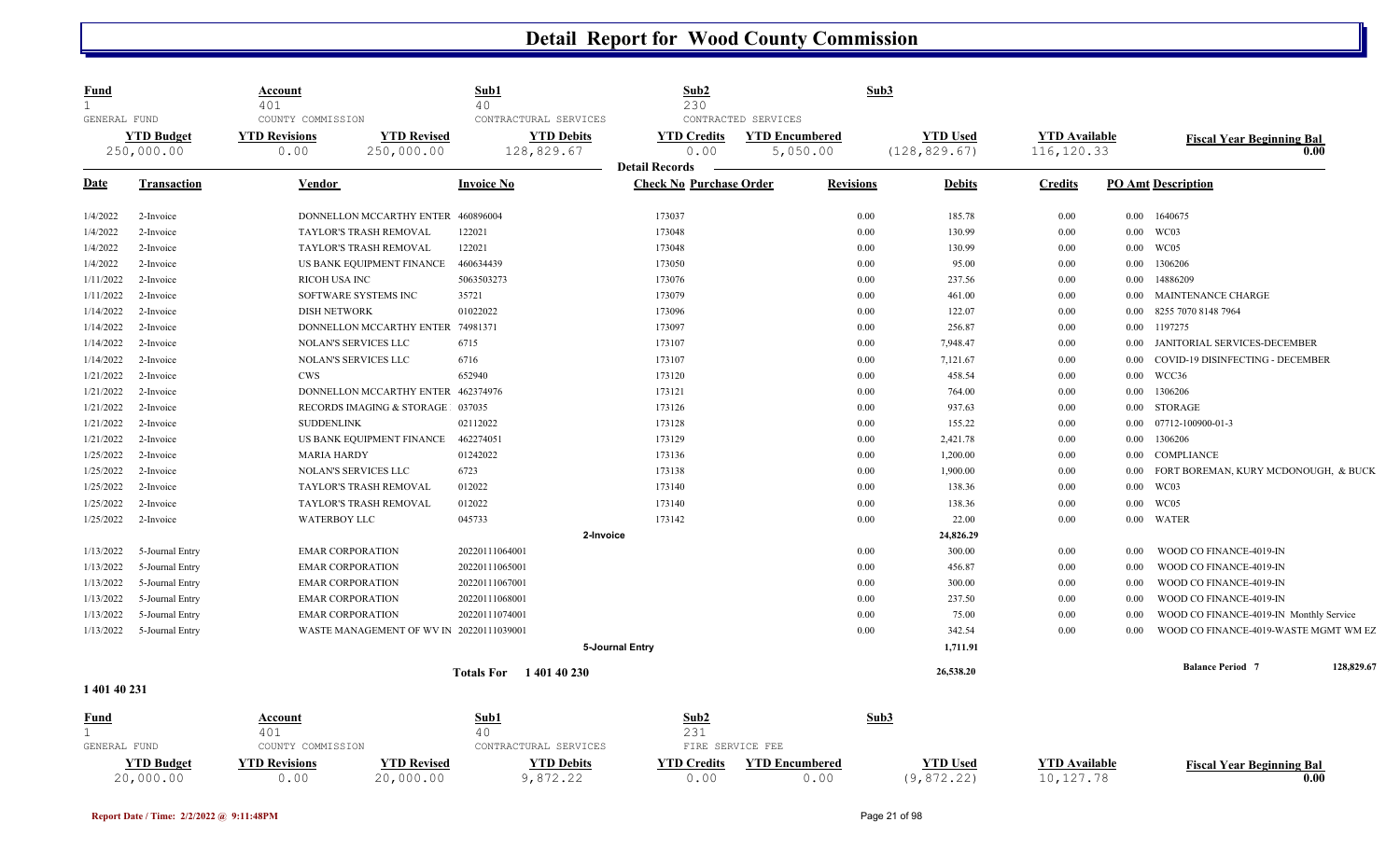|                             |                           |                                    |                                                          | <b>Detail Records</b>          |                               |                            |                                 |                                                    |            |
|-----------------------------|---------------------------|------------------------------------|----------------------------------------------------------|--------------------------------|-------------------------------|----------------------------|---------------------------------|----------------------------------------------------|------------|
| <b>Date</b>                 | <b>Transaction</b>        | Vendor                             | <b>Invoice No</b>                                        | <b>Check No Purchase Order</b> | <b>Revisions</b>              | <b>Debits</b>              | <b>Credits</b>                  | <b>PO Amt Description</b>                          |            |
| 1/13/2022                   | 5-Journal Entry           | <b>CITY OF PARKERSBURG</b>         | 20220111045001                                           | 5-Journal Entry                | 0.00                          | 1,645.37<br>1,645.37       | 0.00                            | BARBARA JOHNSTON-3722-CITY OF PARKERSB<br>$0.00\,$ |            |
|                             |                           |                                    | Totals For 140140231                                     |                                |                               | 1,645.37                   |                                 | <b>Balance Period 7</b>                            | 9,872.22   |
| 1 401 40 232                |                           |                                    |                                                          |                                |                               |                            |                                 |                                                    |            |
| <u>Fund</u>                 |                           | Account                            | Sub1                                                     | Sub2                           | Sub3                          |                            |                                 |                                                    |            |
| $\mathbf 1$                 |                           | 401                                | 40                                                       | 232                            |                               |                            |                                 |                                                    |            |
| GENERAL FUND                |                           | COUNTY COMMISSION                  | CONTRACTURAL SERVICES                                    | BANK CHARGES                   |                               |                            |                                 |                                                    |            |
|                             | <b>YTD Budget</b><br>0.00 | <b>YTD Revisions</b><br>0.00       | <b>YTD Revised</b><br><b>YTD Debits</b><br>0.00<br>16.34 | <b>YTD Credits</b><br>0.00     | <b>YTD Encumbered</b><br>0.00 | <b>YTD</b> Used<br>(16.34) | <b>YTD</b> Available<br>(16.34) | <b>Fiscal Year Beginning Bal</b>                   | 0.00       |
|                             |                           |                                    |                                                          | <b>Detail Records</b>          |                               |                            |                                 |                                                    |            |
| <b>Date</b>                 | <b>Transaction</b>        | <b>Vendor</b>                      | <b>Invoice No</b>                                        | <b>Check No Purchase Order</b> | <b>Revisions</b>              | <b>Debits</b>              | <b>Credits</b>                  | <b>PO Amt Description</b>                          |            |
| 1/14/2022                   | 2-Invoice                 | CHILD SUPPORT ENF DIV              | 20220114-CH09                                            | 3811                           | 0.00                          | 1.00                       | 0.00                            | 0.00 PROCESSING FEE                                |            |
| 1/31/2022                   | 2-Invoice                 | CHILD SUPPORT ENF DIV              | 20220131-CH09                                            | 3822                           | 0.00                          | 1.00                       | 0.00                            | 0.00 PROCESSING FEE                                |            |
|                             |                           |                                    |                                                          | 2-Invoice                      |                               | 2.00                       |                                 |                                                    |            |
| 1/13/2022                   | 5-Journal Entry           | FIFTH THIRD BANK                   | 20220111056001                                           |                                | $0.00\,$                      | (246.43)                   | 0.00                            | WOOD CO COMMISSION-3664-<br>0.00                   |            |
| 1/13/2022                   | 5-Journal Entry           | FIFTH THIRD BANK                   | 20220111057001                                           |                                | 0.00                          | (47, 576.12)               | 0.00                            | WOOD CO COMMISSION-3664-<br>0.00                   |            |
| 1/13/2022                   | 5-Journal Entry           | FIFTH THIRD BANK                   | 20220111061001                                           |                                | 0.00                          | 47,576.12                  | 0.00                            | WOOD COUNTY SHERIFF-5139-<br>0.00                  |            |
|                             |                           |                                    |                                                          | 5-Journal Entry                |                               | $-246.43$                  |                                 |                                                    |            |
|                             |                           |                                    | <b>Totals For</b> 140140232                              |                                |                               | (244.43)                   |                                 | <b>Balance Period 7</b>                            | 16.34      |
| 1 401 40 239                |                           |                                    |                                                          |                                |                               |                            |                                 |                                                    |            |
| <u>Fund</u><br>$\mathbf{1}$ |                           | <b>Account</b><br>401              | Sub1<br>40                                               | Sub2<br>239                    | Sub3                          |                            |                                 |                                                    |            |
| GENERAL FUND                |                           | COUNTY COMMISSION                  | CONTRACTURAL SERVICES                                    | INSURANCE PREM FOR RETIRE!     |                               |                            |                                 |                                                    |            |
|                             | <b>YTD Budget</b>         | <b>YTD Revisions</b>               | <b>YTD Revised</b><br><b>YTD Debits</b>                  | <b>YTD Credits</b>             | <b>YTD Encumbered</b>         | <b>YTD Used</b>            | <b>YTD Available</b>            | <b>Fiscal Year Beginning Bal</b>                   |            |
|                             | 305,000.00                | 305,000.00<br>0.00                 | 161,448.00                                               | 0.00                           | 0.00                          | (161, 448.00)              | 143,552.00                      |                                                    | 0.00       |
|                             |                           |                                    |                                                          | <b>Detail Records</b>          |                               |                            |                                 |                                                    |            |
| <b>Date</b>                 | <b>Transaction</b>        | Vendor                             | <b>Invoice No</b>                                        | <b>Check No Purchase Order</b> | <b>Revisions</b>              | <b>Debits</b>              | <b>Credits</b>                  | <b>PO Amt Description</b>                          |            |
| 1/13/2022                   | 2-Invoice                 | RETIREE HEALTH BENEFIT TRUS 012022 |                                                          | 3815                           | 0.00                          | 22,899.00                  | 0.00                            | 0.00 DECEMBER RETIREES                             |            |
|                             |                           |                                    |                                                          | 2-Invoice                      |                               | 22,899.00                  |                                 |                                                    |            |
|                             |                           |                                    | <b>Totals For</b> 140140239                              |                                |                               | 22,899.00                  |                                 | <b>Balance Period 7</b>                            | 161,448.00 |
| 1401409999                  |                           |                                    |                                                          |                                |                               |                            |                                 |                                                    |            |
| <u>Fund</u>                 |                           | <b>Account</b>                     | Sub1                                                     | Sub2                           | Sub3                          |                            |                                 |                                                    |            |
| $\mathbf{1}$                |                           | 401                                | 40                                                       | 9999                           |                               |                            |                                 |                                                    |            |
| GENERAL FUND                |                           | COUNTY COMMISSION                  | CONTRACTURAL SERVICES                                    | CREDIT CARD CLEARING           |                               |                            |                                 |                                                    |            |
|                             | <b>YTD Budget</b>         | <b>YTD Revisions</b>               | <b>YTD Revised</b><br><b>YTD Debits</b>                  | <b>YTD Credits</b>             | <b>YTD Encumbered</b>         | <b>YTD Used</b>            | <b>YTD</b> Available            | <b>Fiscal Year Beginning Bal</b>                   |            |
|                             | 0.00                      | 0.00                               | 209, 552.17<br>0.00                                      | 209, 552.17                    | 0.00                          | 0.00                       |                                 | 0.00                                               | 0.00       |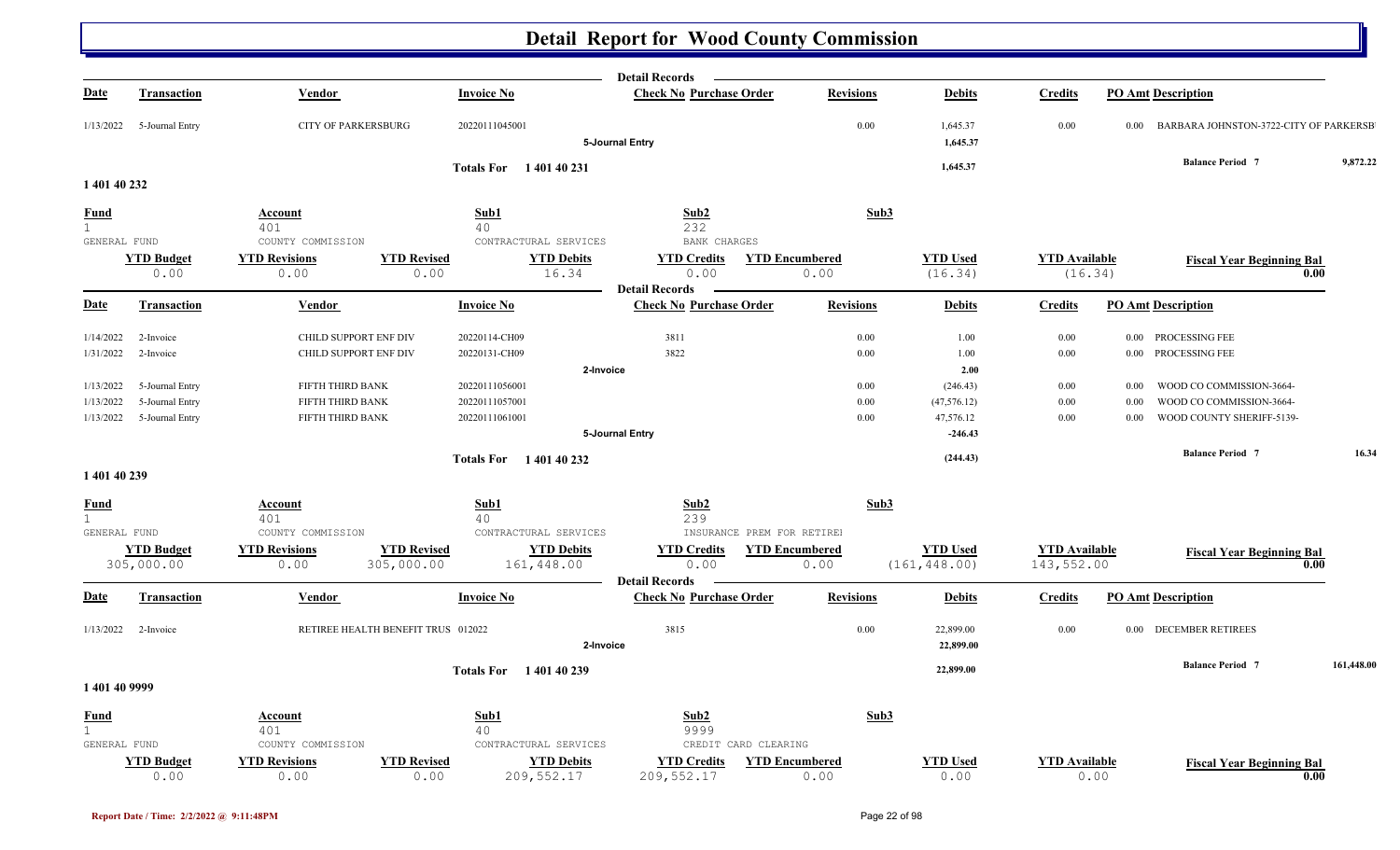|             |                    |                                            |                   | <b>Detail Records</b>          |                  |               |                |                                                           |  |
|-------------|--------------------|--------------------------------------------|-------------------|--------------------------------|------------------|---------------|----------------|-----------------------------------------------------------|--|
| <u>Date</u> | <b>Transaction</b> | <u>Vendor</u>                              | <b>Invoice No</b> | <b>Check No Purchase Order</b> | <b>Revisions</b> | <b>Debits</b> | <b>Credits</b> | <b>PO Amt Description</b>                                 |  |
| 1/13/2022   | 2-Invoice          | FIFTH THIRD BANK                           | 202201111         | 173094                         | 0.00             | 18,849.21     | $0.00\,$       | 0.00 PURCHASE CARD                                        |  |
| 1/13/2022   | 2-Invoice          | FIFTH THIRD BANK                           | 202201111         | 173094                         | 0.00             | (532.50)      | $0.00\,$       | 0.00 CREDIT                                               |  |
|             |                    |                                            |                   | 2-Invoice                      |                  | 18,316.71     |                |                                                           |  |
| 1/13/2022   | 5-Journal Entry    | AIRGAS MID AMERICA                         | 20220111052001    |                                | 0.00             | 0.00          | 69.71          | WOOD CO FINANCE-4019-AIRGAS USA, LLC<br>0.00              |  |
| 1/13/2022   | 5-Journal Entry    | AIRGAS MID AMERICA                         | 20220111073001    |                                | 0.00             | 0.00          | 280.80         | 0.00<br>WOOD CO FINANCE-4019-AIRGAS USA, LLC Ace          |  |
| 1/13/2022   | 5-Journal Entry    | AMAZON                                     | 20220111041001    | 85179                          | 0.00             | 0.00          | 558.68         | (558.68) MONITORS; HARD DRIVE GREG BROGDON-4479           |  |
| 1/13/2022   | 5-Journal Entry    | <b>AMAZON</b>                              | 20220111042001    | 85179                          | 0.00             | 0.00          | 110.12         | (110.12) MONITORS; HARD DRIVE GREG BROGDON-4479           |  |
| 1/13/2022   | 5-Journal Entry    | <b>AMAZON</b>                              | 20220111043001    | 85134                          | 0.00             | 0.00          | 960.00         | (960.00) rechargeable flashlights ROBERT SIMS-4776-AMZN N |  |
| 1/13/2022   | 5-Journal Entry    | AMAZON                                     | 20220111048001    | 85313                          | 0.00             | 0.00          | 44.99          | (44.99) END TAB FOLDERS, PRINTER STAND, FLASH DR          |  |
| 1/13/2022   | 5-Journal Entry    | AMAZON                                     | 20220111050001    | 85179                          | 0.00             | 0.00          | 413.91         | (413.91) MONITORS; HARD DRIVE GREG BROGDON-4479           |  |
| 1/13/2022   | 5-Journal Entry    | AMAZON                                     | 20220111053001    | 85313                          | 0.00             | 0.00          | 47.95          | (47.95) END TAB FOLDERS, PRINTER STAND, FLASH DR          |  |
| 1/13/2022   | 5-Journal Entry    | AMAZON                                     | 20220111077001    | 85313                          | 0.00             | 0.00          | 34.39          | (34.39) END TAB FOLDERS, PRINTER STAND, FLASH DR          |  |
| 1/13/2022   | 5-Journal Entry    | AMAZON                                     | 20220111079001    | 85313                          | 0.00             | 0.00          | 351.50         | (351.50) END TAB FOLDERS, PRINTER STAND, FLASH DR         |  |
| 1/13/2022   | 5-Journal Entry    | <b>AMAZON</b>                              | 20220111080001    | 85313                          | 0.00             | 0.00          | 176.72         | (176.72) END TAB FOLDERS, PRINTER STAND, FLASH DR         |  |
| 1/13/2022   | 5-Journal Entry    | <b>CITY OF PARKERSBURG</b>                 | 20220111045001    |                                | 0.00             | 0.00          | 1,645.37       | BARBARA JOHNSTON-3722-CITY OF PARKERSB<br>0.00            |  |
| 1/13/2022   | 5-Journal Entry    | <b>CROSSBREED HOLSTERS</b>                 | 20220111071001    | 85222                          | 0.00             | 0.00          | 119.52         | (119.52) MODULAR BELLY BAND HOLSTER PACKAGE TI            |  |
| 1/13/2022   | 5-Journal Entry    | <b>EMAR CORPORATION</b>                    | 20220111064001    |                                | 0.00             | 0.00          | 300.00         | 0.00<br>WOOD CO FINANCE-4019-IN                           |  |
| 1/13/2022   | 5-Journal Entry    | <b>EMAR CORPORATION</b>                    | 20220111065001    |                                | 0.00             | 0.00          | 456.87         | 0.00<br>WOOD CO FINANCE-4019-IN                           |  |
| 1/13/2022   | 5-Journal Entry    | <b>EMAR CORPORATION</b>                    | 20220111067001    |                                | 0.00             | 0.00          | 300.00         | 0.00<br>WOOD CO FINANCE-4019-IN                           |  |
| 1/13/2022   | 5-Journal Entry    | <b>EMAR CORPORATION</b>                    | 20220111068001    |                                | 0.00             | 0.00          | 237.50         | 0.00<br>WOOD CO FINANCE-4019-IN                           |  |
| 1/13/2022   | 5-Journal Entry    | <b>EMAR CORPORATION</b>                    | 20220111074001    |                                | 0.00             | 0.00          | 75.00          | WOOD CO FINANCE-4019-IN Monthly Service<br>0.00           |  |
| 1/13/2022   | 5-Journal Entry    | FIFTH THIRD BANK                           | 20220111056001    |                                | 0.00             | 0.00          | (246.43)       | 0.00<br>WOOD CO COMMISSION-3664-                          |  |
| 1/13/2022   | 5-Journal Entry    | FIFTH THIRD BANK                           | 20220111057001    |                                | 0.00             | 0.00          | (47, 576.12)   | 0.00<br>WOOD CO COMMISSION-3664-                          |  |
| 1/13/2022   | 5-Journal Entry    | FIFTH THIRD BANK                           | 20220111061001    |                                | 0.00             | 0.00          | 47,576.12      | WOOD COUNTY SHERIFF-5139-<br>0.00                         |  |
| 1/13/2022   | 5-Journal Entry    | FIFTH THIRD BANK                           | 01132022          |                                | 0.00             | 532.50        | 0.00           | <b>CREDIT</b><br>0.00                                     |  |
| 1/13/2022   | 5-Journal Entry    | <b>FRONTIER</b>                            | 20220111034001    |                                | 0.00             | 0.00          | 71.02          | WOOD CO FINANCE-4019-FRONTIER COMM COI<br>0.00            |  |
| 1/13/2022   | 5-Journal Entry    | <b>FRONTIER</b>                            | 20220111035001    |                                | 0.00             | 0.00          | 302.52         | WOOD CO FINANCE-4019-FRONTIER COMM COI<br>0.00            |  |
| 1/13/2022   | 5-Journal Entry    | <b>FRONTIER</b>                            | 20220111036001    |                                | 0.00             | 0.00          | 250.29         | 0.00<br>WOOD CO FINANCE-4019-FRONTIER COMM COI            |  |
| 1/13/2022   | 5-Journal Entry    | <b>FRONTIER</b>                            | 20220111038001    |                                | 0.00             | 0.00          | 65.64          | 0.00<br>WOOD CO FINANCE-4019-FRONTIER COMM COI            |  |
| 1/13/2022   | 5-Journal Entry    | <b>FRONTIER</b>                            | 20220111044001    |                                | 0.00             | 0.00          | 604.09         | WOOD CO FINANCE-4019-FRONTIER COMM COI<br>0.00            |  |
| 1/13/2022   | 5-Journal Entry    | <b>FRONTIER</b>                            | 20220111047001    |                                | 0.00             | 0.00          | 1,183.59       | 0.00<br>WOOD CO FINANCE-4019-FRONTIER COMM COI            |  |
| 1/13/2022   | 5-Journal Entry    | <b>FRONTIER</b>                            | 20220111049001    |                                | 0.00             | 0.00          | 215.65         | 0.00<br>WOOD CO FINANCE-4019-FRONTIER COMM COI            |  |
| 1/13/2022   | 5-Journal Entry    | INTERNATIONAL HOMICIDE INV. 20220111010001 |                   | 85208                          | 0.00             | 0.00          | 390.00         | HOMICIDE/VIOLENT CRIMES TRAINING FOR HU<br>(390.00)       |  |
| 1/13/2022   | 5-Journal Entry    | INTERNATIONAL HOMICIDE INV. 20220111066001 |                   | 85208                          | 0.00             | 0.00          | 390.00         | (390.00) HOMICIDE/VIOLENT CRIMES TRAINING FOR HU          |  |
| 1/13/2022   | 5-Journal Entry    | PARKERSBURG NEWS & SENTINI 20220111054001  |                   |                                | 0.00             | 0.00          | 652.65         | 0.00<br>WOOD CO FINANCE-4019-PARKERSBURG NEWS             |  |
| 1/13/2022   | 5-Journal Entry    | PARKERSBURG NEWS & SENTINI 20220111070001  |                   |                                | 0.00             | 0.00          | 643.55         | WOOD CO FINANCE-4019-PARKERSBURG NEWS<br>0.00             |  |
| 1/13/2022   | 5-Journal Entry    | PARKERSBURG UTILITY BOARD 20220111022001   |                   |                                | 0.00             | 0.00          | 170.44         | 0.00<br>BARBARA JOHNSTON-3722-PARKERSBURG UTI             |  |
| 1/13/2022   | 5-Journal Entry    | PARKERSBURG UTILITY BOARD 20220111023001   |                   |                                | 0.00             | 0.00          | 80.21          | BARBARA JOHNSTON-3722-PARKERSBURG UTI<br>0.00             |  |
| 1/13/2022   | 5-Journal Entry    | PARKERSBURG UTILITY BOARD 20220111024001   |                   |                                | 0.00             | 0.00          | 17.66          | BARBARA JOHNSTON-3722-PARKERSBURG UTI<br>0.00             |  |
| 1/13/2022   | 5-Journal Entry    | PARKERSBURG UTILITY BOARD 20220111025001   |                   |                                | 0.00             | 0.00          | 178.80         | BARBARA JOHNSTON-3722-PARKERSBURG UTI<br>0.00             |  |
| 1/13/2022   | 5-Journal Entry    | PARKERSBURG UTILITY BOARD 20220111026001   |                   |                                | 0.00             | 0.00          | 10.50          | BARBARA JOHNSTON-3722-PARKERSBURG UTI<br>0.00             |  |
| 1/13/2022   | 5-Journal Entry    | PARKERSBURG UTILITY BOARD 20220111027001   |                   |                                | 0.00             | 0.00          | 150.86         | BARBARA JOHNSTON-3722-PARKERSBURG UTI<br>0.00             |  |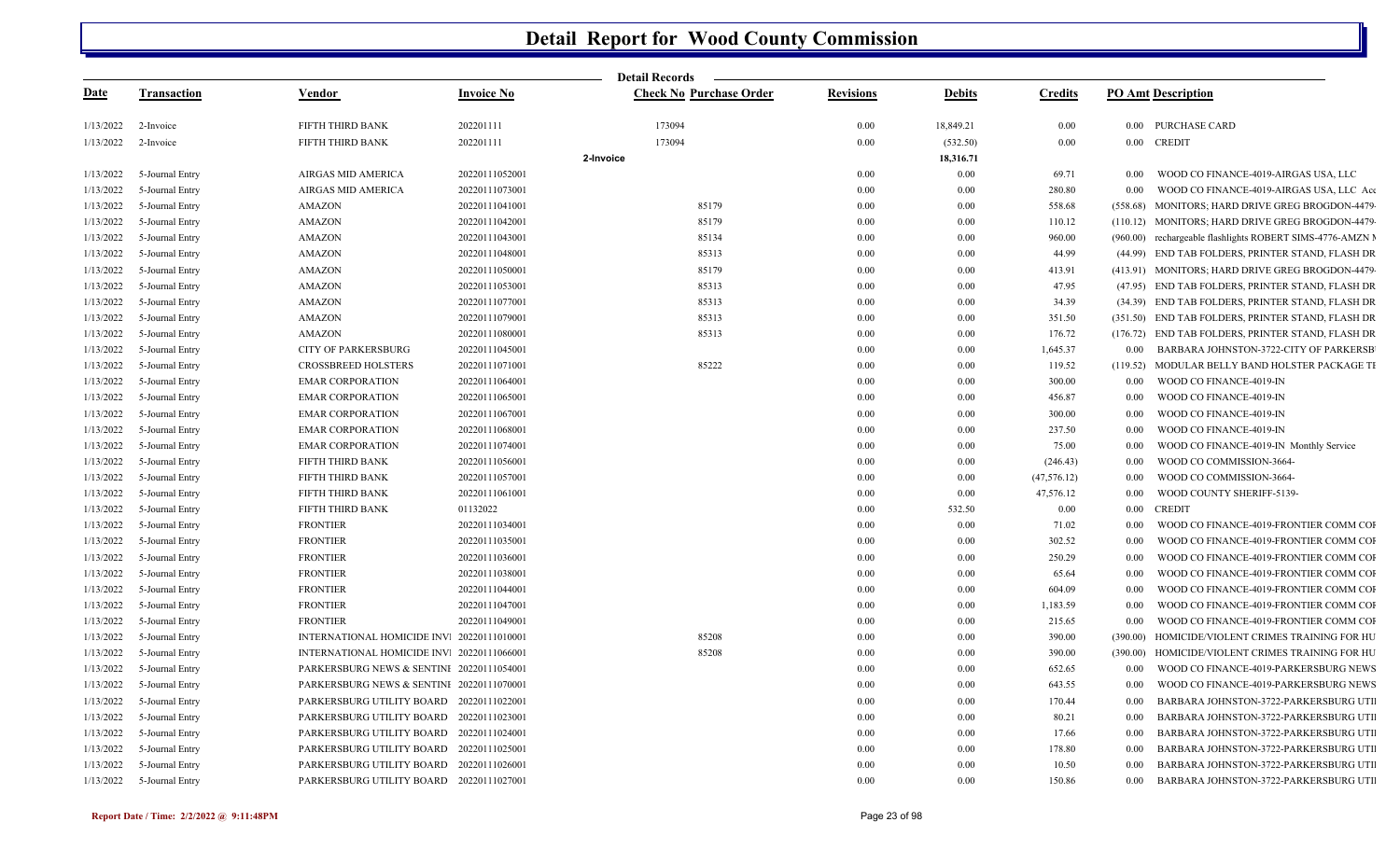|                 |                                            | Totals For 140140 9999 |                 |      | 18,849.21 | 18,849.21 | (4,699.53) | <b>Balance Period 7</b>                                             | 0.00 |
|-----------------|--------------------------------------------|------------------------|-----------------|------|-----------|-----------|------------|---------------------------------------------------------------------|------|
|                 |                                            |                        | 5-Journal Entry |      | 532.50    | 18,849.21 |            |                                                                     |      |
| 5-Journal Entry | <b>WVPAA</b>                               | 20220111051001         |                 | 0.00 | 0.00      | 215.00    | 0.00       | RUSSELL SKOGSTAD JR-3979-EB WV PROSECUT                             |      |
| 5-Journal Entry | WASTE MANAGEMENT OF WV IN 20220111039001   |                        |                 | 0.00 | 0.00      | 342.54    | 0.00       | WOOD CO FINANCE-4019-WASTE MGMT WM EZ                               |      |
| 5-Journal Entry | WALMART                                    | 20220111078001         | 85254           | 0.00 | 0.00      | 101.16    |            | (101.16) COFFEE, SUGAR, CREAMERS TERESA WADE-721                    |      |
| 5-Journal Entry | UNITED STATES POSTAL SERVIC 20220111001001 |                        | 85104           | 0.00 | 0.00      | 406.00    |            | (406.00) STAMPS FOR JUROR PKTS FOR JAN. TERM CELE                   |      |
| 5-Journal Entry | STATIONERS INC                             | 20220111083001         | 85140           | 0.00 | 0.00      | 113.40    |            | (113.40) Woodyard stamps WOOD CO FINANCE-4019-STATI                 |      |
| 5-Journal Entry | STATIONERS INC                             | 20220111082001         | 85190           | 0.00 | 0.00      | 37.80     |            | (37.80) SIGNATURE STAMPS WOOD CO FINANCE-4019-S                     |      |
| 5-Journal Entry | STATIONERS INC                             | 20220111081001         | 85140           | 0.00 | 0.00      | 94.50     |            | (94.50) Woodyard stamps WOOD CO FINANCE-4019-STATI                  |      |
| 5-Journal Entry | STATIONERS INC                             | 20220111076001         | 85170           | 0.00 | 0.00      | 22.69     |            | (22.69) NOTARY STAMP WOOD CO FINANCE-4019-STAT                      |      |
| 5-Journal Entry | STATIONERS INC                             | 20220111075001         | 85136           | 0.00 | 0.00      | 131.80    |            | (131.80) various office supplies, pens, white out, ink pads, etc. W |      |
| 5-Journal Entry | STATIONERS INC                             | 20220111055001         | 85080           | 0.00 | 0.00      | 194.40    |            | (194.40) ERC-31 BLACK PRINTER RIBBONS WOOD CO FIN                   |      |
| 5-Journal Entry | S W RESOURCES                              | 20220111046001         |                 | 0.00 | $0.00\,$  | 5,461.89  | $0.00\,$   | WOOD CO FINANCE-4019-SW RESOURCES, INC                              |      |
| 5-Journal Entry | PARKERSBURG UTILITY BOARD 20220111031001   |                        |                 | 0.00 | 0.00      | 191.80    | 0.00       | BARBARA JOHNSTON-3722-PARKERSBURG UTI                               |      |
| 5-Journal Entry | PARKERSBURG UTILITY BOARD 20220111030001   |                        |                 | 0.00 | 0.00      | 70.84     | 0.00       | BARBARA JOHNSTON-3722-PARKERSBURG UTI                               |      |
| 5-Journal Entry | PARKERSBURG UTILITY BOARD 20220111029001   |                        |                 | 0.00 | 0.00      | 140.82    | 0.00       | BARBARA JOHNSTON-3722-PARKERSBURG UTI                               |      |
| 5-Journal Entry | PARKERSBURG UTILITY BOARD 20220111028001   |                        |                 | 0.00 | 0.00      | 10.50     | $0.00\,$   | BARBARA JOHNSTON-3722-PARKERSBURG UTI                               |      |
|                 |                                            |                        |                 |      |           |           |            |                                                                     |      |

#### **1 401 55 341**

| <b>Fund</b><br>GENERAL FUND |                                | Account<br>401<br>COUNTY COMMISSION |                                 | Sub1<br>55<br>COMMODITIES      | 341                                         | Sub2   | SUPPLIES/MATERIALS                | Sub3             |                                 |                                   |          |                                                      |
|-----------------------------|--------------------------------|-------------------------------------|---------------------------------|--------------------------------|---------------------------------------------|--------|-----------------------------------|------------------|---------------------------------|-----------------------------------|----------|------------------------------------------------------|
|                             | <b>YTD Budget</b><br>42,000.00 | <b>YTD Revisions</b><br>367.00      | <b>YTD Revised</b><br>42,367.00 | <b>YTD Debits</b><br>22,793.01 | <b>YTD Credits</b><br><b>Detail Records</b> | 532.50 | <b>YTD Encumbered</b><br>4,922.59 |                  | <b>YTD Used</b><br>(22, 260.51) | <b>YTD Available</b><br>15,183.90 |          | <b>Fiscal Year Beginning Bal</b><br>0.00             |
| <b>Date</b>                 | <b>Transaction</b>             | Vendor                              |                                 | <b>Invoice No</b>              | <b>Check No Purchase Order</b>              |        |                                   | <b>Revisions</b> | <b>Debits</b>                   | <b>Credits</b>                    |          | <b>PO Amt Description</b>                            |
| 1/6/2022                    | 1-Purchase Order               | <b>OFFICE DEPOT</b>                 |                                 |                                |                                             | 85285  |                                   | $0.00\,$         | 0.00                            | 0.00                              | 93.51    | tape, calendars, batteries, etc.                     |
| 1/6/2022                    | 1-Purchase Order               | <b>OFFICE DEPOT</b>                 |                                 |                                |                                             | 85295  |                                   | $0.00\,$         | 0.00                            | 0.00                              | 69.91    | wall calendar, holder, batteries                     |
| 1/10/2022                   | 1-Purchase Order               | <b>S W RESOURCES</b>                |                                 |                                |                                             | 85304  |                                   | 0.00             | 0.00                            | 0.00                              | 65.00    | Willie Lane street sign                              |
| 1/13/2022                   | 1-Purchase Order               | <b>ABBOTT</b>                       |                                 |                                |                                             | 85318  |                                   | 0.00             | 0.00                            | 0.00                              | 4,200.00 | covid tests - 2nd group                              |
| 1/13/2022                   | 1-Purchase Order               | <b>STATIONERS INC</b>               |                                 |                                |                                             | 85312  |                                   | 0.00             | 0.00                            | 0.00                              | 22.69    | NOTARY STAMP for CAROLYN                             |
| 1/13/2022                   | 1-Purchase Order               | UNITED BANKCARD CENTER              |                                 |                                |                                             | 85316  |                                   | 0.00             | 0.00                            | 0.00                              | 177.77   | HIGH-BACK BLACK MESH CHAIR/ADULT PROBA               |
| 1/27/2022                   | 1-Purchase Order               | UNITED BANKCARD CENTER              |                                 |                                |                                             | 85363  |                                   | 0.00             | 0.00                            | 0.00                              | 21.00    | Mesh File folder Organizer                           |
| 1/27/2022                   | 1-Purchase Order               | UNITED BANKCARD CENTER              |                                 |                                |                                             | 85363  |                                   | 0.00             | 0.00                            | 0.00                              | 16.30    | Adams Phone Message Book (carbonless/duplicate) 3 pl |
|                             |                                |                                     |                                 |                                | 1-Purchase Order                            |        |                                   |                  |                                 |                                   |          |                                                      |
| 1/4/2022                    | 2-Invoice                      | HODGINS ENGRAVING CO.               |                                 | 24961                          | 173041                                      | 85141  |                                   | $0.00\,$         | 975.72                          | 0.00                              |          | (908.50) REAMS OF 8 1/2 X 11 LINED PAPER FOR ORDERS  |
| 1/14/2022                   | 2-Invoice                      | <b>UNITED BANKCARD CENTER</b>       |                                 | 12022021                       | 173114                                      | 85184  |                                   | 0.00             | 8.76                            | 0.00                              |          | (8.76) CERTIFIED MAIL FEE - FOIA RESPONSE TO PEAS    |
| 1/14/2022                   | 2-Invoice                      | UNITED BANKCARD CENTER              |                                 | 12072021                       | 173114                                      |        |                                   | 0.00             | 234.00                          | 0.00                              | 0.00     | <b>INSPECTION STICKERS</b>                           |
| 1/14/2022                   | 2-Invoice                      | UNITED BANKCARD CENTER              |                                 | 1078223047                     | 173114                                      | 85158  |                                   | 0.00             | 510.37                          | 0.00                              | (510.37) | CAMERA, CASE & MEMORY CARD FOR COMPLI.               |
| 1/14/2022                   | 2-Invoice                      | UNITED BANKCARD CENTER              |                                 | 111-1589969-130                | 173114                                      | 85240  |                                   | 0.00             | 11.48                           | 0.00                              | (11.48)  | MISC SUPPLIES - PAPER, TAPE, STAMP, MOUSE            |
| 1/14/2022                   | 2-Invoice                      | UNITED BANKCARD CENTER              |                                 | 111-8120866-487                | 173114                                      | 85240  |                                   | 0.00             | 47.92                           | 0.00                              |          | (47.92) MISC SUPPLIES - PAPER, TAPE, STAMP, MOUSE    |
| 1/14/2022                   | 2-Invoice                      | UNITED BANKCARD CENTER              |                                 | 11292021                       | 173114                                      | 85137  |                                   | 0.00             | 19.98                           | 0.00                              | (19.98)  | COOKIE TRAY AND ICE FOR CCAWV MEETING                |
| 1/21/2022                   | 2-Invoice                      | <b>OFFICE DEPOT</b>                 |                                 | 218303305002                   | 173124                                      | 85295  |                                   | 0.00             | 25.83                           | 0.00                              | (25.83)  | wall calendar, holder, batteries                     |
| 1/21/2022                   | 2-Invoice                      | OFFICE DEPOT                        |                                 | 219518142001                   | 173124                                      | 85295  |                                   | 0.00             | 25.69                           | 0.00                              |          | (25.69) wall calendar, holder, batteries             |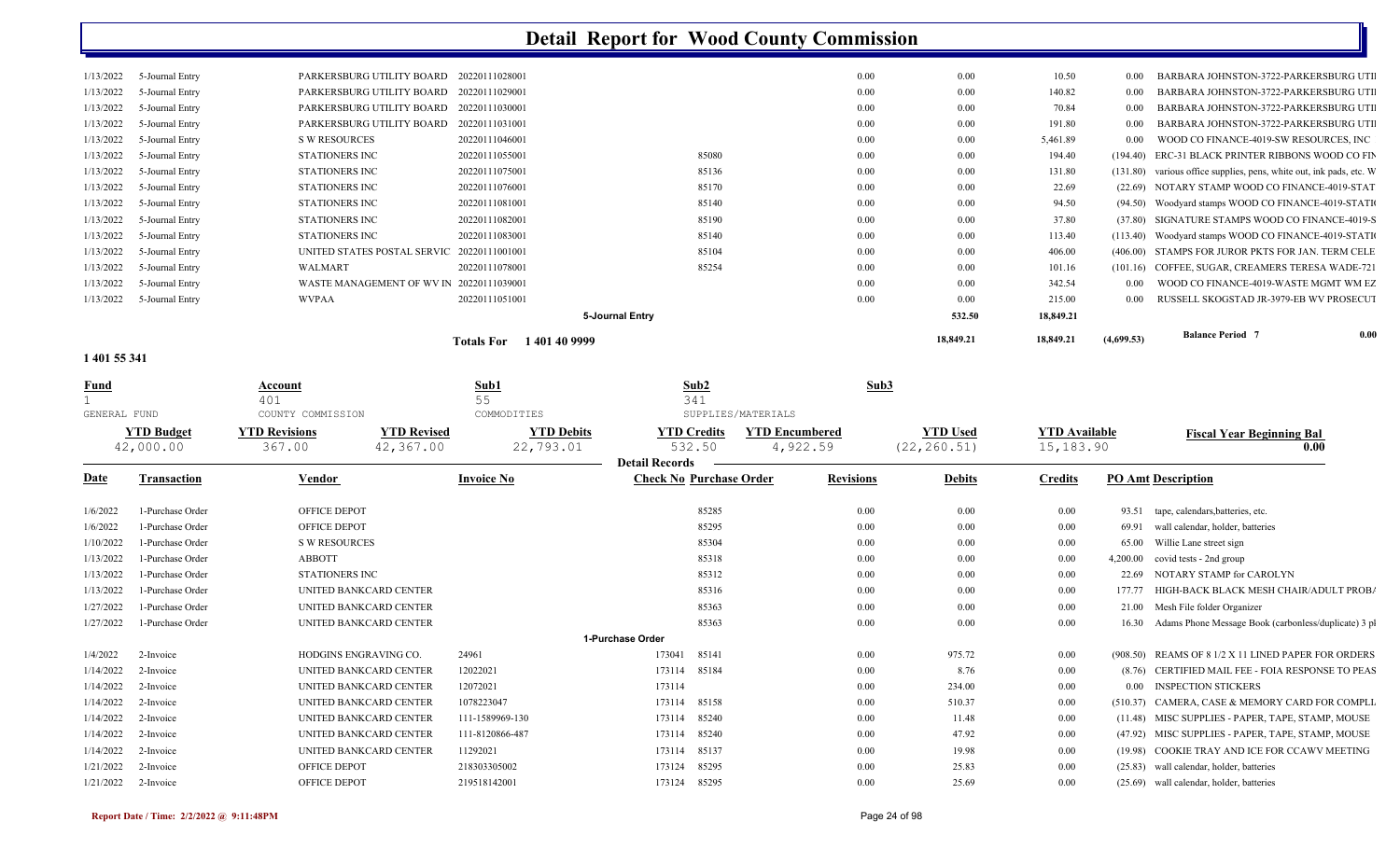|                       |                               |                                                                |                   |                               | 2-Invoice                                               |                               | 1,859.75                       |                                  |                           |                                  |           |
|-----------------------|-------------------------------|----------------------------------------------------------------|-------------------|-------------------------------|---------------------------------------------------------|-------------------------------|--------------------------------|----------------------------------|---------------------------|----------------------------------|-----------|
|                       | 1/13/2022 5-Journal Entry     | FIFTH THIRD BANK                                               | 01132022          |                               | 5-Journal Entry                                         | 0.00                          | $0.00\,$                       | 532.50<br>532.50                 | 0.00 CREDIT               |                                  |           |
|                       |                               |                                                                |                   | Totals For 1401 55 341        |                                                         |                               | 1,859.75                       | 532.50                           | 3,107.65                  | <b>Balance Period 7</b>          | 22,260.51 |
| 1 401 55 343          |                               |                                                                |                   |                               |                                                         |                               |                                |                                  |                           |                                  |           |
| $rac{\text{Fund}}{1}$ |                               | <b>Account</b>                                                 | Sub1              |                               | Sub2                                                    | Sub3                          |                                |                                  |                           |                                  |           |
| GENERAL FUND          |                               | 401<br>COUNTY COMMISSION                                       | 55<br>COMMODITIES |                               | 343<br>AUTOMOBILE SUPPLIES                              |                               |                                |                                  |                           |                                  |           |
|                       | <b>YTD Budget</b><br>5,500.00 | <b>YTD Revisions</b><br><b>YTD Revised</b><br>5,500.00<br>0.00 |                   | <b>YTD Debits</b><br>2,017.69 | <b>YTD Credits</b><br>0.00                              | <b>YTD Encumbered</b><br>0.00 | <b>YTD Used</b><br>(2, 017.69) | <b>YTD Available</b><br>3,482.31 |                           | <b>Fiscal Year Beginning Bal</b> | 0.00      |
| <b>Date</b>           | Transaction                   | Vendor                                                         | <b>Invoice No</b> |                               | <b>Detail Records</b><br><b>Check No Purchase Order</b> | <b>Revisions</b>              | <b>Debits</b>                  | <b>Credits</b>                   | <b>PO Amt Description</b> |                                  |           |
| 1/11/2022             | 2-Invoice                     | ENGLEFIELD OIL COMPANY                                         | IN-564689         |                               | 173061 85164                                            | 0.00                          | 236.47                         | 0.00                             | (236.47) MOUNTWOOD        |                                  |           |
| 1/11/2022             | 2-Invoice                     | ENGLEFIELD OIL COMPANY                                         | IN-564689         |                               | 173061 85164<br>2-Invoice                               | 0.00                          | 129.47<br>365.94               | 0.00                             | 0.00 COMPLIANCE           |                                  |           |
|                       |                               |                                                                |                   |                               |                                                         |                               | 365.94                         |                                  | (236.47)                  | <b>Balance Period 7</b>          | 2,017.69  |
| 1 401 70 104          |                               |                                                                |                   | Totals For 1401 55 343        |                                                         |                               |                                |                                  |                           |                                  |           |
| <b>Fund</b>           |                               | Account                                                        | Sub1              |                               | Sub2                                                    | Sub3                          |                                |                                  |                           |                                  |           |
| 1<br>GENERAL FUND     |                               | 401<br>COUNTY COMMISSION                                       | 70                | CONTRIBUTIONS                 | 104<br>SOCIAL SECURITY                                  |                               |                                |                                  |                           |                                  |           |
|                       | <b>YTD Budget</b>             | <b>YTD Revisions</b><br><b>YTD Revised</b>                     |                   | <b>YTD Debits</b>             | <b>YTD Credits</b>                                      | <b>YTD Encumbered</b>         | <b>YTD Used</b>                | <b>YTD Available</b>             |                           | <b>Fiscal Year Beginning Bal</b> |           |
|                       | 0.00                          | 0.00                                                           | 0.00              | 163.25                        | 0.00<br><b>Detail Records</b>                           | 0.00                          | (163.25)                       | (163.25)                         |                           |                                  | 0.00      |
| <b>Date</b>           | <b>Transaction</b>            | <b>Vendor</b>                                                  | <b>Invoice No</b> |                               | <b>Check No Purchase Order</b>                          | <b>Revisions</b>              | <b>Debits</b>                  | <b>Credits</b>                   | <b>PO Amt Description</b> |                                  |           |
| 1/14/2022             | 2-Invoice                     | DEPARTMENT OF TREASURY                                         | 20220114-00       |                               | 3813                                                    | 0.00                          | 21.89                          | 0.00                             | $0.00$ FICA               |                                  |           |
|                       | $1/14/2022$ 2-Invoice         | DEPARTMENT OF TREASURY                                         | 20220114-00       |                               | 3813                                                    | 0.00                          | 5.10<br>26.99                  | 0.00                             | $0.00$ MED                |                                  |           |
|                       |                               |                                                                |                   |                               | 2-Invoice                                               |                               | 26.99                          |                                  |                           | <b>Balance Period 7</b>          | 163.25    |
| 140170106             |                               |                                                                |                   | <b>Totals For</b> 140170104   |                                                         |                               |                                |                                  |                           |                                  |           |
| <b>Fund</b>           |                               | <b>Account</b>                                                 | Sub1              |                               | Sub2                                                    | Sub3                          |                                |                                  |                           |                                  |           |
| GENERAL FUND          |                               | 401<br>COUNTY COMMISSION                                       | 70                | CONTRIBUTIONS                 | 106<br>RETIREMENT                                       |                               |                                |                                  |                           |                                  |           |
|                       | <b>YTD Budget</b>             | <b>YTD Revisions</b><br><b>YTD Revised</b>                     |                   | <b>YTD Debits</b>             | <b>YTD Credits</b>                                      | <b>YTD Encumbered</b>         | <b>YTD Used</b>                | <b>YTD Available</b>             |                           | <b>Fiscal Year Beginning Bal</b> |           |
|                       | 0.00                          | 0.00                                                           | 0.00              | 248.49                        | 0.00<br><b>Detail Records</b>                           | 0.00                          | (248.49)                       | (248.49)                         |                           |                                  | 0.00      |
| <b>Date</b>           | <b>Transaction</b>            | <b>Vendor</b>                                                  | <b>Invoice No</b> |                               | <b>Check No Purchase Order</b>                          | <b>Revisions</b>              | <b>Debits</b>                  | <b>Credits</b>                   | <b>PO Amt Description</b> |                                  |           |
|                       | $1/14/2022$ 2-Invoice         | WV DEPUTY SHERIFF'S RETIREM 20220114-00                        |                   |                               |                                                         | $0.00\,$                      | 19.86                          | 0.00                             | 0.00 DEP-RETIRE           |                                  |           |
|                       | $1/14/2022$ 2-Invoice         | WV PUBLIC EMP RETIREMENT 20220114-00                           |                   |                               |                                                         | $0.00\,$                      | 20.64                          | $0.00\,$                         | 0.00 RETIREMENT           |                                  |           |
|                       |                               |                                                                |                   |                               | 2-Invoice                                               |                               | 40.50                          |                                  |                           |                                  |           |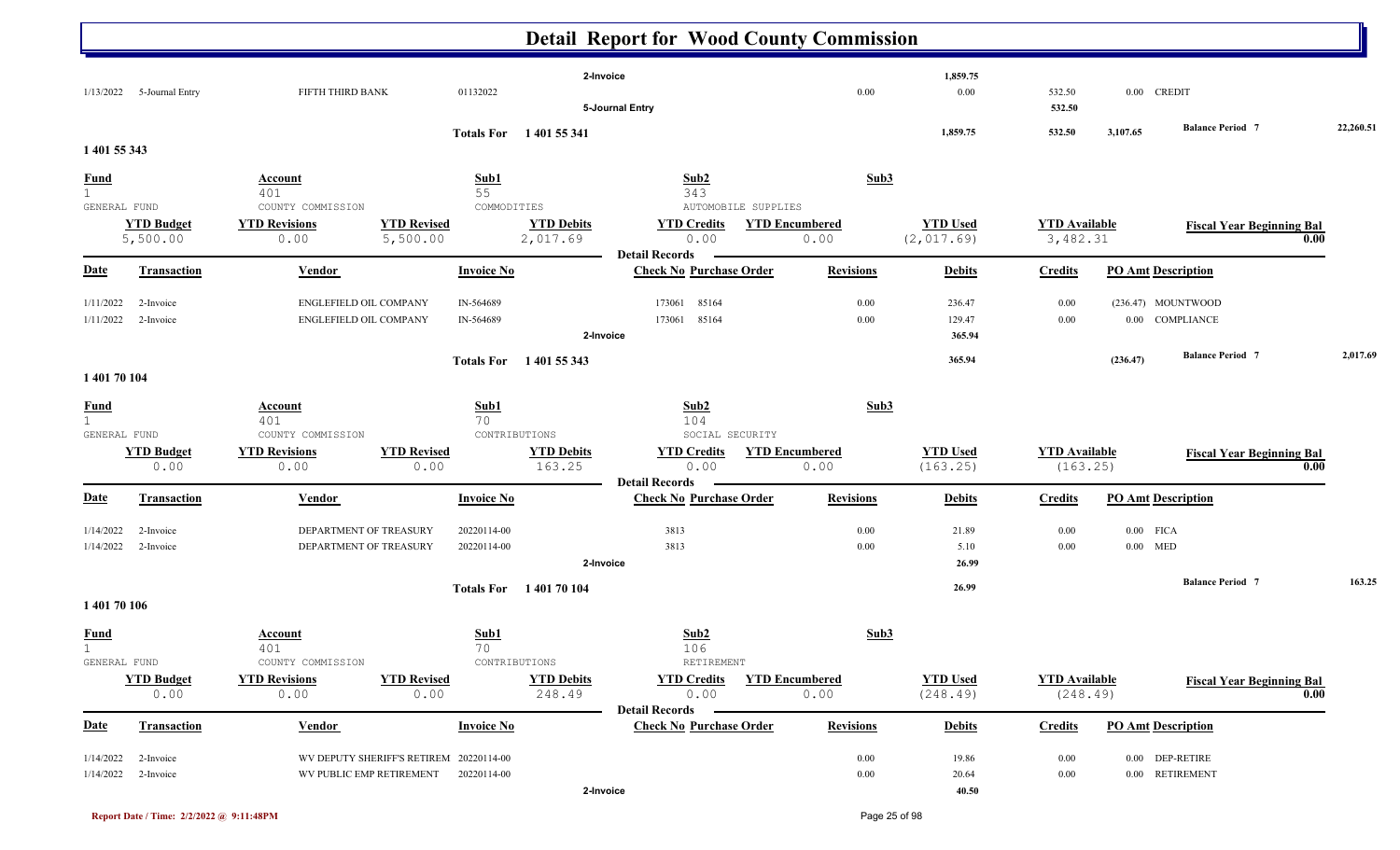| 1 401 70 568                |                                 |                                                         |                                       | <b>Totals For</b> 140170106                      |                                                         |                                                      |                  | 40.50                            |                                       |      | <b>Balance Period 7</b>                  | 248.49     |
|-----------------------------|---------------------------------|---------------------------------------------------------|---------------------------------------|--------------------------------------------------|---------------------------------------------------------|------------------------------------------------------|------------------|----------------------------------|---------------------------------------|------|------------------------------------------|------------|
| <u>Fund</u><br>$\mathbf{1}$ |                                 | Account<br>401                                          |                                       | Sub1<br>70                                       | Sub2<br>568                                             |                                                      | Sub3             |                                  |                                       |      |                                          |            |
| GENERAL FUND                | <b>YTD Budget</b><br>124,000.00 | COUNTY COMMISSION<br><b>YTD Revisions</b><br>100,001.00 | <b>YTD Revised</b><br>224,001.00      | CONTRIBUTIONS<br><b>YTD Debits</b><br>351,992.00 | <b>YTD Credits</b><br>0.00<br><b>Detail Records</b>     | OTHER CONTRIBUTIONS<br><b>YTD Encumbered</b><br>0.00 |                  | <b>YTD Used</b><br>(351, 992.00) | <b>YTD Available</b><br>(127, 991.00) |      | <b>Fiscal Year Beginning Bal</b><br>0.00 |            |
| <u>Date</u>                 | <b>Transaction</b>              | Vendor                                                  |                                       | <b>Invoice No</b>                                | <b>Check No Purchase Order</b>                          |                                                      | <b>Revisions</b> | <b>Debits</b>                    | <b>Credits</b>                        |      | <b>PO Amt Description</b>                |            |
| 1/21/2022                   | 2-Invoice                       |                                                         | THE ARC OF THE MID-OHIO VALI 01202022 | 2-Invoice                                        | 173119                                                  |                                                      | 0.00             | 30,000.00<br>30,000.00           | 0.00                                  |      | 0.00 CONTRIBUTION                        |            |
|                             | 1 401 70 568 3006               |                                                         |                                       | Totals For 1401 70 568                           |                                                         |                                                      |                  | 30,000.00                        |                                       |      | <b>Balance Period 7</b>                  | 351,992.00 |
| <b>Fund</b><br>GENERAL FUND |                                 | Account<br>401<br>COUNTY COMMISSION                     |                                       | Sub1<br>70<br>CONTRIBUTIONS                      | Sub2<br>568                                             | OTHER CONTRIBUTIONS                                  | Sub3<br>3006     | HEALTH MEMBERSHIP REIMBURSEMI    |                                       |      |                                          |            |
|                             | <b>YTD Budget</b><br>6,000.00   | <b>YTD Revisions</b><br>0.00                            | <b>YTD Revised</b><br>6,000.00        | <b>YTD Debits</b><br>2,227.46                    | <b>YTD Credits</b><br>0.00                              | <b>YTD Encumbered</b><br>0.00                        |                  | <b>YTD Used</b><br>(2, 227.46)   | <b>YTD Available</b><br>3,772.54      |      | <b>Fiscal Year Beginning Bal</b><br>0.00 |            |
| <u>Date</u>                 | <b>Transaction</b>              | Vendor                                                  |                                       | <b>Invoice No</b>                                | <b>Detail Records</b><br><b>Check No Purchase Order</b> |                                                      | <b>Revisions</b> | <b>Debits</b>                    | <b>Credits</b>                        |      | <b>PO Amt Description</b>                |            |
| 1/14/2022                   | 2-Invoice                       | <b>BARKER CHELSEA N.</b>                                |                                       | 10-00275752-REG                                  | 275752                                                  |                                                      | 0.00             | 28.04                            | 0.00                                  | 0.00 | <b>BARKER CHELSEA N.</b>                 |            |
| 1/14/2022                   | 2-Invoice                       | <b>BLATT WILLIAM ANTHONY</b>                            |                                       | 10-00275697-REG                                  | 275697                                                  |                                                      | 0.00             | 40.00                            | 0.00                                  | 0.00 | <b>BLATT WILLIAM ANTHONY</b>             |            |
| 1/14/2022                   | 2-Invoice                       | <b>ESCANDON HERNANDO</b>                                |                                       | 10-00275788-REG                                  | 275788                                                  |                                                      | 0.00             | 34.42                            | 0.00                                  | 0.00 | <b>ESCANDON HERNANDO</b>                 |            |
| 1/14/2022                   | 2-Invoice                       | HOCKENBERRY CHRISTINA L                                 |                                       | 10-00275610-REG                                  | 275610                                                  |                                                      | 0.00             | 40.00                            | 0.00                                  | 0.00 | HOCKENBERRY CHRISTINA L                  |            |
| 1/14/2022                   | 2-Invoice                       | MARLOW TYLER D.                                         |                                       | 10-00275720-REG                                  | 275720                                                  |                                                      | 0.00             | 40.00                            | 0.00                                  | 0.00 | <b>MARLOW TYLER D.</b>                   |            |
| 1/14/2022                   | 2-Invoice                       | MCCLUNG CODY L.                                         |                                       | 10-00275721-REG                                  | 275721                                                  |                                                      | 0.00             | 35.00                            | 0.00                                  | 0.00 | MCCLUNG CODY L.                          |            |
| 1/14/2022                   | 2-Invoice                       | NORTUM WILLIAM E                                        |                                       | 10-00275726-REG                                  | 275726                                                  |                                                      | 0.00             | 28.04                            | 0.00                                  | 0.00 | NORTUM WILLIAM E                         |            |
| 1/14/2022                   | 2-Invoice                       | PENNINGTON SUE ANNE                                     |                                       | 10-00275613-REG                                  | 275613                                                  |                                                      | 0.00             | 40.00                            | 0.00                                  | 0.00 | PENNINGTON SUE ANNE                      |            |
| 1/14/2022                   | 2-Invoice                       | RITCHIE MICHAEL B                                       |                                       | 10-00275730-REG                                  | 275730                                                  |                                                      | 0.00             | 40.00                            | 0.00                                  | 0.00 | RITCHIE MICHAEL B                        |            |
| 1/14/2022                   | 2-Invoice                       | SINGER JANA L.                                          |                                       | 10-00275797-REG                                  | 275797                                                  |                                                      | 0.00             | 40.00                            | 0.00                                  |      | 0.00 SINGER JANA L.                      |            |
|                             |                                 |                                                         |                                       | 2-Invoice                                        |                                                         |                                                      |                  | 365.50                           |                                       |      |                                          |            |
| 1 402 10 101                |                                 |                                                         |                                       | 1401705683006<br><b>Totals For</b>               |                                                         |                                                      |                  | 365.50                           |                                       |      | <b>Balance Period 7</b>                  | 2,227.46   |
|                             |                                 |                                                         |                                       |                                                  |                                                         |                                                      |                  |                                  |                                       |      |                                          |            |
| <b>Fund</b>                 |                                 | <b>Account</b>                                          |                                       | Sub1                                             | Sub <sub>2</sub>                                        |                                                      | Sub <sub>3</sub> |                                  |                                       |      |                                          |            |
| $\mathbf{1}$                |                                 | 402                                                     |                                       | 10                                               | 101                                                     |                                                      |                  |                                  |                                       |      |                                          |            |
| GENERAL FUND                |                                 | COUNTY CLERK                                            |                                       | PERSONAL SERVICES                                |                                                         | ELECTED OFFICIALS                                    |                  |                                  |                                       |      |                                          |            |
|                             | <b>YTD Budget</b><br>62,093.00  | <b>YTD Revisions</b><br>0.00                            | <b>YTD Revised</b><br>62,093.00       | <b>YTD Debits</b><br>36,220.94                   | <b>YTD Credits</b><br>0.00                              | <b>YTD Encumbered</b><br>0.00                        |                  | <b>YTD Used</b><br>(36, 220.94)  | <b>YTD</b> Available<br>25,872.06     |      | <b>Fiscal Year Beginning Bal</b><br>0.00 |            |
| Date                        | <b>Transaction</b>              | <b>Vendor</b>                                           |                                       | <b>Invoice No</b>                                | <b>Detail Records</b><br><b>Check No Purchase Order</b> |                                                      | <b>Revisions</b> | <b>Debits</b>                    | <b>Credits</b>                        |      | <b>PO Amt Description</b>                |            |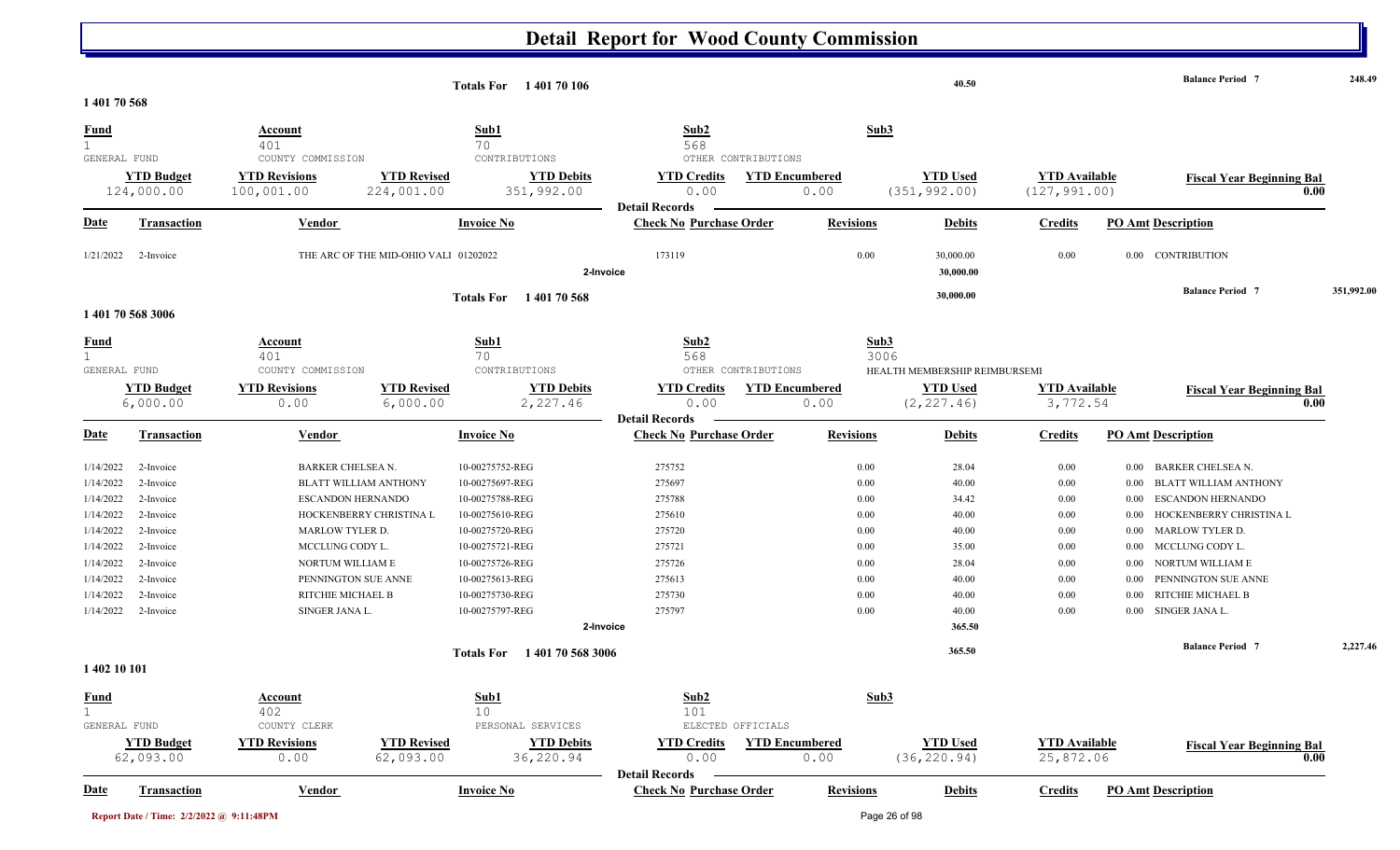| 1/14/2022<br>1/31/2022    | 2-Invoice<br>2-Invoice          | RHODES MARK D.<br>RHODES MARK D.                                                 | 10-00275614-REG<br>10-00275823-REG                   | 275614<br>275823<br>2-Invoice                           | 0.00<br>0.00                  | 2,587.21<br>2,587.21<br>5,174.42 | 0.00<br>0.00                       | 0.00 RHODES MARK D.<br>RHODES MARK D.<br>$0.00\,$ |           |
|---------------------------|---------------------------------|----------------------------------------------------------------------------------|------------------------------------------------------|---------------------------------------------------------|-------------------------------|----------------------------------|------------------------------------|---------------------------------------------------|-----------|
|                           |                                 |                                                                                  | <b>Totals For</b> 1402 10 101                        |                                                         |                               | 5,174.42                         |                                    | <b>Balance Period 7</b>                           | 36,220.94 |
| 1 402 10 103              |                                 |                                                                                  |                                                      |                                                         |                               |                                  |                                    |                                                   |           |
| Fund<br>1<br>GENERAL FUND |                                 | Account<br>402                                                                   | Sub1<br>10                                           | Sub2<br>103<br>SALARIES-DEPUTIES                        | Sub3                          |                                  |                                    |                                                   |           |
|                           | <b>YTD Budget</b><br>601,083.00 | COUNTY CLERK<br><b>YTD Revisions</b><br><b>YTD Revised</b><br>601,083.00<br>0.00 | PERSONAL SERVICES<br><b>YTD Debits</b><br>339,218.94 | <b>YTD Credits</b><br>0.00                              | <b>YTD Encumbered</b><br>0.00 | <b>YTD Used</b><br>(339, 218.94) | <b>YTD</b> Available<br>261,864.06 | <b>Fiscal Year Beginning Bal</b>                  | 0.00      |
| Date                      | <b>Transaction</b>              | <b>Vendor</b>                                                                    | <b>Invoice No</b>                                    | <b>Detail Records</b><br><b>Check No Purchase Order</b> | <b>Revisions</b>              | <b>Debits</b>                    | <b>Credits</b>                     | <b>PO Amt Description</b>                         |           |
| 1/14/2022                 | 2-Invoice                       | <b>BEARY ELIZABETH</b>                                                           | 10-00275603-REG                                      | 275603                                                  | 0.00                          | 1,550.00                         | 0.00                               | <b>BEARY ELIZABETH</b><br>$0.00\,$                |           |
| 1/14/2022                 | 2-Invoice                       | BOWMAN DONNA M.                                                                  | 10-00275604-REG                                      | 275604                                                  | 0.00                          | 1,550.00                         | 0.00                               | BOWMAN DONNA M.<br>0.00                           |           |
| 1/14/2022                 | 2-Invoice                       | CROSS ALISHA D                                                                   | 10-00275605-REG                                      | 275605                                                  | 0.00                          | 1,450.00                         | 0.00                               | CROSS ALISHA D<br>$0.00\,$                        |           |
| 1/14/2022                 | 2-Invoice                       | DEVORE MARTHA JANE                                                               | 10-00275606-REG                                      | 275606                                                  | 0.00                          | 1,600.00                         | 0.00                               | DEVORE MARTHA JANE<br>0.00                        |           |
| 1/14/2022                 | 2-Invoice                       | <b>DOTSON LESLIE RENEE</b>                                                       | 10-00275607-REG                                      | 275607                                                  | 0.00                          | 1,600.00                         | 0.00                               | <b>DOTSON LESLIE RENEE</b><br>0.00                |           |
| 1/14/2022                 | 2-Invoice                       | DYE BRENDA D.                                                                    | 10-00275608-REG                                      | 275608                                                  | 0.00                          | 1,550.00                         | 0.00                               | DYE BRENDA D.<br>0.00                             |           |
| 1/14/2022                 | 2-Invoice                       | <b>GARRETT DIANA KAY</b>                                                         | 10-00275609-REG                                      | 275609                                                  | 0.00                          | 1,600.00                         | 0.00                               | <b>GARRETT DIANA KAY</b><br>0.00                  |           |
| 1/14/2022                 | 2-Invoice                       | HOCKENBERRY CHRISTINA L                                                          | 10-00275610-REG                                      | 275610                                                  | 0.00                          | 1,600.00                         | 0.00                               | HOCKENBERRY CHRISTINA L<br>0.00                   |           |
| 1/14/2022                 | 2-Invoice                       | JOHNSTON BARBARA A.                                                              | 10-00275611-REG                                      | 275611                                                  | 0.00                          | 1,830.00                         | 0.00                               | JOHNSTON BARBARA A.<br>0.00                       |           |
| 1/14/2022                 | 2-Invoice                       | <b>MOORE KRISTIN N</b>                                                           | 10-00275612-REG                                      | 275612                                                  | 0.00                          | 1,550.00                         | 0.00                               | MOORE KRISTIN N<br>0.00                           |           |
| 1/14/2022                 | 2-Invoice                       | PENNINGTON SUE ANNE                                                              | 10-00275613-REG                                      | 275613                                                  | 0.00                          | 1,425.00                         | 0.00                               | PENNINGTON SUE ANNE<br>0.00                       |           |
| 1/14/2022                 | 2-Invoice                       | ROSS MELODY L.                                                                   | 10-00275615-REG                                      | 275615                                                  | 0.00                          | 1,224.96                         | 0.00                               | ROSS MELODY L.<br>0.00                            |           |
| 1/14/2022                 | 2-Invoice                       | <b>SMIRI SOUMIA</b>                                                              | 10-00275616-REG                                      | 275616                                                  | 0.00                          | 1,400.00                         | 0.00                               | <b>SMIRI SOUMIA</b><br>0.00                       |           |
| 1/14/2022                 | 2-Invoice                       | SPRADLING HEATHER N                                                              | 10-00275617-REG                                      | 275617                                                  | 0.00                          | 1,550.00                         | 0.00                               | SPRADLING HEATHER N<br>0.00                       |           |
| 1/14/2022                 | 2-Invoice                       | <b>STEPHENS ALIKKA</b>                                                           | 10-00275618-REG                                      | 275618                                                  | 0.00                          | 1,475.00                         | 0.00                               | <b>STEPHENS ALIKKA</b><br>0.00                    |           |
| 1/14/2022                 | 2-Invoice                       | <b>WADE CYNDIE</b>                                                               | 10-00275619-REG                                      | 275619                                                  | 0.00                          | 1,400.00                         | 0.00                               | <b>WADE CYNDIE</b><br>0.00                        |           |
| 1/31/2022                 | 2-Invoice                       | <b>BEARY ELIZABETH</b>                                                           | 10-00275813-REG                                      | 275813                                                  | 0.00                          | 1,550.00                         | 0.00                               | <b>BEARY ELIZABETH</b><br>0.00                    |           |
| 1/31/2022                 | 2-Invoice                       | BOWMAN DONNA M.                                                                  | 10-00275814-REG                                      | 275814                                                  | 0.00                          | 1,550.00                         | 0.00                               | BOWMAN DONNA M.<br>0.00                           |           |
| 1/31/2022                 | 2-Invoice                       | CROSS ALISHA D                                                                   | 10-00275815-REG                                      | 275815                                                  | 0.00                          | 1,450.00                         | 0.00                               | <b>CROSS ALISHA D</b><br>0.00                     |           |
| 1/31/2022                 | 2-Invoice                       | DEVORE MARTHA JANE                                                               | 10-00275816-REG                                      | 275816                                                  | 0.00                          | 1,600.00                         | 0.00                               | DEVORE MARTHA JANE<br>0.00                        |           |
| 1/31/2022                 | 2-Invoice                       | <b>DOTSON LESLIE RENEE</b>                                                       | 10-00275817-REG                                      | 275817                                                  | 0.00                          | 1,600.00                         | 0.00                               | <b>DOTSON LESLIE RENEE</b><br>0.00                |           |
| 1/31/2022                 | 2-Invoice                       | DYE BRENDA D.                                                                    | 10-00275818-REG                                      | 275818                                                  | 0.00                          | 1,550.00                         | 0.00                               | DYE BRENDA D.<br>0.00                             |           |
| 1/31/2022                 | 2-Invoice                       | <b>GARRETT DIANA KAY</b>                                                         | 10-00275819-REG                                      | 275819                                                  | 0.00                          | 1,600.00                         | 0.00                               | <b>GARRETT DIANA KAY</b><br>0.00                  |           |
| 1/31/2022                 | 2-Invoice                       | HOCKENBERRY CHRISTINA L                                                          | 10-00275820-REG                                      | 275820                                                  | 0.00                          | 1,600.00                         | 0.00                               | HOCKENBERRY CHRISTINA L<br>0.00                   |           |
| 1/31/2022                 | 2-Invoice                       | JOHNSTON BARBARA A.                                                              | 10-00275821-REG                                      | 275821                                                  | 0.00                          | 1,830.00                         | 0.00                               | JOHNSTON BARBARA A.<br>0.00                       |           |
| 1/31/2022                 | 2-Invoice                       | MOORE KRISTIN N                                                                  | 10-00275822-REG                                      | 275822                                                  | 0.00                          | 1,550.00                         | 0.00                               | MOORE KRISTIN N<br>$0.00\,$                       |           |
| 1/31/2022                 | 2-Invoice                       | <b>SMIRI SOUMIA</b>                                                              | 10-00275824-REG                                      | 275824                                                  | 0.00                          | 1,400.00                         | 0.00                               | <b>SMIRI SOUMIA</b><br>$0.00\,$                   |           |
| 1/31/2022                 | 2-Invoice                       | SPRADLING HEATHER N                                                              | 10-00275825-REG                                      | 275825                                                  | 0.00                          | 1,550.00                         | 0.00                               | <b>SPRADLING HEATHER N</b><br>0.00                |           |
| 1/31/2022                 | 2-Invoice                       | <b>STEPHENS ALIKKA</b>                                                           | 10-00275826-REG                                      | 275826                                                  | 0.00                          | 1,475.00                         | 0.00                               | <b>STEPHENS ALIKKA</b><br>0.00                    |           |
| 1/31/2022                 | 2-Invoice                       | <b>WADE CYNDIE</b>                                                               | 10-00275827-REG                                      | 275827                                                  | 0.00                          | 1,400.00                         | 0.00                               | <b>WADE CYNDIE</b><br>$0.00\,$                    |           |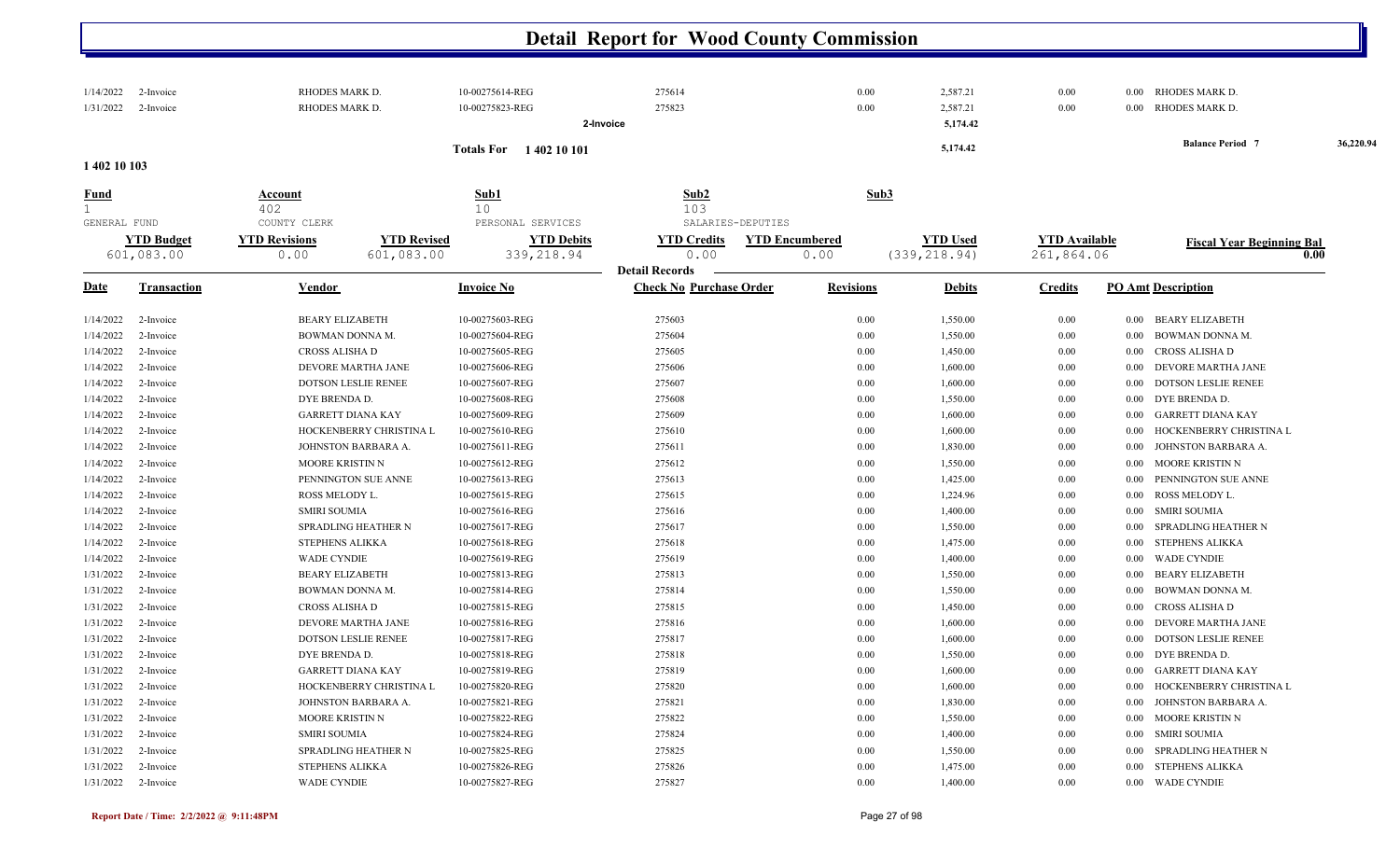|                                             |                                |                                       |                                 |                                              | Detail Report for wood County Commission                |                               |                                 |                                   |                                  |            |
|---------------------------------------------|--------------------------------|---------------------------------------|---------------------------------|----------------------------------------------|---------------------------------------------------------|-------------------------------|---------------------------------|-----------------------------------|----------------------------------|------------|
|                                             |                                |                                       |                                 |                                              | 2-Invoice                                               |                               | 46,059.96                       |                                   |                                  |            |
| 1 402 10 104                                |                                |                                       |                                 | Totals For 1402 10 103                       |                                                         |                               | 46,059.96                       |                                   | <b>Balance Period 7</b>          | 339,218.94 |
| <b>Fund</b><br>1<br>GENERAL FUND            |                                | Account<br>402<br>COUNTY CLERK        |                                 | Sub1<br>10<br>PERSONAL SERVICES              | Sub2<br>104<br>SOCIAL SECURITY                          | Sub3                          |                                 |                                   |                                  |            |
|                                             | <b>YTD Budget</b><br>50,848.00 | <b>YTD Revisions</b><br>0.00          | <b>YTD Revised</b><br>50,848.00 | <b>YTD Debits</b><br>27,440.48               | <b>YTD Credits</b><br>0.00                              | <b>YTD Encumbered</b><br>0.00 | <b>YTD Used</b><br>(27, 440.48) | <b>YTD</b> Available<br>23,407.52 | <b>Fiscal Year Beginning Bal</b> | 0.00       |
| <b>Date</b>                                 | <b>Transaction</b>             | Vendor                                |                                 | <b>Invoice No</b>                            | <b>Detail Records</b><br><b>Check No Purchase Order</b> | <b>Revisions</b>              | <b>Debits</b>                   | <b>Credits</b>                    | <b>PO Amt Description</b>        |            |
|                                             |                                |                                       |                                 |                                              |                                                         |                               |                                 |                                   |                                  |            |
| 1/14/2022                                   | 2-Invoice                      |                                       | DEPARTMENT OF TREASURY          | 20220114-00                                  | 3813                                                    | 0.00                          | 1,595.34                        | 0.00                              | $0.00$ FICA                      |            |
| 1/14/2022                                   | 2-Invoice                      |                                       | DEPARTMENT OF TREASURY          | 20220114-00                                  | 3813                                                    | 0.00                          | 373.12                          | 0.00                              | $0.00$ MED                       |            |
| 1/31/2022                                   | 2-Invoice                      |                                       | DEPARTMENT OF TREASURY          | 20220131-00                                  | 3824                                                    | 0.00                          | 1,434.33                        | 0.00                              | $0.00$ FICA                      |            |
| 1/31/2022                                   | 2-Invoice                      |                                       | DEPARTMENT OF TREASURY          | 20220131-00                                  | 3824                                                    | 0.00                          | 335.42                          | 0.00                              | $0.00$ MED                       |            |
|                                             |                                |                                       |                                 |                                              | 2-Invoice                                               |                               | 3,738.21                        |                                   |                                  |            |
|                                             |                                |                                       |                                 | Totals For 1402 10 104                       |                                                         |                               | 3,738.21                        |                                   | <b>Balance Period 7</b>          | 27,440.48  |
| 1 402 10 105                                |                                |                                       |                                 |                                              |                                                         |                               |                                 |                                   |                                  |            |
| <b>Fund</b><br>$\mathbf{1}$<br>GENERAL FUND |                                | <b>Account</b><br>402<br>COUNTY CLERK |                                 | Sub1<br>10 <sup>°</sup><br>PERSONAL SERVICES | Sub2<br>105<br>INSURANCE PREMIUM                        | Sub <sub>3</sub>              |                                 |                                   |                                  |            |
|                                             | <b>YTD Budget</b>              | <b>YTD Revisions</b>                  | <b>YTD Revised</b>              | <b>YTD Debits</b>                            | <b>YTD Credits</b>                                      | <b>YTD Encumbered</b>         | <b>YTD Used</b>                 | <b>YTD</b> Available              |                                  |            |
|                                             | 236,910.00                     | 0.00                                  | 236,910.00                      | 114,026.61                                   | 0.00<br><b>Detail Records</b>                           | 0.00                          | (114, 026.61)                   | 122,883.39                        | <b>Fiscal Year Beginning Bal</b> | 0.00       |
| <u>Date</u>                                 | <b>Transaction</b>             | Vendor                                |                                 | <b>Invoice No</b>                            | <b>Check No Purchase Order</b>                          | <b>Revisions</b>              | <b>Debits</b>                   | <b>Credits</b>                    | <b>PO Amt Description</b>        |            |
| 1/3/2022                                    | 2-Invoice                      |                                       | HIGHMARK WEST VIRGINIA          | 01012022                                     | 3802                                                    | 0.00                          | 15,901.39                       | 0.00                              | 0.00 HEALTH PREMIUM              |            |
| 1/4/2022                                    | 2-Invoice                      | MUTUAL OF OMAHA                       |                                 | 1285351121                                   | 173044                                                  | 0.00                          | 34.41                           | 0.00                              | 0.00 BASIC LIFE                  |            |
| 1/4/2022                                    | 2-Invoice                      | MUTUAL OF OMAHA                       |                                 | 1285351121                                   | 173044                                                  | 0.00                          | 129.21                          | 0.00                              | $0.00$ LTD                       |            |
| 1/4/2022                                    | 2-Invoice                      |                                       | VISION SERVICE PLAN (WV)        | 12022                                        | 173051                                                  | 0.00                          | 46.48                           | 0.00                              | 0.00 SINGLE VISION               |            |
| 1/4/2022                                    | 2-Invoice                      |                                       | VISION SERVICE PLAN (WV)        | 12022                                        | 173051                                                  | 0.00                          | 134.40                          | 0.00                              | 0.00 FAMILY VISION               |            |
| 1/13/2022                                   | 2-Invoice                      |                                       | HIGHMARK WEST VIRGINIA          | F2201110A9948                                | 3817                                                    | 0.00                          | 1,687.01                        | 0.00                              | $0.00$ HRA                       |            |
| 1/28/2022                                   | 2-Invoice                      |                                       | HIGHMARK WEST VIRGINIA          | F20125A2304                                  | 3828                                                    | 0.00                          | 42.81                           | 0.00                              | $0.00$ HRA                       |            |
| 1/28/2022                                   | 2-Invoice                      |                                       | HIGHMARK WEST VIRGINIA          | F220118A6404                                 | 3829                                                    | 0.00                          | 16.00                           | 0.00                              | $0.00$ HRA                       |            |
|                                             |                                |                                       |                                 |                                              | 2-Invoice                                               |                               | 17,991.71                       |                                   |                                  |            |
|                                             |                                |                                       |                                 | Totals For 1402 10 105                       |                                                         |                               | 17,991.71                       |                                   | <b>Balance Period 7</b>          | 114,026.61 |
| 1 402 10 106                                |                                |                                       |                                 |                                              |                                                         |                               |                                 |                                   |                                  |            |
| <b>Fund</b>                                 |                                | <b>Account</b>                        |                                 | Sub1                                         | Sub2                                                    | Sub <sub>3</sub>              |                                 |                                   |                                  |            |
| 1<br>GENERAL FUND                           |                                | 402<br>COUNTY CLERK                   |                                 | 10<br>PERSONAL SERVICES                      | 106<br>RETIREMENT                                       |                               |                                 |                                   |                                  |            |
|                                             | <b>YTD Budget</b>              | <b>YTD Revisions</b>                  | <b>YTD Revised</b>              | <b>YTD Debits</b>                            | <b>YTD Credits</b>                                      | <b>YTD Encumbered</b>         | <b>YTD Used</b>                 | <b>YTD</b> Available              |                                  |            |
|                                             | 66,468.00                      | 0.00                                  | 66,468.00                       | 37,284.82                                    | 0.00                                                    | 0.00                          | (37, 284.82)                    | 29, 183. 18                       | <b>Fiscal Year Beginning Bal</b> | 0.00       |

Ш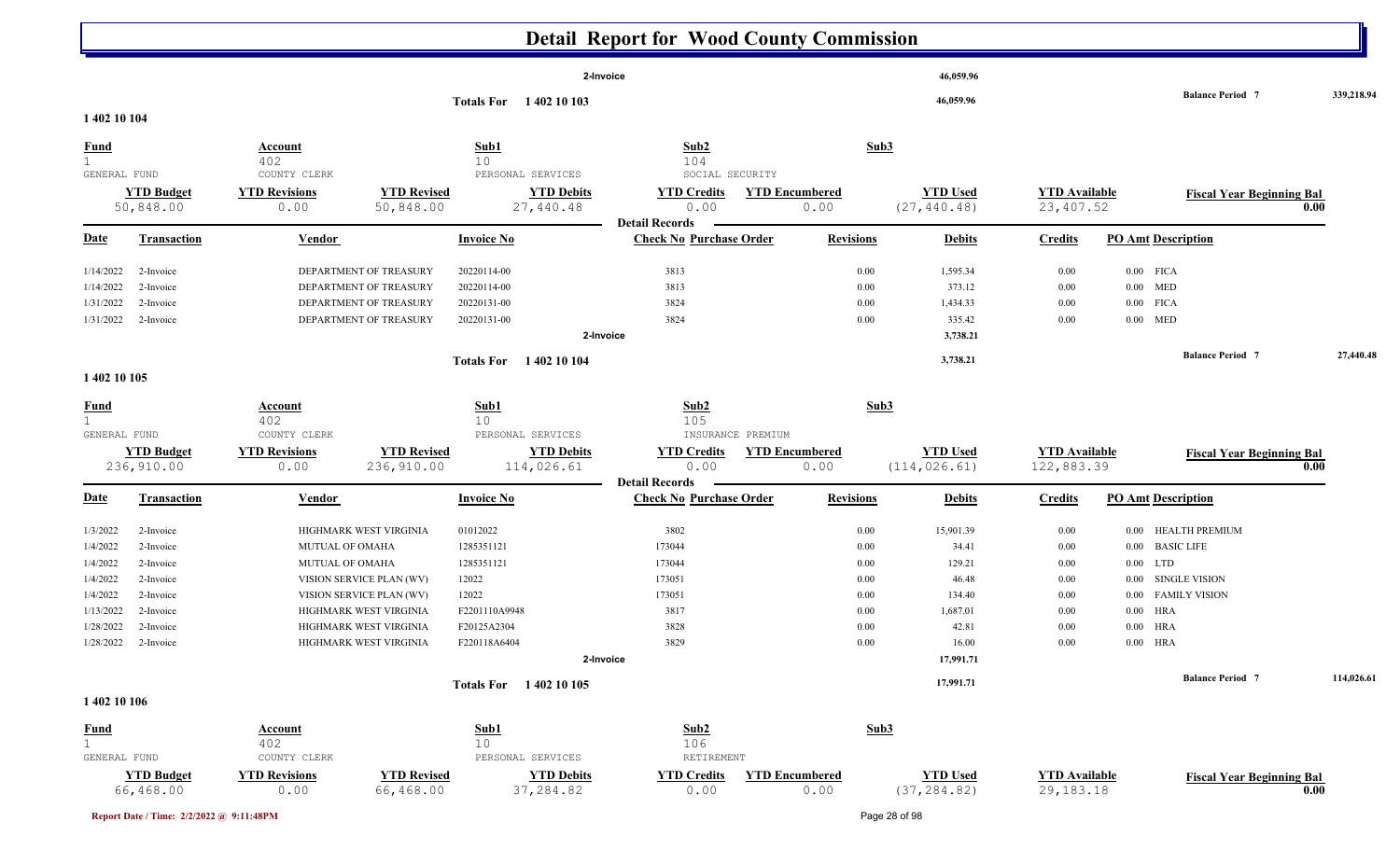|                             |                                |                              |                                           |                               | <b>Detail Records</b>          |                               |                                |                                  |                                               |           |
|-----------------------------|--------------------------------|------------------------------|-------------------------------------------|-------------------------------|--------------------------------|-------------------------------|--------------------------------|----------------------------------|-----------------------------------------------|-----------|
| <u>Date</u>                 | <b>Transaction</b>             | <b>Vendor</b>                |                                           | <b>Invoice No</b>             | <b>Check No Purchase Order</b> | <b>Revisions</b>              | <b>Debits</b>                  | <b>Credits</b>                   | <b>PO Amt Description</b>                     |           |
| 1/14/2022                   | 2-Invoice                      |                              | WV PUBLIC EMP RETIREMENT                  | 20220114-00                   |                                | 0.00                          | 2,583.30                       | 0.00                             | 0.00 RETIREMENT                               |           |
| 1/31/2022                   | 2-Invoice                      |                              | WV PUBLIC EMP RETIREMENT                  | 20220131-00                   |                                | 0.00                          | 2,437.02                       | 0.00                             | 0.00 RETIREMENT                               |           |
|                             |                                |                              |                                           |                               | 2-Invoice                      |                               | 5,020.32                       |                                  |                                               |           |
|                             |                                |                              |                                           | <b>Totals For</b> 1402 10 106 |                                |                               | 5,020.32                       |                                  | <b>Balance Period 7</b>                       | 37,284.82 |
| 1402 10 108                 |                                |                              |                                           |                               |                                |                               |                                |                                  |                                               |           |
| <u>Fund</u>                 |                                | Account                      |                                           | Sub1                          | Sub2                           | Sub3                          |                                |                                  |                                               |           |
| 1<br>GENERAL FUND           |                                | 402<br>COUNTY CLERK          |                                           | 10<br>PERSONAL SERVICES       | 108<br>OVERTIME                |                               |                                |                                  |                                               |           |
|                             | <b>YTD Budget</b>              | <b>YTD Revisions</b>         | <b>YTD Revised</b>                        | <b>YTD Debits</b>             | <b>YTD Credits</b>             | <b>YTD Encumbered</b>         | <b>YTD Used</b>                | <b>YTD Available</b>             |                                               |           |
|                             | 1,500.00                       | 0.00                         | 1,500.00                                  | 949.51                        | 0.00                           | 0.00                          | (949.51)                       | 550.49                           | <b>Fiscal Year Beginning Bal</b>              | 0.00      |
|                             |                                |                              |                                           |                               | <b>Detail Records</b>          |                               |                                |                                  |                                               |           |
| <u>Date</u>                 | <b>Transaction</b>             | Vendor                       |                                           | <b>Invoice No</b>             | <b>Check No Purchase Order</b> | <b>Revisions</b>              | <b>Debits</b>                  | <b>Credits</b>                   | <b>PO Amt Description</b>                     |           |
| 1/14/2022                   | 2-Invoice                      | <b>BEARY ELIZABETH</b>       |                                           | 10-00275603-REG               | 275603                         | 0.00                          | 60.36                          | 0.00                             | 0.00 BEARY ELIZABETH                          |           |
| 1/14/2022                   | 2-Invoice                      | DEVORE MARTHA JANE           |                                           | 10-00275606-REG               | 275606                         | 0.00                          | 83.07                          | 0.00                             | DEVORE MARTHA JANE<br>$0.00\,$                |           |
| 1/14/2022                   | 2-Invoice                      | DYE BRENDA D.                |                                           | 10-00275608-REG               | 275608                         | 0.00                          | 13.41                          | $0.00\,$                         | DYE BRENDA D.<br>0.00                         |           |
| 1/14/2022                   | 2-Invoice                      | STEPHENS ALIKKA              |                                           | 10-00275618-REG               | 275618                         | 0.00                          | 12.76                          | 0.00                             | <b>STEPHENS ALIKKA</b><br>0.00                |           |
| 1/14/2022                   | 2-Invoice                      | <b>WADE CYNDIE</b>           |                                           | 10-00275619-REG               | 275619                         | 0.00                          | 24.23                          | 0.00                             | <b>WADE CYNDIE</b><br>0.00                    |           |
| 1/31/2022                   | 2-Invoice                      | DOTSON LESLIE RENEE          |                                           | 10-00275817-REG               | 275817                         | 0.00                          | 27.69                          | 0.00                             | <b>DOTSON LESLIE RENEE</b><br>0.00            |           |
| 1/31/2022                   | 2-Invoice                      | DYE BRENDA D.                |                                           | 10-00275818-REG               | 275818                         | 0.00                          | 13.41                          | 0.00                             | DYE BRENDA D.<br>0.00                         |           |
| 1/31/2022                   | 2-Invoice                      | STEPHENS ALIKKA              |                                           | 10-00275826-REG               | 275826                         | 0.00                          | 12.76                          | 0.00                             | STEPHENS ALIKKA<br>0.00                       |           |
| 1/31/2022                   | 2-Invoice                      | <b>WADE CYNDIE</b>           |                                           | 10-00275827-REG               | 275827                         | 0.00                          | 24.23                          | 0.00                             | 0.00 WADE CYNDIE                              |           |
|                             |                                |                              |                                           |                               | 2-Invoice                      |                               | 271.92                         |                                  |                                               |           |
|                             |                                |                              |                                           | <b>Totals For</b> 1402 10 108 |                                |                               | 271.92                         |                                  | <b>Balance Period 7</b>                       | 949.51    |
| 1 402 40 220                |                                |                              |                                           |                               |                                |                               |                                |                                  |                                               |           |
| <b>Fund</b><br>$\mathbf{1}$ |                                | Account<br>402               |                                           | Sub1<br>40                    | Sub2<br>220                    | Sub3                          |                                |                                  |                                               |           |
| GENERAL FUND                |                                | COUNTY CLERK                 |                                           | CONTRACTURAL SERVICES         | ADVERTISING                    |                               |                                |                                  |                                               |           |
|                             | <b>YTD Budget</b><br>12,000.00 | <b>YTD Revisions</b><br>0.00 | <b>YTD Revised</b><br>12,000.00           | <b>YTD Debits</b><br>9,180.35 | <b>YTD Credits</b><br>0.00     | <b>YTD Encumbered</b><br>0.00 | <b>YTD Used</b><br>(9, 180.35) | <b>YTD</b> Available<br>2,819.65 | <b>Fiscal Year Beginning Bal</b>              | 0.00      |
|                             |                                |                              |                                           |                               | <b>Detail Records</b>          |                               |                                |                                  |                                               |           |
| <u>Date</u>                 | <b>Transaction</b>             | Vendor                       |                                           | <b>Invoice No</b>             | <b>Check No Purchase Order</b> | <b>Revisions</b>              | <b>Debits</b>                  | <b>Credits</b>                   | <b>PO Amt Description</b>                     |           |
| 1/13/2022                   | 5-Journal Entry                |                              | PARKERSBURG NEWS & SENTINI 20220111054001 |                               |                                | 0.00                          | 652.65                         | 0.00                             | WOOD CO FINANCE-4019-PARKERSBURG NEWS<br>0.00 |           |
| 1/13/2022                   | 5-Journal Entry                |                              | PARKERSBURG NEWS & SENTINI 20220111070001 |                               |                                | 0.00                          | 643.55                         | 0.00                             | WOOD CO FINANCE-4019-PARKERSBURG NEWS<br>0.00 |           |
|                             |                                |                              |                                           |                               | 5-Journal Entry                |                               | 1,296.20                       |                                  |                                               |           |
|                             |                                |                              |                                           | <b>Totals For</b> 1402 40 220 |                                |                               | 1,296.20                       |                                  | <b>Balance Period 7</b>                       | 9,180.35  |
|                             |                                |                              |                                           |                               |                                |                               |                                |                                  |                                               |           |

**1 402 55 341**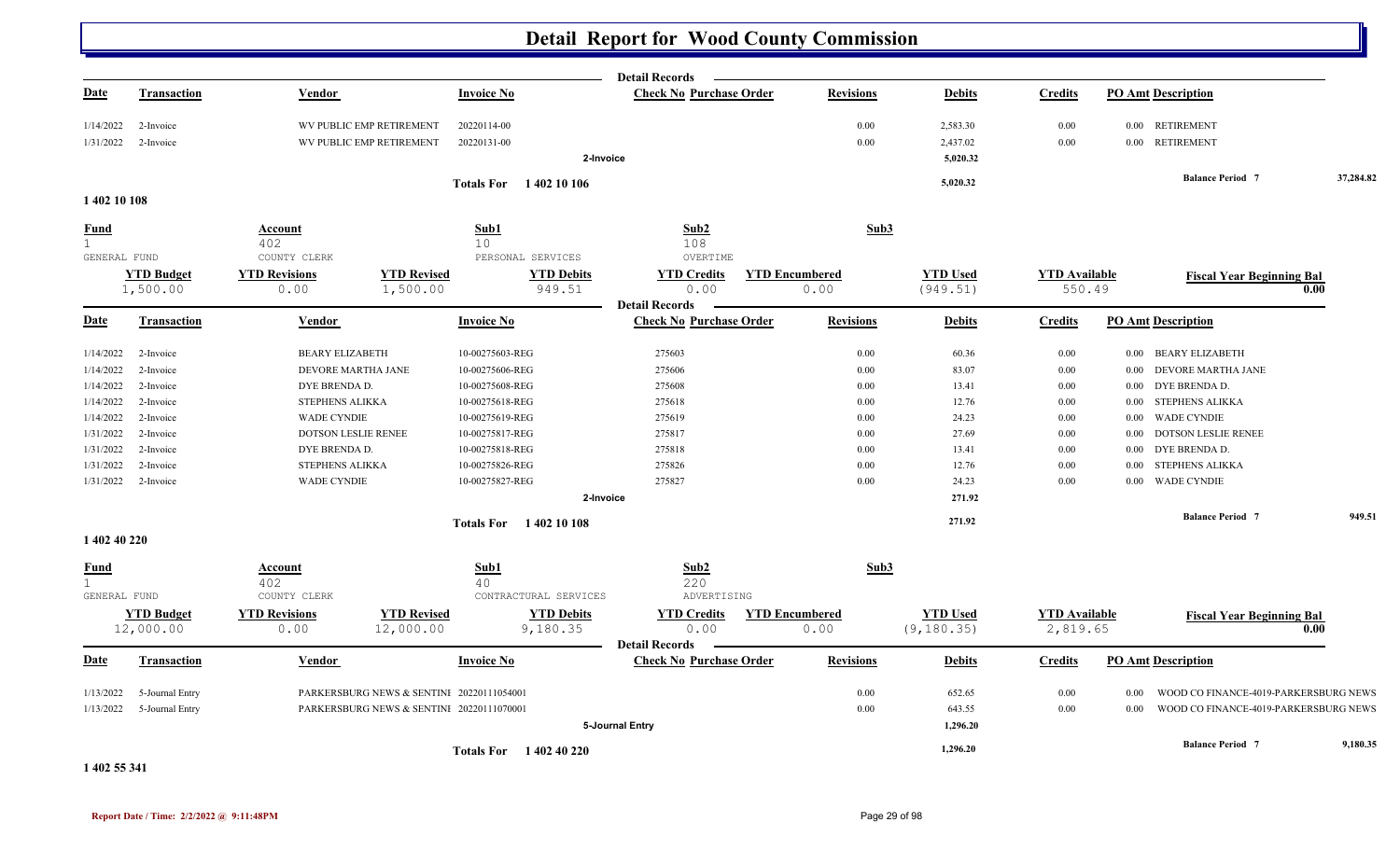| <b>Fund</b>  |                                | <b>Account</b><br>402                         |                                   | Sub1<br>55                                   | Sub2<br>341                                         |                                                         | Sub3                            |                                   |          |                                                                    |           |
|--------------|--------------------------------|-----------------------------------------------|-----------------------------------|----------------------------------------------|-----------------------------------------------------|---------------------------------------------------------|---------------------------------|-----------------------------------|----------|--------------------------------------------------------------------|-----------|
| GENERAL FUND | <b>YTD Budget</b><br>10,000.00 | COUNTY CLERK<br><b>YTD Revisions</b><br>44.00 | <b>YTD Revised</b><br>10,044.00   | COMMODITIES<br><b>YTD Debits</b><br>5,017.41 | <b>YTD Credits</b><br>0.00                          | SUPPLIES/MATERIALS<br><b>YTD Encumbered</b><br>2,109.82 | <b>YTD Used</b><br>(5, 017.41)  | <b>YTD</b> Available<br>2,916.77  |          | <b>Fiscal Year Beginning Bal</b><br>0.00                           |           |
|              |                                |                                               |                                   |                                              | <b>Detail Records</b>                               |                                                         |                                 |                                   |          |                                                                    |           |
| <u>Date</u>  | <b>Transaction</b>             | Vendor                                        |                                   | <b>Invoice No</b>                            | <b>Check No Purchase Order</b>                      | <b>Revisions</b>                                        | <b>Debits</b>                   | <b>Credits</b>                    |          | <b>PO Amt Description</b>                                          |           |
| 1/10/2022    | 1-Purchase Order               |                                               | OFFICE DEPOT                      |                                              | 85299                                               |                                                         | 0.00<br>0.00                    | $0.00\,$                          |          | 106.70 Misc office supplies - moisteners, post-it notes, stapler,  |           |
| 1/10/2022    | 1-Purchase Order               |                                               | <b>STATIONERS INC</b>             |                                              | 85300                                               |                                                         | 0.00<br>0.00                    | 0.00                              |          | 700.50 Lorell Riser Desk Sit-to-Stand #81974                       |           |
|              |                                |                                               |                                   |                                              | 1-Purchase Order                                    |                                                         |                                 |                                   |          |                                                                    |           |
| 1/27/2022    | 1-Purchase Order Pending Pcard |                                               | <b>CAPITOL BUSINESS INTERIORS</b> |                                              | 85369                                               |                                                         | 0.00<br>0.00                    | 0.00                              |          | 794.58 Four leg guest chair/wood frame/black leather               |           |
| 1/27/2022    | 1-Purchase Order Pending Pcard |                                               | <b>CAPITOL BUSINESS INTERIORS</b> |                                              | 85369                                               |                                                         | 0.00<br>0.00                    | 0.00                              |          | 423.12 Metal storage cabinet 36wx72hx18d Putty                     |           |
|              |                                |                                               |                                   |                                              | 1-Purchase Order Pend                               |                                                         |                                 |                                   |          |                                                                    |           |
| 1/11/2022    | 2-Invoice                      |                                               | CRYSTAL SPRING WATER              | 678884                                       | 173059                                              |                                                         | $0.00\,$<br>25.00               | $0.00\,$                          |          | 0.00 WATER                                                         |           |
| 1/11/2022    | 2-Invoice                      |                                               | CRYSTAL SPRING WATER              | 12214368                                     | 173059                                              |                                                         | $0.00\,$<br>16.00               | $0.00\,$                          |          | 0.00 COOLER RENT                                                   |           |
| 1/14/2022    | 2-Invoice                      |                                               | OFFICE DEPOT                      | 216737774001                                 | 85299<br>173108                                     |                                                         | $0.00\,$<br>18.29               | $0.00\,$                          |          | (18.29) Misc office supplies - moisteners, post-it notes, stapler, |           |
| 1/21/2022    | 2-Invoice                      |                                               | OFFICE DEPOT                      | 220354853001                                 | 85299<br>173124                                     |                                                         | 0.00<br>18.67                   | 0.00                              |          | (18.67) Misc office supplies - moisteners, post-it notes, stapler, |           |
| 1/21/2022    | 2-Invoice                      |                                               | OFFICE DEPOT                      | 220354852001                                 | 85299<br>173124                                     |                                                         | 0.00<br>68.79                   | $0.00\,$                          |          | (68.79) Misc office supplies - moisteners, post-it notes, stapler, |           |
| 1/21/2022    | 2-Invoice                      |                                               | OFFICE DEPOT                      | 220290450001                                 | 85299<br>173124                                     |                                                         | 0.00<br>16.56                   | 0.00                              |          | (0.95) Misc office supplies - moisteners, post-it notes, stapler,  |           |
|              |                                |                                               |                                   |                                              | 2-Invoice                                           |                                                         | 163.31                          |                                   |          |                                                                    |           |
| 1/13/2022    | 5-Journal Entry                |                                               | <b>STATIONERS INC</b>             | 20220111055001                               | 85080                                               |                                                         | 0.00<br>194.40                  | 0.00                              |          | (194.40) ERC-31 BLACK PRINTER RIBBONS WOOD CO FIN                  |           |
|              |                                |                                               |                                   |                                              | 5-Journal Entry                                     |                                                         | 194.40                          |                                   |          |                                                                    |           |
|              |                                |                                               |                                   | Totals For 1402 55 341                       |                                                     |                                                         | 357.71                          |                                   | 1,723.80 | <b>Balance Period 7</b>                                            | 5,017.41  |
| 1 403 10 101 |                                |                                               |                                   |                                              |                                                     |                                                         |                                 |                                   |          |                                                                    |           |
| <u>Fund</u>  |                                | <b>Account</b><br>403                         |                                   | Sub1<br>10                                   | Sub2<br>101                                         |                                                         | Sub3                            |                                   |          |                                                                    |           |
| GENERAL FUND |                                | CIRCUIT CLERK                                 |                                   | PERSONAL SERVICES                            |                                                     | ELECTED OFFICIALS                                       |                                 |                                   |          |                                                                    |           |
|              | <b>YTD Budget</b><br>62,093.00 | <b>YTD Revisions</b><br>0.00                  | <b>YTD Revised</b><br>62,093.00   | <b>YTD Debits</b><br>36,220.94               | <b>YTD Credits</b><br>0.00<br><b>Detail Records</b> | <b>YTD Encumbered</b><br>0.00                           | <b>YTD Used</b><br>(36, 220.94) | <b>YTD Available</b><br>25,872.06 |          | <b>Fiscal Year Beginning Bal</b><br>0.00                           |           |
| <b>Date</b>  | <b>Transaction</b>             | Vendor                                        |                                   | <b>Invoice No</b>                            | <b>Check No Purchase Order</b>                      | <b>Revisions</b>                                        | <b>Debits</b>                   | <b>Credits</b>                    |          | <b>PO Amt Description</b>                                          |           |
| 1/14/2022    | 2-Invoice                      |                                               | RIDGWAY CELESTE A.                | 10-00275632-REG                              | 275632                                              |                                                         | 0.00<br>2,587.21                | 0.00                              |          | 0.00 RIDGWAY CELESTE A.                                            |           |
| 1/31/2022    | 2-Invoice                      |                                               | RIDGWAY CELESTE A.                | 10-00275840-REG                              | 275840                                              |                                                         | 2,587.21<br>0.00                | $0.00\,$                          |          | 0.00 RIDGWAY CELESTE A.                                            |           |
|              |                                |                                               |                                   |                                              | 2-Invoice                                           |                                                         | 5,174.42                        |                                   |          |                                                                    |           |
|              |                                |                                               |                                   |                                              |                                                     |                                                         |                                 |                                   |          | <b>Balance Period 7</b>                                            | 36,220.94 |
| .            |                                |                                               |                                   | Totals For 1403 10 101                       |                                                     |                                                         | 5,174.42                        |                                   |          |                                                                    |           |
|              |                                |                                               |                                   |                                              |                                                     |                                                         |                                 |                                   |          |                                                                    |           |

**1 403 10 103**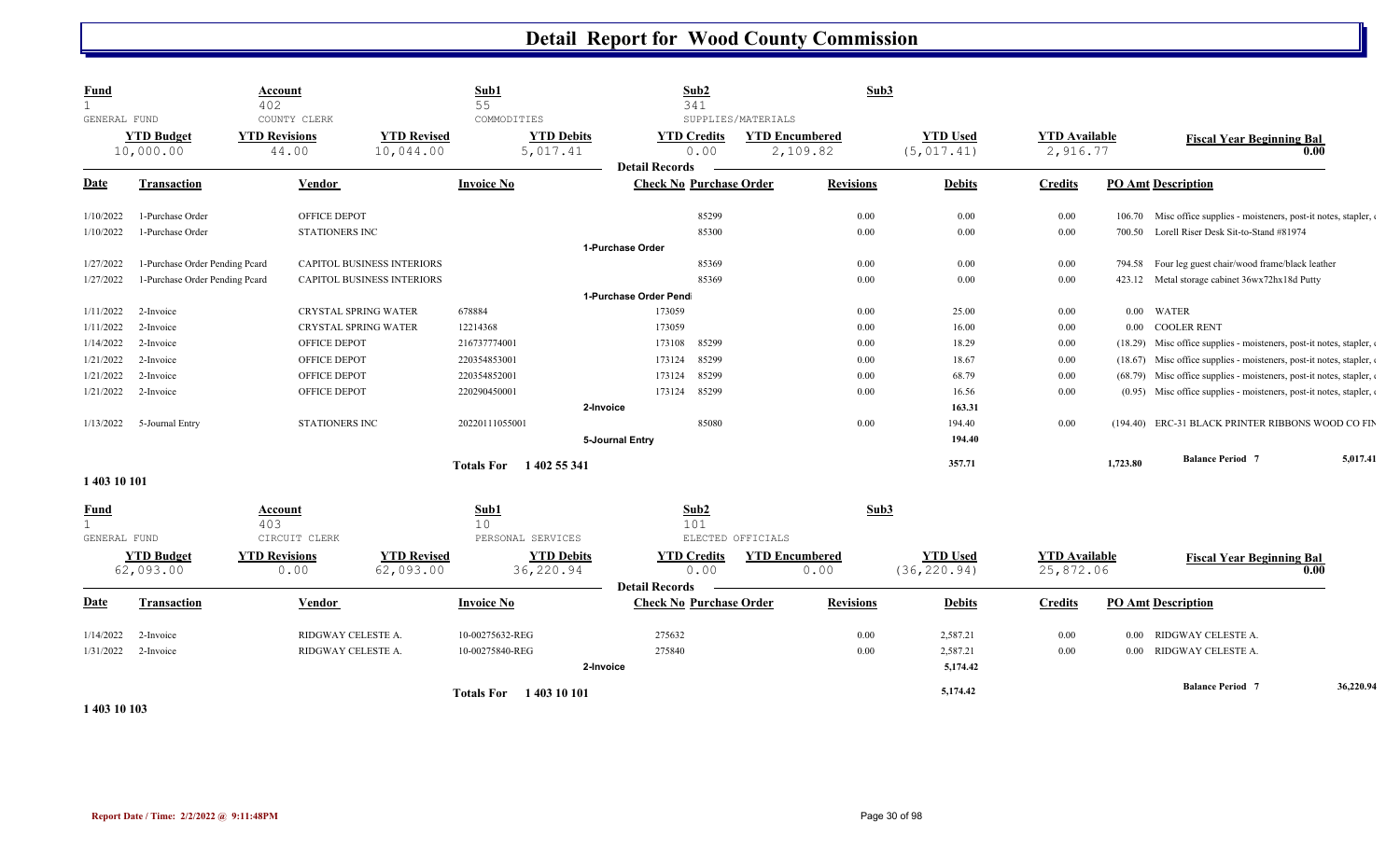| <u>Fund</u><br>$\mathbf{1}$          |                                | <b>Account</b><br>403           |                       | Sub1<br>10                      | Sub2<br>103                                         | Sub3                  |                 |                      |                                    |            |
|--------------------------------------|--------------------------------|---------------------------------|-----------------------|---------------------------------|-----------------------------------------------------|-----------------------|-----------------|----------------------|------------------------------------|------------|
| GENERAL FUND                         |                                | CIRCUIT CLERK                   |                       | PERSONAL SERVICES               | SALARIES-DEPUTIES                                   |                       |                 |                      |                                    |            |
|                                      | <b>YTD Budget</b>              | <b>YTD Revisions</b>            | <b>YTD Revised</b>    | <b>YTD Debits</b>               | <b>YTD Credits</b>                                  | <b>YTD Encumbered</b> | <b>YTD Used</b> | <b>YTD Available</b> | <b>Fiscal Year Beginning Bal</b>   |            |
|                                      | 428,102.00                     | 0.00                            | 428,102.00            | 249,725.57                      | 0.00                                                | 0.00                  | (249, 725.57)   | 178,376.43           |                                    | 0.00       |
|                                      |                                |                                 |                       |                                 | <b>Detail Records</b>                               |                       |                 |                      |                                    |            |
| Date                                 | <b>Transaction</b>             | Vendor                          |                       | <b>Invoice No</b>               | <b>Check No Purchase Order</b>                      | <b>Revisions</b>      | <b>Debits</b>   | <b>Credits</b>       | <b>PO Amt Description</b>          |            |
| 1/14/2022                            | 2-Invoice                      | <b>BONNELL CRYSTAL</b>          |                       | 10-00275620-REG                 | 275620                                              | 0.00                  | 1,279.08        | $0.00\,$             | <b>BONNELL CRYSTAL</b><br>$0.00\,$ |            |
| 1/14/2022                            | 2-Invoice                      |                                 | DAUGHERTY ANDREA M    | 10-00275621-REG                 | 275621                                              | 0.00                  | 1,279.08        | $0.00\,$             | DAUGHERTY ANDREA M<br>0.00         |            |
| 1/14/2022                            | 2-Invoice                      | HENRIE MARGARET J               |                       | 10-00275623-REG                 | 275623                                              | 0.00                  | 1,276.25        | $0.00\,$             | HENRIE MARGARET J<br>0.00          |            |
| 1/14/2022                            | 2-Invoice                      |                                 | JACKS DEBORAH KAY     | 10-00275624-REG                 | 275624                                              | 0.00                  | 1,482.79        | $0.00\,$             | JACKS DEBORAH KAY<br>0.00          |            |
| 1/14/2022                            | 2-Invoice                      | KAUFMAN DENISE A.               |                       | 10-00275625-REG                 | 275625                                              | 0.00                  | 1,566.26        | $0.00\,$             | KAUFMAN DENISE A.<br>0.00          |            |
| 1/14/2022                            | 2-Invoice                      |                                 | LALLATHIN DONNA M     | 10-00275627-REG                 | 275627                                              | 0.00                  | 1,275.58        | $0.00\,$             | LALLATHIN DONNA M<br>0.00          |            |
| 1/14/2022                            | 2-Invoice                      | LEACH AMY S.                    |                       | 10-00275628-REG                 | 275628                                              | 0.00                  | 1,368.00        | 0.00                 | <b>LEACH AMY S.</b><br>0.00        |            |
| 1/14/2022                            | 2-Invoice                      | <b>MILLER DAWN</b>              |                       | 10-00275629-REG                 | 275629                                              | 0.00                  | 1,278.75        | $0.00\,$             | <b>MILLER DAWN</b><br>0.00         |            |
| 1/14/2022                            | 2-Invoice                      |                                 | PALMER ERICA NICOLE   | 10-00275631-REG                 | 275631                                              | 0.00                  | 1,266.58        | $0.00\,$             | PALMER ERICA NICOLE<br>0.00        |            |
| 1/14/2022                            | 2-Invoice                      |                                 | ROCKHOLD MICHELE LYNN | 10-00275633-REG                 | 275633                                              | 0.00                  | 2,002.61        | $0.00\,$             | ROCKHOLD MICHELE LYNN<br>0.00      |            |
| 1/14/2022                            | 2-Invoice                      | WALTERS TERESA G.               |                       | 10-00275634-REG                 | 275634                                              | 0.00                  | 1,760.12        | $0.00\,$             | <b>WALTERS TERESA G.</b><br>0.00   |            |
| 1/14/2022                            | 2-Invoice                      | WILLIAMS TRACY A.               |                       | 10-00275635-REG                 | 275635                                              | 0.00                  | 2,002.44        | $0.00\,$             | WILLIAMS TRACY A.<br>0.00          |            |
| 1/31/2022                            | 2-Invoice                      | <b>BONNELL CRYSTAL</b>          |                       | 10-00275828-REG                 | 275828                                              | 0.00                  | 1,279.08        | $0.00\,$             | <b>BONNELL CRYSTAL</b><br>0.00     |            |
| 1/31/2022                            | 2-Invoice                      |                                 | DAUGHERTY ANDREA M    | 10-00275829-REG                 | 275829                                              | 0.00                  | 1,279.08        | 0.00                 | DAUGHERTY ANDREA M<br>0.00         |            |
| 1/31/2022                            | 2-Invoice                      | HENRIE MARGARET J               |                       | 10-00275831-REG                 | 275831                                              | 0.00                  | 1,276.25        | $0.00\,$             | HENRIE MARGARET J<br>0.00          |            |
| 1/31/2022                            | 2-Invoice                      |                                 | JACKS DEBORAH KAY     | 10-00275832-REG                 | 275832                                              | 0.00                  | 1,482.79        | $0.00\,$             | JACKS DEBORAH KAY<br>0.00          |            |
| 1/31/2022                            | 2-Invoice                      | KAUFMAN DENISE A.               |                       | 10-00275833-REG                 | 275833                                              | 0.00                  | 1,566.26        | $0.00\,$             | KAUFMAN DENISE A.<br>0.00          |            |
| 1/31/2022                            | 2-Invoice                      |                                 | LALLATHIN DONNA M     | 10-00275835-REG                 | 275835                                              | 0.00                  | 1,275.58        | 0.00                 | LALLATHIN DONNA M<br>0.00          |            |
| 1/31/2022                            | 2-Invoice                      | LEACH AMY S.                    |                       | 10-00275836-REG                 | 275836                                              | 0.00                  | 1,368.00        | $0.00\,$             | <b>LEACH AMY S.</b><br>0.00        |            |
| 1/31/2022                            | 2-Invoice                      | <b>MILLER DAWN</b>              |                       | 10-00275837-REG                 | 275837                                              | 0.00                  | 1,278.75        | $0.00\,$             | <b>MILLER DAWN</b><br>0.00         |            |
| 1/31/2022                            | 2-Invoice                      |                                 | PALMER ERICA NICOLE   | 10-00275839-REG                 | 275839                                              | 0.00                  | 1,266.58        | $0.00\,$             | PALMER ERICA NICOLE<br>0.00        |            |
| 1/31/2022                            | 2-Invoice                      |                                 | ROCKHOLD MICHELE LYNN | 10-00275841-REG                 | 275841                                              | 0.00                  | 2,002.61        | $0.00\,$             | ROCKHOLD MICHELE LYNN<br>0.00      |            |
| 1/31/2022                            | 2-Invoice                      | <b>WALTERS TERESA G.</b>        |                       | 10-00275842-REG                 | 275842                                              | 0.00                  | 1,760.12        | 0.00                 | <b>WALTERS TERESA G.</b><br>0.00   |            |
| 1/31/2022                            | 2-Invoice                      | WILLIAMS TRACY A.               |                       | 10-00275843-REG                 | 275843                                              | 0.00                  | 2,002.44        | 0.00                 | WILLIAMS TRACY A.<br>0.00          |            |
|                                      |                                |                                 |                       | 2-Invoice                       |                                                     |                       | 35,675.08       |                      |                                    |            |
|                                      |                                |                                 |                       | Totals For 1403 10 103          |                                                     |                       | 35,675.08       |                      | <b>Balance Period 7</b>            | 249,725.57 |
| 1 403 10 104                         |                                |                                 |                       |                                 |                                                     |                       |                 |                      |                                    |            |
| Fund<br>$\mathbf{1}$<br>GENERAL FUND |                                | Account<br>403<br>CIRCUIT CLERK |                       | Sub1<br>10<br>PERSONAL SERVICES | Sub2<br>104<br>SOCIAL SECURITY                      | Sub3                  |                 |                      |                                    |            |
|                                      |                                | <b>YTD Revisions</b>            | <b>YTD Revised</b>    |                                 |                                                     | <b>YTD Encumbered</b> | <b>YTD Used</b> | <b>YTD Available</b> |                                    |            |
|                                      | <b>YTD Budget</b><br>39,412.00 | 0.00                            | 39,412.00             | <b>YTD Debits</b><br>21,996.63  | <b>YTD Credits</b><br>0.00<br><b>Detail Records</b> | 0.00                  | (21, 996.63)    | 17, 415.37           | <b>Fiscal Year Beginning Bal</b>   | 0.00       |
| <b>Date</b>                          | <b>Transaction</b>             | Vendor                          |                       | <b>Invoice No</b>               | <b>Check No Purchase Order</b>                      | <b>Revisions</b>      | <b>Debits</b>   | <b>Credits</b>       | <b>PO Amt Description</b>          |            |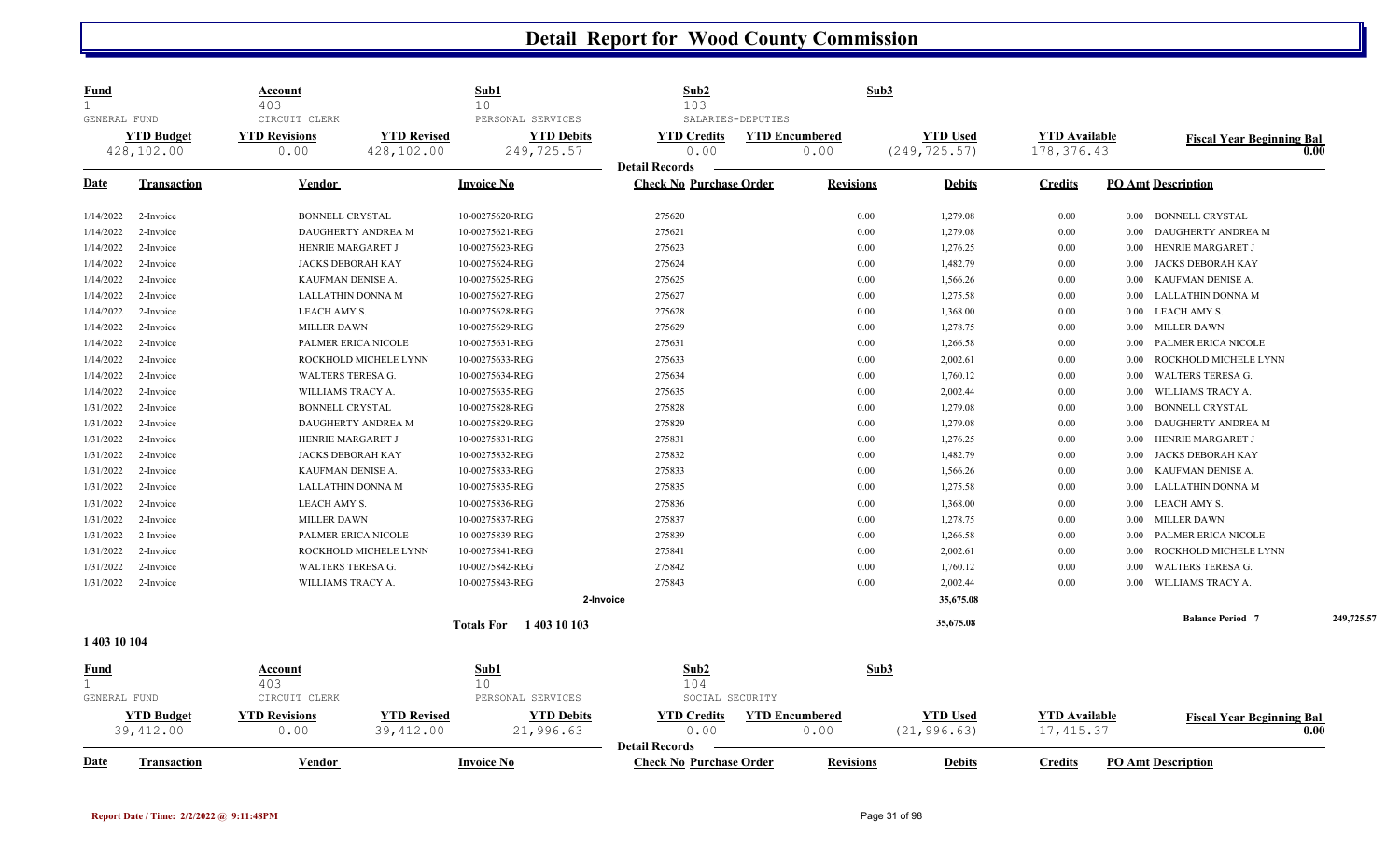|                             |                                 |                              |                                  | <b>Detail Report for Wood County Commission</b> |                                                     |                  |                                 |                                   |                                  |           |
|-----------------------------|---------------------------------|------------------------------|----------------------------------|-------------------------------------------------|-----------------------------------------------------|------------------|---------------------------------|-----------------------------------|----------------------------------|-----------|
| 1/14/2022                   | 2-Invoice                       | DEPARTMENT OF TREASURY       | 20220114-00                      | 3813                                            |                                                     | 0.00             | 1,273.21                        | $0.00\,$                          | $0.00$ FICA                      |           |
| 1/14/2022                   | 2-Invoice                       | DEPARTMENT OF TREASURY       | 20220114-00                      | 3813                                            |                                                     | 0.00             | 297.75                          | 0.00                              | <b>MED</b><br>0.00               |           |
| 1/31/2022                   | 2-Invoice                       | DEPARTMENT OF TREASURY       | 20220131-00                      | 3824                                            |                                                     | 0.00             | 1,259.97                        | 0.00                              | $0.00$ FICA                      |           |
| 1/31/2022                   | 2-Invoice                       | DEPARTMENT OF TREASURY       | 20220131-00                      | 3824                                            |                                                     | 0.00             | 294.69                          | 0.00                              | MED<br>$0.00\,$                  |           |
|                             |                                 |                              |                                  | 2-Invoice                                       |                                                     |                  | 3,125.62                        |                                   |                                  |           |
|                             |                                 |                              | <b>Totals For</b> 1403 10 104    |                                                 |                                                     |                  | 3,125.62                        |                                   | <b>Balance Period 7</b>          | 21,996.63 |
| 1 403 10 105                |                                 |                              |                                  |                                                 |                                                     |                  |                                 |                                   |                                  |           |
| <b>Fund</b><br>$\mathbf{1}$ |                                 | Account<br>403               | Sub1<br>10                       |                                                 | Sub2<br>105                                         | Sub3             |                                 |                                   |                                  |           |
| GENERAL FUND                |                                 | CIRCUIT CLERK                |                                  | PERSONAL SERVICES                               | INSURANCE PREMIUM                                   |                  |                                 |                                   |                                  |           |
|                             | <b>YTD Budget</b><br>167,491.00 | <b>YTD Revisions</b><br>0.00 | <b>YTD Revised</b><br>167,491.00 | <b>YTD Debits</b><br>87, 933.48                 | <b>YTD Encumbered</b><br><b>YTD Credits</b><br>0.00 | 0.00             | <b>YTD Used</b><br>(87, 933.48) | <b>YTD</b> Available<br>79,557.52 | <b>Fiscal Year Beginning Bal</b> | 0.00      |
| <u>Date</u>                 | <b>Transaction</b>              | Vendor                       | <b>Invoice No</b>                | <b>Detail Records</b>                           | <b>Check No Purchase Order</b>                      | <b>Revisions</b> | <b>Debits</b>                   | <b>Credits</b>                    | <b>PO Amt Description</b>        |           |
| 1/3/2022                    | 2-Invoice                       | HIGHMARK WEST VIRGINIA       | 01012022                         | 3802                                            |                                                     | 0.00             | 13,460.47                       | 0.00                              | 0.00 HEALTH PREMIUM              |           |
| 1/4/2022                    | 2-Invoice                       | MUTUAL OF OMAHA              | 1285351121                       | 173044                                          |                                                     | 0.00             | 28.34                           | 0.00                              | <b>BASIC LIFE</b><br>0.00        |           |
| 1/4/2022                    | 2-Invoice                       | MUTUAL OF OMAHA              | 1285351121                       | 173044                                          |                                                     | 0.00             | 102.12                          | $0.00\,$                          | 0.00<br>LTD                      |           |
| 1/4/2022                    | 2-Invoice                       | VISION SERVICE PLAN (WV)     | 12022                            | 173051                                          |                                                     | 0.00             | 39.84                           | $0.00\,$                          | SINGLE VISION<br>$0.00\,$        |           |
| 1/4/2022                    | 2-Invoice                       | VISION SERVICE PLAN (WV)     | 12022                            | 173051                                          |                                                     | 0.00             | 96.00                           | $0.00\,$                          | <b>FAMILY VISION</b><br>0.00     |           |
| 1/11/2022                   | 2-Invoice                       | <b>RENAISSANCE</b>           | 01112021                         | 3808                                            |                                                     | 0.00             | 361.41                          | 0.00                              | <b>DENTAL CLAIMS</b><br>0.00     |           |
| 1/13/2022                   | 2-Invoice                       | HIGHMARK WEST VIRGINIA       | F220111A5142                     | 3816                                            |                                                     | 0.00             | 123.12                          | 0.00                              | <b>HRA</b><br>0.00               |           |
| 1/13/2022                   | 2-Invoice                       | HIGHMARK WEST VIRGINIA       | F2201110A9948                    | 3817                                            |                                                     | 0.00             | 221.98                          | $0.00\,$                          | $0.00$ HRA                       |           |
|                             |                                 |                              |                                  | 2-Invoice                                       |                                                     |                  | 14,433.28                       |                                   |                                  |           |
|                             |                                 |                              | Totals For 1403 10 105           |                                                 |                                                     |                  | 14,433.28                       |                                   | <b>Balance Period 7</b>          | 87,933.48 |
| 1 403 10 106                |                                 |                              |                                  |                                                 |                                                     |                  |                                 |                                   |                                  |           |
| <u>Fund</u><br>$\mathbf{1}$ |                                 | Account<br>403               | Sub1<br>10                       |                                                 | Sub2<br>106                                         | Sub3             |                                 |                                   |                                  |           |
| GENERAL FUND                |                                 | CIRCUIT CLERK                |                                  | PERSONAL SERVICES                               | RETIREMENT                                          |                  |                                 |                                   |                                  |           |
|                             | <b>YTD Budget</b>               | <b>YTD Revisions</b>         | <b>YTD Revised</b>               | <b>YTD Debits</b>                               | <b>YTD Encumbered</b><br><b>YTD Credits</b>         |                  | <b>YTD Used</b>                 | <b>YTD Available</b>              | <b>Fiscal Year Beginning Bal</b> |           |
|                             | 49,119.00                       | 0.00                         | 49,119.00                        | 28,594.58<br><b>Detail Records</b>              | 0.00                                                | 0.00             | (28, 594.58)                    | 20,524.42                         |                                  | 0.00      |
| <u>Date</u>                 | <b>Transaction</b>              | Vendor                       | <b>Invoice No</b>                |                                                 | <b>Check No Purchase Order</b>                      | <b>Revisions</b> | <b>Debits</b>                   | <b>Credits</b>                    | <b>PO Amt Description</b>        |           |
| 1/14/2022                   | 2-Invoice                       | WV PUBLIC EMP RETIREMENT     | 20220114-00                      |                                                 |                                                     | 0.00             | 2,042.47                        | 0.00                              | 0.00 RETIREMENT                  |           |
| 1/31/2022                   | 2-Invoice                       | WV PUBLIC EMP RETIREMENT     | 20220131-00                      |                                                 |                                                     | 0.00             | 2,042.47                        | 0.00                              | 0.00 RETIREMENT                  |           |
|                             |                                 |                              |                                  | 2-Invoice                                       |                                                     |                  | 4,084.94                        |                                   |                                  |           |
| .                           |                                 |                              | <b>Totals For</b> 1403 10 106    |                                                 |                                                     |                  | 4,084.94                        |                                   | <b>Balance Period 7</b>          | 28,594.58 |

**1 403 10 109**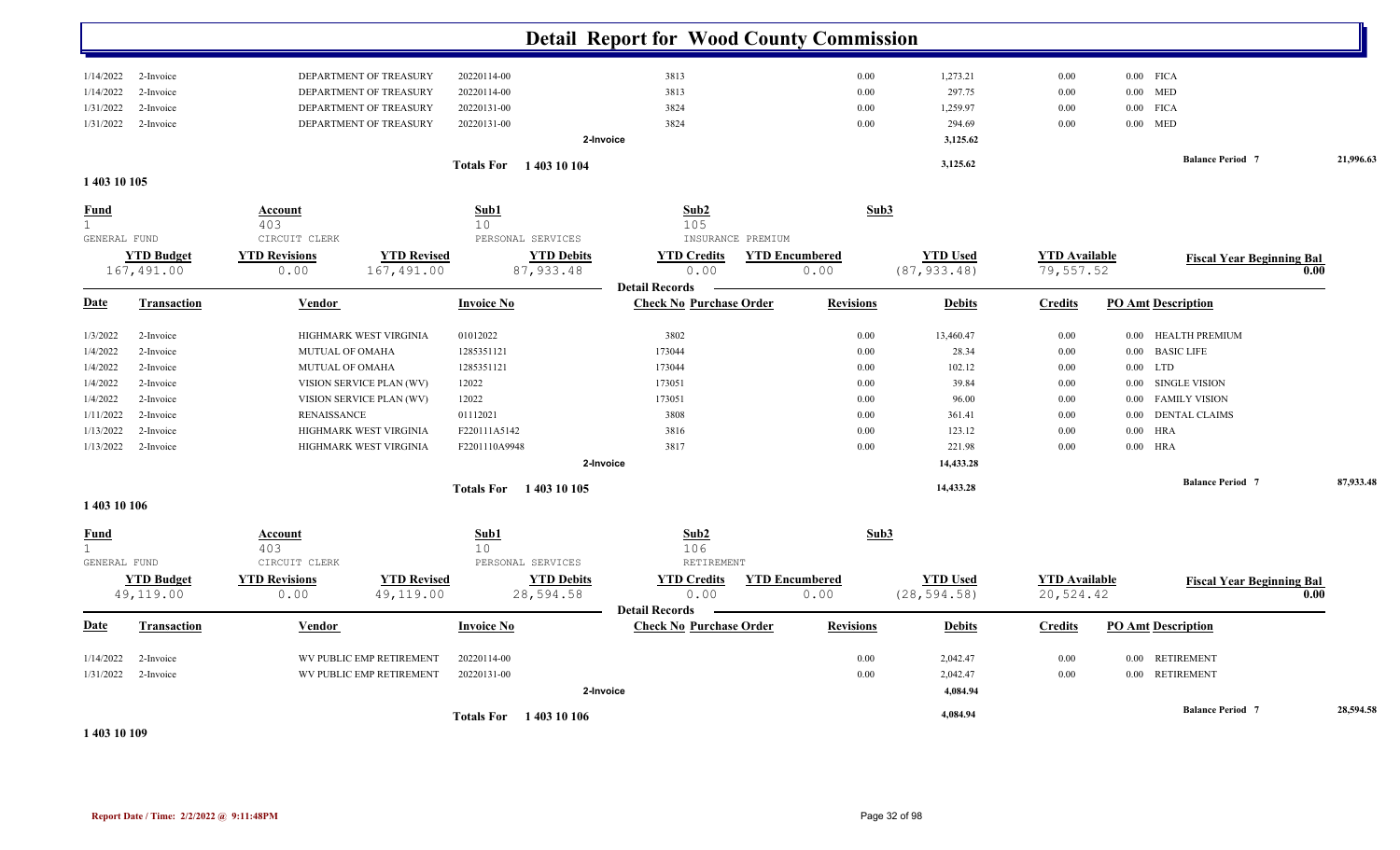| <b>Fund</b>            |                                | <b>Account</b><br>403                    |                                 | Sub1<br>10                         | Sub2<br>109                                             | Sub3                          |                                 |                                  |          |                                                            |           |
|------------------------|--------------------------------|------------------------------------------|---------------------------------|------------------------------------|---------------------------------------------------------|-------------------------------|---------------------------------|----------------------------------|----------|------------------------------------------------------------|-----------|
| GENERAL FUND           |                                | CIRCUIT CLERK                            |                                 | PERSONAL SERVICES                  | EXTRA HELP                                              |                               |                                 |                                  |          |                                                            |           |
|                        | <b>YTD Budget</b><br>24,000.00 | <b>YTD Revisions</b><br>0.00             | <b>YTD Revised</b><br>24,000.00 | <b>YTD Debits</b><br>14, 152.50    | <b>YTD Credits</b><br>0.00                              | <b>YTD Encumbered</b><br>0.00 | <b>YTD Used</b><br>(14, 152.50) | <b>YTD</b> Available<br>9,847.50 |          | <b>Fiscal Year Beginning Bal</b><br>0.00                   |           |
|                        |                                |                                          |                                 |                                    | <b>Detail Records</b>                                   |                               |                                 |                                  |          |                                                            |           |
| <b>Date</b>            | <b>Transaction</b>             | <b>Vendor</b>                            |                                 | <b>Invoice No</b>                  | <b>Check No Purchase Order</b>                          | <b>Revisions</b>              | <b>Debits</b>                   | <b>Credits</b>                   |          | <b>PO Amt Description</b>                                  |           |
| 1/14/2022              | 2-Invoice                      | FORSHEY BARBARA S.                       |                                 | 10-00275622-REG                    | 275622                                                  | 0.00                          | 250.00                          | 0.00                             |          | 0.00 FORSHEY BARBARA S.                                    |           |
| 1/14/2022              | 2-Invoice                      | KUCZKO JULIE D                           |                                 | 10-00275626-REG                    | 275626                                                  | 0.00                          | 280.00                          | 0.00                             | 0.00     | KUCZKO JULIE D                                             |           |
| 1/14/2022              | 2-Invoice                      | <b>O'CONNOR MONAL</b>                    |                                 | 10-00275630-REG                    | 275630                                                  | 0.00                          | 600.00                          | 0.00                             | $0.00\,$ | O'CONNOR MONA L                                            |           |
| 1/31/2022              | 2-Invoice                      | FORSHEY BARBARA S.                       |                                 | 10-00275830-REG                    | 275830                                                  | 0.00                          | 150.00                          | 0.00                             | $0.00\,$ | FORSHEY BARBARA S.                                         |           |
| 1/31/2022              | 2-Invoice                      | KUCZKO JULIE D                           |                                 | 10-00275834-REG                    | 275834                                                  | 0.00                          | 392.50                          | 0.00                             | 0.00     | KUCZKO JULIE D                                             |           |
| 1/31/2022              | 2-Invoice                      | <b>O'CONNOR MONAL</b>                    |                                 | 10-00275838-REG                    | 275838                                                  | 0.00                          | 337.50                          | 0.00                             | $0.00\,$ | O'CONNOR MONA L                                            |           |
|                        |                                |                                          |                                 |                                    | 2-Invoice                                               |                               | 2,010.00                        |                                  |          |                                                            |           |
|                        |                                |                                          |                                 | Totals For 1403 10 109             |                                                         |                               | 2,010.00                        |                                  |          | <b>Balance Period 7</b>                                    | 14,152.50 |
| 1 403 55 341           |                                |                                          |                                 |                                    |                                                         |                               |                                 |                                  |          |                                                            |           |
| Fund                   |                                | Account                                  |                                 | Sub1                               | Sub2                                                    | Sub3                          |                                 |                                  |          |                                                            |           |
| $\mathbf{1}$           |                                | 403                                      |                                 | 55                                 | 341                                                     |                               |                                 |                                  |          |                                                            |           |
| GENERAL FUND           |                                | CIRCUIT CLERK                            |                                 | COMMODITIES                        | SUPPLIES/MATERIALS                                      |                               |                                 |                                  |          |                                                            |           |
|                        | <b>YTD Budget</b>              | <b>YTD Revisions</b>                     | <b>YTD Revised</b>              | <b>YTD Debits</b>                  | <b>YTD Credits</b>                                      | <b>YTD Encumbered</b>         | <b>YTD Used</b>                 | <b>YTD</b> Available             |          | <b>Fiscal Year Beginning Bal</b>                           |           |
|                        | 7,000.00                       | 2,326.00                                 | 9,326.00                        | 3,811.25                           | 0.00                                                    | 569.88                        | (3, 811.25)                     | 4,944.87                         |          | 0.00                                                       |           |
|                        |                                |                                          |                                 |                                    | <b>Detail Records</b>                                   |                               |                                 |                                  |          |                                                            |           |
| <b>Date</b>            | <b>Transaction</b>             | <b>Vendor</b>                            |                                 | <b>Invoice No</b>                  | <b>Check No Purchase Order</b>                          | <b>Revisions</b>              | <b>Debits</b>                   | <b>Credits</b>                   |          | <b>PO Amt Description</b>                                  |           |
| 1/10/2022              | 1-Purchase Order               | <b>STATIONERS INC</b>                    |                                 |                                    | 85296                                                   |                               |                                 |                                  |          | 180.00 Various office supplies                             |           |
|                        |                                |                                          |                                 |                                    |                                                         | 0.00                          | 0.00                            | 0.00                             |          |                                                            |           |
|                        |                                |                                          |                                 |                                    | 1-Purchase Order                                        |                               |                                 |                                  |          |                                                            |           |
| 1/13/2022              | 5-Journal Entry                | <b>STATIONERS INC</b>                    |                                 | 20220111075001                     | 85136                                                   | 0.00                          | 131.80                          | 0.00                             | (131.80) | various office supplies, pens, white out, ink pads, etc. W |           |
| 1/13/2022              | 5-Journal Entry                | STATIONERS INC                           |                                 | 20220111082001                     | 85190                                                   | 0.00                          | 37.80                           | 0.00                             |          | (37.80) SIGNATURE STAMPS WOOD CO FINANCE-4019-S            |           |
|                        |                                |                                          |                                 |                                    | 5-Journal Entry                                         |                               | 169.60                          |                                  |          |                                                            |           |
|                        |                                |                                          |                                 | Totals For 1403 55 341             |                                                         |                               | 169.60                          |                                  | 10.40    | <b>Balance Period 7</b>                                    | 3,811.25  |
| 1 404 10 101           |                                |                                          |                                 |                                    |                                                         |                               |                                 |                                  |          |                                                            |           |
| <b>Fund</b>            |                                | <b>Account</b>                           |                                 | Sub1                               | Sub2                                                    | Sub3                          |                                 |                                  |          |                                                            |           |
|                        |                                | 404                                      |                                 | 10                                 | 101                                                     |                               |                                 |                                  |          |                                                            |           |
| GENERAL FUND           |                                | SHERIFF'S TAX                            |                                 | PERSONAL SERVICES                  | ELECTED OFFICIALS                                       |                               |                                 |                                  |          |                                                            |           |
|                        | <b>YTD Budget</b>              | <b>YTD Revisions</b>                     | <b>YTD Revised</b>              | <b>YTD Debits</b>                  | <b>YTD Credits</b>                                      | <b>YTD</b> Encumbered         | <b>YTD Used</b>                 | <b>YTD</b> Available             |          | <b>Fiscal Year Beginning Bal</b>                           |           |
|                        | 50,266.00                      | 0.00                                     | 50,266.00                       | 29, 321.88                         | 0.00                                                    | 0.00                          | (29, 321.88)                    | 20,944.12                        |          | 0.00                                                       |           |
| <b>Date</b>            | <b>Transaction</b>             | Vendor                                   |                                 | <b>Invoice No</b>                  | <b>Detail Records</b><br><b>Check No Purchase Order</b> | <b>Revisions</b>              | <b>Debits</b>                   | <b>Credits</b>                   |          | <b>PO Amt Description</b>                                  |           |
|                        |                                |                                          |                                 |                                    |                                                         |                               |                                 |                                  |          |                                                            |           |
| 1/14/2022<br>1/31/2022 | 2-Invoice<br>2-Invoice         | WOODYARD RICKEY L.<br>WOODYARD RICKEY L. |                                 | 10-00275647-REG<br>10-00275855-REG | 275647<br>275855                                        | 0.00<br>0.00                  | 2,094.42<br>2,094.42            | 0.00<br>0.00                     | 0.00     | WOODYARD RICKEY L.<br>0.00 WOODYARD RICKEY L.              |           |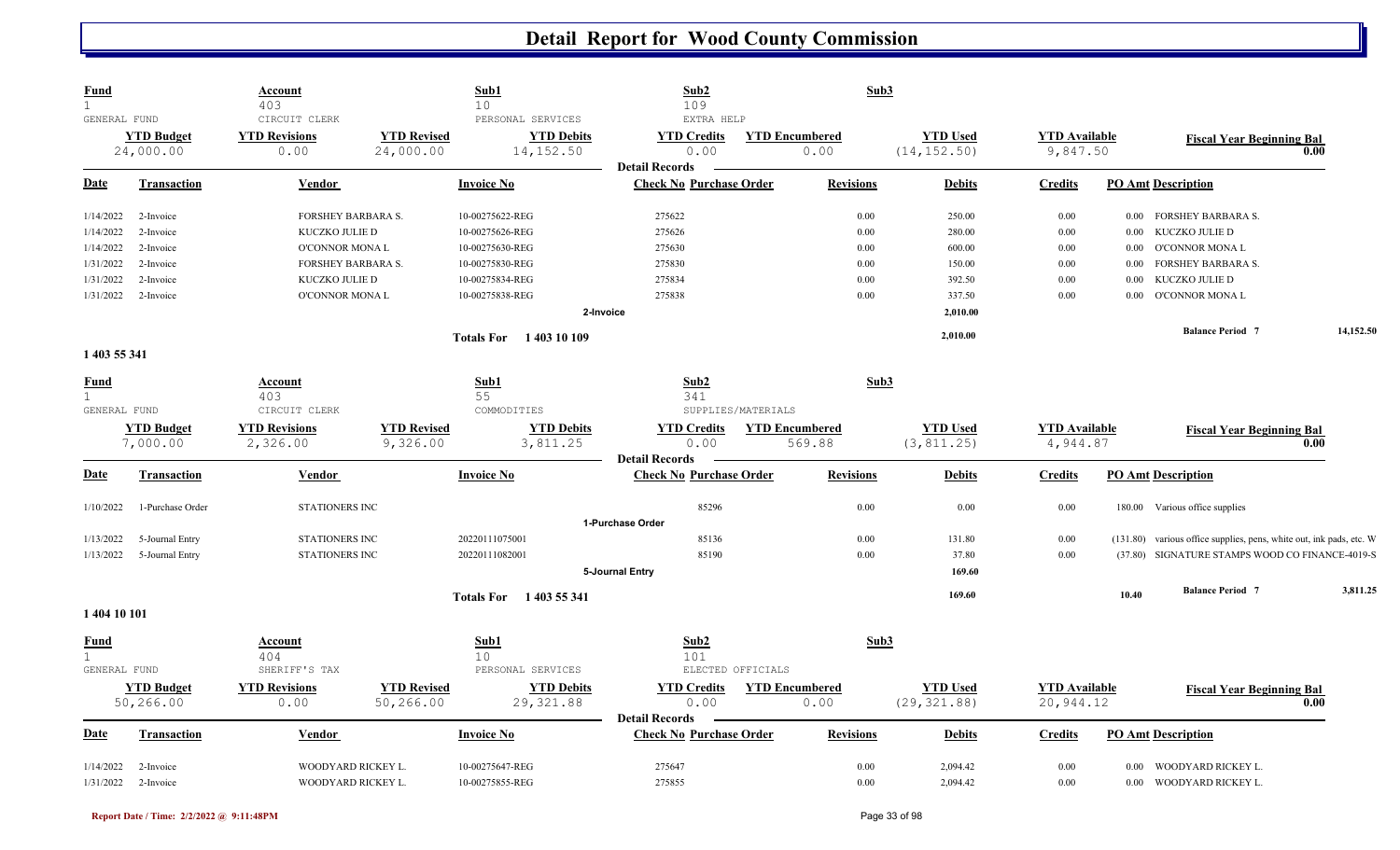|              |                                |                                  |                                 |                                | 2-Invoice                                               |                               | 4,188.84                        |                                   |                                    |            |
|--------------|--------------------------------|----------------------------------|---------------------------------|--------------------------------|---------------------------------------------------------|-------------------------------|---------------------------------|-----------------------------------|------------------------------------|------------|
|              |                                |                                  |                                 | <b>Totals For</b> 1404 10 101  |                                                         |                               | 4,188.84                        |                                   | <b>Balance Period 7</b>            | 29,321.88  |
| 1 404 10 103 |                                |                                  |                                 |                                |                                                         |                               |                                 |                                   |                                    |            |
| <u>Fund</u>  |                                | Account                          |                                 | Sub1                           | Sub2                                                    |                               | Sub3                            |                                   |                                    |            |
| $\mathbf 1$  |                                | 404                              |                                 | 10                             | 103                                                     |                               |                                 |                                   |                                    |            |
| GENERAL FUND |                                | SHERIFF'S TAX                    |                                 | PERSONAL SERVICES              | SALARIES-DEPUTIES                                       |                               |                                 |                                   |                                    |            |
|              | <b>YTD Budget</b>              | <b>YTD Revisions</b>             | <b>YTD Revised</b>              | <b>YTD Debits</b>              | <b>YTD Credits</b>                                      | <b>YTD Encumbered</b>         | <b>YTD Used</b>                 | <b>YTD</b> Available              | <b>Fiscal Year Beginning Bal</b>   |            |
|              | 422,949.00                     | 23,050.00                        | 445,999.00                      | 247,392.65                     | 0.00                                                    | 0.00                          | (247, 392.65)                   | 198,606.35                        |                                    | 0.00       |
| <u>Date</u>  | <b>Transaction</b>             | <b>Vendor</b>                    |                                 | <b>Invoice No</b>              | <b>Detail Records</b><br><b>Check No Purchase Order</b> | <b>Revisions</b>              | <b>Debits</b>                   | <b>Credits</b>                    | <b>PO Amt Description</b>          |            |
| 1/14/2022    | 2-Invoice                      |                                  | RABER-ABLES AMANDA              | 10-00275643-REG                | 275643                                                  | 0.00                          | 1,312.50                        | $0.00\,$                          | RABER-ABLES AMANDA<br>0.00         |            |
| 1/14/2022    | 2-Invoice                      | ADKINS AMANDA J                  |                                 | 10-00275636-REG                | 275636                                                  | 0.00                          | 1,564.06                        | $0.00\,$                          | ADKINS AMANDA J.<br>0.00           |            |
| 1/14/2022    | 2-Invoice                      |                                  | <b>BARGELOH REGINA KAY</b>      | 10-00275637-REG                | 275637                                                  | 0.00                          | 1,378.12                        | $0.00\,$                          | <b>BARGELOH REGINA KAY</b><br>0.00 |            |
| 1/14/2022    | 2-Invoice                      | <b>BENSON REBECCA J</b>          |                                 | 10-00275638-REG                | 275638                                                  | 0.00                          | 1,334.37                        | $0.00\,$                          | <b>BENSON REBECCA J</b><br>0.00    |            |
| 1/14/2022    | 2-Invoice                      | <b>BRADEN ANGELA K</b>           |                                 | 10-00275639-REG                | 275639                                                  | 0.00                          | 1,312.50                        | $0.00\,$                          | <b>BRADEN ANGELAK</b><br>0.00      |            |
| 1/14/2022    | 2-Invoice                      | BURDETTE APRIL D.                |                                 | 10-00275640-REG                | 275640                                                  | 0.00                          | 1,401.04                        | $0.00\,$                          | <b>BURDETTE APRIL D.</b><br>0.00   |            |
| 1/14/2022    | 2-Invoice                      | COOK KAYLA                       |                                 | 10-00275641-REG                | 275641                                                  | 0.00                          | 1,312.50                        | $0.00\,$                          | COOK KAYLA<br>0.00                 |            |
| 1/14/2022    | 2-Invoice                      | <b>JOHNSON BRANDI</b>            |                                 | 10-00275642-REG                | 275642                                                  | 0.00                          | 1,356.25                        | $0.00\,$                          | <b>JOHNSON BRANDI</b><br>0.00      |            |
| 1/14/2022    | 2-Invoice                      | SCHUCK DENISE E.                 |                                 | 10-00275644-REG                | 275644                                                  | 0.00                          | 2,887.48                        | $0.00\,$                          | <b>SCHUCK DENISE E.</b><br>0.00    |            |
| 1/14/2022    | 2-Invoice                      | SOVEL TONYA M.                   |                                 | 10-00275645-REG                | 275645                                                  | 0.00                          | 1,465.63                        | $0.00\,$                          | SOVEL TONYA M.<br>0.00             |            |
| 1/14/2022    | 2-Invoice                      | <b>TRIBETT JOHN</b>              |                                 | 10-00275646-REG                | 275646                                                  | 0.00                          | 1,312.50                        | $0.00\,$                          | <b>TRIBETT JOHN</b><br>0.00        |            |
| 1/14/2022    | 2-Invoice                      | YOUNG VICTORIA                   |                                 | 10-00275648-REG                | 275648                                                  | 0.00                          | 1,312.50                        | $0.00\,$                          | YOUNG VICTORIA<br>0.00             |            |
| 1/31/2022    | 2-Invoice                      |                                  | RABER-ABLES AMANDA              | 10-00275851-REG                | 275851                                                  | 0.00                          | 1,312.50                        | $0.00\,$                          | RABER-ABLES AMANDA<br>0.00         |            |
| 1/31/2022    | 2-Invoice                      | ADKINS AMANDA J.                 |                                 | 10-00275844-REG                | 275844                                                  | 0.00                          | 1,564.06                        | $0.00\,$                          | ADKINS AMANDA J.<br>0.00           |            |
| 1/31/2022    | 2-Invoice                      |                                  | <b>BARGELOH REGINA KAY</b>      | 10-00275845-REG                | 275845                                                  | 0.00                          | 1,378.12                        | $0.00\,$                          | <b>BARGELOH REGINA KAY</b><br>0.00 |            |
| 1/31/2022    | 2-Invoice                      | <b>BENSON REBECCA J</b>          |                                 | 10-00275846-REG                | 275846                                                  | 0.00                          | 1,334.37                        | $0.00\,$                          | <b>BENSON REBECCA J</b><br>0.00    |            |
| 1/31/2022    | 2-Invoice                      | <b>BRADEN ANGELAK</b>            |                                 | 10-00275847-REG                | 275847                                                  | 0.00                          | 1,312.50                        | $0.00\,$                          | <b>BRADEN ANGELAK</b><br>0.00      |            |
| 1/31/2022    | 2-Invoice                      | <b>BURDETTE APRIL D.</b>         |                                 | 10-00275848-REG                | 275848                                                  | 0.00                          | 1,401.04                        | $0.00\,$                          | <b>BURDETTE APRIL D.</b><br>0.00   |            |
| 1/31/2022    | 2-Invoice                      | COOK KAYLA                       |                                 | 10-00275849-REG                | 275849                                                  | 0.00                          | 1,312.50                        | $0.00\,$                          | COOK KAYLA<br>0.00                 |            |
| 1/31/2022    | 2-Invoice                      | <b>JOHNSON BRANDI</b>            |                                 | 10-00275850-REG                | 275850                                                  | 0.00                          | 1,356.25                        | $0.00\,$                          | <b>JOHNSON BRANDI</b><br>0.00      |            |
| 1/31/2022    | 2-Invoice                      | <b>SCHUCK DENISE E.</b>          |                                 | 10-00275852-REG                | 275852                                                  | 0.00                          | 2,887.48                        | $0.00\,$                          | <b>SCHUCK DENISE E.</b><br>0.00    |            |
| 1/31/2022    | 2-Invoice                      | SOVEL TONYA M.                   |                                 | 10-00275853-REG                | 275853                                                  | 0.00                          | 1,465.63                        | $0.00\,$                          | SOVEL TONYA M.<br>0.00             |            |
| 1/31/2022    | 2-Invoice                      | TRIBETT JOHN                     |                                 | 10-00275854-REG                | 275854                                                  | 0.00                          | 1,312.50                        | $0.00\,$                          | <b>TRIBETT JOHN</b><br>0.00        |            |
| 1/31/2022    | 2-Invoice                      | YOUNG VICTORIA                   |                                 | 10-00275856-REG                | 275856                                                  | 0.00                          | 1,312.50                        | 0.00                              | YOUNG VICTORIA<br>0.00             |            |
|              |                                |                                  |                                 |                                | 2-Invoice                                               |                               | 35,898.90                       |                                   |                                    |            |
|              |                                |                                  |                                 | Totals For 1404 10 103         |                                                         |                               | 35,898.90                       |                                   | <b>Balance Period 7</b>            | 247,392.65 |
| 1 404 10 104 |                                |                                  |                                 |                                |                                                         |                               |                                 |                                   |                                    |            |
| <b>Fund</b>  |                                | Account                          |                                 | Sub1                           | Sub2                                                    |                               | Sub3                            |                                   |                                    |            |
| 1            |                                | 404                              |                                 | 10                             | 104                                                     |                               |                                 |                                   |                                    |            |
| GENERAL FUND |                                | SHERIFF'S TAX                    |                                 | PERSONAL SERVICES              | SOCIAL SECURITY                                         |                               |                                 |                                   |                                    |            |
|              | <b>YTD Budget</b><br>37,922.00 | <b>YTD Revisions</b><br>1,764.00 | <b>YTD Revised</b><br>39,686.00 | <b>YTD Debits</b><br>21,319.04 | <b>YTD Credits</b><br>0.00                              | <b>YTD Encumbered</b><br>0.00 | <b>YTD Used</b><br>(21, 319.04) | <b>YTD</b> Available<br>18,366.96 | <b>Fiscal Year Beginning Bal</b>   | 0.00       |

Ш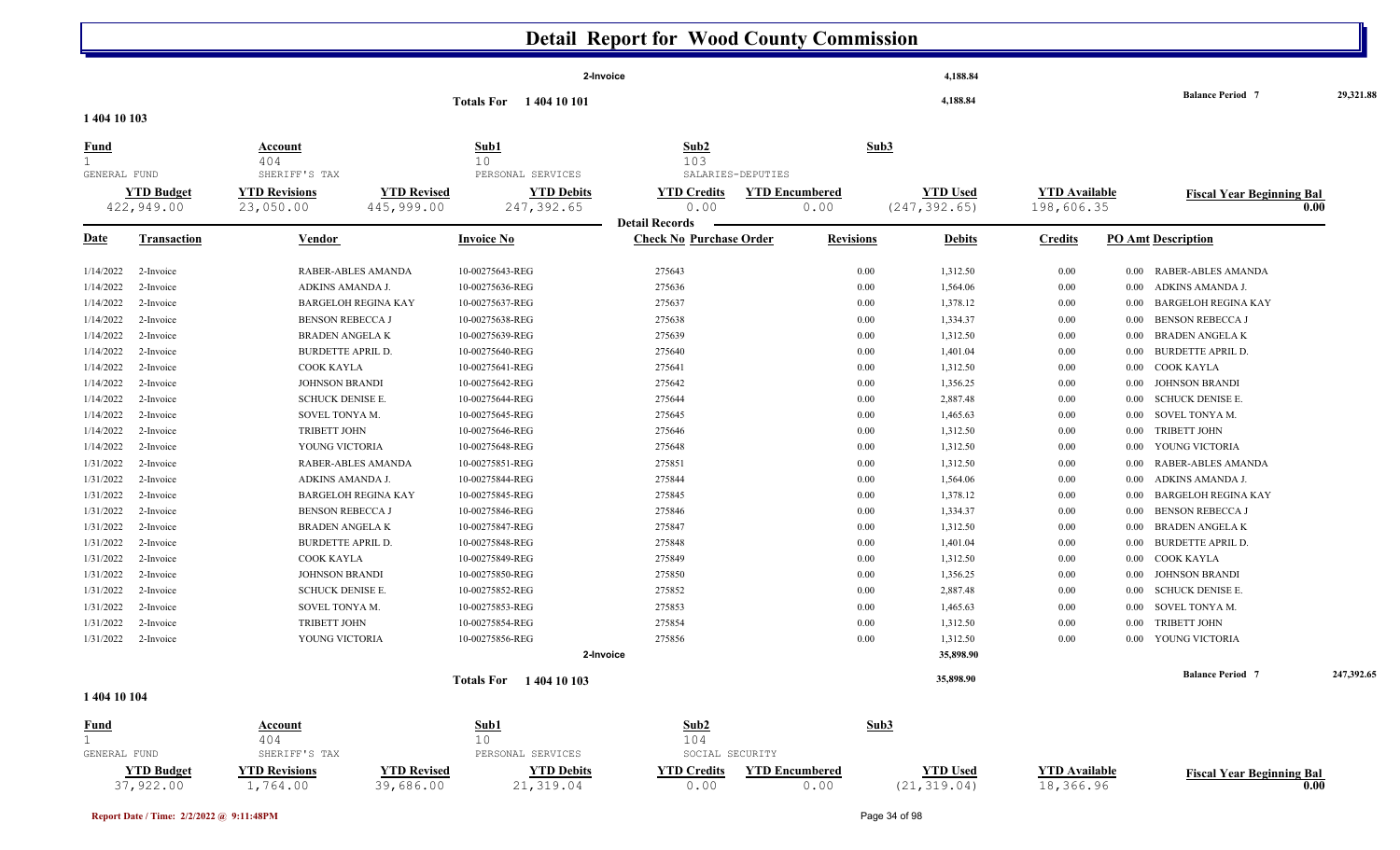|                             |                                |                                  |                                 |                                | <b>Detail Records</b>                                   |                               |                                 |                                   |                                  |           |
|-----------------------------|--------------------------------|----------------------------------|---------------------------------|--------------------------------|---------------------------------------------------------|-------------------------------|---------------------------------|-----------------------------------|----------------------------------|-----------|
| <u>Date</u>                 | <b>Transaction</b>             | Vendor                           | <b>Invoice No</b>               |                                | <b>Check No Purchase Order</b>                          | <b>Revisions</b>              | <b>Debits</b>                   | <b>Credits</b>                    | <b>PO Amt Description</b>        |           |
| 1/14/2022                   | 2-Invoice                      | DEPARTMENT OF TREASURY           | 20220114-00                     |                                | 3813                                                    | 0.00                          | 1,177.50                        | 0.00                              | $0.00$ FICA                      |           |
| 1/14/2022                   | 2-Invoice                      | DEPARTMENT OF TREASURY           | 20220114-00                     |                                | 3813                                                    | 0.00                          | 275.38                          | 0.00                              | $0.00$ MED                       |           |
| 1/31/2022                   | 2-Invoice                      | DEPARTMENT OF TREASURY           | 20220131-00                     |                                | 3824                                                    | 0.00                          | 1,181.58                        | 0.00                              | $0.00$ FICA                      |           |
| 1/31/2022                   | 2-Invoice                      | DEPARTMENT OF TREASURY           | 20220131-00                     |                                | 3824                                                    | 0.00                          | 276.34                          | 0.00                              | $0.00$ MED                       |           |
|                             |                                |                                  |                                 | 2-Invoice                      |                                                         |                               | 2,910.80                        |                                   |                                  |           |
|                             |                                |                                  |                                 | <b>Totals For</b> 1404 10 104  |                                                         |                               | 2,910.80                        |                                   | <b>Balance Period 7</b>          | 21,319.04 |
| 1 404 10 105                |                                |                                  |                                 |                                |                                                         |                               |                                 |                                   |                                  |           |
| <b>Fund</b><br>$\mathbf{1}$ |                                | Account<br>404                   | Sub1<br>10 <sup>°</sup>         |                                | Sub2<br>105                                             | Sub3                          |                                 |                                   |                                  |           |
| GENERAL FUND                |                                | SHERIFF'S TAX                    |                                 | PERSONAL SERVICES              | INSURANCE PREMIUM                                       |                               |                                 |                                   |                                  |           |
|                             | <b>YTD Budget</b>              | <b>YTD Revisions</b>             | <b>YTD Revised</b>              | <b>YTD Debits</b>              | <b>YTD Credits</b>                                      | <b>YTD Encumbered</b>         | <b>YTD Used</b>                 | <b>YTD Available</b>              | <b>Fiscal Year Beginning Bal</b> |           |
|                             | 199,197.00                     | 0.00                             | 199,197.00                      | 91,297.27                      | 0.00<br><b>Detail Records</b>                           | 0.00                          | (91, 297.27)                    | 107,899.73                        |                                  | 0.00      |
| <u>Date</u>                 | <b>Transaction</b>             | Vendor                           | <b>Invoice No</b>               |                                | <b>Check No Purchase Order</b>                          | <b>Revisions</b>              | <b>Debits</b>                   | <b>Credits</b>                    | <b>PO Amt Description</b>        |           |
| 1/3/2022                    | 2-Invoice                      | HIGHMARK WEST VIRGINIA           | 01012022                        |                                | 3802                                                    | 0.00                          | 13,149.09                       | $0.00\,$                          | 0.00 HEALTH PREMIUM              |           |
| 1/4/2022                    | 2-Invoice                      | MUTUAL OF OMAHA                  | 1285351121                      |                                | 173044                                                  | 0.00                          | 24.08                           | 0.00                              | 0.00 BASIC LIFE                  |           |
| 1/4/2022                    | 2-Invoice                      | MUTUAL OF OMAHA                  | 1285351121                      |                                | 173044                                                  | 0.00                          | 69.62                           | 0.00                              | $0.00$ LTD                       |           |
| 1/4/2022                    | 2-Invoice                      | VISION SERVICE PLAN (WV)         | 12022                           |                                | 173051                                                  | 0.00                          | 33.20                           | $0.00\,$                          | 0.00 SINGLE VISION               |           |
| 1/4/2022                    | 2-Invoice                      | VISION SERVICE PLAN (WV)         | 12022                           |                                | 173051                                                  | 0.00                          | 96.00                           | 0.00                              | <b>FAMILY VISION</b><br>$0.00\,$ |           |
| 1/11/2022                   | 2-Invoice                      | <b>RENAISSANCE</b>               | 01112021                        |                                | 3808                                                    | 0.00                          | 373.72                          | $0.00\,$                          | <b>DENTAL CLAIMS</b><br>0.00     |           |
| 1/13/2022                   | 2-Invoice                      | HIGHMARK WEST VIRGINIA           | F2201110A9948                   |                                | 3817                                                    | 0.00                          | 50.90                           | 0.00                              | $0.00\quad\, {\rm HRA}$          |           |
| 1/28/2022                   | 2-Invoice                      | HIGHMARK WEST VIRGINIA           | F220118A6404                    |                                | 3829                                                    | 0.00                          | 845.38                          | 0.00                              | $0.00$ HRA                       |           |
|                             |                                |                                  |                                 | 2-Invoice                      |                                                         |                               | 14,641.99                       |                                   |                                  |           |
|                             |                                |                                  |                                 | <b>Totals For</b> 1404 10 105  |                                                         |                               | 14,641.99                       |                                   | <b>Balance Period 7</b>          | 91,297.27 |
| 1 404 10 106                |                                |                                  |                                 |                                |                                                         |                               |                                 |                                   |                                  |           |
| <b>Fund</b><br>$\mathbf{1}$ |                                | Account<br>404                   | Sub1<br>10                      |                                | Sub2<br>106                                             | Sub3                          |                                 |                                   |                                  |           |
| GENERAL FUND                |                                | SHERIFF'S TAX                    |                                 | PERSONAL SERVICES              | RETIREMENT                                              |                               |                                 |                                   |                                  |           |
|                             | <b>YTD Budget</b><br>49,421.00 | <b>YTD Revisions</b><br>2,305.00 | <b>YTD Revised</b><br>51,726.00 | <b>YTD Debits</b><br>28,766.34 | <b>YTD Credits</b><br>0.00                              | <b>YTD Encumbered</b><br>0.00 | <b>YTD Used</b><br>(28, 766.34) | <b>YTD</b> Available<br>22,959.66 | <b>Fiscal Year Beginning Bal</b> | 0.00      |
| <u>Date</u>                 | Transaction                    | Vendor                           | <b>Invoice No</b>               |                                | <b>Detail Records</b><br><b>Check No Purchase Order</b> | <b>Revisions</b>              | <b>Debits</b>                   | <b>Credits</b>                    | <b>PO Amt Description</b>        |           |
|                             |                                |                                  |                                 |                                |                                                         |                               |                                 |                                   |                                  |           |
| 1/14/2022                   | 2-Invoice                      | WV PUBLIC EMP RETIREMENT         | 20220114-00                     |                                |                                                         | 0.00                          | 2,004.41                        | 0.00                              | 0.00 RETIREMENT                  |           |
| 1/31/2022                   | 2-Invoice                      | WV PUBLIC EMP RETIREMENT         | 20220131-00                     |                                |                                                         | 0.00                          | 2,004.41                        | 0.00                              | 0.00 RETIREMENT                  |           |
|                             |                                |                                  |                                 | 2-Invoice                      |                                                         |                               | 4,008.82                        |                                   |                                  |           |
|                             |                                |                                  |                                 | <b>Totals For</b> 1404 10 106  |                                                         |                               | 4,008.82                        |                                   | <b>Balance Period 7</b>          | 28,766.34 |

**1 404 55 341**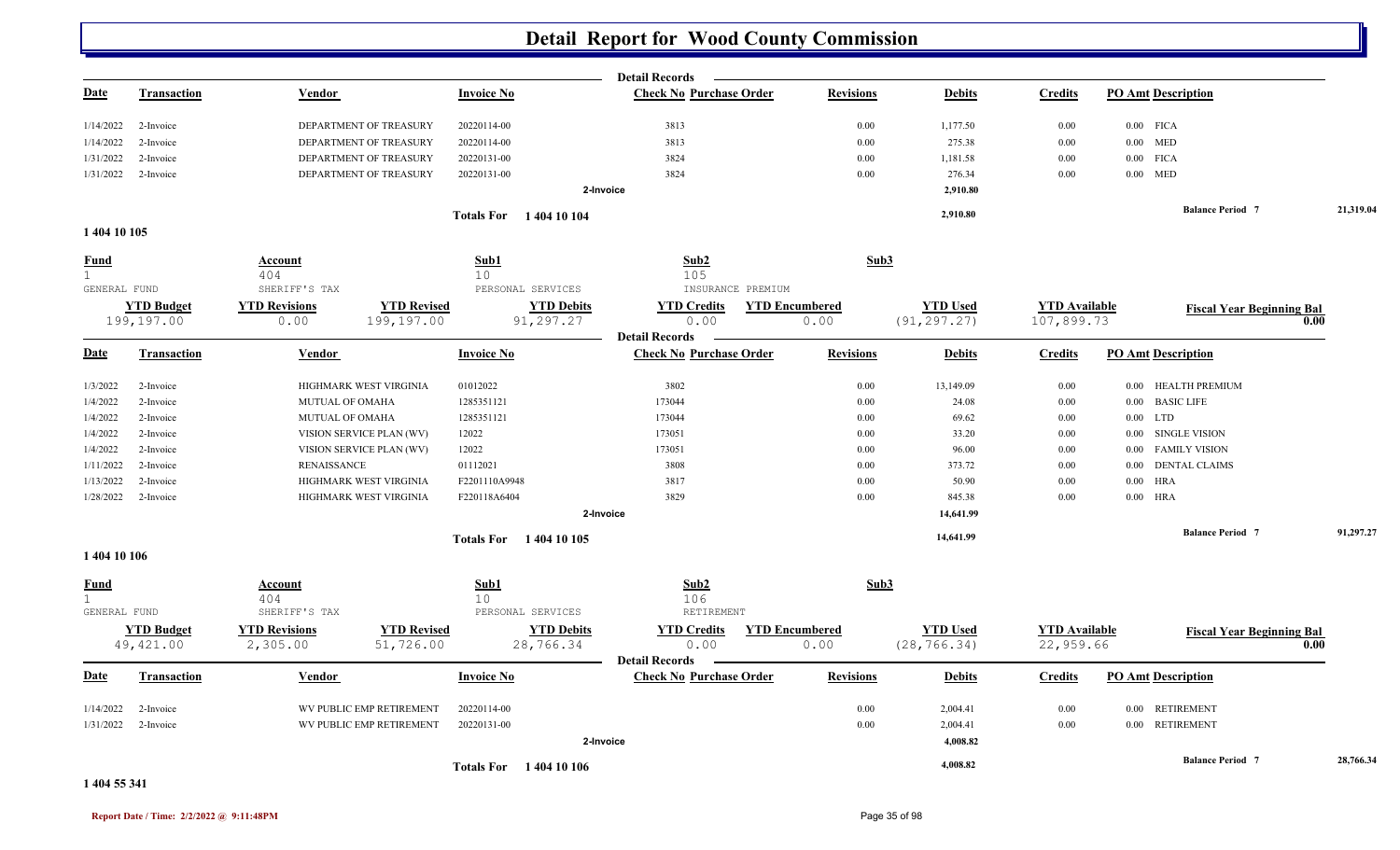| <b>Fund</b><br>$\mathbf{1}$<br>GENERAL FUND |                                | Account<br>404<br>SHERIFF'S TAX | Sub1<br>55                               | COMMODITIES                    | Sub2<br>341<br>SUPPLIES/MATERIALS                       |                                   | Sub3             |                                 |                                   |          |                                                    |           |
|---------------------------------------------|--------------------------------|---------------------------------|------------------------------------------|--------------------------------|---------------------------------------------------------|-----------------------------------|------------------|---------------------------------|-----------------------------------|----------|----------------------------------------------------|-----------|
|                                             | <b>YTD Budget</b><br>16,819.00 | <b>YTD Revisions</b><br>0.00    | <b>YTD Revised</b><br>16,819.00          | <b>YTD Debits</b><br>3, 453.14 | <b>YTD Credits</b><br>0.00                              | <b>YTD Encumbered</b><br>2,916.02 |                  | <b>YTD Used</b><br>(3, 453.14)  | <b>YTD Available</b><br>10,449.84 |          | <b>Fiscal Year Beginning Bal</b>                   | 0.00      |
| Date                                        | <b>Transaction</b>             | Vendor                          | <b>Invoice No</b>                        |                                | <b>Detail Records</b><br><b>Check No Purchase Order</b> |                                   | <b>Revisions</b> | <b>Debits</b>                   | <b>Credits</b>                    |          | <b>PO Amt Description</b>                          |           |
| 1/13/2022                                   | 1-Purchase Order               | CAPITOL BUSINESS INTERIORS      |                                          |                                | 85328                                                   |                                   | 0.00             | 0.00                            | 0.00                              | 296.02   | Office chair                                       |           |
| 1/13/2022                                   | 1-Purchase Order               | OFFICE DEPOT                    |                                          |                                | 85314                                                   |                                   | 0.00             | 0.00                            | 0.00                              | 1,086.82 | <b>OFFICE SUPPLIES</b>                             |           |
| 1/13/2022                                   | 1-Purchase Order               | OFFICE DEPOT                    |                                          |                                | 85314                                                   |                                   | 0.00             | 0.00                            | 0.00                              | $0.00\,$ | <b>FILE CABINETS</b>                               |           |
| 1/31/2022                                   | 1-Purchase Order               | <b>STATIONERS INC</b>           |                                          |                                | 85377                                                   |                                   | 0.00             | 0.00                            | 0.00                              |          | 730.60 Perf Receipt Paper                          |           |
|                                             |                                |                                 |                                          |                                | 1-Purchase Order                                        |                                   |                  |                                 |                                   |          |                                                    |           |
| 1/11/2022                                   | 2-Invoice                      |                                 | <b>GLACIER MOUNTAIN BOTTLED V 010370</b> |                                | 173064                                                  |                                   | 0.00             | 51.50                           | 0.00                              | $0.00\,$ | ACCT 012353                                        |           |
| 1/11/2022                                   | 2-Invoice                      | OFFICE DEPOT                    | 214834727001                             |                                | 173069<br>85171                                         |                                   | 0.00             | 27.02                           | 0.00                              | (27.02)  | OFFICE SUPPLIES FILE CABINETS, BATTERIES,          |           |
| 1/11/2022                                   | 2-Invoice                      | OFFICE DEPOT                    | 214834720001                             |                                | 173069<br>85171                                         |                                   | 0.00             | 15.16                           | 0.00                              |          | (15.16) OFFICE SUPPLIES FILE CABINETS, BATTERIES,  |           |
|                                             |                                |                                 |                                          | 2-Invoice                      |                                                         |                                   |                  | 93.68                           |                                   |          |                                                    |           |
| 1/13/2022                                   | 5-Journal Entry                | <b>STATIONERS INC</b>           | 20220111076001                           |                                | 85170                                                   |                                   | 0.00             | 22.69                           | 0.00                              |          | (22.69) NOTARY STAMP WOOD CO FINANCE-4019-STAT     |           |
| 1/13/2022                                   | 5-Journal Entry                | <b>STATIONERS INC</b>           | 20220111081001                           |                                | 85140                                                   |                                   | 0.00             | 94.50                           | 0.00                              |          | (94.50) Woodyard stamps WOOD CO FINANCE-4019-STATI |           |
|                                             |                                |                                 |                                          |                                | 5-Journal Entry                                         |                                   |                  | 117.19                          |                                   |          |                                                    |           |
|                                             |                                |                                 | <b>Totals For</b>                        | 1 404 55 341                   |                                                         |                                   |                  | 210.87                          |                                   | 1,954.07 | <b>Balance Period 7</b>                            | 3,453.14  |
| 1 405 10 101                                |                                |                                 |                                          |                                |                                                         |                                   |                  |                                 |                                   |          |                                                    |           |
|                                             |                                |                                 | Sub1                                     |                                | Sub2                                                    |                                   | Sub3             |                                 |                                   |          |                                                    |           |
| <u>Fund</u>                                 |                                | <b>Account</b><br>405           | 10                                       |                                | 101                                                     |                                   |                  |                                 |                                   |          |                                                    |           |
| GENERAL FUND                                |                                | PROSECUTING ATTORNEY            |                                          | PERSONAL SERVICES              | ELECTED OFFICIALS                                       |                                   |                  |                                 |                                   |          |                                                    |           |
|                                             | <b>YTD Budget</b>              | <b>YTD Revisions</b>            | <b>YTD Revised</b>                       | <b>YTD Debits</b>              | <b>YTD Credits</b>                                      | <b>YTD Encumbered</b>             |                  | <b>YTD Used</b>                 | <b>YTD Available</b>              |          | <b>Fiscal Year Beginning Bal</b>                   |           |
|                                             | 108,192.00                     | 0.00                            | 108,192.00                               | 63, 112.00                     | 0.00                                                    | 0.00                              |                  | (63, 112.00)                    | 45,080.00                         |          |                                                    | 0.00      |
|                                             |                                |                                 |                                          |                                | <b>Detail Records</b>                                   |                                   |                  |                                 |                                   |          |                                                    |           |
| <b>Date</b>                                 | <b>Transaction</b>             | <b>Vendor</b>                   | <b>Invoice No</b>                        |                                | <b>Check No Purchase Order</b>                          |                                   | <b>Revisions</b> | <b>Debits</b>                   | <b>Credits</b>                    |          | <b>PO Amt Description</b>                          |           |
| 1/14/2022                                   | 2-Invoice                      | PATRICK LEFEBURE                |                                          | 10-00275653-REG                | 275653                                                  |                                   | $0.00\,$         | 4,508.00                        | 0.00                              | $0.00\,$ | LEFEBURE PATRICK O.                                |           |
| 1/31/2022                                   | 2-Invoice                      | PATRICK LEFEBURE                |                                          | 10-00275862-REG                | 275862                                                  |                                   | 0.00             | 4,508.00                        | 0.00                              | $0.00\,$ | LEFEBURE PATRICK O.                                |           |
|                                             |                                |                                 |                                          | 2-Invoice                      |                                                         |                                   |                  | 9,016.00                        |                                   |          |                                                    |           |
|                                             |                                |                                 |                                          |                                |                                                         |                                   |                  | 9,016.00                        |                                   |          | <b>Balance Period</b> 7                            | 63,112.00 |
| 1 405 10 104                                |                                |                                 | <b>Totals For</b>                        | 1405 10 101                    |                                                         |                                   |                  |                                 |                                   |          |                                                    |           |
|                                             |                                |                                 |                                          |                                |                                                         |                                   |                  |                                 |                                   |          |                                                    |           |
|                                             |                                |                                 |                                          |                                |                                                         |                                   |                  |                                 |                                   |          |                                                    |           |
| <b>Fund</b>                                 |                                | Account                         | Sub1                                     |                                | Sub2                                                    |                                   | Sub3             |                                 |                                   |          |                                                    |           |
| $\mathbf{1}$                                |                                | 405                             | 10                                       |                                | 104                                                     |                                   |                  |                                 |                                   |          |                                                    |           |
| GENERAL FUND                                |                                | PROSECUTING ATTORNEY            |                                          | PERSONAL SERVICES              | SOCIAL SECURITY                                         |                                   |                  |                                 |                                   |          |                                                    |           |
|                                             | <b>YTD Budget</b><br>78,979.00 | <b>YTD</b> Revisions<br>765.00  | <b>YTD Revised</b><br>79,744.00          | <b>YTD Debits</b><br>41,507.19 | <b>YTD Credits</b><br>0.00<br><b>Detail Records</b>     | <b>YTD Encumbered</b><br>0.00     |                  | <b>YTD Used</b><br>(41, 507.19) | <b>YTD Available</b><br>38,236.81 |          | <b>Fiscal Year Beginning Bal</b>                   | 0.00      |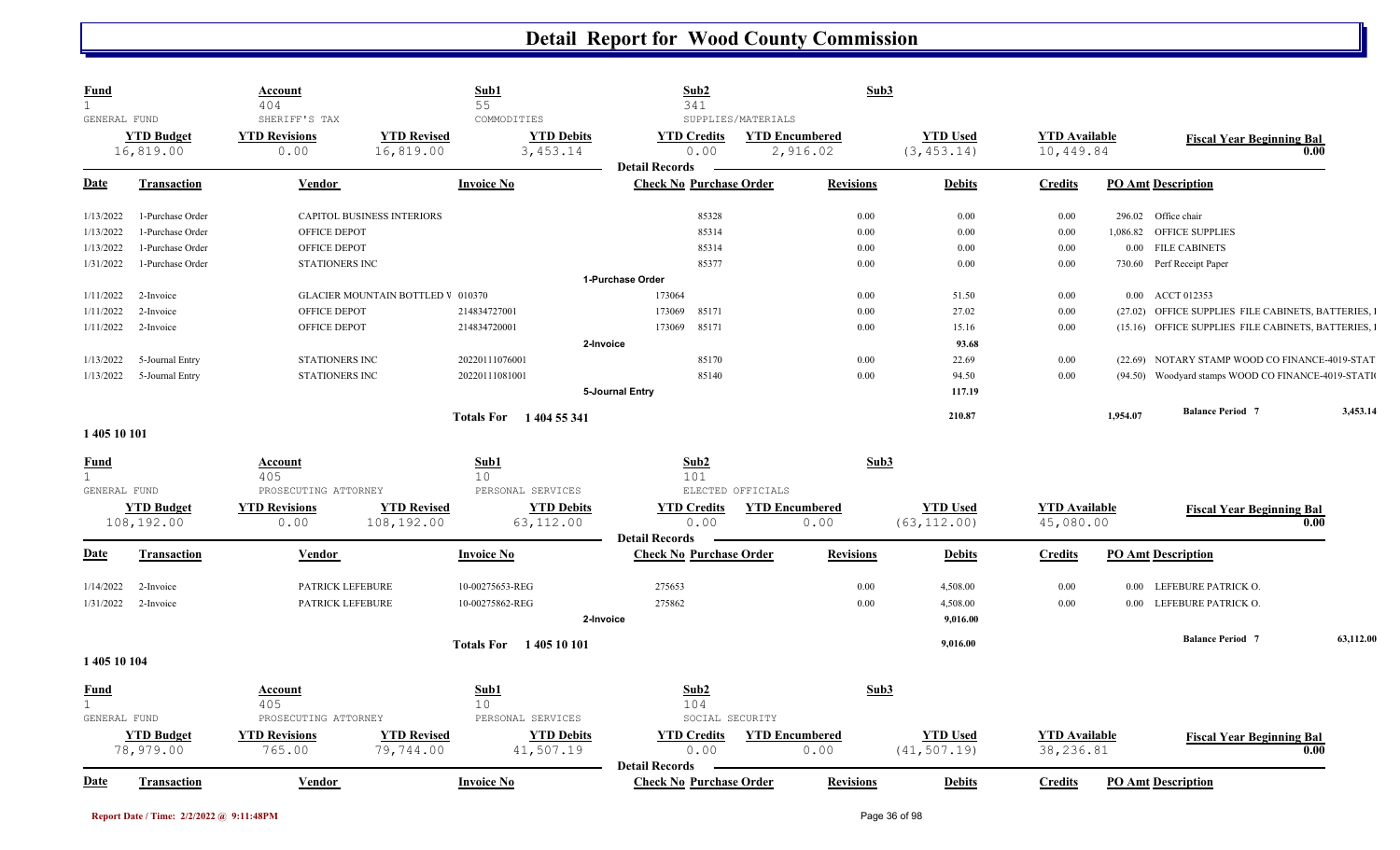|                             |                                  |                                               |                                   |                                  | <b>Detail Report for Wood County Commission</b>         |                               |                                  |                                    |                                  |            |
|-----------------------------|----------------------------------|-----------------------------------------------|-----------------------------------|----------------------------------|---------------------------------------------------------|-------------------------------|----------------------------------|------------------------------------|----------------------------------|------------|
|                             |                                  |                                               |                                   |                                  |                                                         |                               |                                  |                                    |                                  |            |
| 1/14/2022                   | 2-Invoice                        | DEPARTMENT OF TREASURY                        |                                   | 20220114-00                      | 3813                                                    | 0.00                          | 2,422.75                         | 0.00                               | $0.00$ FICA                      |            |
| 1/14/2022                   | 2-Invoice                        | DEPARTMENT OF TREASURY                        |                                   | 20220114-00                      | 3813                                                    | 0.00                          | 566.61                           | 0.00                               | $0.00$ MED                       |            |
| 1/31/2022                   | 2-Invoice                        | DEPARTMENT OF TREASURY                        |                                   | 20220131-00                      | 3824                                                    | 0.00                          | 2,667.50                         | 0.00                               | $0.00$ FICA                      |            |
| 1/31/2022                   | 2-Invoice                        | DEPARTMENT OF TREASURY                        |                                   | 20220131-00                      | 3824                                                    | 0.00                          | 623.85                           | 0.00                               | $0.00$ MED                       |            |
|                             |                                  |                                               |                                   |                                  | 2-Invoice                                               |                               | 6,280.71                         |                                    |                                  |            |
|                             |                                  |                                               |                                   | <b>Totals For</b> 1405 10 104    |                                                         |                               | 6,280.71                         |                                    | <b>Balance Period 7</b>          | 41,507.19  |
| 1 405 10 105                |                                  |                                               |                                   |                                  |                                                         |                               |                                  |                                    |                                  |            |
| <b>Fund</b><br>GENERAL FUND |                                  | <b>Account</b><br>405<br>PROSECUTING ATTORNEY |                                   | Sub1<br>10<br>PERSONAL SERVICES  | Sub2<br>105<br>INSURANCE PREMIUM                        | Sub3                          |                                  |                                    |                                  |            |
|                             | <b>YTD Budget</b><br>287, 272.00 | <b>YTD Revisions</b><br>0.00                  | <b>YTD Revised</b><br>287, 272.00 | <b>YTD Debits</b><br>157, 195.64 | <b>YTD Credits</b><br>0.00                              | <b>YTD Encumbered</b><br>0.00 | <b>YTD Used</b><br>(157, 195.64) | <b>YTD Available</b><br>130,076.36 | <b>Fiscal Year Beginning Bal</b> | 0.00       |
| <b>Date</b>                 | <b>Transaction</b>               | Vendor                                        |                                   | <b>Invoice No</b>                | <b>Detail Records</b><br><b>Check No Purchase Order</b> | <b>Revisions</b>              | <b>Debits</b>                    | Credits                            | <b>PO Amt Description</b>        |            |
| 1/3/2022                    | 2-Invoice                        | HIGHMARK WEST VIRGINIA                        |                                   | 01012022                         | 3802                                                    | 0.00                          | 19,693.49                        | 0.00                               | HEALTH PREMIUM<br>$0.00\,$       |            |
| 1/4/2022                    | 2-Invoice                        | MUTUAL OF OMAHA                               |                                   | 1285351121                       | 173044                                                  | $0.00\,$                      | 34.08                            | 0.00                               | <b>BASIC LIFE</b><br>0.00        |            |
| 1/4/2022                    | 2-Invoice                        | MUTUAL OF OMAHA                               |                                   | 1285351121                       | 173044                                                  | 0.00                          | 200.09                           | 0.00                               | <b>LTD</b><br>0.00               |            |
| 1/4/2022                    | 2-Invoice                        | VISION SERVICE PLAN (WV)                      |                                   | 12022                            | 173051                                                  | 0.00                          | 53.12                            | 0.00                               | <b>SINGLE VISION</b><br>$0.00\,$ |            |
| 1/4/2022                    | 2-Invoice                        | VISION SERVICE PLAN (WV)                      |                                   | 12022                            | 173051                                                  | 0.00                          | 192.00                           | 0.00                               | <b>FAMILY VISION</b><br>$0.00\,$ |            |
| 1/11/2022                   | 2-Invoice                        | <b>RENAISSANCE</b>                            |                                   | 01112021                         | 3808                                                    | 0.00                          | 153.85                           | 0.00                               | <b>DENTAL CLAIMS</b><br>0.00     |            |
| 1/13/2022                   | 2-Invoice                        | HIGHMARK WEST VIRGINIA                        |                                   | F220111A5142                     | 3816                                                    | 0.00                          | 1,270.25                         | 0.00                               | <b>HRA</b><br>0.00               |            |
| 1/13/2022                   | 2-Invoice                        | HIGHMARK WEST VIRGINIA                        |                                   | F2201110A9948                    | 3817                                                    | 0.00                          | 2,585.45                         | 0.00                               | $0.00$ HRA                       |            |
| 1/28/2022                   | 2-Invoice                        | HIGHMARK WEST VIRGINIA                        |                                   | F20125A2304                      | 3828                                                    | 0.00                          | 599.52                           | 0.00                               | $0.00$ HRA                       |            |
|                             |                                  |                                               |                                   |                                  | 2-Invoice                                               |                               | 24,781.85                        |                                    |                                  |            |
|                             |                                  |                                               |                                   | <b>Totals For</b> 1405 10 105    |                                                         |                               | 24,781.85                        |                                    | <b>Balance Period 7</b>          | 157,195.64 |
| 140510106                   |                                  |                                               |                                   |                                  |                                                         |                               |                                  |                                    |                                  |            |
| <u>Fund</u><br>GENERAL FUND |                                  | <b>Account</b><br>405<br>PROSECUTING ATTORNEY |                                   | Sub1<br>10<br>PERSONAL SERVICES  | Sub2<br>106<br>RETIREMENT                               | Sub3                          |                                  |                                    |                                  |            |
|                             | <b>YTD Budget</b>                | <b>YTD Revisions</b>                          | <b>YTD Revised</b>                | <b>YTD Debits</b>                | <b>YTD Credits</b>                                      | <b>YTD</b> Encumbered         | <b>YTD</b> Used                  | <b>YTD</b> Available               | <b>Fiscal Year Beginning Bal</b> |            |
|                             | 103,240.00                       | 1,000.00                                      | 104,240.00                        | 56, 551.65                       | 0.00                                                    | 0.00                          | (56, 551.65)                     | 47,688.35                          |                                  | 0.00       |
| <b>Date</b>                 | <b>Transaction</b>               | Vendor                                        |                                   | <b>Invoice No</b>                | <b>Detail Records</b><br><b>Check No Purchase Order</b> | <b>Revisions</b>              | <b>Debits</b>                    | <b>Credits</b>                     | <b>PO Amt Description</b>        |            |
|                             | $1/14/2022$ 2-Invoice            | WV PUBLIC EMP RETIREMENT                      |                                   | 20220114-00                      |                                                         | 0.00                          | 4.086.17                         | 0.00                               | 0.00 RETIREMENT                  |            |

**2-Invoice 8,543.83**

1/31/2022 2-Invoice WV PUBLIC EMP RETIREMENT 20220131-00 0.00 4,457.66 0.00 0.00 RETIREMENT

**1 405 10 108**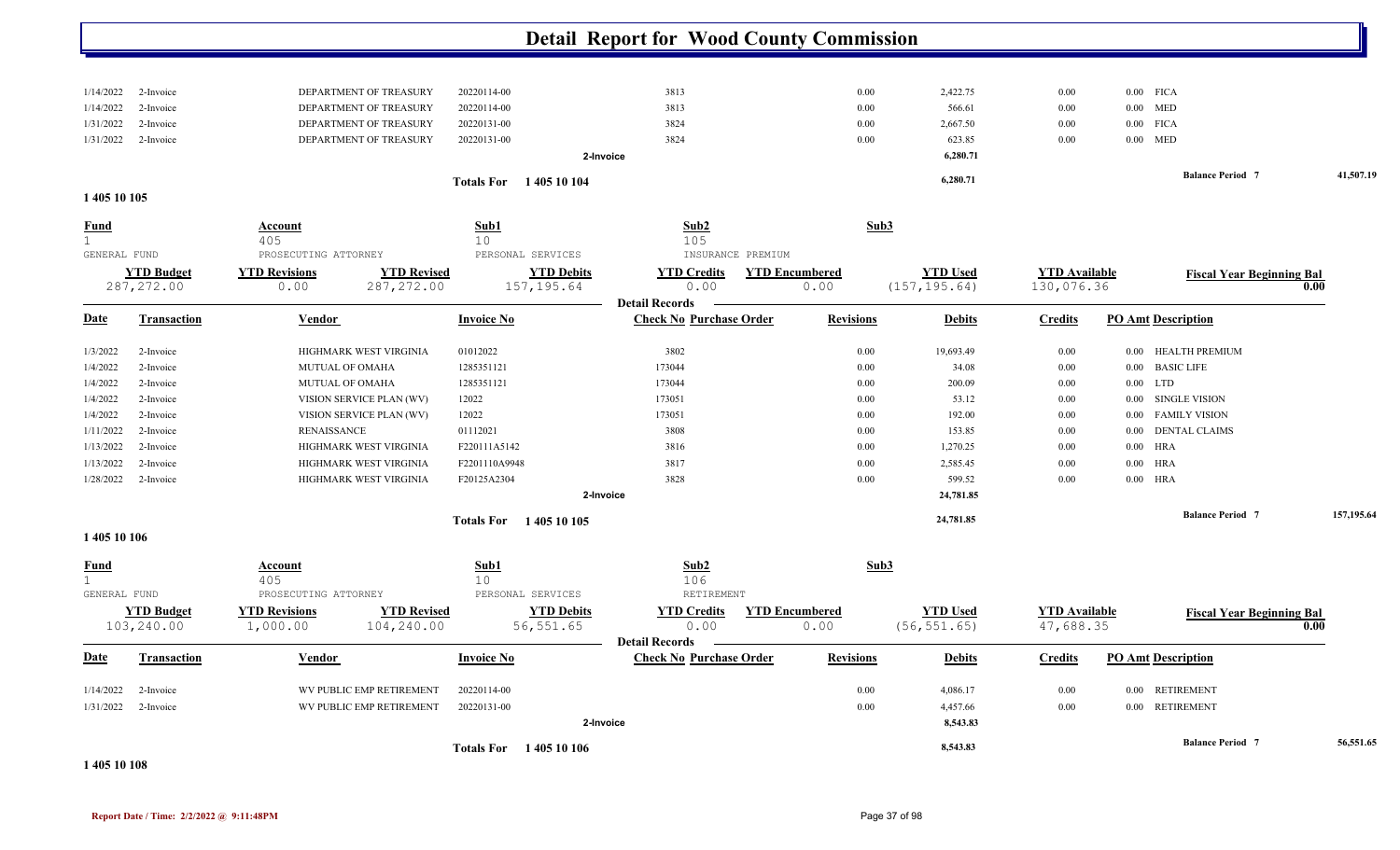| <b>Fund</b><br>$\mathbf{1}$<br>GENERAL FUND |                           | Account<br>405<br>PROSECUTING ATTORNEY |                                | Sub1<br>10<br>PERSONAL SERVICES | Sub2<br>108<br>OVERTIME                                 | Sub3                          |                                |                                     |          |                                  |            |
|---------------------------------------------|---------------------------|----------------------------------------|--------------------------------|---------------------------------|---------------------------------------------------------|-------------------------------|--------------------------------|-------------------------------------|----------|----------------------------------|------------|
|                                             | <b>YTD Budget</b><br>0.00 | <b>YTD Revisions</b><br>0.00           | <b>YTD Revised</b><br>0.00     | <b>YTD Debits</b><br>1,411.04   | <b>YTD Credits</b><br>0.00                              | <b>YTD Encumbered</b><br>0.00 | <b>YTD Used</b><br>(1, 411.04) | <b>YTD Available</b><br>(1, 411.04) |          | <b>Fiscal Year Beginning Bal</b> | 0.00       |
| Date                                        | Transaction               | Vendor                                 |                                | <b>Invoice No</b>               | <b>Detail Records</b><br><b>Check No Purchase Order</b> | <b>Revisions</b>              | <b>Debits</b>                  | <b>Credits</b>                      |          | <b>PO Amt Description</b>        |            |
| 1/14/2022                                   | 2-Invoice                 | PADDEN KANDY A                         |                                | 10-00275658-REG                 | 275658                                                  | 0.00                          | 179.10                         | 0.00                                | $0.00\,$ | PADDEN KANDY A                   |            |
| 1/14/2022                                   | 2-Invoice                 |                                        | RYDER-GEORGE DEBRAK.           | 10-00275659-REG                 | 275659                                                  | 0.00                          | 669.20                         | 0.00                                | $0.00\,$ | RYDER DEBRA K.                   |            |
| 1/31/2022                                   | 2-Invoice                 |                                        | RYDER-GEORGE DEBRAK.           | 10-00275868-REG                 | 275868                                                  | 0.00                          | 562.74                         | 0.00                                | $0.00\,$ | RYDER DEBRA K.                   |            |
|                                             |                           |                                        |                                |                                 | 2-Invoice                                               |                               | 1,411.04                       |                                     |          |                                  |            |
|                                             |                           |                                        |                                | Totals For 1405 10 108          |                                                         |                               | 1,411.04                       |                                     |          | <b>Balance Period</b> 7          | 1,411.04   |
| 1405 10 181                                 |                           |                                        |                                |                                 |                                                         |                               |                                |                                     |          |                                  |            |
| <b>Fund</b><br>$\mathbf{1}$<br>GENERAL FUND |                           | Account<br>405<br>PROSECUTING ATTORNEY |                                | Sub1<br>10<br>PERSONAL SERVICES | Sub2<br>181<br>ASST PROSECUTOR                          | Sub3                          |                                |                                     |          |                                  |            |
|                                             | <b>YTD Budget</b>         | <b>YTD Revisions</b>                   | <b>YTD Revised</b>             | <b>YTD Debits</b>               | <b>YTD Credits</b>                                      | <b>YTD Encumbered</b>         | <b>YTD Used</b>                | <b>YTD Available</b>                |          | <b>Fiscal Year Beginning Bal</b> |            |
|                                             | 612,218.00                | 9,907.00                               | 622,125.00                     | 326,794.46                      | 0.00                                                    | 0.00                          | (326, 794.46)                  | 295,330.54                          |          |                                  | 0.00       |
|                                             |                           |                                        |                                |                                 | <b>Detail Records</b>                                   |                               |                                |                                     |          |                                  |            |
| Date                                        | Transaction               | Vendor                                 |                                | <b>Invoice No</b>               | <b>Check No Purchase Order</b>                          | <b>Revisions</b>              | <b>Debits</b>                  | <b>Credits</b>                      |          | <b>PO Amt Description</b>        |            |
| 1/14/2022                                   | 2-Invoice                 |                                        | DAUPHIN CHARLOTTE A            | 10-00275649-REG                 | 275649                                                  | 0.00                          | 2,395.83                       | 0.00                                | $0.00\,$ | DAUPHIN CHARLOTTE A              |            |
| 1/14/2022                                   | 2-Invoice                 |                                        | CATHERINE BLAIRE HUDSON        | 10-00275652-REG                 | 275652                                                  | 0.00                          | 3,166.67                       | 0.00                                | $0.00\,$ | HUDSON CATHERINE BLAIRE          |            |
| 1/14/2022                                   | 2-Invoice                 | MARTIN EMILY M.                        |                                | 10-00275654-REG                 | 275654                                                  | 0.00                          | 2,770.83                       | 0.00                                | 0.00     | MARTIN EMILY M.                  |            |
| 1/14/2022                                   | 2-Invoice                 |                                        | MCCULLOUGH DAVID SHANE         | 10-00275655-REG                 | 275655                                                  | 0.00                          | 3,250.00                       | 0.00                                | 0.00     | MCCULLOUGH DAVID SHANE           |            |
| 1/14/2022                                   | 2-Invoice                 |                                        | NICHOLSON HEATHER D            | 10-00275657-REG                 | 275657                                                  | 0.00                          | 2,874.99                       | 0.00                                | 0.00     | NICHOLSON HEATHER D              |            |
| 1/14/2022                                   | 2-Invoice                 | SKOGSTAD RUSSELL J.                    |                                | 10-00275660-REG                 | 275660                                                  | 0.00                          | 3,294.67                       | 0.00                                | $0.00\,$ | SKOGSTAD RUSSELL J.              |            |
| 1/14/2022                                   | 2-Invoice                 | SNODGRASS LORA B.                      |                                | 10-00275661-REG                 | 275661                                                  | 0.00                          | 3,104.16                       | 0.00                                | 0.00     | SNODGRASS LORA B.                |            |
| 1/14/2022                                   | 2-Invoice                 |                                        | UNDERWOOD MEGAN E.             | 10-00275663-REG                 | 275663                                                  | 0.00                          | 2,999.99                       | 0.00                                | 0.00     | UNDERWOOD MEGAN E.               |            |
| 1/31/2022                                   | 2-Invoice                 |                                        | DAUPHIN CHARLOTTE A            | 10-00275857-REG                 | 275857                                                  | 0.00                          | 2,395.83                       | 0.00                                | 0.00     | DAUPHIN CHARLOTTE A              |            |
| 1/31/2022                                   | 2-Invoice                 |                                        | <b>CATHERINE BLAIRE HUDSON</b> | 10-00275860-REG                 | 275860                                                  | 0.00                          | 3,166.67                       | 0.00                                | 0.00     | HUDSON CATHERINE BLAIRE          |            |
| 1/31/2022                                   | 2-Invoice                 | MARTIN EMILY M.                        |                                | 10-00275863-REG                 | 275863                                                  | 0.00                          | 2,770.83                       | 0.00                                | $0.00\,$ | MARTIN EMILY M.                  |            |
| 1/31/2022                                   | 2-Invoice                 |                                        | MCCULLOUGH DAVID SHANE         | 10-00275864-REG                 | 275864                                                  | 0.00                          | 3,250.00                       | 0.00                                | 0.00     | MCCULLOUGH DAVID SHANE           |            |
| 1/31/2022                                   | 2-Invoice                 |                                        | NICHOLSON HEATHER D            | 10-00275866-REG                 | 275866                                                  | 0.00                          | 2,874.99                       | 0.00                                | $0.00\,$ | NICHOLSON HEATHER D              |            |
| 1/31/2022                                   | 2-Invoice                 | SKOGSTAD RUSSELL J.                    |                                | 10-00275869-REG                 | 275869                                                  | 0.00                          | 3,294.67                       | 0.00                                | 0.00     | SKOGSTAD RUSSELL J.              |            |
| 1/31/2022                                   | 2-Invoice                 | SNODGRASS LORA B.                      |                                | 10-00275870-REG                 | 275870                                                  | 0.00                          | 3,104.16                       | 0.00                                | 0.00     | SNODGRASS LORA B.                |            |
| 1/31/2022                                   | 2-Invoice                 |                                        | UNDERWOOD MEGAN E.             | 10-00275872-REG                 | 275872                                                  | 0.00                          | 2,999.99                       | 0.00                                | 0.00     | UNDERWOOD MEGAN E.               |            |
| 1/31/2022                                   | 2-Invoice                 | <b>VILLERS GARRETT</b>                 |                                | 10-00275873-REG                 | 275873                                                  | 0.00                          | 2,208.34                       | 0.00                                | 0.00     | <b>VILLERS GARRETT</b>           |            |
| 1/31/2022                                   | 2-Invoice                 | <b>VILLERS GARRETT</b>                 |                                | 10-00275873-REG                 | 275873                                                  | 0.00                          | 1,019.19                       | 0.00                                | 0.00     | <b>VILLERS GARRETT</b>           |            |
|                                             |                           |                                        |                                |                                 | 2-Invoice                                               |                               | 50,941.81                      |                                     |          |                                  |            |
|                                             |                           |                                        |                                | <b>Totals For</b> 1405 10 181   |                                                         |                               | 50,941.81                      |                                     |          | <b>Balance Period 7</b>          | 326,794.46 |

#### **1 405 10 182**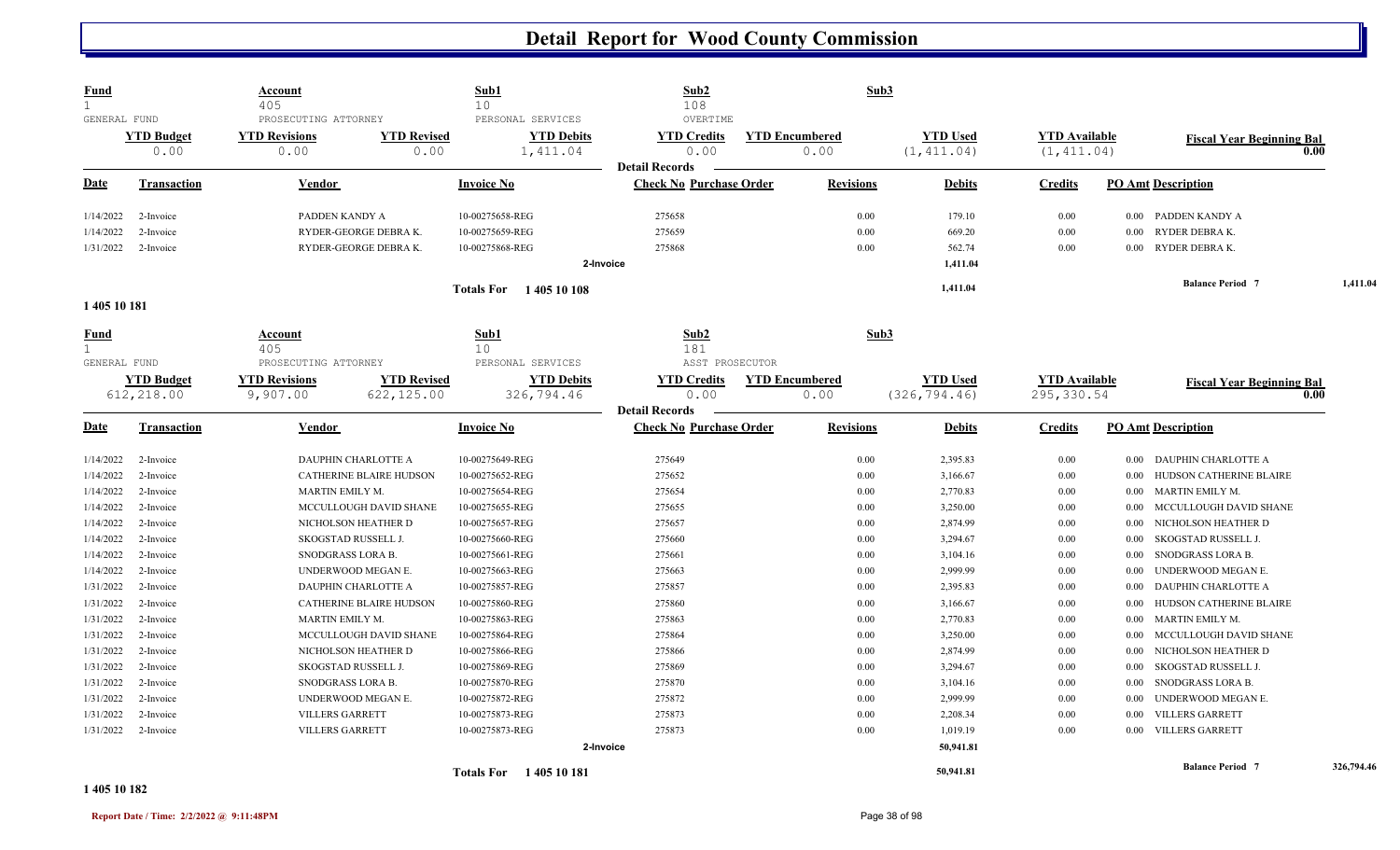| <b>Fund</b><br>$\mathbf{1}$<br>GENERAL FUND |                                 | Account<br>405<br>PROSECUTING ATTORNEY |                                  | Sub1<br>10        | PERSONAL SERVICES               | Sub2<br>182<br>SECRETARIES                              |                               | Sub3         |                                  |                                    |          |                                  |            |          |
|---------------------------------------------|---------------------------------|----------------------------------------|----------------------------------|-------------------|---------------------------------|---------------------------------------------------------|-------------------------------|--------------|----------------------------------|------------------------------------|----------|----------------------------------|------------|----------|
|                                             | <b>YTD Budget</b><br>311,991.00 | <b>YTD Revisions</b><br>93.00          | <b>YTD Revised</b><br>312,084.00 |                   | <b>YTD Debits</b><br>174,878.77 | <b>YTD Credits</b><br>0.00<br><b>Detail Records</b>     | <b>YTD Encumbered</b><br>0.00 |              | <b>YTD Used</b><br>(174, 878.77) | <b>YTD Available</b><br>137,205.23 |          | <b>Fiscal Year Beginning Bal</b> | 0.00       |          |
| Date                                        | <b>Transaction</b>              | Vendor                                 |                                  | <b>Invoice No</b> |                                 | <b>Check No Purchase Order</b>                          | <b>Revisions</b>              |              | <b>Debits</b>                    | <b>Credits</b>                     |          | <b>PO Amt Description</b>        |            |          |
| 1/14/2022                                   | 2-Invoice                       | HALL KAYLEE N                          |                                  | 10-00275650-REG   |                                 | 275650                                                  | 0.00                          |              | 1,395.84                         | 0.00                               |          | 0.00 HALL KAYLEE N               |            |          |
| 1/14/2022                                   | 2-Invoice                       | HAMMER RHEA LYNN                       |                                  | 10-00275651-REG   |                                 | 275651                                                  | 0.00                          |              | 2,095.79                         | 0.00                               | 0.00     | HAMMER RHEA LYNN                 |            |          |
| 1/14/2022                                   | 2-Invoice                       | MEEKS KAYLA B.                         |                                  | 10-00275656-REG   |                                 | 275656                                                  | 0.00                          |              | 1,566.66                         | $0.00\,$                           | $0.00\,$ | MEEKS KAYLA B.                   |            |          |
| 1/14/2022                                   | 2-Invoice                       | PADDEN KANDY A                         |                                  | 10-00275658-REG   |                                 | 275658                                                  | 0.00                          |              | 1,478.33                         | $0.00\,$                           | 0.00     | PADDEN KANDY A                   |            |          |
| 1/14/2022                                   | 2-Invoice                       |                                        | RYDER-GEORGE DEBRAK.             | 10-00275659-REG   |                                 | 275659                                                  | 0.00                          |              | 1,757.56                         | $0.00\,$                           | 0.00     | RYDER DEBRA K.                   |            |          |
| 1/14/2022                                   | 2-Invoice                       | <b>STURM DOUGLAS</b>                   |                                  | 10-00275662-REG   |                                 | 275662                                                  | 0.00                          |              | 1,875.00                         | $0.00\,$                           | 0.00     | <b>STURM DOUGLAS</b>             |            |          |
| 1/14/2022                                   | 2-Invoice                       | WILLIAMS JEZIRAE L                     |                                  | 10-00275664-REG   |                                 | 275664                                                  | 0.00                          |              | 1,479.17                         | $0.00\,$                           | 0.00     | WILLIAMS JEZIRAE L               |            |          |
| 1/31/2022                                   | 2-Invoice                       | <b>HALL KAYLEE N</b>                   |                                  | 10-00275858-REG   |                                 | 275858                                                  | 0.00                          |              | 1,395.84                         | $0.00\,$                           | 0.00     | HALL KAYLEE N                    |            |          |
| 1/31/2022                                   | 2-Invoice                       | <b>HAMMER RHEA LYNN</b>                |                                  | 10-00275859-REG   |                                 | 275859                                                  | 0.00                          |              | 2,095.79                         | $0.00\,$                           | 0.00     | HAMMER RHEA LYNN                 |            |          |
| 1/31/2022                                   | 2-Invoice                       | <b>JACKSON SHENNAY</b>                 |                                  | 10-00275861-REG   |                                 | 275861                                                  | 0.00                          |              | 773.05                           | $0.00\,$                           | 0.00     | <b>JACKSON SHENNAY</b>           |            |          |
| 1/31/2022                                   | 2-Invoice                       | MEEKS KAYLA B.                         |                                  | 10-00275865-REG   |                                 | 275865                                                  | 0.00                          |              | 1,566.66                         | $0.00\,$                           | $0.00\,$ | MEEKS KAYLA B.                   |            |          |
| 1/31/2022                                   | 2-Invoice                       | PADDEN KANDY A                         |                                  | 10-00275867-REG   |                                 | 275867                                                  | 0.00                          |              | 1,478.33                         | $0.00\,$                           | 0.00     | PADDEN KANDY A                   |            |          |
| 1/31/2022                                   | 2-Invoice                       |                                        | RYDER-GEORGE DEBRAK.             | 10-00275868-REG   |                                 | 275868                                                  | 0.00                          |              | 1,757.56                         | $0.00\,$                           | 0.00     | RYDER DEBRAK.                    |            |          |
| 1/31/2022                                   | 2-Invoice                       | <b>STURM DOUGLAS</b>                   |                                  | 10-00275871-REG   |                                 | 275871                                                  | 0.00                          |              | 1,875.00                         | $0.00\,$                           | 0.00     | <b>STURM DOUGLAS</b>             |            |          |
| 1/31/2022                                   | 2-Invoice                       | WILLIAMS JEZIRAE L                     |                                  | 10-00275874-REG   |                                 | 275874                                                  | 0.00                          |              | 1,479.17                         | $0.00\,$                           | $0.00\,$ | WILLIAMS JEZIRAE L               |            |          |
|                                             |                                 |                                        |                                  |                   | 2-Invoice                       |                                                         |                               |              | 24,069.75                        |                                    |          |                                  |            |          |
|                                             | 1 405 40 212 1201               |                                        |                                  |                   | Totals For 1405 10 182          |                                                         |                               |              | 24,069.75                        |                                    |          | <b>Balance Period 7</b>          | 174,878.77 |          |
| <b>Fund</b><br>$\mathbf{1}$<br>GENERAL FUND |                                 | Account<br>405<br>PROSECUTING ATTORNEY |                                  | Sub1<br>40        | CONTRACTURAL SERVICES           | Sub2<br>212<br>PRINTING                                 |                               | Sub3<br>1201 | DATA PROCESSING                  |                                    |          |                                  |            |          |
|                                             | <b>YTD Budget</b>               | <b>YTD Revisions</b>                   | <b>YTD Revised</b>               |                   | <b>YTD Debits</b>               | <b>YTD Credits</b>                                      | <b>YTD Encumbered</b>         |              | <b>YTD Used</b>                  | <b>YTD Available</b>               |          | <b>Fiscal Year Beginning Bal</b> |            |          |
|                                             | 12,476.00                       | 0.00                                   | 12,476.00                        |                   | 8,541.53                        | 0.00                                                    | 180.00                        |              | (8, 541.53)                      | 3,754.47                           |          |                                  | 0.00       |          |
| Date                                        | <b>Transaction</b>              | <b>Vendor</b>                          |                                  | <b>Invoice No</b> |                                 | <b>Detail Records</b><br><b>Check No Purchase Order</b> | <b>Revisions</b>              |              | <b>Debits</b>                    | <b>Credits</b>                     |          | <b>PO Amt Description</b>        |            |          |
| 1/21/2022                                   | 2-Invoice                       | <b>LEXIS NEXIS</b>                     |                                  | 3093625146        | 2-Invoice                       | 173123                                                  | 0.00                          |              | 525.37<br>525.37                 | $0.00\,$                           |          | 0.00 424VBTHXJ                   |            |          |
|                                             |                                 |                                        |                                  |                   | Totals For 1405 40 212 1201     |                                                         |                               |              | 525.37                           |                                    |          | <b>Balance Period 7</b>          |            | 8,541.53 |

**1 405 40 221**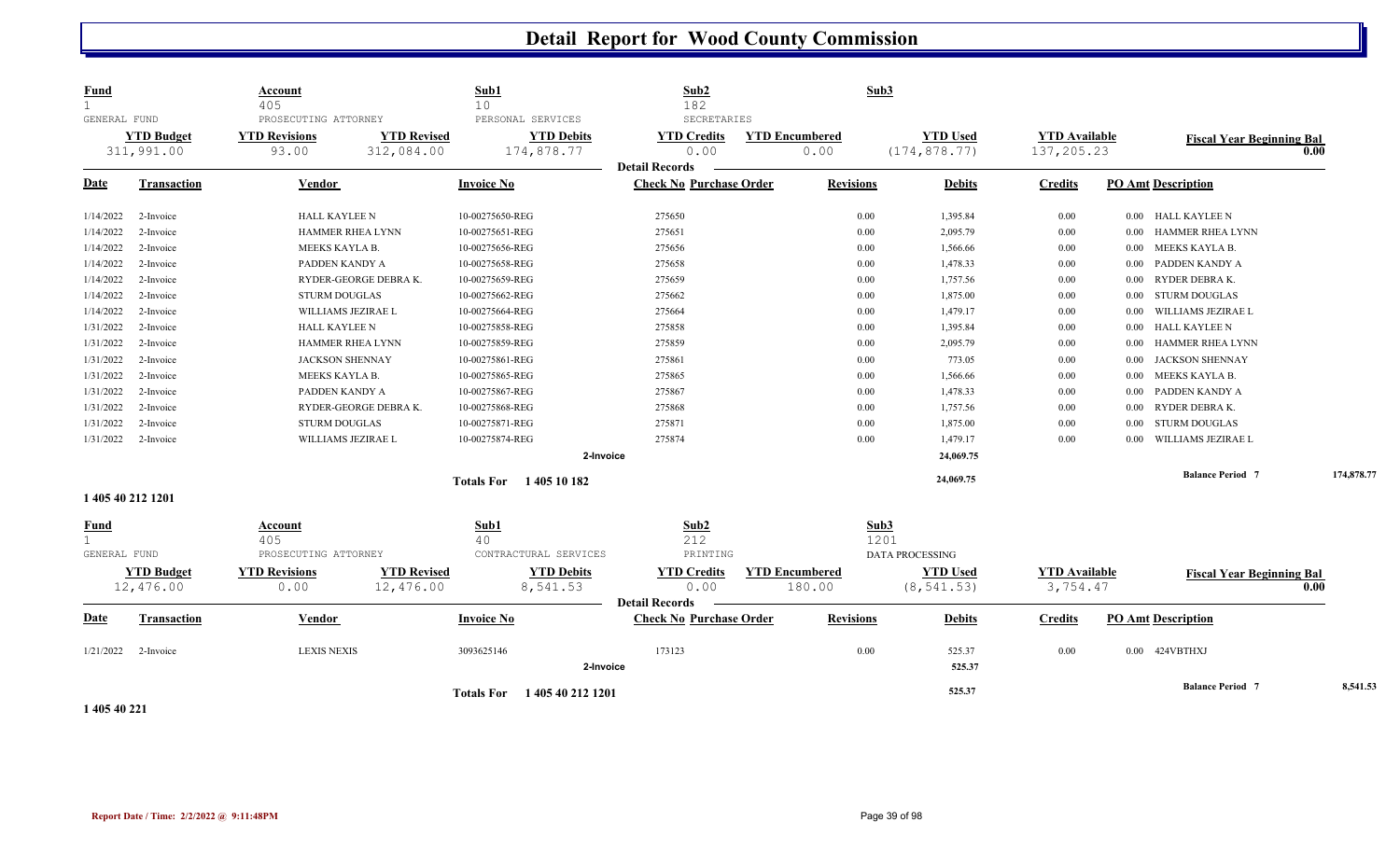| Fund                   |                                                                  | <b>Account</b><br>405                                  |                                 | Sub1<br>40        |                                                      | Sub2<br>221                                             |                                               | Sub3             |                               |                                   |                  |                                                   |          |
|------------------------|------------------------------------------------------------------|--------------------------------------------------------|---------------------------------|-------------------|------------------------------------------------------|---------------------------------------------------------|-----------------------------------------------|------------------|-------------------------------|-----------------------------------|------------------|---------------------------------------------------|----------|
| GENERAL FUND           | <b>YTD Budget</b><br>17,250.00                                   | PROSECUTING ATTORNEY<br><b>YTD Revisions</b><br>0.00   | <b>YTD Revised</b><br>17,250.00 |                   | CONTRACTURAL SERVICES<br><b>YTD Debits</b><br>415.00 | <b>YTD Credits</b><br>0.00<br><b>Detail Records</b>     | TRAINING & EDUCATION<br><b>YTD Encumbered</b> | 0.00             | <b>YTD Used</b><br>(415.00)   | <b>YTD</b> Available<br>16,835.00 |                  | <b>Fiscal Year Beginning Bal</b>                  | 0.00     |
| <u>Date</u>            | <b>Transaction</b>                                               | <b>Vendor</b>                                          |                                 | <b>Invoice No</b> |                                                      | <b>Check No Purchase Order</b>                          |                                               | <b>Revisions</b> | <b>Debits</b>                 | <b>Credits</b>                    |                  | <b>PO Amt Description</b>                         |          |
| 1/13/2022              | 5-Journal Entry                                                  | <b>WVPAA</b>                                           |                                 | 20220111051001    |                                                      | 5-Journal Entry                                         |                                               | 0.00             | 215.00<br>215.00              | 0.00                              | 0.00             | RUSSELL SKOGSTAD JR-3979-EB WV PROSECUT           |          |
| 1 405 55 341           |                                                                  |                                                        |                                 | <b>Totals For</b> | 1 405 40 221                                         |                                                         |                                               |                  | 215.00                        |                                   |                  | <b>Balance Period 7</b>                           | 415.00   |
| <b>Fund</b>            |                                                                  | <b>Account</b><br>405                                  |                                 | Sub1<br>55        |                                                      | Sub <sub>2</sub><br>341                                 |                                               | Sub3             |                               |                                   |                  |                                                   |          |
| GENERAL FUND           | <b>YTD Budget</b><br>14,736.00                                   | PROSECUTING ATTORNEY<br><b>YTD Revisions</b><br>126.00 | <b>YTD Revised</b><br>14,862.00 | COMMODITIES       | <b>YTD Debits</b><br>9,684.46                        | <b>YTD Credits</b><br>0.00                              | SUPPLIES/MATERIALS<br><b>YTD Encumbered</b>   | 2,414.34         | <b>YTD Used</b><br>(9,684.46) | <b>YTD Available</b><br>2,763.20  |                  | <b>Fiscal Year Beginning Bal</b>                  | 0.00     |
| <u>Date</u>            | <b>Transaction</b>                                               | <b>Vendor</b>                                          |                                 | <b>Invoice No</b> |                                                      | <b>Detail Records</b><br><b>Check No Purchase Order</b> |                                               | <b>Revisions</b> | <b>Debits</b>                 | <b>Credits</b>                    |                  | <b>PO Amt Description</b>                         |          |
| 1/10/2022              | 1-Purchase Order                                                 | AMAZON                                                 |                                 |                   |                                                      | 85313                                                   |                                               | 0.00             | 0.00                          | 0.00                              | 562.61           | END TAB FOLDERS, PRINTER STAND, FLASH DR          |          |
| 1/10/2022              | 1-Purchase Order                                                 | AMAZON                                                 |                                 |                   |                                                      | 85371                                                   |                                               | 0.00             | 0.00                          | 0.00                              |                  | 826.27 FOLDERS - FLASH DRIVES                     |          |
|                        |                                                                  |                                                        |                                 |                   |                                                      | 1-Purchase Order                                        |                                               |                  |                               |                                   |                  |                                                   |          |
| 1/10/2022              | 1-Purchase Order Pending Pcard<br>l-Purchase Order Pending Pcard | OFFICE DEPOT                                           | UNITED BANKCARD CENTER          |                   |                                                      | 85308<br>85373                                          |                                               | 0.00<br>0.00     | 0.00<br>0.00                  | 0.00<br>0.00                      | 826.27<br>455.08 | Folders - flash drives<br>Colored paper/Mouse     |          |
| 1/27/2022<br>1/31/2022 | 1-Purchase Order Pending Pcard                                   | AMAZON                                                 |                                 |                   |                                                      | 85387                                                   |                                               | 0.00             | 0.00                          | 0.00                              |                  | 158.89 CHAIR/SHREDDER OIL/MOUSE                   |          |
|                        |                                                                  |                                                        |                                 |                   |                                                      | 1-Purchase Order Pend                                   |                                               |                  |                               |                                   |                  |                                                   |          |
| 1/21/2022              | 2-Invoice                                                        | OFFICE DEPOT                                           |                                 | 216208381001      |                                                      | 173124 85195                                            |                                               | $0.00\,$         | 409.15                        | 0.00                              | (409.15) DESK    |                                                   |          |
|                        |                                                                  |                                                        |                                 |                   | 2-Invoice                                            |                                                         |                                               |                  | 409.15                        |                                   |                  |                                                   |          |
| 1/13/2022              | 5-Journal Entry                                                  | AMAZON                                                 |                                 | 20220111048001    |                                                      | 85313                                                   |                                               | 0.00             | 44.99                         | 0.00                              | (44.99)          | END TAB FOLDERS, PRINTER STAND, FLASH DR          |          |
| 1/13/2022              | 5-Journal Entry                                                  | AMAZON                                                 |                                 | 20220111053001    |                                                      | 85313                                                   |                                               | 0.00             | 47.95                         | 0.00                              |                  | (47.95) END TAB FOLDERS, PRINTER STAND, FLASH DR  |          |
| 1/13/2022              | 5-Journal Entry                                                  | AMAZON                                                 |                                 | 20220111077001    |                                                      | 85313                                                   |                                               | 0.00             | 34.39                         | 0.00                              |                  | (34.39) END TAB FOLDERS, PRINTER STAND, FLASH DR  |          |
| 1/13/2022              | 5-Journal Entry                                                  | AMAZON                                                 |                                 | 20220111079001    |                                                      | 85313                                                   |                                               | 0.00             | 351.50                        | 0.00                              |                  | (351.50) END TAB FOLDERS, PRINTER STAND, FLASH DR |          |
| 1/13/2022              | 5-Journal Entry                                                  | AMAZON                                                 |                                 | 20220111080001    |                                                      | 85313                                                   |                                               | 0.00             | 176.72                        | 0.00                              |                  | (176.72) END TAB FOLDERS, PRINTER STAND, FLASH DR |          |
|                        |                                                                  |                                                        |                                 |                   |                                                      | 5-Journal Entry                                         |                                               |                  | 655.55<br>1,064.70            |                                   | 1,764.42         | <b>Balance Period 7</b>                           | 9,684.46 |
| 1 405 65 459           |                                                                  |                                                        |                                 | <b>Totals For</b> | 1 405 55 341                                         |                                                         |                                               |                  |                               |                                   |                  |                                                   |          |
| <b>Fund</b>            |                                                                  | <b>Account</b>                                         |                                 | Sub1              |                                                      | Sub <sub>2</sub>                                        |                                               | Sub3             |                               |                                   |                  |                                                   |          |
|                        |                                                                  | 405                                                    |                                 | 65                |                                                      | 459                                                     |                                               |                  |                               |                                   |                  |                                                   |          |
| GENERAL FUND           |                                                                  | PROSECUTING ATTORNEY                                   |                                 | CAPITAL OUTLAY    |                                                      | EQUIPMENT                                               |                                               |                  |                               |                                   |                  |                                                   |          |
|                        | <b>YTD Budget</b><br>1,000.00                                    | <b>YTD Revisions</b><br>0.00                           | <b>YTD Revised</b><br>1,000.00  |                   | <b>YTD Debits</b><br>390.00                          | <b>YTD Credits</b><br>0.00                              | <b>YTD Encumbered</b>                         | 0.00             | <b>YTD</b> Used<br>(390.00)   | <b>YTD</b> Available<br>610.00    |                  | <b>Fiscal Year Beginning Bal</b>                  | 0.00     |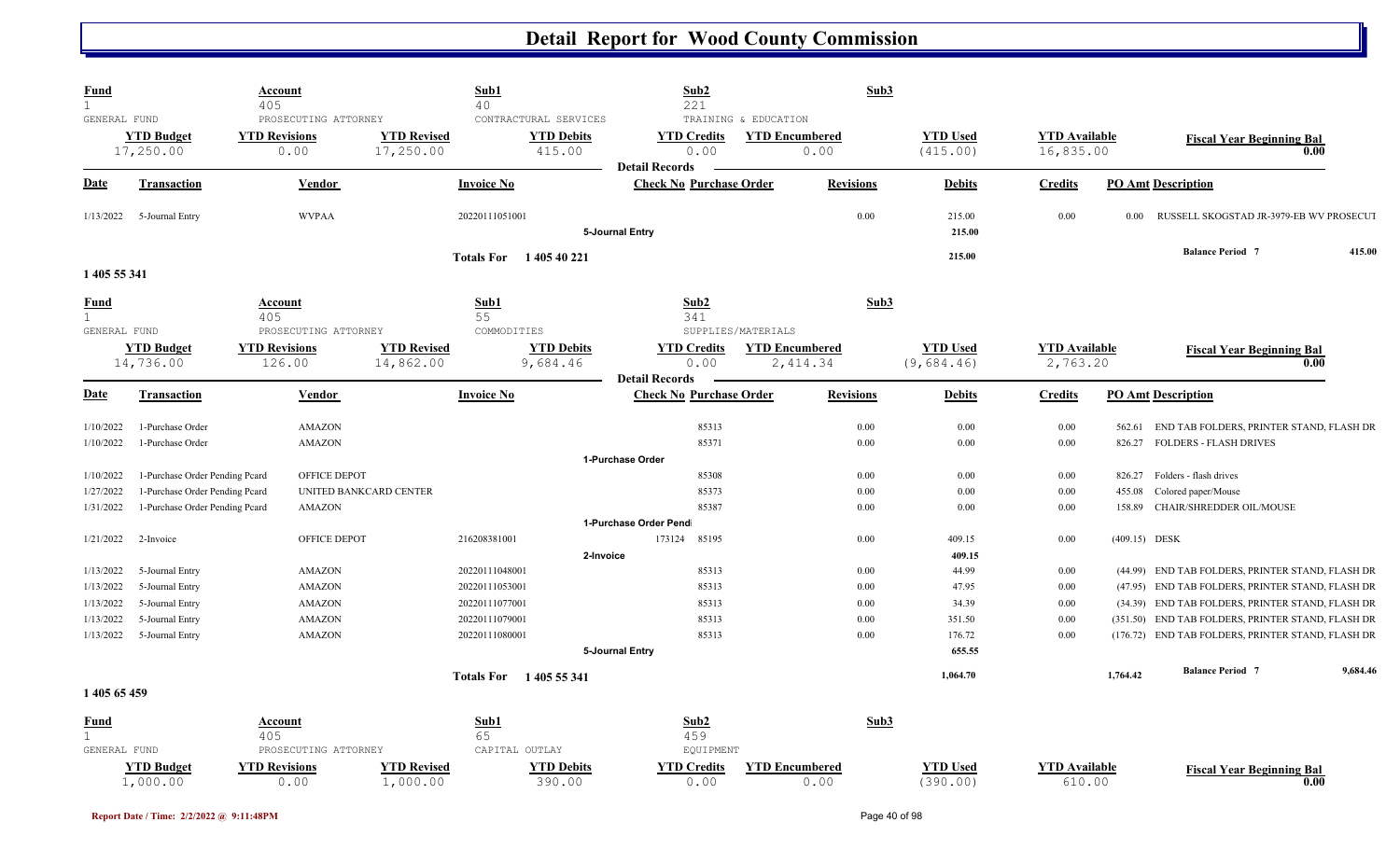|                                             |                                          |                                          |                                                                                           | <b>Detail Records</b>                                                    |                               |                                  |                                    |                                                 |           |
|---------------------------------------------|------------------------------------------|------------------------------------------|-------------------------------------------------------------------------------------------|--------------------------------------------------------------------------|-------------------------------|----------------------------------|------------------------------------|-------------------------------------------------|-----------|
| <u>Date</u>                                 | <b>Transaction</b>                       | <b>Vendor</b>                            | <b>Invoice No</b>                                                                         | <b>Check No Purchase Order</b>                                           | <b>Revisions</b>              | <b>Debits</b>                    | <b>Credits</b>                     | <b>PO Amt Description</b>                       |           |
| 1/21/2022                                   | 2-Invoice                                | PURE WATER PARTNERS                      | 868398                                                                                    | 173125<br>2-Invoice                                                      | 0.00                          | 65.00<br>65.00                   | 0.00                               | 0.00 17844                                      |           |
|                                             |                                          |                                          |                                                                                           |                                                                          |                               | 65.00                            |                                    | <b>Balance Period 7</b>                         | 390.00    |
| 1 406 10 101                                |                                          |                                          | Totals For 1405 65 459                                                                    |                                                                          |                               |                                  |                                    |                                                 |           |
| <b>Fund</b><br>$\mathbf{1}$                 |                                          | Account<br>406                           | Sub1<br>10                                                                                | Sub2<br>101                                                              | Sub3                          |                                  |                                    |                                                 |           |
| GENERAL FUND                                | <b>YTD Budget</b><br>50,266.00           | ASSESSOR<br><b>YTD Revisions</b><br>0.00 | PERSONAL SERVICES<br><b>YTD Revised</b><br><b>YTD Debits</b><br>29,321.88<br>50,266.00    | ELECTED OFFICIALS<br><b>YTD Credits</b><br>0.00                          | <b>YTD Encumbered</b><br>0.00 | <b>YTD Used</b><br>(29, 321.88)  | <b>YTD</b> Available<br>20,944.12  | <b>Fiscal Year Beginning Bal</b>                | 0.00      |
| <u>Date</u>                                 | <b>Transaction</b>                       | Vendor                                   | <b>Invoice No</b>                                                                         | <b>Detail Records</b><br><b>Check No Purchase Order</b>                  | <b>Revisions</b>              | <b>Debits</b>                    | <b>Credits</b>                     | <b>PO Amt Description</b>                       |           |
| 1/14/2022<br>1/31/2022                      | 2-Invoice<br>2-Invoice                   | NOHE DAVID C.<br>NOHE DAVID C.           | 10-00275670-REG<br>10-00275880-REG                                                        | 275670<br>275880<br>2-Invoice                                            | 0.00<br>0.00                  | 2,094.42<br>2,094.42<br>4,188.84 | 0.00<br>$0.00\,$                   | NOHE DAVID C.<br>$0.00\,$<br>0.00 NOHE DAVID C. |           |
|                                             |                                          |                                          | <b>Totals For</b> 1406 10 101                                                             |                                                                          |                               | 4,188.84                         |                                    | <b>Balance Period 7</b>                         | 29,321.88 |
| 1 406 10 102                                |                                          |                                          |                                                                                           |                                                                          |                               |                                  |                                    |                                                 |           |
| <b>Fund</b><br>$\mathbf{1}$<br>GENERAL FUND |                                          | <b>Account</b><br>406<br>ASSESSOR        | Sub1<br>10 <sup>°</sup><br>PERSONAL SERVICES                                              | Sub2<br>102<br>SUPPLEMENTAL                                              | Sub3                          |                                  |                                    |                                                 |           |
|                                             | <b>YTD Budget</b><br>25,027.00           | <b>YTD Revisions</b><br>0.00             | <b>YTD Revised</b><br><b>YTD Debits</b><br>25,027.00<br>23, 117.31                        | <b>YTD Credits</b><br>0.00<br><b>Detail Records</b>                      | <b>YTD Encumbered</b><br>0.00 | <b>YTD Used</b><br>(23, 117.31)  | <b>YTD</b> Available<br>1,909.69   | <b>Fiscal Year Beginning Bal</b>                | 0.00      |
| <b>Date</b>                                 | <b>Transaction</b>                       | Vendor                                   | <b>Invoice No</b>                                                                         | <b>Check No Purchase Order</b>                                           | <b>Revisions</b>              | <b>Debits</b>                    | <b>Credits</b>                     | <b>PO Amt Description</b>                       |           |
| 1/14/2022<br>1/14/2022                      | 2-Invoice<br>2-Invoice                   | NOHE DAVID C.<br>NOHE DAVID C.           | 10-00275670-REG<br>10-00275670-REG                                                        | 275670<br>275670<br>2-Invoice                                            | 0.00<br>0.00                  | 42.60<br>15,000.00<br>15,042.60  | $0.00\,$<br>$0.00\,$               | 0.00 NOHE DAVID C.<br>0.00 NOHE DAVID C.        |           |
| 1 406 10 103                                |                                          |                                          | Totals For 1406 10 102                                                                    |                                                                          |                               | 15,042.60                        |                                    | <b>Balance Period 7</b>                         | 23,117.31 |
| <b>Fund</b><br>1                            |                                          | <b>Account</b><br>406                    | Sub1<br>10                                                                                | Sub <sub>2</sub><br>103                                                  | Sub3                          |                                  |                                    |                                                 |           |
| GENERAL FUND                                | <b>YTD Budget</b><br>243,079.00          | ASSESSOR<br><b>YTD Revisions</b><br>0.00 | PERSONAL SERVICES<br><b>YTD Revised</b><br><b>YTD Debits</b><br>243,079.00<br>137, 375.14 | SALARIES-DEPUTIES<br><b>YTD</b> Credits<br>0.00<br><b>Detail Records</b> | <b>YTD Encumbered</b><br>0.00 | <b>YTD Used</b><br>(137, 375.14) | <b>YTD</b> Available<br>105,703.86 | <b>Fiscal Year Beginning Bal</b>                | 0.00      |
| <u>Date</u>                                 | <b>Transaction</b>                       | <b>Vendor</b>                            | <b>Invoice No</b>                                                                         | <b>Check No Purchase Order</b>                                           | <b>Revisions</b>              | <b>Debits</b>                    | <b>Credits</b>                     | <b>PO Amt Description</b>                       |           |
|                                             | $1/14/2022$ 2-Invoice                    | COLE G. MICHELL                          | 10-00275665-REG                                                                           | 275665                                                                   | 0.00                          | 2,000.00                         | $0.00\,$                           | 0.00 COLE GAYLEN MICHELL                        |           |
|                                             | Report Date / Time: 2/2/2022 @ 9:11:48PM |                                          |                                                                                           |                                                                          | Page 41 of 98                 |                                  |                                    |                                                 |           |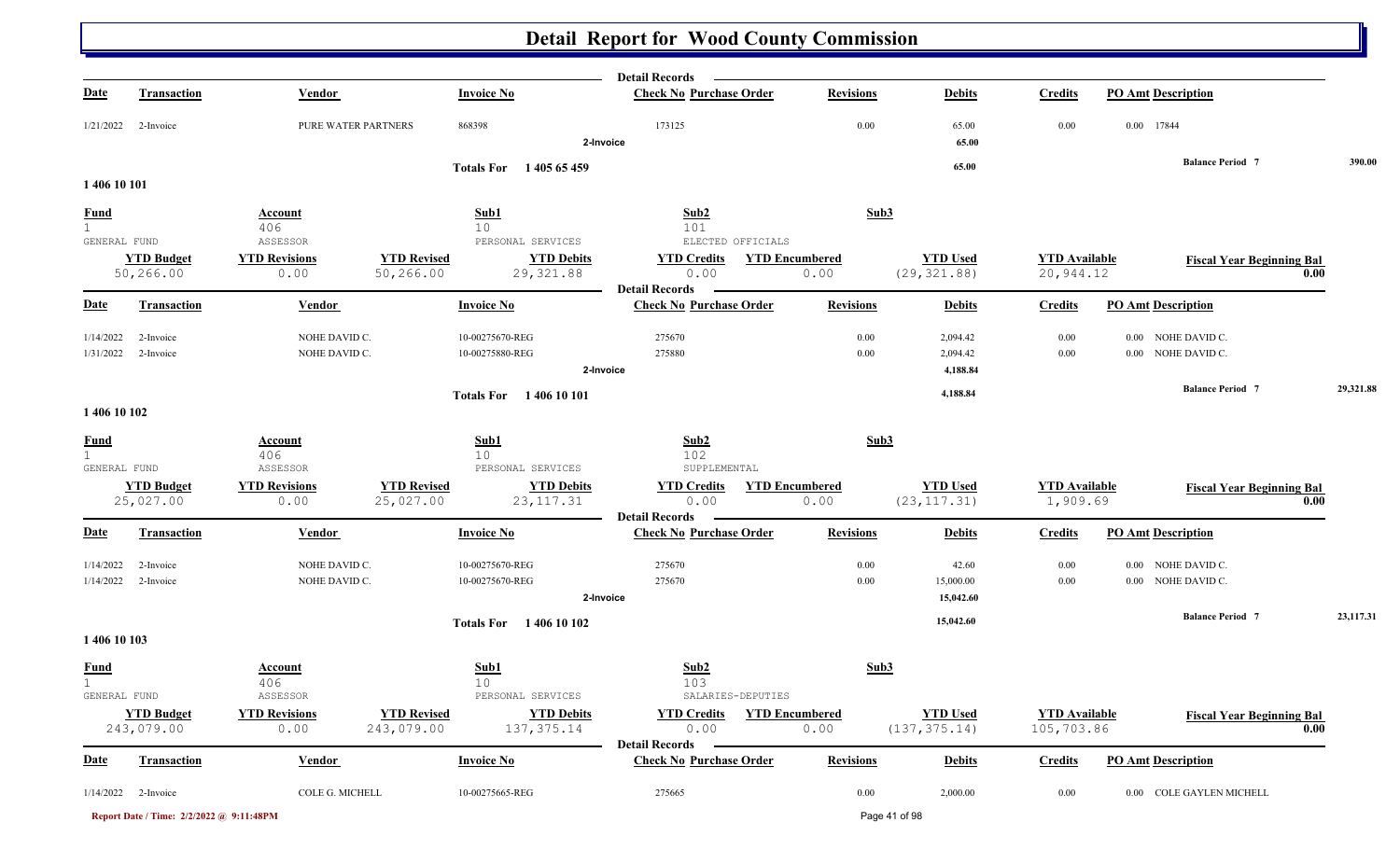|           |           |                        | 1 406 10 103<br><b>Totals For</b> |        |      | 19,625.02 |          | <b>Balance Period 7</b>  | 137,375.14 |
|-----------|-----------|------------------------|-----------------------------------|--------|------|-----------|----------|--------------------------|------------|
|           |           |                        | 2-Invoice                         |        |      | 19,625.02 |          |                          |            |
| 1/31/2022 | 2-Invoice | STEPHENS SANDRA K.     | 10-00275881-REG                   | 275881 | 0.00 | 1.291.67  | $0.00\,$ | 0.00 STEPHENS SANDRA K.  |            |
| 1/31/2022 | 2-Invoice | MERCER ERICA L.        | 10-00275879-REG                   | 275879 | 0.00 | 1,333.33  | $0.00\,$ | 0.00 MERCER ERICA L.     |            |
| 1/31/2022 | 2-Invoice | JOY MELINDA R.         | 10-00275878-REG                   | 275878 | 0.00 | 1,291.67  | $0.00\,$ | 0.00 JOY MELINDA R.      |            |
| 1/31/2022 | 2-Invoice | <b>GRIMM DONALD M.</b> | 10-00275877-REG                   | 275877 | 0.00 | 2,229.17  | $0.00\,$ | 0.00 GRIMM DONALD M.     |            |
| 1/31/2022 | 2-Invoice | <b>EDELEN SARAH J</b>  | 10-00275876-REG                   | 275876 | 0.00 | 1,666.67  | $0.00\,$ | 0.00 EDELEN SARAH J      |            |
| 1/31/2022 | 2-Invoice | COLE G. MICHELL        | 10-00275875-REG                   | 275875 | 0.00 | 2,000.00  | $0.00\,$ | 0.00 COLE GAYLEN MICHELL |            |
| 1/14/2022 | 2-Invoice | STEPHENS SANDRA K.     | 10-00275671-REG                   | 275671 | 0.00 | 1,291.67  | $0.00\,$ | 0.00 STEPHENS SANDRA K.  |            |
| 1/14/2022 | 2-Invoice | MERCER ERICA L.        | 10-00275669-REG                   | 275669 | 0.00 | 1,333.33  | $0.00\,$ | 0.00 MERCER ERICA L.     |            |
| 1/14/2022 | 2-Invoice | <b>JOY MELINDA R.</b>  | 10-00275668-REG                   | 275668 | 0.00 | 1,291.67  | $0.00\,$ | 0.00 JOY MELINDA R.      |            |
| 1/14/2022 | 2-Invoice | <b>GRIMM DONALD M.</b> | 10-00275667-REG                   | 275667 | 0.00 | 2,229.17  | $0.00\,$ | 0.00 GRIMM DONALD M.     |            |
| 1/14/2022 | 2-Invoice | <b>EDELEN SARAH J</b>  | 10-00275666-REG                   | 275666 | 0.00 | 1,666.67  | 0.00     | 0.00 EDELEN SARAH J      |            |
|           |           |                        |                                   |        |      |           |          |                          |            |

**1 406 10 104** 

| <b>Fund</b><br>GENERAL FUND |                                | Account<br>406<br>ASSESSOR   |                                 | Sub1<br>10<br>PERSONAL SERVICES |                                                         | Sub2<br>104<br>SOCIAL SECURITY |                       | Sub3             |                                 |                                   |                           |                                  |      |           |
|-----------------------------|--------------------------------|------------------------------|---------------------------------|---------------------------------|---------------------------------------------------------|--------------------------------|-----------------------|------------------|---------------------------------|-----------------------------------|---------------------------|----------------------------------|------|-----------|
|                             | <b>YTD Budget</b><br>25,120.00 | <b>YTD Revisions</b><br>0.00 | <b>YTD Revised</b><br>25,120.00 |                                 | <b>YTD Debits</b><br>14,256.06<br><b>Detail Records</b> | <b>YTD Credits</b><br>0.00     | <b>YTD Encumbered</b> | 0.00             | <b>YTD Used</b><br>(14, 256.06) | <b>YTD Available</b><br>10,863.94 |                           | <b>Fiscal Year Beginning Bal</b> | 0.00 |           |
| <b>Date</b>                 | <b>Transaction</b>             | Vendor                       |                                 | <b>Invoice No</b>               |                                                         | <b>Check No Purchase Order</b> |                       | <b>Revisions</b> | <b>Debits</b>                   | <b>Credits</b>                    | <b>PO Amt Description</b> |                                  |      |           |
| 1/14/2022                   | 2-Invoice                      |                              | DEPARTMENT OF TREASURY          | 20220114-00                     |                                                         | 3813                           |                       | 0.00             | 1,613.48                        | 0.00                              | $0.00$ FICA               |                                  |      |           |
| 1/14/2022                   | 2-Invoice                      |                              | DEPARTMENT OF TREASURY          | 20220114-00                     |                                                         | 3813                           |                       | 0.00             | 377.36                          | 0.00                              | $0.00$ MED                |                                  |      |           |
| 1/31/2022                   | 2-Invoice                      |                              | DEPARTMENT OF TREASURY          | 20220131-00                     |                                                         | 3824                           |                       | 0.00             | 691.39                          | 0.00                              | $0.00$ FICA               |                                  |      |           |
| 1/31/2022                   | 2-Invoice                      |                              | DEPARTMENT OF TREASURY          | 20220131-00                     |                                                         | 3824                           |                       | 0.00             | 161.68                          | 0.00                              | $0.00$ MED                |                                  |      |           |
|                             |                                |                              |                                 |                                 | 2-Invoice                                               |                                |                       |                  | 2,843.91                        |                                   |                           |                                  |      |           |
|                             |                                |                              |                                 | <b>Totals For</b>               | 1406 10 104                                             |                                |                       |                  | 2,843.91                        |                                   |                           | <b>Balance Period 7</b>          |      | 14,256.06 |
| 1 406 10 105                |                                |                              |                                 |                                 |                                                         |                                |                       |                  |                                 |                                   |                           |                                  |      |           |
| Fund                        |                                | Account<br>406               |                                 | Sub1<br>10                      |                                                         | Sub2<br>105                    |                       | Sub3             |                                 |                                   |                           |                                  |      |           |
| GENERAL FUND                |                                | ASSESSOR                     |                                 | PERSONAL SERVICES               |                                                         | INSURANCE PREMIUM              |                       |                  |                                 |                                   |                           |                                  |      |           |
|                             | <b>YTD Budget</b><br>94,796.00 | <b>YTD Revisions</b><br>0.00 | <b>YTD Revised</b><br>94,796.00 | 66, 173.81                      | <b>YTD Debits</b><br><b>Detail Records</b>              | <b>YTD Credits</b><br>0.00     | <b>YTD</b> Encumbered | 0.00             | <b>YTD Used</b><br>(66, 173.81) | <b>YTD Available</b><br>28,622.19 |                           | <b>Fiscal Year Beginning Bal</b> | 0.00 |           |
| Date                        | <b>Transaction</b>             | Vendor                       |                                 | <b>Invoice No</b>               |                                                         | <b>Check No Purchase Order</b> |                       | <b>Revisions</b> | <b>Debits</b>                   | <b>Credits</b>                    | <b>PO Amt Description</b> |                                  |      |           |
| 1/3/2022                    | 2-Invoice                      |                              | HIGHMARK WEST VIRGINIA          | 01012022                        |                                                         | 3802                           |                       | 0.00             | 8,735.14                        | 0.00                              |                           | 0.00 HEALTH PREMIUM              |      |           |
| 1/4/2022                    | 2-Invoice                      | MUTUAL OF OMAHA              |                                 | 1285351121                      |                                                         | 173044                         |                       | 0.00             | 13.43                           | 0.00                              | 0.00 BASIC LIFE           |                                  |      |           |
| 1/4/2022                    | 2-Invoice                      | <b>MUTUAL OF OMAHA</b>       |                                 | 1285351121                      |                                                         | 173044                         |                       | 0.00             | 59.53                           | 0.00                              | $0.00$ LTD                |                                  |      |           |
| 1/4/2022                    | 2-Invoice                      |                              | VISION SERVICE PLAN (WV)        | 12022                           |                                                         | 173051                         |                       | 0.00             | 23.24                           | 0.00                              | 0.00                      | <b>SINGLE VISION</b>             |      |           |
| 1/4/2022                    | 2-Invoice                      |                              | VISION SERVICE PLAN (WV)        | 12022                           |                                                         | 173051                         |                       | 0.00             | 115.20                          | 0.00                              |                           | 0.00 FAMILY VISION               |      |           |

1/13/2022 2-Invoice HIGHMARK WEST VIRGINIA F2201110A9948 3817 0.00 143.87 0.00 0.00 HRA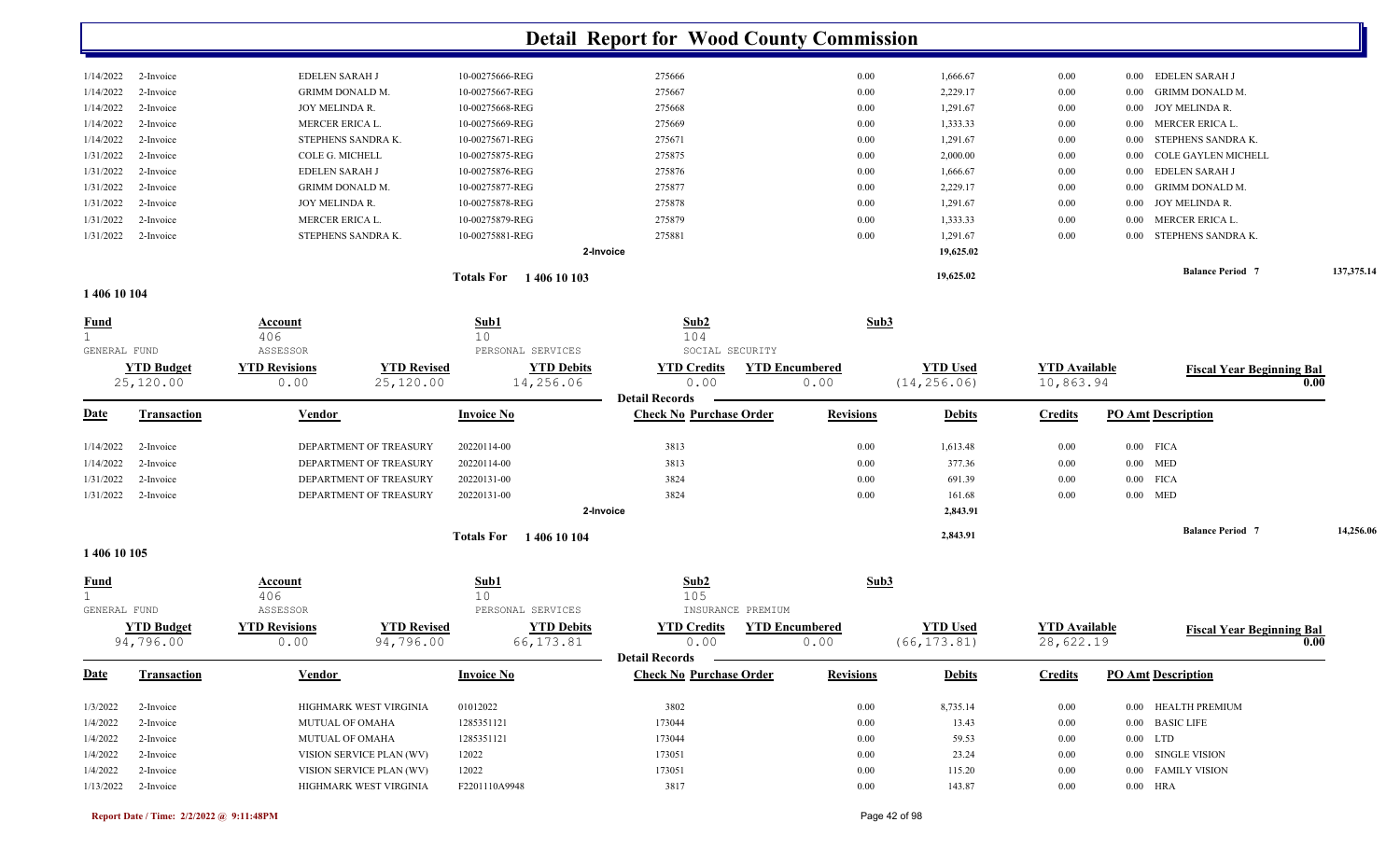|                                              |                       |                                                        |                                        | <b>Detail Report for Wood County Commission</b>         |                       |                       |                      |                                       |           |
|----------------------------------------------|-----------------------|--------------------------------------------------------|----------------------------------------|---------------------------------------------------------|-----------------------|-----------------------|----------------------|---------------------------------------|-----------|
| 1/28/2022                                    | 2-Invoice             | HIGHMARK WEST VIRGINIA                                 | F20125A2304                            | 3828<br>2-Invoice                                       | 0.00                  | 1,711.64<br>10,802.05 | 0.00                 | $0.00$ HRA<br><b>Balance Period</b> 7 | 66,173.81 |
| 1 406 10 106                                 |                       |                                                        | Totals For 1406 10 105                 |                                                         |                       | 10,802.05             |                      |                                       |           |
| <u>Fund</u>                                  |                       | <b>Account</b>                                         | Sub1                                   | Sub <sub>2</sub>                                        | Sub <sub>3</sub>      |                       |                      |                                       |           |
| 1                                            |                       | 406                                                    | 10                                     | 106                                                     |                       |                       |                      |                                       |           |
| GENERAL FUND                                 | <b>YTD Budget</b>     | ASSESSOR<br><b>YTD Revisions</b><br><b>YTD Revised</b> | PERSONAL SERVICES<br><b>YTD Debits</b> | RETIREMENT<br><b>YTD Credits</b>                        | <b>YTD Encumbered</b> | <b>YTD Used</b>       | <b>YTD</b> Available | <b>Fiscal Year Beginning Bal</b>      |           |
|                                              | 31,837.00             | 31,837.00<br>0.00                                      | 18,981.55                              | 0.00<br><b>Detail Records</b>                           | 0.00                  | (18, 981.55)          | 12,855.45            |                                       | 0.00      |
| <u>Date</u>                                  | <b>Transaction</b>    | <b>Vendor</b>                                          | <b>Invoice No</b>                      | <b>Check No Purchase Order</b>                          | <b>Revisions</b>      | <b>Debits</b>         | <b>Credits</b>       | <b>PO Amt Description</b>             |           |
| 1/14/2022                                    | 2-Invoice             | WV PUBLIC EMP RETIREMENT                               | 20220114-00                            |                                                         | $0.00\,$              | 2,694.97              | 0.00                 | <b>RETIREMENT</b><br>$0.00\,$         |           |
| 1/31/2022                                    | 2-Invoice             | WV PUBLIC EMP RETIREMENT                               | 20220131-00                            |                                                         | 0.00                  | 1,190.70              | 0.00                 | 0.00 RETIREMENT                       |           |
|                                              |                       |                                                        |                                        | 2-Invoice                                               |                       | 3,885.67              |                      |                                       |           |
|                                              |                       |                                                        | <b>Totals For</b><br>1406 10 106       |                                                         |                       | 3,885.67              |                      | <b>Balance Period 7</b>               | 18,981.55 |
| 1 407 10 103                                 |                       |                                                        |                                        |                                                         |                       |                       |                      |                                       |           |
| <b>Fund</b>                                  |                       | Account                                                | Sub1                                   | Sub2                                                    | Sub3                  |                       |                      |                                       |           |
| $1 \ \overline{\phantom{0}}$<br>GENERAL FUND |                       | 407<br>ASSESSOR'S VALUATION                            | 10<br>PERSONAL SERVICES                | 103<br>SALARIES-DEPUTIES                                |                       |                       |                      |                                       |           |
|                                              | <b>YTD Budget</b>     | <b>YTD Revised</b><br><b>YTD Revisions</b>             | <b>YTD Debits</b>                      | <b>YTD Credits</b>                                      | <b>YTD Encumbered</b> | <b>YTD Used</b>       | <b>YTD Available</b> | <b>Fiscal Year Beginning Bal</b>      |           |
|                                              | 475,650.00            | 475,650.00<br>0.00                                     | 287, 943.38                            | 0.00                                                    | 0.00                  | (287, 943.38)         | 187,706.62           |                                       | 0.00      |
| <u>Date</u>                                  | <b>Transaction</b>    | Vendor                                                 | <b>Invoice No</b>                      | <b>Detail Records</b><br><b>Check No Purchase Order</b> | <b>Revisions</b>      | <b>Debits</b>         | <b>Credits</b>       | <b>PO Amt Description</b>             |           |
|                                              |                       |                                                        |                                        |                                                         |                       |                       |                      |                                       |           |
| 1/14/2022                                    | 2-Invoice             | <b>ATKINSON CARA</b>                                   | 10-00275672-REG                        | 275672                                                  | 0.00                  | 1,666.67              | $0.00\,$             | ATKINSON CARA<br>$0.00\,$             |           |
| 1/14/2022                                    | 2-Invoice             | COTTRELL LARRY DEAN                                    | 10-00275673-REG                        | 275673                                                  | 0.00                  | 2,291.67              | $0.00\,$             | COTTRELL LARRY DEAN<br>0.00           |           |
| 1/14/2022                                    | 2-Invoice             | DAWKINS KENNETH PAUL                                   | 10-00275674-REG                        | 275674                                                  | 0.00                  | 1,916.67              | $0.00\,$             | DAWKINS KENNETH PAUL<br>0.00          |           |
| 1/14/2022                                    | 2-Invoice             | DEGRAEF KAREN SUE                                      | 10-00275675-REG                        | 275675                                                  | 0.00                  | 2,125.00              | $0.00\,$             | DEGRAEF KAREN SUE<br>0.00             |           |
| 1/14/2022                                    | 2-Invoice             | FLEAK STACEY LYNN                                      | 10-00275676-REG                        | 275676                                                  | 0.00                  | 1,854.17              | $0.00\,$             | FLEAK STACEY LYNN<br>0.00             |           |
| 1/14/2022                                    | 2-Invoice             | GILCHRIST COREY THOMAS                                 | 10-00275677-REG                        | 275677                                                  | 0.00                  | 1,563.00              | $0.00\,$             | <b>GILCHRIST COREY THOMAS</b><br>0.00 |           |
| 1/14/2022                                    | 2-Invoice             | MCATEE CONNIE L                                        | 10-00275678-REG                        | 275678                                                  | 0.00                  | 2,500.00              | 0.00                 | MCATEE CONNIE L<br>0.00               |           |
| 1/14/2022                                    | 2-Invoice             | MCINTYRE TERESA A.                                     | 10-00275679-REG                        | 275679                                                  | 0.00                  | 1,583.33              | 0.00                 | 0.00 MCINTYRE TERESA A.               |           |
| 1/14/2022                                    | 2-Invoice             | MONTGOMERY JEREMY SHANE 10-00275680-REG                |                                        | 275680                                                  | 0.00                  | 1,563.00              | 0.00                 | 0.00 MONTGOMERY JEREMY SHANE          |           |
|                                              | $1/14/2022$ 2-Invoice | PARSONS TOM F                                          | 10-00275681-REG                        | 275681                                                  | 0.00                  | 1,750.00              | $0.00\,$             | 0.00 PARSONS TOM F                    |           |
| 1/14/2022                                    | 2-Invoice             | <b>RADER STEVE E</b>                                   | 10-00275682-REG                        | 275682                                                  | 0.00                  | 1,771.88              | $0.00\,$             | 0.00 RADER STEVE E.                   |           |
| 1/31/2022                                    | 2-Invoice             | <b>ATKINSON CARA</b>                                   | 10-00275882-REG                        | 275882                                                  | 0.00                  | 1,666.67              | $0.00\,$             | 0.00 ATKINSON CARA                    |           |
| 1/31/2022                                    | 2-Invoice             | COTTRELL LARRY DEAN                                    | 10-00275883-REG                        | 275883                                                  | 0.00                  | 2,291.67              | $0.00\,$             | 0.00 COTTRELL LARRY DEAN              |           |
| 1/31/2022                                    | 2-Invoice             | DAWKINS KENNETH PAUL                                   | 10-00275884-REG                        | 275884                                                  | 0.00                  | 1,916.67              | $0.00\,$             | 0.00 DAWKINS KENNETH PAUL             |           |
| 1/31/2022                                    | 2-Invoice             | DEGRAEF KAREN SUE                                      | 10-00275885-REG                        | 275885                                                  | 0.00                  | 2,125.00              | $0.00\,$             | 0.00 DEGRAEF KAREN SUE                |           |
| 1/31/2022                                    | 2-Invoice             | FLEAK STACEY LYNN                                      | 10-00275886-REG                        | 275886                                                  | 0.00                  | 1,854.17              | $0.00\,$             | 0.00 FLEAK STACEY LYNN                |           |
| 1/31/2022                                    | 2-Invoice             | GILCHRIST COREY THOMAS                                 | 10-00275887-REG                        | 275887                                                  | 0.00                  | 1,563.00              | $0.00\,$             | 0.00 GILCHRIST COREY THOMAS           |           |
|                                              | $1/31/2022$ 2-Invoice | MCATEE CONNIE L                                        | 10-00275888-REG                        | 275888                                                  | 0.00                  | 2,500.00              | $0.00\,$             | 0.00 MCATEE CONNIE L                  |           |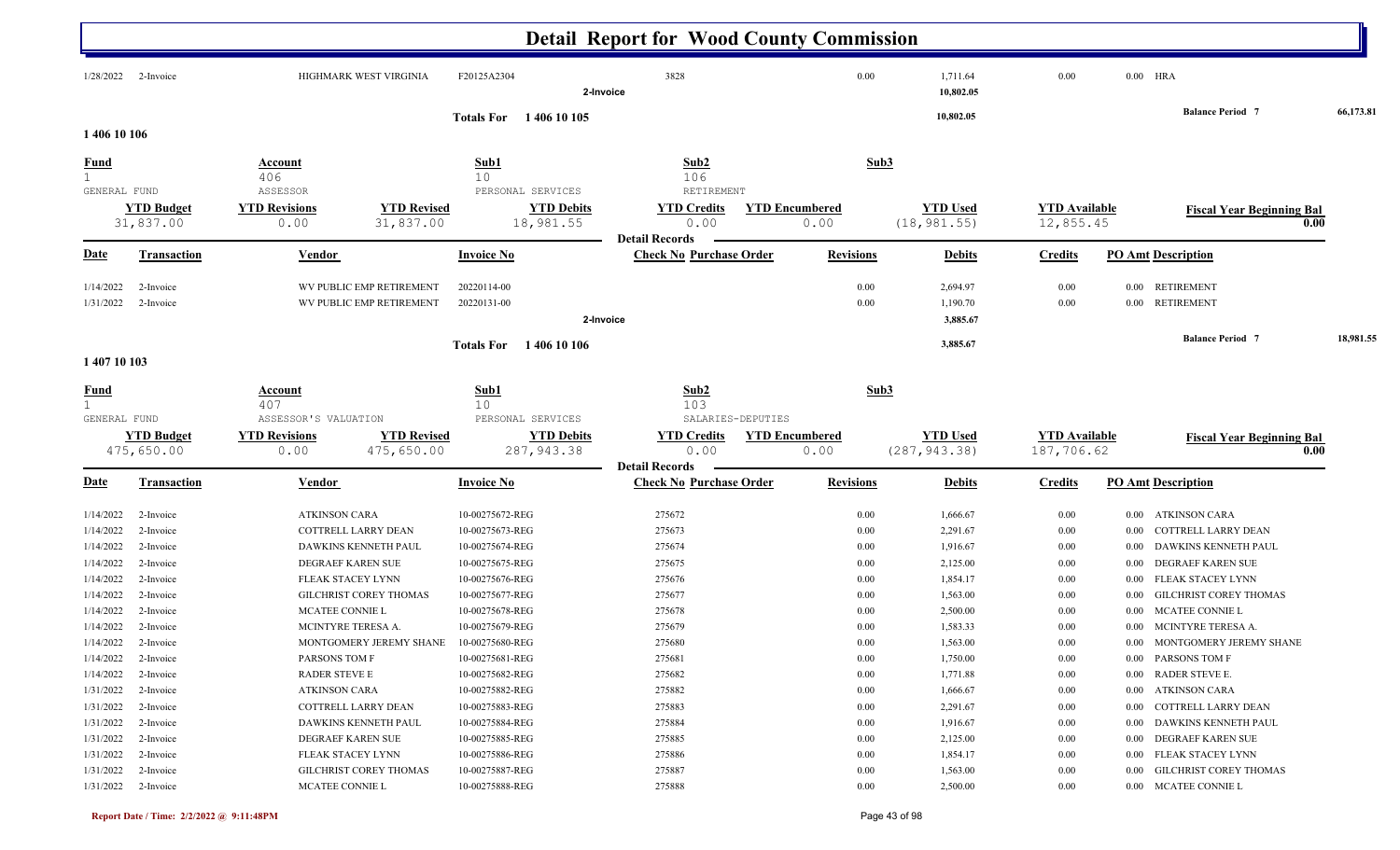|              |                    |                          |                                         | <b>Detail Report for Wood County Commission</b>         |                       |                 |                      |                                   |            |
|--------------|--------------------|--------------------------|-----------------------------------------|---------------------------------------------------------|-----------------------|-----------------|----------------------|-----------------------------------|------------|
| 1/31/2022    | 2-Invoice          | MCINTYRE TERESA A.       | 10-00275889-REG                         | 275889                                                  | 0.00                  | 1,583.33        | 0.00                 | MCINTYRE TERESA A.<br>0.00        |            |
| 1/31/2022    | 2-Invoice          | MONTGOMERY JEREMY SHANE  | 10-00275890-REG                         | 275890                                                  | 0.00                  | 1,563.00        | 0.00                 | MONTGOMERY JEREMY SHANE<br>0.00   |            |
| 1/31/2022    | 2-Invoice          | PARSONS TOM F            | 10-00275891-REG                         | 275891                                                  | 0.00                  | 1,750.00        | 0.00                 | <b>PARSONS TOM F</b><br>0.00      |            |
| 1/31/2022    | 2-Invoice          | <b>RADER STEVE E</b>     | 10-00275892-REG                         | 275892                                                  | 0.00                  | 1,771.88        | 0.00                 | <b>RADER STEVE E.</b><br>$0.00\,$ |            |
|              |                    |                          |                                         | 2-Invoice                                               |                       | 41,170.78       |                      |                                   |            |
|              |                    |                          |                                         |                                                         |                       | 41,170.78       |                      | <b>Balance Period 7</b>           | 287,943.38 |
| 1 407 10 104 |                    |                          | Totals For 1407 10 103                  |                                                         |                       |                 |                      |                                   |            |
| <u>Fund</u>  |                    | Account                  | Sub1                                    | Sub2                                                    | Sub3                  |                 |                      |                                   |            |
| 1            |                    | 407                      | 10                                      | 104                                                     |                       |                 |                      |                                   |            |
| GENERAL FUND |                    | ASSESSOR'S VALUATION     | PERSONAL SERVICES                       | SOCIAL SECURITY                                         |                       |                 |                      |                                   |            |
|              | <b>YTD Budget</b>  | <b>YTD Revisions</b>     | <b>YTD Revised</b><br><b>YTD Debits</b> | <b>YTD Credits</b>                                      | <b>YTD Encumbered</b> | <b>YTD Used</b> | <b>YTD Available</b> | <b>Fiscal Year Beginning Bal</b>  |            |
|              | 36,387.00          | 0.00                     | 36, 387.00<br>20,869.08                 | 0.00                                                    | 0.00                  | (20, 869.08)    | 15,517.92            |                                   | 0.00       |
|              |                    |                          |                                         | <b>Detail Records</b>                                   |                       |                 |                      |                                   |            |
| <u>Date</u>  | <b>Transaction</b> | Vendor                   | <b>Invoice No</b>                       | <b>Check No Purchase Order</b>                          | <b>Revisions</b>      | <b>Debits</b>   | <b>Credits</b>       | <b>PO Amt Description</b>         |            |
| 1/14/2022    | 2-Invoice          | DEPARTMENT OF TREASURY   | 20220114-00                             | 3813                                                    | 0.00                  | 1,181.51        | 0.00                 | $0.00$ FICA                       |            |
| 1/14/2022    | 2-Invoice          | DEPARTMENT OF TREASURY   | 20220114-00                             | 3813                                                    | 0.00                  | 276.31          | 0.00                 | $0.00$ MED                        |            |
| 1/31/2022    | 2-Invoice          | DEPARTMENT OF TREASURY   | 20220131-00                             | 3824                                                    | 0.00                  | 1,192.83        | 0.00                 | $0.00$ FICA                       |            |
| 1/31/2022    | 2-Invoice          | DEPARTMENT OF TREASURY   | 20220131-00                             | 3824                                                    | 0.00                  | 278.97          | 0.00                 | $0.00$ MED                        |            |
|              |                    |                          |                                         | 2-Invoice                                               |                       | 2,929.62        |                      |                                   |            |
|              |                    |                          | <b>Totals For</b> 1407 10 104           |                                                         |                       | 2,929.62        |                      | <b>Balance Period 7</b>           | 20,869.08  |
| 1 407 10 105 |                    |                          |                                         |                                                         |                       |                 |                      |                                   |            |
| <b>Fund</b>  |                    | <u>Account</u>           | Sub1                                    | Sub2                                                    | Sub3                  |                 |                      |                                   |            |
|              |                    | 407                      | 10                                      | 105                                                     |                       |                 |                      |                                   |            |
| GENERAL FUND |                    | ASSESSOR'S VALUATION     | PERSONAL SERVICES                       | INSURANCE PREMIUM                                       |                       |                 |                      |                                   |            |
|              | <b>YTD Budget</b>  | <b>YTD Revisions</b>     | <b>YTD Debits</b><br><b>YTD Revised</b> | <b>YTD Credits</b>                                      | <b>YTD Encumbered</b> | <b>YTD Used</b> | <b>YTD</b> Available | <b>Fiscal Year Beginning Bal</b>  |            |
|              | 184,872.00         | 0.00                     | 184,872.00<br>110,980.10                | 0.00                                                    | 0.00                  | (110, 980.10)   | 73,891.90            |                                   | 0.00       |
| <b>Date</b>  | <b>Transaction</b> | Vendor                   | <b>Invoice No</b>                       | <b>Detail Records</b><br><b>Check No Purchase Order</b> | <b>Revisions</b>      | <b>Debits</b>   | <b>Credits</b>       | <b>PO Amt Description</b>         |            |
|              |                    |                          |                                         |                                                         |                       |                 |                      |                                   |            |
| 1/3/2022     | 2-Invoice          | HIGHMARK WEST VIRGINIA   | 01012022                                | 3802                                                    | 0.00                  | 16,017.15       | $0.00\,$             | 0.00 HEALTH PREMIUM               |            |
| 1/4/2022     | 2-Invoice          | MUTUAL OF OMAHA          | 1285351121                              | 173044                                                  | 0.00                  | 23.43           | 0.00                 | 0.00 BASIC LIFE                   |            |
| 1/4/2022     | 2-Invoice          | MUTUAL OF OMAHA          | 1285351121                              | 173044                                                  | 0.00                  | 102.92          | 0.00                 | $0.00$ LTD                        |            |
| 1/4/2022     | 2-Invoice          | VISION SERVICE PLAN (WV) | 12022                                   | 173051                                                  | $0.00\,$              | 36.52           | 0.00                 | $0.00\phantom{0}$ SINGLE VISION   |            |
| 1/4/2022     | 2-Invoice          | VISION SERVICE PLAN (WV) | 12022                                   | 173051                                                  | 0.00                  | 153.60          | $0.00\,$             | 0.00 FAMILY VISION                |            |
| 1/13/2022    | 2-Invoice          | HIGHMARK WEST VIRGINIA   | F220111A5142                            | 3816                                                    | 0.00                  | 3,444.66        | 0.00                 | $0.00$ HRA                        |            |
| 1/13/2022    | 2-Invoice          | HIGHMARK WEST VIRGINIA   | F2201110A9948                           | 3817                                                    | 0.00                  | 805.58          | $0.00\,$             | $0.00$ HRA                        |            |
| 1/28/2022    | 2-Invoice          | HIGHMARK WEST VIRGINIA   | F220118A6404                            | 3829                                                    | 0.00                  | 2,977.40        | $0.00\,$             | $0.00$ HRA                        |            |
|              |                    |                          |                                         | 2-Invoice                                               |                       | 23,561.26       |                      |                                   |            |
|              |                    |                          | Totals For 1407 10 105                  |                                                         |                       | 23,561.26       |                      | <b>Balance Period 7</b>           | 110,980.10 |

**1 407 10 106**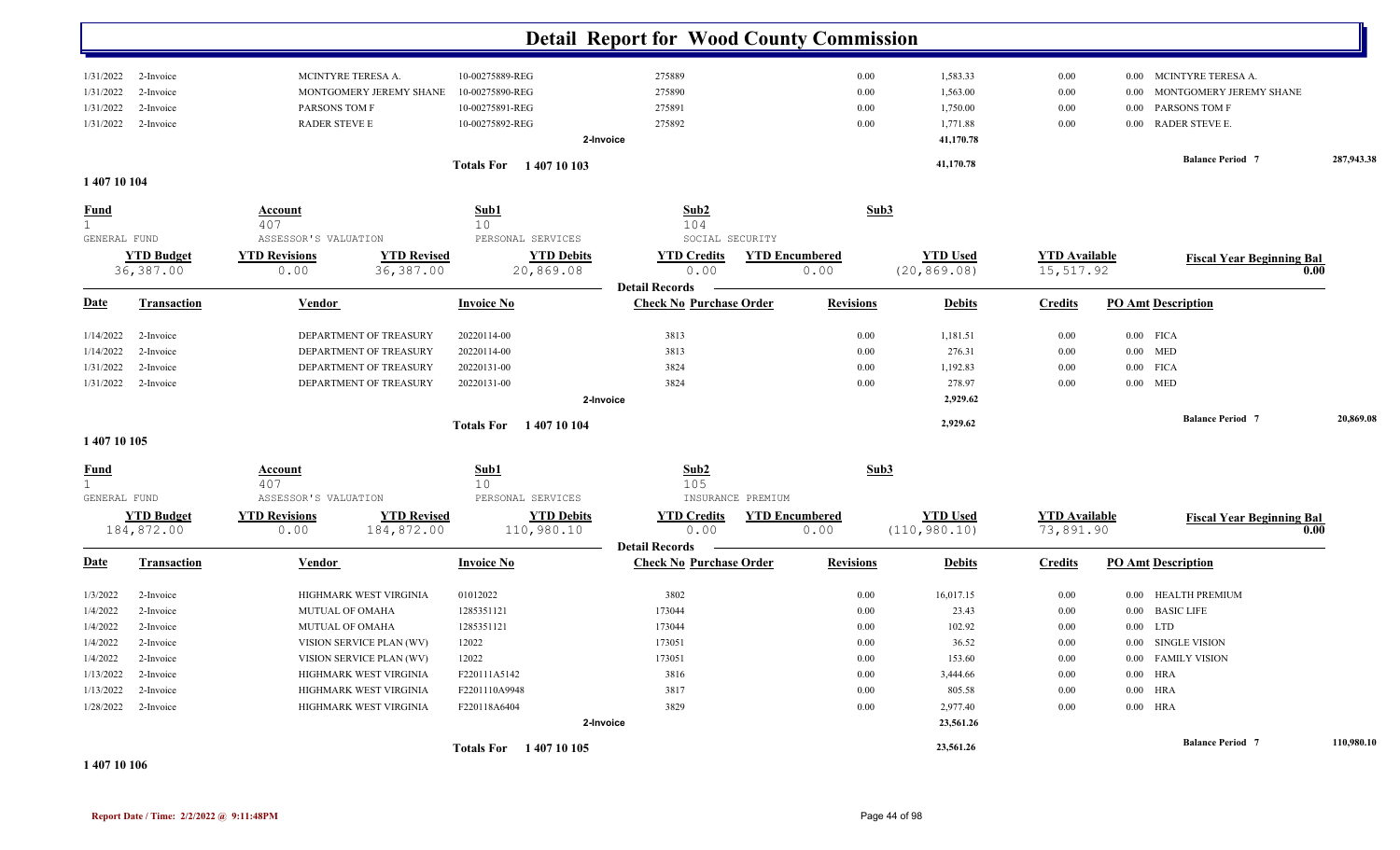| <b>Fund</b><br>$\mathbf{1}$                 |                                | <b>Account</b><br>407                                |                                 | Sub1<br>10                                          | Sub2<br>106                                             |                       | Sub3             |                                 |                                    |                                    |                                          |           |
|---------------------------------------------|--------------------------------|------------------------------------------------------|---------------------------------|-----------------------------------------------------|---------------------------------------------------------|-----------------------|------------------|---------------------------------|------------------------------------|------------------------------------|------------------------------------------|-----------|
| GENERAL FUND                                | <b>YTD Budget</b><br>47,565.00 | ASSESSOR'S VALUATION<br><b>YTD Revisions</b><br>0.00 | <b>YTD Revised</b><br>47,565.00 | PERSONAL SERVICES<br><b>YTD Debits</b><br>28,794.64 | RETIREMENT<br><b>YTD Credits</b><br>0.00                | <b>YTD Encumbered</b> | 0.00             | <b>YTD Used</b><br>(28, 794.64) | <b>YTD Available</b><br>18,770.36  |                                    | <b>Fiscal Year Beginning Bal</b><br>0.00 |           |
| Date                                        | <b>Transaction</b>             | Vendor                                               |                                 | <b>Invoice No</b>                                   | <b>Detail Records</b><br><b>Check No Purchase Order</b> |                       | <b>Revisions</b> | <b>Debits</b>                   | <b>Credits</b>                     | <b>PO Amt Description</b>          |                                          |           |
| 1/14/2022                                   | 2-Invoice                      |                                                      | WV PUBLIC EMP RETIREMENT        | 20220114-00                                         |                                                         |                       | 0.00             | 2,058.56                        | 0.00                               | <b>RETIREMENT</b><br>$0.00\,$      |                                          |           |
| 1/31/2022                                   | 2-Invoice                      |                                                      | WV PUBLIC EMP RETIREMENT        | 20220131-00                                         | 2-Invoice                                               |                       | 0.00             | 2,058.56<br>4,117.12            | 0.00                               | <b>RETIREMENT</b><br>$0.00\,$      |                                          |           |
| 1412 10 103                                 |                                |                                                      |                                 | <b>Totals For</b> 1407 10 106                       |                                                         |                       |                  | 4,117.12                        |                                    | <b>Balance Period 7</b>            |                                          | 28,794.64 |
| <b>Fund</b><br>$\mathbf{1}$<br>GENERAL FUND |                                | Account<br>412<br>EXTENSION OFFICE                   |                                 | Sub1<br>10 <sup>°</sup><br>PERSONAL SERVICES        | Sub2<br>103                                             | SALARIES-DEPUTIES     | Sub3             |                                 |                                    |                                    |                                          |           |
|                                             | <b>YTD Budget</b><br>60,564.00 | <b>YTD Revisions</b><br>0.00                         | <b>YTD Revised</b><br>60,564.00 | <b>YTD Debits</b><br>35, 329.00                     | <b>YTD Credits</b><br>0.00<br><b>Detail Records</b>     | <b>YTD Encumbered</b> | 0.00             | <b>YTD Used</b><br>(35, 329.00) | <b>YTD</b> Available<br>25, 235.00 |                                    | <b>Fiscal Year Beginning Bal</b><br>0.00 |           |
| Date                                        | <b>Transaction</b>             | Vendor                                               |                                 | <b>Invoice No</b>                                   | <b>Check No Purchase Order</b>                          |                       | <b>Revisions</b> | <b>Debits</b>                   | <b>Credits</b>                     | <b>PO Amt Description</b>          |                                          |           |
| 1/14/2022                                   | 2-Invoice                      | <b>BOSO LINDSEY A</b>                                |                                 | 10-00275683-REG                                     | 275683                                                  |                       | 0.00             | 1,246.88                        | 0.00                               | <b>BOSO LINDSEY A</b><br>$0.00\,$  |                                          |           |
| 1/14/2022                                   | 2-Invoice                      | <b>BRADFORD RISHA LYNN</b>                           |                                 | 10-00275684-REG                                     | 275684                                                  |                       | 0.00             | 1,276.62                        | 0.00                               | <b>BRADFORD RISHA LYNN</b><br>0.00 |                                          |           |
| 1/31/2022                                   | 2-Invoice                      | <b>BOSO LINDSEY A</b>                                |                                 | 10-00275893-REG                                     | 275893                                                  |                       | 0.00             | 1,246.88                        | $0.00\,$                           | <b>BOSO LINDSEY A</b><br>0.00      |                                          |           |
| 1/31/2022                                   | 2-Invoice                      | <b>BRADFORD RISHA LYNN</b>                           |                                 | 10-00275894-REG                                     | 275894                                                  |                       | 0.00             | 1,276.62                        | 0.00                               | <b>BRADFORD RISHA LYNN</b><br>0.00 |                                          |           |
|                                             |                                |                                                      |                                 |                                                     | 2-Invoice                                               |                       |                  | 5,047.00                        |                                    |                                    |                                          |           |
| 1412 10 104                                 |                                |                                                      |                                 | <b>Totals For</b> 1412 10 103                       |                                                         |                       |                  | 5,047.00                        |                                    | <b>Balance Period 7</b>            |                                          | 35,329.00 |
| <b>Fund</b>                                 |                                | <b>Account</b>                                       |                                 | Sub1                                                | Sub2                                                    |                       | Sub3             |                                 |                                    |                                    |                                          |           |
| $\mathbf{1}$                                |                                | 412                                                  |                                 | 10                                                  | 104                                                     |                       |                  |                                 |                                    |                                    |                                          |           |
| GENERAL FUND                                |                                | EXTENSION OFFICE                                     |                                 | PERSONAL SERVICES                                   |                                                         | SOCIAL SECURITY       |                  |                                 |                                    |                                    |                                          |           |
|                                             | <b>YTD Budget</b><br>5,398.00  | <b>YTD Revisions</b><br>0.00                         | <b>YTD Revised</b><br>5,398.00  | <b>YTD Debits</b><br>2,605.03                       | <b>YTD Credits</b><br>0.00<br><b>Detail Records</b>     | <b>YTD Encumbered</b> | 0.00             | <b>YTD Used</b><br>(2, 605.03)  | <b>YTD</b> Available<br>2,792.97   |                                    | <b>Fiscal Year Beginning Bal</b><br>0.00 |           |
| <b>Date</b>                                 | <b>Transaction</b>             | Vendor                                               |                                 | <b>Invoice No</b>                                   | <b>Check No Purchase Order</b>                          |                       | <b>Revisions</b> | <b>Debits</b>                   | <b>Credits</b>                     | <b>PO Amt Description</b>          |                                          |           |
| 1/14/2022                                   | 2-Invoice                      |                                                      | DEPARTMENT OF TREASURY          | 20220114-00                                         | 3813                                                    |                       | 0.00             | 149.73                          | 0.00                               | $0.00$ FICA                        |                                          |           |
| 1/14/2022                                   | 2-Invoice                      | DEPARTMENT OF TREASURY                               |                                 | 20220114-00                                         | 3813                                                    |                       | 0.00             | 35.02                           | 0.00                               | $0.00$ MED                         |                                          |           |
| 1/31/2022                                   | 2-Invoice                      | DEPARTMENT OF TREASURY                               |                                 | 20220131-00                                         | 3824                                                    |                       | 0.00             | 151.17                          | 0.00                               | <b>FICA</b><br>0.00                |                                          |           |
| 1/31/2022                                   | 2-Invoice                      |                                                      | DEPARTMENT OF TREASURY          | 20220131-00                                         | 3824                                                    |                       | 0.00             | 35.36                           | 0.00                               | $0.00$ MED                         |                                          |           |
|                                             |                                |                                                      |                                 |                                                     | 2-Invoice                                               |                       |                  | 371.28                          |                                    |                                    |                                          |           |
|                                             |                                |                                                      |                                 | <b>Totals For</b> 1412 10 104                       |                                                         |                       |                  | 371.28                          |                                    | <b>Balance Period 7</b>            |                                          | 2,605.03  |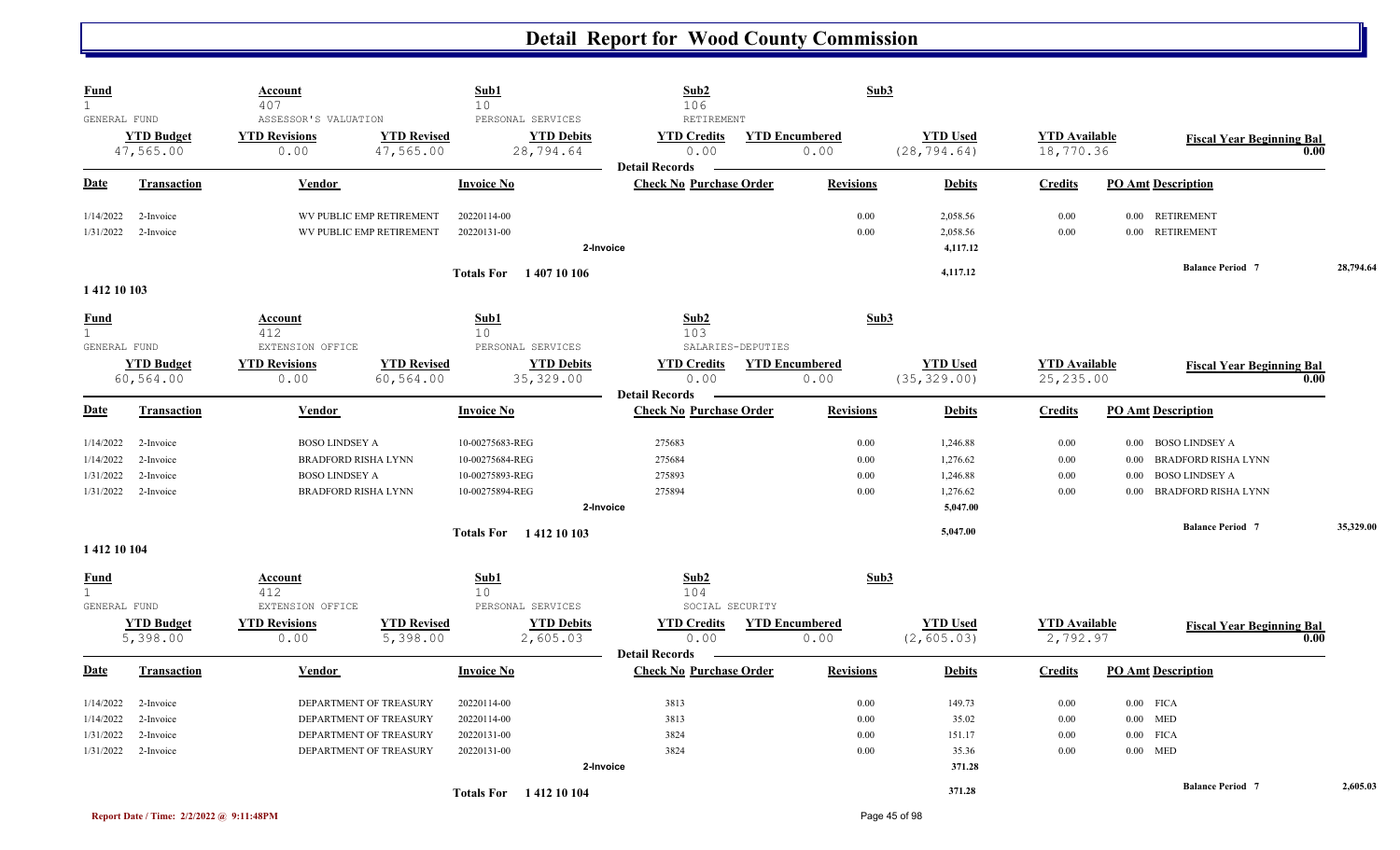#### **1 412 10 105**

| <b>Fund</b><br>$\mathbf{1}$  |                    | Account<br>412          |                          | Sub1<br>10        |                               | Sub2<br>105                    |                       | Sub3             |                 |                      |            |                                                           |           |
|------------------------------|--------------------|-------------------------|--------------------------|-------------------|-------------------------------|--------------------------------|-----------------------|------------------|-----------------|----------------------|------------|-----------------------------------------------------------|-----------|
| GENERAL FUND                 |                    | EXTENSION OFFICE        |                          |                   | PERSONAL SERVICES             | INSURANCE PREMIUM              |                       |                  |                 |                      |            |                                                           |           |
|                              | <b>YTD Budget</b>  | <b>YTD Revisions</b>    | <b>YTD Revised</b>       |                   | <b>YTD Debits</b>             | <b>YTD Credits</b>             | <b>YTD Encumbered</b> |                  | <b>YTD Used</b> | <b>YTD</b> Available |            | <b>Fiscal Year Beginning Bal</b>                          |           |
|                              | 21,568.00          | 0.00                    | 21,568.00                |                   | 10,589.94                     | 0.00                           |                       | 0.00             | (10, 589.94)    | 10,978.06            |            |                                                           | 0.00      |
|                              |                    |                         |                          |                   |                               | <b>Detail Records</b>          |                       |                  |                 |                      |            |                                                           |           |
| <u>Date</u>                  | <b>Transaction</b> | <b>Vendor</b>           |                          | <b>Invoice No</b> |                               | <b>Check No Purchase Order</b> |                       | <b>Revisions</b> | <b>Debits</b>   | <b>Credits</b>       |            | <b>PO Amt Description</b>                                 |           |
| 1/3/2022                     | 2-Invoice          | HIGHMARK WEST VIRGINIA  |                          | 01012022          |                               | 3802                           |                       | 0.00             | 1,557.62        | 0.00                 |            | 0.00 HEALTH PREMIUM                                       |           |
| 1/4/2022                     | 2-Invoice          | MUTUAL OF OMAHA         |                          | 1285351121        |                               | 173044                         |                       | 0.00             | 4.26            | 0.00                 |            | 0.00 BASIC LIFE                                           |           |
| 1/4/2022                     | 2-Invoice          | MUTUAL OF OMAHA         |                          | 1285351121        |                               | 173044                         |                       | 0.00             | 12.62           | 0.00                 | $0.00$ LTD |                                                           |           |
| 1/4/2022                     | 2-Invoice          |                         | VISION SERVICE PLAN (WV) | 12022             |                               | 173051                         |                       | $0.00\,$         | 6.64            | 0.00                 | 0.00       | <b>SINGLE VISION</b>                                      |           |
| 1/4/2022                     | 2-Invoice          |                         | VISION SERVICE PLAN (WV) | 12022             |                               | 173051                         |                       | 0.00             | 38.40           | 0.00                 | 0.00       | <b>FAMILY VISION</b>                                      |           |
|                              |                    |                         |                          |                   | 2-Invoice                     |                                |                       |                  | 1,619.54        |                      |            |                                                           |           |
|                              |                    |                         |                          |                   | Totals For 1412 10 105        |                                |                       |                  | 1,619.54        |                      |            | <b>Balance Period 7</b>                                   | 10,589.94 |
| 1412 10 106                  |                    |                         |                          |                   |                               |                                |                       |                  |                 |                      |            |                                                           |           |
| <b>Fund</b>                  |                    | Account                 |                          | Sub1              |                               | Sub2                           |                       | Sub3             |                 |                      |            |                                                           |           |
| $\mathbf{1}$                 |                    | 412                     |                          | 10                |                               | 106                            |                       |                  |                 |                      |            |                                                           |           |
| GENERAL FUND                 |                    | EXTENSION OFFICE        |                          |                   | PERSONAL SERVICES             | RETIREMENT                     |                       |                  |                 |                      |            |                                                           |           |
|                              | <b>YTD Budget</b>  | <b>YTD Revisions</b>    | <b>YTD Revised</b>       |                   | <b>YTD Debits</b>             | <b>YTD Credits</b>             | <b>YTD Encumbered</b> |                  | <b>YTD Used</b> | <b>YTD</b> Available |            | <b>Fiscal Year Beginning Bal</b>                          |           |
|                              | 6,056.00           | 0.00                    | 6,056.00                 |                   | 3,533.04                      | 0.00                           |                       | 0.00             | (3, 533.04)     | 2,522.96             |            |                                                           | 0.00      |
|                              |                    |                         |                          |                   |                               | <b>Detail Records</b>          |                       |                  |                 |                      |            |                                                           |           |
| Date                         | <b>Transaction</b> | Vendor                  |                          | <b>Invoice No</b> |                               | <b>Check No Purchase Order</b> |                       | <b>Revisions</b> | <b>Debits</b>   | <b>Credits</b>       |            | <b>PO Amt Description</b>                                 |           |
| 1/14/2022                    | 2-Invoice          |                         | WV PUBLIC EMP RETIREMENT | 20220114-00       |                               |                                |                       | 0.00             | 252.36          | 0.00                 | 0.00       | <b>RETIREMENT</b>                                         |           |
| 1/31/2022                    | 2-Invoice          |                         | WV PUBLIC EMP RETIREMENT | 20220131-00       |                               |                                |                       | 0.00             | 252.36          | 0.00                 | $0.00\,$   | <b>RETIREMENT</b>                                         |           |
|                              |                    |                         |                          |                   | 2-Invoice                     |                                |                       |                  | 504.72          |                      |            |                                                           |           |
|                              |                    |                         |                          |                   | <b>Totals For</b> 1412 10 106 |                                |                       |                  | 504.72          |                      |            | <b>Balance Period 7</b>                                   | 3,533.04  |
| 1 412 40 214                 |                    |                         |                          |                   |                               |                                |                       |                  |                 |                      |            |                                                           |           |
| <b>Fund</b>                  |                    | Account                 |                          | Sub1              |                               | Sub2                           |                       | Sub3             |                 |                      |            |                                                           |           |
| $\mathbf{1}$<br>GENERAL FUND |                    | 412<br>EXTENSION OFFICE |                          | 40                | CONTRACTURAL SERVICES         | 214<br>TRAVEL                  |                       |                  |                 |                      |            |                                                           |           |
|                              | <b>YTD Budget</b>  | <b>YTD Revisions</b>    | <b>YTD Revised</b>       |                   | <b>YTD Debits</b>             | <b>YTD Credits</b>             | <b>YTD Encumbered</b> |                  | <b>YTD Used</b> | <b>YTD Available</b> |            | <b>Fiscal Year Beginning Bal</b>                          |           |
|                              | 12,000.00          | 268.00                  | 12,268.00                |                   | 2,603.35                      | 0.00                           |                       | 1,185.56         | (2, 603.35)     | 8,479.09             |            |                                                           | 0.00      |
|                              |                    |                         |                          |                   |                               | <b>Detail Records</b>          |                       |                  |                 |                      |            |                                                           |           |
| Date                         | <b>Transaction</b> | <b>Vendor</b>           |                          | <b>Invoice No</b> |                               | <b>Check No Purchase Order</b> |                       | <b>Revisions</b> | <b>Debits</b>   | <b>Credits</b>       |            | <b>PO Amt Description</b>                                 |           |
| 1/6/2022                     | 1-Purchase Order   | <b>GWEN CRUM</b>        |                          |                   |                               | 85288                          |                       | 0.00             | 0.00            | 0.00                 | 107.00     | Family and Community Develop. for January 2022 2001       |           |
| 1/6/2022                     | 1-Purchase Order   | <b>JODI SMITH</b>       |                          |                   |                               | 85282                          |                       | 0.00             | 0.00            | 0.00                 | 267.50     | Mileage Reim for January 500x.535                         |           |
| 1/19/2022                    | 1-Purchase Order   | <b>BOSO LINDSEY A</b>   |                          |                   |                               | 85344                          |                       | 0.00             | 0.00            | 0.00                 |            | 80.25 Mileage Reim for \$H, F&H, Ag events @0.535 (150 mi |           |

**1-Purchase Order**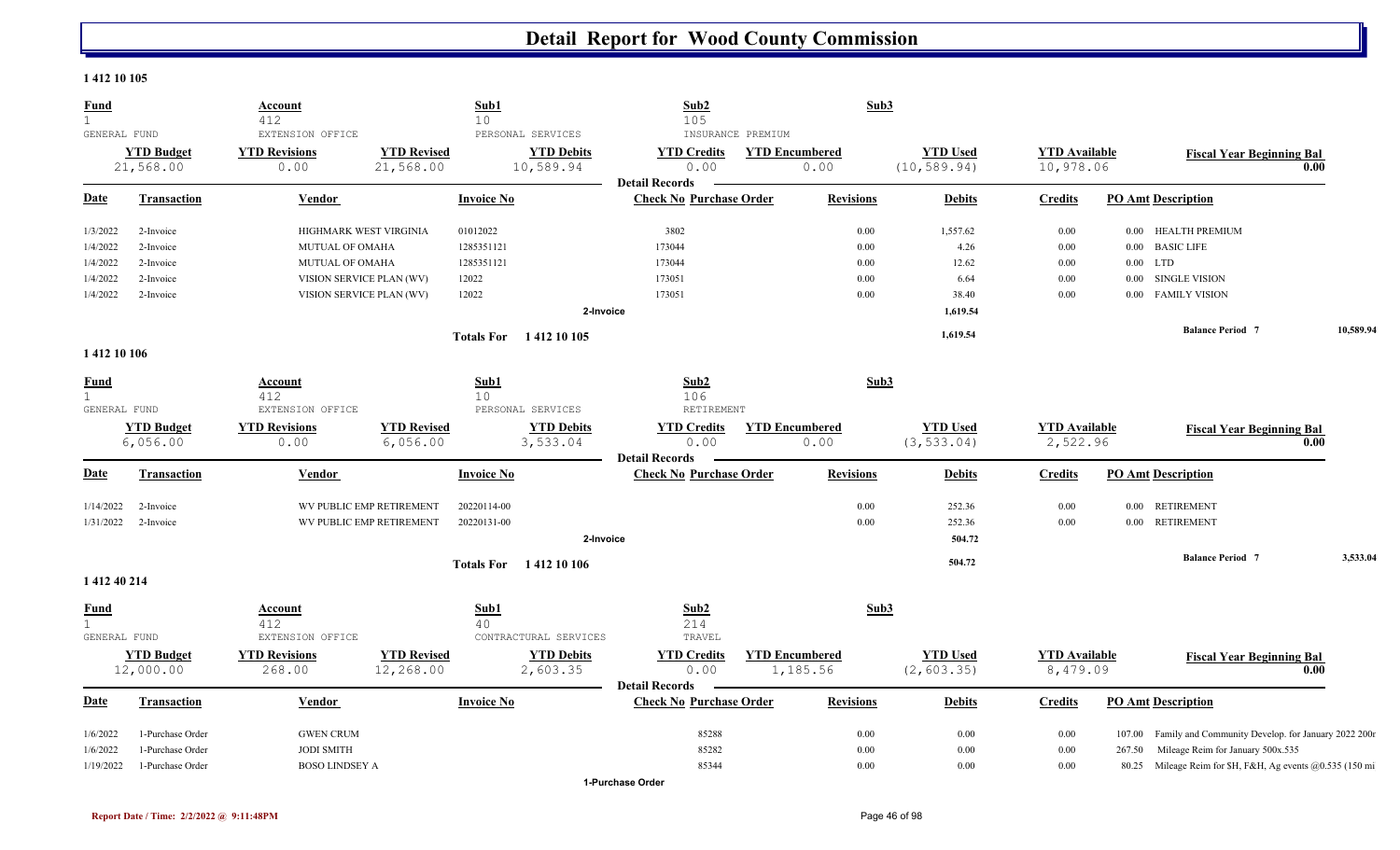|                                             |                                                          |                                                                |                                    |                            |                               | <b>Detail Report for Wood County Commission</b>                           |                                 |                                |                                  |                            |                                                                                                                                              |          |
|---------------------------------------------|----------------------------------------------------------|----------------------------------------------------------------|------------------------------------|----------------------------|-------------------------------|---------------------------------------------------------------------------|---------------------------------|--------------------------------|----------------------------------|----------------------------|----------------------------------------------------------------------------------------------------------------------------------------------|----------|
| 1/11/2022<br>1/14/2022                      | 2-Invoice<br>2-Invoice                                   | <b>VERIZON WIRELESS</b><br><b>JODI SMITH</b>                   |                                    | 01172022<br>01042022       | 2-Invoice                     | 173085<br>85132<br>173110                                                 | 0.00<br>0.00                    | 29.61<br>58.85<br>88.46        | 0.00<br>0.00                     | $0.00$ WVU<br>(58.85)      | mileage reimbursement for December, 2021                                                                                                     |          |
|                                             |                                                          |                                                                |                                    |                            | Totals For 141240214          |                                                                           |                                 | 88.46                          |                                  | 395.90                     | <b>Balance Period 7</b>                                                                                                                      | 2,603.35 |
| 1412 40 230                                 |                                                          |                                                                |                                    |                            |                               |                                                                           |                                 |                                |                                  |                            |                                                                                                                                              |          |
| <b>Fund</b><br>$\mathbf{1}$<br>GENERAL FUND |                                                          | <b>Account</b><br>412<br>EXTENSION OFFICE                      |                                    | Sub1<br>40                 | CONTRACTURAL SERVICES         | Sub2<br>230<br>CONTRACTED SERVICES                                        | Sub3                            |                                |                                  |                            |                                                                                                                                              |          |
|                                             | <b>YTD Budget</b><br>10,000.00                           | <b>YTD Revisions</b><br>0.00                                   | <b>YTD Revised</b><br>10,000.00    |                            | <b>YTD Debits</b><br>3,909.07 | <b>YTD Credits</b><br>0.00<br><b>Detail Records</b>                       | <b>YTD Encumbered</b><br>0.00   | <b>YTD</b> Used<br>(3, 909.07) | <b>YTD Available</b><br>6,090.93 |                            | <b>Fiscal Year Beginning Bal</b>                                                                                                             | 0.00     |
| <u>Date</u>                                 | <b>Transaction</b>                                       | <b>Vendor</b>                                                  |                                    | <b>Invoice No</b>          |                               | <b>Check No Purchase Order</b>                                            | <b>Revisions</b>                | <b>Debits</b>                  | <b>Credits</b>                   | <b>PO Amt Description</b>  |                                                                                                                                              |          |
| 1/21/2022                                   | 2-Invoice                                                |                                                                | DONNELLON MCCARTHY ENTER 462374497 |                            | 2-Invoice                     | 173121                                                                    | 0.00                            | 542.77<br>542.77               | 0.00                             | $0.00\,$                   | 1306206                                                                                                                                      |          |
| 1 412 55 341                                |                                                          |                                                                |                                    | <b>Totals For</b>          | 1 412 40 230                  |                                                                           |                                 | 542.77                         |                                  |                            | <b>Balance Period 7</b>                                                                                                                      | 3,909.07 |
| <b>Fund</b><br>$\mathbf{1}$                 |                                                          | Account<br>412                                                 |                                    | Sub1<br>55                 |                               | Sub2<br>341                                                               | Sub3                            |                                |                                  |                            |                                                                                                                                              |          |
| GENERAL FUND                                | <b>YTD Budget</b><br>2,500.00                            | EXTENSION OFFICE<br><b>YTD Revisions</b><br>0.00               | <b>YTD Revised</b><br>2,500.00     | COMMODITIES                | <b>YTD Debits</b><br>693.99   | SUPPLIES/MATERIALS<br><b>YTD Credits</b><br>0.00<br><b>Detail Records</b> | <b>YTD Encumbered</b><br>835.16 | <b>YTD Used</b><br>(693.99)    | <b>YTD</b> Available<br>970.85   |                            | <b>Fiscal Year Beginning Bal</b>                                                                                                             | 0.00     |
| <u>Date</u>                                 | <b>Transaction</b>                                       | Vendor                                                         |                                    | <b>Invoice No</b>          |                               | <b>Check No Purchase Order</b>                                            | <b>Revisions</b>                | <b>Debits</b>                  | <b>Credits</b>                   | <b>PO Amt Description</b>  |                                                                                                                                              |          |
| 1/6/2022<br>1/6/2022<br>1/20/2022           | 1-Purchase Order<br>1-Purchase Order<br>1-Purchase Order | <b>GWEN CRUM</b><br><b>JODI SMITH</b><br><b>BOSO LINDSEY A</b> |                                    |                            |                               | 85287<br>85283<br>85343<br>1-Purchase Order                               | 0.00<br>0.00<br>0.00            | 0.00<br>0.00<br>0.00           | 0.00<br>0.00<br>0.00             | 100.00<br>100.00<br>100.00 | Family Community Development for January 2022<br>Blanket supplies for 4-H and youth Programs January<br>Misc Supplies for Extension Programs |          |
|                                             |                                                          |                                                                |                                    |                            |                               |                                                                           |                                 |                                |                                  | 300.00                     | <b>Balance Period</b> 7                                                                                                                      | 693.99   |
| 1413 10 104                                 |                                                          |                                                                |                                    |                            | Totals For 1412 55 341        |                                                                           |                                 |                                |                                  |                            |                                                                                                                                              |          |
| <u>Fund</u><br>GENERAL FUND                 |                                                          | <b>Account</b><br>413<br>ELECTIONS-CTY CLERK                   |                                    | Sub1<br>10                 | PERSONAL SERVICES             | Sub2<br>104<br>SOCIAL SECURITY                                            | Sub <sub>3</sub>                |                                |                                  |                            |                                                                                                                                              |          |
|                                             | <b>YTD Budget</b><br>9,532.00                            | <b>YTD Revisions</b><br>0.00                                   | <b>YTD Revised</b><br>9,532.00     |                            | <b>YTD Debits</b><br>109.05   | <b>YTD Credits</b><br>0.00<br><b>Detail Records</b>                       | <b>YTD Encumbered</b><br>0.00   | <b>YTD Used</b><br>(109.05)    | <b>YTD</b> Available<br>9,422.95 |                            | <b>Fiscal Year Beginning Bal</b>                                                                                                             | 0.00     |
| <b>Date</b>                                 | Transaction                                              | Vendor                                                         |                                    | <b>Invoice No</b>          |                               | <b>Check No Purchase Order</b>                                            | <b>Revisions</b>                | <b>Debits</b>                  | <b>Credits</b>                   | <b>PO Amt Description</b>  |                                                                                                                                              |          |
| 1/31/2022<br>1/31/2022                      | 2-Invoice<br>2-Invoice                                   | DEPARTMENT OF TREASURY<br>DEPARTMENT OF TREASURY               |                                    | 20220131-00<br>20220131-00 | 2-Invoice                     | 3824<br>3824                                                              | 0.00<br>0.00                    | 88.38<br>20.67<br>109.05       | 0.00<br>0.00                     | $0.00$ FICA<br>$0.00$ MED  |                                                                                                                                              |          |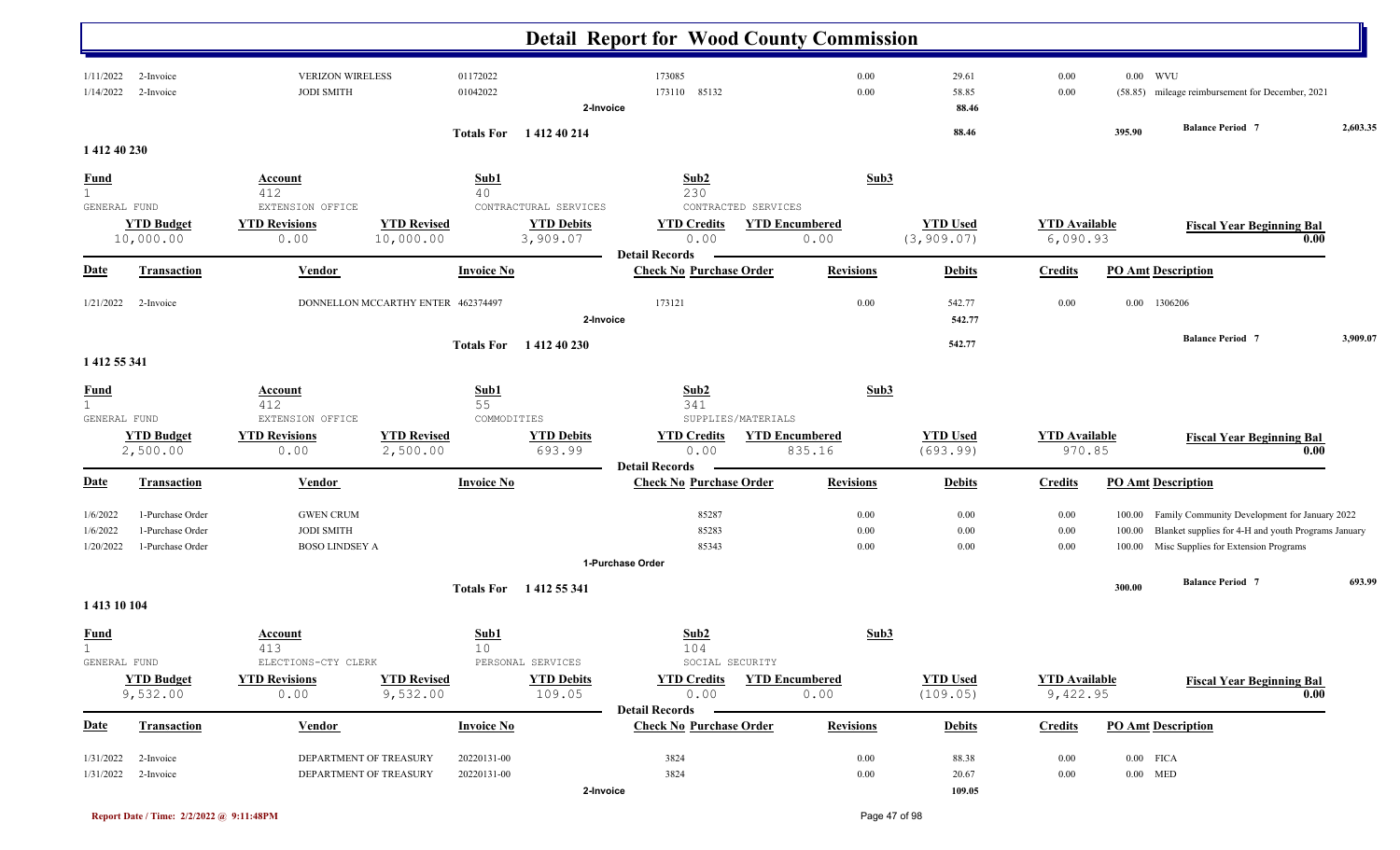|                                             |                                      |                                         |                                 | <b>Totals For</b> 1413 10 104 |                                                     |                                   |                  | 109.05                         |                                   |                           | <b>Balance Period 7</b>                                                             |      | 109.05   |
|---------------------------------------------|--------------------------------------|-----------------------------------------|---------------------------------|-------------------------------|-----------------------------------------------------|-----------------------------------|------------------|--------------------------------|-----------------------------------|---------------------------|-------------------------------------------------------------------------------------|------|----------|
| 1413 10 109                                 |                                      |                                         |                                 |                               |                                                     |                                   |                  |                                |                                   |                           |                                                                                     |      |          |
| <b>Fund</b><br>$\mathbf{1}$<br>GENERAL FUND |                                      | Account<br>413<br>ELECTIONS-CTY CLERK   | Sub1<br>10 <sup>°</sup>         | PERSONAL SERVICES             | Sub2<br>109<br>EXTRA HELP                           |                                   | Sub3             |                                |                                   |                           |                                                                                     |      |          |
|                                             | <b>YTD Budget</b><br>25,000.00       | <b>YTD Revisions</b><br>0.00            | <b>YTD Revised</b><br>25,000.00 | <b>YTD Debits</b><br>1,425.60 | <b>YTD Credits</b><br>0.00<br><b>Detail Records</b> | <b>YTD Encumbered</b><br>0.00     |                  | <b>YTD Used</b><br>(1, 425.60) | <b>YTD Available</b><br>23,574.40 |                           | <b>Fiscal Year Beginning Bal</b>                                                    | 0.00 |          |
| <b>Date</b>                                 | <b>Transaction</b>                   | Vendor                                  | <b>Invoice No</b>               |                               | <b>Check No Purchase Order</b>                      |                                   | <b>Revisions</b> | <b>Debits</b>                  | <b>Credits</b>                    | <b>PO Amt Description</b> |                                                                                     |      |          |
| 1/31/2022                                   | 2-Invoice                            | ROSS MELODY L.                          | 10-00275895-REG                 | 2-Invoice                     | 275895                                              |                                   | 0.00             | 1,425.60<br>1,425.60           | 0.00                              |                           | 0.00 ROSS MELODY L.                                                                 |      |          |
|                                             |                                      |                                         |                                 | Totals For 1413 10 109        |                                                     |                                   |                  | 1,425.60                       |                                   |                           | <b>Balance Period 7</b>                                                             |      | 1,425.60 |
| 1 413 55 341                                |                                      |                                         |                                 |                               |                                                     |                                   |                  |                                |                                   |                           |                                                                                     |      |          |
| Fund<br>1<br>GENERAL FUND                   |                                      | Account<br>413<br>ELECTIONS-CTY CLERK   | Sub1<br>55<br>COMMODITIES       |                               | Sub2<br>341                                         | SUPPLIES/MATERIALS                | Sub3             |                                |                                   |                           |                                                                                     |      |          |
|                                             | <b>YTD Budget</b><br>36,000.00       | <b>YTD Revisions</b><br>0.00            | <b>YTD Revised</b><br>36,000.00 | <b>YTD Debits</b><br>9,318.43 | <b>YTD Credits</b><br>0.00<br><b>Detail Records</b> | <b>YTD Encumbered</b><br>1,092.78 |                  | <b>YTD Used</b><br>(9, 318.43) | <b>YTD</b> Available<br>25,588.79 |                           | <b>Fiscal Year Beginning Bal</b>                                                    | 0.00 |          |
| Date                                        | <b>Transaction</b>                   | <b>Vendor</b>                           | <b>Invoice No</b>               |                               | <b>Check No Purchase Order</b>                      |                                   | <b>Revisions</b> | <b>Debits</b>                  | <b>Credits</b>                    | <b>PO Amt Description</b> |                                                                                     |      |          |
| 1/20/2022<br>1/20/2022                      | 1-Purchase Order<br>1-Purchase Order | STATIONERS INC<br><b>STATIONERS INC</b> |                                 |                               | 85346<br>85346                                      |                                   | 0.00<br>0.00     | 0.00<br>0.00                   | 0.00<br>0.00                      |                           | 22.69 Notary Stamp for Soumia Smiri<br>16.42 Trodat Replacement Ink Pads USSP5430BK |      |          |
|                                             |                                      |                                         |                                 |                               | 1-Purchase Order                                    |                                   |                  |                                |                                   |                           | <b>Balance Period 7</b>                                                             |      | 9,318.43 |
| 1 415 40 211                                |                                      |                                         |                                 | Totals For 1413 55 341        |                                                     |                                   |                  |                                |                                   | 39.11                     |                                                                                     |      |          |
| <b>Fund</b><br>1<br>GENERAL FUND            |                                      | Account<br>415<br>MAGISTRATE COURT      | Sub1<br>40                      | CONTRACTURAL SERVICES         | Sub2<br>211<br>TELEPHONES                           |                                   | Sub3             |                                |                                   |                           |                                                                                     |      |          |
|                                             | <b>YTD Budget</b><br>5,500.00        | <b>YTD Revisions</b><br>0.00            | <b>YTD Revised</b><br>5,500.00  | <b>YTD Debits</b><br>3,737.74 | <b>YTD Credits</b><br>0.00<br><b>Detail Records</b> | <b>YTD Encumbered</b><br>0.00     |                  | <b>YTD Used</b><br>(3, 737.74) | <b>YTD</b> Available<br>1,762.26  |                           | <b>Fiscal Year Beginning Bal</b>                                                    | 0.00 |          |
| Date                                        | <b>Transaction</b>                   | Vendor                                  | <b>Invoice No</b>               |                               | <b>Check No Purchase Order</b>                      |                                   | <b>Revisions</b> | <b>Debits</b>                  | <b>Credits</b>                    | <b>PO Amt Description</b> |                                                                                     |      |          |
| 1/11/2022                                   | 2-Invoice                            | <b>VERIZON WIRELESS</b>                 | 01172022                        | 2-Invoice                     | 173085                                              |                                   | 0.00             | 29.60<br>29.60                 | 0.00                              | $0.00$ ERNIE              |                                                                                     |      |          |
| 1/13/2022                                   | 5-Journal Entry                      | <b>FRONTIER</b>                         | 20220111044001                  |                               | 5-Journal Entry                                     |                                   | 0.00             | 604.09<br>604.09               | 0.00                              | 0.00                      | WOOD CO FINANCE-4019-FRONTIER COMM COI                                              |      |          |
|                                             |                                      |                                         |                                 | <b>Totals For</b> 141540211   |                                                     |                                   |                  | 633.69                         |                                   |                           | <b>Balance Period 7</b>                                                             |      | 3,737.74 |

#### **1 424 10 103**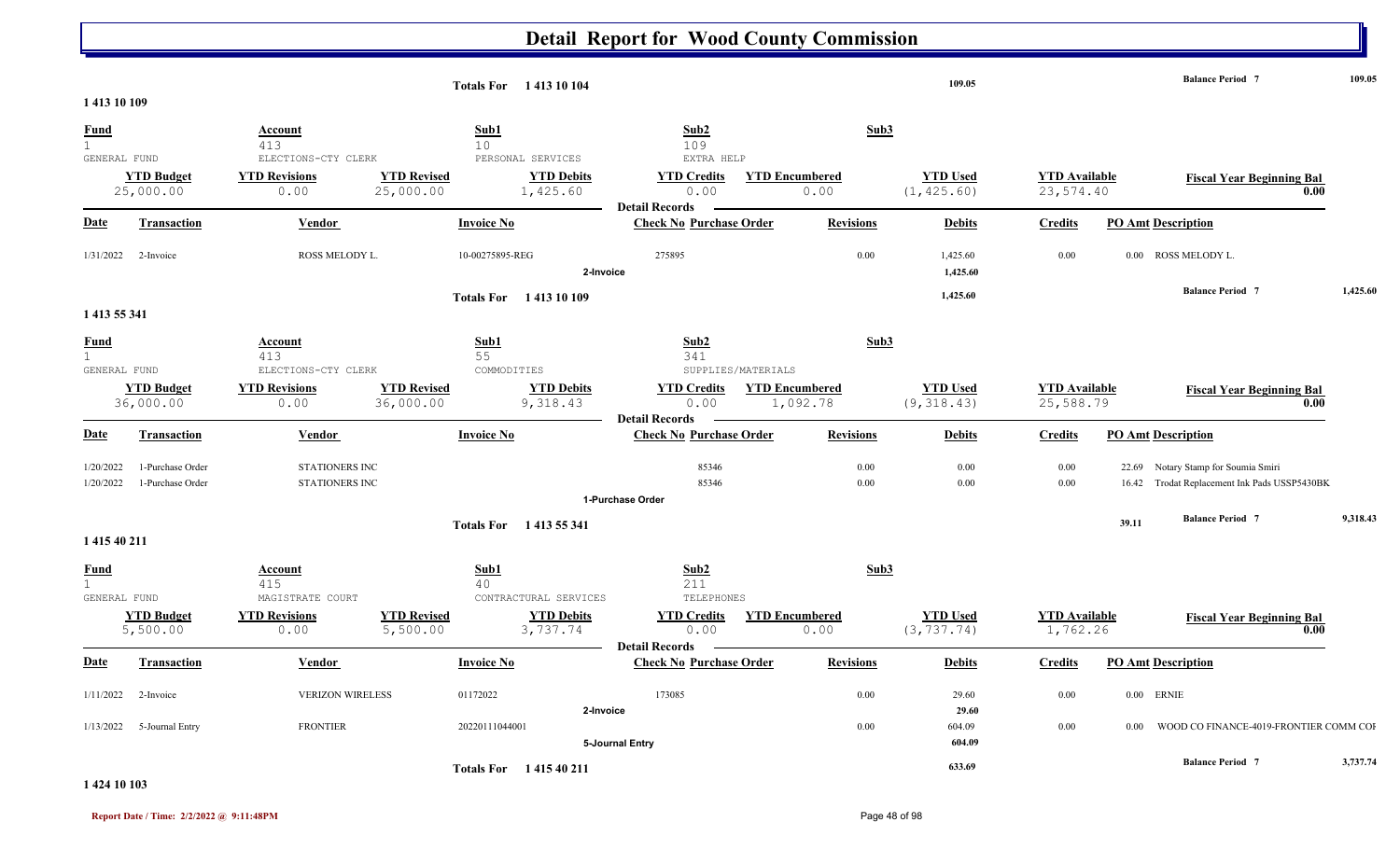| <b>Fund</b><br>$\mathbf{1}$                 |                                 | <u>Account</u><br>424                       |                                  | Sub1<br>10        |                                                      | Sub2<br>103                                             |                   | Sub3                          |                                  |                                    |          |                                  |      |            |
|---------------------------------------------|---------------------------------|---------------------------------------------|----------------------------------|-------------------|------------------------------------------------------|---------------------------------------------------------|-------------------|-------------------------------|----------------------------------|------------------------------------|----------|----------------------------------|------|------------|
| GENERAL FUND                                | <b>YTD Budget</b><br>231,058.00 | MAINTENANCE<br><b>YTD Revisions</b><br>0.00 | <b>YTD Revised</b><br>231,058.00 |                   | PERSONAL SERVICES<br><b>YTD Debits</b><br>128,504.12 | <b>YTD Credits</b><br>0.00                              | SALARIES-DEPUTIES | <b>YTD Encumbered</b><br>0.00 | <b>YTD Used</b><br>(128, 504.12) | <b>YTD</b> Available<br>102,553.88 |          | <b>Fiscal Year Beginning Bal</b> | 0.00 |            |
| <u>Date</u>                                 | <b>Transaction</b>              | Vendor                                      |                                  | <b>Invoice No</b> |                                                      | <b>Detail Records</b><br><b>Check No Purchase Order</b> |                   | <b>Revisions</b>              | <b>Debits</b>                    | <b>Credits</b>                     |          | <b>PO Amt Description</b>        |      |            |
|                                             |                                 |                                             |                                  |                   |                                                      |                                                         |                   |                               |                                  |                                    |          |                                  |      |            |
| 1/14/2022                                   | 2-Invoice                       |                                             | BENNETT JR STEPHEN R             | 10-00275685-REG   |                                                      | 275685                                                  |                   | 0.00                          | 1,246.88                         | 0.00                               | 0.00     | BENNETT JR STEPHEN R             |      |            |
| 1/14/2022                                   | 2-Invoice                       | BUNNER RUSSELL W.                           |                                  | 10-00275686-REG   |                                                      | 275686                                                  |                   | 0.00                          | 1,290.63                         | 0.00                               | 0.00     | BUNNER RUSSELL W.                |      |            |
| 1/14/2022                                   | 2-Invoice                       | KUCZKO THOMAS M.                            |                                  | 10-00275687-REG   |                                                      | 275687                                                  |                   | 0.00                          | 1,400.00                         | $0.00\,$                           | $0.00\,$ | KUCZKO THOMAS M.                 |      |            |
| 1/14/2022                                   | 2-Invoice                       | MILLER MICHAEL                              |                                  | 10-00275688-REG   |                                                      | 275688                                                  |                   | 0.00                          | 176.00                           | $0.00\,$                           | $0.00\,$ | MILLER MICHAEL                   |      |            |
| 1/14/2022                                   | 2-Invoice                       | <b>MILLER MICHAEL</b>                       |                                  | 10-00275688-REG   |                                                      | 275688                                                  |                   | 0.00                          | 264.00                           | 0.00                               | $0.00\,$ | MILLER MICHAEL                   |      |            |
| 1/14/2022                                   | 2-Invoice                       | NONAMAKER TODD A                            |                                  | 10-00275689-REG   |                                                      | 275689                                                  |                   | 0.00                          | 2,291.67                         | 0.00                               | 0.00     | NONAMAKER TODD A                 |      |            |
| 1/14/2022                                   | 2-Invoice                       | TRAVIS STEVEN W.                            |                                  | 10-00275690-REG   |                                                      | 275690                                                  |                   | 0.00                          | 1,465.52                         | $0.00\,$                           | 0.00     | TRAVIS STEVEN W.                 |      |            |
| 1/14/2022                                   | 2-Invoice                       | WICKHAM CHAD M                              |                                  | 10-00275691-REG   |                                                      | 275691                                                  |                   | 0.00                          | 1,246.88                         | $0.00\,$                           | 0.00     | WICKHAM CHAD M                   |      |            |
| 1/31/2022                                   | 2-Invoice                       |                                             | BENNETT JR STEPHEN R             | 10-00275896-REG   |                                                      | 275896                                                  |                   | 0.00                          | 1,246.88                         | 0.00                               | 0.00     | BENNETT JR STEPHEN R             |      |            |
| 1/31/2022                                   | 2-Invoice                       | BUNNER RUSSELL W.                           |                                  | 10-00275897-REG   |                                                      | 275897                                                  |                   | 0.00                          | 1,290.63                         | 0.00                               | 0.00     | BUNNER RUSSELL W.                |      |            |
| 1/31/2022                                   | 2-Invoice                       | KUCZKO THOMAS M.                            |                                  | 10-00275898-REG   |                                                      | 275898                                                  |                   | 0.00                          | 1,400.00                         | 0.00                               | 0.00     | KUCZKO THOMAS M.                 |      |            |
| 1/31/2022                                   | 2-Invoice                       | MILLER MICHAEL                              |                                  | 10-00275899-REG   |                                                      | 275899                                                  |                   | 0.00                          | 352.00                           | 0.00                               | 0.00     | MILLER MICHAEL                   |      |            |
| 1/31/2022                                   | 2-Invoice                       | MILLER MICHAEL                              |                                  | 10-00275899-REG   |                                                      | 275899                                                  |                   | 0.00                          | 88.00                            | 0.00                               | 0.00     | MILLER MICHAEL                   |      |            |
| 1/31/2022                                   | 2-Invoice                       | NONAMAKER TODD A                            |                                  | 10-00275900-REG   |                                                      | 275900                                                  |                   | 0.00                          | 2,291.67                         | 0.00                               | 0.00     | NONAMAKER TODD A                 |      |            |
| 1/31/2022                                   | 2-Invoice                       | TRAVIS STEVEN W.                            |                                  | 10-00275901-REG   |                                                      | 275901                                                  |                   | 0.00                          | 1,465.52                         | 0.00                               | 0.00     | TRAVIS STEVEN W.                 |      |            |
| 1/31/2022                                   | 2-Invoice                       | WICKHAM CHAD M                              |                                  | 10-00275902-REG   |                                                      | 275902                                                  |                   | 0.00                          | 1,246.88                         | 0.00                               | 0.00     | WICKHAM CHAD M                   |      |            |
|                                             |                                 |                                             |                                  |                   | 2-Invoice                                            |                                                         |                   |                               | 18,763.16                        |                                    |          |                                  |      |            |
|                                             |                                 |                                             |                                  |                   | Totals For 1424 10 103                               |                                                         |                   |                               | 18,763.16                        |                                    |          | <b>Balance Period 7</b>          |      | 128,504.12 |
| 1 424 10 104                                |                                 |                                             |                                  |                   |                                                      |                                                         |                   |                               |                                  |                                    |          |                                  |      |            |
| <u>Fund</u><br>$\mathbf{1}$<br>GENERAL FUND |                                 | Account<br>424<br>MAINTENANCE               |                                  | Sub1<br>10        | PERSONAL SERVICES                                    | Sub2<br>104<br>SOCIAL SECURITY                          |                   | Sub3                          |                                  |                                    |          |                                  |      |            |
|                                             | <b>YTD Budget</b><br>18,288.00  | <b>YTD Revisions</b><br>0.00                | <b>YTD Revised</b><br>18,288.00  |                   | <b>YTD Debits</b><br>9,614.99                        | <b>YTD Credits</b><br>0.00                              |                   | <b>YTD Encumbered</b><br>0.00 | <b>YTD Used</b><br>(9, 614.99)   | <b>YTD</b> Available<br>8,673.01   |          | <b>Fiscal Year Beginning Bal</b> | 0.00 |            |
| <u>Date</u>                                 | <b>Transaction</b>              | Vendor                                      |                                  | <b>Invoice No</b> |                                                      | <b>Detail Records</b><br><b>Check No Purchase Order</b> |                   | <b>Revisions</b>              | <b>Debits</b>                    | <b>Credits</b>                     |          | <b>PO Amt Description</b>        |      |            |
| 1/14/2022                                   | 2-Invoice                       |                                             | DEPARTMENT OF TREASURY           | 20220114-00       |                                                      | 3813                                                    |                   | 0.00                          | 564.09                           | 0.00                               |          | $0.00$ FICA                      |      |            |
| 1/14/2022                                   | 2-Invoice                       |                                             | DEPARTMENT OF TREASURY           | 20220114-00       |                                                      | 3813                                                    |                   | 0.00                          | 131.92                           | 0.00                               |          | $0.00$ MED                       |      |            |
| 1/31/2022                                   | 2-Invoice                       |                                             | DEPARTMENT OF TREASURY           | 20220131-00       |                                                      | 3824                                                    |                   | 0.00                          | 572.49                           | 0.00                               |          | $0.00$ FICA                      |      |            |
| 1/31/2022                                   | 2-Invoice                       |                                             | DEPARTMENT OF TREASURY           | 20220131-00       |                                                      | 3824                                                    |                   | 0.00                          | 133.91                           | 0.00                               |          | $0.00$ MED                       |      |            |
|                                             |                                 |                                             |                                  |                   | 2-Invoice                                            |                                                         |                   |                               | 1,402.41                         |                                    |          |                                  |      |            |
|                                             |                                 |                                             |                                  |                   | Totals For 1424 10 104                               |                                                         |                   |                               | 1,402.41                         |                                    |          | <b>Balance Period 7</b>          |      | 9,614.99   |
| 1.42410107                                  |                                 |                                             |                                  |                   |                                                      |                                                         |                   |                               |                                  |                                    |          |                                  |      |            |

**1 424 10 105**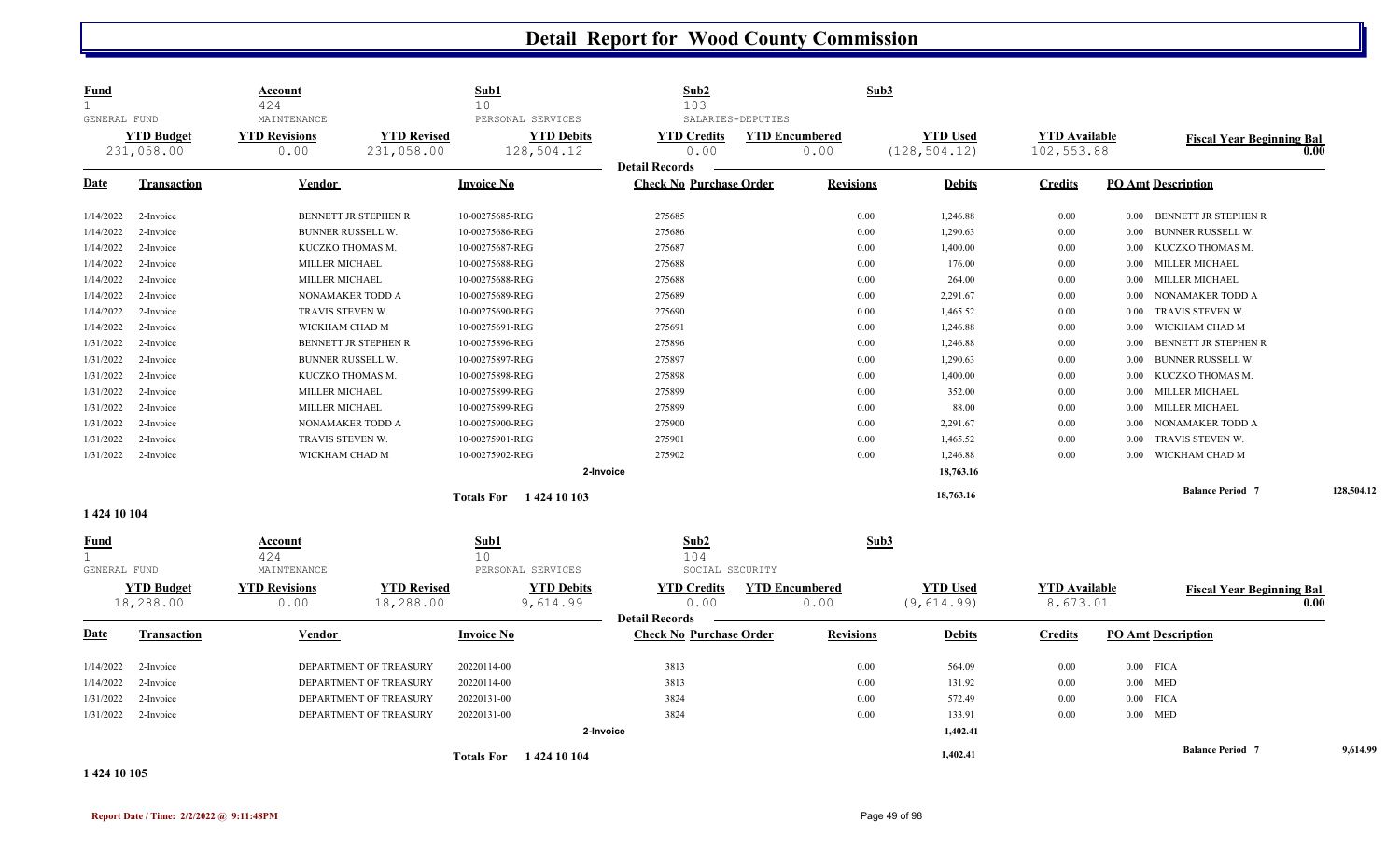| <b>Fund</b><br>$\mathbf 1$<br>GENERAL FUND |                                | <b>Account</b><br>424<br>${\tt MAINTENANCE}$ |                                 | Sub1<br>10<br>PERSONAL SERVICES | Sub2<br>105                                                                            | INSURANCE PREMIUM             | Sub3                            |                                   |                               |                                          |
|--------------------------------------------|--------------------------------|----------------------------------------------|---------------------------------|---------------------------------|----------------------------------------------------------------------------------------|-------------------------------|---------------------------------|-----------------------------------|-------------------------------|------------------------------------------|
|                                            | <b>YTD Budget</b><br>76,477.00 | <b>YTD Revisions</b><br>0.00                 | <b>YTD Revised</b><br>76,477.00 |                                 | <b>YTD Debits</b><br><b>YTD Credits</b><br>51, 572.71<br>0.00<br><b>Detail Records</b> | <b>YTD Encumbered</b><br>0.00 | <b>YTD Used</b><br>(51, 572.71) | <b>YTD</b> Available<br>24,904.29 |                               | <b>Fiscal Year Beginning Bal</b><br>0.00 |
| <u>Date</u>                                | <b>Transaction</b>             | Vendor                                       |                                 | <b>Invoice No</b>               | <b>Check No Purchase Order</b>                                                         | <b>Revisions</b>              | <b>Debits</b>                   | <b>Credits</b>                    | <b>PO Amt Description</b>     |                                          |
| 1/3/2022                                   | 2-Invoice                      |                                              | HIGHMARK WEST VIRGINIA          | 01012022                        | 3802                                                                                   |                               | 0.00<br>6,626.79                | 0.00                              | 0.00 HEALTH PREMIUM           |                                          |
| 1/4/2022                                   | 2-Invoice                      | MUTUAL OF OMAHA                              |                                 | 1285351121                      | 173044                                                                                 |                               | 0.00                            | 12.78<br>0.00                     | <b>BASIC LIFE</b><br>0.00     |                                          |
| 1/4/2022                                   | 2-Invoice                      | MUTUAL OF OMAHA                              |                                 | 1285351121                      | 173044                                                                                 |                               | 0.00                            | 38.47<br>0.00                     | 0.00<br>LTD                   |                                          |
| 1/4/2022                                   | 2-Invoice                      |                                              | VISION SERVICE PLAN (WV)        | 12022                           | 173051                                                                                 |                               | 0.00                            | 16.60<br>0.00                     | SINGLE VISION<br>0.00         |                                          |
| 1/4/2022                                   | 2-Invoice                      |                                              | VISION SERVICE PLAN (WV)        | 12022                           | 173051                                                                                 |                               | 0.00                            | 57.60<br>$0.00\,$                 | <b>FAMILY VISION</b><br>0.00  |                                          |
| 1/11/2022                                  | 2-Invoice                      | <b>RENAISSANCE</b>                           |                                 | 01112021                        | 3808                                                                                   |                               | 0.00                            | 35.00<br>$0.00\,$                 | <b>DENTAL CLAIMS</b><br>0.00  |                                          |
| 1/13/2022                                  | 2-Invoice                      |                                              | HIGHMARK WEST VIRGINIA          | F220111A5142                    | 3816                                                                                   |                               | 0.00<br>265.53                  | 0.00                              | <b>HRA</b><br>$0.00\,$        |                                          |
| 1/13/2022                                  | 2-Invoice                      |                                              | HIGHMARK WEST VIRGINIA          | F2201110A9948                   | 3817                                                                                   |                               | 0.00                            | 346.24<br>0.00                    | <b>HRA</b><br>0.00            |                                          |
| 1/28/2022                                  | 2-Invoice                      |                                              | HIGHMARK WEST VIRGINIA          | F20125A2304                     | 3828                                                                                   |                               | 0.00                            | 137.46<br>0.00                    | 0.00<br><b>HRA</b>            |                                          |
|                                            |                                |                                              |                                 |                                 | 2-Invoice                                                                              |                               | 7,536.47                        |                                   |                               |                                          |
|                                            |                                |                                              |                                 | Totals For 1424 10 105          |                                                                                        |                               | 7,536.47                        |                                   | <b>Balance Period 7</b>       | 51,572.71                                |
| 1424 10 106                                |                                |                                              |                                 |                                 |                                                                                        |                               |                                 |                                   |                               |                                          |
| <b>Fund</b>                                |                                | Account                                      |                                 | Sub1                            | Sub2                                                                                   |                               | Sub3                            |                                   |                               |                                          |
| $\mathbf 1$                                |                                | 424                                          |                                 | 10                              | 106                                                                                    |                               |                                 |                                   |                               |                                          |
| GENERAL FUND                               |                                | MAINTENANCE                                  |                                 | PERSONAL SERVICES               | RETIREMENT                                                                             |                               |                                 |                                   |                               |                                          |
|                                            | <b>YTD Budget</b><br>23,906.00 | <b>YTD Revisions</b><br>0.00                 | <b>YTD Revised</b><br>23,906.00 |                                 | <b>YTD Debits</b><br><b>YTD Credits</b><br>12,878.12<br>0.00                           | <b>YTD Encumbered</b><br>0.00 | <b>YTD Used</b><br>(12, 878.12) | <b>YTD</b> Available<br>11,027.88 |                               | <b>Fiscal Year Beginning Bal</b><br>0.00 |
|                                            |                                |                                              |                                 |                                 | <b>Detail Records</b>                                                                  |                               |                                 |                                   |                               |                                          |
| <b>Date</b>                                | <b>Transaction</b>             | Vendor                                       |                                 | <b>Invoice No</b>               | <b>Check No Purchase Order</b>                                                         | <b>Revisions</b>              | <b>Debits</b>                   | <b>Credits</b>                    | <b>PO Amt Description</b>     |                                          |
| 1/14/2022                                  | 2-Invoice                      |                                              | WV PUBLIC EMP RETIREMENT        | 20220114-00                     |                                                                                        |                               | 0.00<br>921.97                  | 0.00                              | <b>RETIREMENT</b><br>0.00     |                                          |
| 1/31/2022                                  | 2-Invoice                      |                                              | WV PUBLIC EMP RETIREMENT        | 20220131-00                     |                                                                                        |                               | 0.00<br>927.21                  | 0.00                              | <b>RETIREMENT</b><br>$0.00\,$ |                                          |
|                                            |                                |                                              |                                 |                                 | 2-Invoice                                                                              |                               | 1,849.18                        |                                   |                               |                                          |
|                                            |                                |                                              |                                 | <b>Totals For</b> 1424 10 106   |                                                                                        |                               | 1,849.18                        |                                   | <b>Balance Period 7</b>       | 12,878.12                                |
| 1424 10 108                                |                                |                                              |                                 |                                 |                                                                                        |                               |                                 |                                   |                               |                                          |
| <u>Fund</u><br>$\mathbf{1}$                |                                | <b>Account</b><br>424                        |                                 | Sub1<br>10                      | Sub2<br>108                                                                            |                               | Sub3                            |                                   |                               |                                          |
| GENERAL FUND                               |                                | MAINTENANCE                                  |                                 | PERSONAL SERVICES               | OVERTIME                                                                               |                               |                                 |                                   |                               |                                          |
|                                            | <b>YTD Budget</b>              | <b>YTD Revisions</b>                         | <b>YTD Revised</b>              |                                 | <b>YTD Debits</b><br><b>YTD Credits</b>                                                | <b>YTD Encumbered</b>         | <b>YTD Used</b>                 | <b>YTD Available</b>              |                               | <b>Fiscal Year Beginning Bal</b>         |
|                                            | 8,000.00                       | 0.00                                         | 8,000.00                        |                                 | 3,597.73<br>0.00<br><b>Detail Records</b>                                              | 0.00                          | (3, 597.73)                     | 4,402.27                          |                               | 0.00                                     |
| <b>Date</b>                                | <b>Transaction</b>             | Vendor                                       |                                 | <b>Invoice No</b>               | <b>Check No Purchase Order</b>                                                         | <b>Revisions</b>              | <b>Debits</b>                   | <b>Credits</b>                    | <b>PO Amt Description</b>     |                                          |
| 1/14/2022                                  | 2-Invoice                      | TRAVIS STEVEN W.                             |                                 | 10-00275690-REG                 | 275690                                                                                 |                               | 0.00                            | 126.82<br>0.00                    | 0.00 TRAVIS STEVEN W.         |                                          |

**Report Date / Time: 2/2/2022 @ 9:11:48PM** Page 50 of 98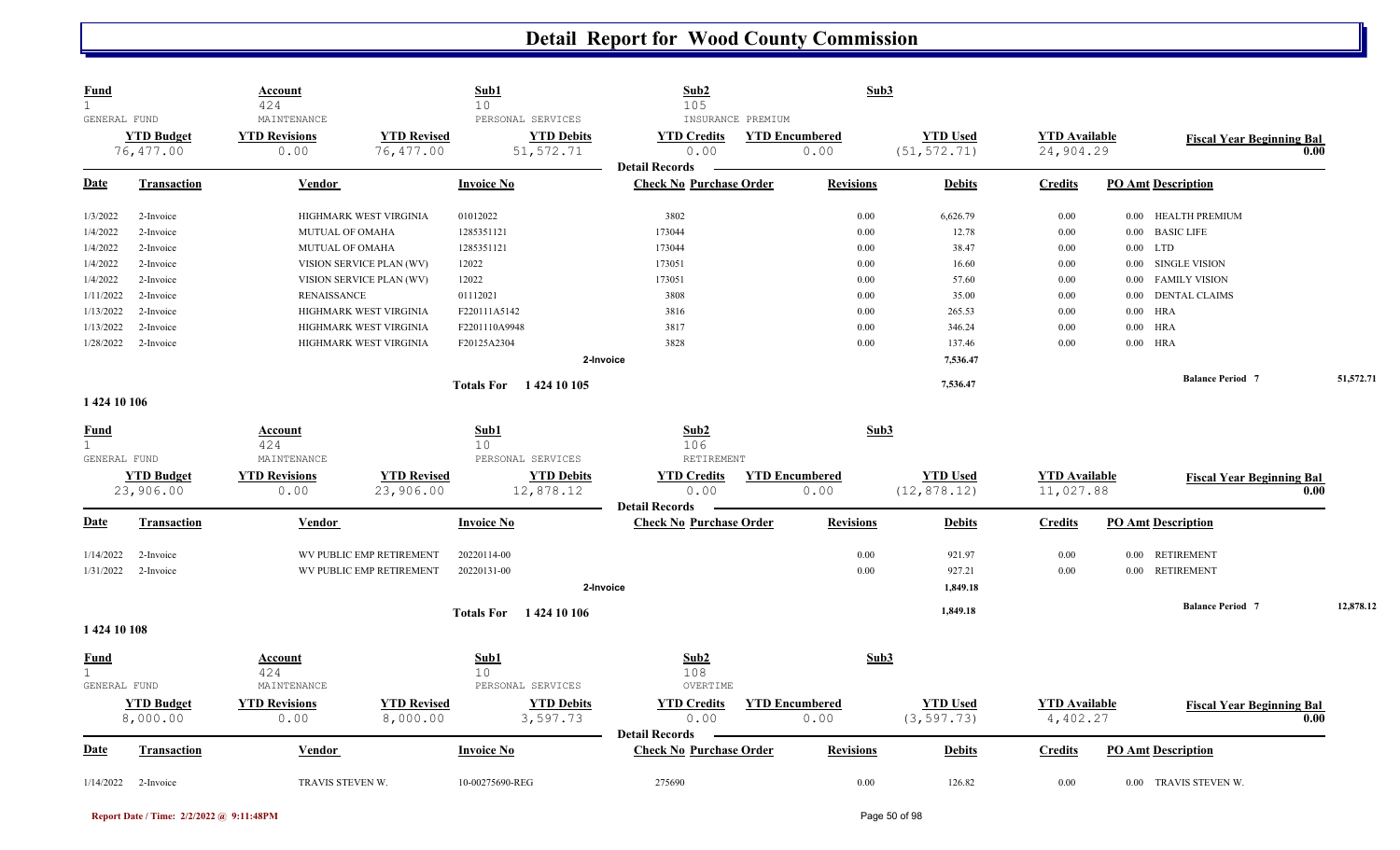| WICKHAM CHAD M<br>10-00275691-REG<br>275691<br>0.00<br>151.06<br>0.00<br>WICKHAM CHAD M<br>2-Invoice<br>$0.00\,$<br><b>BUNNER RUSSELL W.</b><br>275897<br>0.00<br>201.03<br>0.00<br>2-Invoice<br>10-00275897-REG<br>0.00<br><b>BUNNER RUSSELL W.</b><br>WICKHAM CHAD M<br>10-00275902-REG<br>275902<br>0.00<br>129.48<br>0.00<br>WICKHAM CHAD M<br>$0.00\,$<br>2-Invoice<br>608.39<br>2-Invoice<br><b>Balance Period 7</b><br>608.39<br><b>Totals For</b> 1424 10 108<br>1 424 40 211<br>Sub1<br>Sub2<br>Sub3<br>Account<br>424<br>40<br>211<br>GENERAL FUND<br>MAINTENANCE<br>CONTRACTURAL SERVICES<br><b>TELEPHONES</b><br><b>YTD Budget</b><br><b>YTD Revised</b><br><b>YTD Encumbered</b><br><b>YTD Used</b><br><b>YTD Revisions</b><br><b>YTD Debits</b><br><b>YTD Credits</b><br><b>YTD Available</b><br><b>Fiscal Year Beginning Bal</b><br>1,200.00<br>1,200.00<br>296.52<br>0.00<br>(296.52)<br>903.48<br>0.00<br>0.00<br>0.00<br><b>Detail Records</b><br><b>Check No Purchase Order</b><br><b>Revisions</b><br><b>Transaction</b><br>Vendor<br><b>Invoice No</b><br><b>Debits</b><br><b>Credits</b><br><b>PO Amt Description</b><br>173085<br><b>VERIZON WIRELESS</b><br>01172022<br>0.00<br>29.62<br>0.00<br>DRIVE THRU - VIRUS CELL<br>2-Invoice<br>$0.00\,$<br><b>VERIZON WIRELESS</b><br>01172022<br>173085<br>0.00<br>29.62<br>0.00<br>0.00<br><b>TODD</b><br>2-Invoice<br>2-Invoice<br>59.24<br><b>Balance Period 7</b><br>59.24<br>1 424 40 211<br><b>Totals For</b><br>1 424 40 216<br>Sub2<br>Sub3<br>Sub1<br><u>Account</u><br>424<br>40<br>216<br>GENERAL FUND<br>CONTRACTURAL SERVICES<br>M&R -EQUIPMENT<br>MAINTENANCE<br><b>YTD Encumbered</b><br><b>YTD Used</b><br><b>YTD Budget</b><br><b>YTD Revisions</b><br><b>YTD Revised</b><br><b>YTD Debits</b><br><b>YTD Credits</b><br><b>YTD Available</b><br><b>Fiscal Year Beginning Bal</b><br>26,023.84<br>(26, 023.84)<br>20,000.00<br>12,671.00<br>32,671.00<br>0.00<br>1,885.90<br>4,761.26<br>0.00<br><b>Detail Records</b><br><b>Check No Purchase Order</b><br><b>Revisions</b><br><b>Debits</b><br><b>PO Amt Description</b><br><b>Transaction</b><br>Vendor<br><b>Invoice No</b><br><b>Credits</b><br>0.00<br>0.00<br>1-Purchase Order<br>STEERS HEATING/COOLING<br>85289<br>0.00<br>932.00<br>Heating valve replaced ahu 2f at Courthouse<br>85375<br>LOWE'S COMPANIES, INC.<br>0.00<br>0.00<br>200.00 Toilet at Shop<br>1-Purchase Order<br>0.00<br>1-Purchase Order<br>1067753<br>85198<br>433.42<br>2-Invoice<br>JOHNSTONE SUPPLY<br>173042<br>0.00<br>0.00<br>(433.42) FAN MOTOR REPLACE FOR ATU 2F AT COURTH<br>1067878<br>85241<br>0.00<br>218.86<br>(218.86) REPLACEMENT BEARINGS FOR AHU1 AT COURT<br>JOHNSTONE SUPPLY<br>173042<br>0.00<br>2-Invoice<br>5-140998-160<br>173080<br>85289<br>0.00<br>931.96<br>0.00<br>(931.96) Heating valve replaced ahu 2f at Courthouse<br>2-Invoice<br>STEERS HEATING/COOLING<br>901245<br>85139<br>0.00<br>35.44<br>(35.44) sprinkler system repairs - Courthouse<br>2-Invoice<br>LOWE'S COMPANIES, INC.<br>173103<br>0.00<br>910232<br>85139<br>0.00<br>13.76<br>LOWE'S COMPANIES, INC.<br>173103<br>0.00<br>(13.76) sprinkler system repairs - Courthouse<br>2-Invoice<br>85169<br>0.00<br>772.29<br>(772.29) repairs for Courthouse 1st floor AHU supply fan from Q<br>UNITED BANKCARD CENTER<br>111781<br>173114<br>0.00<br>2-Invoice<br>SHERWIN-WILLIAMS PAINT<br>9194-4<br>85266<br>0.00<br>76.04<br>0.00<br>173127<br>(76.04) Paint, paint supply<br>2-Invoice<br>2,481.77<br>2-Invoice<br><b>Balance Period 7</b><br>2,481.77<br>(1,349.77)<br>Totals For 1424 40 216 |              |  |  | <b>Detail Report for Wood County Commission</b> |  |  |  |  |           |
|---------------------------------------------------------------------------------------------------------------------------------------------------------------------------------------------------------------------------------------------------------------------------------------------------------------------------------------------------------------------------------------------------------------------------------------------------------------------------------------------------------------------------------------------------------------------------------------------------------------------------------------------------------------------------------------------------------------------------------------------------------------------------------------------------------------------------------------------------------------------------------------------------------------------------------------------------------------------------------------------------------------------------------------------------------------------------------------------------------------------------------------------------------------------------------------------------------------------------------------------------------------------------------------------------------------------------------------------------------------------------------------------------------------------------------------------------------------------------------------------------------------------------------------------------------------------------------------------------------------------------------------------------------------------------------------------------------------------------------------------------------------------------------------------------------------------------------------------------------------------------------------------------------------------------------------------------------------------------------------------------------------------------------------------------------------------------------------------------------------------------------------------------------------------------------------------------------------------------------------------------------------------------------------------------------------------------------------------------------------------------------------------------------------------------------------------------------------------------------------------------------------------------------------------------------------------------------------------------------------------------------------------------------------------------------------------------------------------------------------------------------------------------------------------------------------------------------------------------------------------------------------------------------------------------------------------------------------------------------------------------------------------------------------------------------------------------------------------------------------------------------------------------------------------------------------------------------------------------------------------------------------------------------------------------------------------------------------------------------------------------------------------------------------------------------------------------------------------------------------------------------------------------------------------------------------------------------------------------------------|--------------|--|--|-------------------------------------------------|--|--|--|--|-----------|
|                                                                                                                                                                                                                                                                                                                                                                                                                                                                                                                                                                                                                                                                                                                                                                                                                                                                                                                                                                                                                                                                                                                                                                                                                                                                                                                                                                                                                                                                                                                                                                                                                                                                                                                                                                                                                                                                                                                                                                                                                                                                                                                                                                                                                                                                                                                                                                                                                                                                                                                                                                                                                                                                                                                                                                                                                                                                                                                                                                                                                                                                                                                                                                                                                                                                                                                                                                                                                                                                                                                                                                                                               | 1/14/2022    |  |  |                                                 |  |  |  |  |           |
|                                                                                                                                                                                                                                                                                                                                                                                                                                                                                                                                                                                                                                                                                                                                                                                                                                                                                                                                                                                                                                                                                                                                                                                                                                                                                                                                                                                                                                                                                                                                                                                                                                                                                                                                                                                                                                                                                                                                                                                                                                                                                                                                                                                                                                                                                                                                                                                                                                                                                                                                                                                                                                                                                                                                                                                                                                                                                                                                                                                                                                                                                                                                                                                                                                                                                                                                                                                                                                                                                                                                                                                                               | 1/31/2022    |  |  |                                                 |  |  |  |  |           |
|                                                                                                                                                                                                                                                                                                                                                                                                                                                                                                                                                                                                                                                                                                                                                                                                                                                                                                                                                                                                                                                                                                                                                                                                                                                                                                                                                                                                                                                                                                                                                                                                                                                                                                                                                                                                                                                                                                                                                                                                                                                                                                                                                                                                                                                                                                                                                                                                                                                                                                                                                                                                                                                                                                                                                                                                                                                                                                                                                                                                                                                                                                                                                                                                                                                                                                                                                                                                                                                                                                                                                                                                               | 1/31/2022    |  |  |                                                 |  |  |  |  |           |
|                                                                                                                                                                                                                                                                                                                                                                                                                                                                                                                                                                                                                                                                                                                                                                                                                                                                                                                                                                                                                                                                                                                                                                                                                                                                                                                                                                                                                                                                                                                                                                                                                                                                                                                                                                                                                                                                                                                                                                                                                                                                                                                                                                                                                                                                                                                                                                                                                                                                                                                                                                                                                                                                                                                                                                                                                                                                                                                                                                                                                                                                                                                                                                                                                                                                                                                                                                                                                                                                                                                                                                                                               |              |  |  |                                                 |  |  |  |  |           |
|                                                                                                                                                                                                                                                                                                                                                                                                                                                                                                                                                                                                                                                                                                                                                                                                                                                                                                                                                                                                                                                                                                                                                                                                                                                                                                                                                                                                                                                                                                                                                                                                                                                                                                                                                                                                                                                                                                                                                                                                                                                                                                                                                                                                                                                                                                                                                                                                                                                                                                                                                                                                                                                                                                                                                                                                                                                                                                                                                                                                                                                                                                                                                                                                                                                                                                                                                                                                                                                                                                                                                                                                               |              |  |  |                                                 |  |  |  |  | 3,597.73  |
|                                                                                                                                                                                                                                                                                                                                                                                                                                                                                                                                                                                                                                                                                                                                                                                                                                                                                                                                                                                                                                                                                                                                                                                                                                                                                                                                                                                                                                                                                                                                                                                                                                                                                                                                                                                                                                                                                                                                                                                                                                                                                                                                                                                                                                                                                                                                                                                                                                                                                                                                                                                                                                                                                                                                                                                                                                                                                                                                                                                                                                                                                                                                                                                                                                                                                                                                                                                                                                                                                                                                                                                                               |              |  |  |                                                 |  |  |  |  |           |
|                                                                                                                                                                                                                                                                                                                                                                                                                                                                                                                                                                                                                                                                                                                                                                                                                                                                                                                                                                                                                                                                                                                                                                                                                                                                                                                                                                                                                                                                                                                                                                                                                                                                                                                                                                                                                                                                                                                                                                                                                                                                                                                                                                                                                                                                                                                                                                                                                                                                                                                                                                                                                                                                                                                                                                                                                                                                                                                                                                                                                                                                                                                                                                                                                                                                                                                                                                                                                                                                                                                                                                                                               | <b>Fund</b>  |  |  |                                                 |  |  |  |  |           |
|                                                                                                                                                                                                                                                                                                                                                                                                                                                                                                                                                                                                                                                                                                                                                                                                                                                                                                                                                                                                                                                                                                                                                                                                                                                                                                                                                                                                                                                                                                                                                                                                                                                                                                                                                                                                                                                                                                                                                                                                                                                                                                                                                                                                                                                                                                                                                                                                                                                                                                                                                                                                                                                                                                                                                                                                                                                                                                                                                                                                                                                                                                                                                                                                                                                                                                                                                                                                                                                                                                                                                                                                               | $\mathbf{1}$ |  |  |                                                 |  |  |  |  |           |
|                                                                                                                                                                                                                                                                                                                                                                                                                                                                                                                                                                                                                                                                                                                                                                                                                                                                                                                                                                                                                                                                                                                                                                                                                                                                                                                                                                                                                                                                                                                                                                                                                                                                                                                                                                                                                                                                                                                                                                                                                                                                                                                                                                                                                                                                                                                                                                                                                                                                                                                                                                                                                                                                                                                                                                                                                                                                                                                                                                                                                                                                                                                                                                                                                                                                                                                                                                                                                                                                                                                                                                                                               |              |  |  |                                                 |  |  |  |  |           |
|                                                                                                                                                                                                                                                                                                                                                                                                                                                                                                                                                                                                                                                                                                                                                                                                                                                                                                                                                                                                                                                                                                                                                                                                                                                                                                                                                                                                                                                                                                                                                                                                                                                                                                                                                                                                                                                                                                                                                                                                                                                                                                                                                                                                                                                                                                                                                                                                                                                                                                                                                                                                                                                                                                                                                                                                                                                                                                                                                                                                                                                                                                                                                                                                                                                                                                                                                                                                                                                                                                                                                                                                               |              |  |  |                                                 |  |  |  |  |           |
|                                                                                                                                                                                                                                                                                                                                                                                                                                                                                                                                                                                                                                                                                                                                                                                                                                                                                                                                                                                                                                                                                                                                                                                                                                                                                                                                                                                                                                                                                                                                                                                                                                                                                                                                                                                                                                                                                                                                                                                                                                                                                                                                                                                                                                                                                                                                                                                                                                                                                                                                                                                                                                                                                                                                                                                                                                                                                                                                                                                                                                                                                                                                                                                                                                                                                                                                                                                                                                                                                                                                                                                                               | Date         |  |  |                                                 |  |  |  |  |           |
|                                                                                                                                                                                                                                                                                                                                                                                                                                                                                                                                                                                                                                                                                                                                                                                                                                                                                                                                                                                                                                                                                                                                                                                                                                                                                                                                                                                                                                                                                                                                                                                                                                                                                                                                                                                                                                                                                                                                                                                                                                                                                                                                                                                                                                                                                                                                                                                                                                                                                                                                                                                                                                                                                                                                                                                                                                                                                                                                                                                                                                                                                                                                                                                                                                                                                                                                                                                                                                                                                                                                                                                                               | 1/11/2022    |  |  |                                                 |  |  |  |  |           |
|                                                                                                                                                                                                                                                                                                                                                                                                                                                                                                                                                                                                                                                                                                                                                                                                                                                                                                                                                                                                                                                                                                                                                                                                                                                                                                                                                                                                                                                                                                                                                                                                                                                                                                                                                                                                                                                                                                                                                                                                                                                                                                                                                                                                                                                                                                                                                                                                                                                                                                                                                                                                                                                                                                                                                                                                                                                                                                                                                                                                                                                                                                                                                                                                                                                                                                                                                                                                                                                                                                                                                                                                               | 1/11/2022    |  |  |                                                 |  |  |  |  |           |
|                                                                                                                                                                                                                                                                                                                                                                                                                                                                                                                                                                                                                                                                                                                                                                                                                                                                                                                                                                                                                                                                                                                                                                                                                                                                                                                                                                                                                                                                                                                                                                                                                                                                                                                                                                                                                                                                                                                                                                                                                                                                                                                                                                                                                                                                                                                                                                                                                                                                                                                                                                                                                                                                                                                                                                                                                                                                                                                                                                                                                                                                                                                                                                                                                                                                                                                                                                                                                                                                                                                                                                                                               |              |  |  |                                                 |  |  |  |  |           |
|                                                                                                                                                                                                                                                                                                                                                                                                                                                                                                                                                                                                                                                                                                                                                                                                                                                                                                                                                                                                                                                                                                                                                                                                                                                                                                                                                                                                                                                                                                                                                                                                                                                                                                                                                                                                                                                                                                                                                                                                                                                                                                                                                                                                                                                                                                                                                                                                                                                                                                                                                                                                                                                                                                                                                                                                                                                                                                                                                                                                                                                                                                                                                                                                                                                                                                                                                                                                                                                                                                                                                                                                               |              |  |  |                                                 |  |  |  |  | 296.52    |
|                                                                                                                                                                                                                                                                                                                                                                                                                                                                                                                                                                                                                                                                                                                                                                                                                                                                                                                                                                                                                                                                                                                                                                                                                                                                                                                                                                                                                                                                                                                                                                                                                                                                                                                                                                                                                                                                                                                                                                                                                                                                                                                                                                                                                                                                                                                                                                                                                                                                                                                                                                                                                                                                                                                                                                                                                                                                                                                                                                                                                                                                                                                                                                                                                                                                                                                                                                                                                                                                                                                                                                                                               |              |  |  |                                                 |  |  |  |  |           |
|                                                                                                                                                                                                                                                                                                                                                                                                                                                                                                                                                                                                                                                                                                                                                                                                                                                                                                                                                                                                                                                                                                                                                                                                                                                                                                                                                                                                                                                                                                                                                                                                                                                                                                                                                                                                                                                                                                                                                                                                                                                                                                                                                                                                                                                                                                                                                                                                                                                                                                                                                                                                                                                                                                                                                                                                                                                                                                                                                                                                                                                                                                                                                                                                                                                                                                                                                                                                                                                                                                                                                                                                               | <b>Fund</b>  |  |  |                                                 |  |  |  |  |           |
|                                                                                                                                                                                                                                                                                                                                                                                                                                                                                                                                                                                                                                                                                                                                                                                                                                                                                                                                                                                                                                                                                                                                                                                                                                                                                                                                                                                                                                                                                                                                                                                                                                                                                                                                                                                                                                                                                                                                                                                                                                                                                                                                                                                                                                                                                                                                                                                                                                                                                                                                                                                                                                                                                                                                                                                                                                                                                                                                                                                                                                                                                                                                                                                                                                                                                                                                                                                                                                                                                                                                                                                                               | $\mathbf{1}$ |  |  |                                                 |  |  |  |  |           |
|                                                                                                                                                                                                                                                                                                                                                                                                                                                                                                                                                                                                                                                                                                                                                                                                                                                                                                                                                                                                                                                                                                                                                                                                                                                                                                                                                                                                                                                                                                                                                                                                                                                                                                                                                                                                                                                                                                                                                                                                                                                                                                                                                                                                                                                                                                                                                                                                                                                                                                                                                                                                                                                                                                                                                                                                                                                                                                                                                                                                                                                                                                                                                                                                                                                                                                                                                                                                                                                                                                                                                                                                               |              |  |  |                                                 |  |  |  |  |           |
|                                                                                                                                                                                                                                                                                                                                                                                                                                                                                                                                                                                                                                                                                                                                                                                                                                                                                                                                                                                                                                                                                                                                                                                                                                                                                                                                                                                                                                                                                                                                                                                                                                                                                                                                                                                                                                                                                                                                                                                                                                                                                                                                                                                                                                                                                                                                                                                                                                                                                                                                                                                                                                                                                                                                                                                                                                                                                                                                                                                                                                                                                                                                                                                                                                                                                                                                                                                                                                                                                                                                                                                                               |              |  |  |                                                 |  |  |  |  |           |
|                                                                                                                                                                                                                                                                                                                                                                                                                                                                                                                                                                                                                                                                                                                                                                                                                                                                                                                                                                                                                                                                                                                                                                                                                                                                                                                                                                                                                                                                                                                                                                                                                                                                                                                                                                                                                                                                                                                                                                                                                                                                                                                                                                                                                                                                                                                                                                                                                                                                                                                                                                                                                                                                                                                                                                                                                                                                                                                                                                                                                                                                                                                                                                                                                                                                                                                                                                                                                                                                                                                                                                                                               |              |  |  |                                                 |  |  |  |  |           |
|                                                                                                                                                                                                                                                                                                                                                                                                                                                                                                                                                                                                                                                                                                                                                                                                                                                                                                                                                                                                                                                                                                                                                                                                                                                                                                                                                                                                                                                                                                                                                                                                                                                                                                                                                                                                                                                                                                                                                                                                                                                                                                                                                                                                                                                                                                                                                                                                                                                                                                                                                                                                                                                                                                                                                                                                                                                                                                                                                                                                                                                                                                                                                                                                                                                                                                                                                                                                                                                                                                                                                                                                               | Date         |  |  |                                                 |  |  |  |  |           |
|                                                                                                                                                                                                                                                                                                                                                                                                                                                                                                                                                                                                                                                                                                                                                                                                                                                                                                                                                                                                                                                                                                                                                                                                                                                                                                                                                                                                                                                                                                                                                                                                                                                                                                                                                                                                                                                                                                                                                                                                                                                                                                                                                                                                                                                                                                                                                                                                                                                                                                                                                                                                                                                                                                                                                                                                                                                                                                                                                                                                                                                                                                                                                                                                                                                                                                                                                                                                                                                                                                                                                                                                               | 1/6/2022     |  |  |                                                 |  |  |  |  |           |
|                                                                                                                                                                                                                                                                                                                                                                                                                                                                                                                                                                                                                                                                                                                                                                                                                                                                                                                                                                                                                                                                                                                                                                                                                                                                                                                                                                                                                                                                                                                                                                                                                                                                                                                                                                                                                                                                                                                                                                                                                                                                                                                                                                                                                                                                                                                                                                                                                                                                                                                                                                                                                                                                                                                                                                                                                                                                                                                                                                                                                                                                                                                                                                                                                                                                                                                                                                                                                                                                                                                                                                                                               | 1/27/2022    |  |  |                                                 |  |  |  |  |           |
|                                                                                                                                                                                                                                                                                                                                                                                                                                                                                                                                                                                                                                                                                                                                                                                                                                                                                                                                                                                                                                                                                                                                                                                                                                                                                                                                                                                                                                                                                                                                                                                                                                                                                                                                                                                                                                                                                                                                                                                                                                                                                                                                                                                                                                                                                                                                                                                                                                                                                                                                                                                                                                                                                                                                                                                                                                                                                                                                                                                                                                                                                                                                                                                                                                                                                                                                                                                                                                                                                                                                                                                                               |              |  |  |                                                 |  |  |  |  |           |
|                                                                                                                                                                                                                                                                                                                                                                                                                                                                                                                                                                                                                                                                                                                                                                                                                                                                                                                                                                                                                                                                                                                                                                                                                                                                                                                                                                                                                                                                                                                                                                                                                                                                                                                                                                                                                                                                                                                                                                                                                                                                                                                                                                                                                                                                                                                                                                                                                                                                                                                                                                                                                                                                                                                                                                                                                                                                                                                                                                                                                                                                                                                                                                                                                                                                                                                                                                                                                                                                                                                                                                                                               | 1/4/2022     |  |  |                                                 |  |  |  |  |           |
|                                                                                                                                                                                                                                                                                                                                                                                                                                                                                                                                                                                                                                                                                                                                                                                                                                                                                                                                                                                                                                                                                                                                                                                                                                                                                                                                                                                                                                                                                                                                                                                                                                                                                                                                                                                                                                                                                                                                                                                                                                                                                                                                                                                                                                                                                                                                                                                                                                                                                                                                                                                                                                                                                                                                                                                                                                                                                                                                                                                                                                                                                                                                                                                                                                                                                                                                                                                                                                                                                                                                                                                                               | 1/4/2022     |  |  |                                                 |  |  |  |  |           |
|                                                                                                                                                                                                                                                                                                                                                                                                                                                                                                                                                                                                                                                                                                                                                                                                                                                                                                                                                                                                                                                                                                                                                                                                                                                                                                                                                                                                                                                                                                                                                                                                                                                                                                                                                                                                                                                                                                                                                                                                                                                                                                                                                                                                                                                                                                                                                                                                                                                                                                                                                                                                                                                                                                                                                                                                                                                                                                                                                                                                                                                                                                                                                                                                                                                                                                                                                                                                                                                                                                                                                                                                               | 1/11/2022    |  |  |                                                 |  |  |  |  |           |
|                                                                                                                                                                                                                                                                                                                                                                                                                                                                                                                                                                                                                                                                                                                                                                                                                                                                                                                                                                                                                                                                                                                                                                                                                                                                                                                                                                                                                                                                                                                                                                                                                                                                                                                                                                                                                                                                                                                                                                                                                                                                                                                                                                                                                                                                                                                                                                                                                                                                                                                                                                                                                                                                                                                                                                                                                                                                                                                                                                                                                                                                                                                                                                                                                                                                                                                                                                                                                                                                                                                                                                                                               | 1/14/2022    |  |  |                                                 |  |  |  |  |           |
|                                                                                                                                                                                                                                                                                                                                                                                                                                                                                                                                                                                                                                                                                                                                                                                                                                                                                                                                                                                                                                                                                                                                                                                                                                                                                                                                                                                                                                                                                                                                                                                                                                                                                                                                                                                                                                                                                                                                                                                                                                                                                                                                                                                                                                                                                                                                                                                                                                                                                                                                                                                                                                                                                                                                                                                                                                                                                                                                                                                                                                                                                                                                                                                                                                                                                                                                                                                                                                                                                                                                                                                                               | 1/14/2022    |  |  |                                                 |  |  |  |  |           |
|                                                                                                                                                                                                                                                                                                                                                                                                                                                                                                                                                                                                                                                                                                                                                                                                                                                                                                                                                                                                                                                                                                                                                                                                                                                                                                                                                                                                                                                                                                                                                                                                                                                                                                                                                                                                                                                                                                                                                                                                                                                                                                                                                                                                                                                                                                                                                                                                                                                                                                                                                                                                                                                                                                                                                                                                                                                                                                                                                                                                                                                                                                                                                                                                                                                                                                                                                                                                                                                                                                                                                                                                               | 1/14/2022    |  |  |                                                 |  |  |  |  |           |
|                                                                                                                                                                                                                                                                                                                                                                                                                                                                                                                                                                                                                                                                                                                                                                                                                                                                                                                                                                                                                                                                                                                                                                                                                                                                                                                                                                                                                                                                                                                                                                                                                                                                                                                                                                                                                                                                                                                                                                                                                                                                                                                                                                                                                                                                                                                                                                                                                                                                                                                                                                                                                                                                                                                                                                                                                                                                                                                                                                                                                                                                                                                                                                                                                                                                                                                                                                                                                                                                                                                                                                                                               | 1/21/2022    |  |  |                                                 |  |  |  |  |           |
|                                                                                                                                                                                                                                                                                                                                                                                                                                                                                                                                                                                                                                                                                                                                                                                                                                                                                                                                                                                                                                                                                                                                                                                                                                                                                                                                                                                                                                                                                                                                                                                                                                                                                                                                                                                                                                                                                                                                                                                                                                                                                                                                                                                                                                                                                                                                                                                                                                                                                                                                                                                                                                                                                                                                                                                                                                                                                                                                                                                                                                                                                                                                                                                                                                                                                                                                                                                                                                                                                                                                                                                                               |              |  |  |                                                 |  |  |  |  |           |
|                                                                                                                                                                                                                                                                                                                                                                                                                                                                                                                                                                                                                                                                                                                                                                                                                                                                                                                                                                                                                                                                                                                                                                                                                                                                                                                                                                                                                                                                                                                                                                                                                                                                                                                                                                                                                                                                                                                                                                                                                                                                                                                                                                                                                                                                                                                                                                                                                                                                                                                                                                                                                                                                                                                                                                                                                                                                                                                                                                                                                                                                                                                                                                                                                                                                                                                                                                                                                                                                                                                                                                                                               |              |  |  |                                                 |  |  |  |  | 26,023.84 |

**1 424 40 216 1602**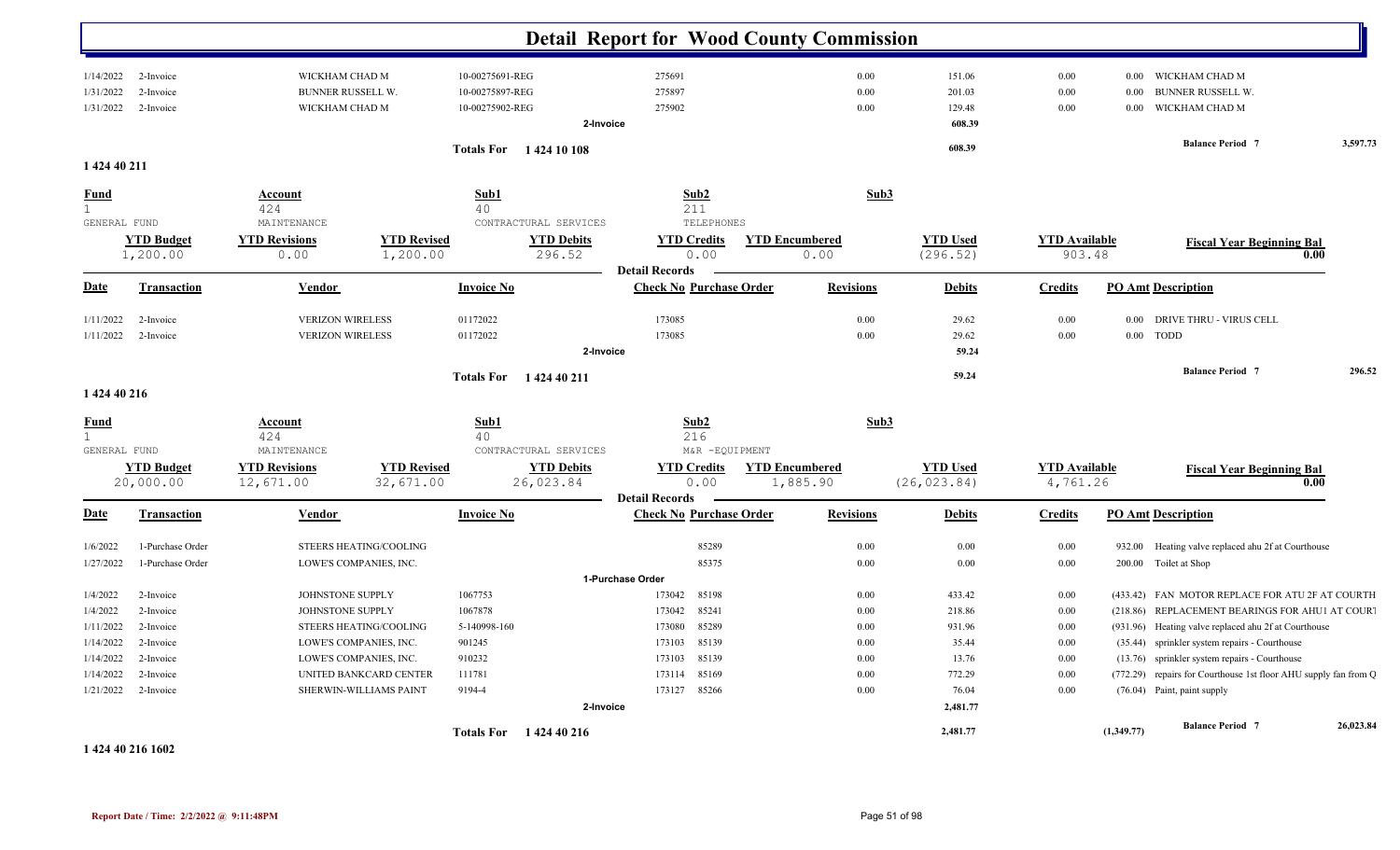|                    | <b>Account</b><br>424                                                                                                                                                                 |                                                                     | Sub1<br>40                                                                                                                         |                                                                                                                                    | Sub2<br>216                                                                                                                               |                                                                                                                                                                                                                                                                                | Sub3<br>1602                                                                                                           |                                                                                                              |                                                                                                                                                 |         |                                                                                                             |                                                                                                                                                                                                                                                                                                                                                                       |
|--------------------|---------------------------------------------------------------------------------------------------------------------------------------------------------------------------------------|---------------------------------------------------------------------|------------------------------------------------------------------------------------------------------------------------------------|------------------------------------------------------------------------------------------------------------------------------------|-------------------------------------------------------------------------------------------------------------------------------------------|--------------------------------------------------------------------------------------------------------------------------------------------------------------------------------------------------------------------------------------------------------------------------------|------------------------------------------------------------------------------------------------------------------------|--------------------------------------------------------------------------------------------------------------|-------------------------------------------------------------------------------------------------------------------------------------------------|---------|-------------------------------------------------------------------------------------------------------------|-----------------------------------------------------------------------------------------------------------------------------------------------------------------------------------------------------------------------------------------------------------------------------------------------------------------------------------------------------------------------|
| GENERAL FUND       | MAINTENANCE                                                                                                                                                                           |                                                                     |                                                                                                                                    |                                                                                                                                    |                                                                                                                                           |                                                                                                                                                                                                                                                                                |                                                                                                                        | REPAIRS EQUIP. ANNEX                                                                                         |                                                                                                                                                 |         |                                                                                                             |                                                                                                                                                                                                                                                                                                                                                                       |
|                    | 0.00                                                                                                                                                                                  | 7,500.00                                                            |                                                                                                                                    |                                                                                                                                    | 0.00                                                                                                                                      |                                                                                                                                                                                                                                                                                |                                                                                                                        | (4, 907.97)                                                                                                  |                                                                                                                                                 |         | 0.00                                                                                                        |                                                                                                                                                                                                                                                                                                                                                                       |
| <b>Transaction</b> | Vendor                                                                                                                                                                                |                                                                     | <b>Invoice No</b>                                                                                                                  |                                                                                                                                    |                                                                                                                                           |                                                                                                                                                                                                                                                                                | <b>Revisions</b>                                                                                                       | <b>Debits</b>                                                                                                | <b>Credits</b>                                                                                                                                  |         |                                                                                                             |                                                                                                                                                                                                                                                                                                                                                                       |
| 1-Purchase Order   |                                                                                                                                                                                       |                                                                     |                                                                                                                                    |                                                                                                                                    | 85385                                                                                                                                     |                                                                                                                                                                                                                                                                                | 0.00                                                                                                                   | 0.00                                                                                                         | 0.00                                                                                                                                            |         |                                                                                                             |                                                                                                                                                                                                                                                                                                                                                                       |
|                    |                                                                                                                                                                                       |                                                                     |                                                                                                                                    |                                                                                                                                    |                                                                                                                                           |                                                                                                                                                                                                                                                                                |                                                                                                                        |                                                                                                              |                                                                                                                                                 |         |                                                                                                             |                                                                                                                                                                                                                                                                                                                                                                       |
|                    |                                                                                                                                                                                       |                                                                     |                                                                                                                                    |                                                                                                                                    |                                                                                                                                           |                                                                                                                                                                                                                                                                                |                                                                                                                        | 76.04                                                                                                        |                                                                                                                                                 |         |                                                                                                             |                                                                                                                                                                                                                                                                                                                                                                       |
|                    |                                                                                                                                                                                       |                                                                     |                                                                                                                                    |                                                                                                                                    |                                                                                                                                           |                                                                                                                                                                                                                                                                                |                                                                                                                        | 76.04                                                                                                        |                                                                                                                                                 | (36.04) | <b>Balance Period 7</b>                                                                                     | 4,907.97                                                                                                                                                                                                                                                                                                                                                              |
|                    | Account                                                                                                                                                                               |                                                                     | Sub1                                                                                                                               |                                                                                                                                    | Sub2                                                                                                                                      |                                                                                                                                                                                                                                                                                |                                                                                                                        |                                                                                                              |                                                                                                                                                 |         |                                                                                                             |                                                                                                                                                                                                                                                                                                                                                                       |
|                    | 424                                                                                                                                                                                   |                                                                     | 40                                                                                                                                 |                                                                                                                                    | 216                                                                                                                                       |                                                                                                                                                                                                                                                                                |                                                                                                                        |                                                                                                              |                                                                                                                                                 |         |                                                                                                             |                                                                                                                                                                                                                                                                                                                                                                       |
|                    |                                                                                                                                                                                       |                                                                     |                                                                                                                                    |                                                                                                                                    |                                                                                                                                           |                                                                                                                                                                                                                                                                                |                                                                                                                        |                                                                                                              |                                                                                                                                                 |         |                                                                                                             |                                                                                                                                                                                                                                                                                                                                                                       |
|                    |                                                                                                                                                                                       |                                                                     |                                                                                                                                    |                                                                                                                                    |                                                                                                                                           |                                                                                                                                                                                                                                                                                |                                                                                                                        |                                                                                                              |                                                                                                                                                 |         | <b>Fiscal Year Beginning Bal</b>                                                                            |                                                                                                                                                                                                                                                                                                                                                                       |
|                    |                                                                                                                                                                                       |                                                                     |                                                                                                                                    |                                                                                                                                    |                                                                                                                                           |                                                                                                                                                                                                                                                                                |                                                                                                                        |                                                                                                              |                                                                                                                                                 |         |                                                                                                             |                                                                                                                                                                                                                                                                                                                                                                       |
| <b>Transaction</b> | <b>Vendor</b>                                                                                                                                                                         |                                                                     | <b>Invoice No</b>                                                                                                                  |                                                                                                                                    |                                                                                                                                           |                                                                                                                                                                                                                                                                                | <b>Revisions</b>                                                                                                       | <b>Debits</b>                                                                                                | <b>Credits</b>                                                                                                                                  |         |                                                                                                             |                                                                                                                                                                                                                                                                                                                                                                       |
| 1-Purchase Order   |                                                                                                                                                                                       |                                                                     |                                                                                                                                    |                                                                                                                                    | 85290                                                                                                                                     |                                                                                                                                                                                                                                                                                | 0.00                                                                                                                   | 0.00                                                                                                         | 0.00                                                                                                                                            |         |                                                                                                             |                                                                                                                                                                                                                                                                                                                                                                       |
| 1-Purchase Order   |                                                                                                                                                                                       |                                                                     |                                                                                                                                    |                                                                                                                                    | 85291                                                                                                                                     |                                                                                                                                                                                                                                                                                | 0.00                                                                                                                   | 0.00                                                                                                         | 0.00                                                                                                                                            |         |                                                                                                             |                                                                                                                                                                                                                                                                                                                                                                       |
|                    |                                                                                                                                                                                       |                                                                     |                                                                                                                                    |                                                                                                                                    |                                                                                                                                           |                                                                                                                                                                                                                                                                                |                                                                                                                        |                                                                                                              |                                                                                                                                                 |         |                                                                                                             |                                                                                                                                                                                                                                                                                                                                                                       |
| 2-Invoice          |                                                                                                                                                                                       |                                                                     | 10793655                                                                                                                           |                                                                                                                                    | 85290<br>173083                                                                                                                           |                                                                                                                                                                                                                                                                                | 0.00                                                                                                                   | 49.37                                                                                                        | 0.00                                                                                                                                            |         |                                                                                                             |                                                                                                                                                                                                                                                                                                                                                                       |
| 2-Invoice          |                                                                                                                                                                                       |                                                                     | 90912                                                                                                                              |                                                                                                                                    | 85291<br>173117                                                                                                                           |                                                                                                                                                                                                                                                                                | 0.00                                                                                                                   | 129.18                                                                                                       | 0.00                                                                                                                                            |         |                                                                                                             |                                                                                                                                                                                                                                                                                                                                                                       |
| 2-Invoice          |                                                                                                                                                                                       |                                                                     | 9194-4                                                                                                                             |                                                                                                                                    | 173127<br>85266                                                                                                                           |                                                                                                                                                                                                                                                                                | 0.00                                                                                                                   | 76.04                                                                                                        | 0.00                                                                                                                                            |         |                                                                                                             |                                                                                                                                                                                                                                                                                                                                                                       |
|                    |                                                                                                                                                                                       |                                                                     |                                                                                                                                    |                                                                                                                                    |                                                                                                                                           |                                                                                                                                                                                                                                                                                |                                                                                                                        | 254.59                                                                                                       |                                                                                                                                                 |         |                                                                                                             |                                                                                                                                                                                                                                                                                                                                                                       |
|                    |                                                                                                                                                                                       |                                                                     |                                                                                                                                    |                                                                                                                                    |                                                                                                                                           |                                                                                                                                                                                                                                                                                |                                                                                                                        | 254.59                                                                                                       |                                                                                                                                                 | (75.19) | <b>Balance Period 7</b>                                                                                     | 7,929.30                                                                                                                                                                                                                                                                                                                                                              |
|                    |                                                                                                                                                                                       |                                                                     |                                                                                                                                    |                                                                                                                                    |                                                                                                                                           |                                                                                                                                                                                                                                                                                |                                                                                                                        |                                                                                                              |                                                                                                                                                 |         |                                                                                                             |                                                                                                                                                                                                                                                                                                                                                                       |
|                    | <b>Account</b>                                                                                                                                                                        |                                                                     | Sub1                                                                                                                               |                                                                                                                                    | Sub2                                                                                                                                      |                                                                                                                                                                                                                                                                                |                                                                                                                        |                                                                                                              |                                                                                                                                                 |         |                                                                                                             |                                                                                                                                                                                                                                                                                                                                                                       |
|                    | 424                                                                                                                                                                                   |                                                                     | 40                                                                                                                                 |                                                                                                                                    | 216                                                                                                                                       |                                                                                                                                                                                                                                                                                |                                                                                                                        |                                                                                                              |                                                                                                                                                 |         |                                                                                                             |                                                                                                                                                                                                                                                                                                                                                                       |
|                    | MAINTENANCE                                                                                                                                                                           |                                                                     |                                                                                                                                    |                                                                                                                                    |                                                                                                                                           |                                                                                                                                                                                                                                                                                |                                                                                                                        |                                                                                                              |                                                                                                                                                 |         |                                                                                                             |                                                                                                                                                                                                                                                                                                                                                                       |
|                    | <b>YTD Revisions</b>                                                                                                                                                                  |                                                                     |                                                                                                                                    | <b>YTD Debits</b>                                                                                                                  | <b>YTD Credits</b>                                                                                                                        |                                                                                                                                                                                                                                                                                |                                                                                                                        | <b>YTD Used</b>                                                                                              |                                                                                                                                                 |         | <b>Fiscal Year Beginning Bal</b>                                                                            |                                                                                                                                                                                                                                                                                                                                                                       |
|                    | 0.00                                                                                                                                                                                  |                                                                     |                                                                                                                                    | 814.19                                                                                                                             | 0.00                                                                                                                                      |                                                                                                                                                                                                                                                                                |                                                                                                                        | (814.19)                                                                                                     |                                                                                                                                                 |         | 0.00                                                                                                        |                                                                                                                                                                                                                                                                                                                                                                       |
| <b>Transaction</b> | Vendor                                                                                                                                                                                |                                                                     | <b>Invoice No</b>                                                                                                                  |                                                                                                                                    | <b>Check No Purchase Order</b>                                                                                                            |                                                                                                                                                                                                                                                                                | <b>Revisions</b>                                                                                                       | <b>Debits</b>                                                                                                | <b>Credits</b>                                                                                                                                  |         | <b>PO Amt Description</b>                                                                                   |                                                                                                                                                                                                                                                                                                                                                                       |
|                    |                                                                                                                                                                                       |                                                                     |                                                                                                                                    |                                                                                                                                    |                                                                                                                                           |                                                                                                                                                                                                                                                                                |                                                                                                                        |                                                                                                              |                                                                                                                                                 |         |                                                                                                             |                                                                                                                                                                                                                                                                                                                                                                       |
| 2-Invoice          | <b>ADVANCE AUTO PARTS</b>                                                                                                                                                             |                                                                     | 12560-323335                                                                                                                       |                                                                                                                                    | 85245<br>173035                                                                                                                           |                                                                                                                                                                                                                                                                                | 0.00                                                                                                                   | 17.48                                                                                                        | 0.00                                                                                                                                            |         | (17.48) CUST NO 471840 - BREAK LINE, FLUID, FITTINGS                                                        |                                                                                                                                                                                                                                                                                                                                                                       |
| 2-Invoice          | <b>ADVANCE AUTO PARTS</b>                                                                                                                                                             |                                                                     | 12560-323333                                                                                                                       |                                                                                                                                    | 85247<br>173035                                                                                                                           |                                                                                                                                                                                                                                                                                | 0.00                                                                                                                   | 23.60                                                                                                        | 0.00                                                                                                                                            |         | (23.60) FUEL HOSE FOR BOBCAT                                                                                |                                                                                                                                                                                                                                                                                                                                                                       |
|                    | <b>YTD Budget</b><br>7,500.00<br>2-Invoice<br>1424 40 216 1604<br>GENERAL FUND<br><b>YTD Budget</b><br>6,000.00<br>1 424 40 216 1607<br>GENERAL FUND<br><b>YTD Budget</b><br>4,800.00 | <b>YTD Revisions</b><br>MAINTENANCE<br><b>YTD Revisions</b><br>0.00 | LOWE'S COMPANIES, INC.<br>SHERWIN-WILLIAMS PAINT<br>6,000.00<br>TRANE US INC<br>TRANE US INC<br>SHERWIN-WILLIAMS PAINT<br>4,800.00 | <b>YTD Revised</b><br>9194-4<br><b>YTD Revised</b><br>WV DEPARTMENT OF TRANSPOR<br>WV DEPARTMENT OF TRANSPOR<br><b>YTD Revised</b> | CONTRACTURAL SERVICES<br><b>YTD Debits</b><br>4,907.97<br>CONTRACTURAL SERVICES<br><b>YTD Debits</b><br>7,929.30<br>CONTRACTURAL SERVICES | <b>YTD Credits</b><br><b>Detail Records</b><br>1-Purchase Order<br>173127<br>85266<br>2-Invoice<br>Totals For 1424 40 216 1602<br><b>YTD Credits</b><br>0.00<br><b>Detail Records</b><br>1-Purchase Order<br>2-Invoice<br>Totals For 1424 40 216 1604<br><b>Detail Records</b> | M&R -EQUIPMENT<br><b>Check No Purchase Order</b><br>M&R -EQUIPMENT<br><b>Check No Purchase Order</b><br>M&R -EQUIPMENT | <b>YTD Encumbered</b><br>157.22<br>0.00<br><b>YTD Encumbered</b><br>932.32<br><b>YTD Encumbered</b><br>30.89 | <b>YTD Used</b><br>76.04<br>Sub3<br>1604<br>REPAIRS EQUIP OTHER BLDG<br><b>YTD Used</b><br>(7, 929.30)<br>Sub3<br>1607<br>EQUIPMENT MAINTENANCE | 0.00    | <b>YTD Available</b><br>2,434.81<br><b>YTD Available</b><br>(2, 861.62)<br><b>YTD Available</b><br>3,954.92 | <b>Fiscal Year Beginning Bal</b><br><b>PO Amt Description</b><br>40.00 heating element for hot water tank Shaver<br>(76.04) Paint, paint supply<br>0.00<br><b>PO Amt Description</b><br>49.40 Temp sensor for rtu supply air<br>130.00 6 Tons of rock salt<br>(49.37) Temp sensor for rtu supply air<br>$(129.18)$ 6 Tons of rock salt<br>(76.04) Paint, paint supply |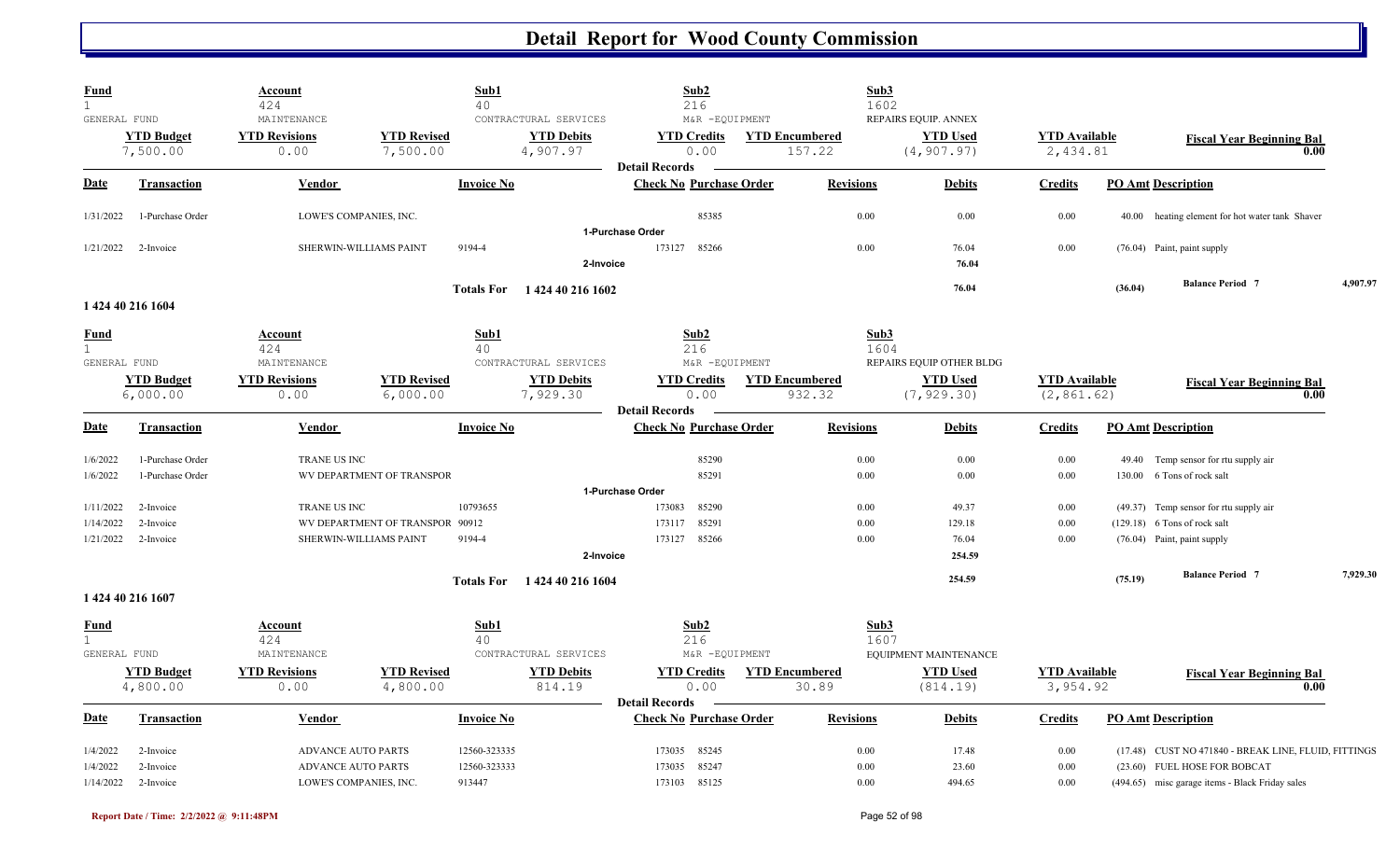|                        |                        |                                     |                                                           |                   |                                            | <b>Detail Report for Wood County Commission</b>         |                                             |                  |                          |                      |          |                                                 |          |
|------------------------|------------------------|-------------------------------------|-----------------------------------------------------------|-------------------|--------------------------------------------|---------------------------------------------------------|---------------------------------------------|------------------|--------------------------|----------------------|----------|-------------------------------------------------|----------|
|                        |                        |                                     |                                                           |                   | 2-Invoice                                  |                                                         |                                             |                  | 535.73                   |                      |          |                                                 |          |
|                        |                        |                                     |                                                           |                   | Totals For 1424 40 216 1607                |                                                         |                                             |                  | 535.73                   |                      | (535.73) | <b>Balance Period 7</b>                         | 814.19   |
|                        | 1 424 40 216 1610      |                                     |                                                           |                   |                                            |                                                         |                                             |                  |                          |                      |          |                                                 |          |
| <b>Fund</b>            |                        | <b>Account</b>                      |                                                           | Sub1              |                                            | Sub2                                                    |                                             | Sub3             |                          |                      |          |                                                 |          |
|                        | GENERAL FUND           | 424<br>MAINTENANCE                  |                                                           | 40                | CONTRACTURAL SERVICES                      | 216<br>M&R -EQUIPMENT                                   |                                             | 1610             | <b>JUDGE BLACK ANNEX</b> |                      |          |                                                 |          |
|                        | <b>YTD Budget</b>      | <b>YTD Revisions</b>                | <b>YTD Revised</b>                                        |                   | <b>YTD Debits</b>                          | <b>YTD Credits</b>                                      | <b>YTD Encumbered</b>                       |                  | <b>YTD Used</b>          | <b>YTD Available</b> |          | <b>Fiscal Year Beginning Bal</b>                |          |
|                        | 10,000.00              | 0.00                                | 10,000.00                                                 |                   | 2,680.09                                   | 0.00<br><b>Detail Records</b>                           | 239.08                                      |                  | (2,680.09)               | 7,080.83             |          | 0.00                                            |          |
| Date                   | <b>Transaction</b>     | Vendor                              |                                                           | <b>Invoice No</b> |                                            | <b>Check No Purchase Order</b>                          |                                             | <b>Revisions</b> | <b>Debits</b>            | <b>Credits</b>       |          | <b>PO Amt Description</b>                       |          |
| 1/6/2022               | 1-Purchase Order       |                                     | WV DEPARTMENT OF TRANSPOR                                 |                   |                                            | 85291                                                   |                                             | 0.00             | $0.00\,$                 | 0.00                 | 130.00   |                                                 |          |
| 1/31/2022              | 1-Purchase Order       |                                     | LOWE'S COMPANIES, INC.                                    |                   |                                            | 85391                                                   |                                             | 0.00             | $0.00\,$                 | 0.00                 | 40.00    | Heating element for water heater in Black Annex |          |
|                        |                        |                                     |                                                           |                   |                                            | 1-Purchase Order                                        |                                             |                  |                          |                      |          |                                                 |          |
| 1/14/2022<br>1/21/2022 | 2-Invoice<br>2-Invoice |                                     | WV DEPARTMENT OF TRANSPOR 90912<br>SHERWIN-WILLIAMS PAINT | 9194-4            |                                            | 85291<br>173117<br>173127<br>85266                      |                                             | $0.00\,$<br>0.00 | 129.17<br>76.03          | 0.00<br>0.00         | (129.17) | (76.03) Paint, paint supply                     |          |
|                        |                        |                                     |                                                           |                   | 2-Invoice                                  |                                                         |                                             |                  | 205.20                   |                      |          |                                                 |          |
|                        |                        |                                     |                                                           | <b>Totals For</b> | 1 424 40 216 1610                          |                                                         |                                             |                  | 205.20                   |                      | (35.20)  | <b>Balance Period 7</b>                         | 2.680.09 |
|                        | 1 424 40 216 1611      |                                     |                                                           |                   |                                            |                                                         |                                             |                  |                          |                      |          |                                                 |          |
| <b>Fund</b>            |                        | Account                             |                                                           | Sub1              |                                            | Sub2                                                    |                                             | Sub3             |                          |                      |          |                                                 |          |
| $\mathbf{1}$           | GENERAL FUND           | 424<br>MAINTENANCE                  |                                                           | 40                | CONTRACTURAL SERVICES                      | 216<br>M&R -EQUIPMENT                                   |                                             | 1611             | HINTGEN BUILDING         |                      |          |                                                 |          |
|                        | <b>YTD Budget</b>      | <b>YTD Revisions</b>                | <b>YTD Revised</b>                                        |                   | <b>YTD Debits</b>                          | <b>YTD Credits</b>                                      | <b>YTD Encumbered</b>                       |                  | <b>YTD Used</b>          | <b>YTD Available</b> |          | <b>Fiscal Year Beginning Bal</b>                |          |
|                        | 7,500.00               | 0.00                                | 7,500.00                                                  |                   | 1,962.98                                   | 0.00                                                    | 447.34                                      |                  | (1, 962.98)              | 5,089.68             |          | 0.00                                            |          |
| Date                   | <b>Transaction</b>     | Vendor                              |                                                           | <b>Invoice No</b> |                                            | <b>Detail Records</b><br><b>Check No Purchase Order</b> |                                             | <b>Revisions</b> | <b>Debits</b>            | <b>Credits</b>       |          | <b>PO Amt Description</b>                       |          |
|                        |                        |                                     |                                                           |                   |                                            |                                                         |                                             |                  |                          |                      |          |                                                 |          |
| 1/6/2022               | 1-Purchase Order       |                                     | WV DEPARTMENT OF TRANSPOR                                 |                   |                                            | 85291<br>1-Purchase Order                               |                                             | 0.00             | $0.00\,$                 | 0.00                 | 130.00   |                                                 |          |
| 1/14/2022              | 2-Invoice              |                                     | WV DEPARTMENT OF TRANSPOR 90912                           |                   |                                            | 85291<br>173117                                         |                                             | 0.00             | 129.17                   | 0.00                 | (129.17) |                                                 |          |
| 1/21/2022              | 2-Invoice              |                                     | SHERWIN-WILLIAMS PAINT                                    | 9194-4            |                                            | 173127 85266                                            |                                             | 0.00             | 76.03                    | 0.00                 |          | (76.03) Paint, paint supply                     |          |
|                        |                        |                                     |                                                           |                   | 2-Invoice                                  |                                                         |                                             |                  | 205.20                   |                      |          |                                                 |          |
|                        |                        |                                     |                                                           | <b>Totals For</b> | 1 424 40 216 1611                          |                                                         |                                             |                  | 205.20                   |                      | (75.20)  | <b>Balance Period 7</b>                         | 1,962.98 |
| 1 424 40 217           |                        |                                     |                                                           |                   |                                            |                                                         |                                             |                  |                          |                      |          |                                                 |          |
| <b>Fund</b>            |                        | <b>Account</b>                      |                                                           | Sub1              |                                            | Sub2                                                    |                                             | Sub <sub>3</sub> |                          |                      |          |                                                 |          |
| 1                      | GENERAL FUND           | 424                                 |                                                           | 40                |                                            | 217                                                     |                                             |                  |                          |                      |          |                                                 |          |
|                        | <b>YTD Budget</b>      | MAINTENANCE<br><b>YTD Revisions</b> | <b>YTD Revised</b>                                        |                   | CONTRACTURAL SERVICES<br><b>YTD Debits</b> | <b>YTD Credits</b>                                      | M&R-AUTOS & TRUCKS<br><b>YTD Encumbered</b> |                  | <b>YTD Used</b>          | <b>YTD</b> Available |          | <b>Fiscal Year Beginning Bal</b>                |          |
|                        | 3,000.00               | 875.00                              | 3,875.00                                                  |                   | 2,127.42                                   | 0.00                                                    | 352.65                                      |                  | (2, 127.42)              | 1,394.93             |          | 0.00                                            |          |
|                        |                        |                                     |                                                           |                   |                                            | <b>Detail Records</b>                                   |                                             |                  |                          |                      |          |                                                 |          |
| <b>Date</b>            | <b>Transaction</b>     | <b>Vendor</b>                       |                                                           | <b>Invoice No</b> |                                            | <b>Check No Purchase Order</b>                          |                                             | <b>Revisions</b> | <b>Debits</b>            | <b>Credits</b>       |          | <b>PO Amt Description</b>                       |          |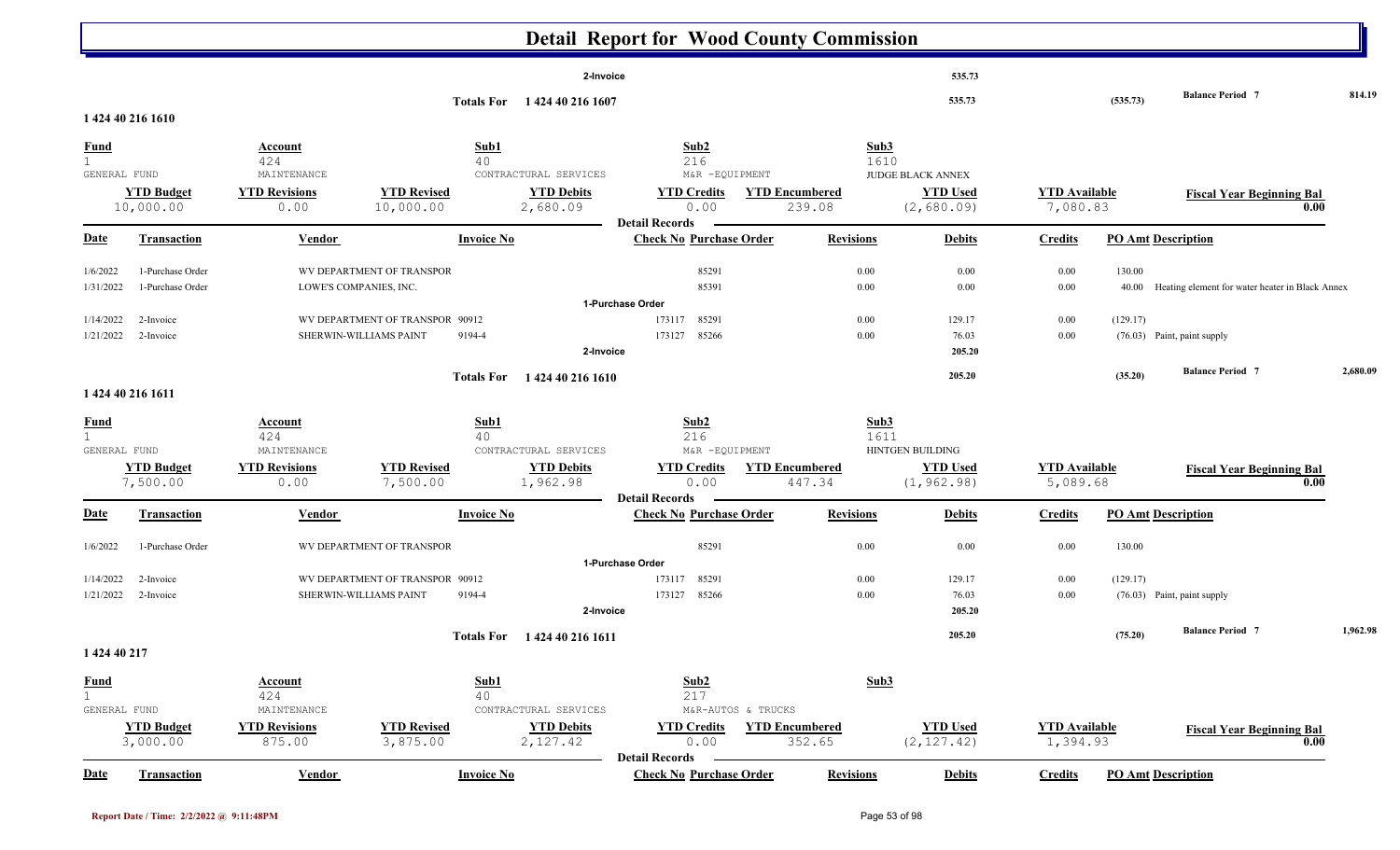|                                             |                                |                                               |                                 |                           |                               | <b>Detail Report for Wood County Commission</b>         |                                                       |                             |                                |                                     |          |                                                 |          |
|---------------------------------------------|--------------------------------|-----------------------------------------------|---------------------------------|---------------------------|-------------------------------|---------------------------------------------------------|-------------------------------------------------------|-----------------------------|--------------------------------|-------------------------------------|----------|-------------------------------------------------|----------|
| 1/20/2022                                   | 1-Purchase Order               | <b>ADVANCE AUTO PARTS</b>                     |                                 |                           |                               | 85350                                                   |                                                       | 0.00                        | 0.00                           | $0.00\,$                            | 25.00    | Headlights for plow                             |          |
| 1/20/2022                                   | 1-Purchase Order               | <b>ADVANCE AUTO PARTS</b>                     |                                 |                           |                               | 85351                                                   |                                                       | 0.00                        | 0.00                           | $0.00\,$                            | 157.00   | Battery for Shop GMC                            |          |
| 1/27/2022                                   | 1-Purchase Order               | <b>ADVANCE AUTO PARTS</b>                     |                                 |                           |                               | 85374                                                   |                                                       | 0.00                        | 0.00                           | $0.00\,$                            |          | 95.00 Power steering pump GMC                   |          |
|                                             |                                |                                               |                                 |                           |                               | 1-Purchase Order                                        |                                                       |                             |                                |                                     |          |                                                 |          |
| 1/21/2022                                   | 2-Invoice                      | <b>ADVANCE AUTO PARTS</b>                     |                                 | 12560-324804              |                               | 85350<br>173118                                         |                                                       | 0.00                        | 24.60                          | $0.00\,$                            |          | (24.60) CUST NO 471840 - Headlights for plow    |          |
| 1/21/2022                                   | 2-Invoice                      | <b>ADVANCE AUTO PARTS</b>                     |                                 | 12560-324805              |                               | 173118<br>85351                                         |                                                       | 0.00                        | 156.76                         | $0.00\,$                            |          | (156.76) Battery for Shop GMC                   |          |
|                                             |                                |                                               |                                 |                           | 2-Invoice                     |                                                         |                                                       |                             | 181.36                         |                                     |          |                                                 |          |
| 1 424 55 341                                |                                |                                               |                                 |                           | Totals For 1424 40 217        |                                                         |                                                       |                             | 181.36                         |                                     | 95.64    | <b>Balance Period 7</b>                         | 2,127.42 |
|                                             |                                |                                               |                                 |                           |                               |                                                         |                                                       |                             |                                |                                     |          |                                                 |          |
| $rac{\text{Fund}}{1}$                       |                                | <b>Account</b><br>424                         |                                 | Sub1<br>55                |                               | Sub2<br>341                                             |                                                       | Sub3                        |                                |                                     |          |                                                 |          |
| GENERAL FUND                                | <b>YTD Budget</b><br>11,000.00 | MAINTENANCE<br><b>YTD Revisions</b><br>234.00 | <b>YTD Revised</b><br>11,234.00 | COMMODITIES               | <b>YTD Debits</b><br>8,515.98 | <b>YTD Credits</b><br>0.00                              | SUPPLIES/MATERIALS<br><b>YTD Encumbered</b><br>951.89 |                             | <b>YTD Used</b><br>(8, 515.98) | <b>YTD</b> Available<br>1,766.13    |          | <b>Fiscal Year Beginning Bal</b>                | 0.00     |
| <b>Date</b>                                 | <b>Transaction</b>             | <b>Vendor</b>                                 |                                 | <b>Invoice No</b>         |                               | <b>Detail Records</b><br><b>Check No Purchase Order</b> |                                                       | <b>Revisions</b>            | <b>Debits</b>                  | <b>Credits</b>                      |          | <b>PO Amt Description</b>                       |          |
| 1/20/2022                                   | 1-Purchase Order               | <b>GENERAL SALES CO.</b>                      |                                 |                           |                               | 85345                                                   |                                                       | 0.00                        | 0.00                           | $0.00\,$                            |          | 475.80 Paper Goods                              |          |
| 1/31/2022                                   | 1-Purchase Order               | <b>GRAINGER</b>                               |                                 |                           |                               | 85390                                                   |                                                       | 0.00                        | 0.00                           | $0.00\,$                            |          | 232.00 Ice melt ofr courthouse                  |          |
|                                             |                                |                                               |                                 |                           |                               | 1-Purchase Order                                        |                                                       |                             |                                |                                     |          |                                                 |          |
| 1/4/2022                                    | 2-Invoice                      | <b>GENERAL SALES CO.</b>                      |                                 | 695182                    |                               | 85213<br>173039                                         |                                                       | 0.00                        | 470.26                         | $0.00\,$                            |          | (466.40) PAPER GOODS                            |          |
| 1/4/2022                                    | 2-Invoice                      | JOHNSTONE SUPPLY                              |                                 | 1064414                   |                               | 85253<br>173042                                         |                                                       | 0.00                        | 199.80                         | $0.00\,$                            |          | (199.80) EVAP COIL CLEANER FOR COURTHOUSE AHU'S |          |
| 1/11/2022                                   | 2-Invoice                      | GENERAL SALES CO.                             |                                 | 693946                    |                               | 85094<br>173063                                         |                                                       | 0.00                        | 453.05                         | $0.00\,$                            |          | $(452.14)$ paper goods                          |          |
|                                             |                                |                                               |                                 |                           | 2-Invoice                     |                                                         |                                                       |                             | 1,123.11                       |                                     |          |                                                 |          |
|                                             |                                |                                               |                                 |                           | Totals For 1424 55 341        |                                                         |                                                       |                             | 1,123.11                       |                                     | (410.54) | <b>Balance Period 7</b>                         | 8,515.98 |
| 1 424 55 341 4101                           |                                |                                               |                                 |                           |                               |                                                         |                                                       |                             |                                |                                     |          |                                                 |          |
| <b>Fund</b><br>$\mathbf{1}$<br>GENERAL FUND |                                | Account<br>424<br>MAINTENANCE                 |                                 | Sub1<br>55<br>COMMODITIES |                               | Sub2<br>341                                             | SUPPLIES/MATERIALS                                    | Sub3<br>4101<br><b>WCCC</b> |                                |                                     |          |                                                 |          |
|                                             | <b>YTD Budget</b><br>0.00      | <b>YTD Revisions</b><br>0.00                  | <b>YTD Revised</b><br>0.00      |                           | <b>YTD Debits</b><br>2,438.34 | <b>YTD Credits</b><br>0.00                              | <b>YTD Encumbered</b><br>487.97                       |                             | <b>YTD Used</b><br>(2, 438.34) | <b>YTD</b> Available<br>(2, 926.31) |          | <b>Fiscal Year Beginning Bal</b>                | 0.00     |
| <b>Date</b>                                 | <b>Transaction</b>             | Vendor                                        |                                 | <b>Invoice No</b>         |                               | <b>Detail Records</b><br><b>Check No Purchase Order</b> |                                                       | <b>Revisions</b>            | <b>Debits</b>                  | <b>Credits</b>                      |          | <b>PO Amt Description</b>                       |          |
| 1/20/2022                                   | 1-Purchase Order               | GENERAL SALES CO.                             |                                 |                           |                               | 85345                                                   |                                                       | 0.00                        | 0.00                           | $0.00\,$                            |          | 475.80 Paper Goods                              |          |
|                                             |                                |                                               |                                 |                           |                               | 1-Purchase Order                                        |                                                       |                             |                                |                                     |          |                                                 |          |
| 1/4/2022                                    | 2-Invoice                      | <b>GENERAL SALES CO.</b>                      |                                 | 695182                    |                               | 173039<br>85213                                         |                                                       | $0.00\,$                    | 466.40                         | 0.00                                |          | (466.40) PAPER GOODS                            |          |
| 1/11/2022                                   | 2-Invoice                      | GENERAL SALES CO.                             |                                 | 693946                    | 2-Invoice                     | 173063<br>85094                                         |                                                       | 0.00                        | 453.05<br>919.45               | $0.00\,$                            |          | $(452.14)$ paper goods                          |          |
|                                             |                                |                                               |                                 |                           | Totals For 1424 55 341 4101   |                                                         |                                                       |                             | 919.45                         |                                     | (442.74) | <b>Balance Period 7</b>                         | 2,438.34 |

**1 424 55 341 4102**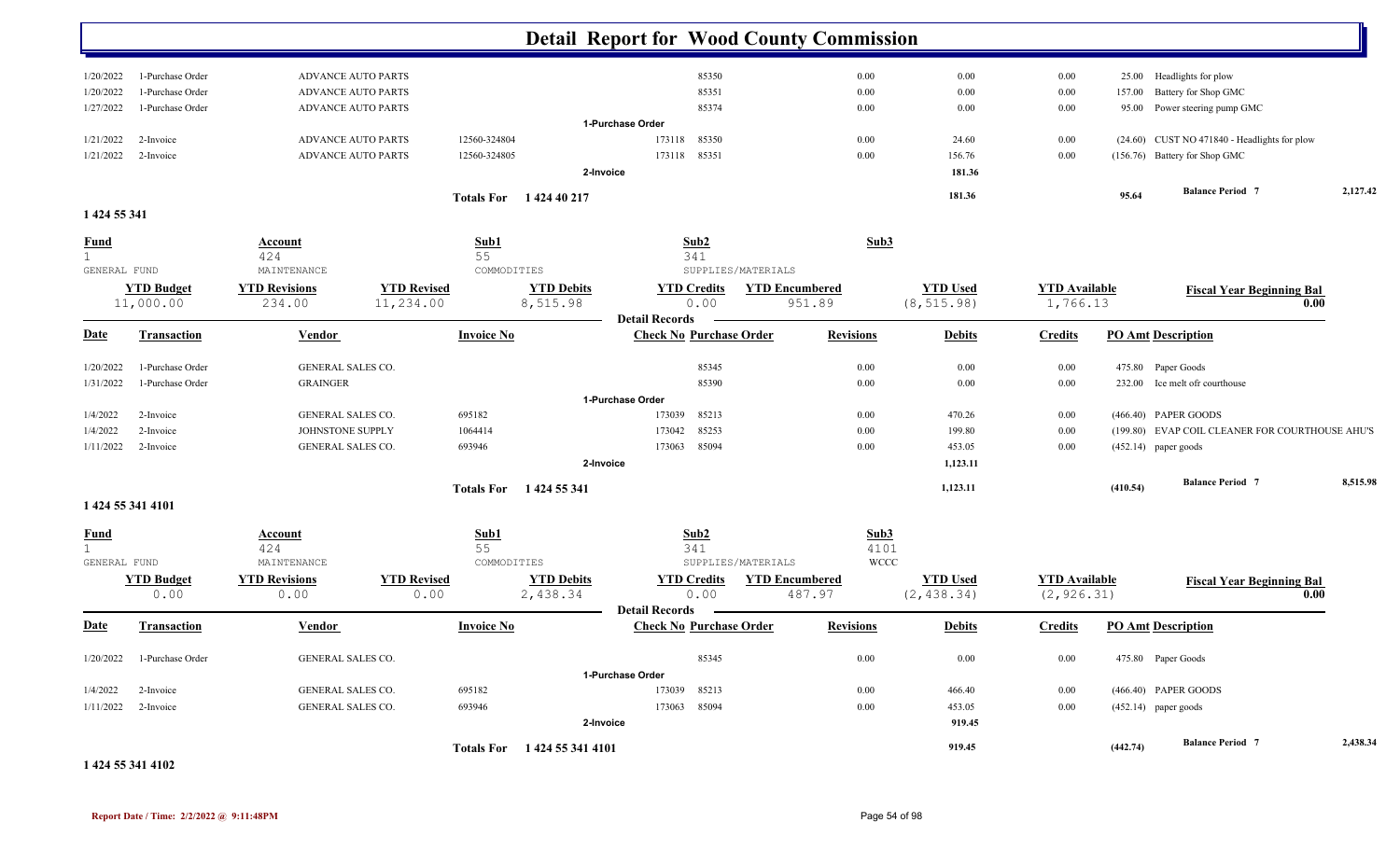| <b>Fund</b><br>1             |                               | Account<br>424                                   |                                 | Sub1<br>55        |                               | Sub2<br>341                                             |                       |                  | Sub3<br>4102                   |                  |                                  |          |                                                                        |          |
|------------------------------|-------------------------------|--------------------------------------------------|---------------------------------|-------------------|-------------------------------|---------------------------------------------------------|-----------------------|------------------|--------------------------------|------------------|----------------------------------|----------|------------------------------------------------------------------------|----------|
| GENERAL FUND                 |                               | MAINTENANCE                                      |                                 | COMMODITIES       |                               |                                                         | SUPPLIES/MATERIALS    |                  | <b>ANNEX</b>                   |                  |                                  |          |                                                                        |          |
|                              | <b>YTD Budget</b><br>6,500.00 | <b>YTD Revisions</b><br>0.00                     | <b>YTD Revised</b><br>6,500.00  |                   | <b>YTD Debits</b><br>1,805.97 | <b>YTD Credits</b><br>0.00                              | <b>YTD Encumbered</b> | 325.79           | <b>YTD Used</b><br>(1, 805.97) |                  | <b>YTD</b> Available<br>4,368.24 |          | <b>Fiscal Year Beginning Bal</b><br>0.00                               |          |
| <u>Date</u>                  | <b>Transaction</b>            | Vendor                                           |                                 | <b>Invoice No</b> |                               | <b>Detail Records</b><br><b>Check No Purchase Order</b> |                       | <b>Revisions</b> |                                | <b>Debits</b>    | <b>Credits</b>                   |          | <b>PO Amt Description</b>                                              |          |
| 1/6/2022                     | 1-Purchase Order              |                                                  | WV DEPARTMENT OF TRANSPOR       |                   |                               | 85291                                                   |                       | 0.00             |                                | 0.00             | $0.00\,$                         | 130.00   |                                                                        |          |
|                              |                               |                                                  |                                 |                   |                               | 1-Purchase Order                                        |                       |                  |                                |                  |                                  |          |                                                                        |          |
| 1/14/2022                    | 2-Invoice                     |                                                  | WV DEPARTMENT OF TRANSPOR 90912 |                   |                               | 173117 85291                                            |                       | 0.00             |                                | 129.17<br>129.17 | 0.00                             | (129.17) |                                                                        |          |
|                              |                               |                                                  |                                 |                   | 2-Invoice                     |                                                         |                       |                  |                                |                  |                                  |          |                                                                        |          |
|                              |                               |                                                  |                                 |                   | Totals For 1424 55 341 4102   |                                                         |                       |                  |                                | 129.17           |                                  | 0.83     | <b>Balance Period 7</b>                                                | 1,805.97 |
|                              | 1 424 55 341 4104             |                                                  |                                 |                   |                               |                                                         |                       |                  |                                |                  |                                  |          |                                                                        |          |
| <b>Fund</b>                  |                               | Account                                          |                                 | Sub1              |                               | Sub2                                                    |                       |                  | Sub3                           |                  |                                  |          |                                                                        |          |
| $\mathbf{1}$<br>GENERAL FUND |                               | 424<br>MAINTENANCE                               |                                 | 55<br>COMMODITIES |                               | 341                                                     | SUPPLIES/MATERIALS    |                  | 4104<br>OTHER BLDG             |                  |                                  |          |                                                                        |          |
|                              |                               | <b>YTD Revisions</b>                             | <b>YTD Revised</b>              |                   | <b>YTD Debits</b>             |                                                         |                       |                  | <b>YTD Used</b>                |                  | <b>YTD</b> Available             |          |                                                                        |          |
|                              | <b>YTD Budget</b><br>5,500.00 | 0.00                                             | 5,500.00                        |                   | 5,659.65                      | <b>YTD Credits</b><br>0.00                              | <b>YTD Encumbered</b> | 2,772.56         | (5, 659.65)                    |                  | (2, 932.21)                      |          | <b>Fiscal Year Beginning Bal</b><br>0.00                               |          |
|                              |                               |                                                  |                                 |                   |                               | <b>Detail Records</b>                                   |                       |                  |                                |                  |                                  |          |                                                                        |          |
| <b>Date</b>                  | Transaction                   | Vendor                                           |                                 | <b>Invoice No</b> |                               | <b>Check No Purchase Order</b>                          |                       | <b>Revisions</b> |                                | <b>Debits</b>    | <b>Credits</b>                   |          | <b>PO Amt Description</b>                                              |          |
| 1/6/2022                     | 1-Purchase Order              |                                                  | WV DEPARTMENT OF TRANSPOR       |                   |                               | 85291                                                   |                       | 0.00             |                                | 0.00             | 0.00                             | 130.00   |                                                                        |          |
| 1/10/2022                    | 1-Purchase Order              | JOHNSTONE SUPPLY                                 |                                 |                   |                               | 85311                                                   |                       | 0.00             |                                | $0.00\,$         | $0.00\,$                         | 0.00     | MERV 15 box filters for Shaver rtu                                     |          |
| 1/20/2022                    | 1-Purchase Order              | GENERAL SALES CO.                                |                                 |                   |                               | 85345                                                   |                       | 0.00             |                                | 0.00             | 0.00                             | 475.80   | Paper Goods                                                            |          |
| 1/27/2022                    | 1-Purchase Order              | <b>QUINN SUPPLY</b>                              |                                 |                   |                               | 85368                                                   |                       | 0.00             |                                | 0.00             | $0.00\,$                         |          | 1,875.00 MERV 15 box filters for Shaver rtu                            |          |
|                              |                               |                                                  |                                 |                   |                               | 1-Purchase Order                                        |                       |                  |                                |                  |                                  |          |                                                                        |          |
| 1/4/2022                     | 2-Invoice                     | GENERAL SALES CO.                                |                                 | 695182            |                               | 173039<br>85213                                         |                       | 0.00             |                                | 466.40           | 0.00                             |          | (466.40) PAPER GOODS                                                   |          |
| 1/4/2022                     | 2-Invoice                     | JOHNSTONE SUPPLY                                 |                                 | 1068185           |                               | 85255<br>173042                                         |                       | 0.00             |                                | 183.36           | 0.00                             |          | (183.36) HVAC FILTERS SHAVER                                           |          |
| 1/11/2022                    | 2-Invoice                     |                                                  | AMERICAN PLATE GLASS INC.       | 3397              |                               | 173054<br>84948<br>173063                               |                       | 0.00             |                                | 207.50           | 0.00                             |          | (207.50) replace broken glass at DRC                                   |          |
| 1/11/2022<br>1/14/2022       | 2-Invoice<br>2-Invoice        | <b>GENERAL SALES CO.</b>                         |                                 | 693946<br>901922  |                               | 85094<br>85210<br>173103                                |                       | 0.00<br>0.00     |                                | 453.05<br>234.98 | $0.00\,$<br>0.00                 |          | $(452.14)$ paper goods<br>(234.98) MATERIALS FOR INVESTIGATOR'S OFFICE |          |
| 1/14/2022                    | 2-Invoice                     | LOWE'S COMPANIES, INC.<br>LOWE'S COMPANIES, INC. |                                 | 902010            |                               | 85210<br>173103                                         |                       | 0.00             |                                | 55.90            | 0.00                             |          | (55.90) MATERIALS FOR INVESTIGATOR'S OFFICE                            |          |
| 1/14/2022                    | 2-Invoice                     |                                                  | WV DEPARTMENT OF TRANSPOR 90912 |                   |                               | 173117 85291                                            |                       | 0.00             |                                | 129.17           | $0.00\,$                         | (129.17) |                                                                        |          |
|                              |                               |                                                  |                                 |                   | 2-Invoice                     |                                                         |                       |                  |                                | 1,730.36         |                                  |          |                                                                        |          |
| 1/13/2022                    | 5-Journal Entry               | AIRGAS MID AMERICA                               |                                 | 20220111052001    |                               |                                                         |                       | 0.00             |                                | 69.71            | 0.00                             | 0.00     | WOOD CO FINANCE-4019-AIRGAS USA, LLC                                   |          |
| 1/13/2022                    | 5-Journal Entry               | AIRGAS MID AMERICA                               |                                 | 20220111073001    |                               |                                                         |                       | 0.00             |                                | 280.80           | 0.00                             | 0.00     | WOOD CO FINANCE-4019-AIRGAS USA, LLC Act                               |          |
|                              |                               |                                                  |                                 |                   |                               | 5-Journal Entry                                         |                       |                  |                                | 350.51           |                                  |          |                                                                        |          |
|                              |                               |                                                  |                                 |                   |                               |                                                         |                       |                  |                                | 2.080.87         |                                  | 751.35   | <b>Balance Period 7</b>                                                | 5,659.65 |
|                              |                               |                                                  |                                 |                   | Totals For 1424 55 341 4104   |                                                         |                       |                  |                                |                  |                                  |          |                                                                        |          |

**1 424 55 341 4106**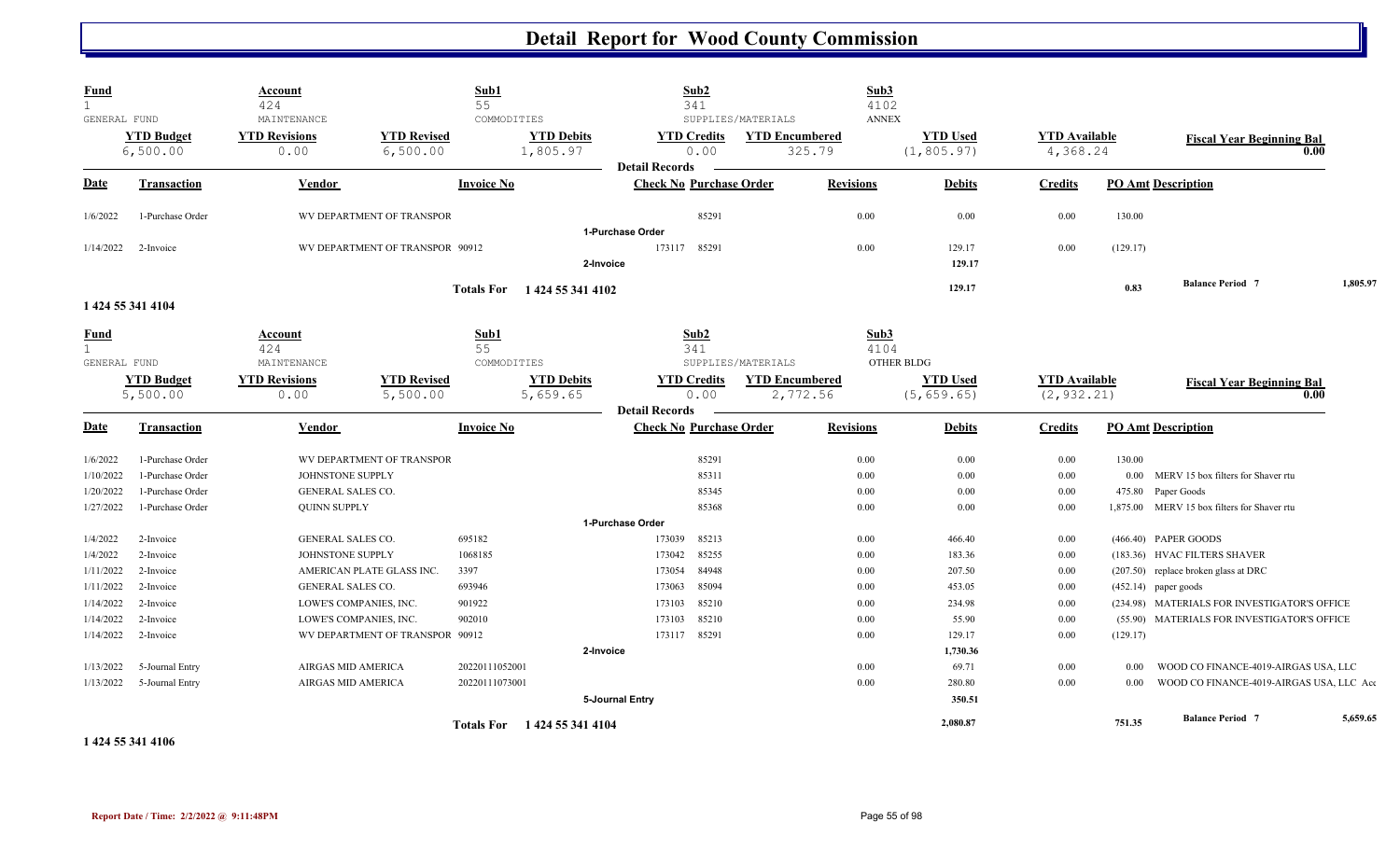| <b>Fund</b><br>$\mathbf 1$ |                               | Account<br>424                 |                                           | Sub1<br>55         |                               | Sub2<br>341                      |                                   | Sub3<br>4106     |                                |                                  |                        |                                                          |          |
|----------------------------|-------------------------------|--------------------------------|-------------------------------------------|--------------------|-------------------------------|----------------------------------|-----------------------------------|------------------|--------------------------------|----------------------------------|------------------------|----------------------------------------------------------|----------|
| GENERAL FUND               |                               | MAINTENANCE                    |                                           | COMMODITIES        |                               |                                  | SUPPLIES/MATERIALS                |                  | <b>MAINTENANCE</b>             |                                  |                        |                                                          |          |
|                            | <b>YTD Budget</b><br>5,500.00 | <b>YTD Revisions</b><br>0.00   | <b>YTD Revised</b><br>5,500.00            |                    | <b>YTD Debits</b><br>1,033.88 | <b>YTD Credits</b><br>0.00       | <b>YTD Encumbered</b><br>680.22   |                  | <b>YTD</b> Used<br>(1, 033.88) | <b>YTD</b> Available<br>3,785.90 |                        | <b>Fiscal Year Beginning Bal</b>                         | 0.00     |
|                            |                               |                                |                                           |                    |                               | <b>Detail Records</b>            |                                   |                  |                                |                                  |                        |                                                          |          |
| Date                       | <b>Transaction</b>            | Vendor                         |                                           | <b>Invoice No</b>  |                               | <b>Check No Purchase Order</b>   |                                   | <b>Revisions</b> | <b>Debits</b>                  | <b>Credits</b>                   |                        | <b>PO Amt Description</b>                                |          |
| 1/4/2022                   | 2-Invoice                     |                                | <b>ADVANCE AUTO PARTS</b>                 | 12560-323334       |                               | 85246<br>173035                  |                                   | 0.00             | 50.59                          | 0.00                             |                        | (50.59) CUST NO 471840 - HYDRAULIC FLUID FOR FORK        |          |
| 1/4/2022                   | 2-Invoice                     |                                | RUNYON LOCK SERVICE                       | <b>JAN 40459PD</b> |                               | 173047<br>85192                  |                                   | 0.00             | 22.88                          | 0.00                             |                        | (22.88) MAINT KEYS MADE X 2                              |          |
|                            |                               |                                |                                           |                    | 2-Invoice                     |                                  |                                   |                  | 73.47                          |                                  |                        |                                                          |          |
|                            |                               |                                |                                           |                    | Totals For 1424 55 341 4106   |                                  |                                   |                  | 73.47                          |                                  | (73.47)                | <b>Balance Period 7</b>                                  | 1,033.88 |
|                            | 1 424 55 341 4109             |                                |                                           |                    |                               |                                  |                                   |                  |                                |                                  |                        |                                                          |          |
| <u>Fund</u>                |                               | Account                        |                                           | Sub1               |                               | Sub2                             |                                   | Sub3             |                                |                                  |                        |                                                          |          |
| $\mathbf{1}$               |                               | 424                            |                                           | 55                 |                               | 341                              |                                   | 4109             |                                |                                  |                        |                                                          |          |
| GENERAL FUND               |                               | MAINTENANCE                    |                                           | COMMODITIES        |                               |                                  | SUPPLIES/MATERIALS                |                  | <b>JUDGE BLACK ANNEX</b>       |                                  |                        |                                                          |          |
|                            | <b>YTD Budget</b><br>6,000.00 | <b>YTD Revisions</b><br>107.00 | <b>YTD Revised</b><br>6, 107.00           |                    | <b>YTD Debits</b><br>4,003.81 | <b>YTD Credits</b><br>0.00       | <b>YTD Encumbered</b><br>1,802.06 |                  | <b>YTD Used</b><br>(4,003.81)  | <b>YTD</b> Available<br>301.13   |                        | <b>Fiscal Year Beginning Bal</b>                         | 0.00     |
|                            |                               |                                |                                           |                    |                               | <b>Detail Records</b>            |                                   |                  |                                |                                  |                        |                                                          |          |
| Date                       | <b>Transaction</b>            | <b>Vendor</b>                  |                                           | <b>Invoice No</b>  |                               | <b>Check No Purchase Order</b>   |                                   | <b>Revisions</b> | <b>Debits</b>                  | <b>Credits</b>                   |                        | <b>PO Amt Description</b>                                |          |
| 1/20/2022                  | 1-Purchase Order              | GENERAL SALES CO.              |                                           |                    |                               | 85345                            |                                   | 0.00             | 0.00                           | 0.00                             |                        | 475.80 Paper Goods                                       |          |
| 1/24/2022                  | 1-Purchase Order              |                                | ARCHITECTURAL INTERIOR P                  |                    |                               | 85358                            |                                   | 0.00             | 0.00                           | 0.00                             |                        | 737.00 Door jam, door, lock set Pross Investigator Offce |          |
| 1/24/2022                  | 1-Purchase Order              |                                | UNITED BANKCARD CENTER                    |                    |                               | 85359                            |                                   | $0.00\,$         | $0.00\,$                       | 0.00                             |                        | 20.00 T8 Light Clips                                     |          |
|                            |                               |                                |                                           |                    |                               | 1-Purchase Order                 |                                   |                  |                                |                                  |                        |                                                          |          |
| 1/4/2022                   | 2-Invoice                     | <b>GENERAL SALES CO.</b>       |                                           | 695182             |                               | 85213<br>173039                  |                                   | 0.00             | 466.40                         | 0.00                             |                        | (466.40) PAPER GOODS                                     |          |
| 1/11/2022                  | 2-Invoice                     | GENERAL SALES CO.              |                                           | 693946             |                               | 85094<br>173063                  |                                   | 0.00             | 453.05                         | 0.00                             | $(452.14)$ paper goods |                                                          |          |
| 1/11/2022                  | 2-Invoice                     |                                | WEST VIRGINIA ELECTRIC SUPPI S2123611.001 |                    |                               | 85201<br>173091                  |                                   | 0.00             | 117.00                         | 0.00                             | (117.00) T8 U BULB     |                                                          |          |
|                            |                               |                                |                                           |                    | 2-Invoice                     |                                  |                                   |                  | 1,036.45                       |                                  |                        |                                                          |          |
|                            |                               |                                |                                           |                    | Totals For 1424 55 341 4109   |                                  |                                   |                  | 1,036.45                       |                                  | 197.26                 | <b>Balance Period 7</b>                                  | 4,003.81 |
|                            | 1 424 55 341 4110             |                                |                                           |                    |                               |                                  |                                   |                  |                                |                                  |                        |                                                          |          |
| <b>Fund</b>                |                               | Account                        |                                           | Sub1               |                               | Sub2                             |                                   | Sub3             |                                |                                  |                        |                                                          |          |
| 1                          |                               | 424                            |                                           | 55                 |                               | 341                              |                                   | 4110             |                                |                                  |                        |                                                          |          |
| GENERAL FUND               |                               | MAINTENANCE                    |                                           | COMMODITIES        |                               |                                  | SUPPLIES/MATERIALS                |                  | HINTGEN BUILDING               |                                  |                        |                                                          |          |
|                            | <b>YTD Budget</b>             | <b>YTD Revisions</b>           | <b>YTD Revised</b>                        |                    | <b>YTD Debits</b>             | <b>YTD Credits</b>               | <b>YTD Encumbered</b>             |                  | <b>YTD Used</b>                | <b>YTD</b> Available             |                        | <b>Fiscal Year Beginning Bal</b>                         |          |
|                            | 7,500.00                      | 0.00                           | 7,500.00                                  |                    | 3,372.07                      | 0.00                             | 765.87                            |                  | (3, 372.07)                    | 3,362.06                         |                        |                                                          | 0.00     |
|                            |                               |                                |                                           |                    |                               | <b>Detail Records</b>            |                                   |                  |                                |                                  |                        |                                                          |          |
| <b>Date</b>                | <b>Transaction</b>            | Vendor                         |                                           | <b>Invoice No</b>  |                               | <b>Check No Purchase Order</b>   |                                   | <b>Revisions</b> | <b>Debits</b>                  | <b>Credits</b>                   |                        | <b>PO Amt Description</b>                                |          |
| 1/20/2022                  | 1-Purchase Order              | GENERAL SALES CO.              |                                           |                    |                               | 85345                            |                                   | 0.00             | 0.00                           | 0.00                             |                        | 475.80 Paper Goods                                       |          |
| 1/4/2022                   | 2-Invoice                     | <b>GENERAL SALES CO.</b>       |                                           | 695182             |                               | 1-Purchase Order<br>173039 85213 |                                   | 0.00             | 466.40                         | 0.00                             |                        |                                                          |          |
|                            |                               |                                |                                           |                    |                               |                                  |                                   |                  |                                |                                  |                        | (466.40) PAPER GOODS                                     |          |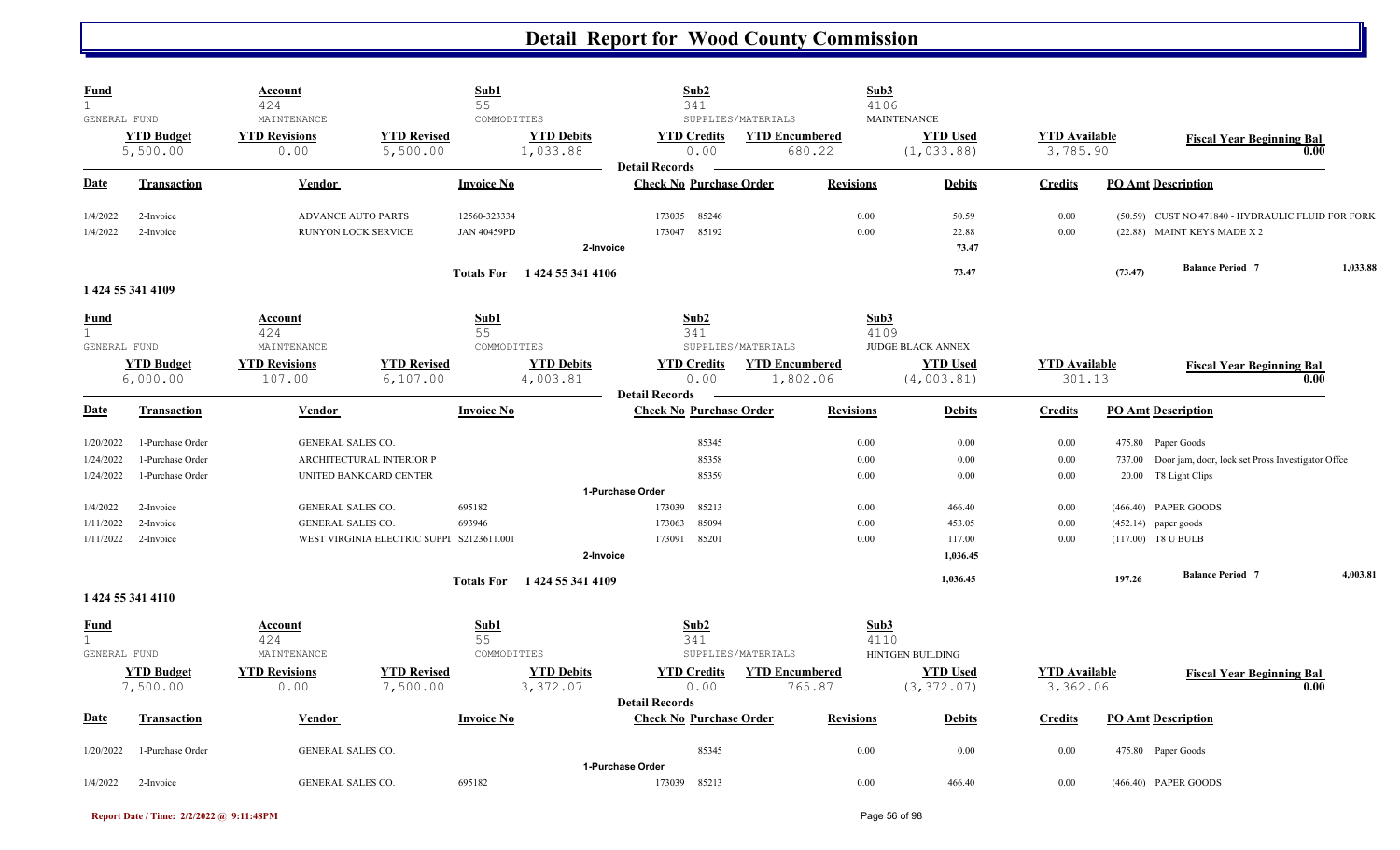|                        |                                      |                                     |                                 |                   |                                | <b>Detail Report for Wood County Commission</b>         |                                              |                  |                                 |                                  |          |                                                                                      |           |
|------------------------|--------------------------------------|-------------------------------------|---------------------------------|-------------------|--------------------------------|---------------------------------------------------------|----------------------------------------------|------------------|---------------------------------|----------------------------------|----------|--------------------------------------------------------------------------------------|-----------|
| 1/11/2022              | 2-Invoice                            | GENERAL SALES CO.                   |                                 | 693946            | 2-Invoice                      | 173063<br>85094                                         |                                              | 0.00             | 453.05<br>919.45                | 0.00                             |          | $(452.14)$ paper goods                                                               |           |
| 1 424 55 343           |                                      |                                     |                                 |                   | Totals For 1424 55 341 4110    |                                                         |                                              |                  | 919.45                          |                                  | (442.74) | <b>Balance Period 7</b>                                                              | 3,372.07  |
|                        |                                      | <b>Account</b>                      |                                 | Sub1              |                                | Sub2                                                    |                                              | Sub3             |                                 |                                  |          |                                                                                      |           |
| $rac{\text{Fund}}{1}$  |                                      | 424                                 |                                 | 55                |                                | 343                                                     |                                              |                  |                                 |                                  |          |                                                                                      |           |
| GENERAL FUND           | <b>YTD Budget</b>                    | MAINTENANCE<br><b>YTD Revisions</b> | <b>YTD Revised</b>              | COMMODITIES       | <b>YTD Debits</b>              | <b>YTD Credits</b>                                      | AUTOMOBILE SUPPLIES<br><b>YTD Encumbered</b> |                  | <b>YTD Used</b>                 | <b>YTD</b> Available             |          | <b>Fiscal Year Beginning Bal</b>                                                     |           |
|                        | 7,000.00                             | 0.00                                | 7,000.00                        |                   | 3,680.97                       | 0.00                                                    | 150.00                                       |                  | (3,680.97)                      | 3,169.03                         |          | 0.00                                                                                 |           |
| <b>Date</b>            | <b>Transaction</b>                   | <b>Vendor</b>                       |                                 | <b>Invoice No</b> |                                | <b>Detail Records</b><br><b>Check No Purchase Order</b> |                                              | <b>Revisions</b> | <b>Debits</b>                   | <b>Credits</b>                   |          | <b>PO Amt Description</b>                                                            |           |
|                        |                                      |                                     |                                 |                   |                                |                                                         |                                              |                  |                                 |                                  |          |                                                                                      |           |
| 1/11/2022              | 2-Invoice                            | ENGLEFIELD OIL COMPANY              |                                 | IN-564689         | 2-Invoice                      | 85164<br>173061                                         |                                              | 0.00             | 562.20<br>562.20                | 0.00                             |          | 0.00 MAINTENANCE                                                                     |           |
|                        |                                      |                                     |                                 |                   |                                |                                                         |                                              |                  | 562.20                          |                                  |          | <b>Balance Period 7</b>                                                              | 3,680.97  |
| 1 428 40 230           |                                      |                                     |                                 | <b>Totals For</b> | 1 424 55 343                   |                                                         |                                              |                  |                                 |                                  |          |                                                                                      |           |
| <u>Fund</u>            |                                      | <b>Account</b>                      |                                 | Sub1              |                                | Sub2                                                    |                                              | Sub3             |                                 |                                  |          |                                                                                      |           |
| 1<br>GENERAL FUND      |                                      | 428<br>DATA PROCESSING              |                                 | 40                | CONTRACTURAL SERVICES          | 230                                                     | CONTRACTED SERVICES                          |                  |                                 |                                  |          |                                                                                      |           |
|                        | <b>YTD Budget</b>                    | <b>YTD Revisions</b>                | <b>YTD Revised</b>              |                   | <b>YTD Debits</b>              | <b>YTD Credits</b>                                      | <b>YTD Encumbered</b>                        |                  | <b>YTD Used</b>                 | <b>YTD</b> Available             |          | <b>Fiscal Year Beginning Bal</b>                                                     |           |
|                        | 90,000.00                            | 472.00                              | 90,472.00                       |                   | 46,714.02                      | 0.00                                                    | 6,337.05                                     |                  | (46, 714.02)                    | 37,420.93                        |          | 0.00                                                                                 |           |
| <b>Date</b>            | <b>Transaction</b>                   | <b>Vendor</b>                       |                                 | <b>Invoice No</b> |                                | <b>Detail Records</b><br><b>Check No Purchase Order</b> |                                              | <b>Revisions</b> | <b>Debits</b>                   | <b>Credits</b>                   |          | <b>PO Amt Description</b>                                                            |           |
| 1/24/2022              | 1-Purchase Order                     |                                     | UNITED BANKCARD CENTER          |                   |                                | 85357                                                   |                                              | 0.00             | 0.00                            | 0.00                             | 299.00   | Annual renewal software                                                              |           |
|                        |                                      |                                     |                                 |                   |                                | 1-Purchase Order                                        |                                              |                  |                                 |                                  |          |                                                                                      |           |
|                        |                                      |                                     |                                 | <b>Totals For</b> | 1 428 40 230                   |                                                         |                                              |                  |                                 |                                  | 299.00   | <b>Balance Period 7</b>                                                              | 46,714.02 |
| 1 428 55 341           |                                      |                                     |                                 |                   |                                |                                                         |                                              |                  |                                 |                                  |          |                                                                                      |           |
| <b>Fund</b>            |                                      | <b>Account</b><br>428               |                                 | Sub1<br>55        |                                | Sub <sub>2</sub><br>341                                 |                                              | Sub <sub>3</sub> |                                 |                                  |          |                                                                                      |           |
| GENERAL FUND           |                                      | DATA PROCESSING                     |                                 | COMMODITIES       |                                | SUPPLIES/MATERIALS                                      |                                              |                  |                                 |                                  |          |                                                                                      |           |
|                        | <b>YTD Budget</b><br>25,000.00       | <b>YTD Revisions</b><br>899.00      | <b>YTD Revised</b><br>25,899.00 |                   | <b>YTD Debits</b><br>20,516.80 | <b>YTD Credits</b><br>0.00                              | <b>YTD Encumbered</b><br>1,861.53            |                  | <b>YTD Used</b><br>(20, 516.80) | <b>YTD</b> Available<br>3,520.67 |          | <b>Fiscal Year Beginning Bal</b><br>0.00                                             |           |
| <b>Date</b>            | <b>Transaction</b>                   | <b>Vendor</b>                       |                                 | <b>Invoice No</b> |                                | <b>Detail Records</b><br><b>Check No Purchase Order</b> |                                              | <b>Revisions</b> | <b>Debits</b>                   | <b>Credits</b>                   |          | <b>PO Amt Description</b>                                                            |           |
|                        |                                      |                                     |                                 |                   |                                |                                                         |                                              |                  |                                 |                                  |          |                                                                                      |           |
| 1/20/2022<br>1/20/2022 | 1-Purchase Order<br>1-Purchase Order | <b>INSIGHT</b><br><b>INSIGHT</b>    |                                 |                   |                                | 85339<br>85339                                          |                                              | 0.00<br>0.00     | $0.00\,$<br>$0.00\,$            | $0.00\,$<br>$0.00\,$             |          | 92.25 HP 202X black laser jet cartridge<br>97.25 HP 202X magenta laser jet cartridge |           |
| 1/20/2022              | 1-Purchase Order                     | <b>INSIGHT</b>                      |                                 |                   |                                | 85339                                                   |                                              | 0.00             | 0.00                            | $0.00\,$                         |          | 808.95 HP 202X - 3-pack - yellow, cyan, magenta laser jet carti                      |           |
|                        |                                      |                                     |                                 |                   |                                | 1-Purchase Order                                        |                                              |                  |                                 |                                  |          |                                                                                      |           |
|                        |                                      |                                     |                                 |                   | Totals For 1428 55 341         |                                                         |                                              |                  |                                 |                                  | 998.45   | <b>Balance Period 7</b>                                                              | 20,516.80 |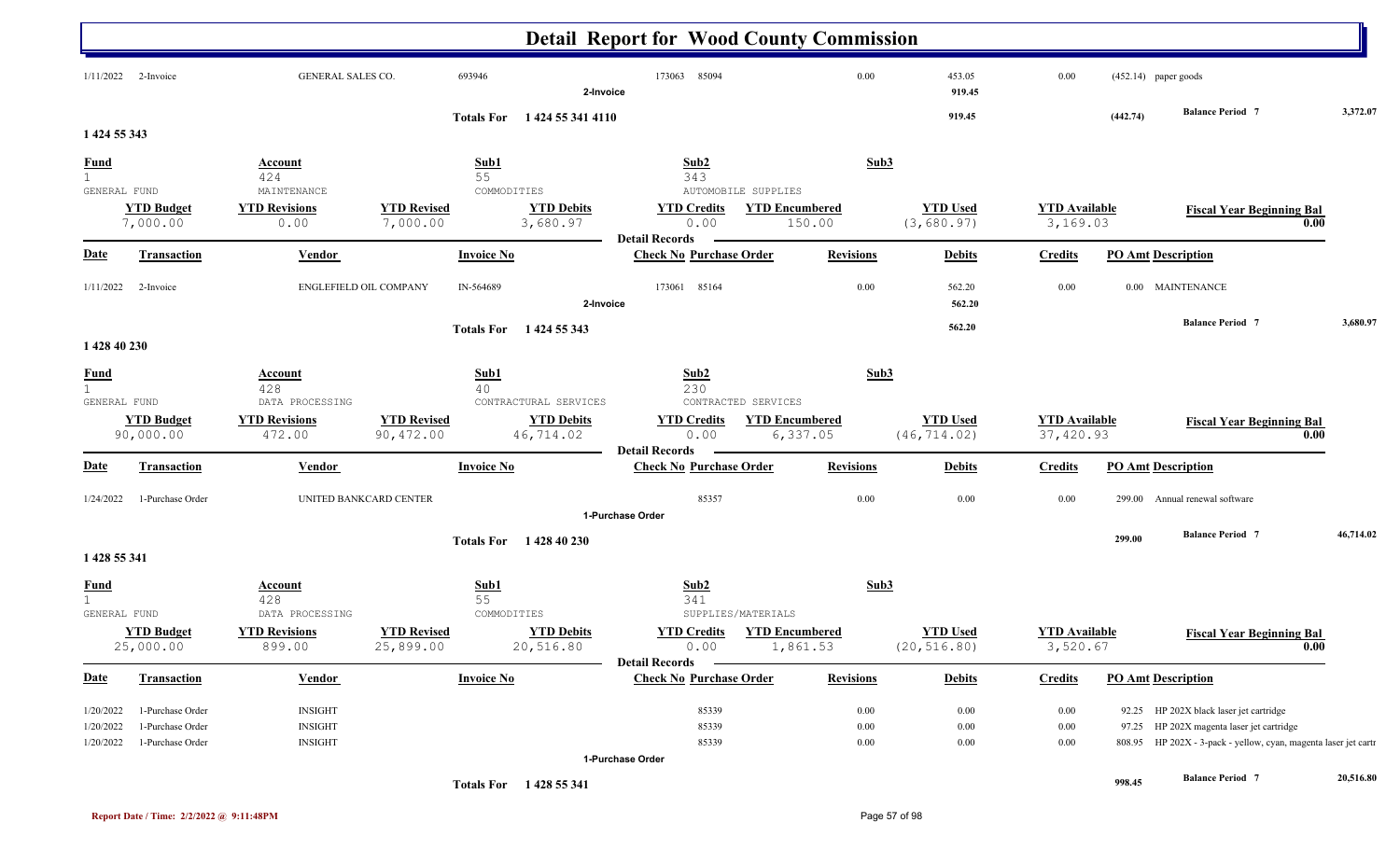#### **1 428 65 459**

| <b>Fund</b><br>$\mathbf{1}$                 |                                | <b>Account</b><br>428            |                                 | Sub1<br>65             |                               | Sub2<br>459                                             |                                   | Sub3             |                                |                                   |            |                                                         |          |
|---------------------------------------------|--------------------------------|----------------------------------|---------------------------------|------------------------|-------------------------------|---------------------------------------------------------|-----------------------------------|------------------|--------------------------------|-----------------------------------|------------|---------------------------------------------------------|----------|
| GENERAL FUND                                |                                | DATA PROCESSING                  |                                 | CAPITAL OUTLAY         |                               | <b>EQUIPMENT</b>                                        |                                   |                  |                                |                                   |            |                                                         |          |
|                                             | <b>YTD Budget</b><br>45,000.00 | <b>YTD Revisions</b><br>3,031.00 | <b>YTD Revised</b><br>48,031.00 |                        | <b>YTD Debits</b><br>9,820.74 | <b>YTD Credits</b><br>0.00<br><b>Detail Records</b>     | <b>YTD</b> Encumbered<br>5,362.91 |                  | <b>YTD Used</b><br>(9, 820.74) | <b>YTD Available</b><br>32,847.35 |            | <b>Fiscal Year Beginning Bal</b>                        | 0.00     |
| Date                                        | <b>Transaction</b>             | <b>Vendor</b>                    |                                 | <b>Invoice No</b>      |                               | <b>Check No Purchase Order</b>                          |                                   | <b>Revisions</b> | <b>Debits</b>                  | <b>Credits</b>                    |            | <b>PO Amt Description</b>                               |          |
| 1/13/2022                                   | 1-Purchase Order               | <b>INSIGHT</b>                   |                                 |                        |                               | 85327                                                   |                                   | 0.00             | 0.00                           | 0.00                              | 246.04     | HP 305A MAGENTA TONER CART                              |          |
| 1/13/2022                                   | 1-Purchase Order               | <b>INSIGHT</b>                   |                                 |                        |                               | 85327                                                   |                                   | 0.00             | 0.00                           | 0.00                              | 246.04     | HP305A CYAN TONER CART                                  |          |
| 1/13/2022                                   | 1-Purchase Order               | <b>INSIGHT</b>                   |                                 |                        |                               | 85327                                                   |                                   | 0.00             | 0.00                           | 0.00                              | 73.60      | HP305A YELLOW TONER CART                                |          |
| 1/13/2022                                   | 1-Purchase Order               | <b>INSIGHT</b>                   |                                 |                        |                               | 85327                                                   |                                   | 0.00             | 0.00                           | 0.00                              | 172.72     | HP305A BLACK TONER CART                                 |          |
| 1/13/2022                                   | 1-Purchase Order               | <b>INSIGHT</b>                   |                                 |                        |                               | 85332                                                   |                                   | 0.00             | 0.00                           | 0.00                              |            | 355.66 HP LASER JET PRO M404N - PRINTER B/W LASER       |          |
| 1/13/2022                                   | 1-Purchase Order               |                                  | UNITED BANKCARD CENTER          |                        |                               | 85330                                                   |                                   | 0.00             | 0.00                           | 0.00                              | 18.00      | PORT. BNC TO VGA VIDEO CONVERTER                        |          |
| 1/27/2022                                   | 1-Purchase Order               | <b>INSIGHT</b>                   |                                 |                        |                               | 85364                                                   |                                   | 0.00             | 0.00                           | 0.00                              |            | 70.38 Plugable USBC-md 103 mini dock                    |          |
| 1/31/2022                                   | 1-Purchase Order               | <b>INSIGHT</b>                   |                                 |                        |                               | 85382                                                   |                                   | 0.00             | 0.00                           | 0.00                              |            | 384.91 HP Laser Jet Pro M404dn - printer - B/W laser    |          |
|                                             |                                |                                  |                                 |                        |                               | 1-Purchase Order                                        |                                   |                  |                                |                                   |            |                                                         |          |
| 1/14/2022                                   | 2-Invoice                      |                                  | UNITED BANKCARD CENTER          | 114-3116064-350        |                               | 173114<br>85193                                         |                                   | 0.00             | 118.45                         | 0.00                              |            | (118.45) TRIPP LITE HIGH RES SVGA/VGA PULL CABLE        |          |
| 1/14/2022                                   | 2-Invoice                      |                                  | UNITED BANKCARD CENTER          | 114-6593985-451        |                               | 85131<br>173114                                         |                                   | 0.00             | 40.99                          | 0.00                              |            | (40.99) Synvisus Switch Hotkey Switch 2 port w/ cables  |          |
| 1/14/2022                                   | 2-Invoice                      |                                  | UNITED BANKCARD CENTER          | 114-6593985-451        |                               | 85131<br>173114                                         |                                   | 0.00             | 15.99                          | 0.00                              |            | (13.49) Netgear 5 port Gig Ethernet Switch              |          |
|                                             |                                |                                  |                                 |                        | 2-Invoice                     |                                                         |                                   |                  | 175.43                         |                                   |            |                                                         |          |
|                                             |                                |                                  |                                 | Totals For 1428 65 459 |                               |                                                         |                                   |                  | 175.43                         |                                   | 1,394.42   | <b>Balance Period 7</b>                                 | 9,820.74 |
|                                             | 1 442 40 230 7165              |                                  |                                 |                        |                               |                                                         |                                   |                  |                                |                                   |            |                                                         |          |
| <b>Fund</b><br>$\mathbf{1}$<br>GENERAL FUND |                                | Account<br>442<br>FEDERAL GRANTS |                                 | Sub1<br>40             | CONTRACTURAL SERVICES         | Sub <sub>2</sub><br>230                                 | CONTRACTED SERVICES               | Sub3<br>7165     | JAG-COVID19                    |                                   |            |                                                         |          |
|                                             | <b>YTD Budget</b>              | <b>YTD Revisions</b>             | <b>YTD Revised</b>              |                        | <b>YTD Debits</b>             | <b>YTD Credits</b>                                      | <b>YTD Encumbered</b>             |                  | <b>YTD Used</b>                | <b>YTD Available</b>              |            | <b>Fiscal Year Beginning Bal</b>                        |          |
|                                             | 0.00                           | 0.00                             | 0.00                            |                        | 1,631.00                      | 0.00                                                    | 2,119.00                          |                  | (1, 631.00)                    | (3, 750.00)                       |            |                                                         | 0.00     |
| <b>Date</b>                                 | <b>Transaction</b>             | Vendor                           |                                 | <b>Invoice No</b>      |                               | <b>Detail Records</b><br><b>Check No Purchase Order</b> |                                   | <b>Revisions</b> | <b>Debits</b>                  | <b>Credits</b>                    |            | <b>PO Amt Description</b>                               |          |
|                                             |                                |                                  |                                 |                        |                               |                                                         |                                   |                  |                                |                                   |            |                                                         |          |
| 1/6/2022                                    | 1-Purchase Order               | <b>GALLS</b>                     |                                 |                        |                               | 85279                                                   |                                   | 0.00             | 0.00                           | 0.00                              |            | 488.00 C50 filter packs of 4 canisters                  |          |
|                                             |                                |                                  |                                 |                        |                               | 1-Purchase Order                                        |                                   |                  |                                |                                   |            |                                                         |          |
| 1/14/2022                                   | 2-Invoice                      | TEST EQUIPMENT DEPOT             |                                 | 0869150-IN             | 2-Invoice                     | 85211<br>173112                                         |                                   | 0.00             | 1,631.00<br>1,631.00           | 0.00                              |            | (1,631.00) FLIR SCOUT III 320 60HZ, GRANT#2020-VD-BX-09 |          |
|                                             |                                |                                  |                                 | <b>Totals For</b>      | 1 442 40 230 7165             |                                                         |                                   |                  | 1,631.00                       |                                   | (1,143.00) | <b>Balance Period 7</b>                                 | 1,631.00 |

**1 442 40 230 7172**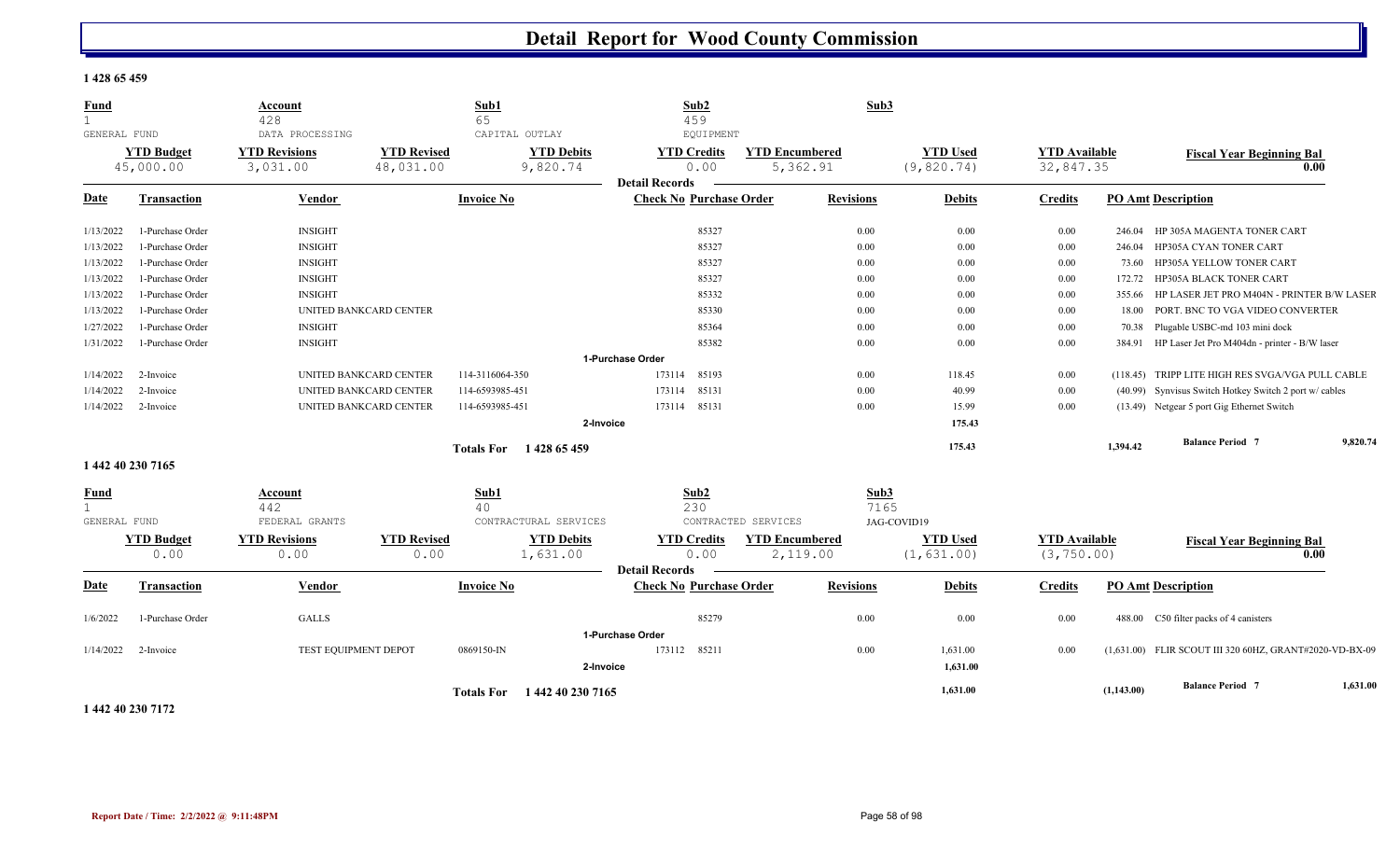| GENERAL FUND<br>FEDERAL GRANTS<br>CONTRACTURAL SERVICES<br>CONTRACTED SERVICES<br>20-SHS-33<br><b>YTD Budget</b><br><b>YTD Revised</b><br><b>YTD Debits</b><br><b>YTD Encumbered</b><br><b>YTD Used</b><br><b>YTD Available</b><br><b>YTD Revisions</b><br><b>YTD Credits</b><br><b>Fiscal Year Beginning Bal</b><br>(580.00)<br>100,000.00<br>0.00<br>100,000.00<br>71,950.00<br>0.00<br>28,630.00<br>(71, 950.00)<br>0.00<br><b>Detail Records</b><br><b>Check No Purchase Order</b><br><b>Revisions</b><br><b>PO Amt Description</b><br><b>Date</b><br><b>Vendor</b><br><b>Invoice No</b><br><b>Debits</b><br><b>Transaction</b><br><b>Credits</b><br>85294<br>0.00<br>0.00<br>1-Purchase Order<br>ATLANTIC EMERGENCY SOLUTIO<br>0.00<br>17,940.00<br>Level A Entry Suits<br>85294<br>0.00<br>Level B Encapsulated Suits<br>1-Purchase Order<br>ATLANTIC EMERGENCY SOLUTIO<br>0.00<br>0.00<br>4,704.00<br>85294<br>0.00<br>0.00<br>Level B Non-encap<br>1-Purchase Order<br>ATLANTIC EMERGENCY SOLUTIO<br>0.00<br>2,376.00<br>Level B/C WPL910<br>1-Purchase Order<br>85294<br>0.00<br>0.00<br>0.00<br>1,080.00<br>ATLANTIC EMERGENCY SOLUTIO<br>1-Purchase Order<br>85294<br>0.00<br>0.00<br>3M HD Chemical glove<br>ATLANTIC EMERGENCY SOLUTIO<br>0.00<br>120.00<br>1-Purchase Order<br>85294<br>0.00<br>0.00<br>0.00<br>Sensit Gold 4 gas monitor w/hard case<br>ATLANTIC EMERGENCY SOLUTIO<br>2,260.00<br>0.00<br>ATLANTIC EMERGENCY SOLUTIO<br>85294<br>0.00<br>0.00<br>150.00 Shipping<br>1-Purchase Order<br>1-Purchase Order<br><b>Balance Period 7</b><br>71,950.00<br>28,630.00<br>1 442 40 230 7172<br><b>Totals For</b><br>1 460 55 341<br>Sub2<br>Sub1<br>Sub3<br><b>Fund</b><br><b>Account</b><br>55<br>460<br>341<br>GENERAL FUND<br>COUNTY CLERK OPERATIONS<br>COMMODITIES<br>SUPPLIES/MATERIALS<br><b>YTD Budget</b><br><b>YTD Revised</b><br><b>YTD Debits</b><br><b>YTD Available</b><br><b>YTD Revisions</b><br><b>YTD Credits</b><br><b>YTD Encumbered</b><br><b>YTD Used</b><br><b>Fiscal Year Beginning Bal</b><br>26,912.00<br>26,912.00<br>3,468.00<br>0.00<br>0.00<br>(3, 468.00)<br>23, 444.00<br>0.00<br>0.00<br><b>Detail Records</b><br><b>Check No Purchase Order</b><br>Vendor<br><b>Invoice No</b><br><b>Revisions</b><br><b>PO Amt Description</b><br><b>Transaction</b><br><b>Debits</b><br><b>Credits</b><br><b>ITECH</b><br>0.00<br>27157<br>173101 85030<br>3,468.00<br>0.00<br>(3,468.00) FUJITSU SCANNERS<br>2-Invoice<br>3,468.00<br>2-Invoice<br>3.468.00<br><b>Balance Period 7</b><br>3,468.00<br>(3,468.00)<br><b>Totals For</b><br>1 460 55 341<br>1700 10 103<br>Sub2<br>Sub1<br>Sub3<br><b>Account</b><br>700<br>10<br>103<br>PERSONAL SERVICES<br>GENERAL FUND<br>SHERIFF-LAW ENFORCE<br>SALARIES-DEPUTIES<br><b>YTD Revisions</b><br><b>YTD Revised</b><br><b>YTD Debits</b><br><b>YTD Credits</b><br><b>YTD Encumbered</b><br><b>YTD Used</b><br><b>YTD Available</b><br><b>YTD Budget</b><br><b>Fiscal Year Beginning Bal</b><br>1,930,690.00<br>1,050,737.94<br>0.00<br>(1, 050, 737.94)<br>879,952.06<br>0.00<br>1,930,690.00<br>0.00<br>0.00<br><b>Detail Records</b><br>Vendor<br><b>Check No Purchase Order</b><br><b>Revisions</b><br><b>PO Amt Description</b><br><b>Transaction</b><br><b>Invoice No</b><br><b>Debits</b><br><b>Credits</b><br>ALLEN JASON WAYNE<br>10-00100043-REG<br>100043<br>0.00<br>2,311.13<br>ALLEN JASON WAYNE<br>2-Invoice<br>0.00<br>$0.00\,$<br>10-00275693-REG<br>275693<br>0.00<br>1,917.75<br><b>ALLEN TASHA L</b><br>0.00<br>ALLEN TASHA L<br>2-Invoice<br>$0.00\,$<br>10-00275694-REG<br>0.00<br>ALLEN TIMOTHY L.<br>275694<br>2,169.54<br>0.00<br>ALLEN TIMOTHY L.<br>2-Invoice<br>0.00 | $\mathbf{1}$ | <b>Account</b><br>442 | Sub1<br>40 | Sub2<br>230 | Sub3<br>7172 |  |  |
|-----------------------------------------------------------------------------------------------------------------------------------------------------------------------------------------------------------------------------------------------------------------------------------------------------------------------------------------------------------------------------------------------------------------------------------------------------------------------------------------------------------------------------------------------------------------------------------------------------------------------------------------------------------------------------------------------------------------------------------------------------------------------------------------------------------------------------------------------------------------------------------------------------------------------------------------------------------------------------------------------------------------------------------------------------------------------------------------------------------------------------------------------------------------------------------------------------------------------------------------------------------------------------------------------------------------------------------------------------------------------------------------------------------------------------------------------------------------------------------------------------------------------------------------------------------------------------------------------------------------------------------------------------------------------------------------------------------------------------------------------------------------------------------------------------------------------------------------------------------------------------------------------------------------------------------------------------------------------------------------------------------------------------------------------------------------------------------------------------------------------------------------------------------------------------------------------------------------------------------------------------------------------------------------------------------------------------------------------------------------------------------------------------------------------------------------------------------------------------------------------------------------------------------------------------------------------------------------------------------------------------------------------------------------------------------------------------------------------------------------------------------------------------------------------------------------------------------------------------------------------------------------------------------------------------------------------------------------------------------------------------------------------------------------------------------------------------------------------------------------------------------------------------------------------------------------------------------------------------------------------------------------------------------------------------------------------------------------------------------------------------------------------------------------------------------------------------------------------------------------------------------------------------------------------------------------------------------------------------------------------------------------------------------------------------------------|--------------|-----------------------|------------|-------------|--------------|--|--|
|                                                                                                                                                                                                                                                                                                                                                                                                                                                                                                                                                                                                                                                                                                                                                                                                                                                                                                                                                                                                                                                                                                                                                                                                                                                                                                                                                                                                                                                                                                                                                                                                                                                                                                                                                                                                                                                                                                                                                                                                                                                                                                                                                                                                                                                                                                                                                                                                                                                                                                                                                                                                                                                                                                                                                                                                                                                                                                                                                                                                                                                                                                                                                                                                                                                                                                                                                                                                                                                                                                                                                                                                                                                                                         |              |                       |            |             |              |  |  |
|                                                                                                                                                                                                                                                                                                                                                                                                                                                                                                                                                                                                                                                                                                                                                                                                                                                                                                                                                                                                                                                                                                                                                                                                                                                                                                                                                                                                                                                                                                                                                                                                                                                                                                                                                                                                                                                                                                                                                                                                                                                                                                                                                                                                                                                                                                                                                                                                                                                                                                                                                                                                                                                                                                                                                                                                                                                                                                                                                                                                                                                                                                                                                                                                                                                                                                                                                                                                                                                                                                                                                                                                                                                                                         |              |                       |            |             |              |  |  |
|                                                                                                                                                                                                                                                                                                                                                                                                                                                                                                                                                                                                                                                                                                                                                                                                                                                                                                                                                                                                                                                                                                                                                                                                                                                                                                                                                                                                                                                                                                                                                                                                                                                                                                                                                                                                                                                                                                                                                                                                                                                                                                                                                                                                                                                                                                                                                                                                                                                                                                                                                                                                                                                                                                                                                                                                                                                                                                                                                                                                                                                                                                                                                                                                                                                                                                                                                                                                                                                                                                                                                                                                                                                                                         |              |                       |            |             |              |  |  |
|                                                                                                                                                                                                                                                                                                                                                                                                                                                                                                                                                                                                                                                                                                                                                                                                                                                                                                                                                                                                                                                                                                                                                                                                                                                                                                                                                                                                                                                                                                                                                                                                                                                                                                                                                                                                                                                                                                                                                                                                                                                                                                                                                                                                                                                                                                                                                                                                                                                                                                                                                                                                                                                                                                                                                                                                                                                                                                                                                                                                                                                                                                                                                                                                                                                                                                                                                                                                                                                                                                                                                                                                                                                                                         |              |                       |            |             |              |  |  |
|                                                                                                                                                                                                                                                                                                                                                                                                                                                                                                                                                                                                                                                                                                                                                                                                                                                                                                                                                                                                                                                                                                                                                                                                                                                                                                                                                                                                                                                                                                                                                                                                                                                                                                                                                                                                                                                                                                                                                                                                                                                                                                                                                                                                                                                                                                                                                                                                                                                                                                                                                                                                                                                                                                                                                                                                                                                                                                                                                                                                                                                                                                                                                                                                                                                                                                                                                                                                                                                                                                                                                                                                                                                                                         |              |                       |            |             |              |  |  |
|                                                                                                                                                                                                                                                                                                                                                                                                                                                                                                                                                                                                                                                                                                                                                                                                                                                                                                                                                                                                                                                                                                                                                                                                                                                                                                                                                                                                                                                                                                                                                                                                                                                                                                                                                                                                                                                                                                                                                                                                                                                                                                                                                                                                                                                                                                                                                                                                                                                                                                                                                                                                                                                                                                                                                                                                                                                                                                                                                                                                                                                                                                                                                                                                                                                                                                                                                                                                                                                                                                                                                                                                                                                                                         | 1/6/2022     |                       |            |             |              |  |  |
|                                                                                                                                                                                                                                                                                                                                                                                                                                                                                                                                                                                                                                                                                                                                                                                                                                                                                                                                                                                                                                                                                                                                                                                                                                                                                                                                                                                                                                                                                                                                                                                                                                                                                                                                                                                                                                                                                                                                                                                                                                                                                                                                                                                                                                                                                                                                                                                                                                                                                                                                                                                                                                                                                                                                                                                                                                                                                                                                                                                                                                                                                                                                                                                                                                                                                                                                                                                                                                                                                                                                                                                                                                                                                         | 1/6/2022     |                       |            |             |              |  |  |
|                                                                                                                                                                                                                                                                                                                                                                                                                                                                                                                                                                                                                                                                                                                                                                                                                                                                                                                                                                                                                                                                                                                                                                                                                                                                                                                                                                                                                                                                                                                                                                                                                                                                                                                                                                                                                                                                                                                                                                                                                                                                                                                                                                                                                                                                                                                                                                                                                                                                                                                                                                                                                                                                                                                                                                                                                                                                                                                                                                                                                                                                                                                                                                                                                                                                                                                                                                                                                                                                                                                                                                                                                                                                                         | 1/6/2022     |                       |            |             |              |  |  |
|                                                                                                                                                                                                                                                                                                                                                                                                                                                                                                                                                                                                                                                                                                                                                                                                                                                                                                                                                                                                                                                                                                                                                                                                                                                                                                                                                                                                                                                                                                                                                                                                                                                                                                                                                                                                                                                                                                                                                                                                                                                                                                                                                                                                                                                                                                                                                                                                                                                                                                                                                                                                                                                                                                                                                                                                                                                                                                                                                                                                                                                                                                                                                                                                                                                                                                                                                                                                                                                                                                                                                                                                                                                                                         | 1/6/2022     |                       |            |             |              |  |  |
|                                                                                                                                                                                                                                                                                                                                                                                                                                                                                                                                                                                                                                                                                                                                                                                                                                                                                                                                                                                                                                                                                                                                                                                                                                                                                                                                                                                                                                                                                                                                                                                                                                                                                                                                                                                                                                                                                                                                                                                                                                                                                                                                                                                                                                                                                                                                                                                                                                                                                                                                                                                                                                                                                                                                                                                                                                                                                                                                                                                                                                                                                                                                                                                                                                                                                                                                                                                                                                                                                                                                                                                                                                                                                         | 1/6/2022     |                       |            |             |              |  |  |
|                                                                                                                                                                                                                                                                                                                                                                                                                                                                                                                                                                                                                                                                                                                                                                                                                                                                                                                                                                                                                                                                                                                                                                                                                                                                                                                                                                                                                                                                                                                                                                                                                                                                                                                                                                                                                                                                                                                                                                                                                                                                                                                                                                                                                                                                                                                                                                                                                                                                                                                                                                                                                                                                                                                                                                                                                                                                                                                                                                                                                                                                                                                                                                                                                                                                                                                                                                                                                                                                                                                                                                                                                                                                                         | 1/6/2022     |                       |            |             |              |  |  |
|                                                                                                                                                                                                                                                                                                                                                                                                                                                                                                                                                                                                                                                                                                                                                                                                                                                                                                                                                                                                                                                                                                                                                                                                                                                                                                                                                                                                                                                                                                                                                                                                                                                                                                                                                                                                                                                                                                                                                                                                                                                                                                                                                                                                                                                                                                                                                                                                                                                                                                                                                                                                                                                                                                                                                                                                                                                                                                                                                                                                                                                                                                                                                                                                                                                                                                                                                                                                                                                                                                                                                                                                                                                                                         | 1/6/2022     |                       |            |             |              |  |  |
|                                                                                                                                                                                                                                                                                                                                                                                                                                                                                                                                                                                                                                                                                                                                                                                                                                                                                                                                                                                                                                                                                                                                                                                                                                                                                                                                                                                                                                                                                                                                                                                                                                                                                                                                                                                                                                                                                                                                                                                                                                                                                                                                                                                                                                                                                                                                                                                                                                                                                                                                                                                                                                                                                                                                                                                                                                                                                                                                                                                                                                                                                                                                                                                                                                                                                                                                                                                                                                                                                                                                                                                                                                                                                         |              |                       |            |             |              |  |  |
|                                                                                                                                                                                                                                                                                                                                                                                                                                                                                                                                                                                                                                                                                                                                                                                                                                                                                                                                                                                                                                                                                                                                                                                                                                                                                                                                                                                                                                                                                                                                                                                                                                                                                                                                                                                                                                                                                                                                                                                                                                                                                                                                                                                                                                                                                                                                                                                                                                                                                                                                                                                                                                                                                                                                                                                                                                                                                                                                                                                                                                                                                                                                                                                                                                                                                                                                                                                                                                                                                                                                                                                                                                                                                         |              |                       |            |             |              |  |  |
|                                                                                                                                                                                                                                                                                                                                                                                                                                                                                                                                                                                                                                                                                                                                                                                                                                                                                                                                                                                                                                                                                                                                                                                                                                                                                                                                                                                                                                                                                                                                                                                                                                                                                                                                                                                                                                                                                                                                                                                                                                                                                                                                                                                                                                                                                                                                                                                                                                                                                                                                                                                                                                                                                                                                                                                                                                                                                                                                                                                                                                                                                                                                                                                                                                                                                                                                                                                                                                                                                                                                                                                                                                                                                         |              |                       |            |             |              |  |  |
|                                                                                                                                                                                                                                                                                                                                                                                                                                                                                                                                                                                                                                                                                                                                                                                                                                                                                                                                                                                                                                                                                                                                                                                                                                                                                                                                                                                                                                                                                                                                                                                                                                                                                                                                                                                                                                                                                                                                                                                                                                                                                                                                                                                                                                                                                                                                                                                                                                                                                                                                                                                                                                                                                                                                                                                                                                                                                                                                                                                                                                                                                                                                                                                                                                                                                                                                                                                                                                                                                                                                                                                                                                                                                         |              |                       |            |             |              |  |  |
|                                                                                                                                                                                                                                                                                                                                                                                                                                                                                                                                                                                                                                                                                                                                                                                                                                                                                                                                                                                                                                                                                                                                                                                                                                                                                                                                                                                                                                                                                                                                                                                                                                                                                                                                                                                                                                                                                                                                                                                                                                                                                                                                                                                                                                                                                                                                                                                                                                                                                                                                                                                                                                                                                                                                                                                                                                                                                                                                                                                                                                                                                                                                                                                                                                                                                                                                                                                                                                                                                                                                                                                                                                                                                         |              |                       |            |             |              |  |  |
|                                                                                                                                                                                                                                                                                                                                                                                                                                                                                                                                                                                                                                                                                                                                                                                                                                                                                                                                                                                                                                                                                                                                                                                                                                                                                                                                                                                                                                                                                                                                                                                                                                                                                                                                                                                                                                                                                                                                                                                                                                                                                                                                                                                                                                                                                                                                                                                                                                                                                                                                                                                                                                                                                                                                                                                                                                                                                                                                                                                                                                                                                                                                                                                                                                                                                                                                                                                                                                                                                                                                                                                                                                                                                         | $\mathbf{1}$ |                       |            |             |              |  |  |
|                                                                                                                                                                                                                                                                                                                                                                                                                                                                                                                                                                                                                                                                                                                                                                                                                                                                                                                                                                                                                                                                                                                                                                                                                                                                                                                                                                                                                                                                                                                                                                                                                                                                                                                                                                                                                                                                                                                                                                                                                                                                                                                                                                                                                                                                                                                                                                                                                                                                                                                                                                                                                                                                                                                                                                                                                                                                                                                                                                                                                                                                                                                                                                                                                                                                                                                                                                                                                                                                                                                                                                                                                                                                                         |              |                       |            |             |              |  |  |
|                                                                                                                                                                                                                                                                                                                                                                                                                                                                                                                                                                                                                                                                                                                                                                                                                                                                                                                                                                                                                                                                                                                                                                                                                                                                                                                                                                                                                                                                                                                                                                                                                                                                                                                                                                                                                                                                                                                                                                                                                                                                                                                                                                                                                                                                                                                                                                                                                                                                                                                                                                                                                                                                                                                                                                                                                                                                                                                                                                                                                                                                                                                                                                                                                                                                                                                                                                                                                                                                                                                                                                                                                                                                                         |              |                       |            |             |              |  |  |
|                                                                                                                                                                                                                                                                                                                                                                                                                                                                                                                                                                                                                                                                                                                                                                                                                                                                                                                                                                                                                                                                                                                                                                                                                                                                                                                                                                                                                                                                                                                                                                                                                                                                                                                                                                                                                                                                                                                                                                                                                                                                                                                                                                                                                                                                                                                                                                                                                                                                                                                                                                                                                                                                                                                                                                                                                                                                                                                                                                                                                                                                                                                                                                                                                                                                                                                                                                                                                                                                                                                                                                                                                                                                                         |              |                       |            |             |              |  |  |
|                                                                                                                                                                                                                                                                                                                                                                                                                                                                                                                                                                                                                                                                                                                                                                                                                                                                                                                                                                                                                                                                                                                                                                                                                                                                                                                                                                                                                                                                                                                                                                                                                                                                                                                                                                                                                                                                                                                                                                                                                                                                                                                                                                                                                                                                                                                                                                                                                                                                                                                                                                                                                                                                                                                                                                                                                                                                                                                                                                                                                                                                                                                                                                                                                                                                                                                                                                                                                                                                                                                                                                                                                                                                                         |              |                       |            |             |              |  |  |
|                                                                                                                                                                                                                                                                                                                                                                                                                                                                                                                                                                                                                                                                                                                                                                                                                                                                                                                                                                                                                                                                                                                                                                                                                                                                                                                                                                                                                                                                                                                                                                                                                                                                                                                                                                                                                                                                                                                                                                                                                                                                                                                                                                                                                                                                                                                                                                                                                                                                                                                                                                                                                                                                                                                                                                                                                                                                                                                                                                                                                                                                                                                                                                                                                                                                                                                                                                                                                                                                                                                                                                                                                                                                                         |              |                       |            |             |              |  |  |
|                                                                                                                                                                                                                                                                                                                                                                                                                                                                                                                                                                                                                                                                                                                                                                                                                                                                                                                                                                                                                                                                                                                                                                                                                                                                                                                                                                                                                                                                                                                                                                                                                                                                                                                                                                                                                                                                                                                                                                                                                                                                                                                                                                                                                                                                                                                                                                                                                                                                                                                                                                                                                                                                                                                                                                                                                                                                                                                                                                                                                                                                                                                                                                                                                                                                                                                                                                                                                                                                                                                                                                                                                                                                                         | Date         |                       |            |             |              |  |  |
|                                                                                                                                                                                                                                                                                                                                                                                                                                                                                                                                                                                                                                                                                                                                                                                                                                                                                                                                                                                                                                                                                                                                                                                                                                                                                                                                                                                                                                                                                                                                                                                                                                                                                                                                                                                                                                                                                                                                                                                                                                                                                                                                                                                                                                                                                                                                                                                                                                                                                                                                                                                                                                                                                                                                                                                                                                                                                                                                                                                                                                                                                                                                                                                                                                                                                                                                                                                                                                                                                                                                                                                                                                                                                         |              |                       |            |             |              |  |  |
|                                                                                                                                                                                                                                                                                                                                                                                                                                                                                                                                                                                                                                                                                                                                                                                                                                                                                                                                                                                                                                                                                                                                                                                                                                                                                                                                                                                                                                                                                                                                                                                                                                                                                                                                                                                                                                                                                                                                                                                                                                                                                                                                                                                                                                                                                                                                                                                                                                                                                                                                                                                                                                                                                                                                                                                                                                                                                                                                                                                                                                                                                                                                                                                                                                                                                                                                                                                                                                                                                                                                                                                                                                                                                         | 1/14/2022    |                       |            |             |              |  |  |
|                                                                                                                                                                                                                                                                                                                                                                                                                                                                                                                                                                                                                                                                                                                                                                                                                                                                                                                                                                                                                                                                                                                                                                                                                                                                                                                                                                                                                                                                                                                                                                                                                                                                                                                                                                                                                                                                                                                                                                                                                                                                                                                                                                                                                                                                                                                                                                                                                                                                                                                                                                                                                                                                                                                                                                                                                                                                                                                                                                                                                                                                                                                                                                                                                                                                                                                                                                                                                                                                                                                                                                                                                                                                                         |              |                       |            |             |              |  |  |
|                                                                                                                                                                                                                                                                                                                                                                                                                                                                                                                                                                                                                                                                                                                                                                                                                                                                                                                                                                                                                                                                                                                                                                                                                                                                                                                                                                                                                                                                                                                                                                                                                                                                                                                                                                                                                                                                                                                                                                                                                                                                                                                                                                                                                                                                                                                                                                                                                                                                                                                                                                                                                                                                                                                                                                                                                                                                                                                                                                                                                                                                                                                                                                                                                                                                                                                                                                                                                                                                                                                                                                                                                                                                                         |              |                       |            |             |              |  |  |
|                                                                                                                                                                                                                                                                                                                                                                                                                                                                                                                                                                                                                                                                                                                                                                                                                                                                                                                                                                                                                                                                                                                                                                                                                                                                                                                                                                                                                                                                                                                                                                                                                                                                                                                                                                                                                                                                                                                                                                                                                                                                                                                                                                                                                                                                                                                                                                                                                                                                                                                                                                                                                                                                                                                                                                                                                                                                                                                                                                                                                                                                                                                                                                                                                                                                                                                                                                                                                                                                                                                                                                                                                                                                                         |              |                       |            |             |              |  |  |
|                                                                                                                                                                                                                                                                                                                                                                                                                                                                                                                                                                                                                                                                                                                                                                                                                                                                                                                                                                                                                                                                                                                                                                                                                                                                                                                                                                                                                                                                                                                                                                                                                                                                                                                                                                                                                                                                                                                                                                                                                                                                                                                                                                                                                                                                                                                                                                                                                                                                                                                                                                                                                                                                                                                                                                                                                                                                                                                                                                                                                                                                                                                                                                                                                                                                                                                                                                                                                                                                                                                                                                                                                                                                                         |              |                       |            |             |              |  |  |
|                                                                                                                                                                                                                                                                                                                                                                                                                                                                                                                                                                                                                                                                                                                                                                                                                                                                                                                                                                                                                                                                                                                                                                                                                                                                                                                                                                                                                                                                                                                                                                                                                                                                                                                                                                                                                                                                                                                                                                                                                                                                                                                                                                                                                                                                                                                                                                                                                                                                                                                                                                                                                                                                                                                                                                                                                                                                                                                                                                                                                                                                                                                                                                                                                                                                                                                                                                                                                                                                                                                                                                                                                                                                                         | Fund         |                       |            |             |              |  |  |
|                                                                                                                                                                                                                                                                                                                                                                                                                                                                                                                                                                                                                                                                                                                                                                                                                                                                                                                                                                                                                                                                                                                                                                                                                                                                                                                                                                                                                                                                                                                                                                                                                                                                                                                                                                                                                                                                                                                                                                                                                                                                                                                                                                                                                                                                                                                                                                                                                                                                                                                                                                                                                                                                                                                                                                                                                                                                                                                                                                                                                                                                                                                                                                                                                                                                                                                                                                                                                                                                                                                                                                                                                                                                                         |              |                       |            |             |              |  |  |
|                                                                                                                                                                                                                                                                                                                                                                                                                                                                                                                                                                                                                                                                                                                                                                                                                                                                                                                                                                                                                                                                                                                                                                                                                                                                                                                                                                                                                                                                                                                                                                                                                                                                                                                                                                                                                                                                                                                                                                                                                                                                                                                                                                                                                                                                                                                                                                                                                                                                                                                                                                                                                                                                                                                                                                                                                                                                                                                                                                                                                                                                                                                                                                                                                                                                                                                                                                                                                                                                                                                                                                                                                                                                                         |              |                       |            |             |              |  |  |
|                                                                                                                                                                                                                                                                                                                                                                                                                                                                                                                                                                                                                                                                                                                                                                                                                                                                                                                                                                                                                                                                                                                                                                                                                                                                                                                                                                                                                                                                                                                                                                                                                                                                                                                                                                                                                                                                                                                                                                                                                                                                                                                                                                                                                                                                                                                                                                                                                                                                                                                                                                                                                                                                                                                                                                                                                                                                                                                                                                                                                                                                                                                                                                                                                                                                                                                                                                                                                                                                                                                                                                                                                                                                                         |              |                       |            |             |              |  |  |
|                                                                                                                                                                                                                                                                                                                                                                                                                                                                                                                                                                                                                                                                                                                                                                                                                                                                                                                                                                                                                                                                                                                                                                                                                                                                                                                                                                                                                                                                                                                                                                                                                                                                                                                                                                                                                                                                                                                                                                                                                                                                                                                                                                                                                                                                                                                                                                                                                                                                                                                                                                                                                                                                                                                                                                                                                                                                                                                                                                                                                                                                                                                                                                                                                                                                                                                                                                                                                                                                                                                                                                                                                                                                                         |              |                       |            |             |              |  |  |
|                                                                                                                                                                                                                                                                                                                                                                                                                                                                                                                                                                                                                                                                                                                                                                                                                                                                                                                                                                                                                                                                                                                                                                                                                                                                                                                                                                                                                                                                                                                                                                                                                                                                                                                                                                                                                                                                                                                                                                                                                                                                                                                                                                                                                                                                                                                                                                                                                                                                                                                                                                                                                                                                                                                                                                                                                                                                                                                                                                                                                                                                                                                                                                                                                                                                                                                                                                                                                                                                                                                                                                                                                                                                                         | <u>Date</u>  |                       |            |             |              |  |  |
|                                                                                                                                                                                                                                                                                                                                                                                                                                                                                                                                                                                                                                                                                                                                                                                                                                                                                                                                                                                                                                                                                                                                                                                                                                                                                                                                                                                                                                                                                                                                                                                                                                                                                                                                                                                                                                                                                                                                                                                                                                                                                                                                                                                                                                                                                                                                                                                                                                                                                                                                                                                                                                                                                                                                                                                                                                                                                                                                                                                                                                                                                                                                                                                                                                                                                                                                                                                                                                                                                                                                                                                                                                                                                         |              |                       |            |             |              |  |  |
|                                                                                                                                                                                                                                                                                                                                                                                                                                                                                                                                                                                                                                                                                                                                                                                                                                                                                                                                                                                                                                                                                                                                                                                                                                                                                                                                                                                                                                                                                                                                                                                                                                                                                                                                                                                                                                                                                                                                                                                                                                                                                                                                                                                                                                                                                                                                                                                                                                                                                                                                                                                                                                                                                                                                                                                                                                                                                                                                                                                                                                                                                                                                                                                                                                                                                                                                                                                                                                                                                                                                                                                                                                                                                         | 1/14/2022    |                       |            |             |              |  |  |
|                                                                                                                                                                                                                                                                                                                                                                                                                                                                                                                                                                                                                                                                                                                                                                                                                                                                                                                                                                                                                                                                                                                                                                                                                                                                                                                                                                                                                                                                                                                                                                                                                                                                                                                                                                                                                                                                                                                                                                                                                                                                                                                                                                                                                                                                                                                                                                                                                                                                                                                                                                                                                                                                                                                                                                                                                                                                                                                                                                                                                                                                                                                                                                                                                                                                                                                                                                                                                                                                                                                                                                                                                                                                                         | 1/14/2022    |                       |            |             |              |  |  |
| 1/14/2022<br>10-00275695-REG<br>275695<br>0.00<br>2-Invoice<br><b>ALLTOP DAMIAN A</b><br>1,917.75<br>0.00<br>ALLTOP DAMIAN A<br>0.00                                                                                                                                                                                                                                                                                                                                                                                                                                                                                                                                                                                                                                                                                                                                                                                                                                                                                                                                                                                                                                                                                                                                                                                                                                                                                                                                                                                                                                                                                                                                                                                                                                                                                                                                                                                                                                                                                                                                                                                                                                                                                                                                                                                                                                                                                                                                                                                                                                                                                                                                                                                                                                                                                                                                                                                                                                                                                                                                                                                                                                                                                                                                                                                                                                                                                                                                                                                                                                                                                                                                                    | 1/14/2022    |                       |            |             |              |  |  |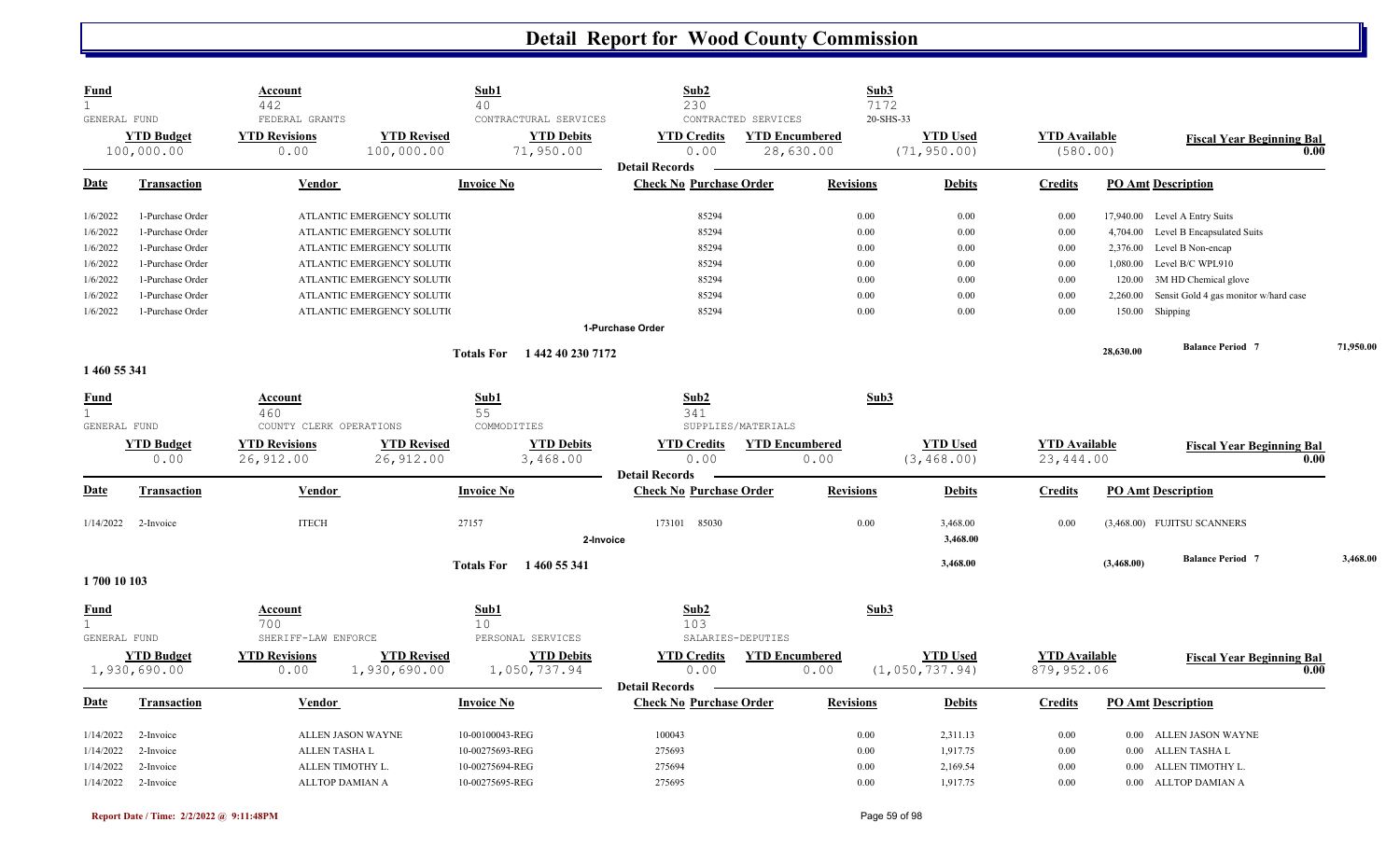| 1/14/2022 | 2-Invoice | BLATT WILLIAM ANTHONY         | 10-00275697-REG | 275697 | 0.00 | 1,927.75 | 0.00 | 0.00     | BLATT WILLIAM ANTHONY         |
|-----------|-----------|-------------------------------|-----------------|--------|------|----------|------|----------|-------------------------------|
| 1/14/2022 | 2-Invoice | <b>BROWNING EMILY G</b>       | 10-00275699-REG | 275699 | 0.00 | 1,910.25 | 0.00 | 0.00     | <b>BROWNING EMILY G</b>       |
| 1/14/2022 | 2-Invoice | <b>BURNS JOSEPH TYLER</b>     | 10-00275700-REG | 275700 | 0.00 | 1,917.75 | 0.00 | 0.00     | <b>BURNS JOSEPH TYLER</b>     |
| 1/14/2022 | 2-Invoice | <b>BUSSEY DAVID</b>           | 10-00275701-REG | 275701 | 0.00 | 2,323.63 | 0.00 | $0.00\,$ | <b>BUSSEY DAVID</b>           |
| 1/14/2022 | 2-Invoice | COCHRAN MICHAEL L.            | 10-00275702-REG | 275702 | 0.00 | 2,179.54 | 0.00 | 0.00     | COCHRAN MICHAEL L.            |
| 1/14/2022 | 2-Invoice | CROSS DEREK B.                | 10-00275703-REG | 275703 | 0.00 | 2,150.87 | 0.00 | $0.00\,$ | <b>CROSS DEREK B.</b>         |
| 1/14/2022 | 2-Invoice | <b>EDWARDS JACOB</b>          | 10-00275705-REG | 275705 | 0.00 | 1,915.25 | 0.00 | 0.00     | <b>EDWARDS JACOB</b>          |
| 1/14/2022 | 2-Invoice | FORSHEY NATHAN C              | 10-00275706-REG | 275706 | 0.00 | 1,912.75 | 0.00 | 0.00     | FORSHEY NATHAN C              |
| 1/14/2022 | 2-Invoice | <b>FRAZIER RONALD CHARLES</b> | 10-00275707-REG | 275707 | 0.00 | 2,090.50 | 0.00 | $0.00\,$ | FRAZIER RONALD CHARLES        |
| 1/14/2022 | 2-Invoice | FRIDENSTINE TRAVIS LEE        | 10-00275708-REG | 275708 | 0.00 | 1,915.25 | 0.00 | $0.00\,$ | FRIDENSTINE TRAVIS LEE        |
| 1/14/2022 | 2-Invoice | <b>GEORGE RICHARD A.</b>      | 10-00275709-REG | 275709 | 0.00 | 2,283.62 | 0.00 | 0.00     | <b>GEORGE RICHARD A.</b>      |
| 1/14/2022 | 2-Invoice | HUPP MATTHEW C.               | 10-00275713-REG | 275713 | 0.00 | 2,169.54 | 0.00 | 0.00     | HUPP MATTHEW C.               |
| 1/14/2022 | 2-Invoice | KIDDER II JEFFREY S           | 10-00275716-REG | 275716 | 0.00 | 1,925.25 | 0.00 | 0.00     | KIDDER II JEFFREY S.          |
| 1/14/2022 | 2-Invoice | KOCHERSPERGER HANS RANDAI     | 10-00275717-REG | 275717 | 0.00 | 1,932.75 | 0.00 | $0.00\,$ | KOCHERSPERGER HANS RANDALL    |
| 1/14/2022 | 2-Invoice | <b>MARLOW TYLER D.</b>        | 10-00275720-REG | 275720 | 0.00 | 1,925.25 | 0.00 | 0.00     | MARLOW TYLER D.               |
| 1/14/2022 | 2-Invoice | MCCLUNG CODY L.               | 10-00275721-REG | 275721 | 0.00 | 1,925.25 | 0.00 | $0.00\,$ | MCCLUNG CODY L.               |
| 1/14/2022 | 2-Invoice | MCLAUGHLIN JOSHUA DONALD      | 10-00275722-REG | 275722 | 0.00 | 1,920.25 | 0.00 | 0.00     | MCLAUGHLIN JOSHUA DONALD      |
| 1/14/2022 | 2-Invoice | MICHAEL EVAN G.               | 10-00275723-REG | 275723 | 0.00 | 1,922.75 | 0.00 | $0.00\,$ | MICHAEL EVAN G.               |
| 1/14/2022 | 2-Invoice | MURPHY JAMES T.               | 10-00275724-REG | 275724 | 0.00 | 2,306.13 | 0.00 | $0.00\,$ | MURPHY JAMES T.               |
| 1/14/2022 | 2-Invoice | NICHOLS CLAYTON PAUL          | 10-00275725-REG | 275725 | 0.00 | 1,920.25 | 0.00 | 0.00     | NICHOLS CLAYTON PAUL          |
| 1/14/2022 | 2-Invoice | PHILLIPS TAYLOR KELLYN        | 10-00275728-REG | 275728 | 0.00 | 2,143.38 | 0.00 | 0.00     | PHILLIPS TAYLOR KELLYN        |
| 1/14/2022 | 2-Invoice | RITCHIE MICHAEL B             | 10-00275730-REG | 275730 | 0.00 | 2,148.37 | 0.00 | 0.00     | RITCHIE MICHAEL B             |
| 1/14/2022 | 2-Invoice | SHRIVER ANDREW C.             | 10-00275731-REG | 275731 | 0.00 | 2,169.54 | 0.00 | $0.00\,$ | <b>SHRIVER ANDREW C.</b>      |
| 1/14/2022 | 2-Invoice | <b>SIMS ROBERT GENE</b>       | 10-00275732-REG | 275732 | 0.00 | 2,438.63 | 0.00 | $0.00\,$ | <b>SIMS ROBERT GENE</b>       |
| 1/14/2022 | 2-Invoice | STEPHENS KENT MICHAEL         | 10-00100044-REG | 100044 | 0.00 | 2,441.12 | 0.00 | 0.00     | STEPHENS KENT MICHAEL         |
| 1/14/2022 | 2-Invoice | <b>SWIGER BRIAN A.</b>        | 10-00275733-REG | 275733 | 0.00 | 2,060.50 | 0.00 | 0.00     | <b>SWIGER BRIAN A.</b>        |
| 1/14/2022 | 2-Invoice | TURNER JR BRANNON GENE        | 10-00275734-REG | 275734 | 0.00 | 1,915.25 | 0.00 | 0.00     | TURNER JR BRANNON GENE        |
| 1/14/2022 | 2-Invoice | <b>WATERS ROBERT ANDREW</b>   | 10-00275736-REG | 275736 | 0.00 | 1,917.75 | 0.00 | 0.00     | <b>WATERS ROBERT ANDREW</b>   |
| 1/14/2022 | 2-Invoice | <b>WETZEL JOHN CALEB</b>      | 10-00275737-REG | 275737 | 0.00 | 2,150.88 | 0.00 | $0.00\,$ | WETZEL JOHN CALEB             |
| 1/14/2022 | 2-Invoice | WINDLAND RYAN D.              | 10-00275739-REG | 275739 | 0.00 | 2,286.13 | 0.00 | 0.00     | WINDLAND RYAN D.              |
| 1/14/2022 | 2-Invoice | WOOD ADAM N                   | 10-00275740-REG | 275740 | 0.00 | 1,917.75 | 0.00 | 0.00     | <b>WOOD ADAM N</b>            |
| 1/31/2022 | 2-Invoice | ALLEN JASON WAYNE             | 10-00100045-REG | 100045 | 0.00 | 2,311.13 | 0.00 | 0.00     | ALLEN JASON WAYNE             |
| 1/31/2022 | 2-Invoice | ALLEN TASHA L                 | 10-00275904-REG | 275904 | 0.00 | 1,917.75 | 0.00 | 0.00     | ALLEN TASHA L                 |
| 1/31/2022 | 2-Invoice | ALLEN TIMOTHY L.              | 10-00275905-REG | 275905 | 0.00 | 2,169.54 | 0.00 | $0.00\,$ | ALLEN TIMOTHY L.              |
| 1/31/2022 | 2-Invoice | ALLTOP DAMIAN A               | 10-00275906-REG | 275906 | 0.00 | 1,917.75 | 0.00 | $0.00\,$ | ALLTOP DAMIAN A               |
| 1/31/2022 | 2-Invoice | <b>BLATT WILLIAM ANTHONY</b>  | 10-00275908-REG | 275908 | 0.00 | 1,927.75 | 0.00 | 0.00     | <b>BLATT WILLIAM ANTHONY</b>  |
| 1/31/2022 | 2-Invoice | <b>BROWNING EMILY G</b>       | 10-00275910-REG | 275910 | 0.00 | 1,910.25 | 0.00 | 0.00     | <b>BROWNING EMILY G</b>       |
| 1/31/2022 | 2-Invoice | <b>BURNS JOSEPH TYLER</b>     | 10-00275911-REG | 275911 | 0.00 | 1,917.75 | 0.00 | $0.00\,$ | <b>BURNS JOSEPH TYLER</b>     |
| 1/31/2022 | 2-Invoice | <b>BUSSEY DAVID</b>           | 10-00275912-REG | 275912 | 0.00 | 2,323.63 | 0.00 | 0.00     | <b>BUSSEY DAVID</b>           |
| 1/31/2022 | 2-Invoice | COCHRAN MICHAEL L.            | 10-00275913-REG | 275913 | 0.00 | 2,179.54 | 0.00 | 0.00     | COCHRAN MICHAEL L.            |
| 1/31/2022 | 2-Invoice | CROSS DEREK B.                | 10-00275914-REG | 275914 | 0.00 | 2,150.87 | 0.00 | 0.00     | <b>CROSS DEREK B.</b>         |
| 1/31/2022 | 2-Invoice | <b>EDWARDS JACOB</b>          | 10-00275917-REG | 275917 | 0.00 | 1,915.25 | 0.00 | $0.00\,$ | <b>EDWARDS JACOB</b>          |
| 1/31/2022 | 2-Invoice | FORSHEY NATHAN C              | 10-00275918-REG | 275918 | 0.00 | 1,912.75 | 0.00 | 0.00     | FORSHEY NATHAN C              |
| 1/31/2022 | 2-Invoice | <b>FRAZIER RONALD CHARLES</b> | 10-00275919-REG | 275919 | 0.00 | 2,090.50 | 0.00 | 0.00     | <b>FRAZIER RONALD CHARLES</b> |
| 1/31/2022 | 2-Invoice | <b>FRIDENSTINE TRAVIS LEE</b> | 10-00275920-REG | 275920 | 0.00 | 1,915.25 | 0.00 | 0.00     | FRIDENSTINE TRAVIS LEE        |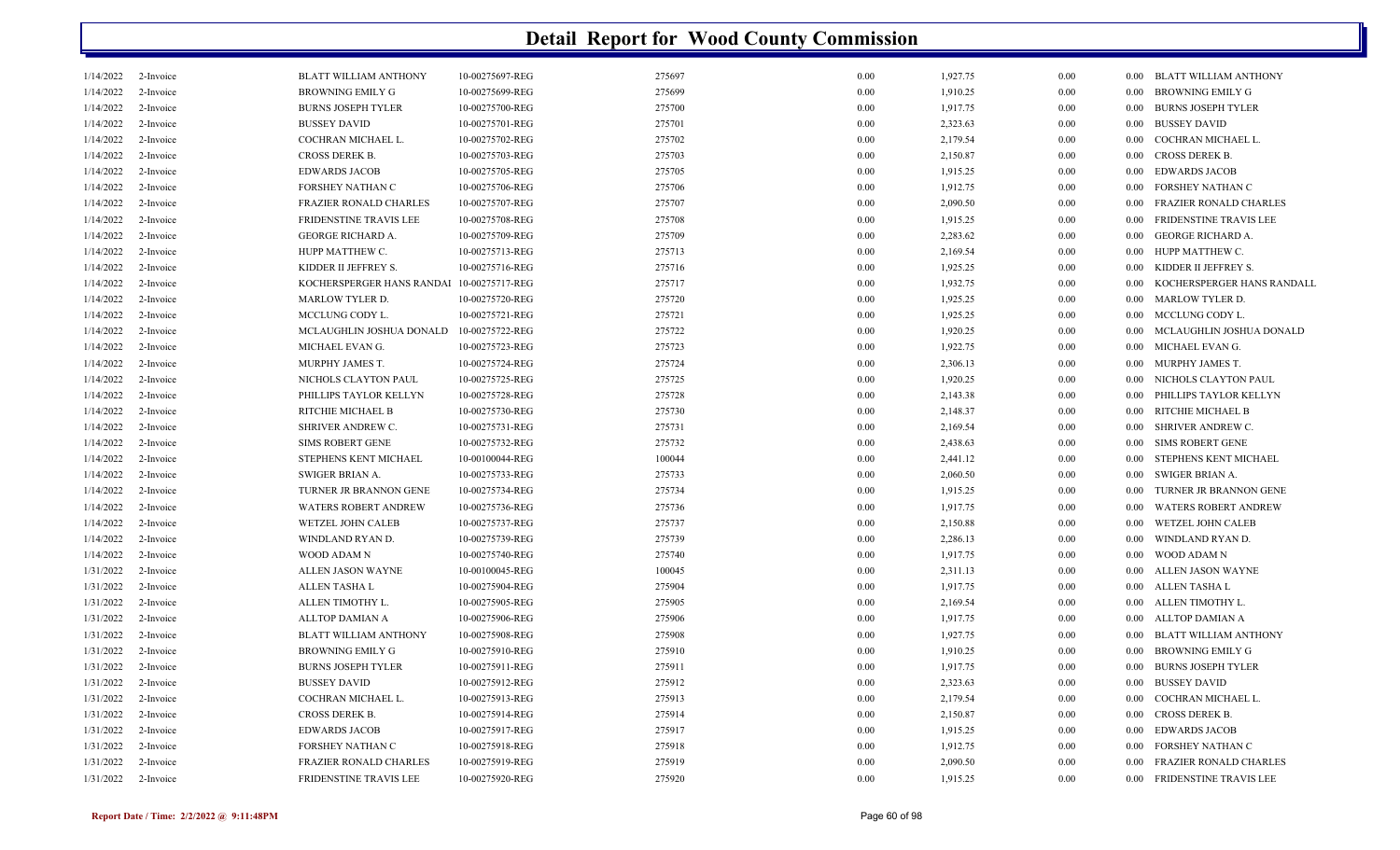|                              |                        |                                                         |                                    | Totals For 1700 10 104 |                                |                       | 16,202.36            |                      |              | <b>Balance Period 7</b>                                 | 117,943.43   |
|------------------------------|------------------------|---------------------------------------------------------|------------------------------------|------------------------|--------------------------------|-----------------------|----------------------|----------------------|--------------|---------------------------------------------------------|--------------|
|                              |                        |                                                         |                                    | 2-Invoice              |                                |                       | 16,202.36            |                      |              |                                                         |              |
| 1/31/2022                    | 2-Invoice              | DEPARTMENT OF TREASURY                                  | 20220131-00                        |                        | 3824                           | 0.00                  | 1,555.36             | $0.00\,$             | $0.00$ MED   |                                                         |              |
| 1/31/2022                    | 2-Invoice              | DEPARTMENT OF TREASURY                                  | 20220131-00                        |                        | 3824                           | 0.00                  | 6,650.73             | 0.00                 | $0.00$ FICA  |                                                         |              |
| 1/14/2022                    | 2-Invoice              | DEPARTMENT OF TREASURY                                  | 20220114-00                        |                        | 3813                           | 0.00                  | 1,515.68             | $0.00\,$             | $0.00$ MED   |                                                         |              |
| 1/14/2022                    | 2-Invoice              | DEPARTMENT OF TREASURY                                  | 20220114-00                        |                        | 3813                           | 0.00                  | 6,480.59             | $0.00\,$             | $0.00$ FICA  |                                                         |              |
| <u>Date</u>                  | Transaction            | Vendor                                                  | <b>Invoice No</b>                  |                        | <b>Check No Purchase Order</b> | <b>Revisions</b>      | <b>Debits</b>        | <b>Credits</b>       |              | <b>PO Amt Description</b>                               |              |
|                              | 217,991.00             | 367.00<br>218,358.00                                    |                                    | 117,943.43             | 0.00<br><b>Detail Records</b>  | 0.00                  | (117, 943.43)        | 100, 414.57          |              |                                                         | 0.00         |
|                              | <b>YTD Budget</b>      | <b>YTD Revised</b><br><b>YTD Revisions</b>              |                                    | <b>YTD Debits</b>      | <b>YTD Credits</b>             | <b>YTD Encumbered</b> | <b>YTD Used</b>      | <b>YTD Available</b> |              | <b>Fiscal Year Beginning Bal</b>                        |              |
| $\mathbf{1}$<br>GENERAL FUND |                        | SHERIFF-LAW ENFORCE                                     | 10                                 | PERSONAL SERVICES      | 104<br>SOCIAL SECURITY         |                       |                      |                      |              |                                                         |              |
| <u>Fund</u>                  |                        | Account<br>700                                          | Sub1                               |                        | Sub2                           | Sub3                  |                      |                      |              |                                                         |              |
| 1700 10 104                  |                        |                                                         |                                    |                        |                                |                       |                      |                      |              |                                                         |              |
|                              |                        |                                                         |                                    | Totals For 1700 10 103 |                                |                       | 144,760.10           |                      |              | <b>Balance Period 7</b>                                 | 1,050,737.94 |
|                              |                        |                                                         |                                    | 2-Invoice              |                                |                       | 144,760.10           |                      |              |                                                         |              |
| 1/31/2022                    | 2-Invoice              | WOOD ADAM N                                             | 10-00275952-REG                    |                        | 275952                         | 0.00                  | 1,917.75             | 0.00                 | $0.00\,$     | WOOD ADAM N                                             |              |
| 1/31/2022                    | 2-Invoice              | WINDLAND RYAN D.                                        | 10-00275951-REG                    |                        | 275951                         | 0.00                  | 2,286.13             | $0.00\,$             | 0.00         | WINDLAND RYAN D.                                        |              |
| 1/31/2022<br>1/31/2022       | 2-Invoice<br>2-Invoice | <b>WATERS ROBERT ANDREW</b><br><b>WETZEL JOHN CALEB</b> | 10-00275948-REG<br>10-00275949-REG |                        | 275948<br>275949               | 0.00<br>0.00          | 1,917.75<br>2,150.88 | $0.00\,$<br>$0.00\,$ | 0.00<br>0.00 | <b>WATERS ROBERT ANDREW</b><br><b>WETZEL JOHN CALEB</b> |              |
| 1/31/2022                    | 2-Invoice              | TURNER JR BRANNON GENE                                  | 10-00275946-REG                    |                        | 275946                         | 0.00                  | 1,915.25             | $0.00\,$             | $0.00\,$     | TURNER JR BRANNON GENE                                  |              |
| 1/31/2022                    | 2-Invoice              | SWIGER BRIAN A.                                         | 10-00275945-REG                    |                        | 275945                         | 0.00                  | 2,060.50             | $0.00\,$             | 0.00         | SWIGER BRIAN A.                                         |              |
| 1/31/2022                    | 2-Invoice              | STEPHENS KENT MICHAEL                                   | 10-00100046-REG                    |                        | 100046                         | 0.00                  | 2,441.12             | $0.00\,$             | 0.00         | STEPHENS KENT MICHAEL                                   |              |
| 1/31/2022                    | 2-Invoice              | <b>SIMS ROBERT GENE</b>                                 | 10-00275944-REG                    |                        | 275944                         | 0.00                  | 2,438.63             | $0.00\,$             | 0.00         | SIMS ROBERT GENE                                        |              |
| 1/31/2022                    | 2-Invoice              | SHRIVER ANDREW C.                                       | 10-00275943-REG                    |                        | 275943                         | 0.00                  | 2,169.54             | $0.00\,$             | 0.00         | SHRIVER ANDREW C.                                       |              |
| 1/31/2022                    | 2-Invoice              | RITCHIE MICHAEL B                                       | 10-00275942-REG                    |                        | 275942                         | 0.00                  | 2,148.37             | 0.00                 | 0.00         | RITCHIE MICHAEL B                                       |              |
| 1/31/2022                    | 2-Invoice              | PHILLIPS TAYLOR KELLYN                                  | 10-00275940-REG                    |                        | 275940                         | 0.00                  | 2,143.38             | $0.00\,$             | 0.00         | PHILLIPS TAYLOR KELLYN                                  |              |
| 1/31/2022                    | 2-Invoice              | NICHOLS CLAYTON PAUL                                    | 10-00275937-REG                    |                        | 275937                         | 0.00                  | 1,920.25             | $0.00\,$             | $0.00\,$     | NICHOLS CLAYTON PAUL                                    |              |
| 1/31/2022                    | 2-Invoice              | MURPHY JAMES T.                                         | 10-00275936-REG                    |                        | 275936                         | 0.00                  | 2,306.13             | $0.00\,$             | 0.00         | MURPHY JAMES T.                                         |              |
| 1/31/2022                    | 2-Invoice              | MICHAEL EVAN G.                                         | 10-00275935-REG                    |                        | 275935                         | 0.00                  | 1,922.75             | $0.00\,$             | $0.00\,$     | MICHAEL EVAN G.                                         |              |
| 1/31/2022                    | 2-Invoice              | MCLAUGHLIN JOSHUA DONALD                                | 10-00275934-REG                    |                        | 275934                         | 0.00                  | 1,920.25             | 0.00                 | 0.00         | MCLAUGHLIN JOSHUA DONALD                                |              |
| 1/31/2022                    | 2-Invoice              | MCCLUNG CODY L.                                         | 10-00275933-REG                    |                        | 275933                         | 0.00                  | 1,925.25             | 0.00                 | $0.00\,$     | MCCLUNG CODY L.                                         |              |
| 1/31/2022                    | 2-Invoice              | MARLOW TYLER D.                                         | 10-00275932-REG                    |                        | 275932                         | 0.00                  | 1,925.25             | $0.00\,$             | $0.00\,$     | <b>MARLOW TYLER D.</b>                                  |              |
| 1/31/2022                    | 2-Invoice              | KOCHERSPERGER HANS RANDAl 10-00275929-REG               |                                    |                        | 275929                         | 0.00                  | 1,932.75             | $0.00\,$             | 0.00         | KOCHERSPERGER HANS RANDALL                              |              |
| 1/31/2022                    | 2-Invoice              | KIDDER II JEFFREY S.                                    | 10-00275928-REG                    |                        | 275928                         | 0.00                  | 1,925.25             | $0.00\,$             | 0.00         | KIDDER II JEFFREY S.                                    |              |
| 1/31/2022                    | 2-Invoice              | HUPP MATTHEW C.                                         | 10-00275925-REG                    |                        | 275925                         | 0.00                  | 2,169.54             | $0.00\,$             | 0.00         | HUPP MATTHEW C.                                         |              |
| 1/31/2022                    | 2-Invoice              | <b>GEORGE RICHARD A.</b>                                | 10-00275921-REG                    |                        | 275921                         | 0.00                  | 2,283.62             | 0.00                 |              | 0.00 GEORGE RICHARD A.                                  |              |

**1 700 10 105**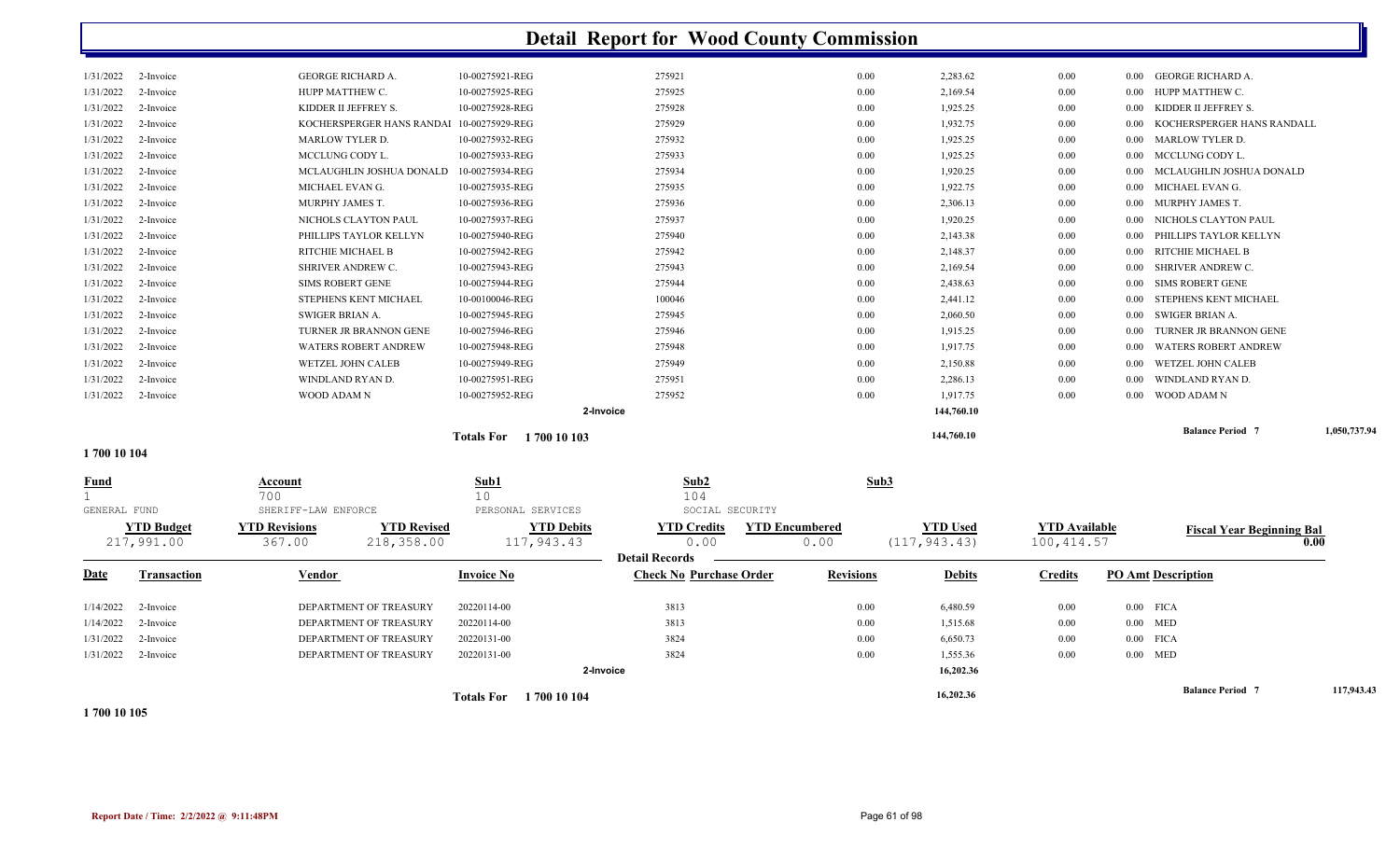| <b>Fund</b><br>$\mathbf{1}$<br>GENERAL FUND |                    | <u>Account</u><br>700<br>SHERIFF-LAW ENFORCE |                                         | Sub1<br>10 <sup>°</sup><br>PERSONAL SERVICES | Sub <sub>2</sub><br>105                                 | INSURANCE PREMIUM     | Sub3             |                 |                      |          |                                  |      |            |
|---------------------------------------------|--------------------|----------------------------------------------|-----------------------------------------|----------------------------------------------|---------------------------------------------------------|-----------------------|------------------|-----------------|----------------------|----------|----------------------------------|------|------------|
|                                             | <b>YTD Budget</b>  | <b>YTD Revisions</b>                         | <b>YTD Revised</b>                      | <b>YTD Debits</b>                            | <b>YTD Credits</b>                                      | <b>YTD Encumbered</b> |                  | <b>YTD Used</b> | <b>YTD Available</b> |          | <b>Fiscal Year Beginning Bal</b> |      |            |
|                                             | 783,519.00         | 0.00                                         | 783,519.00                              | 435, 815.98                                  | 0.00                                                    | 0.00                  |                  | (435, 815.98)   | 347,703.02           |          |                                  | 0.00 |            |
|                                             |                    |                                              |                                         |                                              | <b>Detail Records</b>                                   |                       |                  |                 |                      |          |                                  |      |            |
| <u>Date</u>                                 | <b>Transaction</b> | Vendor                                       |                                         | <b>Invoice No</b>                            | <b>Check No Purchase Order</b>                          |                       | <b>Revisions</b> | <b>Debits</b>   | <b>Credits</b>       |          | <b>PO Amt Description</b>        |      |            |
| 1/3/2022                                    | 2-Invoice          |                                              | HIGHMARK WEST VIRGINIA                  | 01012022                                     | 3802                                                    |                       | $0.00\,$         | 58,010.29       | 0.00                 | 0.00     | <b>HEALTH PREMIUM</b>            |      |            |
| 1/4/2022                                    | 2-Invoice          |                                              | MUTUAL OF OMAHA                         | 1285351121                                   | 173044                                                  |                       | $0.00\,$         | 104.39          | $0.00\,$             |          | 0.00 BASIC LIFE                  |      |            |
| 1/4/2022                                    | 2-Invoice          |                                              | MUTUAL OF OMAHA                         | 1285351121                                   | 173044                                                  |                       | 0.00             | 476.70          | $0.00\,$             |          | $0.00$ LTD                       |      |            |
| 1/4/2022                                    | 2-Invoice          |                                              | VISION SERVICE PLAN (WV)                | 12022                                        | 173051                                                  |                       | 0.00             | 152.72          | 0.00                 | 0.00     | <b>SINGLE VISION</b>             |      |            |
| 1/4/2022                                    | 2-Invoice          |                                              | VISION SERVICE PLAN (WV)                | 12022                                        | 173051                                                  |                       | 0.00             | 499.20          | 0.00                 | 0.00     | <b>FAMILY VISION</b>             |      |            |
| 1/11/2022                                   | 2-Invoice          | <b>RENAISSANCE</b>                           |                                         | 01112021                                     | 3808                                                    |                       | 0.00             | 277.75          | $0.00\,$             | 0.00     | <b>DENTAL CLAIMS</b>             |      |            |
| 1/13/2022                                   | 2-Invoice          |                                              | HIGHMARK WEST VIRGINIA                  | F220111A5142                                 | 3816                                                    |                       | 0.00             | 3,692.11        | $0.00\,$             | $0.00\,$ | <b>HRA</b>                       |      |            |
| 1/13/2022                                   | 2-Invoice          |                                              | HIGHMARK WEST VIRGINIA                  | F2201110A9948                                | 3817                                                    |                       | 0.00             | 361.84          | $0.00\,$             | 0.00     | <b>HRA</b>                       |      |            |
| 1/28/2022                                   | 2-Invoice          |                                              | HIGHMARK WEST VIRGINIA                  | F20125A2304                                  | 3828                                                    |                       | 0.00             | 1,487.87        | 0.00                 | 0.00     | <b>HRA</b>                       |      |            |
| 1/28/2022                                   | 2-Invoice          |                                              | HIGHMARK WEST VIRGINIA                  | F220118A6404                                 | 3829                                                    |                       | 0.00             | 188.31          | 0.00                 |          | $0.00$ HRA                       |      |            |
|                                             |                    |                                              |                                         |                                              | 2-Invoice                                               |                       |                  | 65,251.18       |                      |          |                                  |      |            |
|                                             |                    |                                              |                                         | <b>Totals For</b> 1700 10 105                |                                                         |                       |                  | 65,251.18       |                      |          | <b>Balance Period 7</b>          |      | 435,815.98 |
| 1700 10 106                                 |                    |                                              |                                         |                                              |                                                         |                       |                  |                 |                      |          |                                  |      |            |
| <b>Fund</b>                                 |                    | <b>Account</b>                               |                                         | Sub1                                         | Sub2                                                    |                       | Sub3             |                 |                      |          |                                  |      |            |
| $\mathbf{1}$                                |                    | 700                                          |                                         | 10                                           | 106                                                     |                       |                  |                 |                      |          |                                  |      |            |
| GENERAL FUND                                |                    | SHERIFF-LAW ENFORCE                          |                                         | PERSONAL SERVICES                            | RETIREMENT                                              |                       |                  |                 |                      |          |                                  |      |            |
|                                             | <b>YTD Budget</b>  | <b>YTD Revisions</b>                         | <b>YTD Revised</b>                      | <b>YTD Debits</b>                            | <b>YTD Credits</b>                                      | <b>YTD Encumbered</b> |                  | <b>YTD Used</b> | <b>YTD</b> Available |          | <b>Fiscal Year Beginning Bal</b> |      |            |
|                                             | 343, 373.00        | 611.00                                       | 343,984.00                              | 193,720.80                                   | 0.00                                                    | 0.00                  |                  | (193, 720.80)   | 150,263.20           |          |                                  | 0.00 |            |
| <b>Date</b>                                 | <b>Transaction</b> | Vendor                                       |                                         | <b>Invoice No</b>                            | <b>Detail Records</b><br><b>Check No Purchase Order</b> |                       | <b>Revisions</b> | <b>Debits</b>   | <b>Credits</b>       |          | <b>PO Amt Description</b>        |      |            |
|                                             |                    |                                              |                                         |                                              |                                                         |                       |                  |                 |                      |          |                                  |      |            |
| 1/14/2022                                   | 2-Invoice          |                                              | WV DEPUTY SHERIFF'S RETIREM 20220114-00 |                                              |                                                         |                       | 0.00             | 11,484.32       | 0.00                 | $0.00\,$ | <b>DEP-RETIRE</b>                |      |            |
| 1/14/2022                                   | 2-Invoice          |                                              | WV PUBLIC EMP RETIREMENT                | 20220114-00                                  |                                                         |                       | 0.00             | 1,906.42        | 0.00                 | 0.00     | <b>RETIREMENT</b>                |      |            |
| 1/31/2022                                   | 2-Invoice          |                                              | WV DEPUTY SHERIFF'S RETIREM 20220131-00 |                                              |                                                         |                       | 0.00             | 11,717.60       | 0.00                 | 0.00     | <b>DEP-RETIRE</b>                |      |            |
| 1/31/2022                                   | 2-Invoice          |                                              | WV PUBLIC EMP RETIREMENT                | 20220131-00                                  |                                                         |                       | 0.00             | 1,919.39        | $0.00\,$             | $0.00\,$ | RETIREMENT                       |      |            |
|                                             |                    |                                              |                                         |                                              | 2-Invoice                                               |                       |                  | 27,027.73       |                      |          |                                  |      |            |
|                                             |                    |                                              |                                         | <b>Totals For</b> 1700 10 106                |                                                         |                       |                  | 27,027.73       |                      |          | <b>Balance Period 7</b>          |      | 193,720.80 |
| 1700 10 108                                 |                    |                                              |                                         |                                              |                                                         |                       |                  |                 |                      |          |                                  |      |            |
| <u>Fund</u>                                 |                    | Account                                      |                                         | Sub1                                         | Sub2                                                    |                       | Sub3             |                 |                      |          |                                  |      |            |
| $\mathbf{1}$                                |                    | 700                                          |                                         | 10                                           | 108                                                     |                       |                  |                 |                      |          |                                  |      |            |
| GENERAL FUND                                |                    | SHERIFF-LAW ENFORCE                          |                                         | PERSONAL SERVICES                            | OVERTIME                                                |                       |                  |                 |                      |          |                                  |      |            |
|                                             | <b>YTD Budget</b>  | <b>YTD Revisions</b>                         | <b>YTD Revised</b>                      | <b>YTD Debits</b>                            | <b>YTD Credits</b>                                      | <b>YTD Encumbered</b> |                  | <b>YTD Used</b> | <b>YTD Available</b> |          | <b>Fiscal Year Beginning Bal</b> |      |            |
|                                             | 220,000.00         | 0.00                                         | 220,000.00                              | 164,448.68                                   | 0.00                                                    | 0.00                  |                  | (164, 448.68)   | 55, 551.32           |          |                                  | 0.00 |            |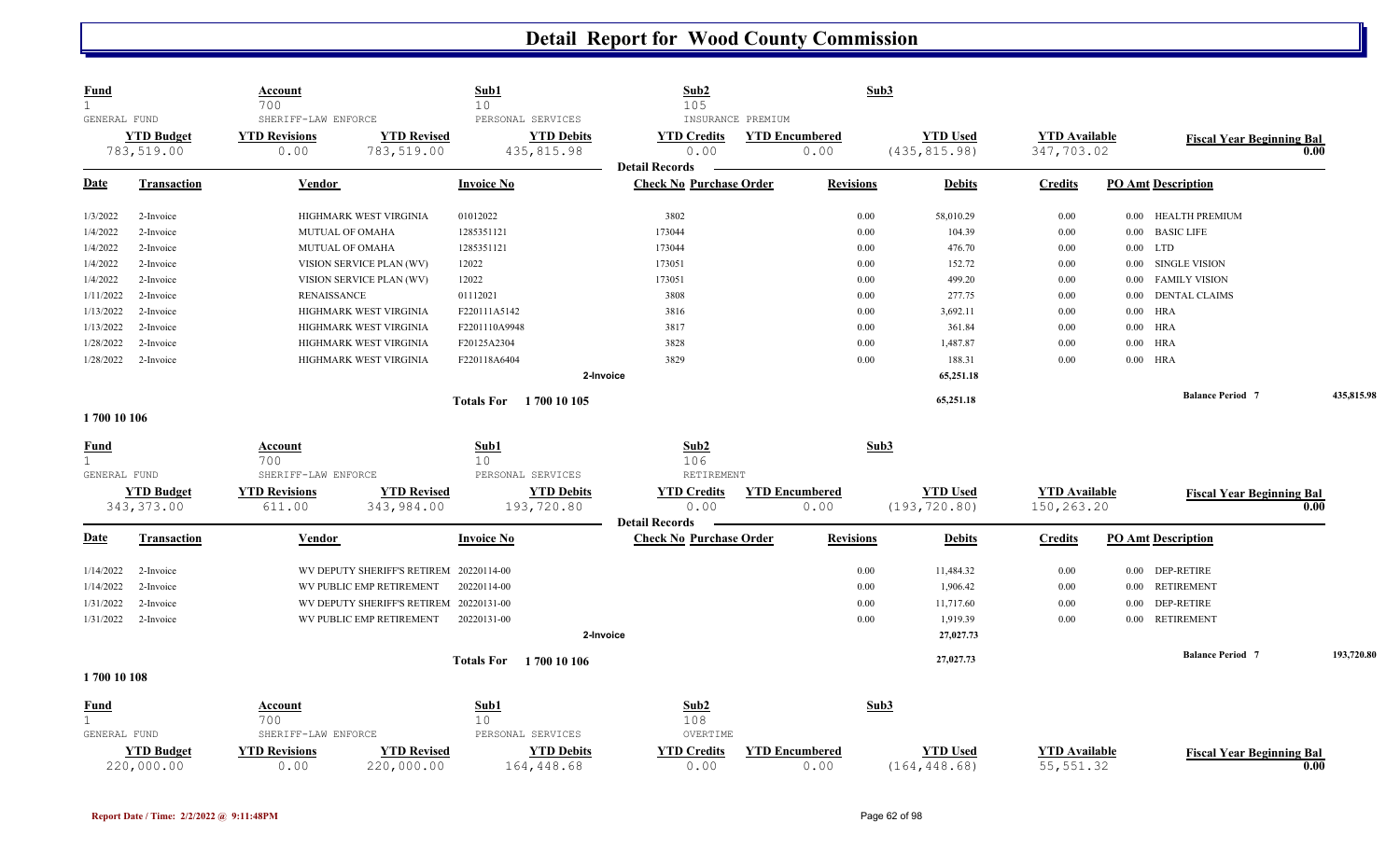|           |             |                               |                   | <b>Detail Records</b>          |                  |               |                |                                      |
|-----------|-------------|-------------------------------|-------------------|--------------------------------|------------------|---------------|----------------|--------------------------------------|
| Date      | Transaction | Vendor                        | <b>Invoice No</b> | <b>Check No Purchase Order</b> | <b>Revisions</b> | <b>Debits</b> | <b>Credits</b> | <b>PO Amt Description</b>            |
| 1/14/2022 | 2-Invoice   | ALLEN JASON WAYNE             | 10-00100043-REG   | 100043                         | 0.00             | 160.00        | 0.00           | 0.00 ALLEN JASON WAYNE               |
| 1/14/2022 | 2-Invoice   | ALLEN TASHA L                 | 10-00275693-REG   | 275693                         | 0.00             | 265.52        | 0.00           | ALLEN TASHA L<br>0.00                |
| 1/14/2022 | 2-Invoice   | ALLTOP DAMIAN A               | 10-00275695-REG   | 275695                         | 0.00             | 232.33        | 0.00           | ALLTOP DAMIAN A<br>0.00              |
| 1/14/2022 | 2-Invoice   | <b>BLATT WILLIAM ANTHONY</b>  | 10-00275697-REG   | 275697                         | 0.00             | 950.86        | 0.00           | BLATT WILLIAM ANTHONY<br>0.00        |
| 1/14/2022 | 2-Invoice   | <b>BROWNING EMILY G</b>       | 10-00275699-REG   | 275699                         | $0.00\,$         | 132.24        | 0.00           | <b>BROWNING EMILY G</b><br>0.00      |
| 1/14/2022 | 2-Invoice   | COCHRAN MICHAEL L.            | 10-00275702-REG   | 275702                         | 0.00             | 339.49        | 0.00           | COCHRAN MICHAEL L.<br>0.00           |
| 1/14/2022 | 2-Invoice   | NICK DEEM                     | 10-00275704-REG   | 275704                         | 0.00             | 124.08        | 0.00           | DEEM NICKY THOMAS<br>0.00            |
| 1/14/2022 | 2-Invoice   | <b>EDWARDS JACOB</b>          | 10-00275705-REG   | 275705                         | $0.00\,$         | 66.29         | 0.00           | <b>EDWARDS JACOB</b><br>$0.00\,$     |
| 1/14/2022 | 2-Invoice   | <b>FORSHEY NATHAN C</b>       | 10-00275706-REG   | 275706                         | 0.00             | 66.21         | 0.00           | <b>FORSHEY NATHAN C</b><br>0.00      |
| 1/14/2022 | 2-Invoice   | <b>FRAZIER RONALD CHARLES</b> | 10-00275707-REG   | 275707                         | 0.00             | 1,248.22      | 0.00           | FRAZIER RONALD CHARLES<br>0.00       |
| 1/14/2022 | 2-Invoice   | FRIDENSTINE TRAVIS LEE        | 10-00275708-REG   | 275708                         | $0.00\,$         | 165.74        | 0.00           | FRIDENSTINE TRAVIS LEE<br>0.00       |
| 1/14/2022 | 2-Invoice   | HUPP MATTHEW C.               | 10-00275713-REG   | 275713                         | 0.00             | 488.13        | 0.00           | HUPP MATTHEW C.<br>0.00              |
| 1/14/2022 | 2-Invoice   | KIDDER II JEFFREY S.          | 10-00275716-REG   | 275716                         | 0.00             | 249.90        | 0.00           | KIDDER II JEFFREY S.<br>0.00         |
| 1/14/2022 | 2-Invoice   | KOCHERSPERGER HANS RANDAl     | 10-00275717-REG   | 275717                         | 0.00             | 418.13        | 0.00           | KOCHERSPERGER HANS RANDALL<br>0.00   |
| 1/14/2022 | 2-Invoice   | <b>MARLOW TYLER D.</b>        | 10-00275720-REG   | 275720                         | 0.00             | 249.90        | 0.00           | <b>MARLOW TYLER D.</b><br>0.00       |
| 1/14/2022 | 2-Invoice   | <b>MARLOW TYLER D.</b>        | 10-00275720-REG   | 275720                         | 0.00             | 124.95        | 0.00           | <b>MARLOW TYLER D.</b><br>0.00       |
| 1/14/2022 | 2-Invoice   | MCCLUNG CODY L.               | 10-00275721-REG   | 275721                         | 0.00             | 399.84        | 0.00           | MCCLUNG CODY L.<br>0.00              |
| 1/14/2022 | 2-Invoice   | MCLAUGHLIN JOSHUA DONALD      | 10-00275722-REG   | 275722                         | 0.00             | 132.94        | 0.00           | MCLAUGHLIN JOSHUA DONALD<br>0.00     |
| 1/14/2022 | 2-Invoice   | MICHAEL EVAN G.               | 10-00275723-REG   | 275723                         | 0.00             | 316.13        | 0.00           | MICHAEL EVAN G.<br>0.00              |
| 1/14/2022 | 2-Invoice   | MURPHY JAMES T.               | 10-00275724-REG   | 275724                         | 0.00             | 39.91         | 0.00           | MURPHY JAMES T.<br>0.00              |
| 1/14/2022 | 2-Invoice   | NICHOLS CLAYTON PAUL          | 10-00275725-REG   | 275725                         | 0.00             | 66.47         | 0.00           | NICHOLS CLAYTON PAUL<br>0.00         |
| 1/14/2022 | 2-Invoice   | NORTUM WILLIAM E              | 10-00275726-REG   | 275726                         | 0.00             | 21.58         | 0.00           | NORTUM WILLIAM E<br>0.00             |
| 1/14/2022 | 2-Invoice   | PARKS DANIEL S                | 10-00275727-REG   | 275727                         | 0.00             | 21.58         | 0.00           | <b>PARKS DANIEL S</b><br>0.00        |
| 1/14/2022 | 2-Invoice   | PHILLIPS TAYLOR KELLYN        | 10-00275728-REG   | 275728                         | 0.00             | 741.91        | 0.00           | PHILLIPS TAYLOR KELLYN<br>0.00       |
| 1/14/2022 | 2-Invoice   | PHILLIPS TAYLOR KELLYN        | 10-00275728-REG   | 275728                         | 0.00             | 278.22        | 0.00           | PHILLIPS TAYLOR KELLYN<br>0.00       |
| 1/14/2022 | 2-Invoice   | RITCHIE MICHAEL B             | 10-00275730-REG   | 275730                         | 0.00             | 18.59         | 0.00           | RITCHIE MICHAEL B<br>$0.00\,$        |
| 1/14/2022 | 2-Invoice   | SHRIVER ANDREW C.             | 10-00275731-REG   | 275731                         | 0.00             | 244.06        | 0.00           | <b>SHRIVER ANDREW C.</b><br>0.00     |
| 1/14/2022 | 2-Invoice   | TURNER JR BRANNON GENE        | 10-00275734-REG   | 275734                         | 0.00             | 16.57         | 0.00           | TURNER JR BRANNON GENE<br>0.00       |
| 1/14/2022 | 2-Invoice   | <b>WATERS ROBERT ANDREW</b>   | 10-00275736-REG   | 275736                         | 0.00             | 66.38         | 0.00           | <b>WATERS ROBERT ANDREW</b><br>0.00  |
| 1/14/2022 | 2-Invoice   | WETZEL JOHN CALEB             | 10-00275737-REG   | 275737                         | 0.00             | 186.13        | 0.00           | WETZEL JOHN CALEB<br>0.00            |
| 1/14/2022 | 2-Invoice   | WINDLAND RYAN D.              | 10-00275739-REG   | 275739                         | 0.00             | 79.13         | 0.00           | WINDLAND RYAN D.<br>0.00             |
| 1/14/2022 | 2-Invoice   | WOOD ADAM N                   | 10-00275740-REG   | 275740                         | 0.00             | 257.23        | 0.00           | WOOD ADAM N<br>$0.00\,$              |
| 1/31/2022 | 2-Invoice   | ALLEN JASON WAYNE             | 10-00100045-REG   | 100045                         | 0.00             | 160.00        | 0.00           | ALLEN JASON WAYNE<br>0.00            |
| 1/31/2022 | 2-Invoice   | ALLEN TASHA L                 | 10-00275904-REG   | 275904                         | 0.00             | 82.98         | 0.00           | ALLEN TASHA L<br>$0.00\,$            |
| 1/31/2022 | 2-Invoice   | ALLTOP DAMIAN A               | 10-00275906-REG   | 275906                         | 0.00             | 132.76        | 0.00           | ALLTOP DAMIAN A<br>$0.00\,$          |
| 1/31/2022 | 2-Invoice   | <b>BLATT WILLIAM ANTHONY</b>  | 10-00275908-REG   | 275908                         | 0.00             | 517.14        | 0.00           | <b>BLATT WILLIAM ANTHONY</b><br>0.00 |
| 1/31/2022 | 2-Invoice   | <b>BROGDON GREGORY SCOTT</b>  | 10-00275909-REG   | 275909                         | 0.00             | 69.66         | 0.00           | <b>BROGDON GREGORY SCOTT</b><br>0.00 |
| 1/31/2022 | 2-Invoice   | <b>BROWNING EMILY G</b>       | 10-00275910-REG   | 275910                         | 0.00             | 115.71        | 0.00           | <b>BROWNING EMILY G</b><br>0.00      |
| 1/31/2022 | 2-Invoice   | <b>BURNS JOSEPH TYLER</b>     | 10-00275911-REG   | 275911                         | 0.00             | 132.76        | 0.00           | <b>BURNS JOSEPH TYLER</b><br>0.00    |
| 1/31/2022 | 2-Invoice   | COCHRAN MICHAEL L.            | 10-00275913-REG   | 275913                         | 0.00             | 471.52        | 0.00           | 0.00<br>COCHRAN MICHAEL L.           |
| 1/31/2022 | 2-Invoice   | CROSS DEREK B.                | 10-00275914-REG   | 275914                         | 0.00             | 130.29        | 0.00           | <b>CROSS DEREK B.</b><br>0.00        |
| 1/31/2022 | 2-Invoice   | <b>NICK DEEM</b>              | 10-00275915-REG   | 275915                         | 0.00             | 37.76         | 0.00           | DEEM NICKY THOMAS<br>0.00            |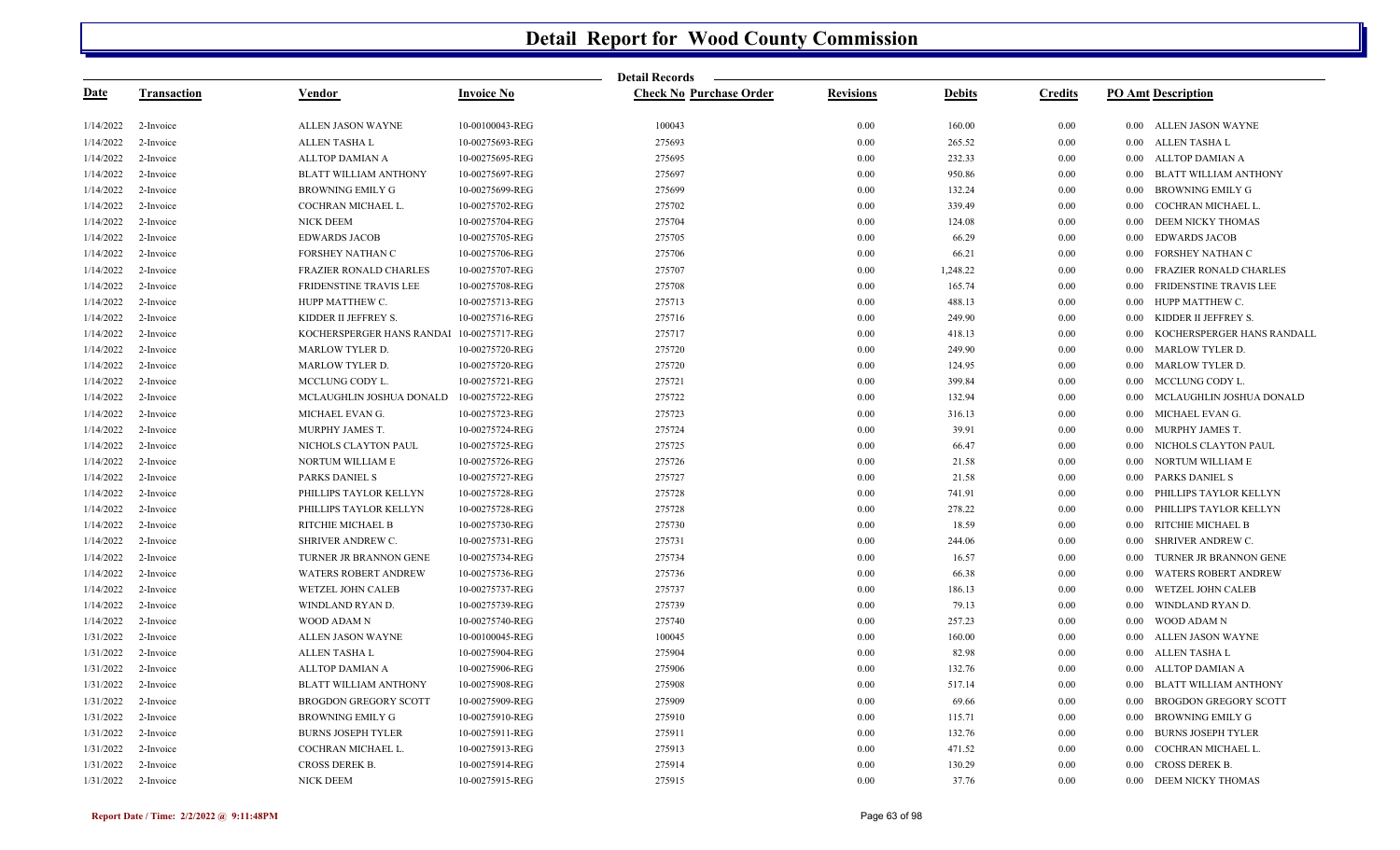| 1/31/2022              | 2-Invoice                      | LANG JEFFREY M                                                          | 10-00275931-REG                               | 275931                                                  | 0.00                          | 406.24                          | 0.00                              | 0.00 LANG JEFFREY M                                                     |            |
|------------------------|--------------------------------|-------------------------------------------------------------------------|-----------------------------------------------|---------------------------------------------------------|-------------------------------|---------------------------------|-----------------------------------|-------------------------------------------------------------------------|------------|
| 1/31/2022              | 2-Invoice                      | HOFMANN WALTER E.                                                       | 10-00275923-REG                               | 275923                                                  | 0.00                          | 284.01                          | 0.00                              | 0.00 HOFMANN WALTER E.                                                  |            |
| 1/31/2022              | 2-Invoice                      | EATON MICHAEL W.                                                        | 10-00275916-REG                               | 275916                                                  | 0.00                          | 373.88                          | $0.00\,$                          | 0.00 EATON MICHAEL W.                                                   |            |
| 1/14/2022              | 2-Invoice                      | WILLIAMS STEVEN W                                                       | 10-00275738-REG                               | 275738                                                  | 0.00                          | 575.20                          | $0.00\,$                          | 0.00 WILLIAMS STEVEN W                                                  |            |
| 1/14/2022              | 2-Invoice                      | PLUM STEVEN M.                                                          | 10-00275729-REG                               | 275729                                                  | 0.00                          | 517.68                          | $0.00\,$                          | 0.00 PLUM STEVEN M.                                                     |            |
| 1/14/2022              | 2-Invoice                      | LANG JEFFREY M                                                          | 10-00275719-REG                               | 275719                                                  | $0.00\,$                      | 391.86                          | 0.00                              | 0.00 LANG JEFFREY M                                                     |            |
| 1/14/2022              | 2-Invoice                      | HOFMANN WALTER E.                                                       | 10-00275711-REG                               | 275711                                                  | 0.00                          | 284.01                          | 0.00                              | 0.00 HOFMANN WALTER E.                                                  |            |
| <u>Date</u>            | <b>Transaction</b>             | <u>Vendor</u>                                                           | <b>Invoice No</b>                             | <b>Detail Records</b><br><b>Check No Purchase Order</b> | <b>Revisions</b>              | <b>Debits</b>                   | <b>Credits</b>                    | <b>PO Amt Description</b>                                               |            |
|                        | <b>YTD Budget</b><br>92,080.00 | <b>YTD Revised</b><br><b>YTD Revisions</b><br>79,186.00<br>(12, 894.00) | <b>YTD Debits</b><br>40,951.02                | <b>YTD Credits</b><br>0.00                              | <b>YTD Encumbered</b><br>0.00 | <b>YTD Used</b><br>(40, 951.02) | <b>YTD Available</b><br>38,234.98 | <b>Fiscal Year Beginning Bal</b>                                        | 0.00       |
| GENERAL FUND           |                                | SHERIFF-LAW ENFORCE                                                     | PERSONAL SERVICES                             | EXTRA HELP                                              |                               |                                 |                                   |                                                                         |            |
| Fund                   |                                | Account<br>700                                                          | Sub1<br>10 <sup>°</sup>                       | Sub2<br>109                                             | Sub3                          |                                 |                                   |                                                                         |            |
| 1700 10 109            |                                |                                                                         |                                               |                                                         |                               |                                 |                                   |                                                                         |            |
|                        |                                |                                                                         | 2-Invoice<br><b>Totals For</b><br>1700 10 108 |                                                         |                               | 17,045.62<br>17,045.62          |                                   | <b>Balance Period 7</b>                                                 | 164,448.68 |
| 1/31/2022              | 2-Invoice                      | WINDLAND RYAN D.                                                        | 10-00275951-REG                               | 275951                                                  | 0.00                          | 98.92                           | 0.00                              | WINDLAND RYAN D.<br>0.00                                                |            |
| 1/31/2022              | 2-Invoice                      | WETZEL JOHN CALEB                                                       | 10-00275949-REG                               | 275949                                                  | 0.00                          | 195.43                          | 0.00                              | <b>WETZEL JOHN CALEB</b><br>0.00                                        |            |
| 1/31/2022              | 2-Invoice                      | <b>WATERS ROBERT ANDREW</b>                                             | 10-00275948-REG                               | 275948                                                  | 0.00                          | 381.69                          | $0.00\,$                          | <b>WATERS ROBERT ANDREW</b><br>0.00                                     |            |
| 1/31/2022              | 2-Invoice                      | TURNER JR BRANNON GENE                                                  | 10-00275946-REG                               | 275946                                                  | 0.00                          | 215.46                          | $0.00\,$                          | TURNER JR BRANNON GENE<br>0.00                                          |            |
| 1/31/2022              | 2-Invoice                      | SHRIVER ANDREW C.                                                       | 10-00275943-REG                               | 275943                                                  | 0.00                          | 413.03                          | 0.00                              | <b>SHRIVER ANDREW C.</b><br>0.00                                        |            |
| 1/31/2022              | 2-Invoice                      | RITCHIE MICHAEL B                                                       | 10-00275942-REG                               | 275942                                                  | 0.00                          | 37.18                           | 0.00                              | RITCHIE MICHAEL B<br>0.00                                               |            |
| 1/31/2022              | 2-Invoice                      | PHILLIPS TAYLOR KELLYN                                                  | 10-00275940-REG                               | 275940                                                  | 0.00                          | 4.00                            | 0.00                              | PHILLIPS TAYLOR KELLYN<br>0.00                                          |            |
| 1/31/2022              | 2-Invoice                      | PHILLIPS TAYLOR KELLYN                                                  | 10-00275940-REG                               | 275940                                                  | 0.00                          | 296.76                          | 0.00                              | PHILLIPS TAYLOR KELLYN<br>0.00                                          |            |
| 1/31/2022              | 2-Invoice                      | NORTUM WILLIAM E                                                        | 10-00275938-REG                               | 275938                                                  | 0.00                          | 10.79                           | 0.00                              | NORTUM WILLIAM E<br>$0.00\,$                                            |            |
| 1/31/2022              | 2-Invoice                      | NICHOLS CLAYTON PAUL                                                    | 10-00275937-REG                               | 275937                                                  | 0.00                          | 33.23                           | 0.00                              | NICHOLS CLAYTON PAUL<br>0.00                                            |            |
| 1/31/2022              | 2-Invoice                      | MICHAEL EVAN G.                                                         | 10-00275935-REG                               | 275935                                                  | 0.00                          | 216.30                          | 0.00                              | MICHAEL EVAN G.<br>0.00                                                 |            |
| 1/31/2022              | 2-Invoice                      | MCLAUGHLIN JOSHUA DONALD                                                | 10-00275934-REG                               | 275934                                                  | 0.00                          | 99.70                           | 0.00                              | MCLAUGHLIN JOSHUA DONALD<br>0.00                                        |            |
| 1/31/2022              | 2-Invoice                      | MCCLUNG CODY L.                                                         | 10-00275933-REG                               | 275933                                                  | 0.00                          | 766.37                          | 0.00                              | MCCLUNG CODY L.<br>$0.00\,$                                             |            |
| 1/31/2022              | 2-Invoice                      | MARLOW TYLER D.                                                         | 10-00275932-REG                               | 275932                                                  | 0.00                          | 116.62                          | $0.00\,$                          | MARLOW TYLER D.<br>$0.00\,$                                             |            |
| 1/31/2022              | 2-Invoice                      | MARLOW TYLER D.                                                         | 10-00275932-REG                               | 275932                                                  | 0.00                          | 266.56                          | $0.00\,$                          | MARLOW TYLER D.<br>$0.00\,$                                             |            |
| 1/31/2022              | 2-Invoice                      | LANDERS WILLIAM M.                                                      | 10-00275930-REG                               | 275930                                                  | 0.00                          | 151.06                          | $0.00\,$                          | LANDERS WILLIAM M.<br>0.00                                              |            |
| 1/31/2022              | 2-Invoice                      | KOCHERSPERGER HANS RANDAI                                               | 10-00275929-REG                               | 275929                                                  | 0.00                          | 585.38                          | 0.00                              | KOCHERSPERGER HANS RANDALL<br>0.00                                      |            |
| 1/31/2022              | 2-Invoice                      | KIDDER II JEFFREY S.                                                    | 10-00275928-REG                               | 275928                                                  | 0.00                          | 491.48                          | 0.00                              | KIDDER II JEFFREY S.<br>0.00                                            |            |
| 1/31/2022              | 2-Invoice                      | KIDDER II JEFFREY S.                                                    | 10-00275928-REG                               | 275928                                                  | 0.00                          | 266.56                          | 0.00                              | KIDDER II JEFFREY S.<br>0.00                                            |            |
| 1/31/2022              | 2-Invoice                      | HUPP MATTHEW C.                                                         | 10-00275925-REG                               | 275925                                                  | 0.00                          | 582.00                          | 0.00                              | HUPP MATTHEW C.<br>0.00                                                 |            |
| 1/31/2022              | 2-Invoice                      | <b>GEORGE RICHARD A</b>                                                 | 10-00275921-REG                               | 275921                                                  | 0.00                          | 19.76                           | 0.00                              | GEORGE RICHARD A.<br>0.00                                               |            |
| 1/31/2022<br>1/31/2022 | 2-Invoice<br>2-Invoice         | <b>FRAZIER RONALD CHARLES</b><br>FRIDENSTINE TRAVIS LEE                 | 10-00275919-REG<br>10-00275920-REG            | 275920                                                  | 0.00<br>0.00                  | 850.24<br>265.18                | 0.00<br>0.00                      | <b>FRAZIER RONALD CHARLES</b><br>0.00<br>FRIDENSTINE TRAVIS LEE<br>0.00 |            |
| 1/31/2022              | 2-Invoice                      | FORSHEY NATHAN C                                                        | 10-00275918-REG                               | 275918<br>275919                                        | 0.00                          | 198.62                          | 0.00                              | FORSHEY NATHAN C<br>0.00                                                |            |
|                        |                                |                                                                         |                                               |                                                         |                               |                                 |                                   |                                                                         |            |
| 1/31/2022              | 2-Invoice                      | <b>EDWARDS JACOB</b>                                                    | 10-00275917-REG                               | 275917                                                  | 0.00                          | 464.06                          | 0.00                              | 0.00 EDWARDS JACOB                                                      |            |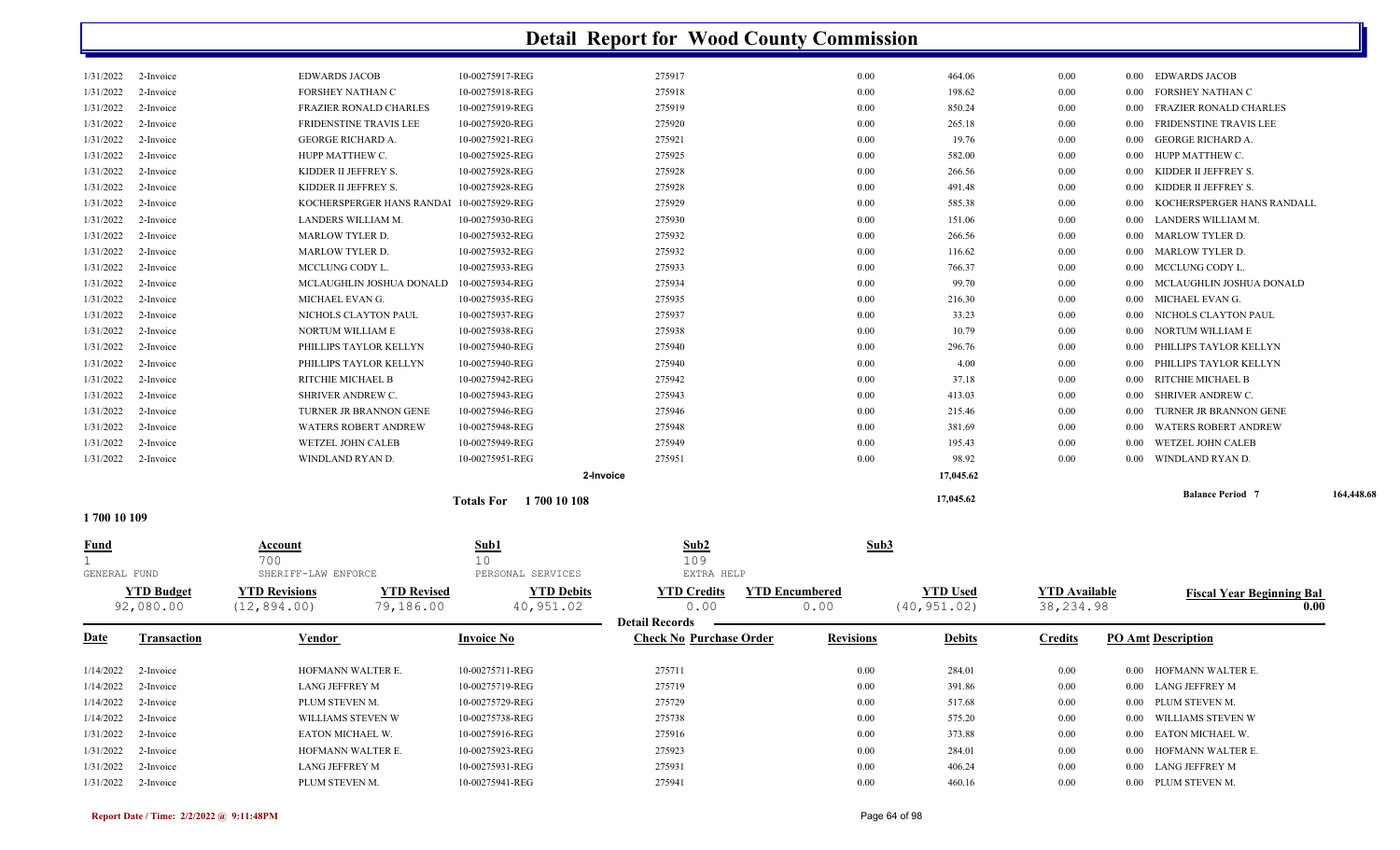|                                     |                                     |                                             |                                                    |                                                       | <b>Detail Report for Wood County Commission</b>     |                               |                                  |                                   |                           |                                                                     |           |
|-------------------------------------|-------------------------------------|---------------------------------------------|----------------------------------------------------|-------------------------------------------------------|-----------------------------------------------------|-------------------------------|----------------------------------|-----------------------------------|---------------------------|---------------------------------------------------------------------|-----------|
|                                     | 1/31/2022 2-Invoice                 |                                             | WILLIAMS STEVEN W                                  | 10-00275950-REG                                       | 275950<br>2-Invoice                                 | 0.00                          | 834.04<br>4,127.08               | 0.00                              |                           | 0.00 WILLIAMS STEVEN W                                              |           |
|                                     |                                     |                                             |                                                    | Totals For 1700 10 109                                |                                                     |                               | 4,127.08                         |                                   |                           | <b>Balance Period 7</b>                                             | 40,951.02 |
| 1700 10 182                         |                                     |                                             |                                                    |                                                       |                                                     |                               |                                  |                                   |                           |                                                                     |           |
| <b>Fund</b><br>$\mathbf{1}$         |                                     | <b>Account</b><br>700                       |                                                    | Sub1<br>10                                            | Sub <sub>2</sub><br>182                             | Sub3                          |                                  |                                   |                           |                                                                     |           |
| GENERAL FUND                        | <b>YTD Budget</b>                   | SHERIFF-LAW ENFORCE<br><b>YTD Revisions</b> | <b>YTD Revised</b>                                 | PERSONAL SERVICES<br><b>YTD Debits</b>                | SECRETARIES<br><b>YTD Credits</b>                   | <b>YTD Encumbered</b>         | <b>YTD Used</b>                  | <b>YTD</b> Available              |                           |                                                                     |           |
|                                     | 119,937.00                          | 5,250.00                                    | 125,187.00                                         | 72,835.00                                             | 0.00<br><b>Detail Records</b>                       | 0.00                          | (72, 835.00)                     | 52,352.00                         |                           | <b>Fiscal Year Beginning Bal</b>                                    | 0.00      |
| <u>Date</u>                         | <b>Transaction</b>                  | <b>Vendor</b>                               |                                                    | <b>Invoice No</b>                                     | <b>Check No Purchase Order</b>                      | <b>Revisions</b>              | <b>Debits</b>                    | <b>Credits</b>                    | <b>PO Amt Description</b> |                                                                     |           |
| 1/14/2022<br>1/14/2022              | 2-Invoice<br>2-Invoice              | ALLEN PEGGY SUE                             | <b>BROGDON GREGORY SCOTT</b>                       | 10-00275692-REG<br>10-00275698-REG                    | 275692<br>275698                                    | 0.00<br>0.00                  | 1,463.02<br>2,012.51             | $0.00\,$<br>0.00                  | 0.00<br>0.00              | ALLEN PEGGY SUE<br>BROGDON GREGORY SCOTT                            |           |
| 1/14/2022<br>1/31/2022<br>1/31/2022 | 2-Invoice<br>2-Invoice<br>2-Invoice | ALLEN PEGGY SUE                             | WADE TERESA JEAN<br><b>BROGDON GREGORY SCOTT</b>   | 10-00275735-REG<br>10-00275903-REG<br>10-00275909-REG | 275735<br>275903<br>275909                          | 0.00<br>0.00<br>0.00          | 1,726.97<br>1,463.02<br>2,012.51 | 0.00<br>0.00<br>$0.00\,$          | 0.00<br>0.00<br>0.00      | WADE TERESA JEAN<br>ALLEN PEGGY SUE<br><b>BROGDON GREGORY SCOTT</b> |           |
| 1/31/2022                           | 2-Invoice                           |                                             | WADE TERESA JEAN                                   | 10-00275947-REG                                       | 275947<br>2-Invoice                                 | 0.00                          | 1,726.97<br>10,405.00            | 0.00                              | 0.00                      | WADE TERESA JEAN                                                    |           |
|                                     |                                     |                                             |                                                    | 1700 10 182<br><b>Totals For</b>                      |                                                     |                               | 10,405.00                        |                                   |                           | <b>Balance Period 7</b>                                             | 72,835.00 |
| 1700 10 185                         |                                     |                                             |                                                    |                                                       |                                                     |                               |                                  |                                   |                           |                                                                     |           |
| <b>Fund</b><br>$\mathbf{1}$         |                                     | <b>Account</b><br>700                       |                                                    | Sub1<br>10                                            | Sub <sub>2</sub><br>185                             | Sub3                          |                                  |                                   |                           |                                                                     |           |
| GENERAL FUND                        |                                     | SHERIFF-LAW ENFORCE                         |                                                    | PERSONAL SERVICES                                     | HOLIDAY PAY                                         |                               |                                  |                                   |                           |                                                                     |           |
|                                     | <b>YTD Budget</b><br>101,000.00     | <b>YTD Revisions</b><br>0.00                | <b>YTD Revised</b><br>101,000.00                   | <b>YTD Debits</b><br>69,094.91                        | <b>YTD Credits</b><br>0.00<br><b>Detail Records</b> | <b>YTD Encumbered</b><br>0.00 | <b>YTD Used</b><br>(69, 094.91)  | <b>YTD</b> Available<br>31,905.09 |                           | <b>Fiscal Year Beginning Bal</b>                                    | 0.00      |
| <u>Date</u>                         | <b>Transaction</b>                  | <b>Vendor</b>                               |                                                    | <b>Invoice No</b>                                     | <b>Check No Purchase Order</b>                      | <b>Revisions</b>              | <b>Debits</b>                    | <b>Credits</b>                    | <b>PO Amt Description</b> |                                                                     |           |
| 1/14/2022                           | 2-Invoice                           |                                             | ALLEN JASON WAYNE                                  | 10-00100043-REG                                       | 100043                                              | 0.00                          | 133.33                           | $0.00\,$                          | 0.00                      | ALLEN JASON WAYNE                                                   |           |
| 1/14/2022                           | 2-Invoice                           |                                             | ALLEN JASON WAYNE                                  | 10-00100043-REG                                       | 100043                                              | 0.00                          | 399.99                           | $0.00\,$                          | 0.00                      | <b>ALLEN JASON WAYNE</b>                                            |           |
| 1/14/2022                           | 2-Invoice                           | ALLTOP DAMIAN A                             |                                                    | 10-00275695-REG                                       | 275695<br>275697                                    | 0.00<br>0.00                  | 331.91<br>222.42                 | 0.00<br>0.00                      | 0.00                      | ALLTOP DAMIAN A                                                     |           |
| 1/14/2022                           | 2-Invoice<br>1/14/2022 2-Invoice    |                                             | BLATT WILLIAM ANTHONY<br><b>BURNS JOSEPH TYLER</b> | 10-00275697-REG<br>10-00275700-REG                    | 275700                                              | 0.00                          | 110.64                           | 0.00                              | 0.00                      | BLATT WILLIAM ANTHONY<br>0.00 BURNS JOSEPH TYLER                    |           |
|                                     | $1/14/2022$ 2-Invoice               |                                             | <b>BURNS JOSEPH TYLER</b>                          | 10-00275700-REG                                       | 275700                                              | 0.00                          | 331.91                           | $0.00\,$                          |                           | 0.00 BURNS JOSEPH TYLER                                             |           |
| 1/14/2022                           | 2-Invoice                           |                                             | COCHRAN MICHAEL L.                                 | 10-00275702-REG                                       | 275702                                              | 0.00                          | 125.74                           | $0.00\,$                          |                           | 0.00 COCHRAN MICHAEL L.                                             |           |
|                                     | $1/14/2022$ 2-Invoice               |                                             | COCHRAN MICHAEL L.                                 | 10-00275702-REG                                       | 275702                                              | 0.00                          | 251.48                           | $0.00\,$                          |                           | 0.00 COCHRAN MICHAEL L.                                             |           |
|                                     | $1/14/2022$ 2-Invoice               | CROSS DEREK B.                              |                                                    | 10-00275703-REG                                       | 275703                                              | 0.00                          | 248.17                           | $0.00\,$                          |                           | 0.00 CROSS DEREK B.                                                 |           |
| 1/14/2022                           | 2-Invoice                           | CROSS DEREK B.                              |                                                    | 10-00275703-REG                                       | 275703                                              | 0.00                          | 248.17                           | $0.00\,$                          |                           | 0.00 CROSS DEREK B.                                                 |           |
| 1/14/2022                           | 2-Invoice                           | <b>EDWARDS JACOB</b>                        |                                                    | 10-00275705-REG                                       | 275705                                              | 0.00                          | 220.98                           | $0.00\,$                          |                           | 0.00 EDWARDS JACOB                                                  |           |
| 1/14/2022                           | 2-Invoice                           | <b>EDWARDS JACOB</b>                        |                                                    | 10-00275705-REG                                       | 275705                                              | 0.00                          | 220.98                           | $0.00\,$                          |                           | 0.00 EDWARDS JACOB                                                  |           |
| 1/14/2022                           | 2-Invoice                           |                                             | FORSHEY NATHAN C                                   | 10-00275706-REG                                       | 275706                                              | 0.00                          | 110.35                           | $0.00\,$                          |                           | 0.00 FORSHEY NATHAN C                                               |           |
|                                     | $1/14/2022$ 2-Invoice               |                                             | FORSHEY NATHAN C                                   | 10-00275706-REG                                       | 275706                                              | 0.00                          | 331.04                           | $0.00\,$                          |                           | 0.00 FORSHEY NATHAN C                                               |           |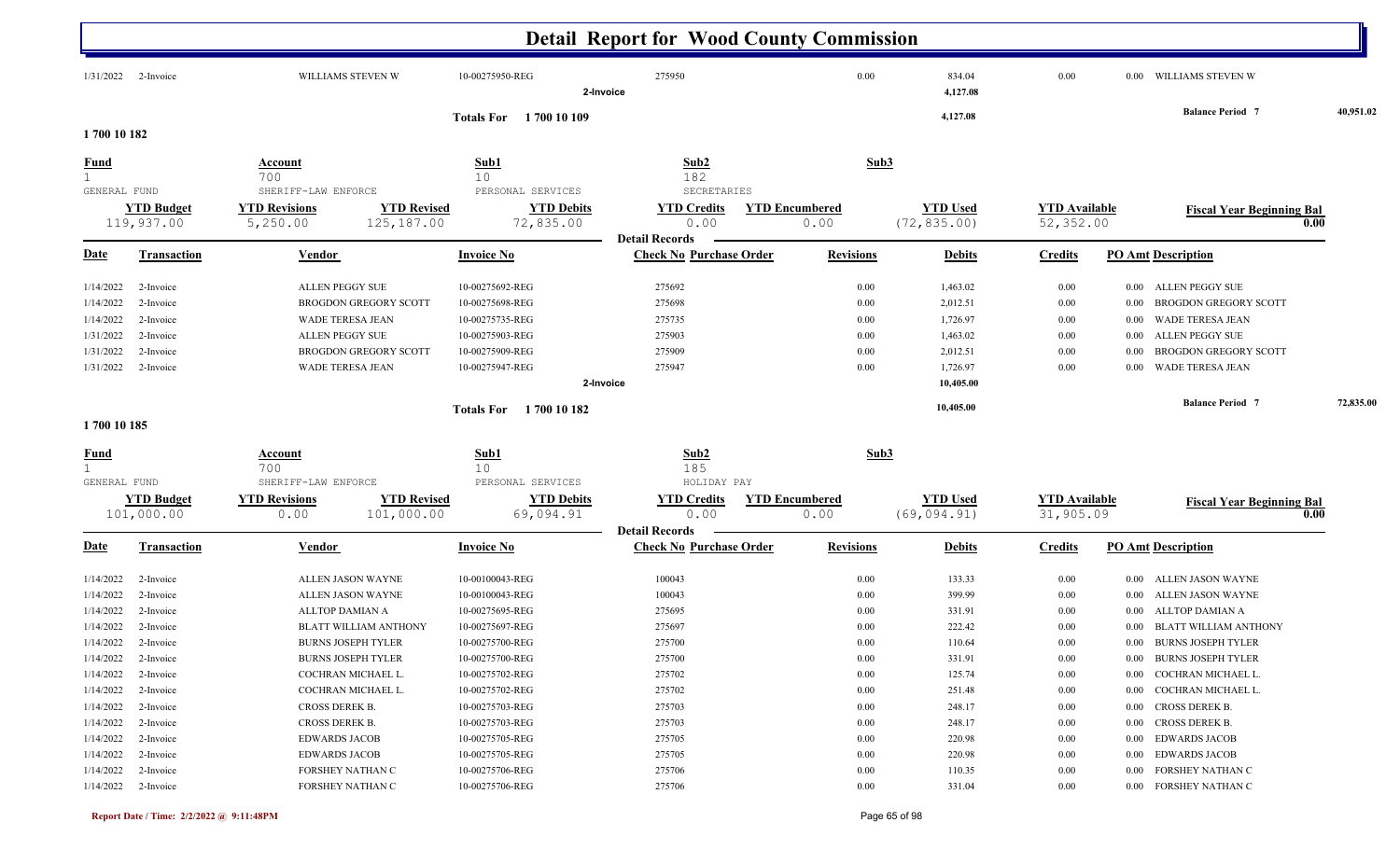| 1/14/2022 | 2-Invoice | <b>FRAZIER RONALD CHARLES</b>             | 10-00275707-REG | 275707 | 0.00     | 120.60 | 0.00 |          | 0.00 FRAZIER RONALD CHARLES   |
|-----------|-----------|-------------------------------------------|-----------------|--------|----------|--------|------|----------|-------------------------------|
| 1/14/2022 | 2-Invoice | <b>FRAZIER RONALD CHARLES</b>             | 10-00275707-REG | 275707 | 0.00     | 241.20 | 0.00 | 0.00     | <b>FRAZIER RONALD CHARLES</b> |
| 1/14/2022 | 2-Invoice | HUPP MATTHEW C.                           | 10-00275713-REG | 275713 | 0.00     | 125.16 | 0.00 | 0.00     | HUPP MATTHEW C.               |
| 1/14/2022 | 2-Invoice | HUPP MATTHEW C.                           | 10-00275713-REG | 275713 | 0.00     | 250.32 | 0.00 | 0.00     | HUPP MATTHEW C.               |
| 1/14/2022 | 2-Invoice | KIDDER II JEFFREY S.                      | 10-00275716-REG | 275716 | 0.00     | 111.07 | 0.00 | 0.00     | KIDDER II JEFFREY S.          |
| 1/14/2022 | 2-Invoice | KOCHERSPERGER HANS RANDAl 10-00275717-REG |                 | 275717 | 0.00     | 89.20  | 0.00 | 0.00     | KOCHERSPERGER HANS RANDALL    |
| 1/14/2022 | 2-Invoice | KOCHERSPERGER HANS RANDAl 10-00275717-REG |                 | 275717 | $0.00\,$ | 267.60 | 0.00 | 0.00     | KOCHERSPERGER HANS RANDALL    |
| 1/14/2022 | 2-Invoice | MARLOW TYLER D.                           | 10-00275720-REG | 275720 | 0.00     | 111.07 | 0.00 | 0.00     | <b>MARLOW TYLER D.</b>        |
| 1/14/2022 | 2-Invoice | MCCLUNG CODY L.                           | 10-00275721-REG | 275721 | 0.00     | 88.85  | 0.00 | 0.00     | MCCLUNG CODY L.               |
| 1/14/2022 | 2-Invoice | MCCLUNG CODY L.                           | 10-00275721-REG | 275721 | 0.00     | 88.85  | 0.00 | 0.00     | MCCLUNG CODY L.               |
| 1/14/2022 | 2-Invoice | MCLAUGHLIN JOSHUA DONALD                  | 10-00275722-REG | 275722 | 0.00     | 221.56 | 0.00 | 0.00     | MCLAUGHLIN JOSHUA DONALD      |
| 1/14/2022 | 2-Invoice | MURPHY JAMES T.                           | 10-00275724-REG | 275724 | 0.00     | 133.04 | 0.00 | $0.00\,$ | MURPHY JAMES T.               |
| 1/14/2022 | 2-Invoice | MURPHY JAMES T.                           | 10-00275724-REG | 275724 | 0.00     | 133.04 | 0.00 | $0.00\,$ | MURPHY JAMES T.               |
| 1/14/2022 | 2-Invoice | PHILLIPS TAYLOR KELLYN                    | 10-00275728-REG | 275728 | 0.00     | 370.96 | 0.00 |          | 0.00 PHILLIPS TAYLOR KELLYN   |
| 1/14/2022 | 2-Invoice | RITCHIE MICHAEL B                         | 10-00275730-REG | 275730 | 0.00     | 247.88 | 0.00 | 0.00     | RITCHIE MICHAEL B             |
| 1/14/2022 | 2-Invoice | RITCHIE MICHAEL B                         | 10-00275730-REG | 275730 | 0.00     | 247.88 | 0.00 | 0.00     | RITCHIE MICHAEL B             |
| 1/14/2022 | 2-Invoice | TURNER JR BRANNON GENE                    | 10-00275734-REG | 275734 | 0.00     | 110.49 | 0.00 | 0.00     | TURNER JR BRANNON GENE        |
| 1/14/2022 | 2-Invoice | TURNER JR BRANNON GENE                    | 10-00275734-REG | 275734 | 0.00     | 331.47 | 0.00 | 0.00     | TURNER JR BRANNON GENE        |
| 1/14/2022 | 2-Invoice | <b>WATERS ROBERT ANDREW</b>               | 10-00275736-REG | 275736 | 0.00     | 110.64 | 0.00 | 0.00     | <b>WATERS ROBERT ANDREW</b>   |
| 1/14/2022 | 2-Invoice | <b>WATERS ROBERT ANDREW</b>               | 10-00275736-REG | 275736 | 0.00     | 331.91 | 0.00 | 0.00     | <b>WATERS ROBERT ANDREW</b>   |
| 1/14/2022 | 2-Invoice | WETZEL JOHN CALEB                         | 10-00275737-REG | 275737 | 0.00     | 124.08 | 0.00 | 0.00     | WETZEL JOHN CALEB             |
| 1/14/2022 | 2-Invoice | WETZEL JOHN CALEB                         | 10-00275737-REG | 275737 | 0.00     | 372.25 | 0.00 | 0.00     | WETZEL JOHN CALEB             |
| 1/14/2022 | 2-Invoice | WINDLAND RYAN D.                          | 10-00275739-REG | 275739 | 0.00     | 263.77 | 0.00 | 0.00     | WINDLAND RYAN D.              |
| 1/14/2022 | 2-Invoice | WOOD ADAM N                               | 10-00275740-REG | 275740 | 0.00     | 110.64 | 0.00 | $0.00\,$ | WOOD ADAM N                   |
| 1/14/2022 | 2-Invoice | WOOD ADAM N                               | 10-00275740-REG | 275740 | 0.00     | 221.27 | 0.00 | 0.00     | WOOD ADAM N                   |
| 1/31/2022 | 2-Invoice | ALLEN JASON WAYNE                         | 10-00100045-REG | 100045 | 0.00     | 266.66 | 0.00 | 0.00     | ALLEN JASON WAYNE             |
| 1/31/2022 | 2-Invoice | ALLTOP DAMIAN A                           | 10-00275906-REG | 275906 | 0.00     | 331.91 | 0.00 | 0.00     | ALLTOP DAMIAN A               |
| 1/31/2022 | 2-Invoice | <b>BLATT WILLIAM ANTHONY</b>              | 10-00275908-REG | 275908 | 0.00     | 333.64 | 0.00 | 0.00     | <b>BLATT WILLIAM ANTHONY</b>  |
| 1/31/2022 | 2-Invoice | BLATT WILLIAM ANTHONY                     | 10-00275908-REG | 275908 | 0.00     | 177.94 | 0.00 | $0.00\,$ | BLATT WILLIAM ANTHONY         |
| 1/31/2022 | 2-Invoice | <b>BUSSEY DAVID</b>                       | 10-00275912-REG | 275912 | $0.00\,$ | 268.10 | 0.00 | $0.00\,$ | <b>BUSSEY DAVID</b>           |
| 1/31/2022 | 2-Invoice | COCHRAN MICHAEL L.                        | 10-00275913-REG | 275913 | 0.00     | 377.21 | 0.00 | 0.00     | COCHRAN MICHAEL L.            |
| 1/31/2022 | 2-Invoice | CROSS DEREK B.                            | 10-00275914-REG | 275914 | 0.00     | 372.25 | 0.00 | 0.00     | <b>CROSS DEREK B.</b>         |
| 1/31/2022 | 2-Invoice | CROSS DEREK B.                            | 10-00275914-REG | 275914 | 0.00     | 198.53 | 0.00 | 0.00     | <b>CROSS DEREK B.</b>         |
| 1/31/2022 | 2-Invoice | <b>EDWARDS JACOB</b>                      | 10-00275917-REG | 275917 | 0.00     | 331.47 | 0.00 | 0.00     | <b>EDWARDS JACOB</b>          |
| 1/31/2022 | 2-Invoice | FORSHEY NATHAN C                          | 10-00275918-REG | 275918 | $0.00\,$ | 220.69 | 0.00 | 0.00     | FORSHEY NATHAN C              |
| 1/31/2022 | 2-Invoice | <b>FRAZIER RONALD CHARLES</b>             | 10-00275919-REG | 275919 | 0.00     | 361.80 | 0.00 | 0.00     | <b>FRAZIER RONALD CHARLES</b> |
| 1/31/2022 | 2-Invoice | <b>FRAZIER RONALD CHARLES</b>             | 10-00275919-REG | 275919 | 0.00     | 192.96 | 0.00 | 0.00     | <b>FRAZIER RONALD CHARLES</b> |
| 1/31/2022 | 2-Invoice | HUPP MATTHEW C.                           | 10-00275925-REG | 275925 | 0.00     | 200.26 | 0.00 | 0.00     | HUPP MATTHEW C.               |
| 1/31/2022 | 2-Invoice | KIDDER II JEFFREY S.                      | 10-00275928-REG | 275928 | 0.00     | 222.14 | 0.00 | 0.00     | KIDDER II JEFFREY S.          |
| 1/31/2022 | 2-Invoice | KIDDER II JEFFREY S.                      | 10-00275928-REG | 275928 | 0.00     | 333.20 | 0.00 | 0.00     | KIDDER II JEFFREY S.          |
| 1/31/2022 | 2-Invoice | KOCHERSPERGER HANS RANDAl 10-00275929-REG |                 | 275929 | 0.00     | 178.40 | 0.00 | 0.00     | KOCHERSPERGER HANS RANDALL    |
| 1/31/2022 | 2-Invoice | <b>MARLOW TYLER D.</b>                    | 10-00275932-REG | 275932 | 0.00     | 222.14 | 0.00 | 0.00     | MARLOW TYLER D.               |
| 1/31/2022 | 2-Invoice | <b>MARLOW TYLER D</b>                     | 10-00275932-REG | 275932 | 0.00     | 177.71 | 0.00 | 0.00     | MARLOW TYLER D.               |
| 1/31/2022 | 2-Invoice | MCLAUGHLIN JOSHUA DONALD                  | 10-00275934-REG | 275934 | 0.00     | 332.34 | 0.00 | 0.00     | MCLAUGHLIN JOSHUA DONALD      |
| 1/31/2022 | 2-Invoice | MICHAEL EVAN G.                           | 10-00275935-REG | 275935 | 0.00     | 332.77 | 0.00 |          | 0.00 MICHAEL EVAN G.          |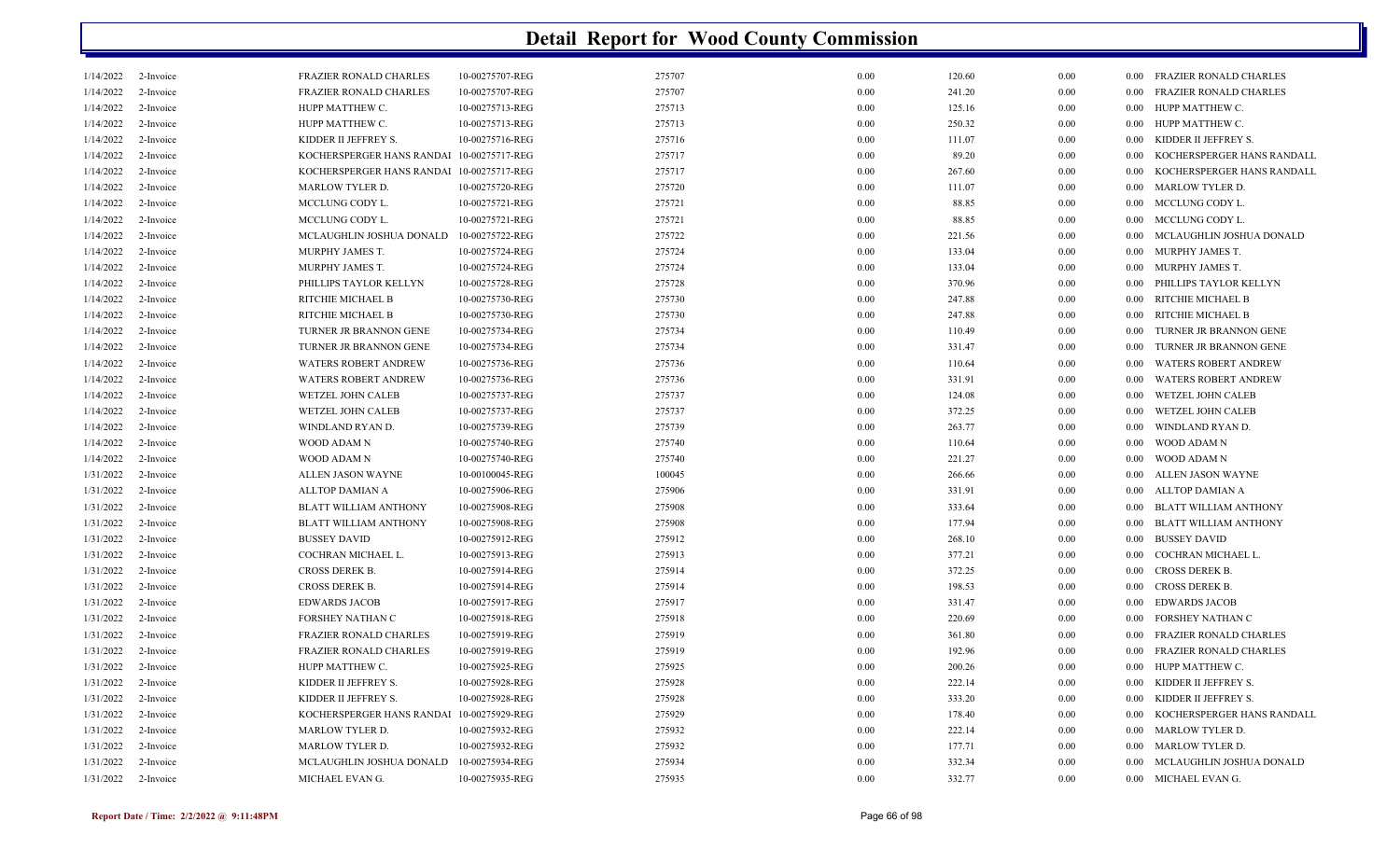|           |           |                             | 1700 10 185<br><b>Totals For</b> |        |      | 17,259.19 |          |          | <b>Balance Period</b> 7     | 69,094.91 |
|-----------|-----------|-----------------------------|----------------------------------|--------|------|-----------|----------|----------|-----------------------------|-----------|
|           |           |                             | 2-Invoice                        |        |      | 17,259.19 |          |          |                             |           |
| 1/31/2022 | 2-Invoice | WOOD ADAM N                 | 10-00275952-REG                  | 275952 | 0.00 | 177.02    | $0.00\,$ | 0.00     | WOOD ADAM N                 |           |
| 1/31/2022 | 2-Invoice | WOOD ADAM N                 | 10-00275952-REG                  | 275952 | 0.00 | 331.91    | 0.00     | 0.00     | WOOD ADAM N                 |           |
| 1/31/2022 | 2-Invoice | WINDLAND RYAN D.            | 10-00275951-REG                  | 275951 | 0.00 | 395.66    | $0.00\,$ | 0.00     | WINDLAND RYAN D.            |           |
| 1/31/2022 | 2-Invoice | WETZEL JOHN CALEB           | 10-00275949-REG                  | 275949 | 0.00 | 248.17    | $0.00\,$ | 0.00     | WETZEL JOHN CALEB           |           |
| 1/31/2022 | 2-Invoice | <b>WATERS ROBERT ANDREW</b> | 10-00275948-REG                  | 275948 | 0.00 | 177.02    | $0.00\,$ | 0.00     | <b>WATERS ROBERT ANDREW</b> |           |
| 1/31/2022 | 2-Invoice | <b>WATERS ROBERT ANDREW</b> | 10-00275948-REG                  | 275948 | 0.00 | 221.27    | $0.00\,$ | 0.00     | <b>WATERS ROBERT ANDREW</b> |           |
| 1/31/2022 | 2-Invoice | SWIGER BRIAN A.             | 10-00275945-REG                  | 275945 | 0.00 | 190.19    | $0.00\,$ | 0.00     | SWIGER BRIAN A.             |           |
| 1/31/2022 | 2-Invoice | SWIGER BRIAN A.             | 10-00275945-REG                  | 275945 | 0.00 | 237.74    | $0.00\,$ | 0.00     | SWIGER BRIAN A.             |           |
| 1/31/2022 | 2-Invoice | SWIGER BRIAN A.             | 10-00275945-REG                  | 275945 | 0.00 | 237.74    | $0.00\,$ | 0.00     | SWIGER BRIAN A.             |           |
| 1/31/2022 | 2-Invoice | SWIGER BRIAN A.             | 10-00275945-REG                  | 275945 | 0.00 | 356.61    | $0.00\,$ | 0.00     | SWIGER BRIAN A.             |           |
| 1/31/2022 | 2-Invoice | <b>SHRIVER ANDREW C.</b>    | 10-00275943-REG                  | 275943 | 0.00 | 250.32    | $0.00\,$ | 0.00     | SHRIVER ANDREW C.           |           |
| 1/31/2022 | 2-Invoice | RITCHIE MICHAEL B           | 10-00275942-REG                  | 275942 | 0.00 | 148.73    | $0.00\,$ | 0.00     | RITCHIE MICHAEL B           |           |
| 1/31/2022 | 2-Invoice | RITCHIE MICHAEL B           | 10-00275942-REG                  | 275942 | 0.00 | 371.82    | $0.00\,$ | $0.00\,$ | RITCHIE MICHAEL B           |           |
| 1/31/2022 | 2-Invoice | PHILLIPS TAYLOR KELLYN      | 10-00275940-REG                  | 275940 | 0.00 | 370.96    | 0.00     | 0.00     | PHILLIPS TAYLOR KELLYN      |           |
|           |           |                             |                                  |        |      |           |          |          |                             |           |

**1 700 10 187** 

| <b>Fund</b>  |                                 | Account<br>700                    |                                  | Sub1<br>10                       | Sub <sub>2</sub><br>187                             |                               | Sub3                             |                                    |                                     |           |
|--------------|---------------------------------|-----------------------------------|----------------------------------|----------------------------------|-----------------------------------------------------|-------------------------------|----------------------------------|------------------------------------|-------------------------------------|-----------|
| GENERAL FUND |                                 | SHERIFF-LAW ENFORCE               |                                  | PERSONAL SERVICES                | HOLDING CENTER                                      |                               |                                  |                                    |                                     |           |
|              | <b>YTD Budget</b><br>202,550.00 | <b>YTD Revisions</b><br>0.00      | <b>YTD Revised</b><br>202,550.00 | <b>YTD Debits</b><br>89,281.92   | <b>YTD Credits</b><br>0.00<br><b>Detail Records</b> | <b>YTD Encumbered</b><br>0.00 | <b>YTD Used</b><br>(89, 281.92)  | <b>YTD Available</b><br>113,268.08 | <b>Fiscal Year Beginning Bal</b>    | 0.00      |
| <u>Date</u>  | <b>Transaction</b>              | Vendor                            |                                  | <b>Invoice No</b>                | <b>Check No Purchase Order</b>                      | <b>Revisions</b>              | <b>Debits</b>                    | <b>Credits</b>                     | <b>PO Amt Description</b>           |           |
| 1/14/2022    | 2-Invoice                       |                                   | HOLBERT ANDREW SCOTT             | 10-00275712-REG                  | 275712                                              |                               | 0.00<br>1,246.87                 | 0.00                               | HOLBERT ANDREW SCOTT<br>0.00        |           |
| 1/14/2022    | 2-Invoice                       |                                   | <b>JACKSON FREDERICK L</b>       | 10-00275714-REG                  | 275714                                              |                               | 0.00<br>1,246.87                 | $0.00\,$                           | JACKSON FREDERICK L<br>0.00         |           |
| 1/14/2022    | 2-Invoice                       |                                   | JOHNSON CHARLES J.               | 10-00275715-REG                  | 275715                                              |                               | 0.00<br>1,541.67                 | $0.00\,$                           | JOHNSON CHARLES J.<br>0.00          |           |
| 1/14/2022    | 2-Invoice                       |                                   | NORTUM WILLIAM E                 | 10-00275726-REG                  | 275726                                              |                               | 0.00<br>1,246.87                 | $0.00\,$                           | NORTUM WILLIAM E<br>0.00            |           |
| 1/14/2022    | 2-Invoice                       | STAATS CHELCIE S.                 |                                  | 10-00275747-REG                  | 275747                                              |                               | 421.10<br>0.00                   | 0.00                               | <b>STAATS CHELCIE S.</b><br>0.00    |           |
| 1/31/2022    | 2-Invoice                       |                                   | HOLBERT ANDREW SCOTT             | 10-00275924-REG                  | 275924                                              |                               | 0.00<br>1,246.87                 | $0.00\,$                           | <b>HOLBERT ANDREW SCOTT</b><br>0.00 |           |
| 1/31/2022    | 2-Invoice                       |                                   | <b>JACKSON FREDERICK L</b>       | 10-00275926-REG                  | 275926                                              |                               | 0.00<br>1,246.87                 | $0.00\,$                           | JACKSON FREDERICK L<br>0.00         |           |
| 1/31/2022    | 2-Invoice                       |                                   | JOHNSON CHARLES J.               | 10-00275927-REG                  | 275927                                              |                               | 0.00<br>1,541.67                 | 0.00                               | <b>JOHNSON CHARLES J.</b><br>0.00   |           |
| 1/31/2022    | 2-Invoice                       |                                   | NORTUM WILLIAM E                 | 10-00275938-REG                  | 275938                                              |                               | 0.00<br>1,246.87                 | $0.00\,$                           | NORTUM WILLIAM E<br>0.00            |           |
| 1/31/2022    | 2-Invoice                       | STAATS CHELCIE S.                 |                                  | 10-00275960-REG                  | 275960                                              |                               | 0.00<br>421.10                   | 0.00                               | 0.00 STAATS CHELCIE S.              |           |
|              |                                 |                                   |                                  |                                  | 2-Invoice                                           |                               | 11,406.76                        |                                    |                                     |           |
|              |                                 |                                   |                                  | <b>Totals For</b><br>1700 10 187 |                                                     |                               | 11,406.76                        |                                    | <b>Balance Period 7</b>             | 89,281.92 |
| 1700 10 198  |                                 |                                   |                                  |                                  |                                                     |                               |                                  |                                    |                                     |           |
| <b>Fund</b>  |                                 | Account<br>700                    |                                  | Sub1<br>10                       | Sub <sub>2</sub><br>198                             |                               | Sub3                             |                                    |                                     |           |
| GENERAL FUND |                                 | SHERIFF-LAW ENFORCE               |                                  | PERSONAL SERVICES                | COURT SECURITY                                      |                               |                                  |                                    |                                     |           |
|              | <b>YTD Budget</b><br>180,792.00 | <b>YTD Revisions</b><br>13,754.00 | <b>YTD Revised</b><br>194,546.00 | <b>YTD Debits</b><br>113,309.98  | <b>YTD Credits</b><br>0.00                          | <b>YTD Encumbered</b><br>0.00 | <b>YTD Used</b><br>(113, 309.98) | <b>YTD</b> Available<br>81,236.02  | <b>Fiscal Year Beginning Bal</b>    | 0.00      |

180,792.00 13,754.00 194,546.00 113,309.98 0.00 0.00 (113,309.98) 81,236.02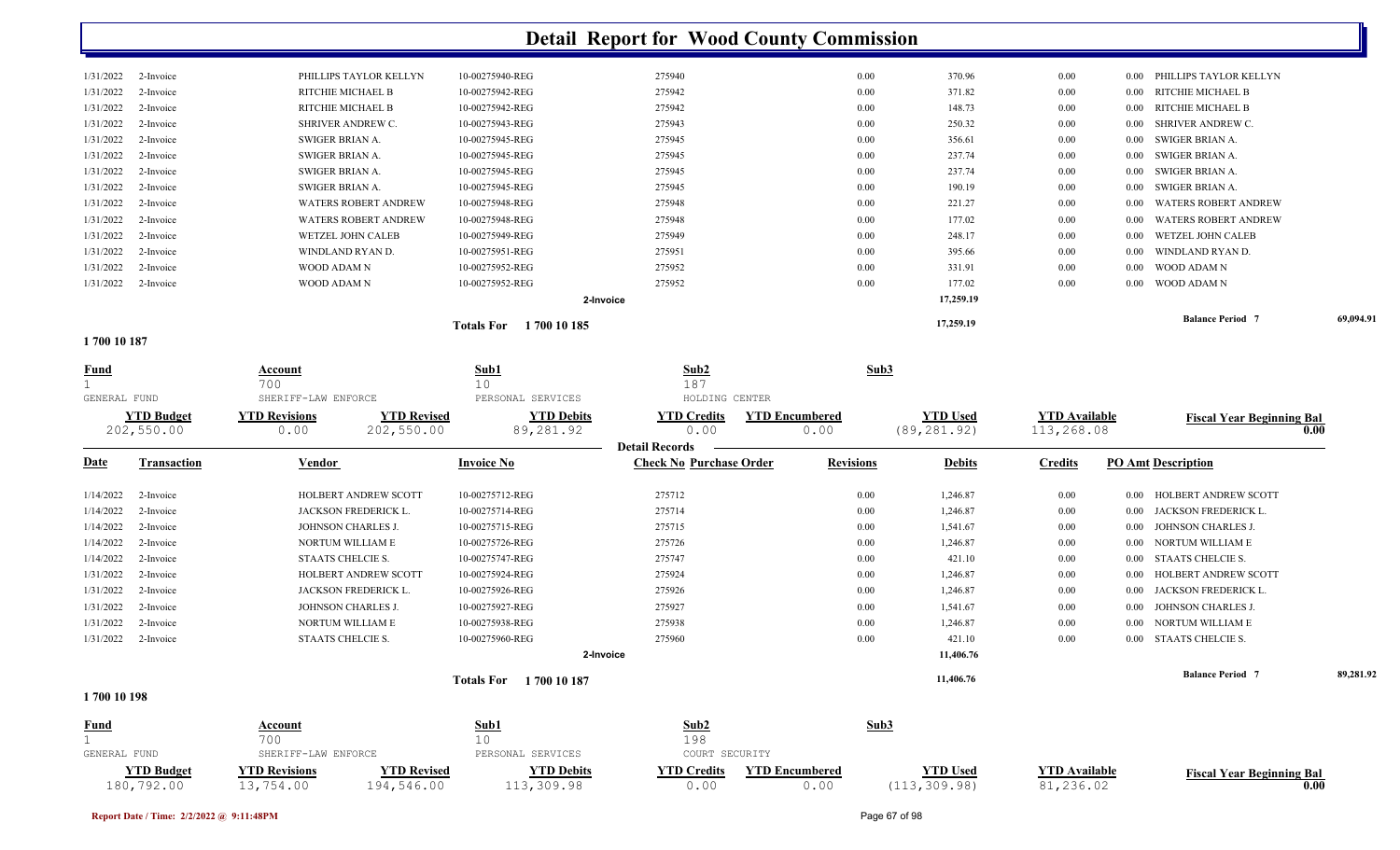|             |             |                        |                           | <b>Detail Records</b>          |                  |               |                |                                      |            |
|-------------|-------------|------------------------|---------------------------|--------------------------------|------------------|---------------|----------------|--------------------------------------|------------|
| <b>Date</b> | Transaction | Vendor                 | <b>Invoice No</b>         | <b>Check No Purchase Order</b> | <b>Revisions</b> | <b>Debits</b> | <b>Credits</b> | <b>PO Amt Description</b>            |            |
| 1/14/2022   | 2-Invoice   | <b>BEATY PATRICK A</b> | 10-00275696-REG           | 275696                         | 0.00             | 1,246.87      | $0.00\,$       | 0.00 BEATY PATRICK A                 |            |
| 1/14/2022   | 2-Invoice   | NICK DEEM              | 10-00275704-REG           | 275704                         | 0.00             | 1,246.87      | $0.00\,$       | 0.00 DEEM NICKY THOMAS               |            |
| 1/14/2022   | 2-Invoice   | HARRIS MARK C.         | 10-00275710-REG           | 275710                         | 0.00             | 1,784.22      | $0.00\,$       | HARRIS MARK C.<br>0.00               |            |
| 1/14/2022   | 2-Invoice   | LANDERS WILLIAM M.     | 10-00275718-REG           | 275718                         | 0.00             | 1,246.87      | $0.00\,$       | LANDERS WILLIAM M.<br>$0.00 \quad 1$ |            |
| 1/14/2022   | 2-Invoice   | <b>PARKS DANIEL S</b>  | 10-00275727-REG           | 275727                         | 0.00             | 1,246.87      | $0.00\,$       | 0.00 PARKS DANIEL S                  |            |
| 1/14/2022   | 2-Invoice   | YONALEY RONALD L.      | 10-00275741-REG           | 275741                         | 0.00             | 1,246.87      | $0.00\,$       | YONALEY RONALD L.<br>$0.00\,$        |            |
| 1/31/2022   | 2-Invoice   | <b>BEATY PATRICK A</b> | 10-00275907-REG           | 275907                         | 0.00             | 1,246.87      | $0.00\,$       | BEATY PATRICK A<br>$0.00\,$          |            |
| 1/31/2022   | 2-Invoice   | NICK DEEM              | 10-00275915-REG           | 275915                         | 0.00             | 1,246.87      | 0.00           | DEEM NICKY THOMAS<br>0.00            |            |
| 1/31/2022   | 2-Invoice   | HARRIS MARK C.         | 10-00275922-REG           | 275922                         | 0.00             | 1,784.22      | $0.00\,$       | HARRIS MARK C.<br>0.00               |            |
| 1/31/2022   | 2-Invoice   | LANDERS WILLIAM M.     | 10-00275930-REG           | 275930                         | 0.00             | 1,246.87      | $0.00\,$       | LANDERS WILLIAM M.<br>0.00           |            |
| 1/31/2022   | 2-Invoice   | PARKS DANIEL S         | 10-00275939-REG           | 275939                         | 0.00             | 1,246.87      | $0.00\,$       | 0.00 PARKS DANIEL S                  |            |
| 1/31/2022   | 2-Invoice   | YONALEY RONALD L.      | 10-00275953-REG           | 275953                         | 0.00             | 1,246.87      | $0.00\,$       | YONALEY RONALD L.<br>$0.00 -$        |            |
|             |             |                        |                           | 2-Invoice                      |                  | 16,037.14     |                |                                      |            |
|             |             |                        | Totals For<br>1700 10 198 |                                |                  | 16,037.14     |                | <b>Balance Period</b> 7              | 113,309.98 |

#### **1 700 40 211**

| <b>Fund</b>  |                                | Account                          |                                 | Sub1                             | Sub2                                                |                                    | Sub3                            |                                    |                                                |           |
|--------------|--------------------------------|----------------------------------|---------------------------------|----------------------------------|-----------------------------------------------------|------------------------------------|---------------------------------|------------------------------------|------------------------------------------------|-----------|
| GENERAL FUND |                                | 700<br>SHERIFF-LAW ENFORCE       |                                 | 40<br>CONTRACTURAL SERVICES      | 211<br>TELEPHONES                                   |                                    |                                 |                                    |                                                |           |
|              | <b>YTD Budget</b><br>35,000.00 | <b>YTD Revisions</b><br>0.00     | <b>YTD Revised</b><br>35,000.00 | <b>YTD Debits</b><br>24,840.38   | <b>YTD Credits</b><br>0.00<br><b>Detail Records</b> | <b>YTD Encumbered</b><br>0.00      | <b>YTD Used</b><br>(24, 840.38) | <b>YTD Available</b><br>10, 159.62 | <b>Fiscal Year Beginning Bal</b>               | 0.00      |
| <b>Date</b>  | <b>Transaction</b>             | <b>Vendor</b>                    |                                 | <b>Invoice No</b>                | <b>Check No Purchase Order</b>                      | <b>Revisions</b>                   | <b>Debits</b>                   | <b>Credits</b>                     | <b>PO Amt Description</b>                      |           |
| 1/11/2022    | 2-Invoice                      |                                  | MILLER COMMUNICATIONS IN        | 118062                           | 173068                                              | 0.00                               | 30.00                           | 0.00                               | $0.00$ SUMMIT                                  |           |
| 1/14/2022    | 2-Invoice                      | <b>VERIZON WIRELESS</b>          |                                 | 01202022                         | 173115                                              | 0.00                               | 2,459.10                        | 0.00                               | 242426894-00001<br>0.00                        |           |
| 1/25/2022    | 2-Invoice                      | <b>AT&amp;T MOBILITY</b>         |                                 | 01282022A                        | 173134                                              | 0.00                               | 1,316.68                        | 0.00                               | 287298247070<br>0.00                           |           |
|              |                                |                                  |                                 | 2-Invoice                        |                                                     |                                    | 3,805.78                        |                                    |                                                |           |
| 1/13/2022    | 5-Journal Entry                | <b>FRONTIER</b>                  |                                 | 20220111034001                   |                                                     | 0.00                               | 71.02                           | 0.00                               | WOOD CO FINANCE-4019-FRONTIER COMM COI<br>0.00 |           |
|              |                                |                                  |                                 |                                  | 5-Journal Entry                                     |                                    | 71.02                           |                                    |                                                |           |
| 1700 40 217  |                                |                                  |                                 | <b>Totals For</b><br>1700 40 211 |                                                     |                                    | 3,876.80                        |                                    | <b>Balance Period 7</b>                        | 24,840.38 |
| <b>Fund</b>  |                                | Account<br>700                   |                                 | Sub1<br>40                       | $\frac{\text{Sub2}}{217}$                           |                                    | Sub3                            |                                    |                                                |           |
| GENERAL FUND |                                | SHERIFF-LAW ENFORCE              |                                 | CONTRACTURAL SERVICES            |                                                     | M&R-AUTOS & TRUCKS                 |                                 |                                    |                                                |           |
|              | <b>YTD Budget</b><br>55,000.00 | <b>YTD Revisions</b><br>1,122.00 | <b>YTD Revised</b><br>56,122.00 | <b>YTD Debits</b><br>23, 476.35  | <b>YTD Credits</b><br>0.00<br><b>Detail Records</b> | <b>YTD Encumbered</b><br>10,431.74 | <b>YTD Used</b><br>(23, 476.35) | <b>YTD Available</b><br>22, 213.91 | <b>Fiscal Year Beginning Bal</b>               | 0.00      |
| <b>Date</b>  | Transaction                    | <b>Vendor</b>                    |                                 | <b>Invoice No</b>                | <b>Check No Purchase Order</b>                      | <b>Revisions</b>                   | <b>Debits</b>                   | <b>Credits</b>                     | <b>PO Amt Description</b>                      |           |
| 1/6/2022     | 1-Purchase Order               |                                  | ASTORG DODGE CHRYSLER JEEF      |                                  | 85281                                               | 0.00                               | 0.00                            | 0.00                               | 8.45 Drive Shaft Bolt                          |           |

**Report Date / Time: 2/2/2022 @ 9:11:48PM** Page 68 of 98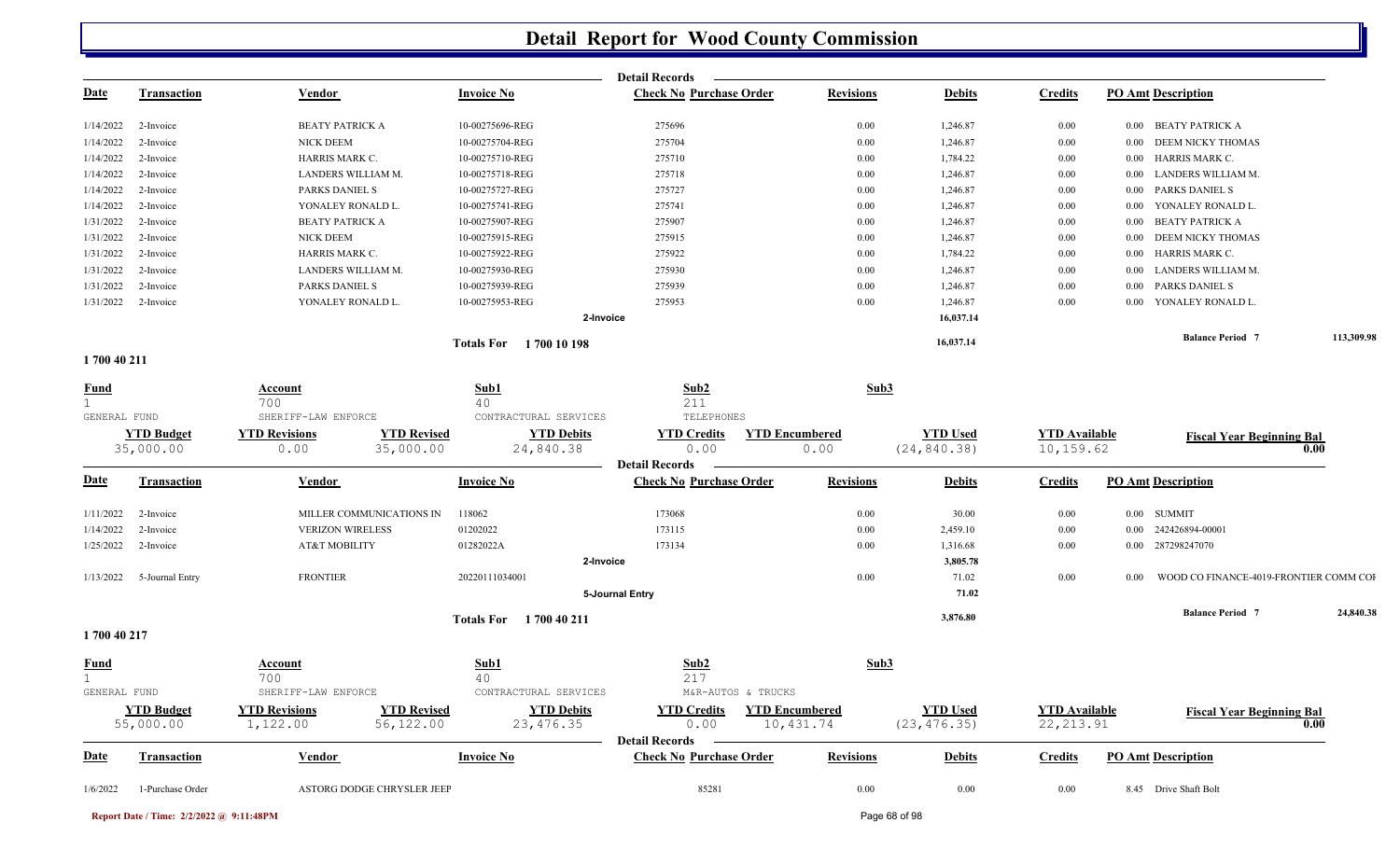|                        |                                      |                                                                     | <b>Totals For</b> 1700 40 221 |                                                         |                                    | 780.00                         |                                  | (780.00)           | <b>Balance Period 7</b>                                                                              | 9,579.81  |
|------------------------|--------------------------------------|---------------------------------------------------------------------|-------------------------------|---------------------------------------------------------|------------------------------------|--------------------------------|----------------------------------|--------------------|------------------------------------------------------------------------------------------------------|-----------|
|                        |                                      |                                                                     |                               | 5-Journal Entry                                         |                                    | 780.00                         |                                  |                    |                                                                                                      |           |
| 1/13/2022<br>1/13/2022 | 5-Journal Entry<br>5-Journal Entry   | INTERNATIONAL HOMICIDE INV. 20220111066001                          |                               | 85208                                                   | 0.00                               | 390.00                         | $0.00\,$<br>0.00                 |                    | (390.00) HOMICIDE/VIOLENT CRIMES TRAINING FOR HU<br>(390.00) HOMICIDE/VIOLENT CRIMES TRAINING FOR HU |           |
|                        |                                      | INTERNATIONAL HOMICIDE INV. 20220111010001                          |                               | 85208                                                   | 0.00                               | 390.00                         |                                  |                    |                                                                                                      |           |
| <u>Date</u>            | <b>Transaction</b>                   | <b>Vendor</b>                                                       | <b>Invoice No</b>             | <b>Detail Records</b><br><b>Check No Purchase Order</b> | <b>Revisions</b>                   | <b>Debits</b>                  | <b>Credits</b>                   |                    | <b>PO Amt Description</b>                                                                            |           |
|                        | <b>YTD Budget</b><br>20,000.00       | <b>YTD Revisions</b><br><b>YTD Revised</b><br>1,457.00<br>21,457.00 | <b>YTD Debits</b><br>9,579.81 | <b>YTD Credits</b><br>0.00                              | <b>YTD Encumbered</b><br>3, 154.57 | <b>YTD</b> Used<br>(9, 579.81) | <b>YTD</b> Available<br>8,722.62 |                    | <b>Fiscal Year Beginning Bal</b>                                                                     | 0.00      |
| GENERAL FUND           |                                      | SHERIFF-LAW ENFORCE                                                 | CONTRACTURAL SERVICES         | TRAINING & EDUCATION                                    |                                    |                                |                                  |                    |                                                                                                      |           |
| $\mathbf{1}$           |                                      | 700                                                                 | 40                            | 221                                                     |                                    |                                |                                  |                    |                                                                                                      |           |
| <u>Fund</u>            |                                      | Account                                                             | Sub1                          | Sub2                                                    | Sub3                               |                                |                                  |                    |                                                                                                      |           |
| 1700 40 221            |                                      |                                                                     |                               |                                                         |                                    |                                |                                  |                    |                                                                                                      |           |
|                        |                                      |                                                                     | Totals For 1 700 40 217       |                                                         |                                    | 3,290.06                       |                                  | 2,672.27           | <b>Balance Period 7</b>                                                                              | 23,476.35 |
|                        |                                      |                                                                     |                               | 5-Journal Entry                                         |                                    | 960.00                         |                                  |                    |                                                                                                      |           |
| 1/13/2022              | 5-Journal Entry                      | <b>AMAZON</b>                                                       | 20220111043001                | 85134                                                   | 0.00                               | 960.00                         | $0.00\,$                         |                    | (960.00) rechargeable flashlights ROBERT SIMS-4776-AMZN M                                            |           |
|                        |                                      |                                                                     |                               | 2-Invoice                                               |                                    | 2,330.06                       |                                  |                    |                                                                                                      |           |
| 1/25/2022              | 2-Invoice                            | <b>ADVANCE AUTO PARTS</b>                                           | 12560-321949                  | 173133<br>85079                                         | 0.00                               | 20.98                          | 0.00                             |                    | (20.98) NOVEMBER BLANKET PO                                                                          |           |
| 1/14/2022<br>1/25/2022 | 2-Invoice<br>2-Invoice               | MILLER COMMUNICATIONS IN<br><b>ADVANCE AUTO PARTS</b>               | 118298<br>12560-314459        | 173106<br>85302<br>173133<br>84672                      | 0.00<br>0.00                       | 138.00<br>25.16                | $0.00\,$<br>$0.00\,$             |                    | (138.00) VHF ANTENNAS<br>(25.16) AUGUST BLANKET PO                                                   |           |
| 1/14/2022              | 2-Invoice                            | GOODYEAR AUTO SERVICE CEN' 30722                                    |                               | 85276<br>173098                                         | 0.00                               | 648.68                         | $0.00\,$                         |                    | (648.68) Tires for 2013 Ford Explorer (Nichols)                                                      |           |
| 1/14/2022              | 2-Invoice                            | ASTORG DODGE CHRYSLER JEEF 45195                                    |                               | 173095<br>85281                                         | 0.00                               | 8.45                           | $0.00\,$                         |                    | (8.45) Drive Shaft Bolt                                                                              |           |
| 1/11/2022              | 2-Invoice                            | GARAGE TRENDZ & VINYL WER! 11186                                    |                               | 85277<br>173087                                         | 0.00                               | 285.00                         | $0.00\,$                         |                    | (285.00) 2012 Durango lettering for HC                                                               |           |
| 1/11/2022              | 2-Invoice                            | <b>SHEETZ</b>                                                       | 77459424                      | 85226<br>173077                                         | 0.00                               | 31.25                          | $0.00\,$                         |                    | (31.25) Unleaded fuel                                                                                |           |
| 1/11/2022              | 2-Invoice                            | <b>ADVANCE AUTO PARTS</b>                                           | 12560-323593                  | 173052<br>85145                                         | 0.00                               | 96.28                          | $0.00\,$                         |                    | (96.28) DECEMBER BLANKET PO                                                                          |           |
| 1/11/2022              | 2-Invoice                            | <b>ADVANCE AUTO PARTS</b>                                           | 12560-323184                  | 173052<br>85145                                         | 0.00                               | 305.99                         | $0.00\,$                         |                    | (305.99) DECEMBER BLANKET PO                                                                         |           |
| 1/11/2022              | 2-Invoice                            | <b>ADVANCE AUTO PARTS</b>                                           | 12560-322644                  | 85145<br>173052                                         | 0.00                               | (61.05)                        | $0.00\,$                         |                    | 61.05 DECEMBER BLANKET PO                                                                            |           |
| 1/11/2022              | 2-Invoice                            | ADVANCE AUTO PARTS                                                  | 12560-322601                  | 173052<br>85145                                         | 0.00                               | 61.05                          | 0.00                             |                    | (61.05) DECEMBER BLANKET PO                                                                          |           |
| 1/11/2022              | 2-Invoice                            | <b>ADVANCE AUTO PARTS</b>                                           | 12560-322583                  | 173052<br>85145                                         | 0.00                               | 8.27                           | $0.00\,$                         |                    | (8.27) DECEMBER BLANKET PO                                                                           |           |
| 1/11/2022              | 2-Invoice                            | <b>ADVANCE AUTO PARTS</b>                                           | 12560-322591                  | 173052<br>85145                                         | 0.00                               | 88.20                          | $0.00\,$                         |                    | (88.20) DECEMBER BLANKET PO                                                                          |           |
| 1/11/2022              | 2-Invoice                            | <b>ADVANCE AUTO PARTS</b>                                           | 12560-323765                  | 173052<br>85258                                         | 0.00                               | 301.48                         | $0.00\,$                         |                    | (301.48) AGM car battery                                                                             |           |
| 1/4/2022               | 2-Invoice                            | GOODYEAR AUTO SERVICE CEN' 30595                                    |                               | 173040<br>85225                                         | 0.00                               | 372.32                         | 0.00                             |                    | (372.32) Tires for Ford Escape (Boley)                                                               |           |
|                        |                                      |                                                                     |                               | 1-Purchase Order Pend                                   |                                    |                                |                                  |                    |                                                                                                      |           |
| 1/27/2022              | 1-Purchase Order Pending Pcard       | WEST VIRGINIA PARKWAY                                               |                               | 85370                                                   | 0.00                               | 0.00                           | $0.00\,$                         |                    | 25.00 Vehicle Transponder                                                                            |           |
|                        |                                      |                                                                     |                               | 1-Purchase Order                                        |                                    |                                |                                  |                    |                                                                                                      |           |
| 1/27/2022              | 1-Purchase Order                     | GOODYEAR AUTO SERVICE CEN'                                          |                               | 85367                                                   | 0.00                               | 0.00                           | $0.00\,$                         |                    | 59.00 Alignment for 2013 F150 Hupp                                                                   |           |
| 1/20/2022              | 1-Purchase Order                     | MID OHIO VALLEY ADVANCED O                                          |                               | 85342                                                   | 0.00                               | 0.00                           | 0.00                             | 395.00             | 2020 Ford Explorer Windshield (kidder)                                                               |           |
| 1/13/2022              | 1-Purchase Order                     | GOODYEAR AUTO SERVICE CEN'                                          |                               | 85315                                                   | 0.00                               | 0.00                           | $0.00\,$                         | 2,520.00           | 2019 AND EARLIER FORD TIRES                                                                          |           |
| 1/10/2022<br>1/10/2022 | 1-Purchase Order<br>1-Purchase Order | DANA SAFETY SUPPLY INC<br>MILLER COMMUNICATIONS IN                  |                               | 85303<br>85302                                          | 0.00<br>0.00                       | 0.00                           | $0.00\,$<br>$0.00\,$             | 1,845.00<br>138.00 | REAR AND FRONT INTERIOR LIGHT BARS (WOO<br><b>VHF ANTENNAS</b>                                       |           |
| 1/6/2022               | 1-Purchase Order                     | <b>GARAGE TRENDZ &amp; VINYL WER?</b>                               |                               | 85277                                                   | 0.00                               | 0.00<br>0.00                   | $0.00\,$                         | 285.00             | 2012 Durango lettering for HC                                                                        |           |
| 1/6/2022               | 1-Purchase Order                     | GOODYEAR AUTO SERVICE CEN                                           |                               | 85276                                                   | 0.00                               | 0.00                           | $0.00\,$                         | 686.88             | Tires for 2013 Ford Explorer (Nichols)                                                               |           |
|                        |                                      |                                                                     |                               |                                                         |                                    |                                |                                  |                    |                                                                                                      |           |

#### **1 700 40 223 2300**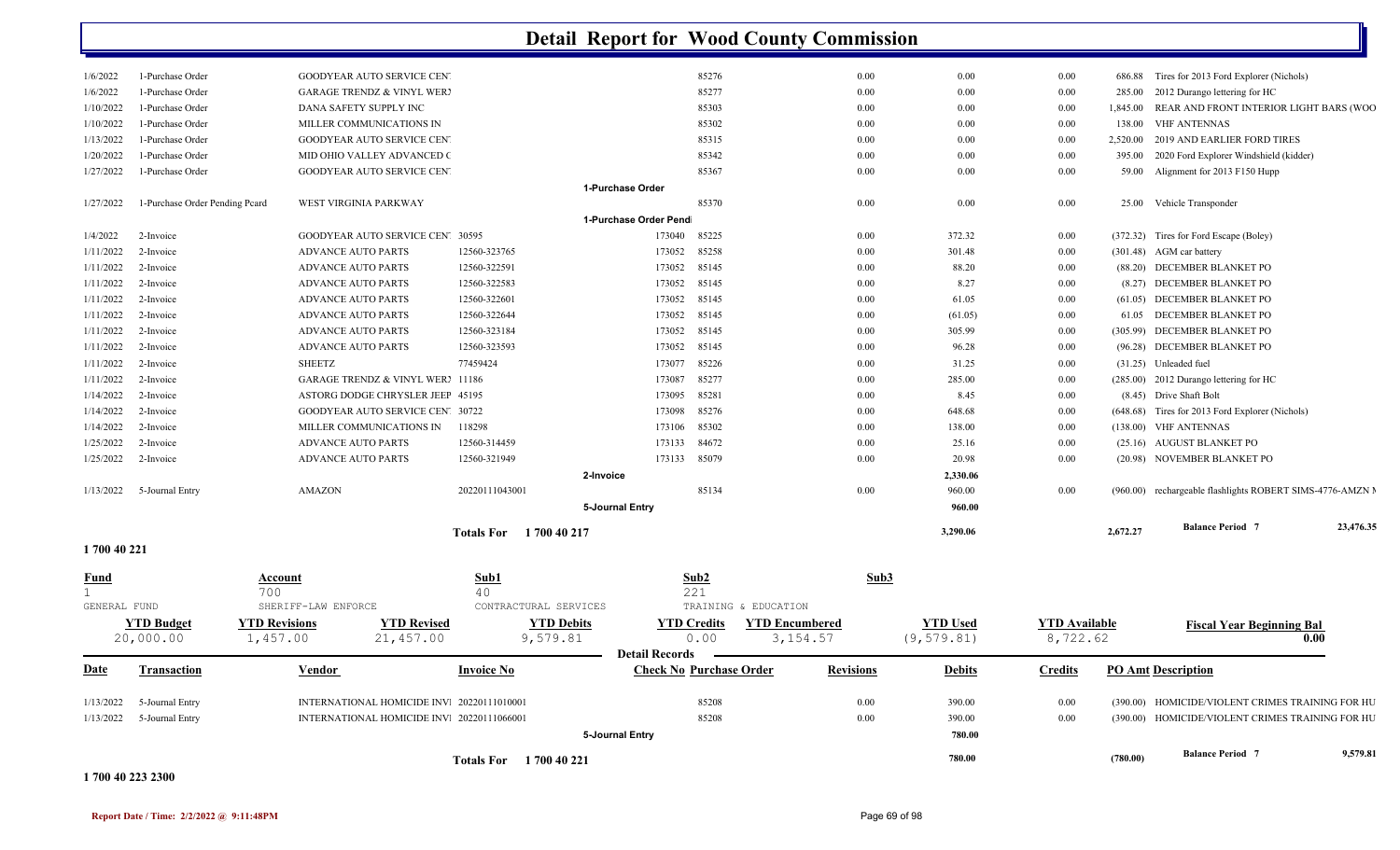| <b>Fund</b>  |                                | <b>Account</b>       |                     |                                           | Sub1                   |                               | Sub <sub>2</sub>               |                       | Sub3             |                                |                                  |            |                                                         |          |
|--------------|--------------------------------|----------------------|---------------------|-------------------------------------------|------------------------|-------------------------------|--------------------------------|-----------------------|------------------|--------------------------------|----------------------------------|------------|---------------------------------------------------------|----------|
|              |                                | 700                  |                     |                                           | 40                     |                               | 223                            |                       | 2300             |                                |                                  |            |                                                         |          |
| GENERAL FUND |                                |                      | SHERIFF-LAW ENFORCE |                                           |                        | CONTRACTURAL SERVICES         |                                | PROFESSIONAL SERVICES |                  | PHYSICIAN'S EXAMS              |                                  |            |                                                         |          |
|              | <b>YTD Budget</b><br>4,000.00  | <b>YTD Revisions</b> | 0.00                | <b>YTD Revised</b><br>4,000.00            |                        | <b>YTD Debits</b><br>1,237.00 | <b>YTD Credits</b><br>0.00     | <b>YTD Encumbered</b> | 845.00           | <b>YTD Used</b><br>(1, 237.00) | <b>YTD</b> Available<br>1,918.00 |            | <b>Fiscal Year Beginning Bal</b>                        | 0.00     |
|              |                                |                      |                     |                                           |                        |                               | <b>Detail Records</b>          |                       |                  |                                |                                  |            |                                                         |          |
| <b>Date</b>  | <b>Transaction</b>             |                      | <b>Vendor</b>       |                                           | <b>Invoice No</b>      |                               | <b>Check No Purchase Order</b> |                       | <b>Revisions</b> | <b>Debits</b>                  | <b>Credits</b>                   |            | <b>PO Amt Description</b>                               |          |
| 1/6/2022     | 1-Purchase Order               |                      | TONY R. GOUDY, PH D |                                           |                        |                               | 85284                          |                       | 0.00             | 0.00                           | 0.00                             |            | 1,000.00 Psych screenings for prospective new hires     |          |
| 1/13/2022    | 1-Purchase Order               |                      |                     | WVU MEDICAL CORP OR UNIVEF                |                        |                               | 85333                          |                       | 0.00             | 0.00                           | 0.00                             | 375.00     | PHYSICAL FOR PROSPECTIVE NEW DEPUTY                     |          |
| 1/24/2022    | 1-Purchase Order               |                      |                     | MEDEXPRESS URGENT CARE INC                |                        |                               | 85362                          |                       | 0.00             | 0.00                           | 0.00                             |            | 257.00 Physical for new hire                            |          |
|              |                                |                      |                     |                                           |                        |                               | 1-Purchase Order               |                       |                  |                                |                                  |            |                                                         |          |
| 1/14/2022    | 2-Invoice                      |                      | TONY R. GOUDY, PH D |                                           | 12302021               |                               | 173099<br>85284                |                       | 0.00             | 1,000.00                       | 0.00                             |            | $(1,000.00)$ Psych screenings for prospective new hires |          |
| 1/14/2022    | 2-Invoice                      |                      |                     | MEDEXPRESS URGENT CARE INC 2129010C3908   |                        |                               | 173104 85166                   |                       | 0.00             | 87.00                          | 0.00                             |            | (87.00) PROMOTIONAL PHYSICAL FOR PHILLIPS               |          |
|              |                                |                      |                     |                                           |                        | 2-Invoice                     |                                |                       |                  | 1,087.00                       |                                  |            |                                                         |          |
|              |                                |                      |                     |                                           | <b>Totals For</b>      | 1700 40 223 2300              |                                |                       |                  | 1,087.00                       |                                  | 545.00     | <b>Balance Period 7</b>                                 | 1,237.00 |
| 1700 40 233  |                                |                      |                     |                                           |                        |                               |                                |                       |                  |                                |                                  |            |                                                         |          |
| <b>Fund</b>  |                                | Account              |                     |                                           | Sub1                   |                               | Sub2                           |                       | Sub3             |                                |                                  |            |                                                         |          |
| $\mathbf{1}$ |                                | 700                  |                     |                                           | 40                     |                               | 233                            |                       |                  |                                |                                  |            |                                                         |          |
| GENERAL FUND |                                |                      | SHERIFF-LAW ENFORCE |                                           |                        | CONTRACTURAL SERVICES         |                                | INVESTIGATION EXPENSE |                  |                                |                                  |            |                                                         |          |
|              | <b>YTD Budget</b>              | <b>YTD Revisions</b> |                     | <b>YTD Revised</b>                        |                        | <b>YTD Debits</b>             | <b>YTD Credits</b>             | <b>YTD Encumbered</b> |                  | <b>YTD Used</b>                | <b>YTD Available</b>             |            | <b>Fiscal Year Beginning Bal</b>                        |          |
|              | 7,000.00                       |                      | 0.00                | 7,000.00                                  |                        | 6,756.41                      | 0.00<br><b>Detail Records</b>  |                       | 155.98           | (6, 756.41)                    |                                  | 87.61      |                                                         | 0.00     |
| <b>Date</b>  | <b>Transaction</b>             |                      | Vendor              |                                           | <b>Invoice No</b>      |                               | <b>Check No Purchase Order</b> |                       | <b>Revisions</b> | <b>Debits</b>                  | <b>Credits</b>                   |            | <b>PO Amt Description</b>                               |          |
|              |                                |                      |                     |                                           |                        |                               |                                |                       |                  |                                |                                  |            |                                                         |          |
| 1/31/2022    | 1-Purchase Order Pending Peard |                      | RUNYON LOCK SERVICE |                                           |                        |                               | 85378                          |                       | 0.00             | $0.00\,$                       | 0.00                             |            | 8.00 Keys made for new evidence tech                    |          |
| 1/31/2022    | 1-Purchase Order Pending Peard |                      | WALMART             |                                           |                        |                               | 85379                          |                       | 0.00             | $0.00\,$                       | 0.00                             |            | 48.42 Tackle Boxes for fingerprint kits                 |          |
| 1/31/2022    | 1-Purchase Order Pending Peard |                      | WALMART             |                                           |                        |                               | 85379                          |                       | 0.00             | $0.00\,$                       | $0.00\,$                         |            | 11.04 Paper Tag Key ID                                  |          |
|              |                                |                      |                     |                                           |                        |                               | 1-Purchase Order Pend          |                       |                  |                                |                                  |            |                                                         |          |
| 1/11/2022    | 2-Invoice                      |                      | <b>IDEMIA</b>       |                                           | 144043                 |                               | 173065<br>84856                |                       | 0.00             | 386.00                         | 0.00                             |            | (386.00) MAINT & SUPPORT AGREEMENT DCEC 21-NOV .        |          |
| 1/11/2022    | 2-Invoice                      |                      |                     | TRANSUNION RISK AND ALTERN 61171-202112-1 |                        |                               | 173084                         |                       | 0.00             | 111.50                         | 0.00                             |            | 0.00 61171                                              |          |
|              |                                |                      |                     |                                           |                        | 2-Invoice                     |                                |                       |                  | 497.50                         |                                  |            |                                                         |          |
| 1/13/2022    | 5-Journal Entry                |                      | <b>AMAZON</b>       |                                           | 20220111041001         |                               | 85179                          |                       | 0.00             | 558.68                         | 0.00                             | (558.68)   | MONITORS; HARD DRIVE GREG BROGDON-4479                  |          |
| 1/13/2022    | 5-Journal Entry                |                      | <b>AMAZON</b>       |                                           | 20220111042001         |                               | 85179                          |                       | 0.00             | 110.12                         | 0.00                             |            | (110.12) MONITORS; HARD DRIVE GREG BROGDON-4479         |          |
| 1/13/2022    | 5-Journal Entry                |                      | AMAZON              |                                           | 20220111050001         |                               | 85179                          |                       | 0.00             | 413.91                         | 0.00                             |            | (413.91) MONITORS; HARD DRIVE GREG BROGDON-4479         |          |
|              |                                |                      |                     |                                           |                        |                               | 5-Journal Entry                |                       |                  | 1,082.71                       |                                  |            |                                                         |          |
|              |                                |                      |                     |                                           | Totals For 1700 40 233 |                               |                                |                       |                  | 1,580.21                       |                                  | (1,401.25) | <b>Balance Period 7</b>                                 | 6,756.41 |
|              |                                |                      |                     |                                           |                        |                               |                                |                       |                  |                                |                                  |            |                                                         |          |

**1 700 55 341**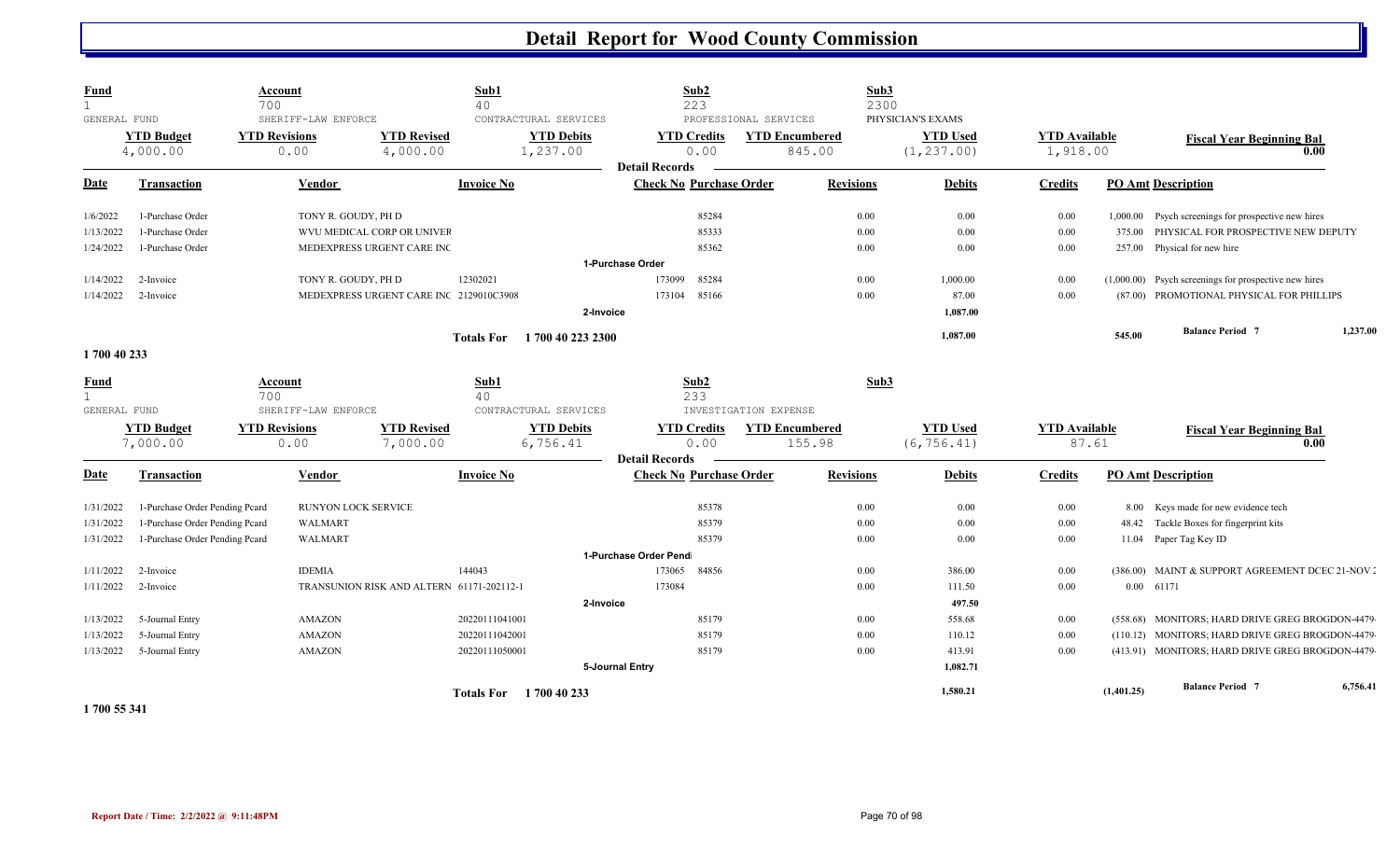| <b>Fund</b><br>GENERAL FUND |                               | <b>Account</b><br>700<br>SHERIFF-LAW ENFORCE |                                | Sub1<br>55<br>COMMODITIES             | Sub2<br>341                                             | SUPPLIES/MATERIALS                | Sub3             |                                |                                  |          |                                                             |          |
|-----------------------------|-------------------------------|----------------------------------------------|--------------------------------|---------------------------------------|---------------------------------------------------------|-----------------------------------|------------------|--------------------------------|----------------------------------|----------|-------------------------------------------------------------|----------|
|                             | <b>YTD Budget</b><br>6,500.00 | <b>YTD Revisions</b><br>445.00               | <b>YTD Revised</b><br>6,945.00 | <b>YTD Debits</b><br>3,531.56         | <b>YTD Credits</b><br>0.00                              | <b>YTD Encumbered</b><br>2,854.68 |                  | <b>YTD Used</b><br>(3, 531.56) | <b>YTD Available</b><br>558.76   |          | <b>Fiscal Year Beginning Bal</b><br>0.00                    |          |
| Date                        | <b>Transaction</b>            | Vendor                                       |                                | <b>Invoice No</b>                     | <b>Detail Records</b><br><b>Check No Purchase Order</b> |                                   | <b>Revisions</b> | <b>Debits</b>                  | <b>Credits</b>                   |          | <b>PO Amt Description</b>                                   |          |
| 1/10/2022                   | 1-Purchase Order              | <b>AMAZON</b>                                |                                |                                       | 85305                                                   |                                   | 0.00             | 0.00                           | 0.00                             | 244.94   | BACKUP BATTERIES FOR OFFICE COMPUTERS                       |          |
| 1/10/2022                   | 1-Purchase Order              | <b>S W RESOURCES</b>                         |                                |                                       | 85297                                                   |                                   | 0.00             | $0.00\,$                       | 0.00                             | 25.00    | DOOR PLAQUE FOR SHERIFF                                     |          |
| 1/10/2022                   | 1-Purchase Order              | SIRCHIE FINGERPRINT LAB                      |                                |                                       | 85310                                                   |                                   | 0.00             | $0.00\,$                       | 0.00                             | 1,256.00 | FINGER PRINT POWDER, LIFTERS, LABELS, BAR                   |          |
| 1/20/2022                   | 1-Purchase Order              | OFFICE DEPOT                                 |                                |                                       | 85337                                                   |                                   | $0.00\,$         | 0.00                           | 0.00                             |          | 501.44 DVD-R, CD-r, sleeves, envelopes, pens, post it notes |          |
| 1/20/2022                   | 1-Purchase Order              | <b>SNAPFISH</b>                              |                                |                                       | 85340                                                   |                                   | 0.00             | 0.00                           | $0.00\,$                         | 11.50    | Sheriff Department Thank You Cards                          |          |
| 1/24/2022                   | 1-Purchase Order              | OFFICE DEPOT                                 |                                |                                       | 85356                                                   |                                   | 0.00             | 0.00                           | 0.00                             | 106.56   | 3 Ring Binders various sizes                                |          |
| 1/24/2022                   | 1-Purchase Order              | <b>S W RESOURCES</b>                         |                                |                                       | 85354                                                   |                                   | 0.00             | 0.00                           | 0.00                             | 50.00    | Door plaques - Forensics and Evidence Room                  |          |
| 1/27/2022                   | 1-Purchase Order              | WALMART                                      |                                |                                       | 85366                                                   |                                   | $0.00\,$         | 0.00                           | 0.00                             |          | 71.52 37 oz Coffee                                          |          |
|                             |                               |                                              |                                |                                       | 1-Purchase Order                                        |                                   |                  |                                |                                  |          |                                                             |          |
| 1/11/2022                   | 2-Invoice                     | OFFICE DEPOT                                 |                                | 216594807001                          | 173069<br>85173                                         |                                   | 0.00             | 19.32                          | 0.00                             |          | (19.32) ASTROBRIGHT PAPER; CLIPBOARDS; LEGAL PA             |          |
| 1/11/2022                   | 2-Invoice                     | OFFICE DEPOT                                 |                                | 207964330002                          | 173069<br>85038                                         |                                   | 0.00             | 50.82                          | 0.00                             |          | (50.82) DVD-R's; SCOTCH TAPE; UNIBALL PENS                  |          |
| 1/14/2022                   | 2-Invoice                     | OFFICE DEPOT                                 |                                | 216690060001                          | 85252<br>173108                                         |                                   | 0.00             | 19.87                          | 0.00                             |          | (19.87) MISC SUPPLIES - BINDERS, STAPLE REMOVERS            |          |
| 1/14/2022                   | 2-Invoice                     | OFFICE DEPOT                                 |                                | 216688845001                          | 173108<br>85252                                         |                                   | 0.00             | 22.74                          | 0.00                             |          | (22.74) MISC SUPPLIES - BINDERS, STAPLE REMOVERS            |          |
| 1/14/2022                   | 2-Invoice                     | OFFICE DEPOT                                 |                                | 216593763001                          | 85173<br>173108                                         |                                   | 0.00             | 139.83                         | 0.00                             |          | (36.15) ASTROBRIGHT PAPER; CLIPBOARDS; LEGAL PA             |          |
|                             |                               |                                              |                                |                                       | 2-Invoice                                               |                                   |                  | 252.58                         |                                  |          |                                                             |          |
| 1/13/2022                   | 5-Journal Entry               | STATIONERS INC                               |                                | 20220111083001                        | 85140                                                   |                                   | 0.00             | 113.40                         | 0.00                             |          | (113.40) Woodyard stamps WOOD CO FINANCE-4019-STATI         |          |
| 1/13/2022                   | 5-Journal Entry               | WALMART                                      |                                | 20220111078001                        | 85254                                                   |                                   | 0.00             | 101.16                         | 0.00                             |          | (101.16) COFFEE, SUGAR, CREAMERS TERESA WADE-721            |          |
|                             |                               |                                              |                                |                                       | 5-Journal Entry                                         |                                   |                  | 214.56                         |                                  |          |                                                             |          |
|                             |                               |                                              |                                | 1700 55 341<br><b>Totals For</b>      |                                                         |                                   |                  | 467.14                         |                                  | 1.903.50 | <b>Balance Period</b> 7                                     | 3,531.56 |
| 1700 55 341 2902            |                               |                                              |                                |                                       |                                                         |                                   |                  |                                |                                  |          |                                                             |          |
| <b>Fund</b>                 |                               | Account<br>700                               |                                | Sub1<br>55                            | Sub2<br>341                                             |                                   | Sub3<br>2902     |                                |                                  |          |                                                             |          |
| GENERAL FUND                |                               | SHERIFF-LAW ENFORCE                          |                                | COMMODITIES                           |                                                         | SUPPLIES/MATERIALS                |                  | K-9 EXPENSES                   |                                  |          |                                                             |          |
|                             | <b>YTD Budget</b><br>4,000.00 | <b>YTD Revisions</b><br>0.00                 | <b>YTD Revised</b><br>4,000.00 | <b>YTD Debits</b><br>2,604.11         | <b>YTD Credits</b><br>0.00                              | <b>YTD Encumbered</b><br>192.34   |                  | <b>YTD Used</b><br>(2, 604.11) | <b>YTD Available</b><br>1,203.55 |          | <b>Fiscal Year Beginning Bal</b><br>0.00                    |          |
|                             |                               |                                              |                                |                                       | <b>Detail Records</b>                                   |                                   |                  |                                |                                  |          |                                                             |          |
| Date                        | <b>Transaction</b>            | Vendor                                       |                                | <b>Invoice No</b>                     | <b>Check No Purchase Order</b>                          |                                   | <b>Revisions</b> | <b>Debits</b>                  | <b>Credits</b>                   |          | <b>PO Amt Description</b>                                   |          |
| 1/13/2022                   | 1-Purchase Order              | CHEWY.COM                                    |                                |                                       | 85331                                                   |                                   | 0.00             | 0.00                           | 0.00                             | 82.16    | 40 lb bags of Purina One Smart for k-9 Ogi                  |          |
| 1/13/2022                   | 1-Purchase Order              | CHEWY.COM                                    |                                |                                       | 85331                                                   |                                   | 0.00             | 0.00                           | 0.00                             |          | 110.18 25 lb bags of Wild Prey for k-9 Maggi                |          |
|                             |                               |                                              |                                |                                       | 1-Purchase Order                                        |                                   |                  |                                |                                  |          |                                                             |          |
|                             |                               |                                              |                                | 1700 55 341 2902<br><b>Totals For</b> |                                                         |                                   |                  |                                |                                  | 192.34   | <b>Balance Period 7</b>                                     | 2,604.11 |
| 1700 55 343                 |                               |                                              |                                |                                       |                                                         |                                   |                  |                                |                                  |          |                                                             |          |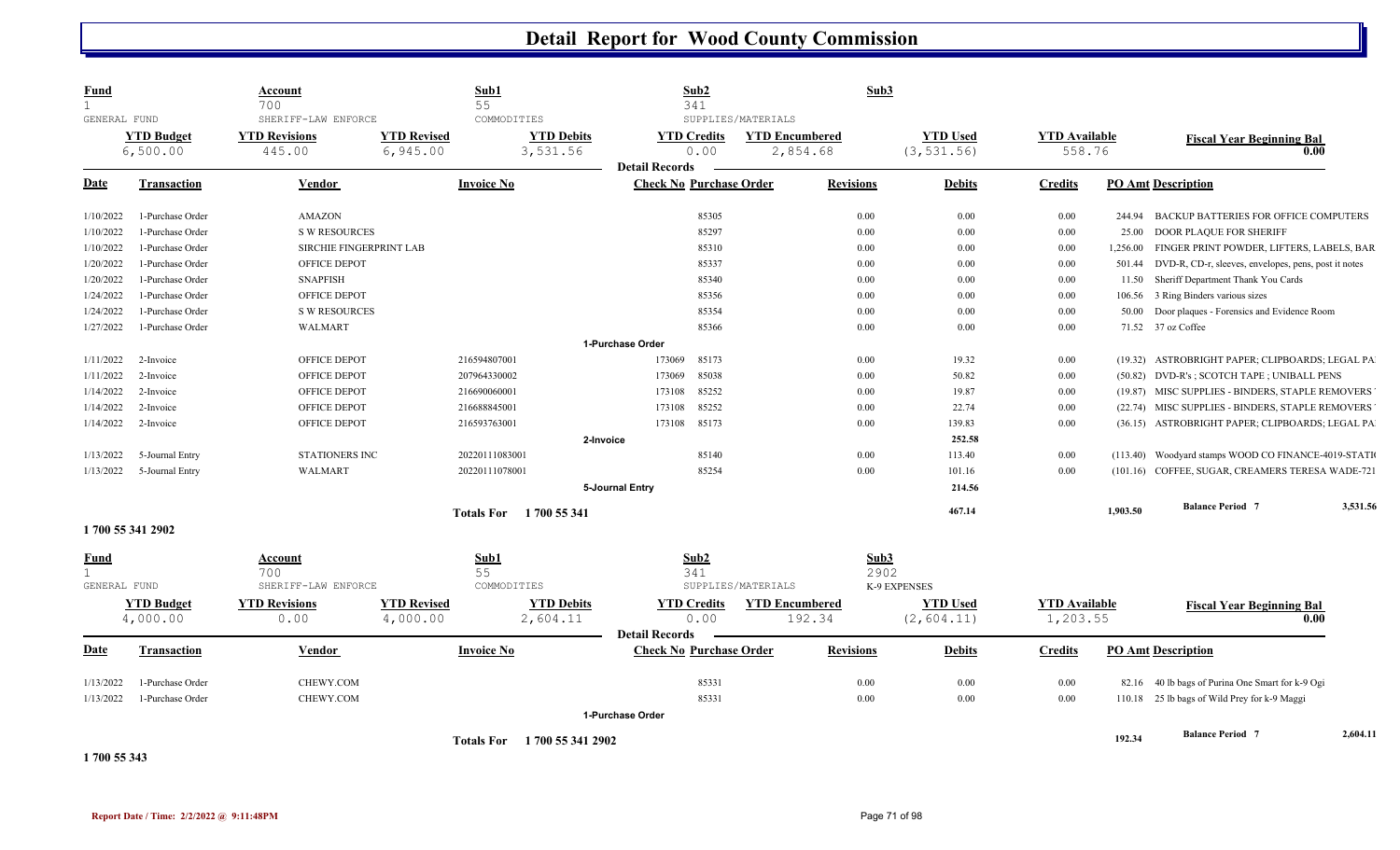| <b>Fund</b>  |                                | Account<br>700       |                            | Sub1<br>55                       | Sub2<br>343                                             | Sub3                  |          |                    |                      |           |                                                     |           |
|--------------|--------------------------------|----------------------|----------------------------|----------------------------------|---------------------------------------------------------|-----------------------|----------|--------------------|----------------------|-----------|-----------------------------------------------------|-----------|
| GENERAL FUND |                                | SHERIFF-LAW ENFORCE  |                            | COMMODITIES                      |                                                         | AUTOMOBILE SUPPLIES   |          |                    |                      |           |                                                     |           |
|              | <b>YTD Budget</b>              | <b>YTD Revisions</b> | <b>YTD Revised</b>         | <b>YTD Debits</b>                | <b>YTD Credits</b>                                      | <b>YTD Encumbered</b> |          | <b>YTD Used</b>    | <b>YTD Available</b> |           | <b>Fiscal Year Beginning Bal</b>                    |           |
|              | 130,000.00                     | 0.00                 | 130,000.00                 | 69,795.74                        | 0.00                                                    | 36, 373.68            |          | (69, 795.74)       | 23,830.58            |           | 0.00                                                |           |
| <b>Date</b>  | <b>Transaction</b>             | Vendor               |                            | <b>Invoice No</b>                | <b>Detail Records</b><br><b>Check No Purchase Order</b> | <b>Revisions</b>      |          | <b>Debits</b>      | <b>Credits</b>       |           | <b>PO Amt Description</b>                           |           |
| 1/13/2022    | 1-Purchase Order               |                      | SUPERFLEET MASTERCARD      |                                  | 85329                                                   |                       | $0.00\,$ | 0.00               | 0.00                 |           | 185.00 Misc late fees for invoice being paid late   |           |
| 1/27/2022    | 1-Purchase Order               |                      | ENGLEFIELD OIL COMPANY     |                                  | 85372                                                   |                       | $0.00\,$ | 0.00               | 0.00                 | 10,863.23 | 4000 gal fuel                                       |           |
|              |                                |                      |                            |                                  | 1-Purchase Order                                        |                       |          |                    |                      |           |                                                     |           |
| 1/11/2022    | 2-Invoice                      |                      | ENGLEFIELD OIL COMPANY     | IN-564689                        | 85164<br>173061                                         |                       | 0.00     | 9,723.11           | 0.00                 |           | 0.00 SHERIFF                                        |           |
| 1/14/2022    | 2-Invoice                      |                      | SUPERFLEET MASTERCARD      | 01012022                         | 173111<br>85329                                         |                       | $0.00\,$ | 185.00             | 0.00                 |           | (185.00) Misc late fees for invoice being paid late |           |
|              |                                |                      |                            |                                  | 2-Invoice                                               |                       |          | 9,908.11           |                      |           |                                                     |           |
|              |                                |                      |                            | 1700 55 343<br><b>Totals For</b> |                                                         |                       |          | 9,908.11           |                      | 10,863.23 | <b>Balance Period 7</b>                             | 69,795.74 |
| 1700 55 345  |                                |                      |                            |                                  |                                                         |                       |          |                    |                      |           |                                                     |           |
| <b>Fund</b>  |                                | Account              |                            | Sub1                             | Sub2                                                    |                       | Sub3     |                    |                      |           |                                                     |           |
|              |                                | 700                  |                            | 55                               | 345                                                     |                       |          |                    |                      |           |                                                     |           |
| GENERAL FUND |                                | SHERIFF-LAW ENFORCE  |                            | COMMODITIES                      | UNIFORMS                                                |                       |          |                    |                      |           |                                                     |           |
|              | <b>YTD Budget</b>              | <b>YTD Revisions</b> | <b>YTD Revised</b>         | <b>YTD Debits</b>                | <b>YTD Credits</b>                                      | <b>YTD Encumbered</b> |          | <b>YTD Used</b>    | <b>YTD Available</b> |           | <b>Fiscal Year Beginning Bal</b>                    |           |
|              | 44,500.00                      | 1,416.00             | 45,916.00                  | 14,711.13                        | 0.00                                                    | 3,893.83              |          | (14, 711.13)       | 27, 311.04           |           | 0.00                                                |           |
| Date         | <b>Transaction</b>             | Vendor               |                            | <b>Invoice No</b>                | <b>Detail Records</b><br><b>Check No Purchase Order</b> | <b>Revisions</b>      |          | <b>Debits</b>      | <b>Credits</b>       |           | <b>PO Amt Description</b>                           |           |
|              |                                |                      |                            |                                  |                                                         |                       |          |                    |                      |           |                                                     |           |
| 1/13/2022    | 1-Purchase Order               | <b>GALLS</b>         |                            |                                  | 85338                                                   |                       | $0.00\,$ | 0.00               | 0.00                 | 28.00     | REFLECTIVE CROSSING GUARD VEST                      |           |
| 1/13/2022    | 1-Purchase Order               | GALLS, LLC           |                            |                                  | 85334                                                   |                       | 0.00     | 0.00               | 0.00                 | 28.00     | Reflective Crossing Guard Vest                      |           |
| 1/20/2022    | 1-Purchase Order               |                      | <b>WORKINGMAN'S STORE</b>  |                                  | 85341                                                   |                       | 0.00     | 0.00               | 0.00                 | 128.00    | <b>Black Flying Cross Trousers</b>                  |           |
| 1/31/2022    | 1-Purchase Order               |                      | <b>WORKINGMAN'S STORE</b>  |                                  | 85392                                                   |                       | 0.00     | 0.00               | 0.00                 | 109.96    | <b>PANTS \$54.09 EA</b>                             |           |
| 1/31/2022    | 1-Purchase Order               |                      | <b>WORKINGMAN'S STORE</b>  |                                  | 85392                                                   |                       | 0.00     | 0.00               | 0.00                 |           | 109.98 BATES BOOTS                                  |           |
|              |                                |                      |                            |                                  | 1-Purchase Order                                        |                       |          |                    |                      |           |                                                     |           |
| 1/31/2022    | 1-Purchase Order Pending Pcard | <b>SAM'S CLUB</b>    |                            |                                  | 85376                                                   |                       | $0.00\,$ | 0.00               | 0.00                 | 144.05    | Clorox Wipes, Paper Towels, Febreze, etc            |           |
|              |                                |                      |                            |                                  | 1-Purchase Order Pend                                   |                       |          |                    |                      |           |                                                     |           |
| 1/11/2022    | 2-Invoice                      | <b>GALLS</b>         |                            | 020055271                        | 173062<br>85216                                         |                       | 0.00     | 186.64             | 0.00                 |           | (186.64) TRU-SPEC TACTICAL PANTS - FORSHEY          |           |
| 1/11/2022    | 2-Invoice                      |                      | <b>KESTERSON CLEANERS</b>  | 010122WCSD                       | 173067                                                  |                       | 0.00     | 383.55             | 0.00                 | 0.00      | <b>UNIFORM CLEANING - DEC 2021</b>                  |           |
| 1/11/2022    | 2-Invoice                      |                      | <b>WORKINGMAN'S STORE</b>  | 26705                            | 173090<br>85217                                         |                       | 0.00     | 23.00              | 0.00                 |           | (23.00) NAME BAR FOR TL ALLEN                       |           |
| 1/14/2022    | 2-Invoice                      |                      | <b>SHIRT FACTORY</b>       | 25119                            | 85230<br>173109                                         |                       | 0.00     | 50.00              | 0.00                 |           | (50.00) BLACK TOBOGGANS WITH GOLD SIX POINT ST/     |           |
| 1/14/2022    | 2-Invoice                      |                      | <b>SHIRT FACTORY</b>       | 25074                            | 85209<br>173109                                         |                       | 0.00     | 281.00             | 0.00                 |           | (281.00) SHIRTS, JACKETS, POLO SHIRTS               |           |
| 1/21/2022    | 2-Invoice                      |                      | <b>WORKINGMAN'S STORE</b>  | 26711                            | 84622<br>173131                                         |                       | 0.00     | 246.92             | 0.00                 |           | (164.00) CLASS A PANTS FOR JACKSON                  |           |
| 1/25/2022    | 2-Invoice                      |                      | <b>SHIRT FACTORY</b>       | 25181                            | 85259<br>173139                                         |                       | 0.00     | 135.00             | 0.00                 | (120.00)  | Black polo shirts for Captain Sims                  |           |
| 1/25/2022    | 2-Invoice                      |                      | <b>WORKINGMAN'S STORE</b>  | 26743B                           | 173143 85144                                            |                       | 0.00     | 195.00             | 0.00                 |           | (195.00) LONG SLEEVE SHIRTS (EDWARDS); BOOTS (RITO  |           |
|              |                                |                      |                            | 20220111071001                   | 2-Invoice<br>85222                                      |                       | 0.00     | 1,501.11<br>119.52 | 0.00                 |           | (119.52) MODULAR BELLY BAND HOLSTER PACKAGE TI      |           |
| 1/13/2022    | 5-Journal Entry                |                      | <b>CROSSBREED HOLSTERS</b> |                                  | 5-Journal Entry                                         |                       |          | 119.52             |                      |           |                                                     |           |
|              |                                |                      |                            |                                  |                                                         |                       |          |                    |                      |           |                                                     |           |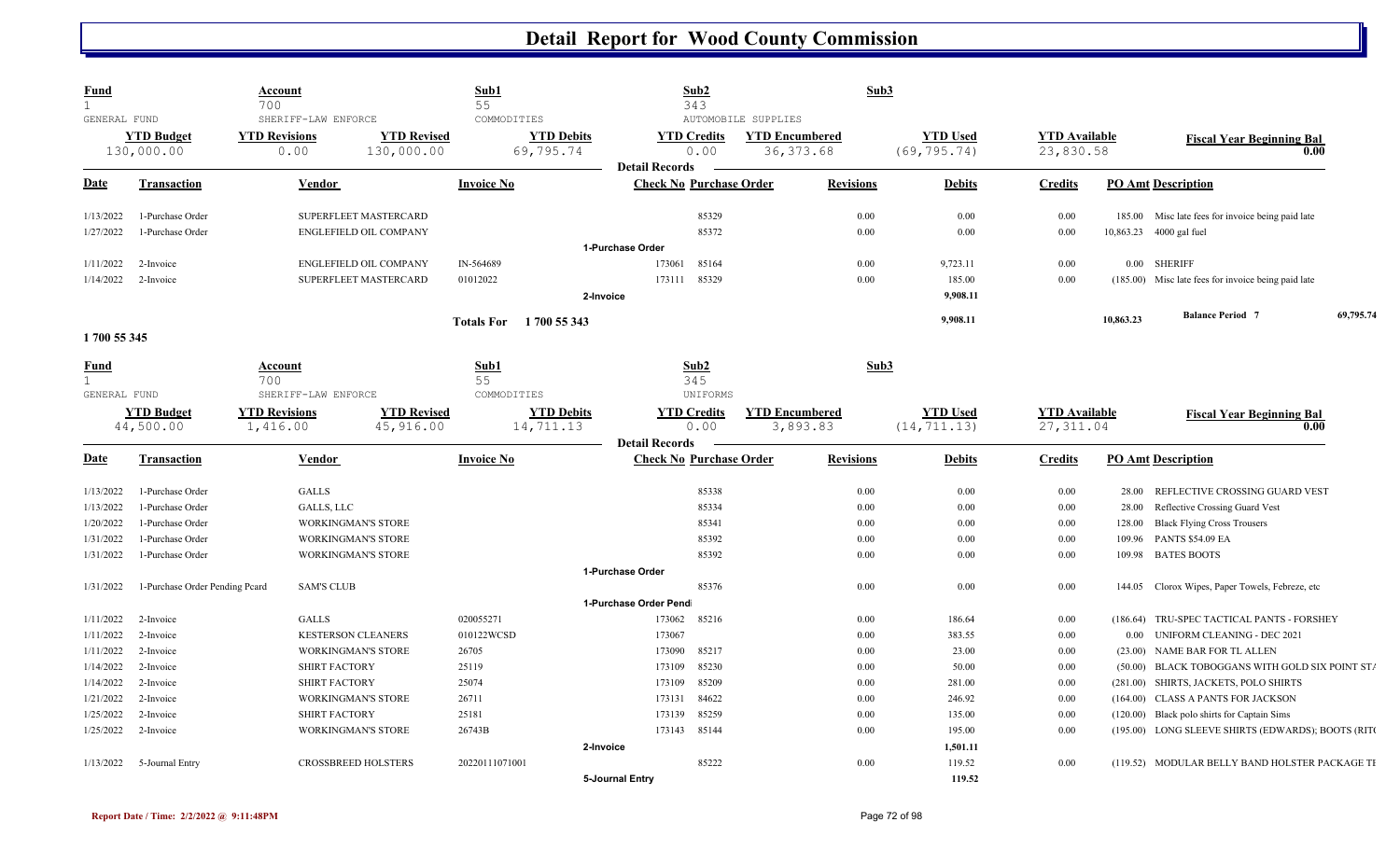|                              |                    |                                                                    |                   | Totals For 1700 55 345                 |                                                         |                       | 1,620.63        |                      | (591.17)                  | <b>Balance Period 7</b>          | 14,711.13 |
|------------------------------|--------------------|--------------------------------------------------------------------|-------------------|----------------------------------------|---------------------------------------------------------|-----------------------|-----------------|----------------------|---------------------------|----------------------------------|-----------|
| 170110104                    |                    |                                                                    |                   |                                        |                                                         |                       |                 |                      |                           |                                  |           |
| <b>Fund</b><br>$\mathbf{1}$  |                    | <b>Account</b><br>701                                              | Sub1<br>10        |                                        | Sub2<br>104                                             | Sub3                  |                 |                      |                           |                                  |           |
| GENERAL FUND                 | <b>YTD Budget</b>  | CIVIL PROCESS SERVER<br><b>YTD Revisions</b><br><b>YTD Revised</b> |                   | PERSONAL SERVICES<br><b>YTD Debits</b> | SOCIAL SECURITY<br><b>YTD Credits</b>                   | <b>YTD Encumbered</b> | <b>YTD Used</b> | <b>YTD</b> Available |                           |                                  |           |
|                              | 7,679.00           | 7,679.00<br>0.00                                                   |                   | 2,782.08                               | 0.00                                                    | 0.00                  | (2, 782.08)     | 4,896.92             |                           | <b>Fiscal Year Beginning Bal</b> | 0.00      |
| <b>Date</b>                  | Transaction        | Vendor                                                             | <b>Invoice No</b> |                                        | <b>Detail Records</b><br><b>Check No Purchase Order</b> | <b>Revisions</b>      | <b>Debits</b>   | <b>Credits</b>       | <b>PO Amt Description</b> |                                  |           |
| 1/14/2022                    | 2-Invoice          | DEPARTMENT OF TREASURY                                             | 20220114-00       |                                        | 3813                                                    | 0.00                  | 152.45          | $0.00\,$             | $0.00$ FICA               |                                  |           |
| 1/14/2022                    | 2-Invoice          | DEPARTMENT OF TREASURY                                             | 20220114-00       |                                        | 3813                                                    | 0.00                  | 35.65           | $0.00\,$             | $0.00$ MED                |                                  |           |
| 1/31/2022                    | 2-Invoice          | DEPARTMENT OF TREASURY                                             | 20220131-00       |                                        | 3824                                                    | 0.00                  | 155.90          | $0.00\,$             | $0.00$ FICA               |                                  |           |
| 1/31/2022                    | 2-Invoice          | DEPARTMENT OF TREASURY                                             | 20220131-00       |                                        | 3824                                                    | 0.00                  | 36.46           | 0.00                 | MED<br>$0.00\,$           |                                  |           |
|                              |                    |                                                                    |                   |                                        | 2-Invoice                                               |                       | 380.46          |                      |                           |                                  |           |
|                              |                    |                                                                    |                   | Totals For 1701 10 104                 |                                                         |                       | 380.46          |                      |                           | <b>Balance Period 7</b>          | 2,782.08  |
| 1701 10 105                  |                    |                                                                    |                   |                                        |                                                         |                       |                 |                      |                           |                                  |           |
| <b>Fund</b>                  |                    | Account                                                            | Sub1              |                                        | Sub2                                                    | Sub3                  |                 |                      |                           |                                  |           |
| $\mathbf{1}$<br>GENERAL FUND |                    | 701<br>CIVIL PROCESS SERVER                                        | 10                | PERSONAL SERVICES                      | 105<br>INSURANCE PREMIUM                                |                       |                 |                      |                           |                                  |           |
|                              | <b>YTD Budget</b>  | <b>YTD Revisions</b><br><b>YTD Revised</b>                         |                   | <b>YTD Debits</b>                      | <b>YTD Credits</b>                                      | <b>YTD Encumbered</b> | <b>YTD Used</b> | <b>YTD</b> Available |                           |                                  |           |
|                              | 45,677.00          | 45,677.00<br>0.00                                                  |                   | 27,204.75                              | 0.00                                                    | 0.00                  | (27, 204.75)    | 18, 472.25           |                           | <b>Fiscal Year Beginning Bal</b> | 0.00      |
|                              |                    |                                                                    |                   |                                        | <b>Detail Records</b>                                   |                       |                 |                      |                           |                                  |           |
| <b>Date</b>                  | Transaction        | Vendor                                                             | <b>Invoice No</b> |                                        | <b>Check No Purchase Order</b>                          | <b>Revisions</b>      | <b>Debits</b>   | <b>Credits</b>       | <b>PO Amt Description</b> |                                  |           |
| 1/3/2022                     | 2-Invoice          | HIGHMARK WEST VIRGINIA                                             | 01012022          |                                        | 3802                                                    | 0.00                  | 4,279.54        | $0.00\,$             | $0.00\,$                  | HEALTH PREMIUM                   |           |
| 1/4/2022                     | 2-Invoice          | MUTUAL OF OMAHA                                                    | 1285351121        |                                        | 173044                                                  | 0.00                  | 6.39            | $0.00\,$             | 0.00                      | <b>BASIC LIFE</b>                |           |
| 1/4/2022                     | 2-Invoice          | MUTUAL OF OMAHA                                                    | 1285351121        |                                        | 173044                                                  | 0.00                  | 20.60           | $0.00\,$             | $0.00$ LTD                |                                  |           |
| 1/4/2022                     | 2-Invoice          | VISION SERVICE PLAN (WV)                                           | 12022             |                                        | 173051                                                  | 0.00                  | 9.96            | $0.00\,$             | $0.00\,$                  | SINGLE VISION                    |           |
| 1/4/2022                     | 2-Invoice          | VISION SERVICE PLAN (WV)                                           | 12022             |                                        | 173051                                                  | 0.00                  | 57.60           | $0.00\,$             |                           | 0.00 FAMILY VISION               |           |
|                              |                    |                                                                    |                   |                                        | 2-Invoice                                               |                       | 4,374.09        |                      |                           |                                  |           |
|                              |                    |                                                                    | <b>Totals For</b> | 1701 10 105                            |                                                         |                       | 4,374.09        |                      |                           | <b>Balance Period 7</b>          | 27,204.75 |
| 170110106                    |                    |                                                                    |                   |                                        |                                                         |                       |                 |                      |                           |                                  |           |
| <u>Fund</u><br>$\mathbf 1$   |                    | Account<br>701                                                     | Sub1<br>10        |                                        | Sub2<br>106                                             | Sub3                  |                 |                      |                           |                                  |           |
| GENERAL FUND                 |                    | CIVIL PROCESS SERVER                                               |                   | PERSONAL SERVICES                      | RETIREMENT                                              |                       |                 |                      |                           |                                  |           |
|                              | <b>YTD Budget</b>  | <b>YTD Revisions</b><br><b>YTD Revised</b>                         |                   | <b>YTD Debits</b>                      | <b>YTD Credits</b>                                      | <b>YTD Encumbered</b> | <b>YTD Used</b> | <b>YTD</b> Available |                           | <b>Fiscal Year Beginning Bal</b> |           |
|                              | 10,038.00          | 10,038.00<br>0.00                                                  |                   | 3,939.88                               | 0.00                                                    | 0.00                  | (3, 939.88)     | 6,098.12             |                           |                                  | 0.00      |
| <b>Date</b>                  | <b>Transaction</b> | <b>Vendor</b>                                                      | <b>Invoice No</b> |                                        | <b>Detail Records</b><br><b>Check No Purchase Order</b> | <b>Revisions</b>      | <b>Debits</b>   | <b>Credits</b>       | <b>PO Amt Description</b> |                                  |           |
| 1/14/2022                    | 2-Invoice          | WV PUBLIC EMP RETIREMENT                                           | 20220114-00       |                                        |                                                         | 0.00                  | 268.76          | $0.00\,$             | 0.00 RETIREMENT           |                                  |           |

**Report Date / Time: 2/2/2022 @ 9:11:48PM** Page 73 of 98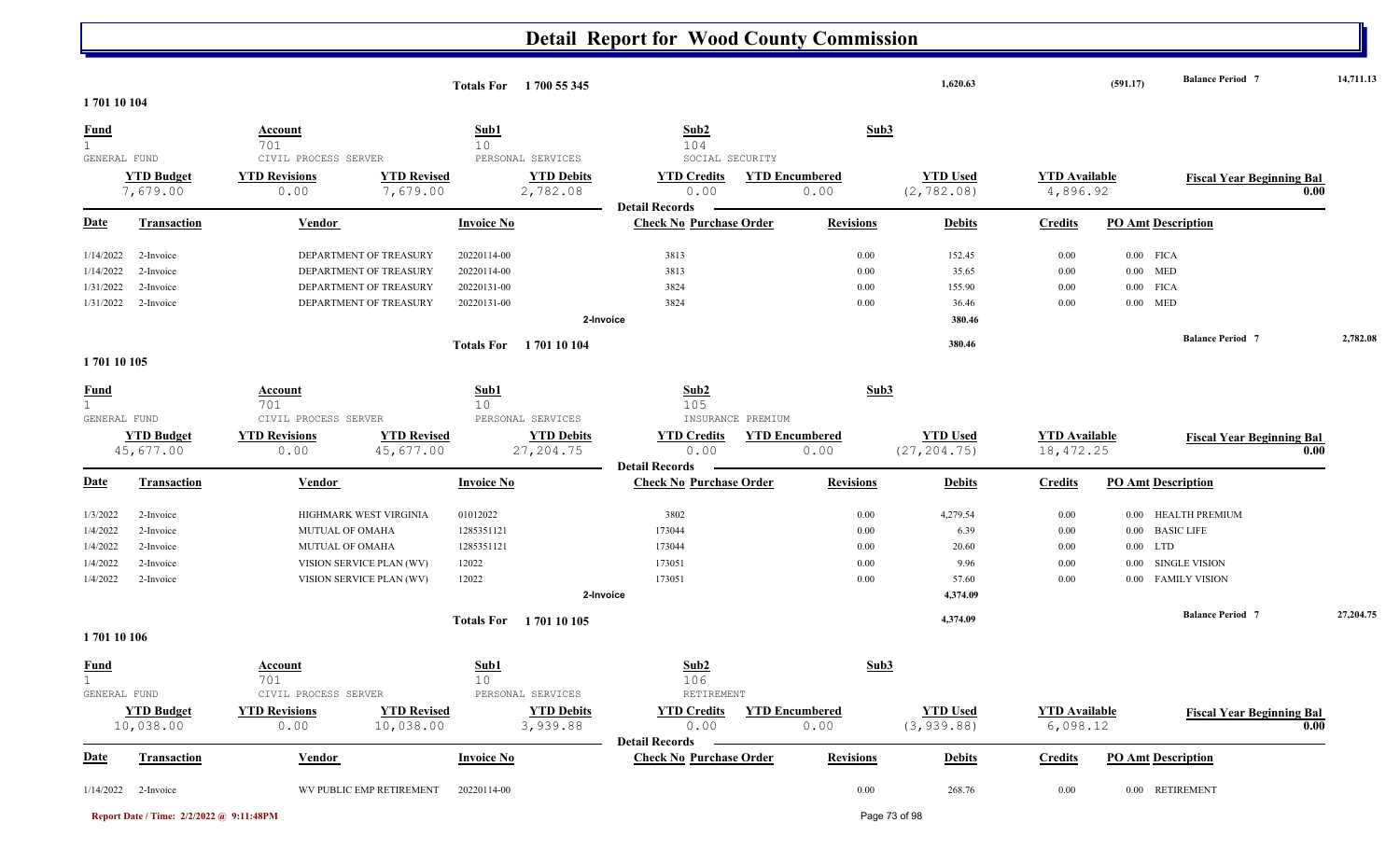|                                                                                                                                |                                                                                                                                                                                                           |                                                                          | <b>Detail Report for Wood County Commission</b>                                   |                                      |                                                                                  |                                          |                                                                                                                                            |              |
|--------------------------------------------------------------------------------------------------------------------------------|-----------------------------------------------------------------------------------------------------------------------------------------------------------------------------------------------------------|--------------------------------------------------------------------------|-----------------------------------------------------------------------------------|--------------------------------------|----------------------------------------------------------------------------------|------------------------------------------|--------------------------------------------------------------------------------------------------------------------------------------------|--------------|
| 1/31/2022<br>2-Invoice                                                                                                         | WV PUBLIC EMP RETIREMENT                                                                                                                                                                                  | 20220131-00                                                              | 2-Invoice                                                                         | 0.00                                 | 268.76<br>537.52                                                                 | $0.00\,$                                 | 0.00 RETIREMENT                                                                                                                            |              |
|                                                                                                                                |                                                                                                                                                                                                           | <b>Totals For</b> 1701 10 106                                            |                                                                                   |                                      | 537.52                                                                           |                                          | <b>Balance Period 7</b>                                                                                                                    | 3,939.88     |
| 170110186                                                                                                                      |                                                                                                                                                                                                           |                                                                          |                                                                                   |                                      |                                                                                  |                                          |                                                                                                                                            |              |
| <u>Fund</u><br>$\mathbf 1$<br>GENERAL FUND                                                                                     | <b>Account</b><br>701<br>CIVIL PROCESS SERVER                                                                                                                                                             | Sub1<br>10<br>PERSONAL SERVICES                                          | Sub2<br>186<br>PROCESS SERVERS                                                    | Sub3                                 |                                                                                  |                                          |                                                                                                                                            |              |
| <b>YTD Budget</b><br>100,383.00                                                                                                | <b>YTD Revisions</b><br><b>YTD Revised</b><br>100,383.00<br>0.00                                                                                                                                          | <b>YTD Debits</b><br>39,396.92                                           | <b>YTD Credits</b><br>0.00<br><b>Detail Records</b>                               | <b>YTD Encumbered</b><br>0.00        | <b>YTD Used</b><br>(39, 396.92)                                                  | <b>YTD Available</b><br>60,986.08        | <b>Fiscal Year Beginning Bal</b>                                                                                                           | 0.00         |
| <u>Date</u><br><b>Transaction</b>                                                                                              | <b>Vendor</b>                                                                                                                                                                                             | <b>Invoice No</b>                                                        | <b>Check No Purchase Order</b>                                                    | <b>Revisions</b>                     | <b>Debits</b>                                                                    | <b>Credits</b>                           | <b>PO Amt Description</b>                                                                                                                  |              |
| 1/14/2022<br>2-Invoice<br>1/14/2022<br>2-Invoice<br>1/31/2022<br>2-Invoice<br>1/31/2022<br>2-Invoice                           | <b>GIFFIN TALEENA P</b><br>MERCER STEVEN E.<br><b>GIFFIN TALEENA P</b><br>MERCER STEVEN E.                                                                                                                | 10-00275742-REG<br>10-00275743-REG<br>10-00275954-REG<br>10-00275955-REG | 275742<br>275743<br>275954<br>275955<br>2-Invoice                                 | 0.00<br>0.00<br>0.00<br>0.00         | 1,312.50<br>1,375.00<br>1,312.50<br>1,375.00<br>5,375.00                         | 0.00<br>0.00<br>0.00<br>0.00             | <b>GIFFIN TALEENA P</b><br>$0.00\,$<br>MERCER STEVEN E.<br>0.00<br><b>GIFFIN TALEENA P</b><br>0.00<br>MERCER STEVEN E.<br>$0.00\,$         |              |
| 1704 55 344                                                                                                                    |                                                                                                                                                                                                           | Totals For 1701 10 186                                                   |                                                                                   |                                      | 5,375.00                                                                         |                                          | <b>Balance Period 7</b>                                                                                                                    | 39,396.92    |
| <b>Fund</b><br>$\mathbf{1}$                                                                                                    | <b>Account</b><br>704                                                                                                                                                                                     | Sub1<br>55                                                               | Sub <sub>2</sub><br>344                                                           | Sub3                                 |                                                                                  |                                          |                                                                                                                                            |              |
| GENERAL FUND<br><b>YTD Budget</b><br>2,160,000.00                                                                              | REGIONAL JAIL<br><b>YTD Revisions</b><br><b>YTD Revised</b><br>0.00<br>2,160,000.00                                                                                                                       | COMMODITIES<br><b>YTD Debits</b><br>1, 171, 413.50                       | FOOD & DRUGS-FEEDING PRISO<br><b>YTD Credits</b><br>0.00<br><b>Detail Records</b> | <b>YTD Encumbered</b><br>0.00        | <b>YTD</b> Used<br>(1, 171, 413.50)                                              | <b>YTD Available</b><br>988,586.50       | <b>Fiscal Year Beginning Bal</b>                                                                                                           | 0.00         |
| <b>Date</b><br><b>Transaction</b>                                                                                              | Vendor                                                                                                                                                                                                    | <b>Invoice No</b>                                                        | <b>Check No Purchase Order</b>                                                    | <b>Revisions</b>                     | <b>Debits</b>                                                                    | <b>Credits</b>                           | <b>PO Amt Description</b>                                                                                                                  |              |
| 1/11/2022<br>2-Invoice<br>1/11/2022<br>2-Invoice<br>1/11/2022<br>2-Invoice<br>1/11/2022<br>2-Invoice<br>1/11/2022<br>2-Invoice | WV REGIONAL JAIL & CORRECTI 121214B8E<br>WV REGIONAL JAIL & CORRECTI 121214B8E<br>WV REGIONAL JAIL & CORRECTI 121214B8E<br>WV REGIONAL JAIL & CORRECTI 121214B8E<br>WV REGIONAL JAIL & CORRECTI 121214B8E |                                                                          | 173075<br>173075<br>173075<br>173075<br>173075<br>2-Invoice                       | 0.00<br>0.00<br>0.00<br>0.00<br>0.00 | 175, 195. 75<br>(1,254.50)<br>(1,447.50)<br>(1,399.25)<br>(820.25)<br>170,274.25 | 0.00<br>$0.00\,$<br>0.00<br>0.00<br>0.00 | 0.00 DECEMBER 2021<br><b>DALE WRIGHT</b><br>$0.00\,$<br>ZIRKLE, JAMES<br>$0.00\,$<br><b>GIBSON JACOB</b><br>$0.00\,$<br>0.00 BARKER RONALD |              |
|                                                                                                                                |                                                                                                                                                                                                           | Totals For 1704 55 344                                                   |                                                                                   |                                      | 170,274.25                                                                       |                                          | <b>Balance Period 7</b>                                                                                                                    | 1,171,413.50 |
| 1705 10 104                                                                                                                    |                                                                                                                                                                                                           |                                                                          |                                                                                   |                                      |                                                                                  |                                          |                                                                                                                                            |              |
| $rac{\text{Fund}}{1}$<br>GENERAL FUND                                                                                          | <b>Account</b><br>705<br>HOME CONFINEMENT                                                                                                                                                                 | Sub1<br>10<br>PERSONAL SERVICES                                          | Sub2<br>104<br>SOCIAL SECURITY                                                    | Sub3                                 |                                                                                  |                                          |                                                                                                                                            |              |
| <b>YTD Budget</b><br>11,521.00                                                                                                 | <b>YTD Revisions</b><br><b>YTD Revised</b><br>13,702.00<br>2,181.00                                                                                                                                       | <b>YTD Debits</b><br>5,147.60                                            | <b>YTD Credits</b><br>0.00<br><b>Detail Records</b>                               | <b>YTD Encumbered</b><br>0.00        | <b>YTD Used</b><br>(5, 147.60)                                                   | <b>YTD Available</b><br>8,554.40         | <b>Fiscal Year Beginning Bal</b>                                                                                                           | 0.00         |
| <u>Date</u><br><b>Transaction</b>                                                                                              | <b>Vendor</b>                                                                                                                                                                                             | <b>Invoice No</b>                                                        | <b>Check No Purchase Order</b>                                                    | <b>Revisions</b>                     | <b>Debits</b>                                                                    | <b>Credits</b>                           | <b>PO Amt Description</b>                                                                                                                  |              |
| Report Date / Time: 2/2/2022 @ 9:11:48PM                                                                                       |                                                                                                                                                                                                           |                                                                          |                                                                                   |                                      | Page 74 of 98                                                                    |                                          |                                                                                                                                            |              |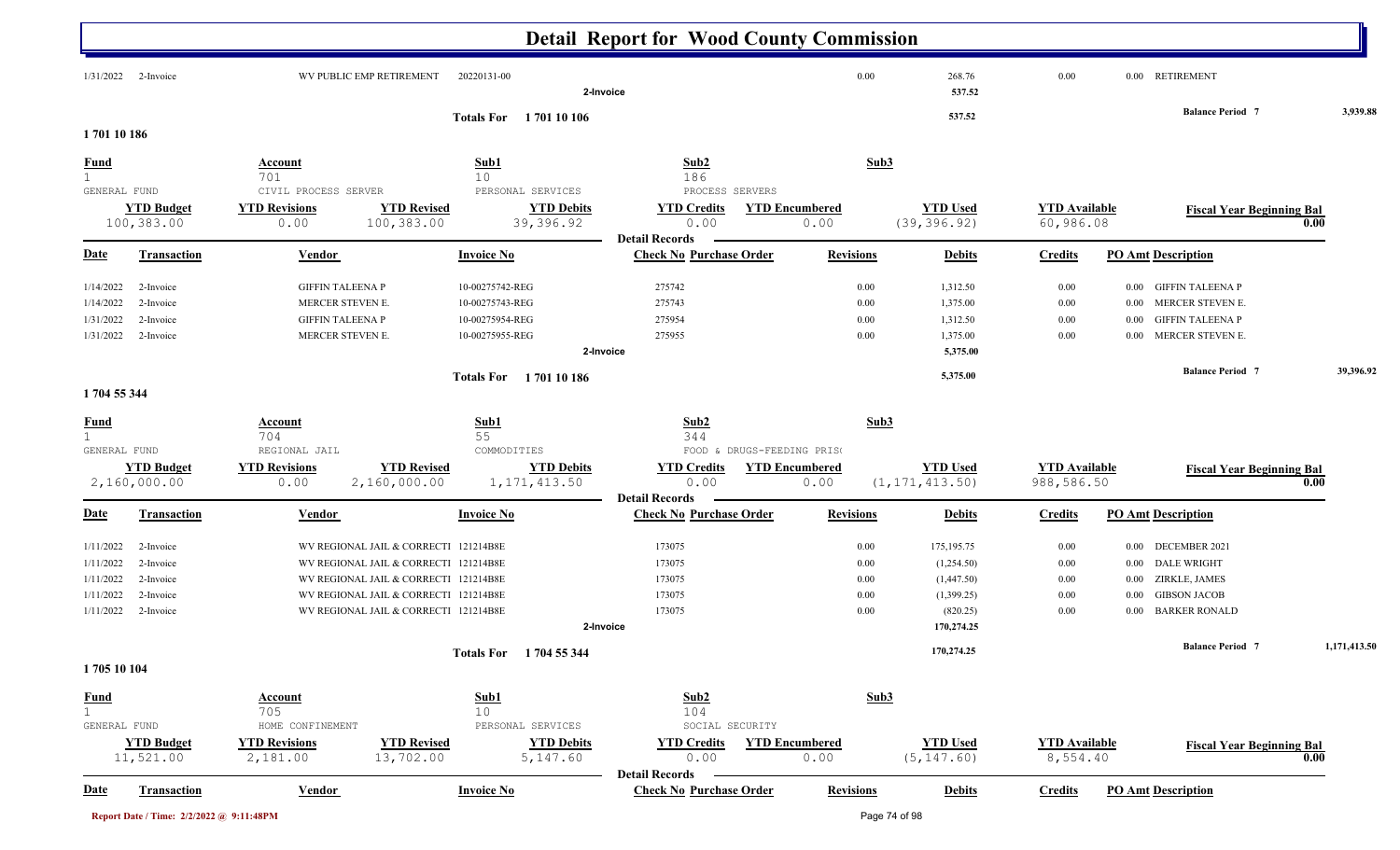|                  |                                |                                  |                                 |                   |                                 | <b>Detail Report for Wood County Commission</b>         |                               |                                 |                                   |             |                                  |           |
|------------------|--------------------------------|----------------------------------|---------------------------------|-------------------|---------------------------------|---------------------------------------------------------|-------------------------------|---------------------------------|-----------------------------------|-------------|----------------------------------|-----------|
| 1/14/2022        | 2-Invoice                      |                                  | DEPARTMENT OF TREASURY          | 20220114-00       |                                 | 3813                                                    | 0.00                          | 339.65                          | 0.00                              | $0.00$ FICA |                                  |           |
| 1/14/2022        | 2-Invoice                      |                                  | DEPARTMENT OF TREASURY          | 20220114-00       |                                 | 3813                                                    | 0.00                          | 79.43                           | 0.00                              | $0.00$ MED  |                                  |           |
| 1/31/2022        | 2-Invoice                      |                                  | DEPARTMENT OF TREASURY          | 20220131-00       |                                 | 3824                                                    | 0.00                          | 389.52                          | 0.00                              | $0.00$ FICA |                                  |           |
| 1/31/2022        | 2-Invoice                      |                                  | DEPARTMENT OF TREASURY          | 20220131-00       |                                 | 3824                                                    | 0.00                          | 91.09                           | 0.00                              | $0.00$ MED  |                                  |           |
|                  |                                |                                  |                                 |                   |                                 | 2-Invoice                                               |                               | 899.69                          |                                   |             |                                  |           |
| 1705 10 105      |                                |                                  |                                 | <b>Totals For</b> | 1705 10 104                     |                                                         |                               | 899.69                          |                                   |             | <b>Balance Period 7</b>          | 5,147.60  |
| <u>Fund</u>      |                                | <u>Account</u>                   |                                 | Sub1              |                                 | Sub2                                                    | Sub3                          |                                 |                                   |             |                                  |           |
| $\mathbf{1}$     |                                | 705                              |                                 | 10                |                                 | 105                                                     |                               |                                 |                                   |             |                                  |           |
| GENERAL FUND     |                                | HOME CONFINEMENT                 |                                 |                   | PERSONAL SERVICES               | INSURANCE PREMIUM                                       |                               |                                 |                                   |             |                                  |           |
|                  | <b>YTD Budget</b><br>62,181.00 | <b>YTD Revisions</b><br>0.00     | <b>YTD Revised</b><br>62,181.00 |                   | <b>YTD Debits</b><br>34, 252.18 | <b>YTD Credits</b><br>0.00                              | <b>YTD Encumbered</b><br>0.00 | <b>YTD Used</b><br>(34, 252.18) | <b>YTD</b> Available<br>27,928.82 |             | <b>Fiscal Year Beginning Bal</b> | 0.00      |
| <b>Date</b>      | <b>Transaction</b>             | Vendor                           |                                 | <b>Invoice No</b> |                                 | <b>Detail Records</b><br><b>Check No Purchase Order</b> | <b>Revisions</b>              | <b>Debits</b>                   | <b>Credits</b>                    |             | <b>PO Amt Description</b>        |           |
| 1/3/2022         | 2-Invoice                      |                                  | HIGHMARK WEST VIRGINIA          | 01012022          |                                 | 3802                                                    | 0.00                          | 5,567.43                        | 0.00                              | $0.00\,$    | HEALTH PREMIUM                   |           |
| 1/4/2022         | 2-Invoice                      | MUTUAL OF OMAHA                  |                                 | 1285351121        |                                 | 173044                                                  | 0.00                          | 8.52                            | 0.00                              |             | 0.00 BASIC LIFE                  |           |
| 1/4/2022         | 2-Invoice                      | MUTUAL OF OMAHA                  |                                 | 1285351121        |                                 | 173044                                                  | 0.00                          | 27.69                           | 0.00                              | $0.00$ LTD  |                                  |           |
| 1/4/2022         | 2-Invoice                      |                                  | VISION SERVICE PLAN (WV)        | 12022             |                                 | 173051                                                  | 0.00                          | 19.92                           | 0.00                              | 0.00        | <b>SINGLE VISION</b>             |           |
| 1/4/2022         | 2-Invoice                      |                                  | VISION SERVICE PLAN (WV)        | 12022             |                                 | 173051                                                  | 0.00                          | 57.60                           | 0.00                              | $0.00\,$    | <b>FAMILY VISION</b>             |           |
| 1/11/2022        | 2-Invoice                      | RENAISSANCE                      |                                 | 01112021          |                                 | 3808                                                    | 0.00                          | 114.40                          | 0.00                              | $0.00\,$    | <b>DENTAL CLAIMS</b>             |           |
|                  |                                |                                  |                                 |                   |                                 | 2-Invoice                                               |                               | 5,795.56                        |                                   |             |                                  |           |
|                  |                                |                                  |                                 | <b>Totals For</b> | 1 705 10 105                    |                                                         |                               | 5,795.56                        |                                   |             | <b>Balance Period 7</b>          | 34,252.18 |
| 1705 10 106      |                                |                                  |                                 |                   |                                 |                                                         |                               |                                 |                                   |             |                                  |           |
| <b>Fund</b><br>1 |                                | Account<br>705                   |                                 | Sub1<br>10        |                                 | Sub2<br>106                                             | Sub3                          |                                 |                                   |             |                                  |           |
| GENERAL FUND     |                                | HOME CONFINEMENT                 |                                 |                   | PERSONAL SERVICES               | RETIREMENT                                              |                               |                                 |                                   |             |                                  |           |
|                  | <b>YTD Budget</b><br>15,061.00 | <b>YTD Revisions</b><br>2,850.00 | <b>YTD Revised</b><br>17,911.00 |                   | <b>YTD Debits</b><br>7,315.12   | <b>YTD Credits</b><br>0.00                              | <b>YTD Encumbered</b><br>0.00 | <b>YTD Used</b><br>(7, 315.12)  | <b>YTD Available</b><br>10,595.88 |             | <b>Fiscal Year Beginning Bal</b> | 0.00      |
| Date             | <b>Transaction</b>             | Vendor                           |                                 | <b>Invoice No</b> |                                 | <b>Detail Records</b><br><b>Check No Purchase Order</b> | <b>Revisions</b>              | <b>Debits</b>                   | <b>Credits</b>                    |             | <b>PO Amt Description</b>        |           |
| 1/14/2022        | 2-Invoice                      |                                  | WV PUBLIC EMP RETIREMENT        | 20220114-00       |                                 |                                                         | 0.00                          | 583.74                          | 0.00                              | $0.00\,$    | RETIREMENT                       |           |
| 1/31/2022        | 2-Invoice                      |                                  | WV PUBLIC EMP RETIREMENT        | 20220131-00       |                                 |                                                         | 0.00                          | 661.76                          | 0.00                              | 0.00        | <b>RETIREMENT</b>                |           |
|                  |                                |                                  |                                 |                   |                                 | 2-Invoice                                               |                               | 1,245.50                        |                                   |             |                                  |           |
|                  |                                |                                  |                                 |                   | Totals For 1705 10 106          |                                                         |                               | 1,245.50                        |                                   |             | <b>Balance Period 7</b>          | 7,315.12  |

**1 705 10 108**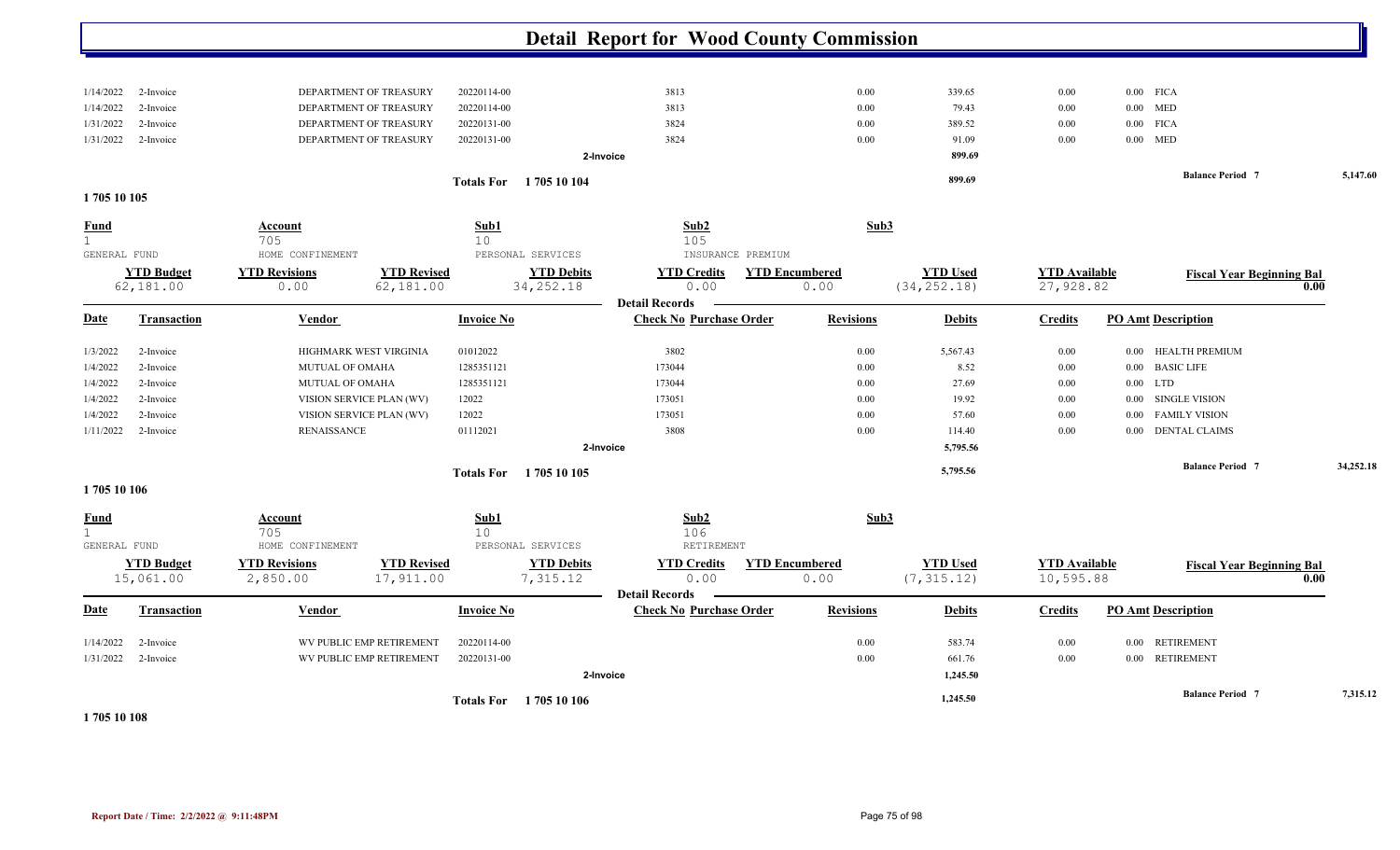| <b>Fund</b><br>$\mathbf{1}$ |                    | <b>Account</b><br>705    |                    | Sub1<br>10                    | Sub2<br>108                                             |                       | Sub3             |                 |                      |                                    |      |          |
|-----------------------------|--------------------|--------------------------|--------------------|-------------------------------|---------------------------------------------------------|-----------------------|------------------|-----------------|----------------------|------------------------------------|------|----------|
| GENERAL FUND                |                    | HOME CONFINEMENT         |                    | PERSONAL SERVICES             | OVERTIME                                                |                       |                  |                 |                      |                                    |      |          |
|                             | <b>YTD Budget</b>  | <b>YTD Revisions</b>     | <b>YTD Revised</b> | <b>YTD Debits</b>             | <b>YTD Credits</b>                                      | <b>YTD Encumbered</b> |                  | <b>YTD Used</b> | <b>YTD Available</b> | <b>Fiscal Year Beginning Bal</b>   |      |          |
|                             | 8,000.00           | 0.00                     | 8,000.00           | 1,428.62                      | 0.00                                                    |                       | 0.00             | (1, 428.62)     | 6,571.38             |                                    | 0.00 |          |
| Date                        | <b>Transaction</b> | Vendor                   |                    | <b>Invoice No</b>             | <b>Detail Records</b><br><b>Check No Purchase Order</b> |                       | <b>Revisions</b> | <b>Debits</b>   | <b>Credits</b>       | <b>PO Amt Description</b>          |      |          |
|                             |                    |                          |                    |                               |                                                         |                       |                  |                 |                      |                                    |      |          |
| 1/14/2022                   | 2-Invoice          | <b>BOLEY JR DONALD</b>   |                    | 10-00275744-REG               | 275744                                                  |                       | 0.00             | 60.01           | 0.00                 | 0.00 BOLEY JR DONALD               |      |          |
| 1/14/2022                   | 2-Invoice          | HEWITT TABITHA NICOLE    |                    | 10-00275746-REG               | 275746                                                  |                       | 0.00             | 204.02          | 0.00                 | HEWITT TABITHA NICOLE<br>0.00      |      |          |
| 1/31/2022                   | 2-Invoice          | <b>BOLEY JR DONALD</b>   |                    | 10-00275957-REG               | 275957                                                  |                       | 0.00             | 228.02          | 0.00                 | <b>BOLEY JR DONALD</b><br>0.00     |      |          |
| 1/31/2022                   | 2-Invoice          | HEWITT TABITHA NICOLE    |                    | 10-00275959-REG               | 275959                                                  |                       | 0.00             | 156.02          | 0.00                 | HEWITT TABITHA NICOLE<br>0.00      |      |          |
|                             |                    |                          |                    | 2-Invoice                     |                                                         |                       |                  | 648.07          |                      |                                    |      |          |
|                             |                    |                          |                    | <b>Totals For</b> 1705 10 108 |                                                         |                       |                  | 648.07          |                      | <b>Balance Period 7</b>            |      | 1,428.62 |
| 1705 10 185                 |                    |                          |                    |                               |                                                         |                       |                  |                 |                      |                                    |      |          |
| <u>Fund</u>                 |                    | Account                  |                    | Sub1                          | Sub2                                                    |                       | Sub3             |                 |                      |                                    |      |          |
| $\mathbf{1}$                |                    | 705                      |                    | 10 <sup>°</sup>               | 185                                                     |                       |                  |                 |                      |                                    |      |          |
| GENERAL FUND                |                    | HOME CONFINEMENT         |                    | PERSONAL SERVICES             | HOLIDAY PAY                                             |                       |                  |                 |                      |                                    |      |          |
|                             | <b>YTD Budget</b>  | <b>YTD Revisions</b>     | <b>YTD Revised</b> | <b>YTD Debits</b>             | <b>YTD Credits</b>                                      | <b>YTD Encumbered</b> |                  | <b>YTD Used</b> | <b>YTD</b> Available | <b>Fiscal Year Beginning Bal</b>   |      |          |
|                             | 6,000.00           | 0.00                     | 6,000.00           | 1,741.51                      | 0.00                                                    |                       | 0.00             | (1, 741.51)     | 4,258.49             |                                    | 0.00 |          |
|                             |                    |                          |                    |                               | <b>Detail Records</b>                                   |                       |                  |                 |                      |                                    |      |          |
| <b>Date</b>                 | <b>Transaction</b> | <b>Vendor</b>            |                    | <b>Invoice No</b>             | <b>Check No Purchase Order</b>                          |                       | <b>Revisions</b> | <b>Debits</b>   | <b>Credits</b>       | <b>PO Amt Description</b>          |      |          |
| 1/14/2022                   | 2-Invoice          | <b>BOLEY JR DONALD</b>   |                    | 10-00275744-REG               | 275744                                                  |                       | 0.00             | 192.02          | $0.00\,$             | 0.00 BOLEY JR DONALD               |      |          |
| 1/31/2022                   | 2-Invoice          | <b>BOLEY JR DONALD</b>   |                    | 10-00275957-REG               | 275957                                                  |                       | 0.00             | 192.02          | 0.00                 | 0.00 BOLEY JR DONALD               |      |          |
|                             |                    |                          |                    | 2-Invoice                     |                                                         |                       |                  | 384.04          |                      |                                    |      |          |
|                             |                    |                          |                    | <b>Totals For</b> 1705 10 185 |                                                         |                       |                  | 384.04          |                      | <b>Balance Period 7</b>            |      | 1,741.51 |
| 1705 10 187                 |                    |                          |                    |                               |                                                         |                       |                  |                 |                      |                                    |      |          |
| <b>Fund</b>                 |                    | Account                  |                    | Sub1                          | Sub2                                                    |                       | Sub3             |                 |                      |                                    |      |          |
| $\mathbf{1}$                |                    | 705                      |                    | 10 <sup>°</sup>               | 187                                                     |                       |                  |                 |                      |                                    |      |          |
| GENERAL FUND                |                    | HOME CONFINEMENT         |                    | PERSONAL SERVICES             | HOLDING CENTER                                          |                       |                  |                 |                      |                                    |      |          |
|                             | <b>YTD Budget</b>  | <b>YTD Revisions</b>     | <b>YTD Revised</b> | <b>YTD Debits</b>             | <b>YTD Credits</b>                                      | <b>YTD Encumbered</b> |                  | <b>YTD Used</b> | <b>YTD Available</b> | <b>Fiscal Year Beginning Bal</b>   |      |          |
|                             | 136,605.00         | 28,500.00                | 165,105.00         | 69,979.67                     | 0.00                                                    |                       | 0.00             | (69, 979.67)    | 95, 125.33           |                                    | 0.00 |          |
|                             |                    |                          |                    |                               | <b>Detail Records</b>                                   |                       |                  |                 |                      |                                    |      |          |
| Date                        | <b>Transaction</b> | Vendor                   |                    | <b>Invoice No</b>             | <b>Check No Purchase Order</b>                          |                       | <b>Revisions</b> | <b>Debits</b>   | <b>Credits</b>       | <b>PO Amt Description</b>          |      |          |
| 1/14/2022                   | 2-Invoice          | <b>BOLEY JR DONALD</b>   |                    | 10-00275744-REG               | 275744                                                  |                       | 0.00             | 1,386.87        | 0.00                 | <b>BOLEY JR DONALD</b><br>$0.00\,$ |      |          |
| 1/14/2022                   | 2-Invoice          | <b>BOLEY JR DONALD</b>   |                    | 10-00275744-REG               | 275744                                                  |                       | 0.00             | 50.00           | $0.00\,$             | <b>BOLEY JR DONALD</b><br>0.00     |      |          |
| 1/14/2022                   | 2-Invoice          | DEEM GARY MICHAEL        |                    | 10-00275745-REG               | 275745                                                  |                       | 0.00             | 1,541.67        | $0.00\,$             | DEEM GARY MICHAEL<br>0.00          |      |          |
| 1/14/2022                   | 2-Invoice          | HEWITT TABITHA NICOLE    |                    | 10-00275746-REG               | 275746                                                  |                       | 0.00             | 1,386.87        | $0.00\,$             | HEWITT TABITHA NICOLE<br>0.00      |      |          |
| 1/14/2022                   | 2-Invoice          | HEWITT TABITHA NICOLE    |                    | 10-00275746-REG               | 275746                                                  |                       | 0.00             | 50.00           | 0.00                 | HEWITT TABITHA NICOLE<br>0.00      |      |          |
| 1/14/2022                   | 2-Invoice          | <b>STAATS CHELCIE S.</b> |                    | 10-00275747-REG               | 275747                                                  |                       | 0.00             | 965.77          | 0.00                 | 0.00 STAATS CHELCIE S.             |      |          |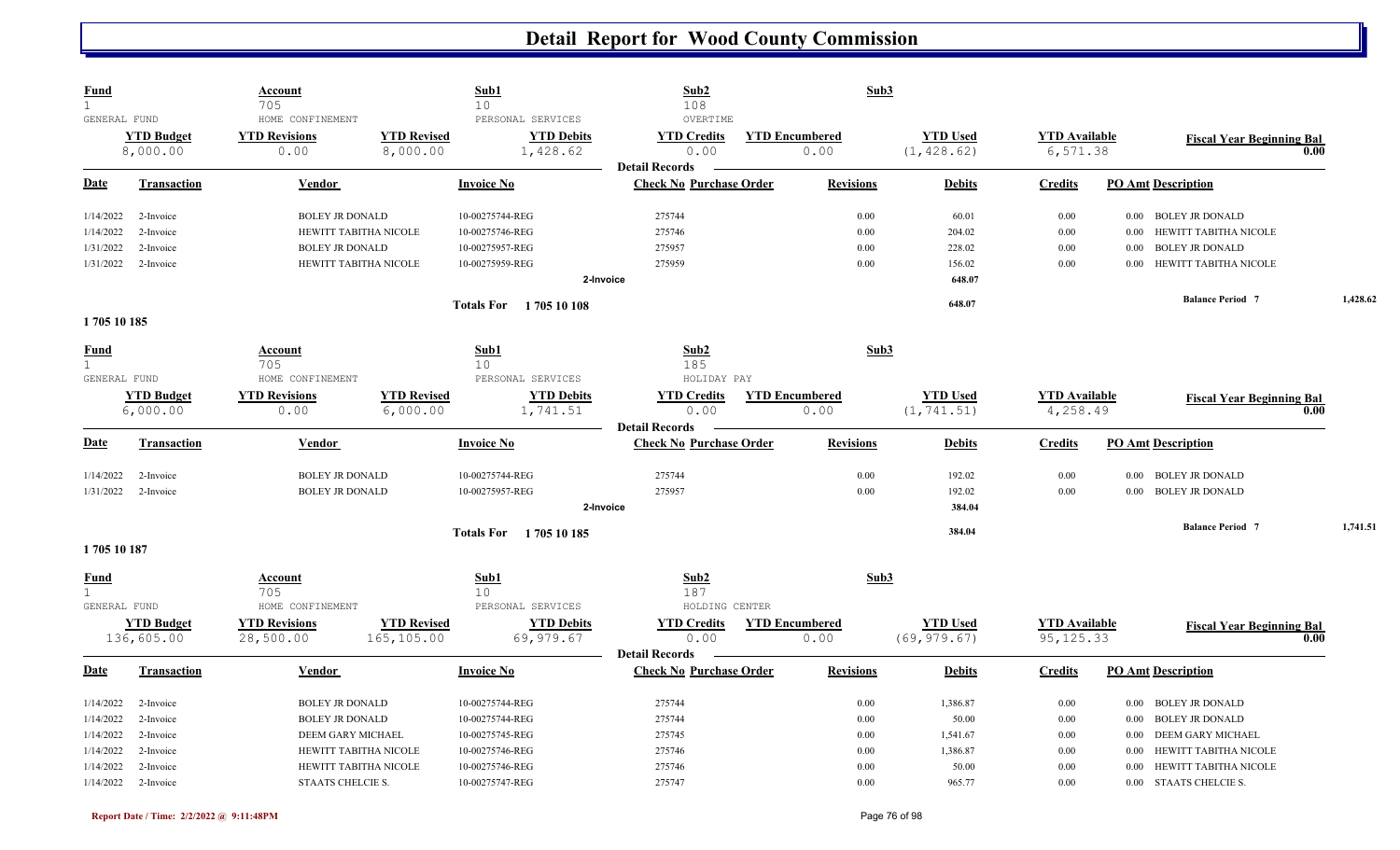|                        |                                          |                                                  |                                 |                            |                               | <b>Detail Report for Wood County Commission</b>         |                               |                  |                                |                                   |          |                                  |           |
|------------------------|------------------------------------------|--------------------------------------------------|---------------------------------|----------------------------|-------------------------------|---------------------------------------------------------|-------------------------------|------------------|--------------------------------|-----------------------------------|----------|----------------------------------|-----------|
| 1/31/2022              | 2-Invoice                                | ALLEN JR. THOMAS L.                              |                                 | 10-00275956-REG            |                               | 275956                                                  |                               | 0.00             | 660.28                         | 0.00                              | $0.00\,$ | ALLEN JR THOMAS L.               |           |
| 1/31/2022              | 2-Invoice                                | <b>BOLEY JR DONALD</b>                           |                                 | 10-00275957-REG            |                               | 275957                                                  |                               | 0.00             | 1,386.87                       | 0.00                              | $0.00\,$ | <b>BOLEY JR DONALD</b>           |           |
| 1/31/2022              | 2-Invoice                                | <b>BOLEY JR DONALD</b>                           |                                 | 10-00275957-REG            |                               | 275957                                                  |                               | 0.00             | 50.00                          | 0.00                              | 0.00     | <b>BOLEY JR DONALD</b>           |           |
| 1/31/2022              | 2-Invoice                                | DEEM GARY MICHAEL                                |                                 | 10-00275958-REG            |                               | 275958                                                  |                               | 0.00             | 1,541.67                       | 0.00                              | 0.00     | DEEM GARY MICHAEL                |           |
| 1/31/2022              | 2-Invoice                                | HEWITT TABITHA NICOLE                            |                                 | 10-00275959-REG            |                               | 275959                                                  |                               | 0.00             | 1,386.87                       | 0.00                              | 0.00     | HEWITT TABITHA NICOLE            |           |
| 1/31/2022              | 2-Invoice                                | HEWITT TABITHA NICOLE                            |                                 | 10-00275959-REG            |                               | 275959                                                  |                               | 0.00             | 50.00                          | 0.00                              | 0.00     | HEWITT TABITHA NICOLE            |           |
| 1/31/2022              | 2-Invoice                                | STAATS CHELCIE S.                                |                                 | 10-00275960-REG            |                               | 275960                                                  |                               | 0.00             | 965.77                         | 0.00                              | 0.00     | STAATS CHELCIE S.                |           |
|                        |                                          |                                                  |                                 |                            |                               | 2-Invoice                                               |                               |                  | 11,422.64                      |                                   |          | <b>Balance Period 7</b>          | 69,979.67 |
| 1707 55 341            |                                          |                                                  |                                 |                            | Totals For 1705 10 187        |                                                         |                               |                  | 11,422.64                      |                                   |          |                                  |           |
| <b>Fund</b>            |                                          | Account<br>707                                   |                                 | Sub1<br>55                 |                               | Sub2<br>341                                             |                               | Sub3             |                                |                                   |          |                                  |           |
| GENERAL FUND           |                                          | WOOD COUNTY CRIME                                |                                 | COMMODITIES                |                               | SUPPLIES/MATERIALS                                      |                               |                  |                                |                                   |          |                                  |           |
|                        | <b>YTD Budget</b>                        | <b>YTD Revisions</b>                             | <b>YTD Revised</b>              |                            | <b>YTD Debits</b>             | <b>YTD Credits</b>                                      | <b>YTD Encumbered</b>         |                  | <b>YTD Used</b>                | <b>YTD Available</b>              |          | <b>Fiscal Year Beginning Bal</b> |           |
|                        | 9,600.00                                 | 0.00                                             | 9,600.00                        |                            | 4,800.00                      | 0.00                                                    | 0.00                          |                  | (4, 800.00)                    | 4,800.00                          |          |                                  | 0.00      |
|                        |                                          |                                                  |                                 |                            |                               | <b>Detail Records</b>                                   |                               |                  |                                |                                   |          |                                  |           |
| <u>Date</u>            | <b>Transaction</b>                       | Vendor                                           |                                 | <b>Invoice No</b>          |                               | <b>Check No Purchase Order</b>                          |                               | <b>Revisions</b> | <b>Debits</b>                  | <b>Credits</b>                    |          | <b>PO Amt Description</b>        |           |
| 1/11/2022              | 2-Invoice                                | TIANO-KNOPP ASSOC., INC.                         |                                 | 01102022                   |                               | 173082<br>2-Invoice                                     |                               | 0.00             | 2,400.00<br>2,400.00           | 0.00                              |          | 0.00 GRANT SERVICES O, N, D.     |           |
|                        |                                          |                                                  |                                 | <b>Totals For</b>          | 1 707 55 341                  |                                                         |                               |                  | 2,400.00                       |                                   |          | <b>Balance Period 7</b>          | 4,800.00  |
| 1708 10 104            |                                          |                                                  |                                 |                            |                               |                                                         |                               |                  |                                |                                   |          |                                  |           |
| <b>Fund</b>            |                                          | <b>Account</b><br>708                            |                                 | Sub1<br>10                 |                               | Sub2<br>104                                             |                               | Sub3             |                                |                                   |          |                                  |           |
| GENERAL FUND           |                                          | CROSSING GUARDS                                  |                                 |                            | PERSONAL SERVICES             | SOCIAL SECURITY                                         |                               |                  |                                |                                   |          |                                  |           |
|                        | <b>YTD Budget</b>                        | <b>YTD Revisions</b>                             | <b>YTD Revised</b>              |                            | <b>YTD Debits</b>             | <b>YTD Credits</b>                                      | <b>YTD Encumbered</b>         |                  | <b>YTD Used</b>                | <b>YTD</b> Available              |          | <b>Fiscal Year Beginning Bal</b> |           |
|                        | 1,517.00                                 | 0.00                                             | 1,517.00                        |                            | 578.93                        | 0.00                                                    | 0.00                          |                  | (578.93)                       | 938.07                            |          |                                  | 0.00      |
| Date                   | <b>Transaction</b>                       | Vendor                                           |                                 | <b>Invoice No</b>          |                               | <b>Detail Records</b><br><b>Check No Purchase Order</b> |                               | <b>Revisions</b> | <b>Debits</b>                  | <b>Credits</b>                    |          | <b>PO Amt Description</b>        |           |
|                        |                                          |                                                  |                                 |                            |                               |                                                         |                               |                  |                                |                                   |          |                                  |           |
| 1/14/2022<br>1/14/2022 | 2-Invoice<br>2-Invoice                   | DEPARTMENT OF TREASURY<br>DEPARTMENT OF TREASURY |                                 | 20220114-00<br>20220114-00 |                               | 3813<br>3813                                            |                               | 0.00<br>0.00     | 54.25<br>12.70                 | 0.00<br>0.00                      |          | $0.00$ FICA<br>$0.00$ MED        |           |
|                        |                                          |                                                  |                                 |                            |                               | 2-Invoice                                               |                               |                  | 66.95                          |                                   |          |                                  |           |
|                        |                                          |                                                  |                                 |                            | Totals For 1708 10 104        |                                                         |                               |                  | 66.95                          |                                   |          | <b>Balance Period 7</b>          | 578.93    |
| 1708 10 190            |                                          |                                                  |                                 |                            |                               |                                                         |                               |                  |                                |                                   |          |                                  |           |
| $rac{\text{Fund}}{1}$  |                                          | <b>Account</b>                                   |                                 | Sub1                       |                               | Sub2                                                    |                               | Sub3             |                                |                                   |          |                                  |           |
| GENERAL FUND           |                                          | 708<br>CROSSING GUARDS                           |                                 | 10                         | PERSONAL SERVICES             | 190<br>CROSSING GUARDS                                  |                               |                  |                                |                                   |          |                                  |           |
|                        | <b>YTD Budget</b><br>19,840.00           | <b>YTD Revisions</b><br>0.00                     | <b>YTD Revised</b><br>19,840.00 |                            | <b>YTD Debits</b><br>7,567.50 | <b>YTD Credits</b><br>0.00                              | <b>YTD Encumbered</b><br>0.00 |                  | <b>YTD Used</b><br>(7, 567.50) | <b>YTD Available</b><br>12,272.50 |          | <b>Fiscal Year Beginning Bal</b> | 0.00      |
| <b>Date</b>            | <b>Transaction</b>                       | <b>Vendor</b>                                    |                                 | <b>Invoice No</b>          |                               | <b>Detail Records</b><br><b>Check No Purchase Order</b> |                               | <b>Revisions</b> | <b>Debits</b>                  | <b>Credits</b>                    |          | <b>PO Amt Description</b>        |           |
|                        |                                          |                                                  |                                 |                            |                               |                                                         |                               |                  |                                |                                   |          |                                  |           |
|                        | Report Date / Time: 2/2/2022 @ 9:11:48PM |                                                  |                                 |                            |                               |                                                         |                               | Page 77 of 98    |                                |                                   |          |                                  |           |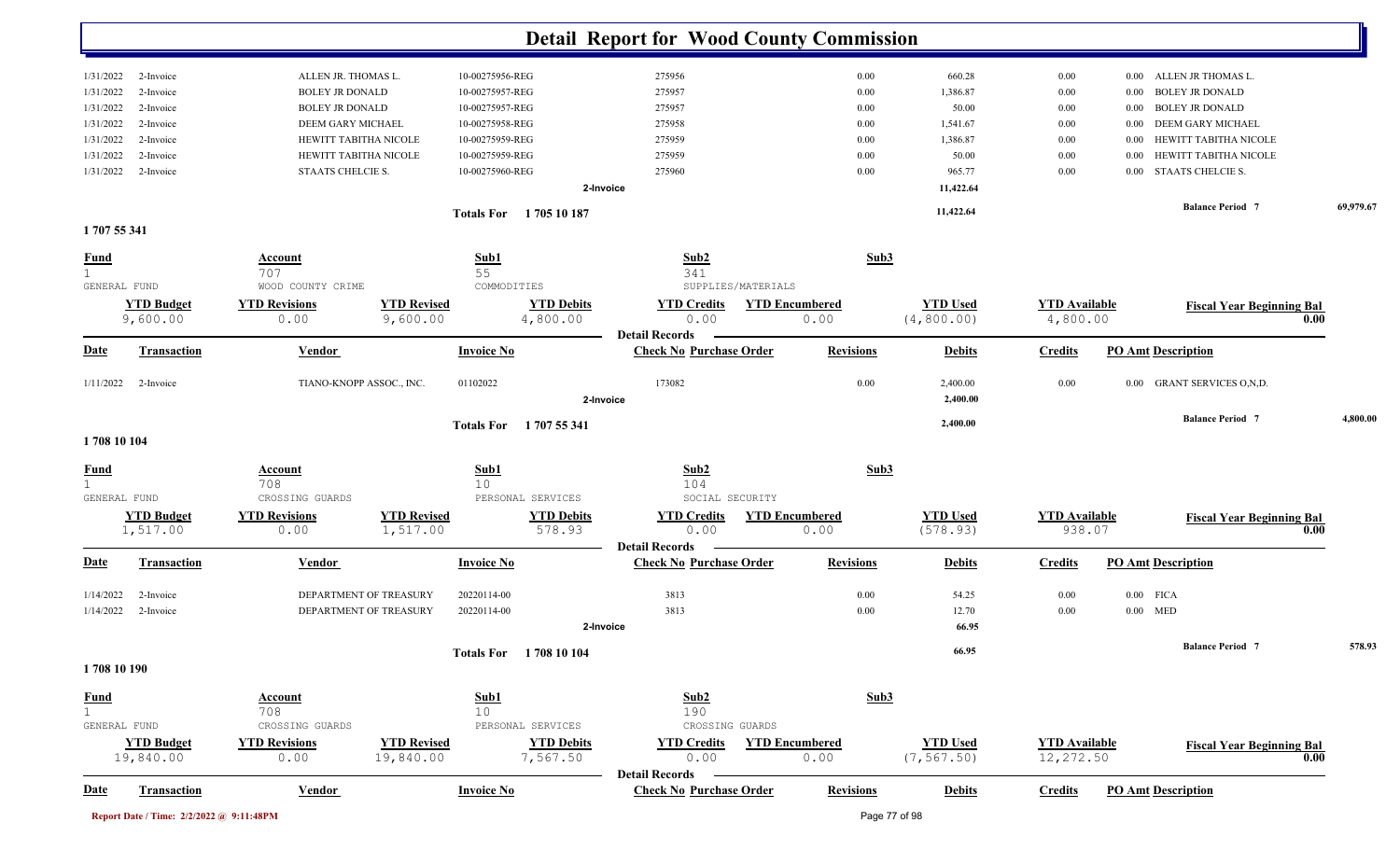|                                                                                                      |                                                                                                      |                                                          | <b>Detail Report for Wood County Commission</b>                        |                               |                                              |                                     |                                                                                                       |           |
|------------------------------------------------------------------------------------------------------|------------------------------------------------------------------------------------------------------|----------------------------------------------------------|------------------------------------------------------------------------|-------------------------------|----------------------------------------------|-------------------------------------|-------------------------------------------------------------------------------------------------------|-----------|
| 1/14/2022<br>2-Invoice<br>1/14/2022<br>2-Invoice<br>1/14/2022<br>2-Invoice                           | CRAMLET BARBARA S.<br>PAHL TRACY M<br>SAMPSON PONNIE J.                                              | 10-00275748-REG<br>10-00275749-REG<br>10-00275750-REG    | 275748<br>275749<br>275750<br>2-Invoice                                | 0.00<br>0.00<br>0.00          | 450.00<br>50.00<br>375.00<br>875.00          | 0.00<br>0.00<br>0.00                | <b>CRAMLET BARBARA S.</b><br>$0.00\,$<br>PAHL TRACY M<br>$0.00\,$<br><b>SAMPSON PONNIE J.</b><br>0.00 |           |
| 1711 10 103                                                                                          |                                                                                                      | Totals For 1708 10 190                                   |                                                                        |                               | 875.00                                       |                                     | <b>Balance Period 7</b>                                                                               | 7,567.50  |
| <b>Fund</b>                                                                                          | Account<br>711                                                                                       | Sub1<br>10                                               | Sub2<br>103                                                            | Sub3                          |                                              |                                     |                                                                                                       |           |
| GENERAL FUND<br><b>YTD Budget</b><br>55,650.00                                                       | EMERGENCY SERVICES<br><b>YTD Revisions</b><br><b>YTD Revised</b><br>55,650.00<br>0.00                | PERSONAL SERVICES<br><b>YTD Debits</b><br>32,497.80      | SALARIES-DEPUTIES<br><b>YTD Credits</b><br>0.00                        | <b>YTD Encumbered</b><br>0.00 | <b>YTD Used</b><br>(32, 497.80)              | <b>YTD Available</b><br>23, 152. 20 | <b>Fiscal Year Beginning Bal</b><br>0.00                                                              |           |
| <b>Date</b><br><b>Transaction</b>                                                                    | Vendor                                                                                               | <b>Invoice No</b>                                        | <b>Detail Records</b><br><b>Check No Purchase Order</b>                | <b>Revisions</b>              | <b>Debits</b>                                | <b>Credits</b>                      | <b>PO Amt Description</b>                                                                             |           |
| 1/14/2022<br>2-Invoice<br>2-Invoice<br>1/31/2022                                                     | SHOOK WILLIAM M.<br>SHOOK WILLIAM M.                                                                 | 10-00275751-REG<br>10-00275961-REG                       | 275751<br>275961<br>2-Invoice                                          | 0.00<br>0.00                  | 2,392.70<br>2,392.70<br>4,785.40             | 0.00<br>0.00                        | 0.00 SHOOK WILLIAM M.<br>0.00 SHOOK WILLIAM M.                                                        |           |
| 1711 10 104                                                                                          |                                                                                                      | Totals For 1711 10 103                                   |                                                                        |                               | 4,785.40                                     |                                     | <b>Balance Period 7</b>                                                                               | 32,497.80 |
| <b>Fund</b><br>1                                                                                     | Account<br>711                                                                                       | Sub1<br>10                                               | Sub2<br>104                                                            | Sub3                          |                                              |                                     |                                                                                                       |           |
| GENERAL FUND<br><b>YTD Budget</b><br>4,257.00                                                        | EMERGENCY SERVICES<br><b>YTD Revisions</b><br><b>YTD Revised</b><br>4,257.00<br>0.00                 | PERSONAL SERVICES<br><b>YTD Debits</b><br>2,318.72       | SOCIAL SECURITY<br><b>YTD Credits</b><br>0.00<br><b>Detail Records</b> | <b>YTD Encumbered</b><br>0.00 | <b>YTD Used</b><br>(2, 318.72)               | <b>YTD</b> Available<br>1,938.28    | <b>Fiscal Year Beginning Bal</b><br>0.00                                                              |           |
| <u>Date</u><br><b>Transaction</b>                                                                    | Vendor                                                                                               | <b>Invoice No</b>                                        | <b>Check No Purchase Order</b>                                         | <b>Revisions</b>              | <b>Debits</b>                                | <b>Credits</b>                      | <b>PO Amt Description</b>                                                                             |           |
| 1/14/2022<br>2-Invoice<br>1/14/2022<br>2-Invoice<br>1/31/2022<br>2-Invoice<br>1/31/2022<br>2-Invoice | DEPARTMENT OF TREASURY<br>DEPARTMENT OF TREASURY<br>DEPARTMENT OF TREASURY<br>DEPARTMENT OF TREASURY | 20220114-00<br>20220114-00<br>20220131-00<br>20220131-00 | 3813<br>3813<br>3824<br>3824<br>2-Invoice                              | 0.00<br>0.00<br>0.00<br>0.00  | 136.85<br>32.00<br>137.63<br>32.19<br>338.67 | 0.00<br>0.00<br>0.00<br>0.00        | $0.00$ FICA<br>$0.00$ MED<br>$0.00$ FICA<br>$0.00$ MED                                                |           |
| 1711 10 105                                                                                          |                                                                                                      | Totals For 1711 10 104                                   |                                                                        |                               | 338.67                                       |                                     | <b>Balance Period 7</b>                                                                               | 2,318.72  |
| <b>Fund</b><br>GENERAL FUND<br><b>YTD Budget</b>                                                     | <b>Account</b><br>711<br>EMERGENCY SERVICES<br><b>YTD Revisions</b><br><b>YTD Revised</b>            | Sub1<br>10<br>PERSONAL SERVICES<br><b>YTD Debits</b>     | Sub2<br>105<br>INSURANCE PREMIUM<br><b>YTD Credits</b>                 | Sub3<br><b>YTD Encumbered</b> | <b>YTD Used</b>                              | <b>YTD</b> Available                | <b>Fiscal Year Beginning Bal</b>                                                                      |           |
| 24,842.00<br><b>Transaction</b><br><b>Date</b>                                                       | 24,842.00<br>0.00<br><b>Vendor</b>                                                                   | 18,404.44<br><b>Invoice No</b>                           | 0.00<br><b>Detail Records</b><br><b>Check No Purchase Order</b>        | 0.00<br><b>Revisions</b>      | (18, 404.44)<br><b>Debits</b>                | 6,437.56<br><b>Credits</b>          | 0.00<br><b>PO Amt Description</b>                                                                     |           |

| Report Date / Time: 2/2/2022 @ 9:11:48PM | Page 78 of 98 |
|------------------------------------------|---------------|
|                                          |               |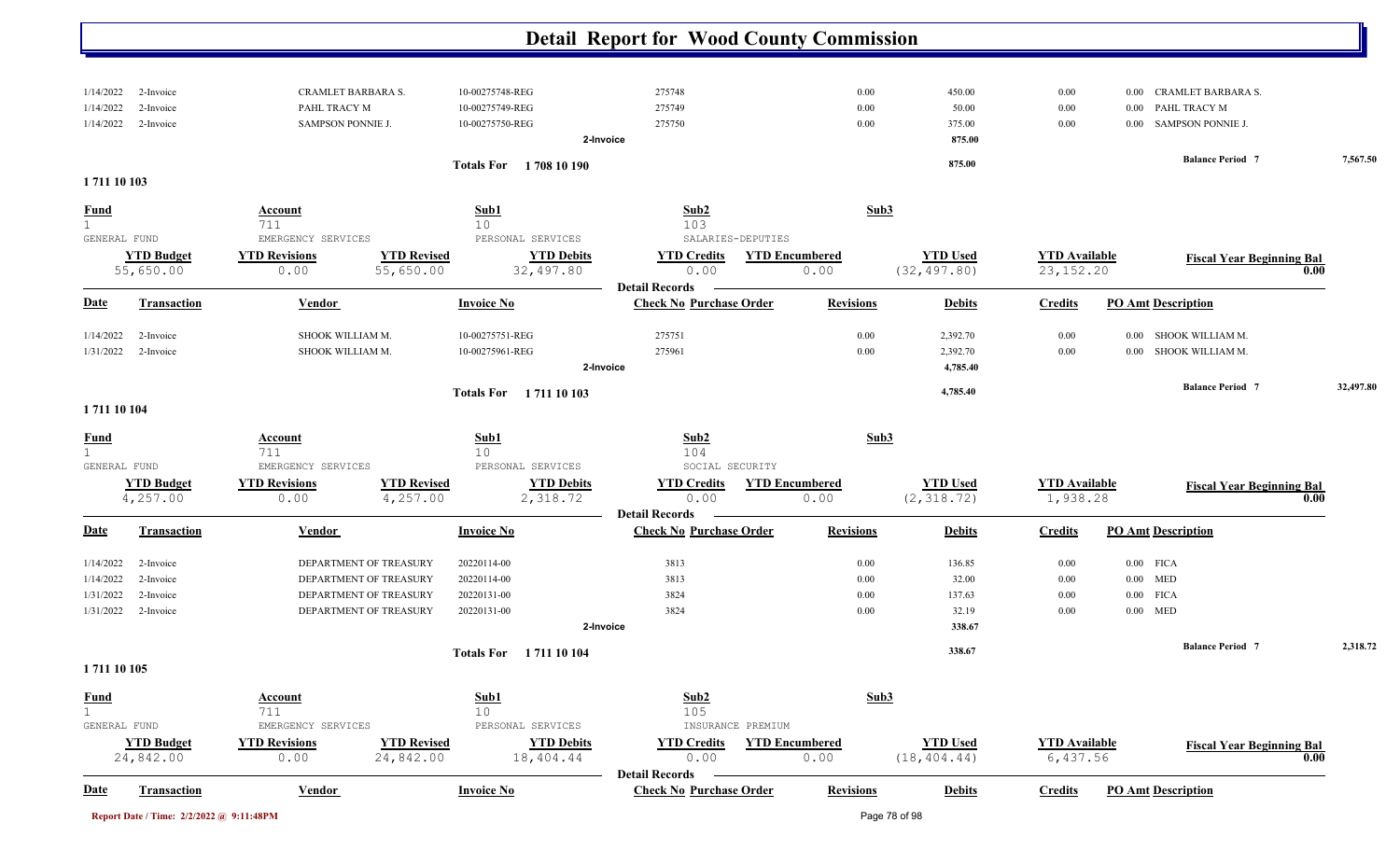| 1/3/2022     | 2-Invoice          | HIGHMARK WEST VIRGINIA                     | 01012022                          | 3802                           | 0.00                  | 1,890.64        | 0.00                 | HEALTH PREMIUM<br>0.00            |           |
|--------------|--------------------|--------------------------------------------|-----------------------------------|--------------------------------|-----------------------|-----------------|----------------------|-----------------------------------|-----------|
| 1/4/2022     | 2-Invoice          | MUTUAL OF OMAHA                            | 1285351121                        | 173044                         | 0.00                  | 2.13            | 0.00                 | 0.00 BASIC LIFE                   |           |
| 1/4/2022     | 2-Invoice          | MUTUAL OF OMAHA                            | 1285351121                        | 173044                         | 0.00                  | 11.46           | $0.00\,$             | $0.00$ LTD                        |           |
| 1/4/2022     | 2-Invoice          | VISION SERVICE PLAN (WV)                   | 12022                             | 173051                         | 0.00                  | 3.32            | 0.00                 | SINGLE VISION<br>$0.00\,$         |           |
| 1/4/2022     | 2-Invoice          | VISION SERVICE PLAN (WV)                   | 12022                             | 173051                         | 0.00                  | 19.20           | 0.00                 | 0.00 FAMILY VISION                |           |
|              |                    |                                            |                                   | 2-Invoice                      |                       | 1,926.75        |                      |                                   |           |
|              |                    |                                            |                                   |                                |                       | 1,926.75        |                      | <b>Balance Period 7</b>           | 18,404.44 |
| 1711 10 106  |                    |                                            | <b>Totals For</b><br>1 711 10 105 |                                |                       |                 |                      |                                   |           |
|              |                    |                                            |                                   |                                |                       |                 |                      |                                   |           |
| <u>Fund</u>  |                    | <b>Account</b>                             | Sub1                              | Sub2                           | Sub3                  |                 |                      |                                   |           |
| 1            |                    | 711                                        | 10                                | 106                            |                       |                 |                      |                                   |           |
| GENERAL FUND |                    | EMERGENCY SERVICES                         | PERSONAL SERVICES                 | RETIREMENT                     |                       |                 |                      |                                   |           |
|              | <b>YTD Budget</b>  | <b>YTD Revised</b><br><b>YTD Revisions</b> | <b>YTD Debits</b>                 | <b>YTD Credits</b>             | <b>YTD Encumbered</b> | <b>YTD Used</b> | <b>YTD Available</b> | <b>Fiscal Year Beginning Bal</b>  |           |
|              | 5,565.00           | 0.00<br>5,565.00                           | 3,249.78                          | 0.00                           | 0.00                  | (3, 249.78)     | 2,315.22             |                                   | 0.00      |
|              |                    |                                            |                                   | <b>Detail Records</b>          |                       |                 |                      |                                   |           |
| <b>Date</b>  | <b>Transaction</b> | Vendor                                     | <b>Invoice No</b>                 | <b>Check No Purchase Order</b> | <b>Revisions</b>      | <b>Debits</b>   | <b>Credits</b>       | <b>PO Amt Description</b>         |           |
| 1/14/2022    | 2-Invoice          | WV PUBLIC EMP RETIREMENT                   | 20220114-00                       |                                | 0.00                  | 239.27          | 0.00                 | 0.00 RETIREMENT                   |           |
| 1/31/2022    | 2-Invoice          | WV PUBLIC EMP RETIREMENT                   | 20220131-00                       |                                | 0.00                  | 239.27          | 0.00                 | 0.00 RETIREMENT                   |           |
|              |                    |                                            |                                   | 2-Invoice                      |                       | 478.54          |                      |                                   |           |
|              |                    |                                            |                                   |                                |                       |                 |                      | <b>Balance Period 7</b>           | 3,249.78  |
|              |                    |                                            | <b>Totals For</b><br>1 711 10 106 |                                |                       | 478.54          |                      |                                   |           |
| 1712 10 103  |                    |                                            |                                   |                                |                       |                 |                      |                                   |           |
| <u>Fund</u>  |                    | <b>Account</b>                             | Sub1                              | Sub2                           | Sub3                  |                 |                      |                                   |           |
|              |                    | 712                                        | 10 <sup>°</sup>                   | 103                            |                       |                 |                      |                                   |           |
| GENERAL FUND |                    | COMM CTR/E 9-1-1                           | PERSONAL SERVICES                 | SALARIES-DEPUTIES              |                       |                 |                      |                                   |           |
|              | <b>YTD Budget</b>  | <b>YTD Revisions</b><br><b>YTD Revised</b> | <b>YTD Debits</b>                 | <b>YTD Credits</b>             | <b>YTD</b> Encumbered | <b>YTD Used</b> | <b>YTD Available</b> | <b>Fiscal Year Beginning Bal</b>  |           |
|              | 152,586.00         | 152,586.00<br>0.00                         | 84,874.14                         | 0.00                           | 0.00                  | (84, 874.14)    | 67,711.86            |                                   | 0.00      |
|              |                    |                                            |                                   | <b>Detail Records</b>          |                       |                 |                      |                                   |           |
| <b>Date</b>  | <b>Transaction</b> | Vendor                                     | <b>Invoice No</b>                 | <b>Check No Purchase Order</b> | <b>Revisions</b>      | <b>Debits</b>   | <b>Credits</b>       | <b>PO Amt Description</b>         |           |
| 1/14/2022    | 2-Invoice          | HOCKENBERRY RUSSELL W.                     | 10-00275760-REG                   | 275760                         | 0.00                  | 2,228.16        | 0.00                 | HOCKENBERRY RUSSELL W.<br>0.00    |           |
| 1/14/2022    | 2-Invoice          | <b>WALDRON CAMILLE S.</b>                  | 10-00275780-REG                   | 275780                         | 0.00                  | 1,977.15        | 0.00                 | <b>WALDRON CAMILLE S.</b><br>0.00 |           |
| 1/31/2022    | 2-Invoice          | HOCKENBERRY RUSSELL W.                     | 10-00275969-REG                   | 275969                         | 0.00                  | 2,228.16        | 0.00                 | HOCKENBERRY RUSSELL W.<br>0.00    |           |
| 1/31/2022    | 2-Invoice          | <b>WALDRON CAMILLE S.</b>                  | 10-00275988-REG                   | 275988                         | 0.00                  | 1,977.15        | 0.00                 | WALDRON CAMILLE S.<br>0.00        |           |
|              |                    |                                            |                                   | 2-Invoice                      |                       | 8,410.62        |                      |                                   |           |
|              |                    |                                            |                                   |                                |                       |                 |                      | <b>Balance Period 7</b>           | 84,874.14 |
|              |                    |                                            | Totals For 1712 10 103            |                                |                       | 8,410.62        |                      |                                   |           |
| 1712 10 104  |                    |                                            |                                   |                                |                       |                 |                      |                                   |           |
| <b>Fund</b>  |                    | <b>Account</b>                             | Sub1                              | Sub2                           | Sub3                  |                 |                      |                                   |           |
| 1            |                    | 712                                        | 10                                | 104                            |                       |                 |                      |                                   |           |
| GENERAL FUND |                    | COMM CTR/E 9-1-1                           | PERSONAL SERVICES                 | SOCIAL SECURITY                |                       |                 |                      |                                   |           |
|              | <b>YTD Budget</b>  | <b>YTD Revisions</b><br><b>YTD Revised</b> | <b>YTD Debits</b>                 | <b>YTD Credits</b>             | <b>YTD Encumbered</b> | <b>YTD Used</b> | <b>YTD</b> Available | <b>Fiscal Year Beginning Bal</b>  |           |
|              | 102,136.00         | 0.00<br>102,136.00                         | 54,108.44                         | 0.00                           | 0.00                  | (54, 108.44)    | 48,027.56            |                                   | 0.00      |

**Report Date / Time: 2/2/2022 @ 9:11:48PM** Page 79 of 98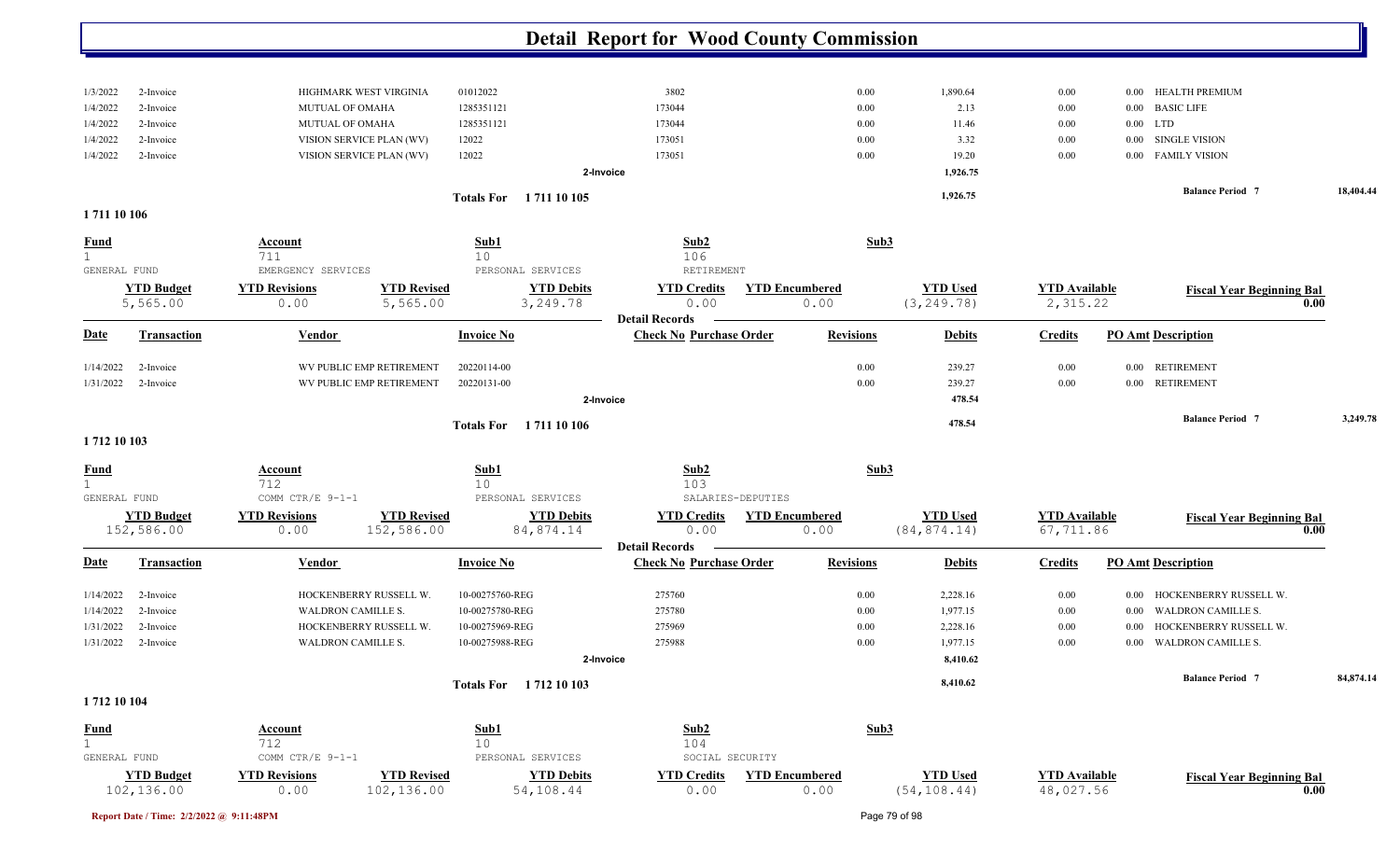|                              |                    |                                            |                               | <b>Detail Records</b>                                   |                       |                 |                      |                                  |            |
|------------------------------|--------------------|--------------------------------------------|-------------------------------|---------------------------------------------------------|-----------------------|-----------------|----------------------|----------------------------------|------------|
| <u>Date</u>                  | <b>Transaction</b> | <u>Vendor</u>                              | <b>Invoice No</b>             | <b>Check No Purchase Order</b>                          | <b>Revisions</b>      | <b>Debits</b>   | <b>Credits</b>       | <b>PO Amt Description</b>        |            |
| 1/14/2022                    | 2-Invoice          | DEPARTMENT OF TREASURY                     | 20220114-00                   | 3813                                                    | 0.00                  | 3,219.61        | 0.00                 | $0.00$ FICA                      |            |
| 1/14/2022                    | 2-Invoice          | DEPARTMENT OF TREASURY                     | 20220114-00                   | 3813                                                    | 0.00                  | 752.96          | 0.00                 | $0.00$ MED                       |            |
| 1/31/2022                    | 2-Invoice          | DEPARTMENT OF TREASURY                     | 20220131-00                   | 3824                                                    | 0.00                  | 2,956.89        | 0.00                 | $0.00$ FICA                      |            |
| 1/31/2022                    | 2-Invoice          | DEPARTMENT OF TREASURY                     | 20220131-00                   | 3824                                                    | 0.00                  | 691.54          | 0.00                 | $0.00$ MED                       |            |
|                              |                    |                                            |                               | 2-Invoice                                               |                       | 7,621.00        |                      |                                  |            |
|                              |                    |                                            | <b>Totals For</b> 1712 10 104 |                                                         |                       | 7,621.00        |                      | <b>Balance Period 7</b>          | 54,108.44  |
| 1712 10 105                  |                    |                                            |                               |                                                         |                       |                 |                      |                                  |            |
| <b>Fund</b>                  |                    | <b>Account</b>                             | Sub1                          | Sub2                                                    | Sub3                  |                 |                      |                                  |            |
| $\mathbf{1}$                 |                    | 712                                        | 10                            | 105                                                     |                       |                 |                      |                                  |            |
| GENERAL FUND                 |                    | COMM CTR/E 9-1-1                           | PERSONAL SERVICES             | INSURANCE PREMIUM                                       |                       |                 |                      |                                  |            |
|                              | <b>YTD Budget</b>  | <b>YTD Revisions</b><br><b>YTD Revised</b> | <b>YTD Debits</b>             | <b>YTD Credits</b>                                      | <b>YTD Encumbered</b> | <b>YTD Used</b> | <b>YTD Available</b> | <b>Fiscal Year Beginning Bal</b> |            |
|                              | 445, 337.00        | 445, 337.00<br>0.00                        | 215,010.08                    | 0.00<br><b>Detail Records</b>                           | 0.00                  | (215, 010.08)   | 230, 326.92          |                                  | 0.00       |
| <u>Date</u>                  | <b>Transaction</b> | Vendor                                     | <b>Invoice No</b>             | <b>Check No Purchase Order</b>                          | <b>Revisions</b>      | <b>Debits</b>   | <b>Credits</b>       | <b>PO Amt Description</b>        |            |
| 1/3/2022                     | 2-Invoice          | HIGHMARK WEST VIRGINIA                     | 01012022                      | 3802                                                    | 0.00                  | 29,705.70       | $0.00\,$             | 0.00 HEALTH PREMIUM              |            |
| 1/4/2022                     | 2-Invoice          | MUTUAL OF OMAHA                            | 1285351121                    | 173044                                                  | 0.00                  | 51.77           | 0.00                 | 0.00 BASIC LIFE                  |            |
| 1/4/2022                     | 2-Invoice          | MUTUAL OF OMAHA                            | 1285351121                    | 173044                                                  | 0.00                  | 186.81          | 0.00                 | $0.00$ LTD                       |            |
| 1/4/2022                     | 2-Invoice          | VISION SERVICE PLAN (WV)                   | 12022                         | 173051                                                  | 0.00                  | 73.04           | 0.00                 | 0.00 SINGLE VISION               |            |
| 1/4/2022                     | 2-Invoice          | VISION SERVICE PLAN (WV)                   | 12022                         | 173051                                                  | 0.00                  | 268.80          | 0.00                 | 0.00 FAMILY VISION               |            |
| 1/11/2022                    | 2-Invoice          | RENAISSANCE                                | 01112021                      | 3808                                                    | 0.00                  | 458.55          | 0.00                 | 0.00 DENTAL CLAIMS               |            |
| 1/13/2022                    | 2-Invoice          | HIGHMARK WEST VIRGINIA                     | F2201110A9948                 | 3817                                                    | 0.00                  | 3,516.16        | 0.00                 | $0.00$ HRA                       |            |
| 1/28/2022                    | 2-Invoice          | HIGHMARK WEST VIRGINIA                     | F20125A2304                   | 3828                                                    | 0.00                  | 988.27          | 0.00                 | $0.00$ HRA                       |            |
| 1/28/2022                    | 2-Invoice          | HIGHMARK WEST VIRGINIA                     | F220118A6404                  | 3829                                                    | 0.00                  | 11.00           | 0.00                 | $0.00$ HRA                       |            |
|                              |                    |                                            |                               | 2-Invoice                                               |                       | 35,260.10       |                      |                                  |            |
|                              |                    |                                            | Totals For 1712 10 105        |                                                         |                       | 35,260.10       |                      | <b>Balance Period 7</b>          | 215,010.08 |
| 1712 10 106                  |                    |                                            |                               |                                                         |                       |                 |                      |                                  |            |
| <b>Fund</b>                  |                    | Account                                    | Sub1                          | Sub2                                                    | Sub3                  |                 |                      |                                  |            |
| $\mathbf{1}$<br>GENERAL FUND |                    | 712<br>COMM CTR/E 9-1-1                    | 10<br>PERSONAL SERVICES       | 106<br><b>RETIREMENT</b>                                |                       |                 |                      |                                  |            |
|                              | <b>YTD Budget</b>  | <b>YTD Revisions</b><br><b>YTD Revised</b> | <b>YTD Debits</b>             | <b>YTD Credits</b>                                      | <b>YTD Encumbered</b> | <b>YTD</b> Used | <b>YTD</b> Available | <b>Fiscal Year Beginning Bal</b> |            |
|                              | 126,800.00         | 0.00<br>126,800.00                         | 72,432.55                     | 0.00                                                    | 0.00                  | (72, 432.55)    | 54, 367.45           |                                  | 0.00       |
| Date                         | <b>Transaction</b> | Vendor                                     | <b>Invoice No</b>             | <b>Detail Records</b><br><b>Check No Purchase Order</b> | <b>Revisions</b>      | <b>Debits</b>   | <b>Credits</b>       | <b>PO Amt Description</b>        |            |
|                              |                    |                                            |                               |                                                         |                       |                 |                      |                                  |            |
| 1/14/2022                    | 2-Invoice          | WV PUBLIC EMP RETIREMENT                   | 20220114-00                   |                                                         | 0.00                  | 5,354.70        | 0.00                 | 0.00 RETIREMENT                  |            |
| 1/31/2022                    | 2-Invoice          | WV PUBLIC EMP RETIREMENT                   | 20220131-00                   |                                                         | 0.00                  | 4,996.95        | 0.00                 | 0.00 RETIREMENT                  |            |
|                              |                    |                                            |                               | 2-Invoice                                               |                       | 10,351.65       |                      |                                  |            |
|                              |                    |                                            | <b>Totals For</b> 1712 10 106 |                                                         |                       | 10,351.65       |                      | <b>Balance Period 7</b>          | 72,432.55  |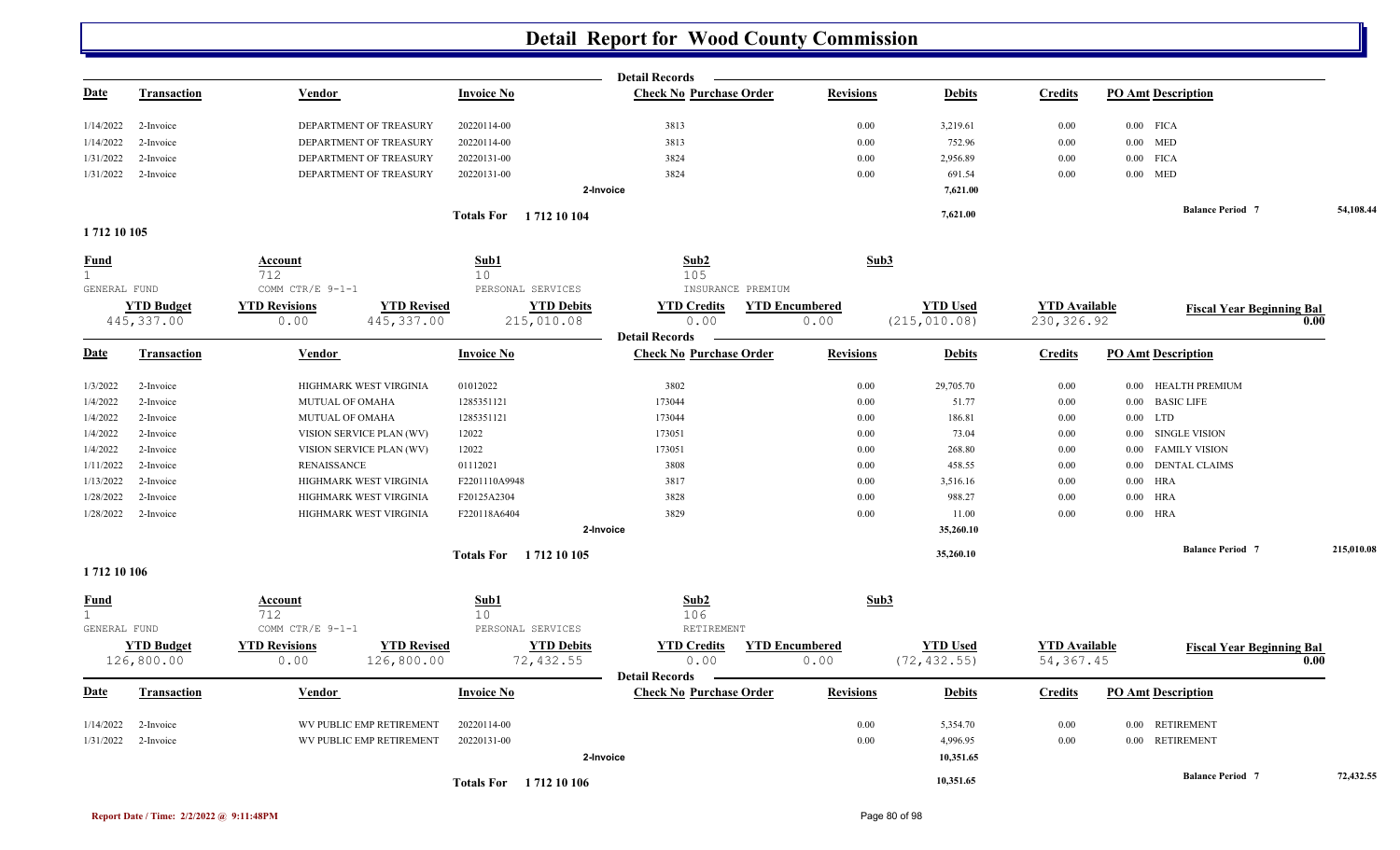#### **1 712 10 108**

| <b>Fund</b><br>$\mathbf{1}$ |                    | Account<br>712                           |                    | Sub1<br>10                             | Sub2<br>108                    | Sub3                  |                 |                      |                                    |           |
|-----------------------------|--------------------|------------------------------------------|--------------------|----------------------------------------|--------------------------------|-----------------------|-----------------|----------------------|------------------------------------|-----------|
| GENERAL FUND                | <b>YTD Budget</b>  | COMM CTR/E 9-1-1<br><b>YTD Revisions</b> | <b>YTD Revised</b> | PERSONAL SERVICES<br><b>YTD Debits</b> | OVERTIME<br><b>YTD Credits</b> | <b>YTD Encumbered</b> | <b>YTD Used</b> | <b>YTD Available</b> |                                    |           |
|                             | 90,000.00          | 0.00                                     | 90,000.00          | 54,867.91                              | 0.00                           | 0.00                  | (54, 867.91)    | 35, 132.09           | <b>Fiscal Year Beginning Bal</b>   | 0.00      |
|                             |                    |                                          |                    |                                        | <b>Detail Records</b>          |                       |                 |                      |                                    |           |
| Date                        | <b>Transaction</b> | Vendor                                   |                    | <b>Invoice No</b>                      | <b>Check No Purchase Order</b> | <b>Revisions</b>      | <b>Debits</b>   | <b>Credits</b>       | <b>PO Amt Description</b>          |           |
| 1/14/2022                   | 2-Invoice          | ALLEN PEGGY SUE                          |                    | 10-00275692-REG                        | 275692                         | 0.00                  | 455.77          | $0.00\,$             | 0.00 ALLEN PEGGY SUE               |           |
| 1/14/2022                   | 2-Invoice          | <b>BARKLEY ASHLEY N</b>                  |                    | 10-00275753-REG                        | 275753                         | 0.00                  | 159.89          | $0.00\,$             | <b>BARKLEY ASHLEY N</b><br>0.00    |           |
| 1/14/2022                   | 2-Invoice          | BARKER CHELSEA N.                        |                    | 10-00275752-REG                        | 275752                         | 0.00                  | 648.82          | $0.00\,$             | <b>BARKER CHELSEA N.</b><br>0.00   |           |
| 1/14/2022                   | 2-Invoice          | DEEM AMBER L                             |                    | 10-00275756-REG                        | 275756                         | 0.00                  | 239.83          | $0.00\,$             | DEEM AMBER L<br>$0.00\,$           |           |
| 1/14/2022                   | 2-Invoice          | DEEM RACHAEL N                           |                    | 10-00275757-REG                        | 275757                         | 0.00                  | 271.31          | $0.00\,$             | DEEM RACHAEL N<br>$0.00\,$         |           |
| 1/14/2022                   | 2-Invoice          | FLEENOR CARL AARON                       |                    | 10-00275758-REG                        | 275758                         | 0.00                  | 347.12          | $0.00\,$             | FLEENOR CARL AARON<br>0.00         |           |
| 1/14/2022                   | 2-Invoice          | GALLAGHER ALESHA A.                      |                    | 10-00275759-REG                        | 275759                         | 0.00                  | 796.58          | $0.00\,$             | GALLAGHER ALESHA A.<br>0.00        |           |
| 1/14/2022                   | 2-Invoice          | KUHL BARBARA L.                          |                    | 10-00275763-REG                        | 275763                         | 0.00                  | 380.36          | 0.00                 | KUHL BARBARA L<br>0.00             |           |
| 1/14/2022                   | 2-Invoice          | KUHL JASON A.                            |                    | 10-00275764-REG                        | 275764                         | 0.00                  | 164.38          | 0.00                 | KUHL JASON A.<br>$0.00\,$          |           |
| 1/14/2022                   | 2-Invoice          | MCKAIN MARK A                            |                    | 10-00275767-REG                        | 275767                         | 0.00                  | 479.66          | 0.00                 | MCKAIN MARK A<br>0.00              |           |
| 1/14/2022                   | 2-Invoice          | MERRILL SARA                             |                    | 10-00275769-REG                        | 275769                         | 0.00                  | 239.83          | 0.00                 | <b>MERRILL SARA</b><br>$0.00\,$    |           |
| 1/14/2022                   | 2-Invoice          | MOORE DOUGLAS I                          |                    | 10-00275770-REG                        | 275770                         | 0.00                  | 367.36          | $0.00\,$             | MOORE DOUGLAS I.<br>$0.00\,$       |           |
| 1/14/2022                   | 2-Invoice          | MORGAN RACHEL N                          |                    | 10-00275771-REG                        | 275771                         | 0.00                  | 959.32          | $0.00\,$             | <b>MORGAN RACHEL N</b><br>0.00     |           |
| 1/14/2022                   | 2-Invoice          | NOKLEBY ADRIEN J.                        |                    | 10-00275773-REG                        | 275773                         | 0.00                  | 173.34          | $0.00\,$             | NOKLEBY ADRIEN J.<br>0.00          |           |
| 1/14/2022                   | 2-Invoice          | <b>RATHER RANDY</b>                      |                    | 10-00275774-REG                        | 275774                         | 0.00                  | 420.46          | $0.00\,$             | <b>RATHER RANDY</b><br>0.00        |           |
| 1/14/2022                   | 2-Invoice          | RIFFLE WILLIAM H.                        |                    | 10-00275775-REG                        | 275775                         | 0.00                  | 572.82          | 0.00                 | RIFFLE WILLIAM H.<br>0.00          |           |
| 1/14/2022                   | 2-Invoice          | <b>SCALISE SAMMY A</b>                   |                    | 10-00275776-REG                        | 275776                         | 0.00                  | 719.49          | $0.00\,$             | <b>SCALISE SAMMY A</b><br>0.00     |           |
| 1/14/2022                   | 2-Invoice          | <b>SMITH JAMIE L</b>                     |                    | 10-00275777-REG                        | 275777                         | 0.00                  | 79.94           | $0.00\,$             | <b>SMITH JAMIE L</b><br>0.00       |           |
| 1/31/2022                   | 2-Invoice          | <b>ALLEN PEGGY SUE</b>                   |                    | 10-00275903-REG                        | 275903                         | 0.00                  | 303.85          | $0.00\,$             | ALLEN PEGGY SUE<br>$0.00\,$        |           |
| 1/31/2022                   | 2-Invoice          | <b>BARKLEY ASHLEY N</b>                  |                    | 10-00275963-REG                        | 275963                         | 0.00                  | 499.64          | $0.00\,$             | <b>BARKLEY ASHLEY N</b><br>0.00    |           |
| 1/31/2022                   | 2-Invoice          | BARKER CHELSEA N.                        |                    | 10-00275962-REG                        | 275962                         | 0.00                  | 470.72          | $0.00\,$             | <b>BARKER CHELSEA N.</b><br>0.00   |           |
| 1/31/2022                   | 2-Invoice          | <b>CLATTERBUCK CLAYTON</b>               |                    | 10-00275964-REG                        | 275964                         | 0.00                  | 271.31          | 0.00                 | <b>CLATTERBUCK CLAYTON</b><br>0.00 |           |
| 1/31/2022                   | 2-Invoice          | DEEM AMBER L                             |                    | 10-00275965-REG                        | 275965                         | 0.00                  | 139.90          | $0.00\,$             | <b>DEEM AMBER L</b><br>$0.00\,$    |           |
| 1/31/2022                   | 2-Invoice          | DEEM RACHAEL N                           |                    | 10-00275966-REG                        | 275966                         | 0.00                  | 158.26          | $0.00\,$             | DEEM RACHAEL N<br>0.00             |           |
| 1/31/2022                   | 2-Invoice          | GALLAGHER ALESHA A.                      |                    | 10-00275968-REG                        | 275968                         | 0.00                  | 328.75          | 0.00                 | <b>GALLAGHER ALESHA A.</b><br>0.00 |           |
| 1/31/2022                   | 2-Invoice          | KUHL JASON A.                            |                    | 10-00275973-REG                        | 275973                         | 0.00                  | 27.40           | $0.00\,$             | KUHL JASON A.<br>0.00              |           |
| 1/31/2022                   | 2-Invoice          | MCKAIN MARK A                            |                    | 10-00275975-REG                        | 275975                         | 0.00                  | 19.99           | 0.00                 | MCKAIN MARK A<br>$0.00\,$          |           |
| 1/31/2022                   | 2-Invoice          | MERRILL SARA                             |                    | 10-00275977-REG                        | 275977                         | 0.00                  | 499.64          | $0.00\,$             | MERRILL SARA<br>$0.00\,$           |           |
| 1/31/2022                   | 2-Invoice          | MOORE DOUGLAS I                          |                    | 10-00275978-REG                        | 275978                         | 0.00                  | 765.33          | $0.00\,$             | MOORE DOUGLAS I.<br>0.00           |           |
| 1/31/2022                   | 2-Invoice          | MURPHY JILLIAN L.                        |                    | 10-00275980-REG                        | 275980                         | 0.00                  | 28.54           | $0.00\,$             | MURPHY JILLIAN L.<br>$0.00\,$      |           |
| 1/31/2022                   | 2-Invoice          | NOKLEBY ADRIEN J.                        |                    | 10-00275981-REG                        | 275981                         | 0.00                  | 28.89           | $0.00\,$             | NOKLEBY ADRIEN J.<br>0.00          |           |
| 1/31/2022                   | 2-Invoice          | <b>RATHER RANDY</b>                      |                    | 10-00275982-REG                        | 275982                         | 0.00                  | 175.19          | 0.00                 | <b>RATHER RANDY</b><br>0.00        |           |
| 1/31/2022                   | 2-Invoice          | <b>SCALISE SAMMY A</b>                   |                    | 10-00275984-REG                        | 275984                         | 0.00                  | 479.66          | 0.00                 | SCALISE SAMMY A<br>$0.00\,$        |           |
|                             |                    |                                          |                    |                                        | 2-Invoice                      |                       | 11,673.35       |                      |                                    |           |
|                             |                    |                                          |                    | <b>Totals For</b> 1712 10 108          |                                |                       | 11,673.35       |                      | <b>Balance Period 7</b>            | 54,867.91 |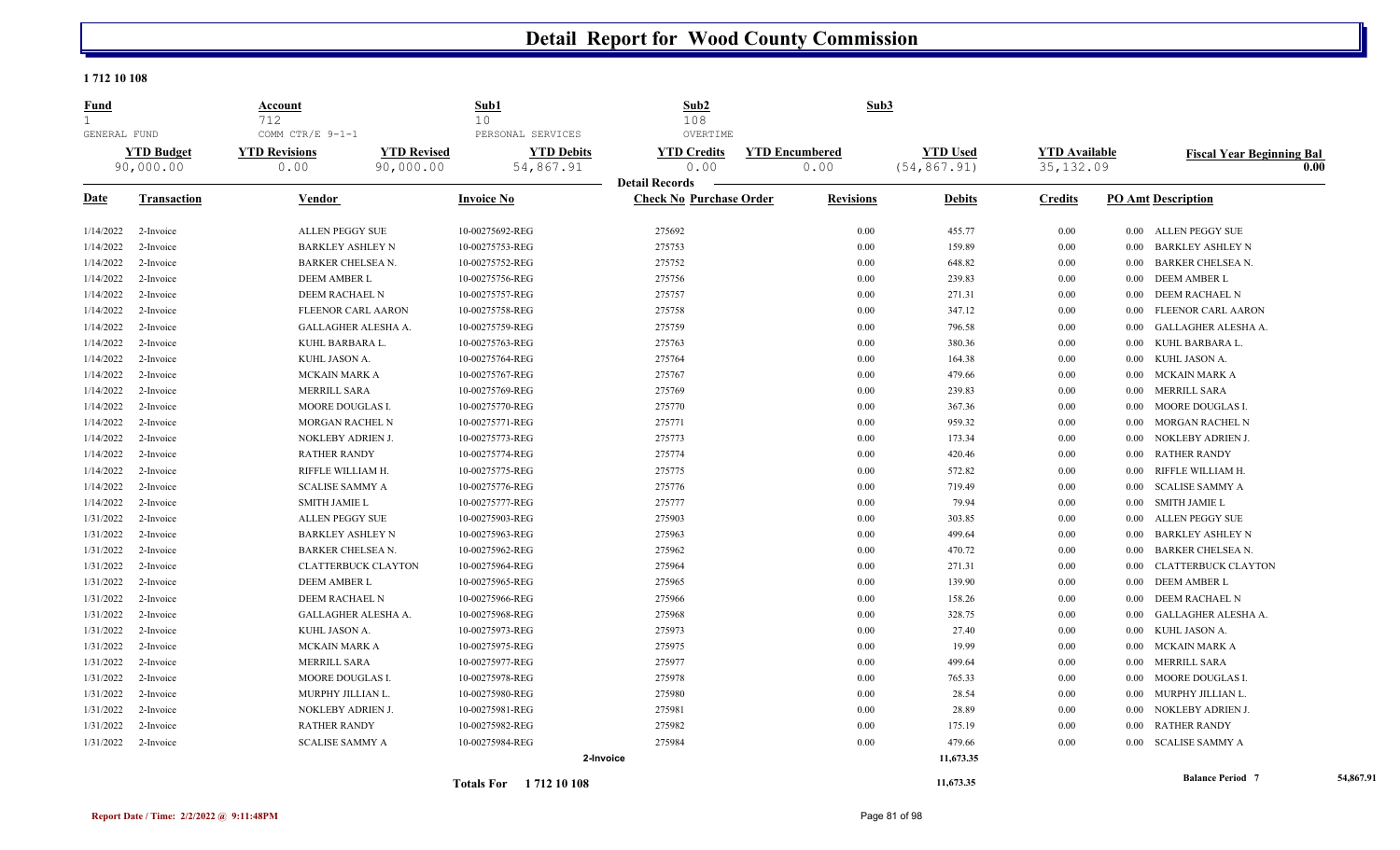#### **1 712 10 109**

| <b>Fund</b><br>$\mathbf{1}$ |                                | <b>Account</b><br>712        |                                 | Sub1<br>10 <sup>°</sup>        | Sub2<br>109                    | Sub3                          |                                 |                                    |                                    |           |
|-----------------------------|--------------------------------|------------------------------|---------------------------------|--------------------------------|--------------------------------|-------------------------------|---------------------------------|------------------------------------|------------------------------------|-----------|
| GENERAL FUND                |                                | COMM CTR/E 9-1-1             |                                 | PERSONAL SERVICES              | EXTRA HELP                     |                               |                                 |                                    |                                    |           |
|                             | <b>YTD Budget</b><br>67,116.00 | <b>YTD Revisions</b><br>0.00 | <b>YTD Revised</b><br>67,116.00 | <b>YTD Debits</b><br>29,950.46 | <b>YTD Credits</b><br>0.00     | <b>YTD Encumbered</b><br>0.00 | <b>YTD Used</b><br>(29, 950.46) | <b>YTD Available</b><br>37, 165.54 | <b>Fiscal Year Beginning Bal</b>   | 0.00      |
|                             |                                |                              |                                 |                                | <b>Detail Records</b>          |                               |                                 |                                    |                                    |           |
| <b>Date</b>                 | <b>Transaction</b>             | Vendor                       |                                 | <b>Invoice No</b>              | <b>Check No Purchase Order</b> | <b>Revisions</b>              | <b>Debits</b>                   | <b>Credits</b>                     | <b>PO Amt Description</b>          |           |
| 1/14/2022                   | 2-Invoice                      | <b>BOARD LESLIE R</b>        |                                 | 10-00275754-REG                | 275754                         | 0.00                          | 151.20                          | 0.00                               | <b>BOARD LESLIE R</b><br>$0.00\,$  |           |
| 1/14/2022                   | 2-Invoice                      | JEFFERS MARY BETH            |                                 | 10-00275761-REG                | 275761                         | 0.00                          | 188.37                          | $0.00\,$                           | JEFFERS MARY BETH<br>0.00          |           |
| 1/14/2022                   | 2-Invoice                      | LAYTON STACIE A.             |                                 | 10-00275765-REG                | 275765                         | 0.00                          | 453.60                          | $0.00\,$                           | <b>LAYTON STACIE A.</b><br>0.00    |           |
| 1/14/2022                   | 2-Invoice                      | <b>TALLMAN CADEN</b>         |                                 | 10-00275779-REG                | 275779                         | 0.00                          | 907.20                          | $0.00\,$                           | <b>TALLMAN CADEN</b><br>0.00       |           |
| 1/31/2022                   | 2-Invoice                      | JEFFERS MARY BETH            |                                 | 10-00275970-REG                | 275970                         | 0.00                          | 188.37                          | $0.00\,$                           | JEFFERS MARY BETH<br>0.00          |           |
| 1/31/2022                   | 2-Invoice                      | <b>TALLMAN CADEN</b>         |                                 | 10-00275987-REG                | 275987                         | 0.00                          | 680.40                          | $0.00\,$                           | <b>TALLMAN CADEN</b><br>$0.00\,$   |           |
|                             |                                |                              |                                 |                                | 2-Invoice                      |                               | 2,569.14                        |                                    |                                    |           |
|                             |                                |                              |                                 | <b>Totals For</b> 1712 10 109  |                                |                               | 2,569.14                        |                                    | <b>Balance Period 7</b>            | 29,950.46 |
| 1712 10 184                 |                                |                              |                                 |                                |                                |                               |                                 |                                    |                                    |           |
| <u>Fund</u><br>$\mathbf{1}$ |                                | Account<br>712               |                                 | Sub1<br>10                     | Sub2<br>184                    | Sub3                          |                                 |                                    |                                    |           |
| GENERAL FUND                |                                | COMM CTR/E 9-1-1             |                                 | PERSONAL SERVICES              | <b>DISPATCHERS</b>             |                               |                                 |                                    |                                    |           |
|                             | <b>YTD Budget</b>              | <b>YTD Revisions</b>         | <b>YTD Revised</b>              | <b>YTD Debits</b>              | <b>YTD Credits</b>             | <b>YTD Encumbered</b>         | <b>YTD Used</b>                 | <b>YTD Available</b>               | <b>Fiscal Year Beginning Bal</b>   |           |
|                             | 965, 411.00                    | 0.00                         | 965, 411.00                     | 523, 577.55                    | 0.00                           | 0.00                          | (523, 577.55)                   | 441,833.45                         |                                    | 0.00      |
|                             |                                |                              |                                 |                                | <b>Detail Records</b>          |                               |                                 |                                    |                                    |           |
| Date                        | <b>Transaction</b>             | Vendor                       |                                 | <b>Invoice No</b>              | <b>Check No Purchase Order</b> | <b>Revisions</b>              | <b>Debits</b>                   | <b>Credits</b>                     | <b>PO Amt Description</b>          |           |
| 1/14/2022                   | 2-Invoice                      | <b>BARKLEY ASHLEY N</b>      |                                 | 10-00275753-REG                | 275753                         | 0.00                          | 1,096.95                        | $0.00\,$                           | BARKLEY ASHLEY N<br>0.00           |           |
| 1/14/2022                   | 2-Invoice                      | <b>BARKLEY ASHLEY N</b>      |                                 | 10-00275753-REG                | 275753                         | 0.00                          | 173.28                          | 0.00                               | <b>BARKLEY ASHLEY N</b><br>0.00    |           |
| 1/14/2022                   | 2-Invoice                      | <b>BARKER CHELSEA N.</b>     |                                 | 10-00275752-REG                | 275752                         | 0.00                          | 1,396.54                        | $0.00\,$                           | <b>BARKER CHELSEA N.</b><br>0.00   |           |
| 1/14/2022                   | 2-Invoice                      | <b>BARKER CHELSEA N.</b>     |                                 | 10-00275752-REG                | 275752                         | 0.00                          | 220.60                          | 0.00                               | <b>BARKER CHELSEA N.</b><br>0.00   |           |
| 1/14/2022                   | 2-Invoice                      | <b>CLATTERBUCK CLAYTON</b>   |                                 | 10-00275755-REG                | 275755                         | 0.00                          | 1,240.94                        | $0.00\,$                           | <b>CLATTERBUCK CLAYTON</b><br>0.00 |           |
| 1/14/2022                   | 2-Invoice                      | <b>CLATTERBUCK CLAYTON</b>   |                                 | 10-00275755-REG                | 275755                         | 0.00                          | 196.02                          | $0.00\,$                           | <b>CLATTERBUCK CLAYTON</b><br>0.00 |           |
| 1/14/2022                   | 2-Invoice                      | <b>DEEM AMBER L</b>          |                                 | 10-00275756-REG                | 275756                         | 0.00                          | 1,096.95                        | $0.00\,$                           | <b>DEEM AMBER L</b><br>$0.00\,$    |           |
| 1/14/2022                   | 2-Invoice                      | <b>DEEM AMBER L</b>          |                                 | 10-00275756-REG                | 275756                         | 0.00                          | 173.28                          | $0.00\,$                           | <b>DEEM AMBER L</b><br>$0.00\,$    |           |
| 1/14/2022                   | 2-Invoice                      | DEEM RACHAEL N               |                                 | 10-00275757-REG                | 275757                         | 0.00                          | 1,240.94                        | $0.00\,$                           | DEEM RACHAEL N<br>0.00             |           |
| 1/14/2022                   | 2-Invoice                      | DEEM RACHAEL N               |                                 | 10-00275757-REG                | 275757                         | 0.00                          | 196.02                          | 0.00                               | DEEM RACHAEL N<br>0.00             |           |
| 1/14/2022                   | 2-Invoice                      | FLEENOR CARL AARON           |                                 | 10-00275758-REG                | 275758                         | 0.00                          | 1,587.71                        | $0.00\,$                           | FLEENOR CARL AARON<br>0.00         |           |
| 1/14/2022                   | 2-Invoice                      | FLEENOR CARL AARON           |                                 | 10-00275758-REG                | 275758                         | 0.00                          | 250.80                          | 0.00                               | FLEENOR CARL AARON<br>0.00         |           |
| 1/14/2022                   | 2-Invoice                      | <b>GALLAGHER ALESHA A.</b>   |                                 | 10-00275759-REG                | 275759                         | 0.00                          | 1,387.98                        | $0.00\,$                           | <b>GALLAGHER ALESHA A.</b><br>0.00 |           |
| 1/14/2022                   | 2-Invoice                      | <b>GALLAGHER ALESHA A.</b>   |                                 | 10-00275759-REG                | 275759                         | 0.00                          | 219.25                          | $0.00\,$                           | <b>GALLAGHER ALESHA A.</b><br>0.00 |           |
| 1/14/2022                   | 2-Invoice                      | <b>JONES DUANE EARL</b>      |                                 | 10-00275762-REG                | 275762                         | 0.00                          | 2,016.73                        | $0.00\,$                           | <b>JONES DUANE EARL</b><br>0.00    |           |
| 1/14/2022                   | 2-Invoice                      | KUHL BARBARA L.              |                                 | 10-00275763-REG                | 275763                         | 0.00                          | 1,439.76                        | 0.00                               | KUHL BARBARA L.<br>0.00            |           |
| 1/14/2022                   | 2-Invoice                      | KUHL BARBARA L.              |                                 | 10-00275763-REG                | 275763                         | 0.00                          | 227.43                          | 0.00                               | KUHL BARBARA L.<br>$0.00\,$        |           |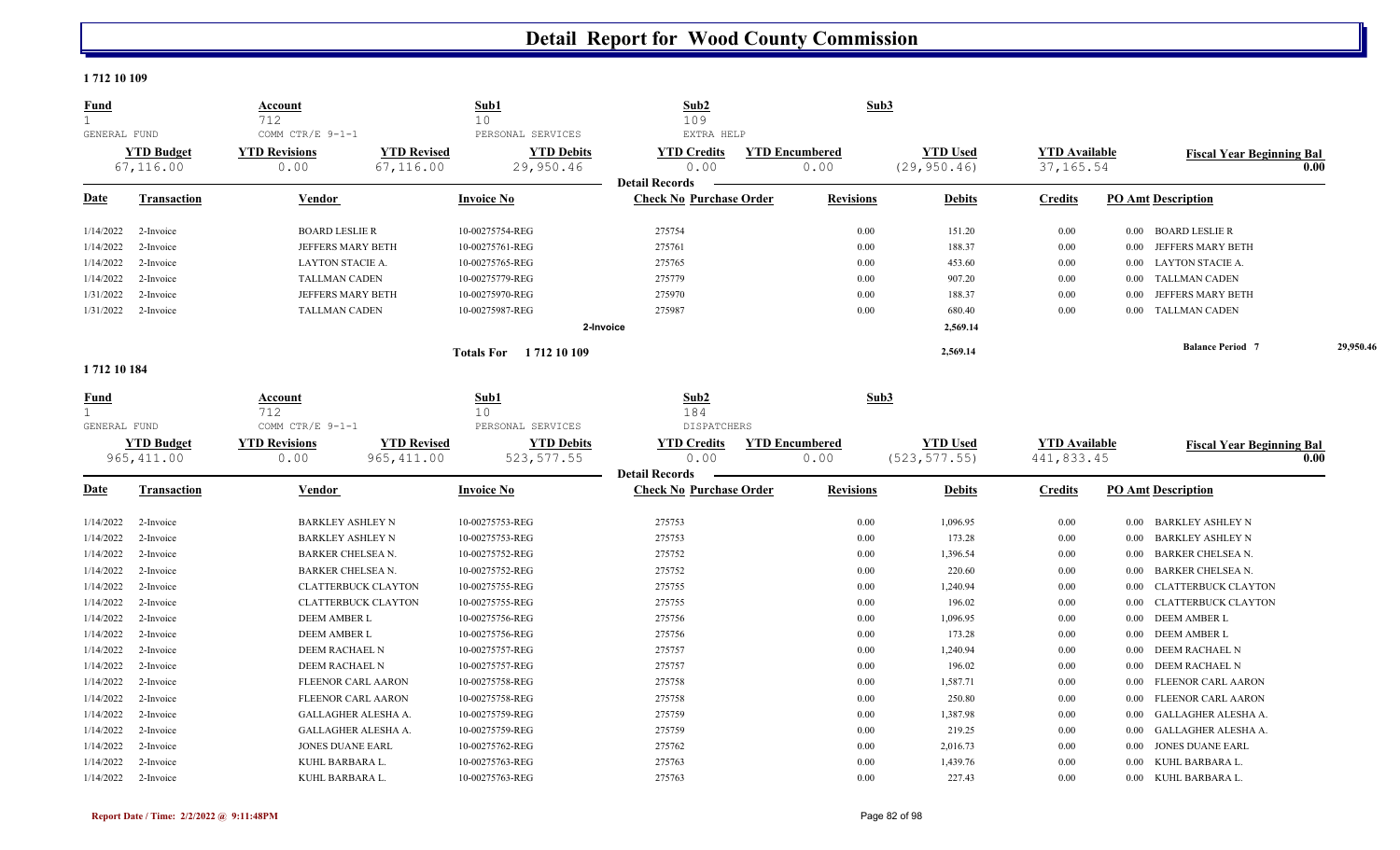|           | <b>Detail Report for Wood County Commission</b> |                            |                 |        |          |          |          |          |                            |  |
|-----------|-------------------------------------------------|----------------------------|-----------------|--------|----------|----------|----------|----------|----------------------------|--|
| 1/14/2022 | 2-Invoice                                       | KUHL JASON A.              | 10-00275764-REG | 275764 | 0.00     | 1,503.73 | 0.00     |          | 0.00 KUHL JASON A.         |  |
| 1/14/2022 | 2-Invoice                                       | KUHL JASON A.              | 10-00275764-REG | 275764 | 0.00     | 237.53   | 0.00     | $0.00\,$ | KUHL JASON A.              |  |
| 1/14/2022 | 2-Invoice                                       | MATHENY DUSTIN S.          | 10-00275766-REG | 275766 | 0.00     | 1,413.58 | 0.00     | $0.00\,$ | MATHENY DUSTIN S.          |  |
| 1/14/2022 | 2-Invoice                                       | MATHENY DUSTIN S.          | 10-00275766-REG | 275766 | 0.00     | 223.29   | 0.00     | $0.00\,$ | MATHENY DUSTIN S.          |  |
| 1/14/2022 | 2-Invoice                                       | MCKAIN MARK A              | 10-00275767-REG | 275767 | 0.00     | 1,096.95 | 0.00     | $0.00\,$ | MCKAIN MARK A              |  |
| 1/14/2022 | 2-Invoice                                       | <b>MCKAIN MARK A</b>       | 10-00275767-REG | 275767 | 0.00     | 173.28   | 0.00     | $0.00\,$ | MCKAIN MARK A              |  |
| 1/14/2022 | 2-Invoice                                       | MERCER ROBERT E.           | 10-00275768-REG | 275768 | 0.00     | 1,466.68 | 0.00     | $0.00\,$ | MERCER ROBERT E.           |  |
| 1/14/2022 | 2-Invoice                                       | MERCER ROBERT E.           | 10-00275768-REG | 275768 | 0.00     | 231.68   | 0.00     | $0.00\,$ | MERCER ROBERT E.           |  |
| 1/14/2022 | 2-Invoice                                       | <b>MERRILL SARA</b>        | 10-00275769-REG | 275769 | 0.00     | 1,096.95 | 0.00     | $0.00\,$ | MERRILL SARA               |  |
| 1/14/2022 | 2-Invoice                                       | <b>MERRILL SARA</b>        | 10-00275769-REG | 275769 | 0.00     | 173.28   | 0.00     | $0.00\,$ | MERRILL SARA               |  |
| 1/14/2022 | 2-Invoice                                       | MOORE DOUGLAS I.           | 10-00275770-REG | 275770 | 0.00     | 1,680.25 | 0.00     | $0.00\,$ | MOORE DOUGLAS I.           |  |
| 1/14/2022 | 2-Invoice                                       | MOORE DOUGLAS I.           | 10-00275770-REG | 275770 | 0.00     | 265.42   | 0.00     | $0.00\,$ | MOORE DOUGLAS I.           |  |
| 1/14/2022 | 2-Invoice                                       | MORGAN RACHEL N            | 10-00275771-REG | 275771 | 0.00     | 1,096.95 | 0.00     | $0.00\,$ | <b>MORGAN RACHEL N</b>     |  |
| 1/14/2022 | 2-Invoice                                       | MORGAN RACHEL N            | 10-00275771-REG | 275771 | 0.00     | 173.28   | 0.00     | $0.00\,$ | <b>MORGAN RACHEL N</b>     |  |
| 1/14/2022 | 2-Invoice                                       | MURPHY JILLIAN L.          | 10-00275772-REG | 275772 | 0.00     | 1,566.71 | 0.00     | $0.00\,$ | MURPHY JILLIAN L.          |  |
| 1/14/2022 | 2-Invoice                                       | MURPHY JILLIAN L.          | 10-00275772-REG | 275772 | 0.00     | 247.48   | 0.00     | $0.00\,$ | MURPHY JILLIAN L.          |  |
| 1/14/2022 | 2-Invoice                                       | NOKLEBY ADRIEN J.          | 10-00275773-REG | 275773 | 0.00     | 1,585.65 | 0.00     | $0.00\,$ | NOKLEBY ADRIEN J.          |  |
| 1/14/2022 | 2-Invoice                                       | NOKLEBY ADRIEN J.          | 10-00275773-REG | 275773 | 0.00     | 250.47   | 0.00     | $0.00\,$ | NOKLEBY ADRIEN J.          |  |
| 1/14/2022 | 2-Invoice                                       | <b>RATHER RANDY</b>        | 10-00275774-REG | 275774 | 0.00     | 1,282.10 | 0.00     | $0.00\,$ | <b>RATHER RANDY</b>        |  |
| 1/14/2022 | 2-Invoice                                       | <b>RATHER RANDY</b>        | 10-00275774-REG | 275774 | 0.00     | 202.52   | 0.00     | $0.00\,$ | <b>RATHER RANDY</b>        |  |
| 1/14/2022 | 2-Invoice                                       | RIFFLE WILLIAM H.          | 10-00275775-REG | 275775 | 0.00     | 1,746.68 | 0.00     | $0.00\,$ | RIFFLE WILLIAM H.          |  |
| 1/14/2022 | 2-Invoice                                       | RIFFLE WILLIAM H.          | 10-00275775-REG | 275775 | 0.00     | 275.91   | 0.00     | $0.00\,$ | RIFFLE WILLIAM H.          |  |
| 1/14/2022 | 2-Invoice                                       | <b>SCALISE SAMMY A</b>     | 10-00275776-REG | 275776 | 0.00     | 1,096.95 | 0.00     | $0.00\,$ | <b>SCALISE SAMMY A</b>     |  |
| 1/14/2022 | 2-Invoice                                       | <b>SCALISE SAMMY A</b>     | 10-00275776-REG | 275776 | 0.00     | 173.28   | 0.00     | $0.00\,$ | <b>SCALISE SAMMY A</b>     |  |
| 1/14/2022 | 2-Invoice                                       | <b>SMITH JAMIE L</b>       | 10-00275777-REG | 275777 | 0.00     | 1,096.95 | 0.00     | $0.00\,$ | <b>SMITH JAMIE L</b>       |  |
| 1/14/2022 | 2-Invoice                                       | <b>SMITH JAMIE L</b>       | 10-00275777-REG | 275777 | 0.00     | 173.28   | 0.00     | $0.00\,$ | <b>SMITH JAMIE L</b>       |  |
| 1/14/2022 | 2-Invoice                                       | SPENCER ETHAN T            | 10-00275778-REG | 275778 | 0.00     | 1,208.09 | 0.00     | $0.00\,$ | <b>SPENCER ETHAN T</b>     |  |
| 1/14/2022 | 2-Invoice                                       | SPENCER ETHAN T            | 10-00275778-REG | 275778 | 0.00     | 190.83   | 0.00     | $0.00\,$ | SPENCER ETHAN T            |  |
| 1/31/2022 | 2-Invoice                                       | <b>BARKLEY ASHLEY N</b>    | 10-00275963-REG | 275963 | 0.00     | 1,096.95 | 0.00     | $0.00\,$ | <b>BARKLEY ASHLEY N</b>    |  |
| 1/31/2022 | 2-Invoice                                       | <b>BARKLEY ASHLEY N</b>    | 10-00275963-REG | 275963 | 0.00     | 173.28   | 0.00     | $0.00\,$ | <b>BARKLEY ASHLEY N</b>    |  |
| 1/31/2022 | 2-Invoice                                       | BARKER CHELSEA N.          | 10-00275962-REG | 275962 | 0.00     | 1,396.54 | 0.00     | $0.00\,$ | <b>BARKER CHELSEA N.</b>   |  |
| 1/31/2022 | 2-Invoice                                       | <b>BARKER CHELSEA N.</b>   | 10-00275962-REG | 275962 | 0.00     | 220.60   | 0.00     | $0.00\,$ | <b>BARKER CHELSEA N.</b>   |  |
| 1/31/2022 | 2-Invoice                                       | <b>CLATTERBUCK CLAYTON</b> | 10-00275964-REG | 275964 | 0.00     | 1,240.94 | 0.00     | $0.00\,$ | <b>CLATTERBUCK CLAYTON</b> |  |
| 1/31/2022 | 2-Invoice                                       | <b>CLATTERBUCK CLAYTON</b> | 10-00275964-REG | 275964 | 0.00     | 196.02   | 0.00     | $0.00\,$ | <b>CLATTERBUCK CLAYTON</b> |  |
| 1/31/2022 | 2-Invoice                                       | DEEM AMBER L               | 10-00275965-REG | 275965 | 0.00     | 1,096.95 | 0.00     | $0.00\,$ | <b>DEEM AMBER L</b>        |  |
| 1/31/2022 | 2-Invoice                                       | <b>DEEM AMBER L</b>        | 10-00275965-REG | 275965 | 0.00     | 173.28   | 0.00     | $0.00\,$ | DEEM AMBER L               |  |
| 1/31/2022 | 2-Invoice                                       | DEEM RACHAEL N             | 10-00275966-REG | 275966 | 0.00     | 1,240.94 | 0.00     |          | 0.00 DEEM RACHAEL N        |  |
| 1/31/2022 | 2-Invoice                                       | DEEM RACHAEL N             | 10-00275966-REG | 275966 | 0.00     | 196.02   | 0.00     | $0.00\,$ | DEEM RACHAEL N             |  |
| 1/31/2022 | 2-Invoice                                       | FLEENOR CARL AARON         | 10-00275967-REG | 275967 | 0.00     | 1,587.71 | 0.00     | $0.00\,$ | FLEENOR CARL AARON         |  |
| 1/31/2022 | 2-Invoice                                       | FLEENOR CARL AARON         | 10-00275967-REG | 275967 | 0.00     | 250.80   | 0.00     |          | 0.00 FLEENOR CARL AARON    |  |
| 1/31/2022 | 2-Invoice                                       | GALLAGHER ALESHA A.        | 10-00275968-REG | 275968 | 0.00     | 1,387.98 | 0.00     |          | 0.00 GALLAGHER ALESHA A.   |  |
| 1/31/2022 | 2-Invoice                                       | GALLAGHER ALESHA A.        | 10-00275968-REG | 275968 | 0.00     | 219.25   | 0.00     |          | 0.00 GALLAGHER ALESHA A.   |  |
| 1/31/2022 | 2-Invoice                                       | <b>JONES DUANE EARL</b>    | 10-00275971-REG | 275971 | 0.00     | 2,016.72 | 0.00     | $0.00\,$ | JONES DUANE EARL           |  |
| 1/31/2022 | 2-Invoice                                       | KUHL BARBARA L.            | 10-00275972-REG | 275972 | 0.00     | 1,439.76 | 0.00     |          | 0.00 KUHL BARBARA L.       |  |
|           | $1/31/2022$ 2-Invoice                           | KUHL BARBARA L.            | 10-00275972-REG | 275972 | $0.00\,$ | 227.43   | $0.00\,$ |          | 0.00 KUHL BARBARA L.       |  |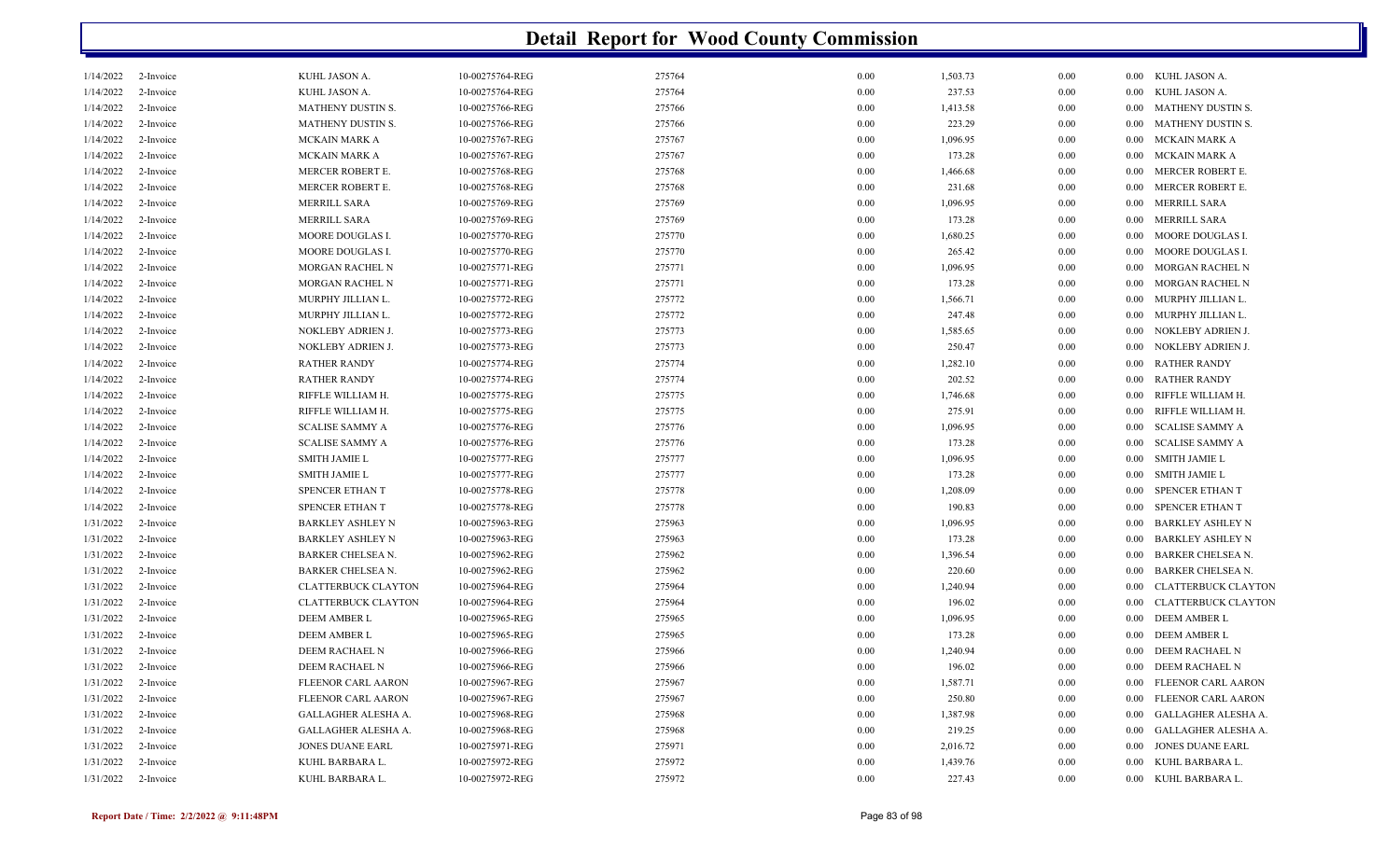|              |                       |                            |                    |                               | <b>Detail Report for Wood County Commission</b> |                       |                 |                      |          |                                  |            |
|--------------|-----------------------|----------------------------|--------------------|-------------------------------|-------------------------------------------------|-----------------------|-----------------|----------------------|----------|----------------------------------|------------|
| 1/31/2022    | 2-Invoice             | KUHL JASON A.              |                    | 10-00275973-REG               | 275973                                          | 0.00                  | 1,503.73        | $0.00\,$             |          | 0.00 KUHL JASON A.               |            |
| 1/31/2022    | 2-Invoice             | KUHL JASON A.              |                    | 10-00275973-REG               | 275973                                          | 0.00                  | 237.53          | $0.00\,$             | 0.00     | KUHL JASON A.                    |            |
| 1/31/2022    | 2-Invoice             | MATHENY DUSTIN S.          |                    | 10-00275974-REG               | 275974                                          | 0.00                  | 1,413.58        | $0.00\,$             | 0.00     | <b>MATHENY DUSTIN S.</b>         |            |
| 1/31/2022    | 2-Invoice             | MATHENY DUSTIN S.          |                    | 10-00275974-REG               | 275974                                          | 0.00                  | 223.29          | $0.00\,$             | 0.00     | <b>MATHENY DUSTIN S.</b>         |            |
| 1/31/2022    | 2-Invoice             | MCKAIN MARK A              |                    | 10-00275975-REG               | 275975                                          | 0.00                  | 1,096.95        | $0.00\,$             | 0.00     | MCKAIN MARK A                    |            |
| 1/31/2022    | 2-Invoice             | MCKAIN MARK A              |                    | 10-00275975-REG               | 275975                                          | 0.00                  | 173.28          | $0.00\,$             | 0.00     | MCKAIN MARK A                    |            |
| 1/31/2022    | 2-Invoice             | MERCER ROBERT E.           |                    | 10-00275976-REG               | 275976                                          | 0.00                  | 1,466.68        | $0.00\,$             | 0.00     | MERCER ROBERT E.                 |            |
| 1/31/2022    | 2-Invoice             | MERCER ROBERT E.           |                    | 10-00275976-REG               | 275976                                          | 0.00                  | 231.68          | $0.00\,$             | 0.00     | MERCER ROBERT E.                 |            |
| 1/31/2022    | 2-Invoice             | <b>MERRILL SARA</b>        |                    | 10-00275977-REG               | 275977                                          | 0.00                  | 1,096.95        | $0.00\,$             | 0.00     | MERRILL SARA                     |            |
| 1/31/2022    | 2-Invoice             | MERRILL SARA               |                    | 10-00275977-REG               | 275977                                          | 0.00                  | 173.28          | $0.00\,$             | 0.00     | MERRILL SARA                     |            |
| 1/31/2022    | 2-Invoice             | MOORE DOUGLAS I.           |                    | 10-00275978-REG               | 275978                                          | 0.00                  | 1,680.25        | $0.00\,$             | 0.00     | MOORE DOUGLAS I.                 |            |
| 1/31/2022    | 2-Invoice             | MOORE DOUGLAS I.           |                    | 10-00275978-REG               | 275978                                          | 0.00                  | 265.42          | 0.00                 | 0.00     | MOORE DOUGLAS I.                 |            |
| 1/31/2022    | 2-Invoice             | <b>MORGAN RACHEL N</b>     |                    | 10-00275979-REG               | 275979                                          | 0.00                  | 1,096.95        | $0.00\,$             | 0.00     | MORGAN RACHEL N                  |            |
| 1/31/2022    | 2-Invoice             | MORGAN RACHEL N            |                    | 10-00275979-REG               | 275979                                          | 0.00                  | 173.28          | $0.00\,$             | 0.00     | MORGAN RACHEL N                  |            |
| 1/31/2022    | 2-Invoice             | MURPHY JILLIAN L.          |                    | 10-00275980-REG               | 275980                                          | 0.00                  | 1,566.71        | $0.00\,$             | 0.00     | MURPHY JILLIAN L.                |            |
| 1/31/2022    | 2-Invoice             | MURPHY JILLIAN L.          |                    | 10-00275980-REG               | 275980                                          | 0.00                  | 247.48          | $0.00\,$             | 0.00     | MURPHY JILLIAN L.                |            |
| 1/31/2022    | 2-Invoice             | NOKLEBY ADRIEN J.          |                    | 10-00275981-REG               | 275981                                          | 0.00                  | 1,585.65        | $0.00\,$             | 0.00     | NOKLEBY ADRIEN J.                |            |
| 1/31/2022    | 2-Invoice             | NOKLEBY ADRIEN J.          |                    | 10-00275981-REG               | 275981                                          | 0.00                  | 250.47          | $0.00\,$             | 0.00     | NOKLEBY ADRIEN J.                |            |
| 1/31/2022    | 2-Invoice             | <b>RATHER RANDY</b>        |                    | 10-00275982-REG               | 275982                                          | 0.00                  | 1,282.10        | $0.00\,$             | 0.00     | <b>RATHER RANDY</b>              |            |
| 1/31/2022    | 2-Invoice             | <b>RATHER RANDY</b>        |                    | 10-00275982-REG               | 275982                                          | 0.00                  | 202.52          | $0.00\,$             | 0.00     | <b>RATHER RANDY</b>              |            |
| 1/31/2022    | 2-Invoice             | RIFFLE WILLIAM H.          |                    | 10-00275983-REG               | 275983                                          | 0.00                  | 1,746.68        | $0.00\,$             | 0.00     | RIFFLE WILLIAM H.                |            |
| 1/31/2022    | 2-Invoice             | RIFFLE WILLIAM H.          |                    | 10-00275983-REG               | 275983                                          | 0.00                  | 275.91          | $0.00\,$             | 0.00     | RIFFLE WILLIAM H.                |            |
| 1/31/2022    | 2-Invoice             | <b>SCALISE SAMMY A</b>     |                    | 10-00275984-REG               | 275984                                          | 0.00                  | 1,096.95        | $0.00\,$             | 0.00     | SCALISE SAMMY A                  |            |
| 1/31/2022    | 2-Invoice             | <b>SCALISE SAMMY A</b>     |                    | 10-00275984-REG               | 275984                                          | 0.00                  | 173.28          | 0.00                 | 0.00     | <b>SCALISE SAMMY A</b>           |            |
| 1/31/2022    | 2-Invoice             | <b>SMITH JAMIE L</b>       |                    | 10-00275985-REG               | 275985                                          | 0.00                  | 1,096.95        | $0.00\,$             | 0.00     | <b>SMITH JAMIE L</b>             |            |
| 1/31/2022    | 2-Invoice             | <b>SMITH JAMIE L</b>       |                    | 10-00275985-REG               | 275985                                          | 0.00                  | 173.28          | $0.00\,$             | 0.00     | <b>SMITH JAMIE L</b>             |            |
| 1/31/2022    | 2-Invoice             | SPENCER ETHAN T            |                    | 10-00275986-REG               | 275986                                          | 0.00                  | 1,208.09        | $0.00\,$             | 0.00     | SPENCER ETHAN T                  |            |
| 1/31/2022    | 2-Invoice             | SPENCER ETHAN T            |                    | 10-00275986-REG               | 275986                                          | 0.00                  | 190.83          | $0.00\,$             | $0.00\,$ | SPENCER ETHAN T                  |            |
|              |                       |                            |                    |                               | 2-Invoice                                       |                       | 72,181.85       |                      |          |                                  |            |
|              |                       |                            |                    | <b>Totals For</b> 1712 10 184 |                                                 |                       | 72,181.85       |                      |          | <b>Balance Period 7</b>          | 523,577.55 |
| 1712 10 185  |                       |                            |                    |                               |                                                 |                       |                 |                      |          |                                  |            |
| <u>Fund</u>  |                       | Account                    |                    | <u>Sub1</u>                   | Sub2                                            | Sub3                  |                 |                      |          |                                  |            |
|              |                       | 712                        |                    | 10                            | 185                                             |                       |                 |                      |          |                                  |            |
| GENERAL FUND |                       | COMM CTR/E 9-1-1           |                    | PERSONAL SERVICES             | HOLIDAY PAY                                     |                       |                 |                      |          |                                  |            |
|              | <b>YTD Budget</b>     | <b>YTD Revisions</b>       | <b>YTD Revised</b> | <b>YTD Debits</b>             | <b>YTD Credits</b>                              | <b>YTD Encumbered</b> | <b>YTD Used</b> | <b>YTD Available</b> |          | <b>Fiscal Year Beginning Bal</b> |            |
|              | 60,000.00             | 0.00                       | 60,000.00          | 47,510.47                     | 0.00                                            | 0.00                  | (47, 510.47)    | 12,489.53            |          |                                  | 0.00       |
|              |                       |                            |                    |                               | <b>Detail Records</b>                           |                       |                 |                      |          |                                  |            |
| <u>Date</u>  | <b>Transaction</b>    | Vendor                     |                    | <b>Invoice No</b>             | <b>Check No Purchase Order</b>                  | <b>Revisions</b>      | <b>Debits</b>   | <b>Credits</b>       |          | <b>PO Amt Description</b>        |            |
| 1/14/2022    | 2-Invoice             | BARKLEY ASHLEY N           |                    | 10-00275753-REG               | 275753                                          | 0.00                  | 159.89          | $0.00\,$             |          | 0.00 BARKLEY ASHLEY N            |            |
| 1/14/2022    | 2-Invoice             | <b>CLATTERBUCK CLAYTON</b> |                    | 10-00275755-REG               | 275755                                          | 0.00                  | 180.87          | $0.00\,$             |          | 0.00 CLATTERBUCK CLAYTON         |            |
| 1/14/2022    | 2-Invoice             | DEEM AMBER L               |                    | 10-00275756-REG               | 275756                                          | 0.00                  | 159.89          | $0.00\,$             |          | 0.00 DEEM AMBER L                |            |
| 1/14/2022    | 2-Invoice             | DEEM RACHAEL N             |                    | 10-00275757-REG               | 275757                                          | 0.00                  | 180.87          | $0.00\,$             | 0.00     | DEEM RACHAEL N                   |            |
|              | $1/14/2022$ 2-Invoice | FLEENOR CARL AARON         |                    | 10-00275758-REG               | 275758                                          | 0.00                  | 231.42          | $0.00\,$             |          | 0.00 FLEENOR CARL AARON          |            |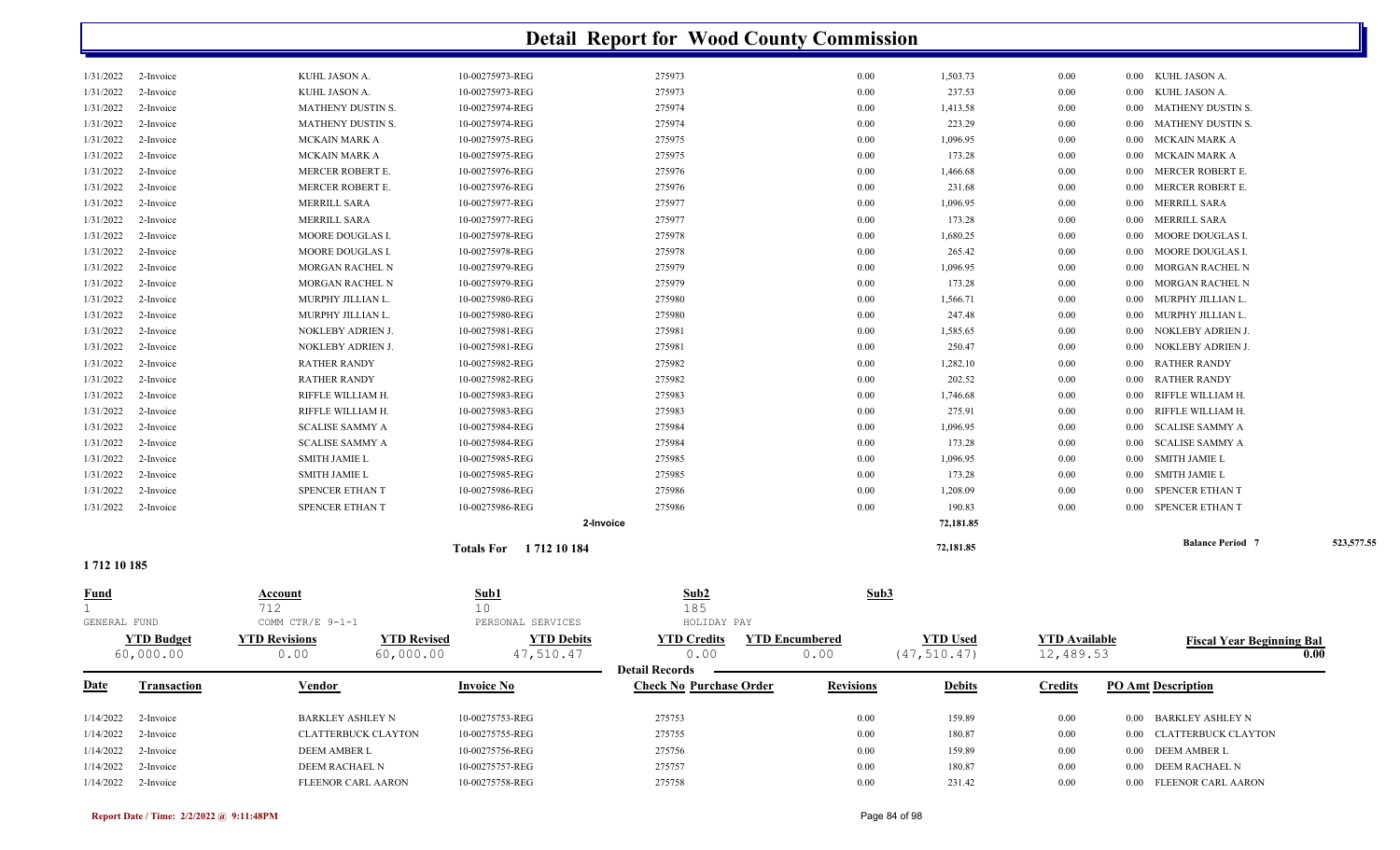|               |           |                            | Totals For 1712 10 185 |        |      | 9,917.66 |          | <b>Balance Period 7</b>             | 47,510.47 |
|---------------|-----------|----------------------------|------------------------|--------|------|----------|----------|-------------------------------------|-----------|
|               |           |                            | 2-Invoice              |        |      | 9,917.66 |          |                                     |           |
| 1/31/2022     | 2-Invoice | <b>TALLMAN CADEN</b>       | 10-00275987-REG        | 275987 | 0.00 | 226.80   | 0.00     | 0.00 TALLMAN CADEN                  |           |
| 1/31/2022     | 2-Invoice | SPENCER ETHAN T            | 10-00275986-REG        | 275986 | 0.00 | 264.13   | $0.00\,$ | 0.00 SPENCER ETHAN T                |           |
| 1/31/2022     | 2-Invoice | <b>SMITH JAMIE L</b>       | 10-00275985-REG        | 275985 | 0.00 | 239.83   | $0.00\,$ | SMITH JAMIE L<br>$0.00\,$           |           |
| 1/31/2022     | 2-Invoice | <b>SCALISE SAMMY A</b>     | 10-00275984-REG        | 275984 | 0.00 | 159.89   | $0.00\,$ | <b>SCALISE SAMMY A</b><br>$0.00\,$  |           |
| 1/31/2022     | 2-Invoice | RIFFLE WILLIAM H.          | 10-00275983-REG        | 275983 | 0.00 | 159.12   | $0.00\,$ | RIFFLE WILLIAM H.<br>0.00           |           |
| 1/31/2022     | 2-Invoice | <b>RATHER RANDY</b>        | 10-00275982-REG        | 275982 | 0.00 | 186.87   | $0.00\,$ | RATHER RANDY<br>$0.00\,$            |           |
| 1/31/2022     | 2-Invoice | NOKLEBY ADRIEN J.          | 10-00275981-REG        | 275981 | 0.00 | 231.12   | $0.00\,$ | NOKLEBY ADRIEN J.<br>$0.00\,$       |           |
| 1/31/2022     | 2-Invoice | MORGAN RACHEL N            | 10-00275979-REG        | 275979 | 0.00 | 159.89   | 0.00     | MORGAN RACHEL N<br>$0.00\,$         |           |
| $1/3\,1/2022$ | 2-Invoice | <b>MOORE DOUGLAS I</b>     | 10-00275978-REG        | 275978 | 0.00 | 367.36   | 0.00     | MOORE DOUGLAS I.<br>$0.00\,$        |           |
| 1/31/2022     | 2-Invoice | MERRILL SARA               | 10-00275977-REG        | 275977 | 0.00 | 239.83   | $0.00\,$ | <b>MERRILL SARA</b><br>$0.00\,$     |           |
| 1/31/2022     | 2-Invoice | MERCER ROBERT E.           | 10-00275976-REG        | 275976 | 0.00 | 213.78   | $0.00\,$ | MERCER ROBERT E.<br>$0.00\,$        |           |
| 1/31/2022     | 2-Invoice | MCKAIN MARK A              | 10-00275975-REG        | 275975 | 0.00 | 159.89   | $0.00\,$ | MCKAIN MARK A<br>$0.00\,$           |           |
| 1/31/2022     | 2-Invoice | MATHENY DUSTIN S.          | 10-00275974-REG        | 275974 | 0.00 | 309.05   | $0.00\,$ | MATHENY DUSTIN S.<br>$0.00\,$       |           |
| 1/31/2022     | 2-Invoice | KUHL JASON A.              | 10-00275973-REG        | 275973 | 0.00 | 219.18   | $0.00\,$ | KUHL JASON A.<br>$0.00\,$           |           |
| 1/31/2022     | 2-Invoice | KUHL BARBARA L.            | 10-00275972-REG        | 275972 | 0.00 | 209.85   | $0.00\,$ | KUHL BARBARA L.<br>$0.00\,$         |           |
| 1/31/2022     | 2-Invoice | GALLAGHER ALESHA A.        | 10-00275968-REG        | 275968 | 0.00 | 303.46   | $0.00\,$ | 0.00 GALLAGHER ALESHA A.            |           |
| 1/31/2022     | 2-Invoice | DEEM RACHAEL N             | 10-00275966-REG        | 275966 | 0.00 | 271.31   | $0.00\,$ | DEEM RACHAEL N<br>$0.00\,$          |           |
| 1/31/2022     | 2-Invoice | DEEM AMBER L               | 10-00275965-REG        | 275965 | 0.00 | 239.83   | $0.00\,$ | DEEM AMBER L<br>$0.00\,$            |           |
| 1/31/2022     | 2-Invoice | <b>CLATTERBUCK CLAYTON</b> | 10-00275964-REG        | 275964 | 0.00 | 271.31   | $0.00\,$ | CLATTERBUCK CLAYTON<br>$0.00\,$     |           |
| 1/31/2022     | 2-Invoice | BARKER CHELSEA N.          | 10-00275962-REG        | 275962 | 0.00 | 203.55   | 0.00     | <b>BARKER CHELSEA N.</b><br>0.00    |           |
| 1/31/2022     | 2-Invoice | <b>BARKLEY ASHLEY N</b>    | 10-00275963-REG        | 275963 | 0.00 | 159.89   | $0.00\,$ | <b>BARKLEY ASHLEY N</b><br>$0.00\,$ |           |
| 1/14/2022     | 2-Invoice | <b>TALLMAN CADEN</b>       | 10-00275779-REG        | 275779 | 0.00 | 113.40   | 0.00     | TALLMAN CADEN<br>$0.00\,$           |           |
| 1/14/2022     | 2-Invoice | SPENCER ETHAN T            | 10-00275778-REG        | 275778 | 0.00 | 264.13   | 0.00     | SPENCER ETHAN T<br>$0.00\,$         |           |
| 1/14/2022     | 2-Invoice | <b>SMITH JAMIE L</b>       | 10-00275777-REG        | 275777 | 0.00 | 239.83   | $0.00\,$ | <b>SMITH JAMIE L</b><br>$0.00\,$    |           |
| 1/14/2022     | 2-Invoice | <b>SCALISE SAMMY A</b>     | 10-00275776-REG        | 275776 | 0.00 | 239.83   | $0.00\,$ | 0.00 SCALISE SAMMY A                |           |
| 1/14/2022     | 2-Invoice | RIFFLE WILLIAM H.          | 10-00275775-REG        | 275775 | 0.00 | 127.29   | $0.00\,$ | RIFFLE WILLIAM H.<br>$0.00\,$       |           |
| 1/14/2022     | 2-Invoice | <b>RATHER RANDY</b>        | 10-00275774-REG        | 275774 | 0.00 | 280.31   | $0.00\,$ | RATHER RANDY<br>$0.00\,$            |           |
| 1/14/2022     | 2-Invoice | NOKLEBY ADRIEN J.          | 10-00275773-REG        | 275773 | 0.00 | 231.12   | $0.00\,$ | NOKLEBY ADRIEN J.<br>$0.00\,$       |           |
| 1/14/2022     | 2-Invoice | MURPHY JILLIAN L.          | 10-00275772-REG        | 275772 | 0.00 | 342.53   | $0.00\,$ | MURPHY JILLIAN L.<br>$0.00\,$       |           |
| 1/14/2022     | 2-Invoice | MORGAN RACHEL N            | 10-00275771-REG        | 275771 | 0.00 | 239.83   | $0.00\,$ | MORGAN RACHEL N<br>0.00             |           |
| 1/14/2022     | 2-Invoice | MOORE DOUGLAS I            | 10-00275770-REG        | 275770 | 0.00 | 244.90   | 0.00     | MOORE DOUGLAS I.<br>$0.00\,$        |           |
| 1/14/2022     | 2-Invoice | <b>MERRILL SARA</b>        | 10-00275769-REG        | 275769 | 0.00 | 159.89   | 0.00     | <b>MERRILL SARA</b><br>0.00         |           |
| 1/14/2022     | 2-Invoice | MERCER ROBERT E.           | 10-00275768-REG        | 275768 | 0.00 | 213.78   | $0.00\,$ | MERCER ROBERT E.<br>$0.00\,$        |           |
| 1/14/2022     | 2-Invoice | MCKAIN MARK A              | 10-00275767-REG        | 275767 | 0.00 | 239.83   | $0.00\,$ | 0.00 MCKAIN MARK A                  |           |
| 1/14/2022     | 2-Invoice | MATHENY DUSTIN S.          | 10-00275766-REG        | 275766 | 0.00 | 309.05   | $0.00\,$ | 0.00 MATHENY DUSTIN S.              |           |
| 1/14/2022     | 2-Invoice | LAYTON STACIE A.           | 10-00275765-REG        | 275765 | 0.00 | 226.80   | 0.00     | LAYTON STACIE A.<br>$0.00\,$        |           |
| 1/14/2022     | 2-Invoice | KUHL JASON A.              | 10-00275764-REG        | 275764 | 0.00 | 219.18   | 0.00     | 0.00 KUHL JASON A.                  |           |
| 1/14/2022     | 2-Invoice | KUHL BARBARA L.            | 10-00275763-REG        | 275763 | 0.00 | 314.78   | $0.00\,$ | KUHL BARBARA L<br>$0.00\,$          |           |
| 1/14/2022     | 2-Invoice | GALLAGHER ALESHA A.        | 10-00275759-REG        | 275759 | 0.00 | 202.30   | $0.00\,$ | 0.00 GALLAGHER ALESHA A.            |           |

**1 712 40 213 1325**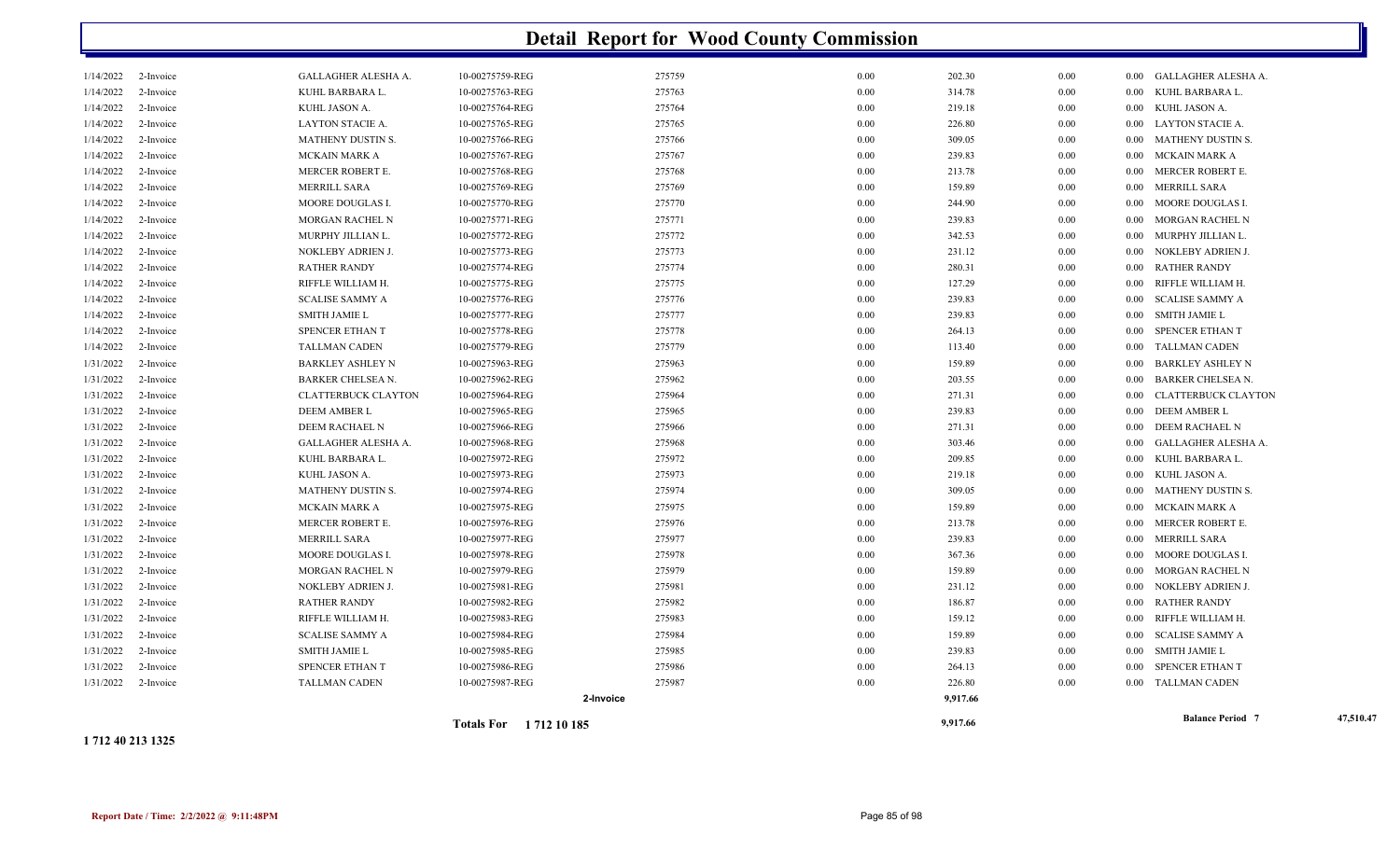| <b>Fund</b><br>$\mathbf{1}$ |                    | <u>Account</u>            | Sub1<br>40                              | Sub2<br>213                                             | Sub3                  |                   |                      |                                   |            |
|-----------------------------|--------------------|---------------------------|-----------------------------------------|---------------------------------------------------------|-----------------------|-------------------|----------------------|-----------------------------------|------------|
| GENERAL FUND                |                    | 712<br>COMM CTR/E 9-1-1   | CONTRACTURAL SERVICES                   | UTILITIES                                               | 1325                  | ELECT. E-911 BLDG |                      |                                   |            |
|                             | <b>YTD Budget</b>  | <b>YTD Revisions</b>      | <b>YTD Revised</b><br><b>YTD Debits</b> | <b>YTD Credits</b>                                      | <b>YTD Encumbered</b> | <b>YTD Used</b>   | <b>YTD</b> Available | <b>Fiscal Year Beginning Bal</b>  |            |
|                             | 0.00               | 0.00                      | 0.00<br>15,500.47                       | 0.00                                                    | 0.00                  | (15, 500.47)      | (15, 500.47)         |                                   | 0.00       |
| Date                        | Transaction        | Vendor                    | <b>Invoice No</b>                       | <b>Detail Records</b><br><b>Check No Purchase Order</b> | <b>Revisions</b>      | <b>Debits</b>     | <b>Credits</b>       | <b>PO Amt Description</b>         |            |
|                             |                    |                           |                                         |                                                         |                       |                   |                      |                                   |            |
| 1/4/2022                    | 2-Invoice          | <b>MON POWER</b>          | 01182022C                               | 3807                                                    | 0.00                  | 70.66             | 0.00                 | 0.00 110 137 851 868              |            |
| 1/25/2022                   | 2-Invoice          | <b>MON POWER</b>          | 02022022a                               | 3820                                                    | 0.00                  | 715.66            | 0.00                 | 0.00 110 151 158 976              |            |
| 1/25/2022                   | 2-Invoice          | <b>MON POWER</b>          | 02032022                                | 3820                                                    | 0.00                  | 316.32            | 0.00                 | 110 083 734 480<br>$0.00\,$       |            |
| 1/25/2022                   | 2-Invoice          | <b>MON POWER</b>          | 02032022                                | 3820                                                    | 0.00                  | 819.13            | 0.00                 | 110 083 734 811<br>$0.00\,$       |            |
| 1/25/2022                   | 2-Invoice          | <b>MON POWER</b>          | 02032022                                | 3820                                                    | 0.00                  | 85.21             | 0.00                 | 110 083 830 890<br>0.00           |            |
| 1/25/2022                   | 2-Invoice          | <b>MON POWER</b>          | 02072022                                | 3820                                                    | 0.00                  | 51.55             | 0.00                 | 110 087 147 275<br>0.00           |            |
| 1/25/2022                   | 2-Invoice          | <b>MON POWER</b>          | 02082022a                               | 3820                                                    | 0.00                  | 18.63             | 0.00                 | 0.00 110 087 468 861              |            |
|                             |                    |                           |                                         | 2-Invoice                                               |                       | 2,077.16          |                      |                                   |            |
|                             |                    |                           | 1 712 40 213 1325<br><b>Totals For</b>  |                                                         |                       | 2,077.16          |                      | <b>Balance Period 7</b>           | 15,500.47  |
| 171670568                   |                    |                           |                                         |                                                         |                       |                   |                      |                                   |            |
| <b>Fund</b>                 |                    | Account                   | Sub1                                    | Sub2                                                    | Sub3                  |                   |                      |                                   |            |
| $\mathbf{1}$                |                    | 716                       | 70                                      | 568                                                     |                       |                   |                      |                                   |            |
| GENERAL FUND                |                    | HUMANE SOCIETY            | CONTRIBUTIONS                           | OTHER CONTRIBUTIONS                                     |                       |                   |                      |                                   |            |
|                             | <b>YTD Budget</b>  | <b>YTD Revisions</b>      | <b>YTD Revised</b><br><b>YTD Debits</b> | <b>YTD Credits</b>                                      | <b>YTD Encumbered</b> | <b>YTD Used</b>   | <b>YTD</b> Available | <b>Fiscal Year Beginning Bal</b>  |            |
|                             | 237,667.00         | 0.00                      | 237,667.00<br>160,666.66                | 0.00<br><b>Detail Records</b>                           | 0.00                  | (160, 666.66)     | 77,000.34            |                                   | 0.00       |
| <u>Date</u>                 | <b>Transaction</b> | Vendor                    | <b>Invoice No</b>                       | <b>Check No Purchase Order</b>                          | <b>Revisions</b>      | <b>Debits</b>     | <b>Credits</b>       | <b>PO Amt Description</b>         |            |
| 1/14/2022                   | 2-Invoice          | HUMANE SOCIETY            | 012022                                  | 173100                                                  | $0.00\,$              | 19,250.00         | 0.00                 | 0.00 JAN PAYMENT                  |            |
|                             |                    |                           |                                         | 2-Invoice                                               |                       | 19,250.00         |                      |                                   |            |
|                             |                    |                           | Totals For 171670568                    |                                                         |                       | 19,250.00         |                      | <b>Balance Period 7</b>           | 160,666.66 |
| 1731 10 103                 |                    |                           |                                         |                                                         |                       |                   |                      |                                   |            |
| <b>Fund</b>                 |                    | <u>Account</u>            | Sub1                                    | Sub2                                                    | Sub3                  |                   |                      |                                   |            |
| $\mathbf{1}$                |                    | 731                       | 10 <sup>°</sup>                         | 103                                                     |                       |                   |                      |                                   |            |
| GENERAL FUND                |                    | COMMUNITY CORRECTIONS     | PERSONAL SERVICES                       | SALARIES-DEPUTIES                                       |                       |                   |                      |                                   |            |
|                             | <b>YTD Budget</b>  | <b>YTD Revisions</b>      | <b>YTD Revised</b><br><b>YTD Debits</b> | <b>YTD Credits</b>                                      | <b>YTD Encumbered</b> | <b>YTD Used</b>   | <b>YTD Available</b> | <b>Fiscal Year Beginning Bal</b>  |            |
|                             | 656,441.00         | 0.00                      | 656,441.00<br>382,885.86                | 152,657.03                                              | 0.00                  | (230, 228.83)     | 426, 212.17          |                                   | 0.00       |
| <b>Date</b>                 | <b>Transaction</b> | <b>Vendor</b>             | <b>Invoice No</b>                       | <b>Detail Records</b><br><b>Check No Purchase Order</b> | <b>Revisions</b>      | <b>Debits</b>     | <b>Credits</b>       | <b>PO Amt Description</b>         |            |
|                             |                    |                           |                                         |                                                         |                       |                   |                      |                                   |            |
| 1/14/2022                   | 2-Invoice          | <b>BOLINGER JESSICA L</b> | 10-00275781-REG                         | 275781                                                  | 0.00                  | 1,408.75          | 0.00                 | 0.00 BOLINGER JESSICA L           |            |
| 1/14/2022                   | 2-Invoice          | <b>TAYLOR BOWEN</b>       | 10-00275782-REG                         | 275782                                                  | 0.00                  | 1,246.88          | $0.00\,$             | <b>BOWEN TAYLOR E</b><br>$0.00\,$ |            |
| 1/14/2022                   | 2-Invoice          | <b>BUTCHER CRYSTAL D</b>  | 10-00275783-REG                         | 275783                                                  | 0.00                  | 1,666.67          | 0.00                 | <b>BUTCHER CRYSTAL D</b><br>0.00  |            |
| 1/14/2022                   | 2-Invoice          | <b>BUTLER GARRET C</b>    | 10-00275784-REG                         | 275784                                                  | 0.00                  | 1,246.88          | 0.00                 | 0.00 BUTLER GARRET C              |            |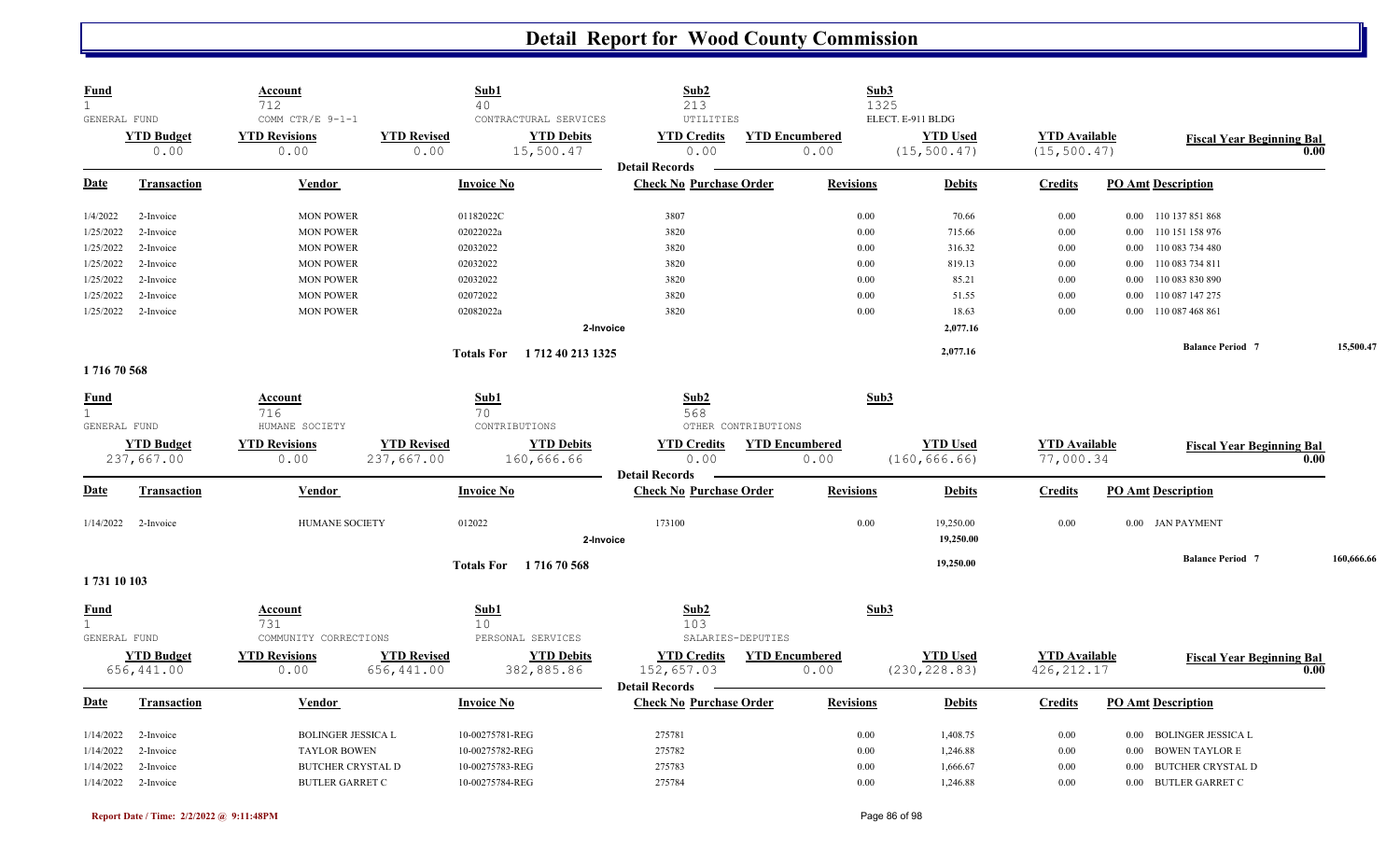| $1/14/2022$ 2-Invoice                       |                                | DEPARTMENT OF TREASURY                                          | 20220114-00                            | 3813                                                    | 0.00                          | 1,785.02                        | 0.00                               | $0.00$ FICA                                    |            |
|---------------------------------------------|--------------------------------|-----------------------------------------------------------------|----------------------------------------|---------------------------------------------------------|-------------------------------|---------------------------------|------------------------------------|------------------------------------------------|------------|
| <u>Date</u>                                 | <b>Transaction</b>             | Vendor                                                          | <b>Invoice No</b>                      | <b>Detail Records</b><br><b>Check No Purchase Order</b> | <b>Revisions</b>              | <b>Debits</b>                   | <b>Credits</b>                     | <b>PO Amt Description</b>                      |            |
|                                             | <b>YTD Budget</b><br>50,218.00 | <b>YTD Revisions</b><br><b>YTD Revised</b><br>0.00<br>50,218.00 | <b>YTD Debits</b><br>29,536.15         | <b>YTD Credits</b><br>11,681.56                         | <b>YTD Encumbered</b><br>0.00 | <b>YTD Used</b><br>(17, 854.59) | <b>YTD</b> Available<br>32, 363.41 | <b>Fiscal Year Beginning Bal</b>               | 0.00       |
| <u>Fund</u><br>$\mathbf{1}$<br>GENERAL FUND |                                | Account<br>731<br>COMMUNITY CORRECTIONS                         | <u>Sub1</u><br>10<br>PERSONAL SERVICES | $\mathbf{Sub2}$<br>104<br>SOCIAL SECURITY               | Sub3                          |                                 |                                    |                                                |            |
| 1731 10 104                                 |                                |                                                                 |                                        |                                                         |                               |                                 |                                    |                                                |            |
|                                             |                                |                                                                 | Totals For 1731 10 103                 |                                                         |                               | 58,187.92                       |                                    | <b>Balance Period 7</b>                        | 230,228.83 |
|                                             |                                |                                                                 | 2-Invoice                              |                                                         |                               | 58,187.92                       |                                    |                                                |            |
| 1/31/2022                                   | 2-Invoice                      | TOPE CHRIS E                                                    | 10-00276008-REG                        | 276008                                                  | 0.00                          | 1,246.88                        | 0.00                               | TOPE CHRIS E<br>0.00                           |            |
| 1/31/2022                                   | 2-Invoice                      | <b>SMITH WENDY LYN</b>                                          | 10-00276007-REG                        | 276007                                                  | 0.00                          | 1,827.09                        | 0.00                               | <b>SMITH WENDY LYN</b><br>0.00                 |            |
| 1/31/2022                                   | 2-Invoice                      | SINGER JANA L.                                                  | 10-00276006-REG                        | 276006                                                  | 0.00                          | 2,463.55                        | 0.00                               | SINGER JANA L<br>$0.00\,$                      |            |
| 1/31/2022                                   | 2-Invoice                      | <b>RUSH LARA C</b>                                              | 10-00276005-REG                        | 276005                                                  | 0.00                          | 1,246.88                        | $0.00\,$                           | RUSH LARA C<br>0.00                            |            |
| 1/31/2022                                   | 2-Invoice                      | PICCIANO JORUN K                                                | 10-00276003-REG                        | 276003                                                  | 0.00                          | 1,405.30                        | $0.00\,$                           | PICCIANO JORUN K<br>0.00                       |            |
| 1/31/2022                                   | 2-Invoice                      | PAXTON HEATHER L                                                | 10-00276002-REG                        | 276002                                                  | 0.00                          | 1,590.43                        | $0.00\,$                           | PAXTON HEATHER L<br>0.00                       |            |
| 1/31/2022                                   | 2-Invoice                      | MUNDAY LARRY DOYLE                                              | 10-00276001-REG                        | 276001                                                  | 0.00                          | 1,408.75                        | $0.00\,$                           | MUNDAY LARRY DOYLE<br>0.00                     |            |
| 1/31/2022<br>1/31/2022                      | 2-Invoice<br>2-Invoice         | <b>JACKSON KIMBERLY</b>                                         | 10-00275999-REG                        | 275999                                                  | 0.00                          | 1,583.34                        | 0.00                               | 0.00<br><b>JACKSON KIMBERLY</b><br>0.00        |            |
| 1/31/2022                                   | 2-Invoice                      | HARRIS LISA D<br><b>HIGGINS MARCUS</b>                          | 10-00275997-REG<br>10-00275998-REG     | 275997<br>275998                                        | 0.00<br>0.00                  | 1,246.88<br>1,246.88            | $0.00\,$<br>$0.00\,$               | HARRIS LISA D<br>0.00<br><b>HIGGINS MARCUS</b> |            |
| 1/31/2022                                   | 2-Invoice                      | ESCANDON HERNANDO                                               | 10-00275996-REG                        |                                                         | 0.00                          | 2,706.71                        | $0.00\,$                           | <b>ESCANDON HERNANDO</b><br>0.00               |            |
| 1/31/2022                                   | 2-Invoice                      | DEEM KAYLA A                                                    | 10-00275995-REG                        | 275995<br>275996                                        | 0.00                          | 1,509.38                        | $0.00\,$                           | DEEM KAYLA A<br>0.00                           |            |
| 1/31/2022                                   | 2-Invoice                      | COOL AMBER L                                                    | 10-00275994-REG                        | 275994                                                  | 0.00                          | 1,625.00                        | $0.00\,$                           | COOL AMBER L<br>$0.00\,$                       |            |
| 1/31/2022                                   | 2-Invoice                      | <b>CHURCH AMY SPENCER</b>                                       | 10-00275993-REG                        | 275993                                                  | 0.00                          | 2,417.71                        | $0.00\,$                           | CHURCH AMY SPENCER<br>0.00                     |            |
| 1/31/2022                                   | 2-Invoice                      | <b>BUTLER GARRET C</b>                                          | 10-00275992-REG                        | 275992                                                  | 0.00                          | 1,246.88                        | $0.00\,$                           | <b>BUTLER GARRET C</b><br>0.00                 |            |
| 1/31/2022                                   | 2-Invoice                      | <b>BUTCHER CRYSTAL D</b>                                        | 10-00275991-REG                        | 275991                                                  | 0.00                          | 1,666.67                        | 0.00                               | <b>BUTCHER CRYSTAL D</b><br>0.00               |            |
| 1/31/2022                                   | 2-Invoice                      | <b>TAYLOR BOWEN</b>                                             | 10-00275990-REG                        | 275990                                                  | 0.00                          | 1,246.88                        | $0.00\,$                           | <b>BOWEN TAYLOR E</b><br>0.00                  |            |
| 1/31/2022                                   | 2-Invoice                      | <b>BOLINGER JESSICA L</b>                                       | 10-00275989-REG                        | 275989                                                  | 0.00                          | 1,408.75                        | $0.00\,$                           | <b>BOLINGER JESSICA L</b><br>0.00              |            |
| 1/14/2022                                   | 2-Invoice                      | TOPE CHRIS E                                                    | 10-00275799-REG                        | 275799                                                  | 0.00                          | 1,246.88                        | $0.00\,$                           | TOPE CHRIS E<br>$0.00\,$                       |            |
| 1/14/2022                                   | 2-Invoice                      | SMITH WENDY LYN                                                 | 10-00275798-REG                        | 275798                                                  | 0.00                          | 1,827.09                        | $0.00\,$                           | <b>SMITH WENDY LYN</b><br>0.00                 |            |
| 1/14/2022                                   | 2-Invoice                      | SINGER JANA L.                                                  | 10-00275797-REG                        | 275797                                                  | 0.00                          | 2,463.55                        | $0.00\,$                           | SINGER JANA L.<br>$0.00\,$                     |            |
| 1/14/2022                                   | 2-Invoice                      | RUSH LARA C                                                     | 10-00275796-REG                        | 275796                                                  | 0.00                          | 1,246.88                        | 0.00                               | RUSH LARA C<br>0.00                            |            |
| 1/14/2022                                   | 2-Invoice                      | PICCIANO JORUN K                                                | 10-00275794-REG                        | 275794                                                  | 0.00                          | 1,405.30                        | $0.00\,$                           | PICCIANO JORUN K<br>0.00                       |            |
| 1/14/2022                                   | 2-Invoice                      | PAXTON HEATHER L.                                               | 10-00275793-REG                        | 275793                                                  | 0.00                          | 1,590.43                        | $0.00\,$                           | PAXTON HEATHER L<br>0.00                       |            |
| 1/14/2022                                   | 2-Invoice                      | MUNDAY LARRY DOYLE                                              | 10-00275792-REG                        | 275792                                                  | 0.00                          | 1,408.75                        | $0.00\,$                           | MUNDAY LARRY DOYLE<br>0.00                     |            |
| 1/14/2022                                   | 2-Invoice                      | <b>JACKSON KIMBERLY</b>                                         | 10-00275791-REG                        | 275791                                                  | 0.00                          | 1,583.34                        | $0.00\,$                           | <b>JACKSON KIMBERLY</b><br>0.00                |            |
| 1/14/2022                                   | 2-Invoice                      | <b>HIGGINS MARCUS</b>                                           | 10-00275790-REG                        | 275790                                                  | 0.00                          | 1,246.88                        | $0.00\,$                           | <b>HIGGINS MARCUS</b><br>0.00                  |            |
| 1/14/2022                                   | 2-Invoice                      | <b>HARRIS LISA D</b>                                            | 10-00275789-REG                        | 275789                                                  | 0.00                          | 1,246.88                        | $0.00\,$                           | HARRIS LISA D<br>0.00                          |            |
| 1/14/2022                                   | 2-Invoice                      | ESCANDON HERNANDO                                               | 10-00275788-REG                        | 275788                                                  | 0.00                          | 2,706.71                        | 0.00                               | <b>ESCANDON HERNANDO</b><br>0.00               |            |
| 1/14/2022                                   | 2-Invoice                      | DEEM KAYLA A                                                    | 10-00275787-REG                        | 275787                                                  | 0.00                          | 1,509.38                        | 0.00                               | 0.00 DEEM KAYLA A                              |            |
| 1/14/2022                                   | 2-Invoice                      | COOL AMBER L                                                    | 10-00275786-REG                        | 275786                                                  | 0.00                          | 1,625.00                        | $0.00\,$                           | COOL AMBER L<br>$0.00\,$                       |            |
| 1/14/2022                                   | 2-Invoice                      | CHURCH AMY SPENCER                                              | 10-00275785-REG                        | 275785                                                  | 0.00                          | 2,417.71                        | $0.00\,$                           | 0.00 CHURCH AMY SPENCER                        |            |
|                                             |                                |                                                                 |                                        |                                                         |                               |                                 |                                    |                                                |            |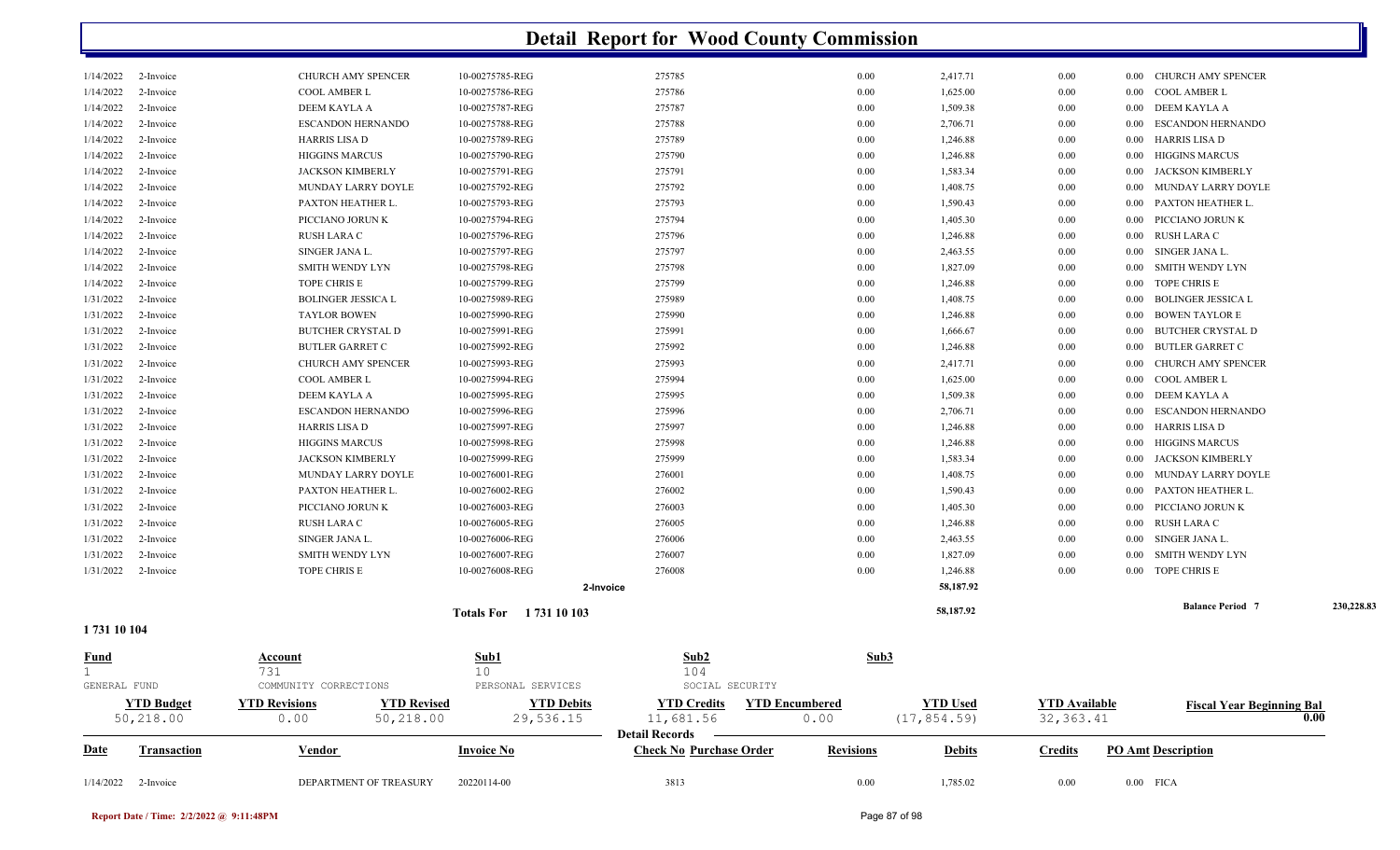|              |                        |                                            |                        | <b>Detail Report for Wood County Commission</b>         |                       |                 |                      |                                   |           |
|--------------|------------------------|--------------------------------------------|------------------------|---------------------------------------------------------|-----------------------|-----------------|----------------------|-----------------------------------|-----------|
|              |                        |                                            |                        |                                                         |                       |                 |                      |                                   |           |
| 1/14/2022    | 2-Invoice              | DEPARTMENT OF TREASURY                     | 20220114-00            | 3813                                                    | 0.00                  | 417.46          | 0.00                 | $0.00$ MED                        |           |
| 1/31/2022    | 2-Invoice              | DEPARTMENT OF TREASURY                     | 20220131-00            | 3824                                                    | 0.00                  | 1,794.25        | $0.00\,$             | $0.00$ FICA                       |           |
| 1/31/2022    | 2-Invoice              | DEPARTMENT OF TREASURY                     | 20220131-00            | 3824                                                    | 0.00                  | 419.63          | $0.00\,$             | $0.00$ MED                        |           |
|              |                        |                                            |                        | 2-Invoice                                               |                       | 4,416.36        |                      |                                   |           |
|              |                        |                                            | Totals For 1731 10 104 |                                                         |                       | 4,416.36        |                      | <b>Balance Period 7</b>           | 17,854.59 |
| 1731 10 105  |                        |                                            |                        |                                                         |                       |                 |                      |                                   |           |
|              |                        |                                            |                        |                                                         |                       |                 |                      |                                   |           |
| <b>Fund</b>  |                        | <b>Account</b><br>731                      | Sub1<br>10             | Sub <sub>2</sub><br>105                                 | Sub3                  |                 |                      |                                   |           |
| GENERAL FUND |                        | COMMUNITY CORRECTIONS                      | PERSONAL SERVICES      | INSURANCE PREMIUM                                       |                       |                 |                      |                                   |           |
|              | <b>YTD Budget</b>      | <b>YTD Revised</b><br><b>YTD Revisions</b> | <b>YTD Debits</b>      | <b>YTD Credits</b>                                      | <b>YTD Encumbered</b> | <b>YTD Used</b> | <b>YTD Available</b> | <b>Fiscal Year Beginning Bal</b>  |           |
|              | 212,454.00             | 212,454.00<br>0.00                         | 117,490.09             | 37, 161. 11                                             | 0.00                  | (80, 328.98)    | 132, 125.02          |                                   | 0.00      |
|              |                        |                                            |                        | <b>Detail Records</b>                                   |                       |                 |                      |                                   |           |
| <b>Date</b>  | <b>Transaction</b>     | <b>Vendor</b>                              | <b>Invoice No</b>      | <b>Check No Purchase Order</b>                          | <b>Revisions</b>      | <b>Debits</b>   | <b>Credits</b>       | <b>PO Amt Description</b>         |           |
| 1/3/2022     |                        | HIGHMARK WEST VIRGINIA                     | 01012022               | 3802                                                    |                       | 15,994.60       |                      | <b>HEALTH PREMIUM</b><br>$0.00\,$ |           |
| 1/4/2022     | 2-Invoice<br>2-Invoice | MUTUAL OF OMAHA                            | 1285351121             | 173044                                                  | 0.00<br>0.00          | 34.08           | $0.00\,$<br>$0.00\,$ | 0.00 BASIC LIFE                   |           |
| 1/4/2022     | 2-Invoice              | MUTUAL OF OMAHA                            | 1285351121             | 173044                                                  | 0.00                  | 140.29          | $0.00\,$             | $0.00$ LTD                        |           |
| 1/4/2022     | 2-Invoice              | VISION SERVICE PLAN (WV)                   | 12022                  | 173051                                                  | 0.00                  | 49.80           | $0.00\,$             | <b>SINGLE VISION</b><br>0.00      |           |
| 1/4/2022     | 2-Invoice              | VISION SERVICE PLAN (WV)                   | 12022                  | 173051                                                  | 0.00                  | 172.80          | 0.00                 | <b>FAMILY VISION</b><br>0.00      |           |
| 1/28/2022    | 2-Invoice              | HIGHMARK WEST VIRGINIA                     | F220118A6404           | 3829                                                    | 0.00                  | 943.40          | $0.00\,$             | $0.00$ HRA                        |           |
|              |                        |                                            |                        | 2-Invoice                                               |                       | 17,334.97       |                      |                                   |           |
|              |                        |                                            |                        |                                                         |                       |                 |                      | <b>Balance Period 7</b>           | 80,328.98 |
|              |                        |                                            | Totals For 1731 10 105 |                                                         |                       | 17,334.97       |                      |                                   |           |
| 1731 10 106  |                        |                                            |                        |                                                         |                       |                 |                      |                                   |           |
| <u>Fund</u>  |                        | Account                                    | Sub1                   | Sub2                                                    | Sub3                  |                 |                      |                                   |           |
| $\mathbf{1}$ |                        | 731                                        | 10                     | 106                                                     |                       |                 |                      |                                   |           |
| GENERAL FUND |                        | COMMUNITY CORRECTIONS                      | PERSONAL SERVICES      | RETIREMENT                                              |                       |                 |                      |                                   |           |
|              | <b>YTD Budget</b>      | <b>YTD Revisions</b><br><b>YTD Revised</b> | <b>YTD Debits</b>      | <b>YTD Credits</b>                                      | <b>YTD Encumbered</b> | <b>YTD Used</b> | <b>YTD Available</b> | <b>Fiscal Year Beginning Bal</b>  |           |
|              | 65,644.00              | 0.00<br>65,644.00                          | 36,073.12              | 13,575.25                                               | 0.00                  | (22, 497.87)    | 43, 146. 13          |                                   | 0.00      |
| <b>Date</b>  | <b>Transaction</b>     | <b>Vendor</b>                              | <b>Invoice No</b>      | <b>Detail Records</b><br><b>Check No Purchase Order</b> | <b>Revisions</b>      | <b>Debits</b>   | <b>Credits</b>       | <b>PO Amt Description</b>         |           |
|              |                        |                                            |                        |                                                         |                       |                 |                      |                                   |           |
| 1/14/2022    | 2-Invoice              | WV PUBLIC EMP RETIREMENT                   | 20220114-00            |                                                         | 0.00                  | 2,761.13        | 0.00                 | 0.00 RETIREMENT                   |           |
| 1/31/2022    | 2-Invoice              | WV PUBLIC EMP RETIREMENT                   | 20220131-00            |                                                         | 0.00                  | 2,768.47        | $0.00\,$             | 0.00 RETIREMENT                   |           |
|              |                        |                                            |                        | 2-Invoice                                               |                       | 5,529.60        |                      |                                   |           |
|              |                        |                                            | Totals For 1731 10 106 |                                                         |                       | 5,529.60        |                      | <b>Balance Period 7</b>           | 22,497.87 |
| 1731 10 109  |                        |                                            |                        |                                                         |                       |                 |                      |                                   |           |
| <b>Fund</b>  |                        | Account                                    | Sub1                   | Sub2                                                    | Sub3                  |                 |                      |                                   |           |
| $\mathbf 1$  |                        | 731                                        | 10                     | 109                                                     |                       |                 |                      |                                   |           |
| GENERAL FUND |                        | COMMUNITY CORRECTIONS                      | PERSONAL SERVICES      | EXTRA HELP                                              |                       |                 |                      |                                   |           |
|              | <b>YTD Budget</b>      | <b>YTD Revisions</b><br><b>YTD Revised</b> | <b>YTD Debits</b>      | <b>YTD Credits</b>                                      | <b>YTD Encumbered</b> | <b>YTD Used</b> | <b>YTD</b> Available | <b>Fiscal Year Beginning Bal</b>  |           |
|              | 18,000.00              | 0.00<br>18,000.00                          | 17,473.50              | 0.00                                                    | 0.00                  | (17, 473.50)    | 526.50               |                                   | 0.00      |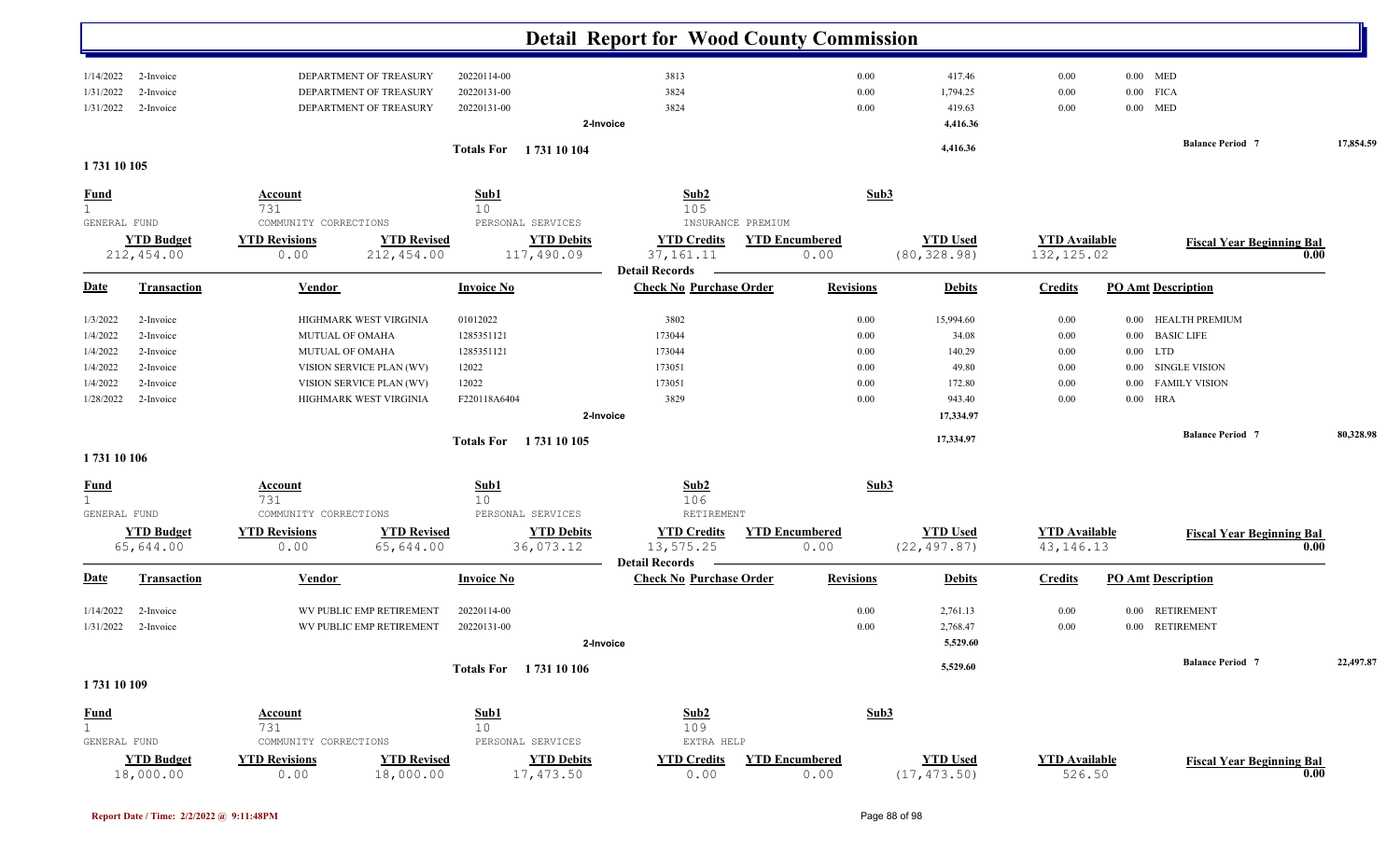|                             |                    |                       |                                          |                                    | <b>Detail Records</b>          |                       |                              |                                  |                                          |           |
|-----------------------------|--------------------|-----------------------|------------------------------------------|------------------------------------|--------------------------------|-----------------------|------------------------------|----------------------------------|------------------------------------------|-----------|
| <b>Date</b>                 | <b>Transaction</b> | Vendor                |                                          | <b>Invoice No</b>                  | <b>Check No Purchase Order</b> | <b>Revisions</b>      | <b>Debits</b>                | <b>Credits</b>                   | <b>PO Amt Description</b>                |           |
| 1/14/2022                   | 2-Invoice          | <b>QUEEN HALEY</b>    |                                          | 10-00275795-REG                    | 275795                         | 0.00                  | 480.00                       | 0.00                             | 0.00 QUEEN HALEY                         |           |
| 1/14/2022                   | 2-Invoice          | TRIPLETT DAVID BRIAN  |                                          | 10-00275800-REG                    | 275800                         | 0.00                  | 533.50                       | 0.00                             | TRIPLETT DAVID BRIAN<br>0.00             |           |
| 1/31/2022                   | 2-Invoice          | LEMLEY LINDY ROCHELLE |                                          | 10-00276000-REG                    | 276000                         | 0.00                  | 192.00                       | 0.00                             | LEMLEY LINDY ROCHELLE<br>0.00            |           |
| 1/31/2022                   | 2-Invoice          | <b>QUEEN HALEY</b>    |                                          | 10-00276004-REG                    | 276004                         | 0.00                  | 360.00                       | 0.00                             | <b>QUEEN HALEY</b><br>0.00               |           |
| 1/31/2022                   | 2-Invoice          | TRIPLETT DAVID BRIAN  |                                          | 10-00276009-REG                    | 276009                         | 0.00                  | 456.50                       | 0.00                             | 0.00 TRIPLETT DAVID BRIAN                |           |
|                             |                    |                       |                                          |                                    | 2-Invoice                      |                       | 2,022.00                     |                                  |                                          |           |
|                             |                    |                       |                                          | Totals For 1731 10 109             |                                |                       | 2,022.00                     |                                  | <b>Balance Period 7</b>                  | 17,473.50 |
|                             | 1800 40 223 2305   |                       |                                          |                                    |                                |                       |                              |                                  |                                          |           |
| <b>Fund</b><br>$\mathbf{1}$ |                    | Account<br>800        |                                          | Sub1<br>40                         | Sub2<br>223                    |                       | Sub3<br>2305                 |                                  |                                          |           |
| GENERAL FUND                |                    | HEALTH DEPARTMENT     |                                          | CONTRACTURAL SERVICES              | PROFESSIONAL SERVICES          |                       | COUNTY HEALTH DEPT.          |                                  |                                          |           |
|                             | <b>YTD Budget</b>  | <b>YTD Revisions</b>  | <b>YTD Revised</b>                       | <b>YTD Debits</b>                  | <b>YTD Credits</b>             | <b>YTD Encumbered</b> | <b>YTD Used</b>              | <b>YTD</b> Available             | <b>Fiscal Year Beginning Bal</b>         |           |
|                             | 120,000.00         | 0.00                  | 120,000.00                               | 90,000.00                          | 0.00                           | 0.00                  | (90, 000.00)                 | 30,000.00                        | 0.00                                     |           |
|                             |                    |                       |                                          |                                    | <b>Detail Records</b>          |                       |                              |                                  |                                          |           |
| <b>Date</b>                 | <b>Transaction</b> | Vendor                |                                          | <b>Invoice No</b>                  | <b>Check No Purchase Order</b> | <b>Revisions</b>      | <b>Debits</b>                | <b>Credits</b>                   | <b>PO Amt Description</b>                |           |
| 1/14/2022                   | 2-Invoice          |                       | MID-OHIO VALLEY HEALTH DEP 220101-542601 |                                    | 173105                         | 0.00                  | 30,000.00                    | 0.00                             | 0.00 3RD QUARTER                         |           |
|                             |                    |                       |                                          |                                    | 2-Invoice                      |                       | 30,000.00                    |                                  |                                          |           |
|                             |                    |                       |                                          | Totals For 1800 40 223 2305        |                                |                       | 30,000.00                    |                                  | <b>Balance Period 7</b>                  | 90,000.00 |
|                             | 1801 40 223 2306   |                       |                                          |                                    |                                |                       |                              |                                  |                                          |           |
| <b>Fund</b>                 |                    | Account               |                                          | Sub1                               | Sub <sub>2</sub>               |                       | Sub3                         |                                  |                                          |           |
| 1<br>GENERAL FUND           |                    | 801<br>MENTAL HEALTH  |                                          | 40<br>CONTRACTURAL SERVICES        | 223<br>PROFESSIONAL SERVICES   |                       | 2306<br><b>MENTAL HEALTH</b> |                                  |                                          |           |
|                             | <b>YTD Budget</b>  | <b>YTD Revisions</b>  | <b>YTD Revised</b>                       | <b>YTD Debits</b>                  | <b>YTD Credits</b>             | <b>YTD Encumbered</b> | <b>YTD Used</b>              |                                  |                                          |           |
|                             | 10,000.00          | 0.00                  | 10,000.00                                | 6,050.73                           | 0.00                           | 0.00                  | (6, 050.73)                  | <b>YTD Available</b><br>3,949.27 | <b>Fiscal Year Beginning Bal</b><br>0.00 |           |
|                             |                    |                       |                                          |                                    | <b>Detail Records</b>          |                       |                              |                                  |                                          |           |
| <b>Date</b>                 | <b>Transaction</b> | Vendor                |                                          | <b>Invoice No</b>                  | <b>Check No Purchase Order</b> | <b>Revisions</b>      | <b>Debits</b>                | <b>Credits</b>                   | <b>PO Amt Description</b>                |           |
| 1/25/2022                   | 2-Invoice          | <b>BRENDA HINKLE</b>  |                                          | 01072022                           | 173137                         | 0.00                  | 243.08                       | $0.00\,$                         | TASHA BROWN - 21-MH-391<br>0.00          |           |
| 1/25/2022                   | 2-Invoice          | <b>BRENDA HINKLE</b>  |                                          | 01072022                           | 173137                         | 0.00                  | 393.08                       | 0.00                             | JOHN GORE - 21-MH-397<br>$0.00\,$        |           |
| 1/25/2022                   | 2-Invoice          | <b>BRENDA HINKLE</b>  |                                          | 01072022                           | 173137                         | 0.00                  | 236.60                       | 0.00                             | JAMES PATCH - 21-MH-412<br>0.00          |           |
| 1/25/2022                   | 2-Invoice          | <b>BRENDA HINKLE</b>  |                                          | 01072022                           | 173137                         | 0.00                  | 324.10                       | 0.00                             | DAVID MCINNES - 21-MH-411<br>0.00        |           |
|                             |                    |                       |                                          |                                    | 2-Invoice                      |                       | 1,196.86                     |                                  |                                          |           |
|                             |                    |                       |                                          | <b>Totals For</b><br>1801402232306 |                                |                       | 1,196.86                     |                                  | <b>Balance Period 7</b>                  | 6,050.73  |
| 1801 40 223 2307            |                    |                       |                                          |                                    |                                |                       |                              |                                  |                                          |           |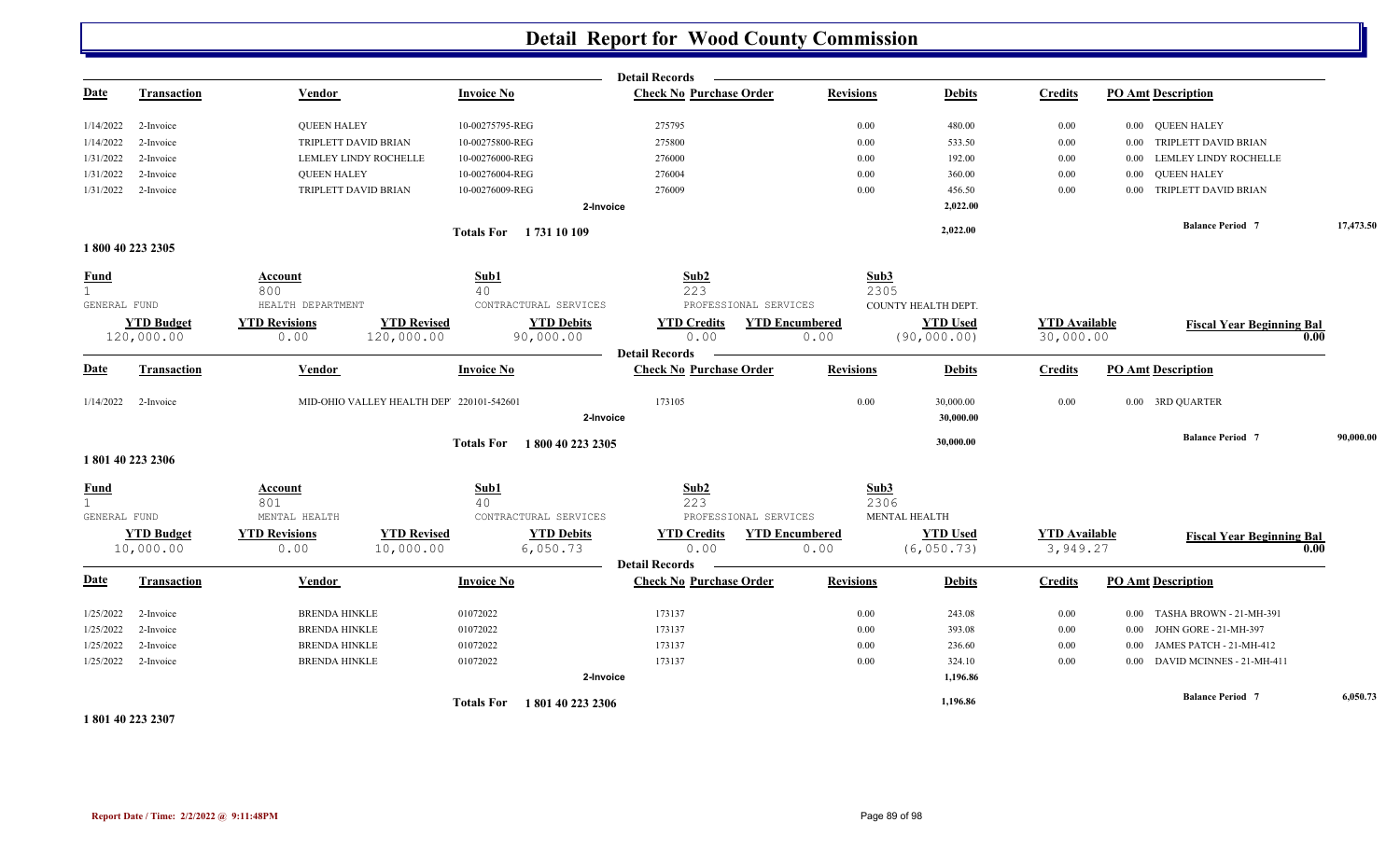| <b>Fund</b><br>$\mathbf{1}$                 |                                | <u>Account</u><br>801                               | Sub1<br>40                        |                                                         | Sub2<br>223                                         |                                                        | Sub3<br>2307                                          |                                   |                                  |      |           |
|---------------------------------------------|--------------------------------|-----------------------------------------------------|-----------------------------------|---------------------------------------------------------|-----------------------------------------------------|--------------------------------------------------------|-------------------------------------------------------|-----------------------------------|----------------------------------|------|-----------|
| GENERAL FUND                                | <b>YTD Budget</b><br>85,000.00 | MENTAL HEALTH<br><b>YTD Revisions</b><br>0.00       | <b>YTD Revised</b><br>85,000.00   | CONTRACTURAL SERVICES<br><b>YTD Debits</b><br>63,750.00 | <b>YTD Credits</b><br>0.00<br><b>Detail Records</b> | PROFESSIONAL SERVICES<br><b>YTD Encumbered</b><br>0.00 | MENTAL HEALTH/WDGC<br><b>YTD Used</b><br>(63, 750.00) | <b>YTD Available</b><br>21,250.00 | <b>Fiscal Year Beginning Bal</b> | 0.00 |           |
| Date                                        | <b>Transaction</b>             | Vendor                                              | <b>Invoice No</b>                 |                                                         | <b>Check No Purchase Order</b>                      | <b>Revisions</b>                                       | <b>Debits</b>                                         | <b>Credits</b>                    | <b>PO Amt Description</b>        |      |           |
| 1/14/2022                                   | 2-Invoice                      |                                                     | WESTBROOK HEALTH SERVICE 01042022 | 2-Invoice                                               | 173116                                              |                                                        | 0.00<br>21,250.00<br>21,250.00                        | 0.00                              | 0.00 3RD QUARTER                 |      |           |
| 1802 40 211                                 |                                |                                                     | <b>Totals For</b>                 | 1801402232307                                           |                                                     |                                                        | 21,250.00                                             |                                   | <b>Balance Period 7</b>          |      | 63,750.00 |
| <b>Fund</b><br>1<br>GENERAL FUND            |                                | <u>Account</u><br>802<br>COUNTY CORONER             | Sub1<br>40                        | CONTRACTURAL SERVICES                                   | Sub2<br>211<br><b>TELEPHONES</b>                    |                                                        | Sub3                                                  |                                   |                                  |      |           |
|                                             | <b>YTD Budget</b><br>850.00    | <b>YTD Revisions</b><br>0.00                        | <b>YTD Revised</b><br>850.00      | <b>YTD Debits</b><br>417.89                             | <b>YTD Credits</b><br>0.00<br><b>Detail Records</b> | <b>YTD Encumbered</b><br>0.00                          | <b>YTD Used</b><br>(417.89)                           | <b>YTD Available</b><br>432.11    | <b>Fiscal Year Beginning Bal</b> | 0.00 |           |
| Date                                        | <b>Transaction</b>             | Vendor                                              | <b>Invoice No</b>                 |                                                         | <b>Check No Purchase Order</b>                      | <b>Revisions</b>                                       | <b>Debits</b>                                         | <b>Credits</b>                    | <b>PO Amt Description</b>        |      |           |
| 1/25/2022                                   | 2-Invoice                      | <b>VERIZON WIRELESS</b>                             | 02022022                          | 2-Invoice                                               | 173141                                              |                                                        | 0.00<br>77.36<br>77.36                                | 0.00                              | 0.00 582938154-00001             |      |           |
| 1802 55 343                                 |                                |                                                     |                                   | Totals For 1802 40 211                                  |                                                     |                                                        | 77.36                                                 |                                   | <b>Balance Period 7</b>          |      | 417.89    |
| <b>Fund</b><br>$\mathbf{1}$<br>GENERAL FUND |                                | <u>Account</u><br>802<br>COUNTY CORONER             | Sub1<br>55<br>COMMODITIES         |                                                         | Sub2<br>343<br>AUTOMOBILE SUPPLIES                  |                                                        | Sub3                                                  |                                   |                                  |      |           |
|                                             | <b>YTD Budget</b><br>1,000.00  | <b>YTD Revisions</b><br>0.00                        | <b>YTD Revised</b><br>1,000.00    | <b>YTD Debits</b><br>259.43                             | <b>YTD Credits</b><br>0.00<br><b>Detail Records</b> | <b>YTD Encumbered</b><br>0.00                          | <b>YTD Used</b><br>(259.43)                           | <b>YTD</b> Available<br>740.57    | <b>Fiscal Year Beginning Bal</b> | 0.00 |           |
| <b>Date</b>                                 | Transaction                    | Vendor                                              | <b>Invoice No</b>                 |                                                         | <b>Check No Purchase Order</b>                      | <b>Revisions</b>                                       | <b>Debits</b>                                         | <b>Credits</b>                    | <b>PO Amt Description</b>        |      |           |
| 1/11/2022                                   | 2-Invoice                      | ENGLEFIELD OIL COMPANY                              | IN-564689                         | 2-Invoice                                               | 173061 85164                                        |                                                        | 0.00<br>53.20<br>53.20                                | 0.00                              | 0.00 CORONER                     |      |           |
| 1900 10 103                                 |                                |                                                     |                                   | Totals For 1802 55 343                                  |                                                     |                                                        | 53.20                                                 |                                   | <b>Balance Period 7</b>          |      | 259.43    |
| <b>Fund</b><br>$\mathbf{1}$<br>GENERAL FUND |                                | <u>Account</u><br>900<br>WOOD CO PARKS & RECREATION | Sub1<br>10 <sup>°</sup>           | PERSONAL SERVICES                                       | Sub2<br>103<br>SALARIES-DEPUTIES                    |                                                        | Sub3                                                  |                                   |                                  |      |           |
|                                             | <b>YTD Budget</b><br>65,500.00 | <b>YTD Revisions</b><br>0.00                        | <b>YTD Revised</b><br>65,500.00   | <b>YTD Debits</b><br>35, 291.62                         | <b>YTD Credits</b><br>0.00                          | <b>YTD Encumbered</b><br>0.00                          | <b>YTD Used</b><br>(35, 291.62)                       | <b>YTD Available</b><br>30,208.38 | <b>Fiscal Year Beginning Bal</b> | 0.00 |           |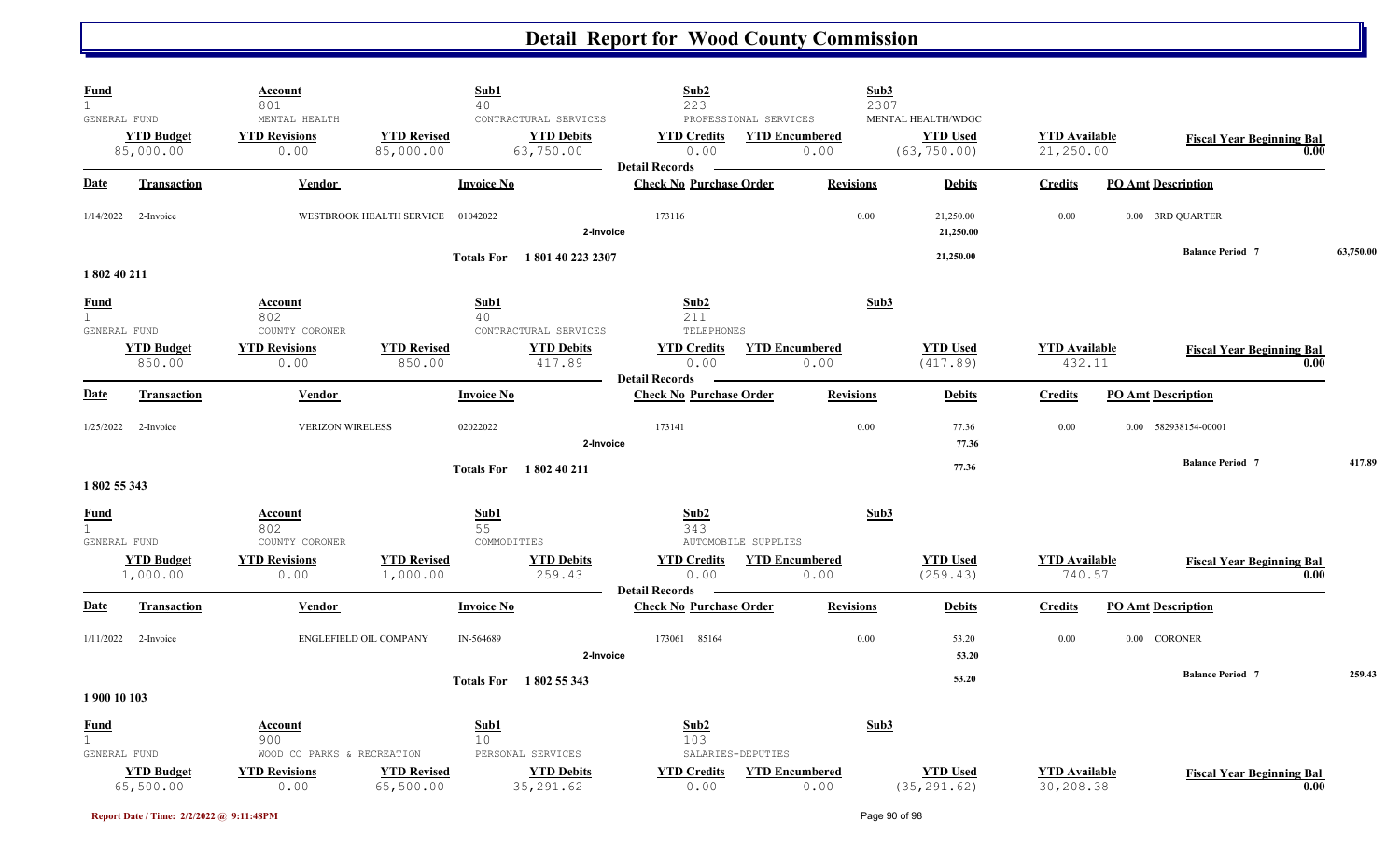|                                             |                        |                                                     |                                    |                        | <b>Detail Records</b>                        |                       |                      |                      |                                              |           |
|---------------------------------------------|------------------------|-----------------------------------------------------|------------------------------------|------------------------|----------------------------------------------|-----------------------|----------------------|----------------------|----------------------------------------------|-----------|
| <u>Date</u>                                 | <b>Transaction</b>     | Vendor                                              | <b>Invoice No</b>                  |                        | <b>Check No Purchase Order</b>               | <b>Revisions</b>      | <b>Debits</b>        | <b>Credits</b>       | <b>PO Amt Description</b>                    |           |
| 1/14/2022<br>1/31/2022                      | 2-Invoice<br>2-Invoice | CROSS JEREMY W.<br>CROSS JEREMY W.                  | 10-00275801-REG<br>10-00276010-REG |                        | 275801<br>276010                             | 0.00<br>0.00          | 2,520.83<br>2,520.83 | 0.00<br>0.00         | 0.00 CROSS JEREMY W.<br>0.00 CROSS JEREMY W. |           |
|                                             |                        |                                                     |                                    |                        | 2-Invoice                                    |                       | 5,041.66             |                      |                                              |           |
| 1900 10 104                                 |                        |                                                     |                                    | Totals For 1900 10 103 |                                              |                       | 5,041.66             |                      | <b>Balance Period 7</b>                      | 35,291.62 |
| <b>Fund</b><br>$\mathbf{1}$<br>GENERAL FUND |                        | <b>Account</b><br>900<br>WOOD CO PARKS & RECREATION | Sub1<br>10 <sup>°</sup>            | PERSONAL SERVICES      | Sub2<br>104<br>SOCIAL SECURITY               | Sub3                  |                      |                      |                                              |           |
|                                             | <b>YTD Budget</b>      | <b>YTD Revisions</b>                                | <b>YTD Revised</b>                 | <b>YTD Debits</b>      | <b>YTD Credits</b>                           | <b>YTD Encumbered</b> | <b>YTD Used</b>      | <b>YTD</b> Available | <b>Fiscal Year Beginning Bal</b>             |           |
|                                             | 5,011.00               | 0.00                                                | 5,011.00                           | 2,539.25               | 0.00<br><b>Detail Records</b>                | 0.00                  | (2, 539.25)          | 2,471.75             |                                              | 0.00      |
| <b>Date</b>                                 | <b>Transaction</b>     | Vendor                                              | <b>Invoice No</b>                  |                        | <b>Check No Purchase Order</b>               | <b>Revisions</b>      | <b>Debits</b>        | <b>Credits</b>       | <b>PO Amt Description</b>                    |           |
| 1/14/2022                                   | 2-Invoice              | DEPARTMENT OF TREASURY                              | 20220114-00                        |                        | 3813                                         | 0.00                  | 145.58               | $0.00\,$             | $0.00$ FICA                                  |           |
| 1/14/2022                                   | 2-Invoice              | DEPARTMENT OF TREASURY                              | 20220114-00                        |                        | 3813                                         | 0.00                  | 34.05                | 0.00                 | $0.00$ MED                                   |           |
| 1/31/2022                                   | 2-Invoice              | DEPARTMENT OF TREASURY                              | 20220131-00                        |                        | 3824                                         | 0.00                  | 145.58               | 0.00                 | $0.00$ FICA                                  |           |
|                                             | 1/31/2022 2-Invoice    | DEPARTMENT OF TREASURY                              | 20220131-00                        |                        | 3824                                         | 0.00                  | 34.04                | 0.00                 | $0.00$ MED                                   |           |
|                                             |                        |                                                     |                                    |                        | 2-Invoice                                    |                       | 359.25               |                      |                                              |           |
|                                             |                        |                                                     |                                    | Totals For 1900 10 104 |                                              |                       | 359.25               |                      | <b>Balance Period 7</b>                      | 2,539.25  |
| 1900 10 105                                 |                        |                                                     |                                    |                        |                                              |                       |                      |                      |                                              |           |
| <b>Fund</b><br>1<br>GENERAL FUND            |                        | <b>Account</b><br>900<br>WOOD CO PARKS & RECREATION | Sub1<br>10 <sup>°</sup>            | PERSONAL SERVICES      | Sub <sub>2</sub><br>105<br>INSURANCE PREMIUM | Sub3                  |                      |                      |                                              |           |
|                                             | <b>YTD Budget</b>      | <b>YTD Revisions</b>                                | <b>YTD Revised</b>                 | <b>YTD Debits</b>      | <b>YTD Credits</b>                           | <b>YTD Encumbered</b> | <b>YTD Used</b>      | <b>YTD</b> Available |                                              |           |
|                                             | 24,855.00              | 0.00                                                | 24,855.00                          | 11,617.28              | 0.00                                         | 0.00                  | (11, 617.28)         | 13, 237.72           | <b>Fiscal Year Beginning Bal</b>             | 0.00      |
|                                             |                        |                                                     |                                    |                        | <b>Detail Records</b>                        |                       |                      |                      |                                              |           |
| <b>Date</b>                                 | <b>Transaction</b>     | <b>Vendor</b>                                       | <b>Invoice No</b>                  |                        | <b>Check No Purchase Order</b>               | <b>Revisions</b>      | <b>Debits</b>        | <b>Credits</b>       | <b>PO Amt Description</b>                    |           |
| 1/3/2022                                    | 2-Invoice              | HIGHMARK WEST VIRGINIA                              | 01012022                           |                        | 3802                                         | 0.00                  | 1,890.64             | $0.00\,$             | 0.00 HEALTH PREMIUM                          |           |
| 1/4/2022                                    | 2-Invoice              | MUTUAL OF OMAHA                                     | 1285351121                         |                        | 173044                                       | 0.00                  | 2.13                 | 0.00                 | 0.00 BASIC LIFE                              |           |
| 1/4/2022                                    | 2-Invoice              | MUTUAL OF OMAHA                                     | 1285351121                         |                        | 173044                                       | 0.00                  | 12.60                | 0.00                 | $0.00$ LTD                                   |           |
| 1/4/2022                                    | 2-Invoice              | VISION SERVICE PLAN (WV)                            | 12022                              |                        | 173051                                       | 0.00                  | 3.32                 | 0.00                 | <b>SINGLE VISION</b><br>$0.00\,$             |           |
| 1/4/2022                                    | 2-Invoice              | VISION SERVICE PLAN (WV)                            | 12022                              |                        | 173051                                       | 0.00                  | 19.20                | 0.00                 | 0.00 FAMILY VISION                           |           |
|                                             |                        |                                                     |                                    |                        | 2-Invoice                                    |                       | 1,927.89             |                      |                                              |           |
|                                             |                        |                                                     |                                    | Totals For 1900 10 105 |                                              |                       | 1,927.89             |                      | <b>Balance Period 7</b>                      | 11,617.28 |
|                                             |                        |                                                     |                                    |                        |                                              |                       |                      |                      |                                              |           |

**1 900 10 106**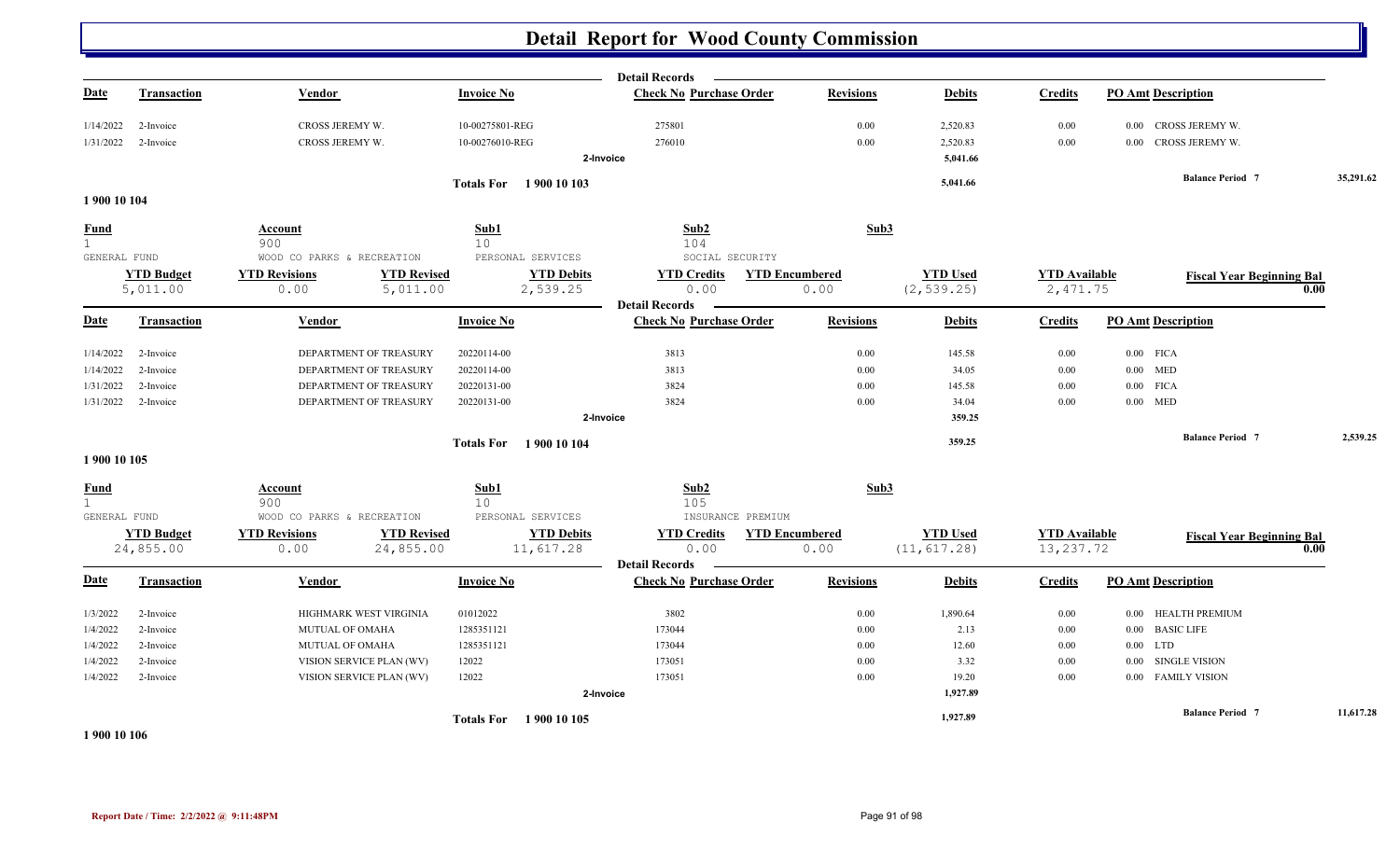| <b>Fund</b><br>$\mathbf{1}$          |                                 | Account<br>900                                             |                                   | Sub1<br>10                  |                                                    | Sub2<br>106                                             |                                           | Sub3                          |                                          |                                  |                           |                                  |      |           |
|--------------------------------------|---------------------------------|------------------------------------------------------------|-----------------------------------|-----------------------------|----------------------------------------------------|---------------------------------------------------------|-------------------------------------------|-------------------------------|------------------------------------------|----------------------------------|---------------------------|----------------------------------|------|-----------|
| GENERAL FUND                         | <b>YTD Budget</b><br>6,550.00   | WOOD CO PARKS & RECREATION<br><b>YTD Revisions</b><br>0.00 | <b>YTD Revised</b><br>6,550.00    |                             | PERSONAL SERVICES<br><b>YTD Debits</b><br>3,529.26 | RETIREMENT<br><b>YTD Credits</b><br>0.00                |                                           | <b>YTD Encumbered</b><br>0.00 | <b>YTD Used</b><br>(3, 529.26)           | <b>YTD</b> Available<br>3,020.74 |                           | <b>Fiscal Year Beginning Bal</b> | 0.00 |           |
| Date                                 | Transaction                     | Vendor                                                     |                                   | <b>Invoice No</b>           |                                                    | <b>Detail Records</b><br><b>Check No Purchase Order</b> |                                           | <b>Revisions</b>              | <b>Debits</b>                            | <b>Credits</b>                   | <b>PO Amt Description</b> |                                  |      |           |
| 1/14/2022                            | 2-Invoice                       |                                                            | WV PUBLIC EMP RETIREMENT          | 20220114-00                 |                                                    |                                                         |                                           | 0.00                          | 252.09                                   | 0.00                             | $0.00\,$                  | <b>RETIREMENT</b>                |      |           |
| 1/31/2022                            | 2-Invoice                       |                                                            | WV PUBLIC EMP RETIREMENT          | 20220131-00                 | 2-Invoice                                          |                                                         |                                           | 0.00                          | 252.09<br>504.18                         | 0.00                             |                           | 0.00 RETIREMENT                  |      |           |
|                                      |                                 |                                                            |                                   |                             | Totals For 1900 10 106                             |                                                         |                                           |                               | 504.18                                   |                                  |                           | <b>Balance Period 7</b>          |      | 3,529.26  |
| 1 900 70 567                         |                                 |                                                            |                                   |                             |                                                    |                                                         |                                           |                               |                                          |                                  |                           |                                  |      |           |
| Fund<br>$\mathbf{1}$<br>GENERAL FUND |                                 | <b>Account</b><br>900<br>WOOD CO PARKS & RECREATION        |                                   | Sub1<br>70<br>CONTRIBUTIONS |                                                    | Sub2<br>567<br>OTHER GOVT UNITS                         |                                           | Sub3                          |                                          |                                  |                           |                                  |      |           |
|                                      | <b>YTD Budget</b><br>63,226.00  | <b>YTD Revisions</b><br>0.00                               | <b>YTD Revised</b><br>63,226.00   |                             | <b>YTD Debits</b><br>59,700.25                     | <b>YTD Credits</b><br>0.00<br><b>Detail Records</b>     | <b>YTD Encumbered</b>                     | 0.00                          | <b>YTD Used</b><br>(59, 700.25)          | <b>YTD Available</b><br>3,525.75 |                           | <b>Fiscal Year Beginning Bal</b> | 0.00 |           |
| Date                                 | Transaction                     | Vendor                                                     |                                   | <b>Invoice No</b>           |                                                    | <b>Check No Purchase Order</b>                          |                                           | <b>Revisions</b>              | <b>Debits</b>                            | <b>Credits</b>                   | <b>PO Amt Description</b> |                                  |      |           |
| 1/11/2022                            | 2-Invoice                       |                                                            | WOOD COUNTY PARKS & REC. C 012022 |                             | 2-Invoice                                          | 173089                                                  |                                           | 0.00                          | 7,451.19<br>7,451.19                     | 0.00                             |                           | 0.00 HOTEL/MOTEL                 |      |           |
|                                      | 1 900 70 567 6601               |                                                            |                                   |                             | <b>Totals For</b> 1900 70 567                      |                                                         |                                           |                               | 7,451.19                                 |                                  |                           | <b>Balance Period 7</b>          |      | 59,700.25 |
| <b>Fund</b>                          |                                 | Account                                                    |                                   | Sub1                        |                                                    | Sub2                                                    |                                           | Sub3                          |                                          |                                  |                           |                                  |      |           |
| $\mathbf{1}$                         |                                 | 900                                                        |                                   | 70                          |                                                    | 567                                                     |                                           | 6601                          |                                          |                                  |                           |                                  |      |           |
| GENERAL FUND                         | <b>YTD Budget</b><br>46, 331.00 | WOOD CO PARKS & RECREATION<br><b>YTD Revisions</b>         | <b>YTD Revised</b>                | CONTRIBUTIONS               | <b>YTD Debits</b><br>6,522.32                      | <b>YTD Credits</b>                                      | OTHER GOVT UNITS<br><b>YTD Encumbered</b> |                               | <b>VETERAN'S PARK</b><br><b>YTD Used</b> | <b>YTD</b> Available             |                           | <b>Fiscal Year Beginning Bal</b> |      |           |
|                                      |                                 | 5,065.00                                                   | 51,396.00                         |                             |                                                    | 0.00<br><b>Detail Records</b>                           |                                           | 671.62                        | (6, 522.32)                              | 44,202.06                        |                           |                                  | 0.00 |           |
| <b>Date</b>                          | <b>Transaction</b>              | Vendor                                                     |                                   | <b>Invoice No</b>           |                                                    | <b>Check No Purchase Order</b>                          |                                           | <b>Revisions</b>              | <b>Debits</b>                            | <b>Credits</b>                   | <b>PO Amt Description</b> |                                  |      |           |
| 1/4/2022                             | 2-Invoice                       | <b>DOMINION HOPE</b>                                       |                                   | 01062022                    |                                                    | 173036                                                  |                                           | 0.00                          | 33.23                                    | 0.00                             | 0.00                      | 0 1000 0009 1799                 |      |           |
| 1/4/2022                             | 2-Invoice                       | UNION WILLIAMS PSD                                         |                                   | 12232021                    |                                                    | 173049                                                  |                                           | 0.00                          | 49.42                                    | $0.00\,$                         | 0.00                      | 13 7075 00                       |      |           |
| 1/4/2022                             | 2-Invoice                       | UNION WILLIAMS PSD                                         |                                   | 12232021                    |                                                    | 173049                                                  |                                           | 0.00                          | 16.12                                    | $0.00\,$                         | $0.00\,$                  | 13 7065 00                       |      |           |
| 1/25/2022                            | 2-Invoice                       | <b>MON POWER</b>                                           |                                   | 02082022a                   |                                                    | 3820                                                    |                                           | 0.00                          | 22.90                                    | 0.00                             | 0.00                      | 110 085 868 153                  |      |           |
| 1/25/2022                            | 2-Invoice                       | <b>MON POWER</b>                                           |                                   | 02082022a                   |                                                    | 3820                                                    |                                           | 0.00                          | 20.48                                    | 0.00                             | 0.00                      | 110 085 868 476                  |      |           |
| 1/25/2022                            | 2-Invoice                       | <b>MON POWER</b>                                           |                                   | 02082022a                   |                                                    | 3820                                                    |                                           | 0.00                          | 5.57                                     | 0.00                             | $0.00\,$                  | 110 085 910 401                  |      |           |
|                                      |                                 |                                                            |                                   |                             | 2-Invoice                                          |                                                         |                                           |                               | 147.72                                   |                                  |                           |                                  |      |           |
|                                      |                                 |                                                            |                                   |                             | Totals For 1900 70 567 6601                        |                                                         |                                           |                               | 147.72                                   |                                  |                           | <b>Balance Period 7</b>          |      | 6.522.32  |

#### **1 900 70 567 6619**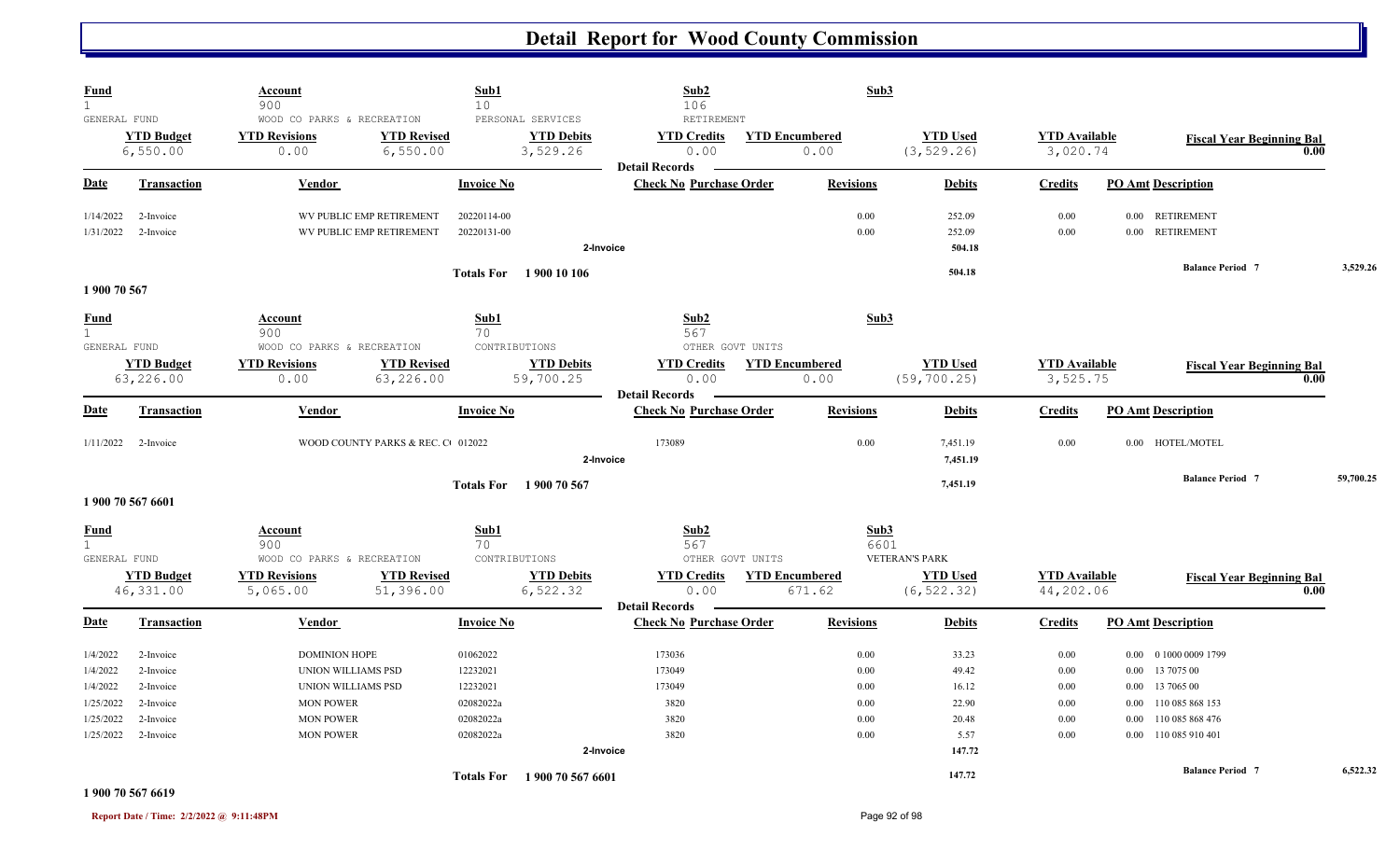| <b>Fund</b><br>GENERAL FUND                 |                                | <b>Account</b><br>900<br>WOOD CO PARKS & RECREATION                   | Sub1<br>70<br>CONTRIBUTIONS            | Sub2<br>567<br>OTHER GOVT UNITS                     |                                   | Sub3<br>6619<br>OIL & GAS MUSEUM        |                                     |                                                                                                               |           |
|---------------------------------------------|--------------------------------|-----------------------------------------------------------------------|----------------------------------------|-----------------------------------------------------|-----------------------------------|-----------------------------------------|-------------------------------------|---------------------------------------------------------------------------------------------------------------|-----------|
|                                             | <b>YTD Budget</b><br>2,108.00  | <b>YTD Revised</b><br><b>YTD Revisions</b><br>0.00<br>2,108.00        | <b>YTD Debits</b><br>1,990.01          | <b>YTD Credits</b><br>0.00<br><b>Detail Records</b> | <b>YTD Encumbered</b><br>0.00     | <b>YTD Used</b><br>(1, 990.01)          | <b>YTD Available</b><br>117.99      | <b>Fiscal Year Beginning Bal</b>                                                                              | 0.00      |
| Date                                        | <b>Transaction</b>             | Vendor                                                                | <b>Invoice No</b>                      | <b>Check No Purchase Order</b>                      | <b>Revisions</b>                  | <b>Debits</b>                           | <b>Credits</b>                      | <b>PO Amt Description</b>                                                                                     |           |
| 1/11/2022                                   | 2-Invoice                      | OIL AND GAS MUSEUM                                                    | 012022<br>2-Invoice                    | 173070                                              |                                   | 0.00<br>248.37<br>248.37                | 0.00                                | 0.00 HOTEL/MOTEL                                                                                              |           |
|                                             | 1 900 70 568 2612              |                                                                       | 1900 70 567 6619<br><b>Totals For</b>  |                                                     |                                   | 248.37                                  |                                     | <b>Balance Period 7</b>                                                                                       | 1,990.01  |
| <b>Fund</b><br>$\mathbf{1}$<br>GENERAL FUND |                                | Account<br>900<br>WOOD CO PARKS & RECREATION                          | Sub1<br>70<br>CONTRIBUTIONS            | Sub2<br>568                                         | OTHER CONTRIBUTIONS               | Sub3<br>2612<br>FORT BOREMAN HIST. PARK |                                     |                                                                                                               |           |
|                                             | <b>YTD Budget</b><br>38,638.00 | <b>YTD Revisions</b><br><b>YTD Revised</b><br>96,756.00<br>135,394.00 | <b>YTD Debits</b><br>47,526.33         | <b>YTD Credits</b><br>0.00<br><b>Detail Records</b> | <b>YTD Encumbered</b><br>4,634.43 | <b>YTD Used</b><br>(47, 526.33)         | <b>YTD Available</b><br>83, 233. 24 | <b>Fiscal Year Beginning Bal</b>                                                                              | 0.00      |
| <b>Date</b>                                 | <b>Transaction</b>             | Vendor                                                                | <b>Invoice No</b>                      | <b>Check No Purchase Order</b>                      | <b>Revisions</b>                  | <b>Debits</b>                           | <b>Credits</b>                      | <b>PO Amt Description</b>                                                                                     |           |
| 1/6/2022                                    | 1-Purchase Order               | LIPSCOMB CONSTRUCTION                                                 |                                        | 85280                                               |                                   | 0.00<br>0.00                            | 0.00                                | 5,950.00 Materials and labor to anchor two cannons, metal railing                                             |           |
|                                             |                                |                                                                       |                                        | 1-Purchase Order                                    |                                   |                                         |                                     |                                                                                                               |           |
| 1/4/2022                                    | 2-Invoice                      | <b>ELITE SIGNS</b>                                                    | 17651                                  | 173038<br>85237                                     |                                   | 0.00<br>60.00                           | 0.00                                | (60.00) DO NOT CLIMB ON CANNON SIGNS                                                                          |           |
| 1/4/2022                                    | 2-Invoice                      | <b>MON POWER</b>                                                      | 01182022C                              | 3807                                                |                                   | 0.00<br>76.32                           | 0.00                                | 0.00 110 084 956 652                                                                                          |           |
| 1/11/2022                                   | 2-Invoice                      | GENERAL SALES CO.                                                     | 693946                                 | 173063<br>85094                                     |                                   | 453.05<br>0.00                          | 0.00                                | $(452.14)$ paper goods                                                                                        |           |
| 1/11/2022                                   | 2-Invoice                      | <b>VERIZON WIRELESS</b>                                               | 01172022                               | 173085                                              |                                   | 0.00<br>40.01                           | 0.00                                | 0.00 SPARTAN                                                                                                  |           |
| 1/11/2022                                   | 2-Invoice                      | <b>VERIZON WIRELESS</b>                                               | 01172022                               | 173085<br>85280                                     |                                   | 0.00<br>40.01<br>0.00                   | 0.00<br>0.00                        | 0.00 SPARTAN                                                                                                  |           |
| 1/14/2022<br>1/14/2022                      | 2-Invoice<br>2-Invoice         | LIPSCOMB CONSTRUCTION<br>LOWE'S COMPANIES, INC.                       | 26104-398<br>907896                    | 173102<br>173103<br>85138                           |                                   | 5,950.00<br>0.00<br>170.90              | 0.00                                | (5,950.00) Materials and labor to anchor two cannons, metal railing<br>star for Fort Boreman tree<br>(130.00) |           |
| 1/27/2022                                   | 2-Invoice                      | <b>MON POWER</b>                                                      | 02142022                               | 3821                                                |                                   | 0.00<br>77.60                           | 0.00                                | 0.00 110 084 956 652                                                                                          |           |
|                                             |                                |                                                                       | 2-Invoice                              |                                                     |                                   | 6.867.89                                |                                     |                                                                                                               |           |
|                                             |                                |                                                                       | 1 900 70 568 2612<br><b>Totals For</b> |                                                     |                                   | 6,867.89                                |                                     | <b>Balance Period 7</b><br>(642.14)                                                                           | 47,526.33 |
|                                             | 1900 70 568 6623               |                                                                       |                                        |                                                     |                                   |                                         |                                     |                                                                                                               |           |
| <b>Fund</b><br>$\mathbf{1}$                 |                                | <b>Account</b><br>900                                                 | Sub1<br>70                             | Sub2<br>568                                         |                                   | Sub3<br>6623                            |                                     |                                                                                                               |           |
| GENERAL FUND                                |                                | WOOD CO PARKS & RECREATION                                            | CONTRIBUTIONS                          |                                                     | OTHER CONTRIBUTIONS               | PARKERSBURG 1/2 MARATHON                |                                     |                                                                                                               |           |
|                                             | <b>YTD Budget</b>              | <b>YTD Revisions</b><br><b>YTD Revised</b>                            | <b>YTD Debits</b>                      | <b>YTD Credits</b><br>0.00                          | <b>YTD Encumbered</b>             | <b>YTD Used</b>                         | <b>YTD Available</b>                | <b>Fiscal Year Beginning Bal</b>                                                                              | 0.00      |
|                                             | 703.00                         | 0.00<br>703.00                                                        | 663.34                                 | <b>Detail Records</b>                               | 0.00                              | (663.34)                                | 39.66                               |                                                                                                               |           |
| <b>Date</b>                                 | Transaction                    | Vendor                                                                | <b>Invoice No</b>                      | <b>Check No Purchase Order</b>                      | <b>Revisions</b>                  | <b>Debits</b>                           | <b>Credits</b>                      | <b>PO Amt Description</b>                                                                                     |           |
| 1/11/2022                                   | 2-Invoice                      | PARKERSBURG NEWS & SENTINI 012022                                     |                                        | 173074                                              |                                   | 0.00<br>82.79                           | 0.00                                | 0.00 ACCT HM0825                                                                                              |           |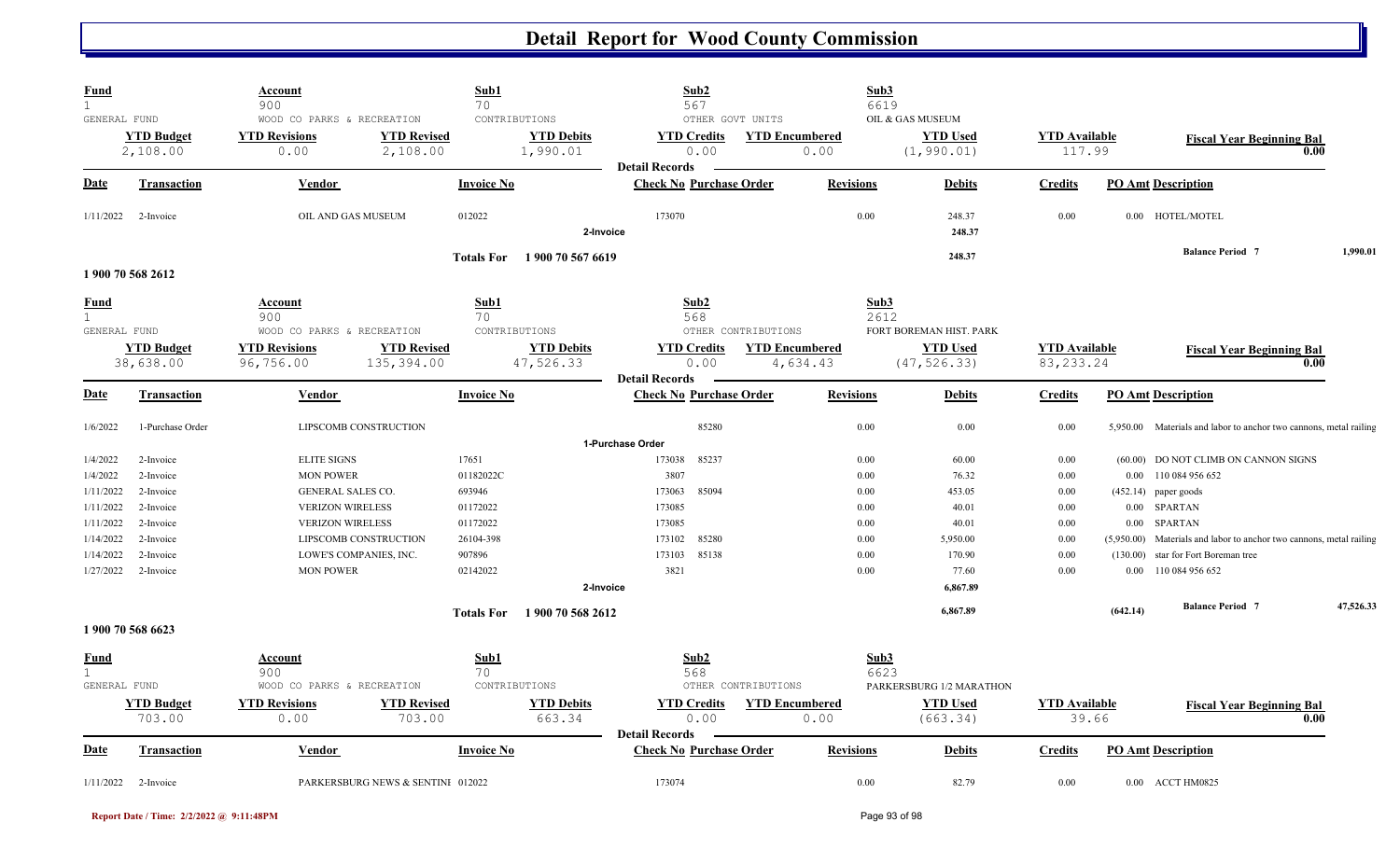|                                                                                        |                                                                                         |                                                                                                                                |                                      |                                                                      |                                | <b>Detail Report for Wood County Commission</b>                         |                                                      |                                                      |                                                                                |                                                                                  |                                                                                                             |                                                                                           |           |
|----------------------------------------------------------------------------------------|-----------------------------------------------------------------------------------------|--------------------------------------------------------------------------------------------------------------------------------|--------------------------------------|----------------------------------------------------------------------|--------------------------------|-------------------------------------------------------------------------|------------------------------------------------------|------------------------------------------------------|--------------------------------------------------------------------------------|----------------------------------------------------------------------------------|-------------------------------------------------------------------------------------------------------------|-------------------------------------------------------------------------------------------|-----------|
|                                                                                        |                                                                                         |                                                                                                                                |                                      |                                                                      |                                | 2-Invoice                                                               |                                                      |                                                      | 82.79                                                                          |                                                                                  |                                                                                                             |                                                                                           |           |
| 1902 70 568                                                                            |                                                                                         |                                                                                                                                |                                      | <b>Totals For</b>                                                    | 1900 70 568 6623               |                                                                         |                                                      |                                                      | 82.79                                                                          |                                                                                  |                                                                                                             | <b>Balance Period 7</b>                                                                   | 663.34    |
| <b>Fund</b><br>1                                                                       |                                                                                         | <b>Account</b><br>902                                                                                                          |                                      | Sub1<br>70                                                           |                                | Sub2<br>568                                                             |                                                      | Sub3                                                 |                                                                                |                                                                                  |                                                                                                             |                                                                                           |           |
|                                                                                        | GENERAL FUND<br><b>YTD Budget</b><br>20,000.00                                          | 4-H CAMP<br><b>YTD Revisions</b><br>0.00                                                                                       | <b>YTD Revised</b><br>20,000.00      | CONTRIBUTIONS                                                        | <b>YTD Debits</b><br>18,988.18 | <b>YTD Credits</b><br>0.00                                              | OTHER CONTRIBUTIONS<br><b>YTD Encumbered</b><br>0.00 |                                                      | <b>YTD Used</b><br>(18, 988.18)                                                | <b>YTD</b> Available<br>1,011.82                                                 |                                                                                                             | <b>Fiscal Year Beginning Bal</b>                                                          | 0.00      |
| <b>Date</b>                                                                            | <b>Transaction</b>                                                                      | <b>Vendor</b>                                                                                                                  |                                      | <b>Invoice No</b>                                                    |                                | <b>Detail Records</b><br><b>Check No Purchase Order</b>                 |                                                      | <b>Revisions</b>                                     | <b>Debits</b>                                                                  | <b>Credits</b>                                                                   | <b>PO Amt Description</b>                                                                                   |                                                                                           |           |
| 1/4/2022<br>1/11/2022<br>1/11/2022<br>1/11/2022<br>1/11/2022<br>1/11/2022<br>1/25/2022 | 2-Invoice<br>2-Invoice<br>2-Invoice<br>2-Invoice<br>2-Invoice<br>2-Invoice<br>2-Invoice | <b>MON POWER</b><br><b>MON POWER</b><br><b>MON POWER</b><br><b>MON POWER</b><br>TAYLOR'S TRASH REMOVAL<br><b>DOMINION HOPE</b> | MINERAL WELLS PUBLIC SERVIC 01152022 | 01262022<br>01262022<br>01262022<br>01262022<br>01252022<br>02082022 |                                | 173043<br>3810<br>3810<br>3810<br>3810<br>173081<br>173135<br>2-Invoice |                                                      | 0.00<br>0.00<br>0.00<br>0.00<br>0.00<br>0.00<br>0.00 | 111.53<br>10.00<br>1,675.30<br>179.80<br>61.37<br>208.94<br>542.21<br>2,789.15 | $0.00\,$<br>$0.00\,$<br>$0.00\,$<br>$0.00\,$<br>$0.00\,$<br>$0.00\,$<br>$0.00\,$ | $4 - 06000 - 00$<br>$0.00\,$<br>0.00<br>0.00<br>110 145 435 522<br>$0.00\,$<br>$0.00\,$<br>0.00<br>$0.00\,$ | 110 083 131 307<br>110 086 591 333<br>110 148 602 631<br>ACCT NO 1908<br>1 5000 0007 7881 |           |
| 1903 70 568                                                                            |                                                                                         |                                                                                                                                |                                      | <b>Totals For</b>                                                    | 1902 70 568                    |                                                                         |                                                      |                                                      | 2,789.15                                                                       |                                                                                  |                                                                                                             | <b>Balance Period 7</b>                                                                   | 18,988.18 |
| <b>Fund</b><br>$\mathbf{1}$                                                            | GENERAL FUND                                                                            | Account<br>903<br>FINE ARTS COUNCIL                                                                                            |                                      | Sub1<br>70<br>CONTRIBUTIONS                                          |                                | Sub2<br>568                                                             | OTHER CONTRIBUTIONS                                  | Sub3                                                 |                                                                                |                                                                                  |                                                                                                             |                                                                                           |           |
|                                                                                        | <b>YTD Budget</b><br>2,810.00                                                           | <b>YTD Revisions</b><br>0.00                                                                                                   | <b>YTD Revised</b><br>2,810.00       |                                                                      | <b>YTD Debits</b><br>2,653.33  | <b>YTD Credits</b><br>0.00<br><b>Detail Records</b>                     | <b>YTD Encumbered</b><br>0.00                        |                                                      | <b>YTD Used</b><br>(2, 653.33)                                                 | <b>YTD</b> Available<br>156.67                                                   |                                                                                                             | <b>Fiscal Year Beginning Bal</b>                                                          | 0.00      |
| <u>Date</u>                                                                            | <b>Transaction</b>                                                                      | <b>Vendor</b>                                                                                                                  |                                      | <b>Invoice No</b>                                                    |                                | <b>Check No Purchase Order</b>                                          |                                                      | <b>Revisions</b>                                     | <b>Debits</b>                                                                  | <b>Credits</b>                                                                   | <b>PO Amt Description</b>                                                                                   |                                                                                           |           |
| 1/11/2022                                                                              | 2-Invoice                                                                               | ARTSBRIDGE                                                                                                                     |                                      | 012022                                                               |                                | 173055<br>2-Invoice                                                     |                                                      | 0.00                                                 | 331.16<br>331.16                                                               | $0.00\,$                                                                         | 0.00 HOTEL/MOTEL                                                                                            |                                                                                           |           |
|                                                                                        | 1903 70 568 2613                                                                        |                                                                                                                                |                                      | <b>Totals For</b>                                                    | 1903 70 568                    |                                                                         |                                                      |                                                      | 331.16                                                                         |                                                                                  |                                                                                                             | <b>Balance Period 7</b>                                                                   | 2,653.33  |
| <b>Fund</b><br>$\mathbf 1$                                                             | GENERAL FUND<br><b>YTD Budget</b>                                                       | Account<br>903<br>FINE ARTS COUNCIL<br><b>YTD Revisions</b>                                                                    | <b>YTD Revised</b>                   | Sub1<br>70<br>CONTRIBUTIONS                                          | <b>YTD Debits</b>              | Sub2<br>568<br><b>YTD Credits</b>                                       | OTHER CONTRIBUTIONS<br><b>YTD Encumbered</b>         | Sub3<br>2613                                         | PARKERSBURG ART CENTER<br><b>YTD Used</b>                                      | <b>YTD</b> Available                                                             |                                                                                                             | <b>Fiscal Year Beginning Bal</b>                                                          |           |
|                                                                                        | 2,108.00                                                                                | 0.00                                                                                                                           | 2,108.00                             |                                                                      | 1,990.01                       | 0.00<br><b>Detail Records</b>                                           | 0.00                                                 |                                                      | (1, 990.01)                                                                    | 117.99                                                                           |                                                                                                             |                                                                                           | 0.00      |
| <b>Date</b>                                                                            | <b>Transaction</b>                                                                      | <b>Vendor</b>                                                                                                                  |                                      | <b>Invoice No</b>                                                    |                                | <b>Check No Purchase Order</b>                                          |                                                      | <b>Revisions</b>                                     | <b>Debits</b>                                                                  | <b>Credits</b>                                                                   | <b>PO Amt Description</b>                                                                                   |                                                                                           |           |
|                                                                                        | $1/11/2022$ 2-Invoice                                                                   | PARKERSBURG ART CENTER                                                                                                         |                                      | 012022                                                               |                                | 173071                                                                  |                                                      | $0.00\,$                                             | 248.37                                                                         | 0.00                                                                             | 0.00 HOTEL/MOTEL                                                                                            |                                                                                           |           |
|                                                                                        | Report Date / Time: 2/2/2022 @ 9:11:48PM                                                |                                                                                                                                |                                      |                                                                      |                                |                                                                         |                                                      |                                                      | Page 94 of 98                                                                  |                                                                                  |                                                                                                             |                                                                                           |           |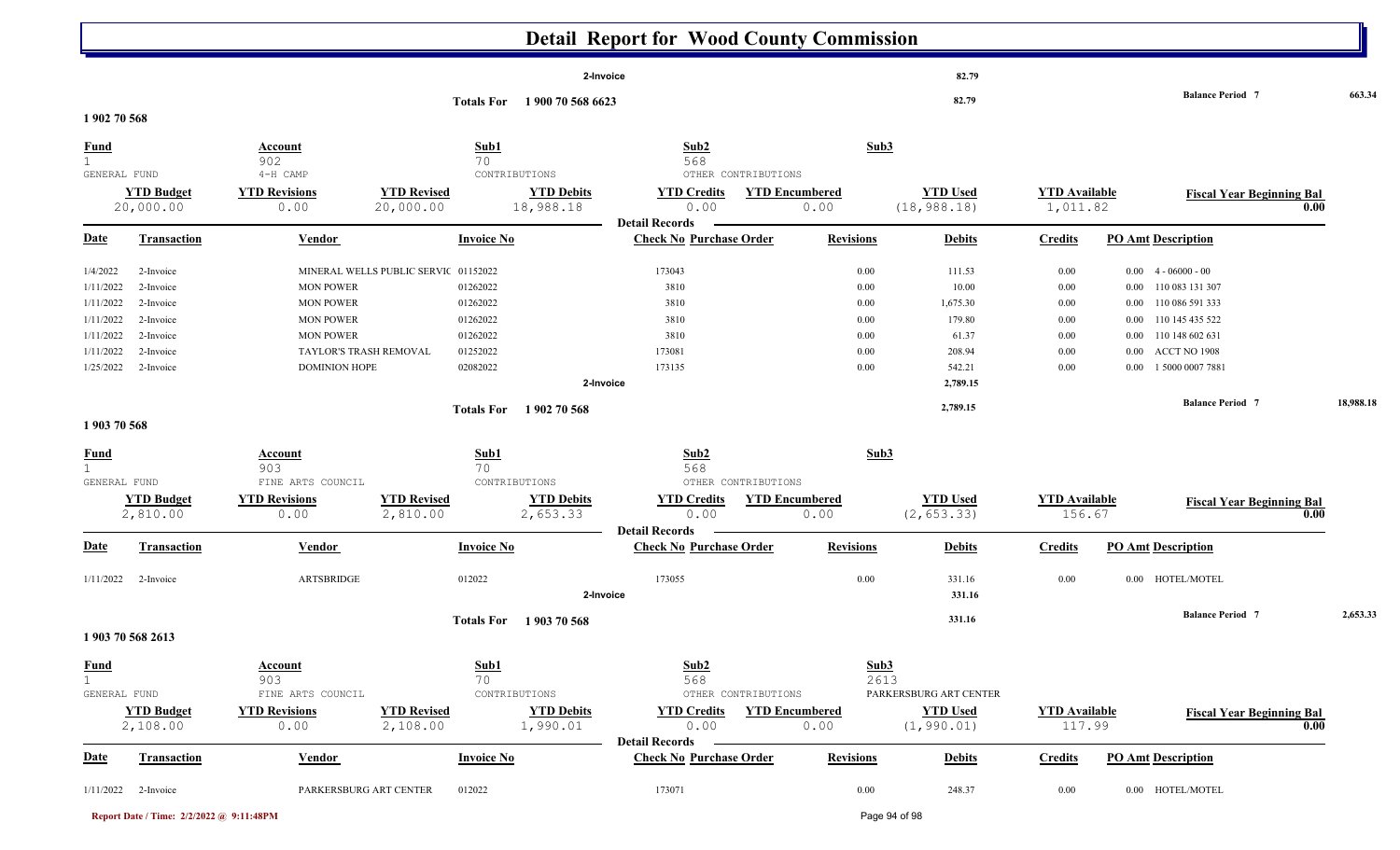|                                             |                               |                                                                     |                                              |                                                | <b>Detail Report for Wood County Commission</b>                                           |                               |                                                                                 |                                |                                           |      |          |
|---------------------------------------------|-------------------------------|---------------------------------------------------------------------|----------------------------------------------|------------------------------------------------|-------------------------------------------------------------------------------------------|-------------------------------|---------------------------------------------------------------------------------|--------------------------------|-------------------------------------------|------|----------|
|                                             | 1 903 70 568 2614             |                                                                     |                                              | 2-Invoice<br>Totals For 1903 70 568 2613       |                                                                                           |                               | 248.37<br>248.37                                                                |                                | <b>Balance Period 7</b>                   |      | 1,990.01 |
| <u>Fund</u><br>$\mathbf 1$<br>GENERAL FUND  | <b>YTD Budget</b><br>1,404.00 | Account<br>903<br>FINE ARTS COUNCIL<br><b>YTD Revisions</b><br>0.00 | Sub1<br>70<br><b>YTD Revised</b><br>1,404.00 | CONTRIBUTIONS<br><b>YTD Debits</b><br>1,326.68 | Sub2<br>568<br>OTHER CONTRIBUTIONS<br><b>YTD Credits</b><br>0.00<br><b>Detail Records</b> | <b>YTD Encumbered</b><br>0.00 | Sub3<br>2614<br>$\operatorname{ACTORS}$ GUILD<br><b>YTD Used</b><br>(1, 326.68) | <b>YTD Available</b>           | <b>Fiscal Year Beginning Bal</b><br>77.32 | 0.00 |          |
| Date                                        | <b>Transaction</b>            | Vendor                                                              | <b>Invoice No</b>                            |                                                | <b>Check No Purchase Order</b>                                                            | <b>Revisions</b>              | <b>Debits</b>                                                                   | <b>Credits</b>                 | <b>PO Amt Description</b>                 |      |          |
| 1/11/2022                                   | 2-Invoice                     |                                                                     | THE ACTORS GUILD OF PARKER! 012022           | 2-Invoice                                      | 173053                                                                                    | 0.00                          | 165.58<br>165.58                                                                | 0.00                           | 0.00 HOTEL/MOTEL                          |      |          |
|                                             | 1 903 70 568 6624             |                                                                     | <b>Totals For</b>                            | 1903 70 568 2614                               |                                                                                           |                               | 165.58                                                                          |                                | <b>Balance Period 7</b>                   |      | 1,326.68 |
| <b>Fund</b><br>$\mathbf{1}$<br>GENERAL FUND |                               | Account<br>903<br>FINE ARTS COUNCIL                                 | Sub1<br>70                                   | CONTRIBUTIONS                                  | Sub2<br>568<br>OTHER CONTRIBUTIONS                                                        |                               | Sub3<br>6624<br><b>SMOOT THEATER</b>                                            |                                |                                           |      |          |
|                                             | <b>YTD Budget</b><br>4,075.00 | <b>YTD Revisions</b><br>0.00                                        | <b>YTD Revised</b><br>4,075.00               | <b>YTD Debits</b><br>3,847.37                  | <b>YTD Credits</b><br>0.00<br><b>Detail Records</b>                                       | <b>YTD Encumbered</b><br>0.00 | <b>YTD Used</b><br>(3, 847.37)                                                  | <b>YTD</b> Available<br>227.63 | <b>Fiscal Year Beginning Bal</b>          | 0.00 |          |
| <b>Date</b>                                 | <b>Transaction</b>            | Vendor                                                              | <b>Invoice No</b>                            |                                                | <b>Check No Purchase Order</b>                                                            | <b>Revisions</b>              | <b>Debits</b>                                                                   | <b>Credits</b>                 | <b>PO Amt Description</b>                 |      |          |
| 1/11/2022                                   | 2-Invoice                     | <b>SMOOT THEATER</b>                                                | 012022                                       | 2-Invoice                                      | 173078                                                                                    | 0.00                          | 480.19<br>480.19                                                                | 0.00                           | 0.00 HOTEL/MOTEL                          |      |          |
|                                             | 1904 70 568 2615              |                                                                     | <b>Totals For</b>                            | 1 903 70 568 6624                              |                                                                                           |                               | 480.19                                                                          |                                | <b>Balance Period 7</b>                   |      | 3,847.37 |
| Fund<br>$\mathbf{1}$<br>GENERAL FUND        |                               | Account<br>904<br>MUSEUM COMMISSION                                 | Sub1<br>70                                   | CONTRIBUTIONS                                  | Sub2<br>568<br>OTHER CONTRIBUTIONS                                                        |                               | Sub3<br>2615<br>VETERAN'S MUSEUM                                                |                                |                                           |      |          |
|                                             | <b>YTD Budget</b><br>1,546.00 | <b>YTD Revisions</b><br>0.00                                        | <b>YTD Revised</b><br>1,546.00               | <b>YTD Debits</b><br>1,459.33                  | <b>YTD Credits</b><br>0.00<br><b>Detail Records</b>                                       | <b>YTD Encumbered</b><br>0.00 | <b>YTD Used</b><br>(1, 459.33)                                                  | <b>YTD Available</b>           | <b>Fiscal Year Beginning Bal</b><br>86.67 | 0.00 |          |
| <b>Date</b>                                 | <b>Transaction</b>            | <b>Vendor</b>                                                       | <b>Invoice No</b>                            |                                                | <b>Check No Purchase Order</b>                                                            | <b>Revisions</b>              | <b>Debits</b>                                                                   | <b>Credits</b>                 | <b>PO Amt Description</b>                 |      |          |
|                                             | $1/11/2022$ 2-Invoice         |                                                                     | VETERANS MUSEUM OF MID OHI 012022            | 2-Invoice                                      | 173086                                                                                    | 0.00                          | 182.14<br>182.14                                                                | 0.00                           | 0.00 HOTEL/MOTEL                          |      |          |
|                                             |                               |                                                                     |                                              | Totals For 1904 70 568 2615                    |                                                                                           |                               | 182.14                                                                          |                                | <b>Balance Period 7</b>                   |      | 1,459.33 |

**1 905 70 567**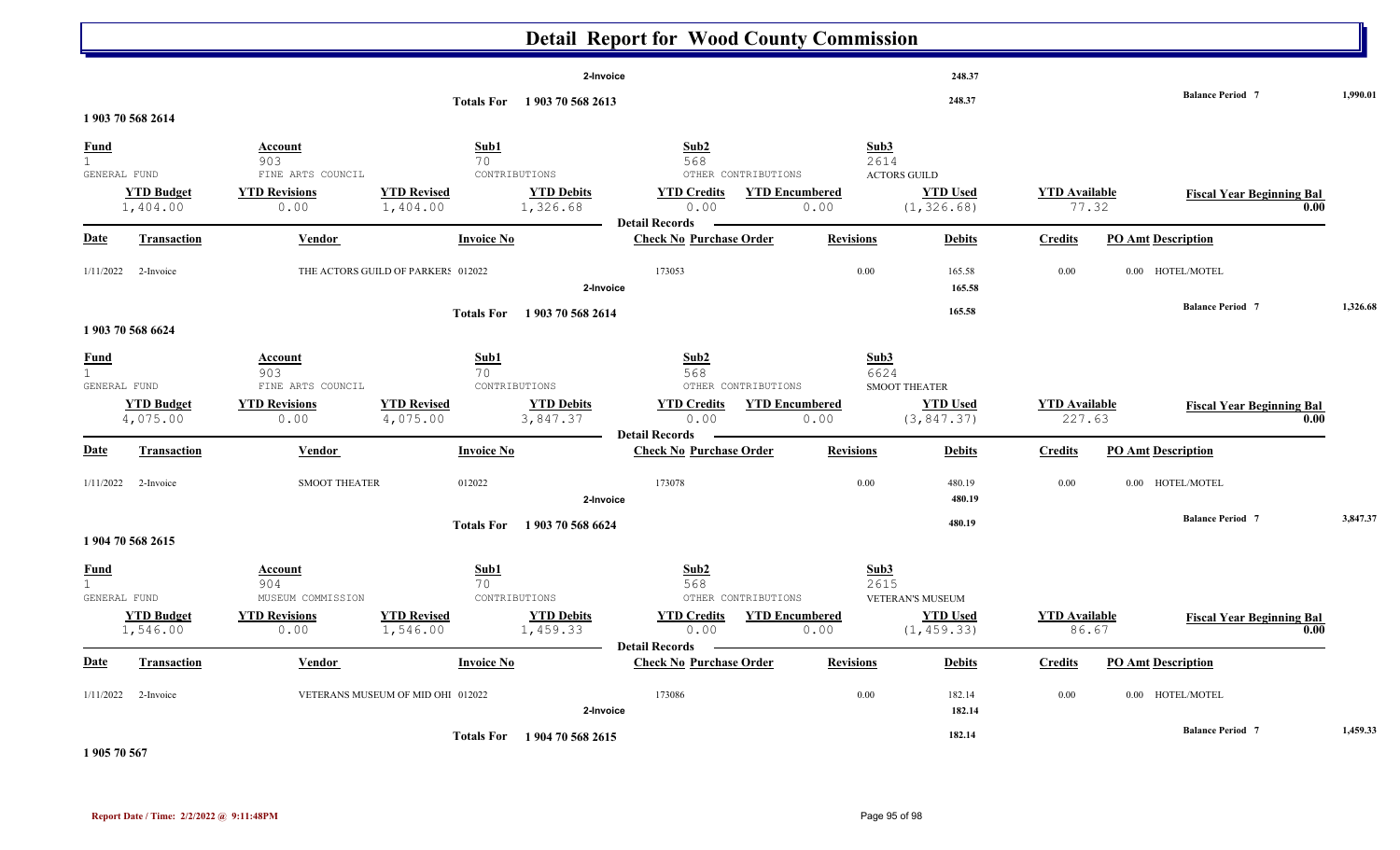| <u>Fund</u><br>$\mathbf{1}$                 |                               | Account<br>905                                                  |                                        | Sub1<br>70                                       | Sub2<br>567                                                             |                                                      | Sub3             |                                                                       |                                |                           |                                  |          |
|---------------------------------------------|-------------------------------|-----------------------------------------------------------------|----------------------------------------|--------------------------------------------------|-------------------------------------------------------------------------|------------------------------------------------------|------------------|-----------------------------------------------------------------------|--------------------------------|---------------------------|----------------------------------|----------|
| GENERAL FUND                                | <b>YTD Budget</b><br>3,513.00 | PARKERSBURG HOMECOMING<br><b>YTD Revisions</b><br>0.00          | <b>YTD Revised</b><br>3,513.00         | CONTRIBUTIONS<br><b>YTD Debits</b><br>3,316.69   | OTHER GOVT UNITS<br><b>YTD Credits</b><br>0.00<br><b>Detail Records</b> | <b>YTD Encumbered</b><br>0.00                        |                  | <b>YTD Used</b><br>(3, 316.69)                                        | <b>YTD</b> Available<br>196.31 |                           | <b>Fiscal Year Beginning Bal</b> | 0.00     |
| Date                                        | Transaction                   | Vendor                                                          |                                        | <b>Invoice No</b>                                | <b>Check No Purchase Order</b>                                          |                                                      | <b>Revisions</b> | <b>Debits</b>                                                         | <b>Credits</b>                 | <b>PO Amt Description</b> |                                  |          |
| 1/11/2022                                   | 2-Invoice                     |                                                                 | 012022<br>PARKERSBURG HOMECOMING       | 2-Invoice                                        | 173072                                                                  |                                                      | $0.00\,$         | 413.96<br>413.96                                                      | 0.00                           |                           | 0.00 HOTEL/MOTEL                 |          |
|                                             | 1905 70 568 547               |                                                                 |                                        | 1905 70 567<br><b>Totals For</b>                 |                                                                         |                                                      |                  | 413.96                                                                |                                |                           | <b>Balance Period 7</b>          | 3,316.69 |
| <b>Fund</b><br>$\mathbf{1}$                 |                               | Account<br>905                                                  |                                        | Sub1<br>70                                       | Sub2<br>568                                                             |                                                      | Sub3<br>547      |                                                                       |                                |                           |                                  |          |
| GENERAL FUND                                | <b>YTD Budget</b><br>5,282.00 | PARKERSBURG HOMECOMING<br><b>YTD Revisions</b><br>0.00          | <b>YTD Revised</b><br>5,282.00         | CONTRIBUTIONS<br><b>YTD Debits</b><br>4,975.04   | <b>YTD Credits</b><br>0.00                                              | OTHER CONTRIBUTIONS<br><b>YTD Encumbered</b><br>0.00 |                  | <b>INTERSTATE FAIR &amp; EXPOSI</b><br><b>YTD Used</b><br>(4, 975.04) | <b>YTD</b> Available<br>306.96 |                           | <b>Fiscal Year Beginning Bal</b> | 0.00     |
| <b>Date</b>                                 | <b>Transaction</b>            | Vendor                                                          |                                        | <b>Invoice No</b>                                | <b>Detail Records</b><br><b>Check No Purchase Order</b>                 |                                                      | <b>Revisions</b> | <b>Debits</b>                                                         | <b>Credits</b>                 | <b>PO Amt Description</b> |                                  |          |
| 1/11/2022                                   | 2-Invoice                     |                                                                 | 012022<br>WV INTERSTATE FAIR & EXP     | 2-Invoice                                        | 173092                                                                  |                                                      | $0.00\,$         | 620.93<br>620.93                                                      | 0.00                           |                           | 0.00 HOTEL/MOTEL                 |          |
|                                             | 1905 70 568 6618              |                                                                 |                                        | 1905 70 568 547<br><b>Totals For</b>             |                                                                         |                                                      |                  | 620.93                                                                |                                |                           | <b>Balance Period 7</b>          | 4,975.04 |
| <b>Fund</b><br>$\mathbf{1}$<br>GENERAL FUND |                               | Account<br>905<br>PARKERSBURG HOMECOMING                        |                                        | Sub1<br>70<br>CONTRIBUTIONS                      | Sub2<br>568                                                             | OTHER CONTRIBUTIONS                                  | Sub3<br>6618     | <b>BELLEVILLE HOMECOMING</b>                                          |                                |                           |                                  |          |
|                                             | <b>YTD Budget</b><br>1,054.00 | <b>YTD Revisions</b><br>0.00                                    | <b>YTD Revised</b><br>1,054.00         | <b>YTD Debits</b><br>995.00                      | <b>YTD Credits</b><br>0.00<br><b>Detail Records</b>                     | <b>YTD Encumbered</b><br>0.00                        |                  | <b>YTD Used</b><br>(995.00)                                           | <b>YTD Available</b><br>59.00  |                           | <b>Fiscal Year Beginning Bal</b> | 0.00     |
| Date                                        | <b>Transaction</b>            | Vendor                                                          |                                        | <b>Invoice No</b>                                | <b>Check No Purchase Order</b>                                          |                                                      | <b>Revisions</b> | <b>Debits</b>                                                         | <b>Credits</b>                 | <b>PO Amt Description</b> |                                  |          |
| 1/11/2022                                   | 2-Invoice                     |                                                                 | <b>BELLEVILLE HOMECOMING</b><br>012022 | 2-Invoice                                        | 173056                                                                  |                                                      | 0.00             | 124.19<br>124.19                                                      | 0.00                           |                           | 0.00 HOTEL/MOTEL                 |          |
|                                             | 1 909 70 568 2610             |                                                                 |                                        | 1905 70 568 6618<br><b>Totals For</b>            |                                                                         |                                                      |                  | 124.19                                                                |                                |                           | <b>Balance Period 7</b>          | 995.00   |
| <u>Fund</u><br>1<br>GENERAL FUND            | <b>YTD Budget</b>             | Account<br>909<br>HISTORICAL COMMISSION<br><b>YTD Revisions</b> | <b>YTD Revised</b>                     | Sub1<br>70<br>CONTRIBUTIONS<br><b>YTD Debits</b> | Sub2<br>568<br><b>YTD Credits</b>                                       | OTHER CONTRIBUTIONS<br><b>YTD Encumbered</b>         | Sub3<br>2610     | BLENN. HISTORICAL FOUNDATION<br><b>YTD Used</b>                       | <b>YTD Available</b>           |                           | <b>Fiscal Year Beginning Bal</b> |          |
|                                             | 702.00                        | 0.00                                                            | 702.00                                 | 663.34                                           | 0.00                                                                    | 0.00                                                 |                  | (663.34)                                                              | 38.66                          |                           |                                  | 0.00     |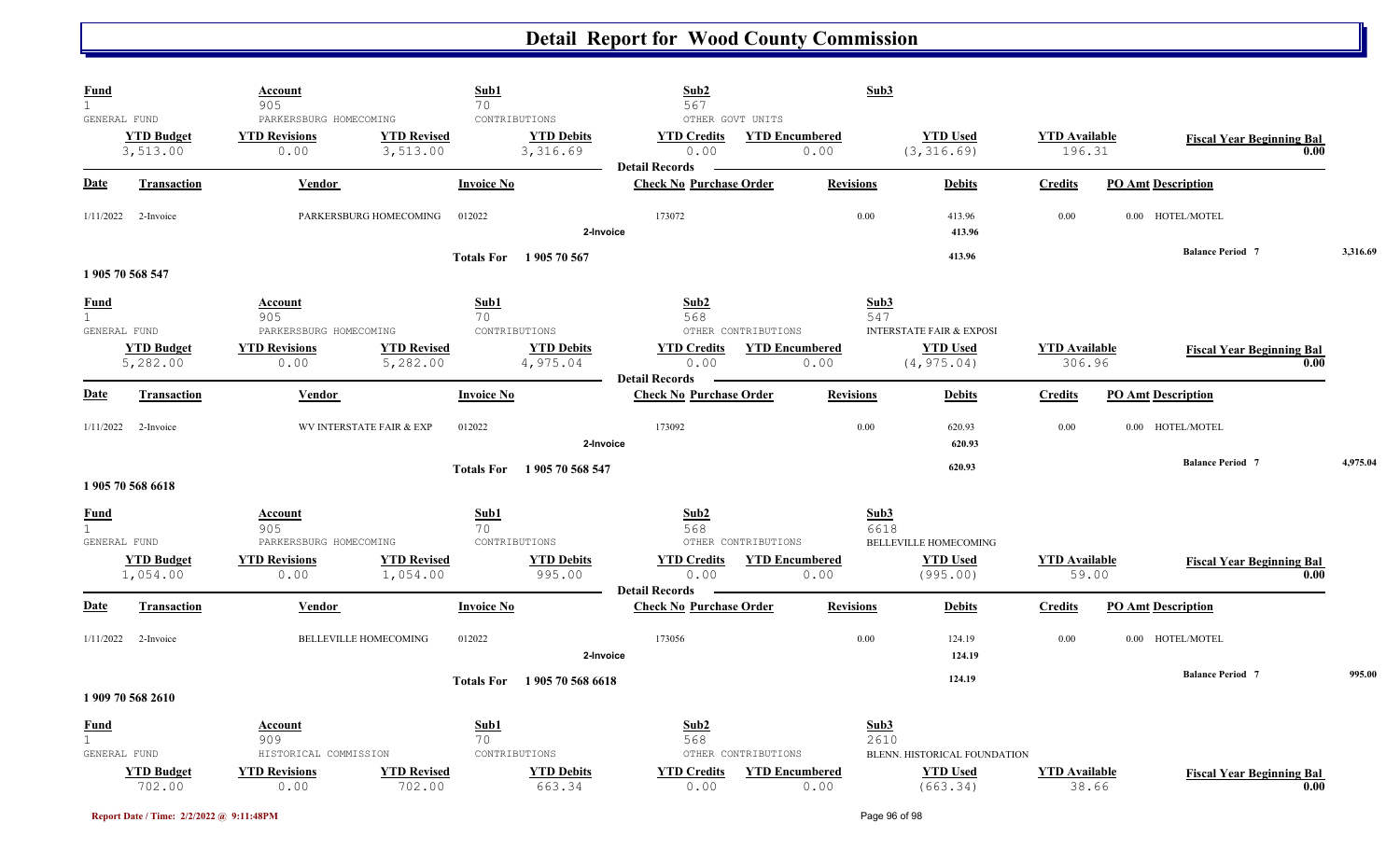|                   |                       |                                                                        |                                    | <b>Detail Records</b><br>$\frac{1}{2} \left( \frac{1}{2} \right) \left( \frac{1}{2} \right) \left( \frac{1}{2} \right) \left( \frac{1}{2} \right) \left( \frac{1}{2} \right) \left( \frac{1}{2} \right) \left( \frac{1}{2} \right) \left( \frac{1}{2} \right) \left( \frac{1}{2} \right) \left( \frac{1}{2} \right) \left( \frac{1}{2} \right) \left( \frac{1}{2} \right) \left( \frac{1}{2} \right) \left( \frac{1}{2} \right) \left( \frac{1}{2} \right) \left( \frac{1}{2} \right) \left( \frac$ |                  |                                                   |                      |                                  |          |
|-------------------|-----------------------|------------------------------------------------------------------------|------------------------------------|-----------------------------------------------------------------------------------------------------------------------------------------------------------------------------------------------------------------------------------------------------------------------------------------------------------------------------------------------------------------------------------------------------------------------------------------------------------------------------------------------------|------------------|---------------------------------------------------|----------------------|----------------------------------|----------|
| <b>Date</b>       | <b>Transaction</b>    | Vendor                                                                 | <b>Invoice No</b>                  | <b>Check No Purchase Order</b>                                                                                                                                                                                                                                                                                                                                                                                                                                                                      | <b>Revisions</b> | <b>Debits</b>                                     | <b>Credits</b>       | <b>PO Amt Description</b>        |          |
| 1/11/2022         | 2-Invoice             | BLENNERHASSETT HISTORICAL 012022                                       |                                    | 173057<br>2-Invoice                                                                                                                                                                                                                                                                                                                                                                                                                                                                                 | 0.00             | 82.79<br>82.79                                    | 0.00                 | 0.00 HOTEL/MOTEL                 |          |
|                   |                       |                                                                        | Totals For 1909 70 568 2610        |                                                                                                                                                                                                                                                                                                                                                                                                                                                                                                     |                  | 82.79                                             |                      | <b>Balance Period 7</b>          | 663.34   |
|                   | 1 909 70 568 2611     |                                                                        |                                    |                                                                                                                                                                                                                                                                                                                                                                                                                                                                                                     |                  |                                                   |                      |                                  |          |
| <b>Fund</b>       |                       | Account                                                                | Sub1                               | Sub2                                                                                                                                                                                                                                                                                                                                                                                                                                                                                                | Sub3             |                                                   |                      |                                  |          |
| 1<br>GENERAL FUND |                       | 909<br>HISTORICAL COMMISSION                                           | 70<br>CONTRIBUTIONS                | 568<br>OTHER CONTRIBUTIONS                                                                                                                                                                                                                                                                                                                                                                                                                                                                          | 2611             | JULIA-ANN SQUARE HIST. ASSOC.                     |                      |                                  |          |
|                   | <b>YTD Budget</b>     | <b>YTD Revisions</b><br><b>YTD Revised</b>                             | <b>YTD Debits</b>                  | <b>YTD Credits</b><br><b>YTD Encumbered</b>                                                                                                                                                                                                                                                                                                                                                                                                                                                         |                  | <b>YTD Used</b>                                   | <b>YTD</b> Available | <b>Fiscal Year Beginning Bal</b> |          |
|                   | 1,405.00              | 0.00<br>1,405.00                                                       | 1,326.68                           | 0.00                                                                                                                                                                                                                                                                                                                                                                                                                                                                                                | 0.00             | (1, 326.68)                                       | 78.32                | 0.00                             |          |
| <b>Date</b>       | <b>Transaction</b>    | Vendor                                                                 | <b>Invoice No</b>                  | Detail Records –<br><b>Check No Purchase Order</b>                                                                                                                                                                                                                                                                                                                                                                                                                                                  | <b>Revisions</b> | <b>Debits</b>                                     | <b>Credits</b>       | <b>PO Amt Description</b>        |          |
|                   |                       |                                                                        |                                    |                                                                                                                                                                                                                                                                                                                                                                                                                                                                                                     |                  |                                                   |                      |                                  |          |
|                   | $1/11/2022$ 2-Invoice | JULIA-ANN SQUARE HISTORICAI 012022                                     |                                    | 173066                                                                                                                                                                                                                                                                                                                                                                                                                                                                                              | 0.00             | 165.58                                            | 0.00                 | 0.00 HOTEL/MOTEL                 |          |
|                   |                       |                                                                        |                                    | 2-Invoice                                                                                                                                                                                                                                                                                                                                                                                                                                                                                           |                  | 165.58                                            |                      |                                  |          |
|                   |                       |                                                                        | Totals For 1909 70 568 2611        |                                                                                                                                                                                                                                                                                                                                                                                                                                                                                                     |                  | 165.58                                            |                      | <b>Balance Period 7</b>          | 1,326.68 |
|                   | 1909 70 568 2616      |                                                                        |                                    |                                                                                                                                                                                                                                                                                                                                                                                                                                                                                                     |                  |                                                   |                      |                                  |          |
| <b>Fund</b>       |                       | Account                                                                | Sub1                               | Sub2                                                                                                                                                                                                                                                                                                                                                                                                                                                                                                | Sub3             |                                                   |                      |                                  |          |
| 1                 |                       | 909                                                                    | 70                                 | 568                                                                                                                                                                                                                                                                                                                                                                                                                                                                                                 | 2616             |                                                   |                      |                                  |          |
| GENERAL FUND      | <b>YTD Budget</b>     | HISTORICAL COMMISSION<br><b>YTD Revised</b><br><b>YTD Revisions</b>    | CONTRIBUTIONS<br><b>YTD Debits</b> | OTHER CONTRIBUTIONS<br><b>YTD Credits</b> YTD Encumbered                                                                                                                                                                                                                                                                                                                                                                                                                                            |                  | W.C. HISTORICAL & PRESERVATION<br><b>YTD Used</b> | <b>YTD</b> Available | <b>Fiscal Year Beginning Bal</b> |          |
|                   | 703.00                | 0.00<br>703.00                                                         | 663.34                             | 0.00                                                                                                                                                                                                                                                                                                                                                                                                                                                                                                | 0.00             | (663.34)                                          | 39.66                | 0.00                             |          |
|                   |                       |                                                                        |                                    | <b>Detail Records</b>                                                                                                                                                                                                                                                                                                                                                                                                                                                                               |                  |                                                   |                      |                                  |          |
| <b>Date</b>       | <b>Transaction</b>    | Vendor                                                                 | <b>Invoice No</b>                  | <b>Check No Purchase Order</b>                                                                                                                                                                                                                                                                                                                                                                                                                                                                      | <b>Revisions</b> | <b>Debits</b>                                     | <b>Credits</b>       | <b>PO Amt Description</b>        |          |
|                   | $1/11/2022$ 2-Invoice | WOOD COUNTY HISTORICAL & P 012022                                      |                                    | 173088                                                                                                                                                                                                                                                                                                                                                                                                                                                                                              | 0.00             | 82.79                                             | 0.00                 | 0.00 HOTEL/MOTEL                 |          |
|                   |                       |                                                                        |                                    | 2-Invoice                                                                                                                                                                                                                                                                                                                                                                                                                                                                                           |                  | 82.79                                             |                      |                                  |          |
|                   |                       |                                                                        | Totals For 1909 70 568 2616        |                                                                                                                                                                                                                                                                                                                                                                                                                                                                                                     |                  | 82.79                                             |                      | <b>Balance Period 7</b>          | 663.34   |
| 1912 70 568       |                       |                                                                        |                                    |                                                                                                                                                                                                                                                                                                                                                                                                                                                                                                     |                  |                                                   |                      |                                  |          |
| <b>Fund</b>       |                       | <b>Account</b>                                                         | Sub1                               | Sub2                                                                                                                                                                                                                                                                                                                                                                                                                                                                                                | Sub3             |                                                   |                      |                                  |          |
| 1                 |                       | 912                                                                    | 70                                 | 568                                                                                                                                                                                                                                                                                                                                                                                                                                                                                                 |                  |                                                   |                      |                                  |          |
| GENERAL FUND      | <b>YTD Budget</b>     | VISITOR'S AND CONVENTION<br><b>YTD Revisions</b><br><b>YTD Revised</b> | CONTRIBUTIONS<br><b>YTD Debits</b> | OTHER CONTRIBUTIONS<br><b>YTD Credits</b><br><b>YTD Encumbered</b>                                                                                                                                                                                                                                                                                                                                                                                                                                  |                  | <b>YTD Used</b>                                   | <b>YTD Available</b> | <b>Fiscal Year Beginning Bal</b> |          |
|                   | 175,628.00            | 175,628.00<br>0.00                                                     | 165,834.08                         | 0.00                                                                                                                                                                                                                                                                                                                                                                                                                                                                                                | 0.00             | (165, 834.08)                                     | 9,793.92             | 0.00                             |          |
| Date              | <b>Transaction</b>    | Vendor                                                                 | <b>Invoice No</b>                  | <b>Detail Records</b><br><b>Check No Purchase Order</b>                                                                                                                                                                                                                                                                                                                                                                                                                                             | <b>Revisions</b> | <b>Debits</b>                                     | <b>Credits</b>       | <b>PO Amt Description</b>        |          |
|                   |                       |                                                                        |                                    |                                                                                                                                                                                                                                                                                                                                                                                                                                                                                                     |                  |                                                   |                      |                                  |          |
| 1/11/2022         | 2-Invoice             | PARKERSBURG/WOOD COUNTY + 012022                                       |                                    | 173073<br>2-Invoice                                                                                                                                                                                                                                                                                                                                                                                                                                                                                 | 0.00             | 20,697.75<br>20,697.75                            | 0.00                 | 0.00 HOTEL/MOTEL                 |          |